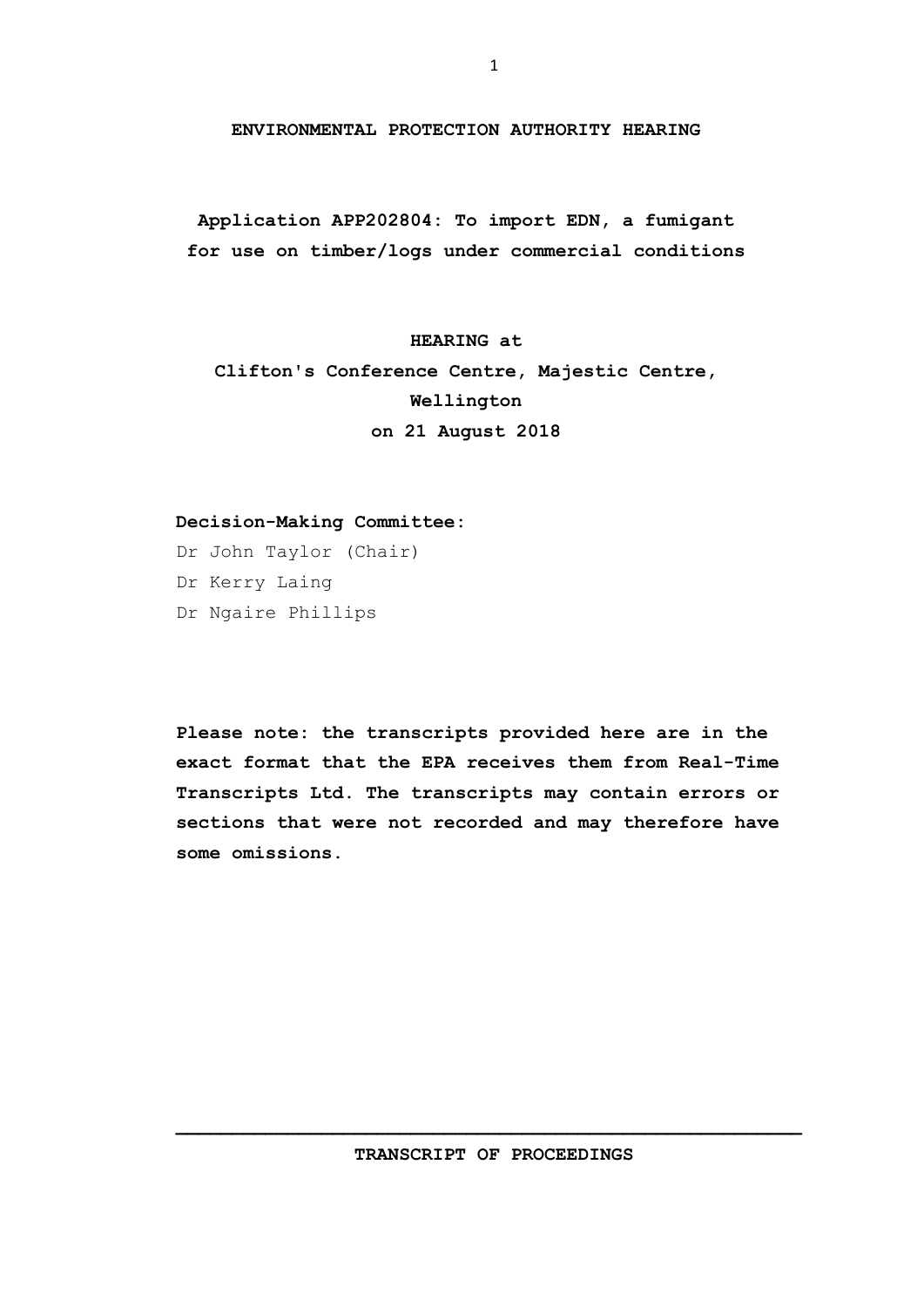## **I N D E X**

| Directions by the Decision Making Committee48   |
|-------------------------------------------------|
| Questions to the Applicant49                    |
|                                                 |
| Submission by WorkSafe81                        |
| Submission Port Blakely Ltd108                  |
| Submission by Nordiko Quarantine Systems113     |
| Submission by Ministry of Primary Industries129 |
| Submission by STIMBER144                        |
| Submissions by The Soil & Health Association Of |
|                                                 |
| Closing Remarks by the Applicant171             |
| Closing Remarks by the Chair178                 |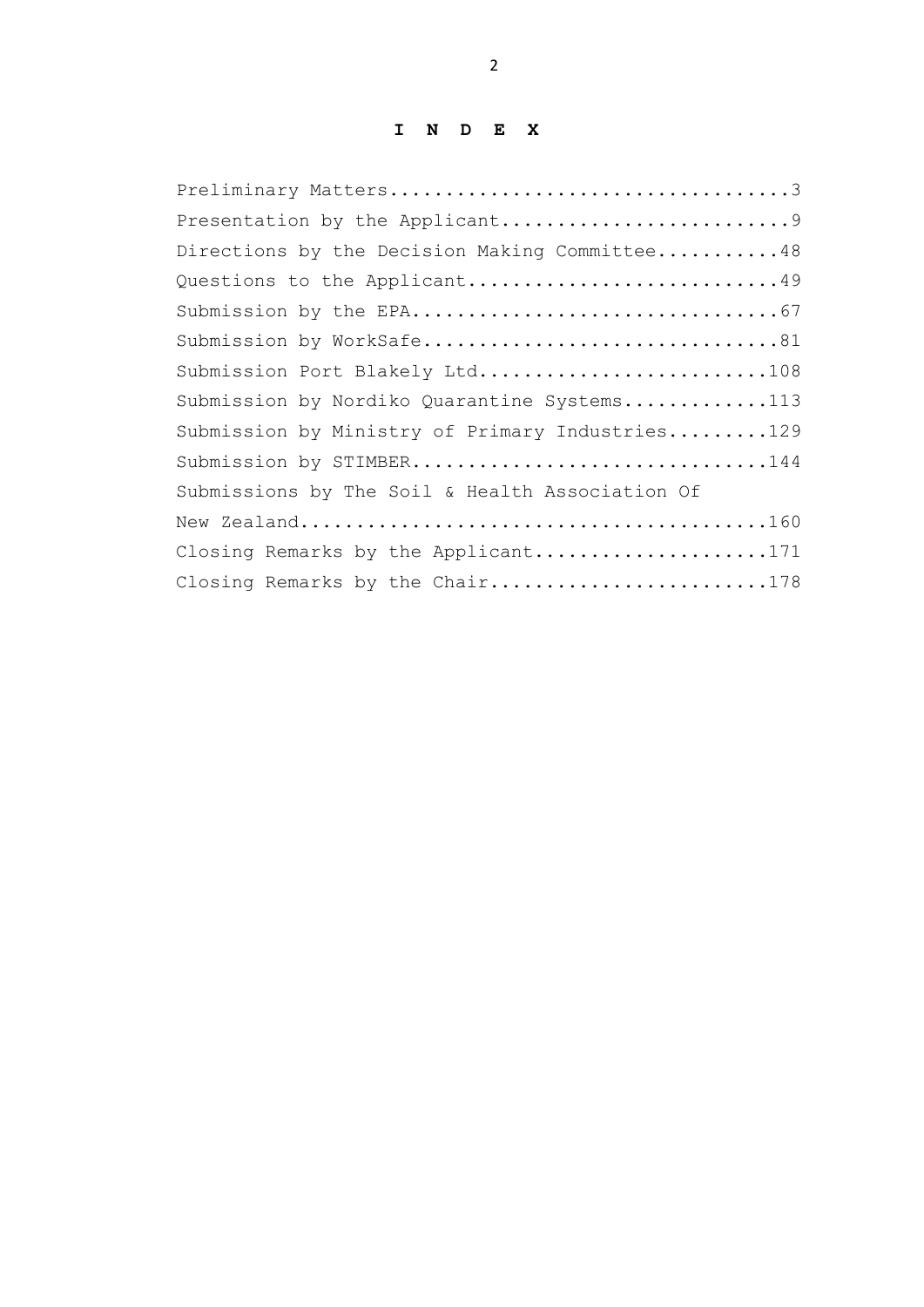## **[9.01 a.m.]**

**CHAIR:** Good morning everybody, welcome to the hearing today. My name is John Taylor, I'll be the Chair of the Decision-making Committee, on my right is Dr Ngaire 5 Phillips, on my left, Dr Kerry Laing, and collectively we are here to consider the application to import Ethanedinitrile under section 29 of the HSNO Act that empowers us with the rules and responsibilities delegated to us by the EPA through the HSNO Committee. 10 Before we go any further I would like to invite

> Mr Julian Jackson to deliver the mihi for us today. (Mihi delivered by Julian Jackson)

- **MR JACKSON:** When I first started I welcomed everyone here for the hearing for EDN, first of all the Decision 15 Making panel and all the others in the room, the submitters, the Applicant. I acknowledge the Iwi, the mana whenua here that is Taranaki whāanuiau, and also Ngai Tahu. Oliver is presenting on behalf of Ngai Tahu today and this is his last application before the 20 Committee. He's been here for a long time and also been part of our EPA fabric for many years, so -
- **CHAIR:** Thank you, Julian. Before we proceed with the specifics of today I would just like to make some notes about catering and location of the toilets. If you 25 haven't yet found them the toilets are situated down in the corridor on the south side of the building to the right as you come out of the lifts. I also am compelled to advise you on the procedure around evacuation. If the alarm sounds or you're instructed to do so by a 30 member of staff, please leave these rooms immediately and make your way in an orderly fashion to the stairwell on the south corridor which is by the toilets, or the north corridor opposite room 28.03. Don't use the lifts, don't carry food and drinks into the stairwell,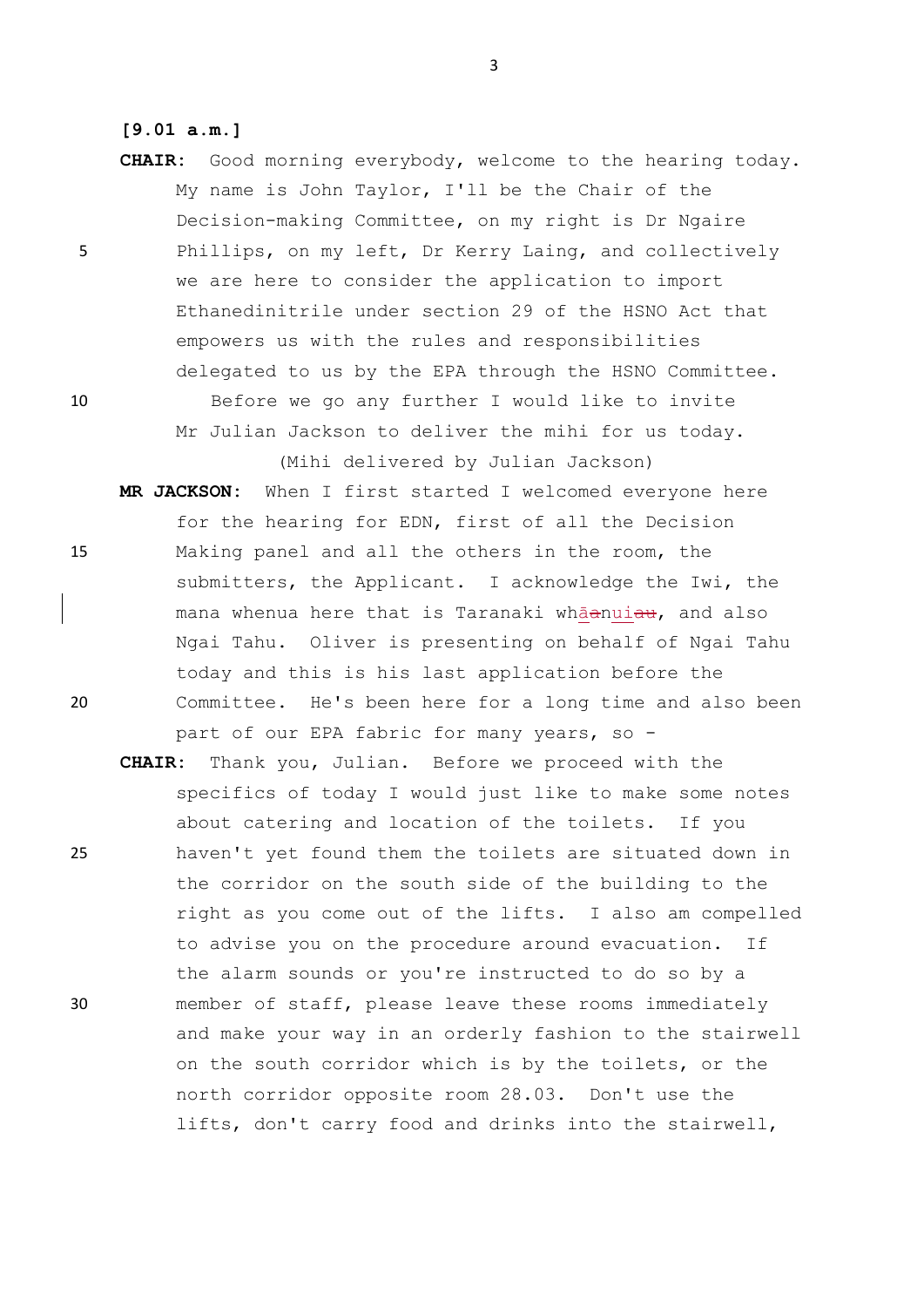and don't carry bulky items down the stairwell. I'm sure we'll all comply with those instructions.

Now, the procedure today is structured to inform the Decision Making Committee with as much factual 5 information as it feels necessary to empower its decision on this application. The Applicant will be given the first right to present their case and their information, the Decision Making Committee will then ask questions of the Applicant, and I will then invite any 10 of the submitters or the staff to ask questions of the Applicant. Following that the staff of the Environmental Protection Authority will make their case and the Applicant and submitters will be invited to ask questions of them, and then the number of submitters who 15 have indicated they wish to present in person here today will be given the opportunity to make their case in the times allocated in the schedule of today's hearing.

I want to make it very clear that I expect to stick precisely to time and if anybody is tempted to stray 20 well beyond their allocated time, they will be asked to curtail their presentation forthwith.

What I would like to do now is to invite the Applicant, members of the EPA staff and individual submitters to identify themselves to the hearing here 25 today. Please use the microphone if you will. So, would the lead off the Applicant's team, introduce their team, and similarly for the EPA.

**MS GEAR:** Thank you, Dr Taylor. My name is Helen Gear, I am The Draslovka Group representative in New Zealand. I'm 30 the person who primarily wrote the application, with the science provided effectively by the Draslovka team and the industry facts provided by Industry New Zealand.

I'll pass, well, I'll introduce the team and you'll hear from them all during the application. We've got 35 Dr Swaminathan from Australia who is responsible for

- 
- 
-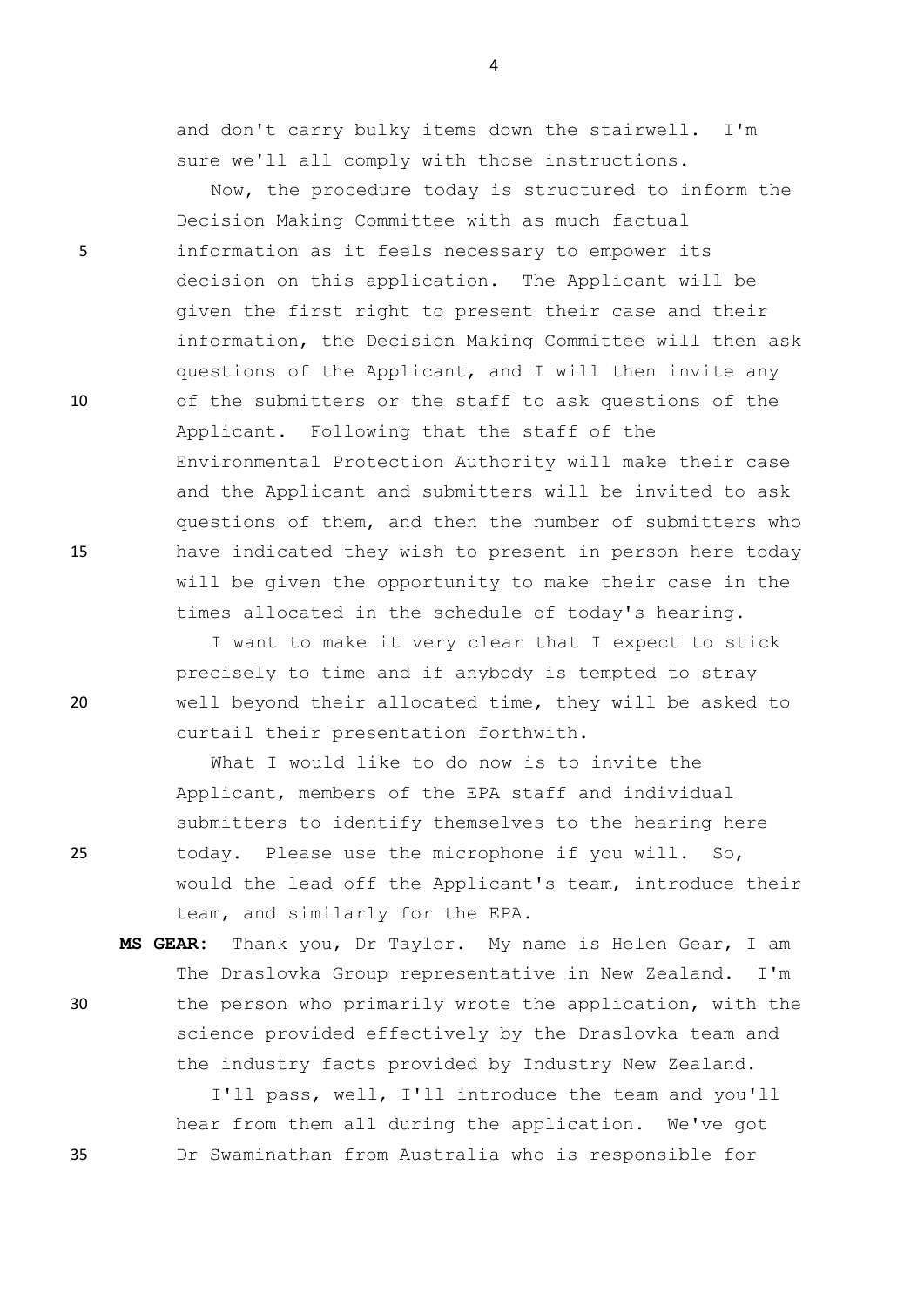regulatory documentation and translation of the science; Paval Bruzek who is co-owner of Draslovka, the company that is asking for registration, and Kade McConville who is the Deputy Director of Draslovka Services who is 5 responsible for global commercialisation but also for working on the details of how EDN and any other chemical can be properly applied in the field situations.

The other person that we have is actually Dr Matthew Hall. Matt was with Plant & Food and probably knows 10 more about behaviour in EDN in the fumigation chamber than I think about anybody in the world.

**CHAIR:** Thank you. EPA.

DR VAUGHAN: Good morning, my name is Theresa Teresa Vaughan, I'm the application lead from the EPA on the EDN 15 application. Next to me I have Richard <del>Moon M</del>ohan who is ecotoxicology, we've got James Deyo who is our toxicologist, behind me I've got Julian Jackson who is our cultural specialist, we've got Philippa Gibson from WorkSafe and we have Bruce Graham who is our modelling 20 specialist, and on the end there we have got Susan Collier, and we also have a stenographer transcribing everything we're doing today so that will be available after this hearing.

**CHAIR:** Submitters would you like to identify yourselves

25 please.

- **DR SUTHERLAND:** Tena koe, Julian. I'm Oliver Sutherland and I'm speaking on behalf of the Ngai Tahu HSNO Committee today and will be joined, I hope, by Gerry Coates a bit later in the day. Kia ora.
- 30 **MR GRULLEMANS:** Good morning, my name is Wil Grullemans. I'm the general manager for Nordiko Quarantine Systems and we have made a submission in support of recapture of Ethanedinitrile. I'll be joined this afternoon by Joe Falco, our technical general manager. He's actually 35 in central America but he'll hopefully, if the phone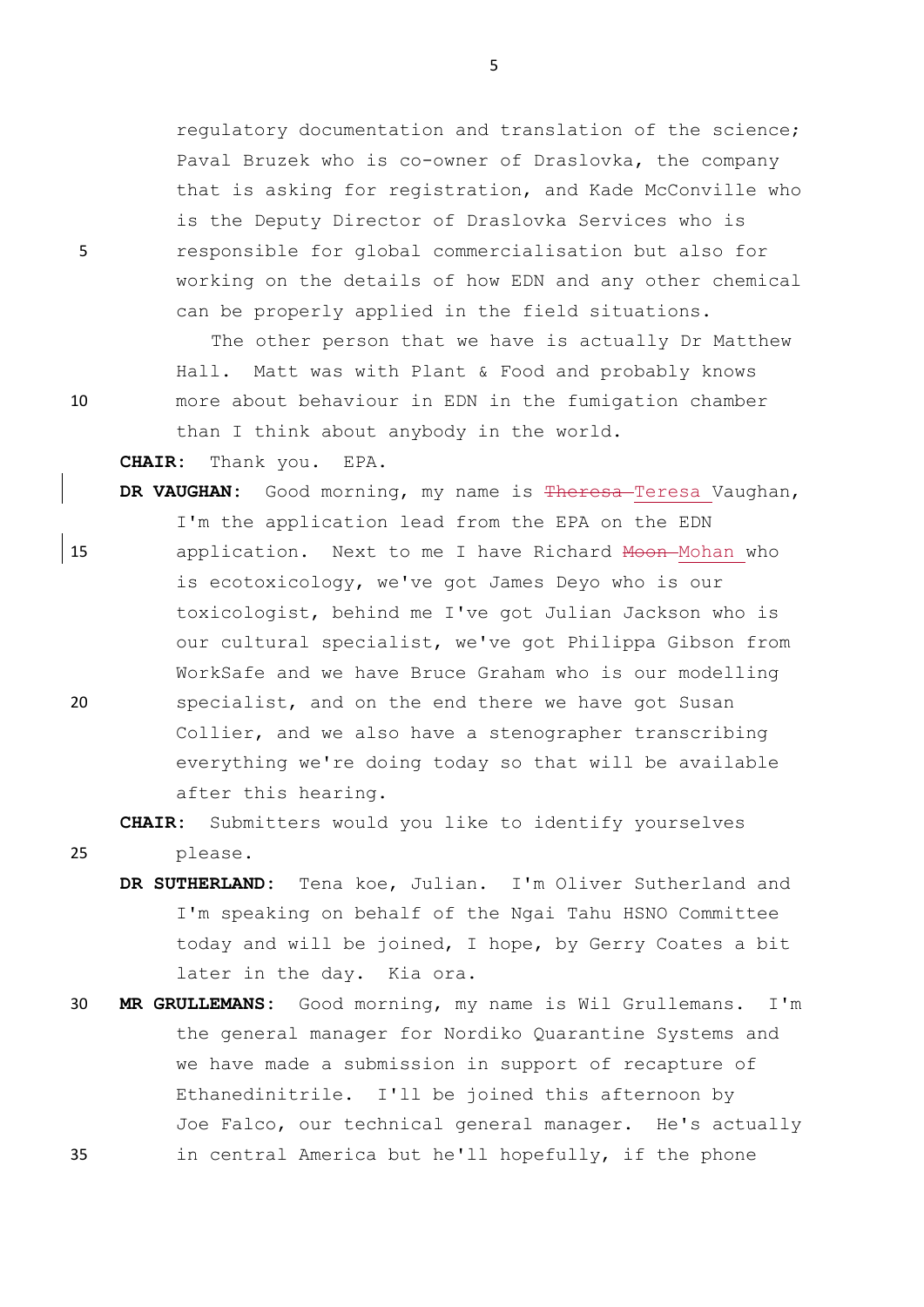link-up works, join for that in the afternoon. He's installing some methyl bromide recapture equipment over there at the moment.

- **MR OLSEN:** Good morning everyone, my name is Dr Shane Olsen. 5 I will be representing the Ministry for Primary Industries. With me also is Ken Glassey, also from the Ministry. Later on today we will have several of my colleagues, Emmanuel Yamoah, Jeff Wriggly and Barry Ward join us for various parts of the meeting.
- 10 **MR GEAR:** My name is Ian Gear, I represent STIMBER, the stakeholders in methyl bromide production. I have with me today Dr Jack Armstrong who works closely with us, Barbara Wardell from Plant & Food, Cecil Grant is sitting in with us, a Board Member, and we will have 15 some others join us in the course of the day. Adriana Najar-Rodriguez has just arrived as well. So, we're here to answer all those questions on behalf of the industry and put the case, thank you.
- **CHAIR:** Okay, thank you for your introductions. There are a 20 few final things I would like to present to the hearing before we kick off. First of all I'm going to issue during the course of the proceedings a direction on a number of aspects that have not been circulated to all parties in relation to the hearing and the application.

25 First of all I would like to issue a direction that during the consideration of the material relevant to the hearing, the Decision Making Committee have decided that they would benefit in their perception of the application if they were to undertake a site visit to a 30 location where there's a large-scale fumigant of logs taking place. The details, the timing and the other operational information around that site visit will be made publically available after today in a direction that will be minuted in the proceedings, and any party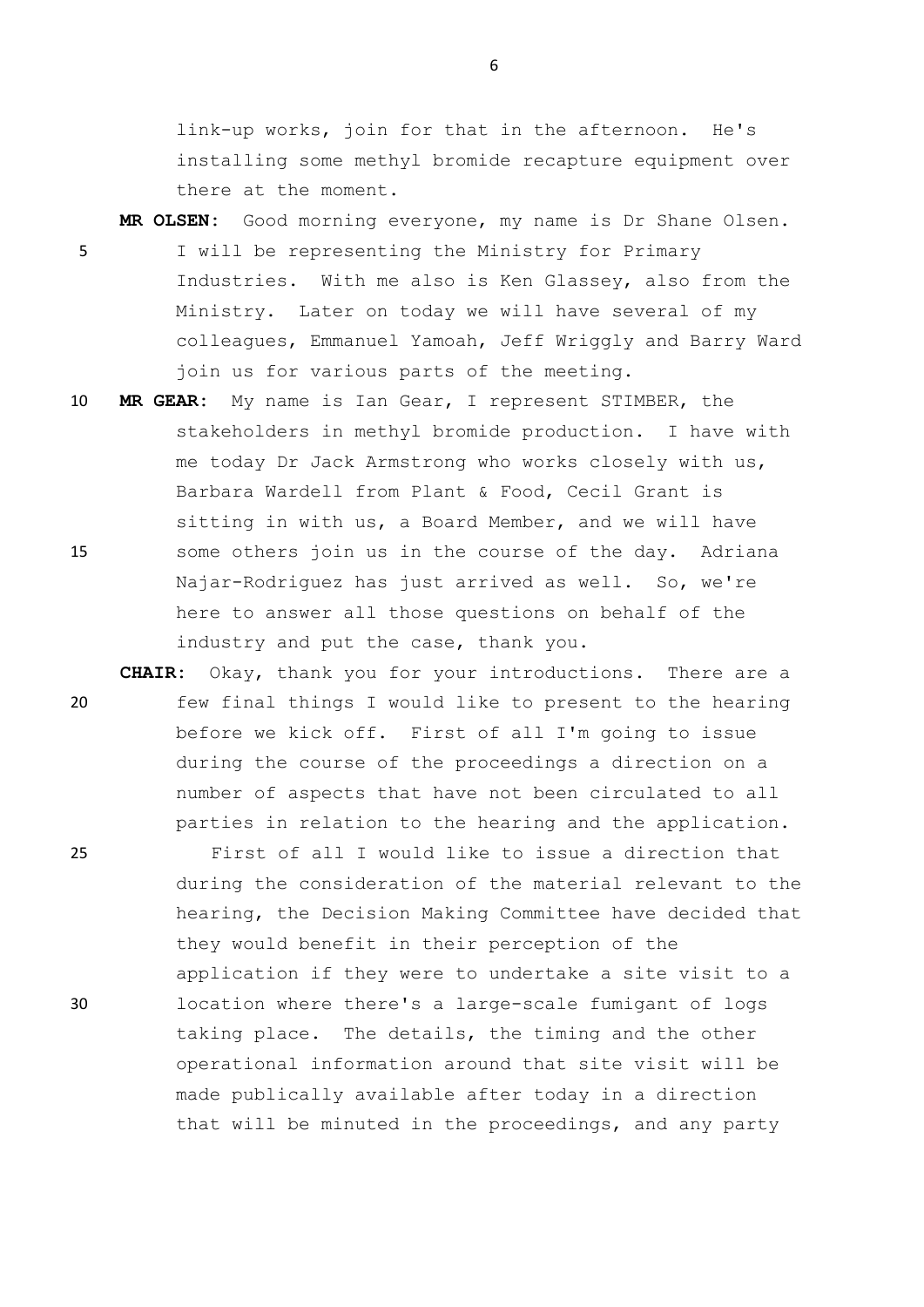to the hearing will have the ability to make comment on that should they wish.

The second direction I would like to make is that information has been provided at a late stage by the 5 Applicant and by STIMBER, information supplementary to that which has been publically available since the 10th of August. The Decision Making Committee has exercised its discretion to permit the consideration of this new information because it feels it will be, or could be 10 fundamentally important to the DMC in making a better outcome.

The direction that will be given I'll speak more of after the Applicant has made its submission, but essentially we're going to allow the presentation of the 15 new information in the Applicant's presentation that's made today. We recognise that submitters, and indeed the EPA themselves, will not have had time to digest this new information and refer to it in their own presentations. What we will propose to do in our 20 direction is to allow a period of time after this hearing in which the new information is publically available, in which the EPA and its agents, either its consultants or its experts that it has engaged to advise it in this application, will be able to respond to the 25 new information and if necessary can engage experts for a period of expert consultation or expert conferencing to digest the new information and provide the EPA with expert advice that it may use in preparing its forthcoming public submission.

30 So, there will be a period of further analysis of this new information, that analysis and reporting on by the EPA will be made publically available, and any submitters who wish to can make a further submission and potentially could even call for their representation at 35 a subsequent hearing if they feel that the new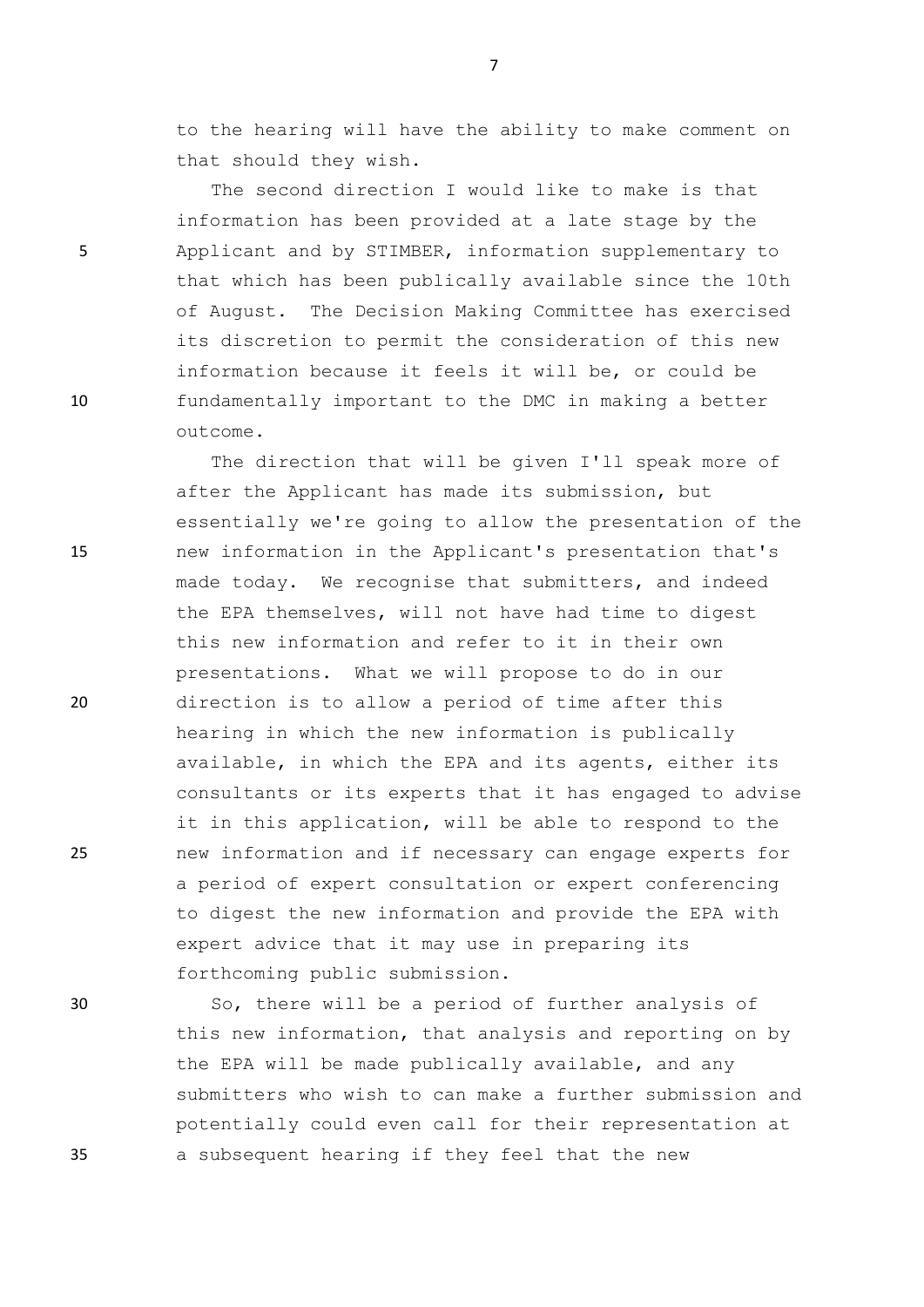information or the EPA's analysis of that new information is of relevance. So, the specifics of this direction will appear on the EPA website following the course of today.

5 And, the very last thing I have to ask, are there any members of the media present? No. So, all media inquiries, if you're inclined to invite anyone in the media, should be addressed through Mark Wardell, is Mark here? Mark Wardell is at the back of the room.

10 All right, without further ado I would like to ask the Applicant to present their case.

\*\*\*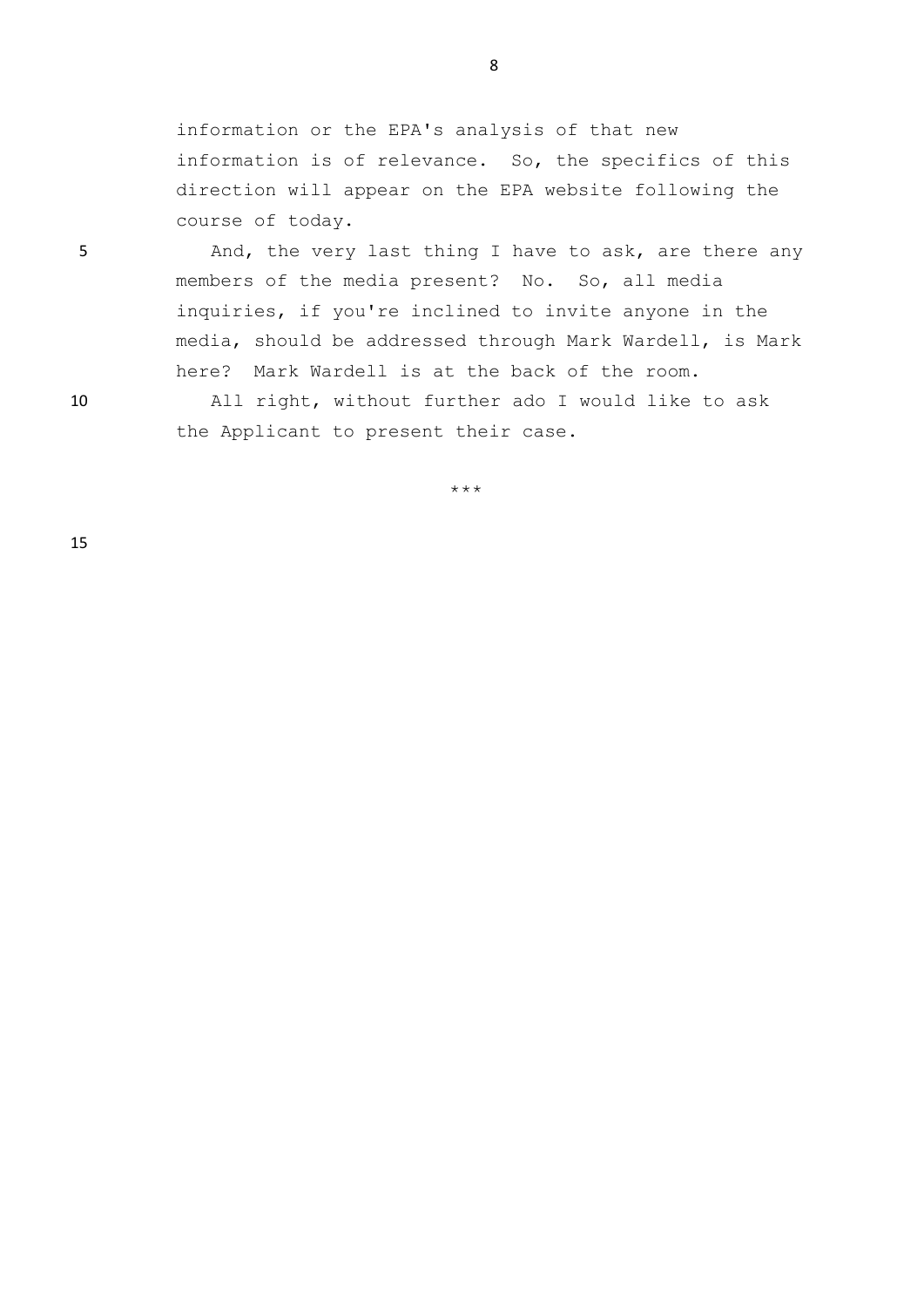## **PRESENTATION BY THE APPLICANT**

**MS GEAR:** Right, well, thank you very much. It's good to have got to the hearing stage of this process. We seem 5 to have engaged in it in talking with the EPA initially in 2015 and, as you'll know, we submitted the application last July, so just over a year ago.

I would like to thank the EPA and the Decision Making Committee for accepting the additional information that 10 we've put in front of you, and the EPA's thorough analysis and WorkSafe's thorough analysis of the application.

The reason we are sitting here today is because in 2010 the EPA released a decision which said that 15 methyl bromide would not be allowed to be released to the atmosphere beyond 2020. I know this consideration, this hearing is not about methyl bromide, and I can almost promise you it will be the last time you'll hear about it from us, but it is the reason we are standing 20 here today.

STIMBER, who will be addressing you later on, undertook a very comprehensive global search to look for alternatives. The EPA decision at that time identified well over 15 possible alternatives and there was great 25 confidence in 2010 the industry would have a replacement. Despite that international research, and nearly \$22 million of research, there is only one at the moment that could possibly be a replacement for methyl bromide by October 2020, and that is EDN. There 30 are others very much in the offering and there's plenty of research still going on about those. There's a lot of work about recapture but there's no certainty that that will be ready by October 2020.

So, with that in mind I would like now to go through 35 the application. I'm sure everybody in this room has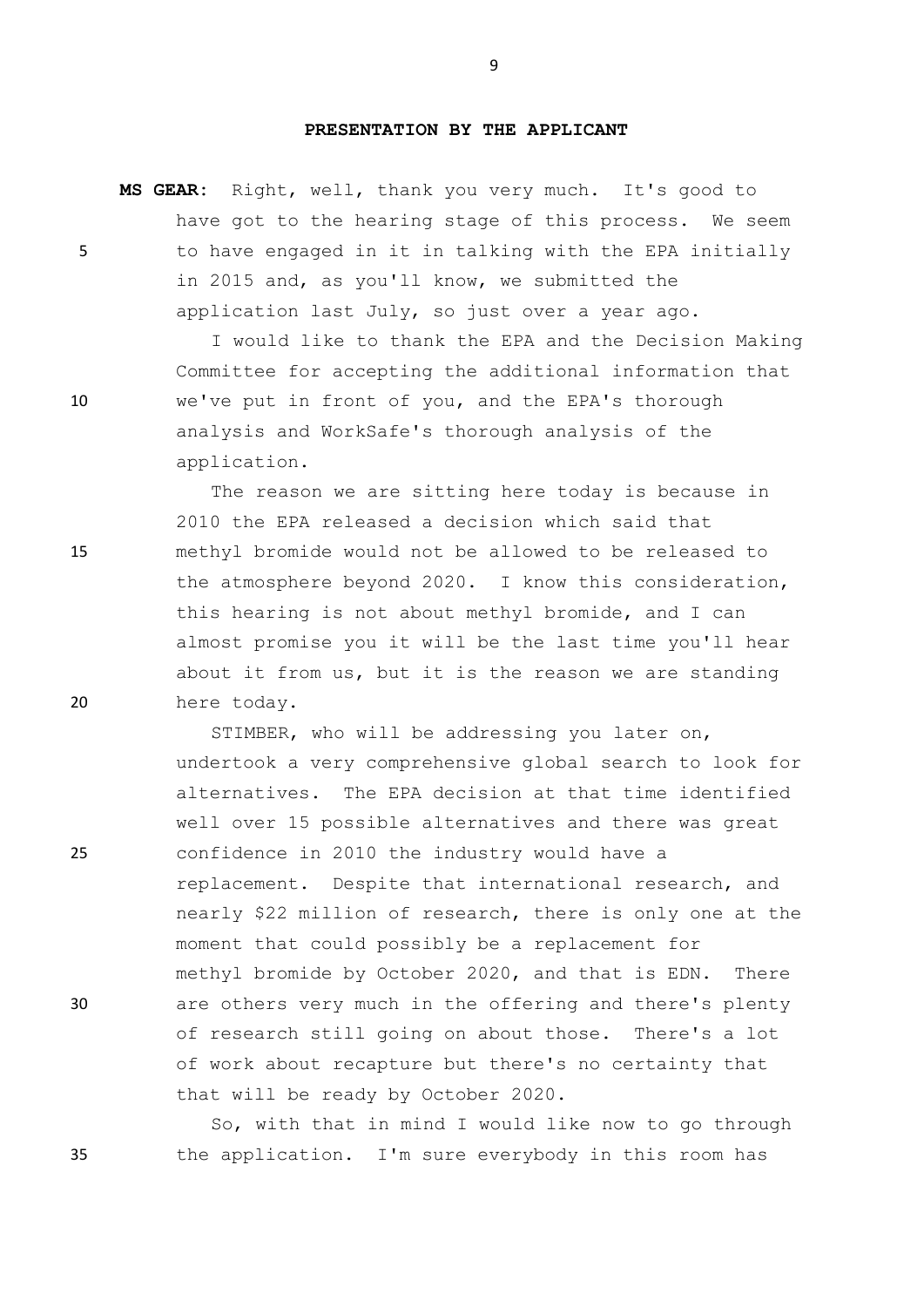either looked at the summary or looked at the bits of the application that we've put in that interests them. So, the work that I'm going to go through today responds directly to the documents that were released by the EPA 5 just over a month ago - well, just under a month ago, and we will work through a number of uncertainties that were identified, in other words gaps of knowledge that were identified in the application we put forward.

I would like to say, and we recognise that this is 10 quite a big application, and having worked for the EPA in the past I do understand the scrutiny staff may feel they're under. This is a new fumigant and new fumigants don't happen very often. With the regulatory hurdles today it is very difficult to get a new chemical on to 15 the market and with fumigants in particular, which basically are designed to kill things and kill things on quite a big scale, the barrier is very high, and in this case this fumigant is being used in a couple of places in the world but only very recently. It has 20 registration in Australia for logs but the registration that was given in 2013 has controls which have meant that it has not been used. It was registered for soil in Australia in March of this year and currently is being used to fumigate reasonably large areas in 25 Australia, especially because of the problems they have with strawberries and tomatoes. So, it is being used and it's being used quite successfully.

In June of this year it was also granted a critical exemption in the Czech Republic, and this season it will 30 treat over 200,000 cubic metres of wood to control a couple of Ips species, which in layman's terms are wood insects. It's been used with - if you want more detail on the critical use exception it is being used but it's only being used in forests, not in populated places like 35 ports.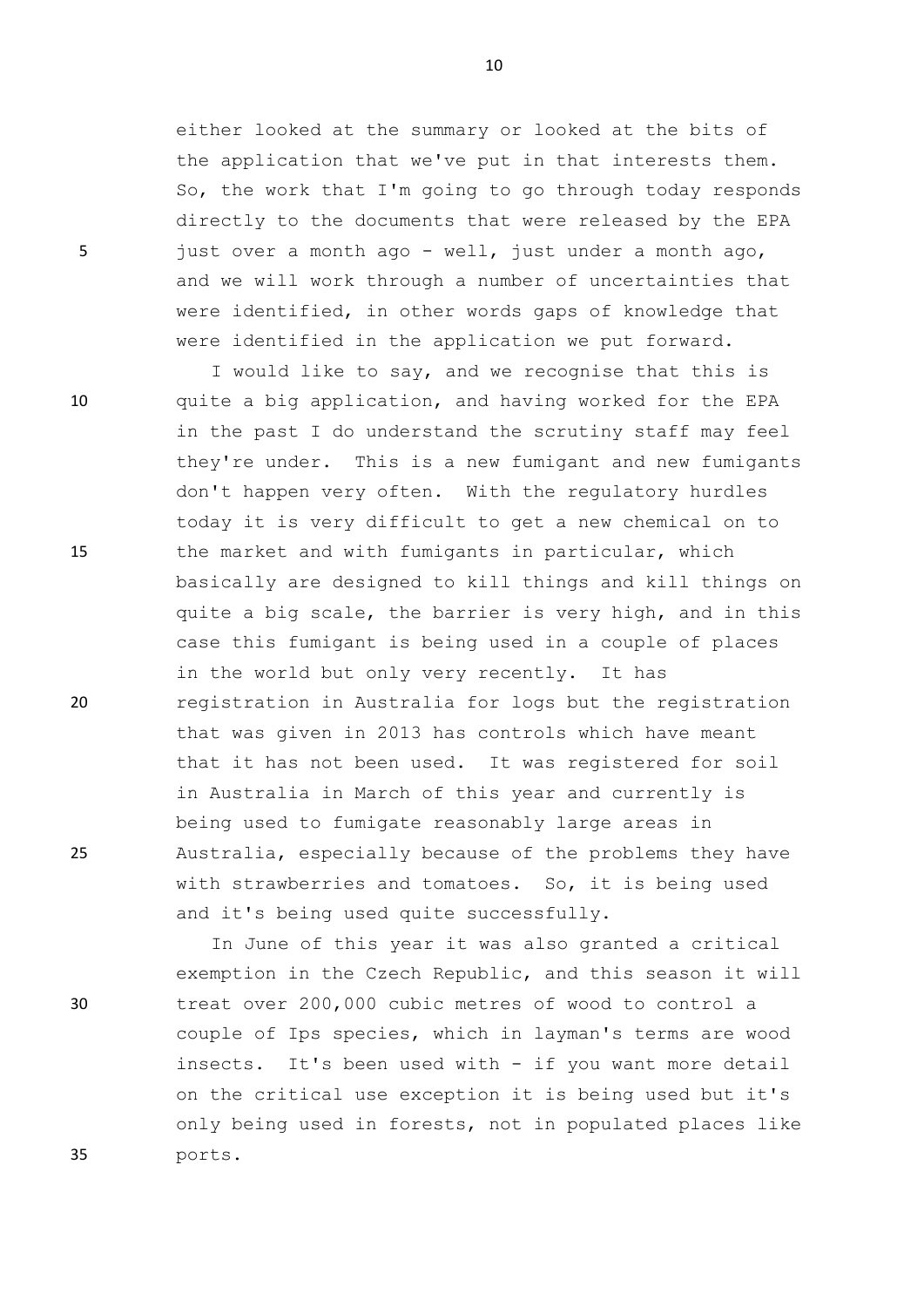There are a couple of other ways in which this is perhaps a rather unusual application, that is that WorkSafe who became responsible for putting in place worker controls, work safety controls, I believe has 5 been involved in one other hazardous substance application since they took over that responsibility in December, but I know we're fairly near the beginning of the list and this is a big application, as I say.

Right, so that's the background. I've given you a 10 good overview of the people who are sitting, who will be delivering, so I won't go over them again. There are only two I would like to introduce, one is Dr Adam Jonas, who is the toxicologist. We are asking that the TEL be reconsidered and he will be hopefully phoning in 15 from the Czech Republic. I'm going to ask one of the people, my husband actually, to see if he can work with the AV people to get it sorted out because it appears he has not already joined. And, the other person I would like to talk about is me.

20 I'm a bit of a generalist and I have a very diverse background. I actually, as you know, I'm heavily involved with STIMBER, I'm actually the horticultural representative on STIMBER but I'm also married to the research director of STIMBER, which might all sound a 25 little bit incestuous. But in terms of this application and the responsibility to put together this application, I did this very much as an employee of Draslovka.

The one thing that I have brought from my close association with the industry and with my husband in 30 STIMBER, is that we actually, the industry component of this application is very well populated with an industry perspective. So, we're talking about things that are actually happening on the fields or on the port in New Zealand.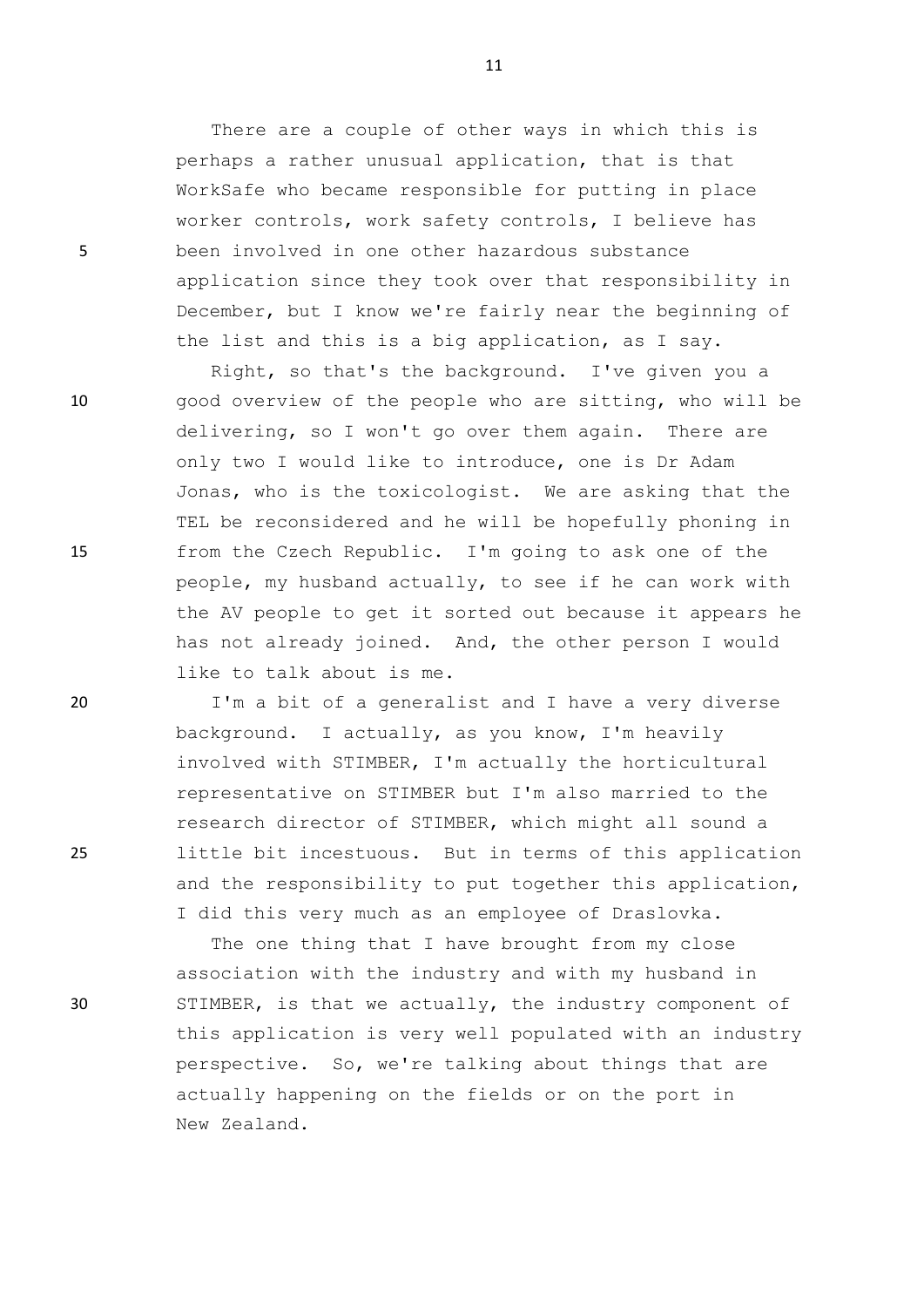5 country and every other parent, that we have safe

15

us with good information, especially when it comes into, well when it comes into environmental and health issues. 10 I'm now going to ask Pavel, co-owner of Draslovka, just to give you an overview of EDN, or of Draslovka. In its own right this is another unique characteristic of this application, this is a family-run business, it's

Draslovka at times to make sure that they are providing

\*\*\*

not a Bayer-Monsanto or Syngenta.

**MR BRUZEK:** So, once again good morning everyone. I'm here standing here as a second generation of the owners of 20 the factory actually, and also of the chemical division. Just a few words about us. We are running currently an assets under management of close to \$1 billion US and what we actually do is we are mainly focused on the sustainable development in most, in quite a lot of 25 areas, including energy production. So, we have quite a big portfolio of wind and solar power plants that we generate and that we operate through European Union.

We also are a lot in the start-ups and capital venture space. So, currently we invested and we support 30 more than like 12 R&D projects and the start-up companies in the United States, in Silicon Valley, in Israel and in the European Union mainly focusing on agro-tech, on actually answering the hard questions, so focusing on early stage diagnostic of cancer and 35 treatment of cancer mainly.

12

I also have a very vested interest in this. I'm now

a grandmother and I have two granddaughters who live

chemicals, and so I have applied, I have pushed

within two kilometres of the Tauranga port. It is very important to me, just as every other grandmother in this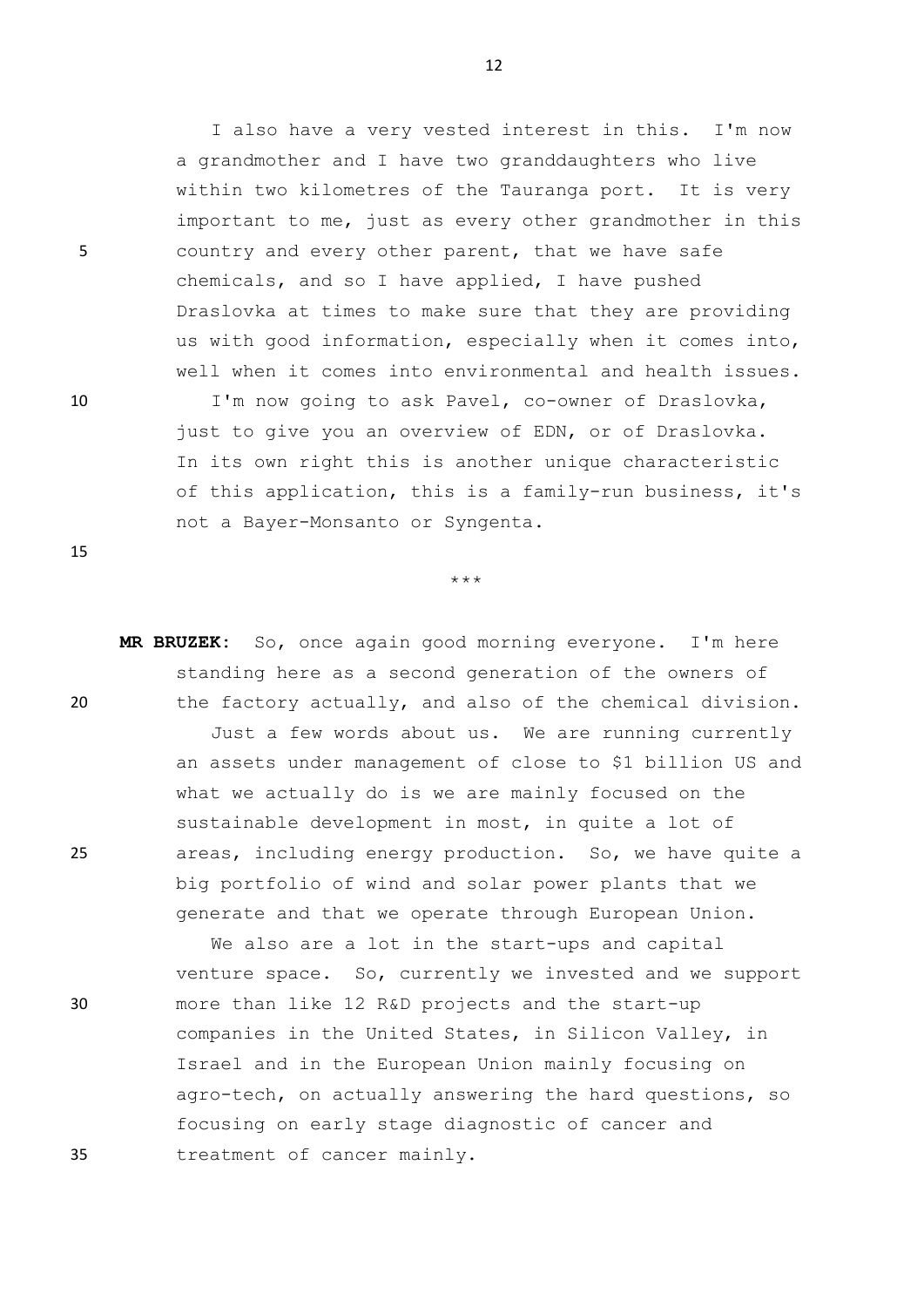We also support basic research, not only applied research, because we believe that getting the answers that it's not the right way to treat a problem is a value, so we are trying to invest in that space. We 5 invested more than like \$20 million in these projects. So, that's another part of the portfolio.

> We also run private equity and hedge fund in the United States, in New York, and venture capital platform for investing into these start-up fields.

10 As far as the other activities, we are one of the biggest developers in Prague, which is the capital of Czech Republic, where we focus on sustainable living and sustainable housing. So, highly energy efficient buildings that we, buildings and commercial spaces that 15 we built in European Union.

> While that's more about the group, it's currently four families. I'm the second generation. We've got families that are in its second or first generation of self-made people.

20 About Draslovka. It's one of the core parts of  $\theta$ ut our? portfolio. Currently we employ more than 310 people across the globe. The biggest part of that is actually in Czech Republic where we currently have the factory that has about 275 full-time staff.

25 We were established in 1904, so we are in this business for quite a long period of time, and about 10% of our staff is R&D people focusing on CN-based chemicals. So, most of our business is based on cyanide or hydrogen cyanide and CN groups. We feel that it is 30 definitely one of the good ways how to approach the market, because the CN group is here forever basically, it's one of the, like one of the organic substances that is connected to the origination of life and, actually, the world and nature and the human body, or the 35 antibodies can actually deal with that quite well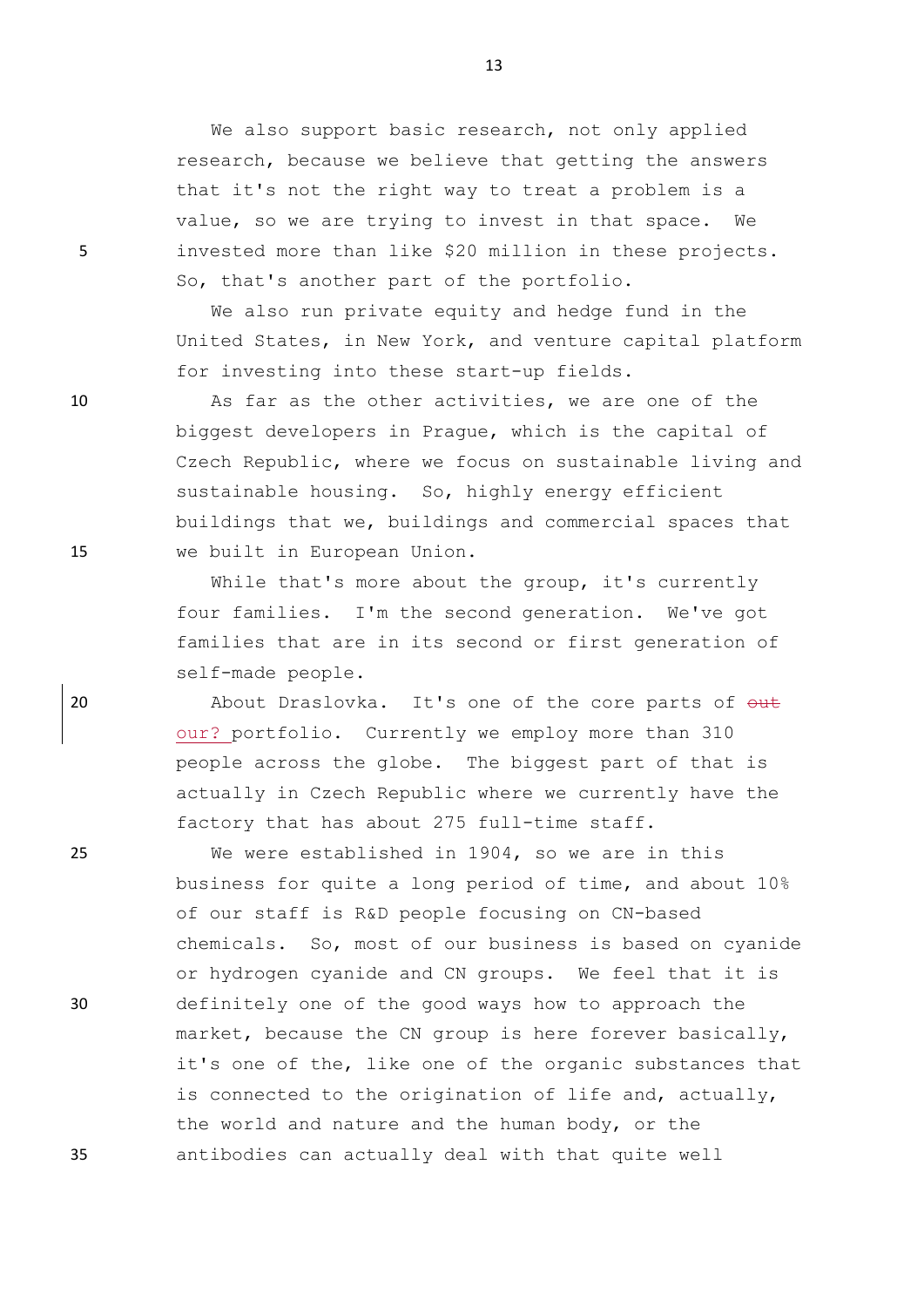because it's in quite a lot of fruits and vegetables, and we are getting in touch with CN groups quite often.

Again, since we have been established since 1904 we have been totally outside of city, but as cities are 5 growing we are currently in the city centre. So, we are running under very very close attention to safety. Currently we operate an integrated monitoring system that has more than 360 detectors around the company fence, and inside the factory more than 110 cameras that 10 are overseeing what we are cooking and what is being done in the factory.

We feel that the biggest problem is the human imagination and this is the source of the biggest fear, so we implemented a full transparency policy where the 15 City Government and City Council can actually assess our monitoring system and they can online see what we are doing, and that's how we actually try to fight or try to cooperate with the city so they know exactly what is happening.

20 Well, all our systems are set to 10 WES because that's the European standard for CN groups so for EDN and for ATN.

So, why EDN? Well, actually it's a long story. We started a long time ago. We were approached by one 25 international company asking if we are able to manufacture this chemical, and we said "yes" because we are one of the few companies in the world that has more than a hundred hundred year history. I'm also Chairman of the Ethics Cyanide Sector Group under the European 30 Chemicals Council, so I'm in the business for quite a long time as well, and basically we started on the project back in 2007. This is when we identified that it's a very interesting chemical. It wasn't our idea, I need to say. It was the idea of brilliant researchers 35 in the CSIRO. CSIRO is the Australian Crown Research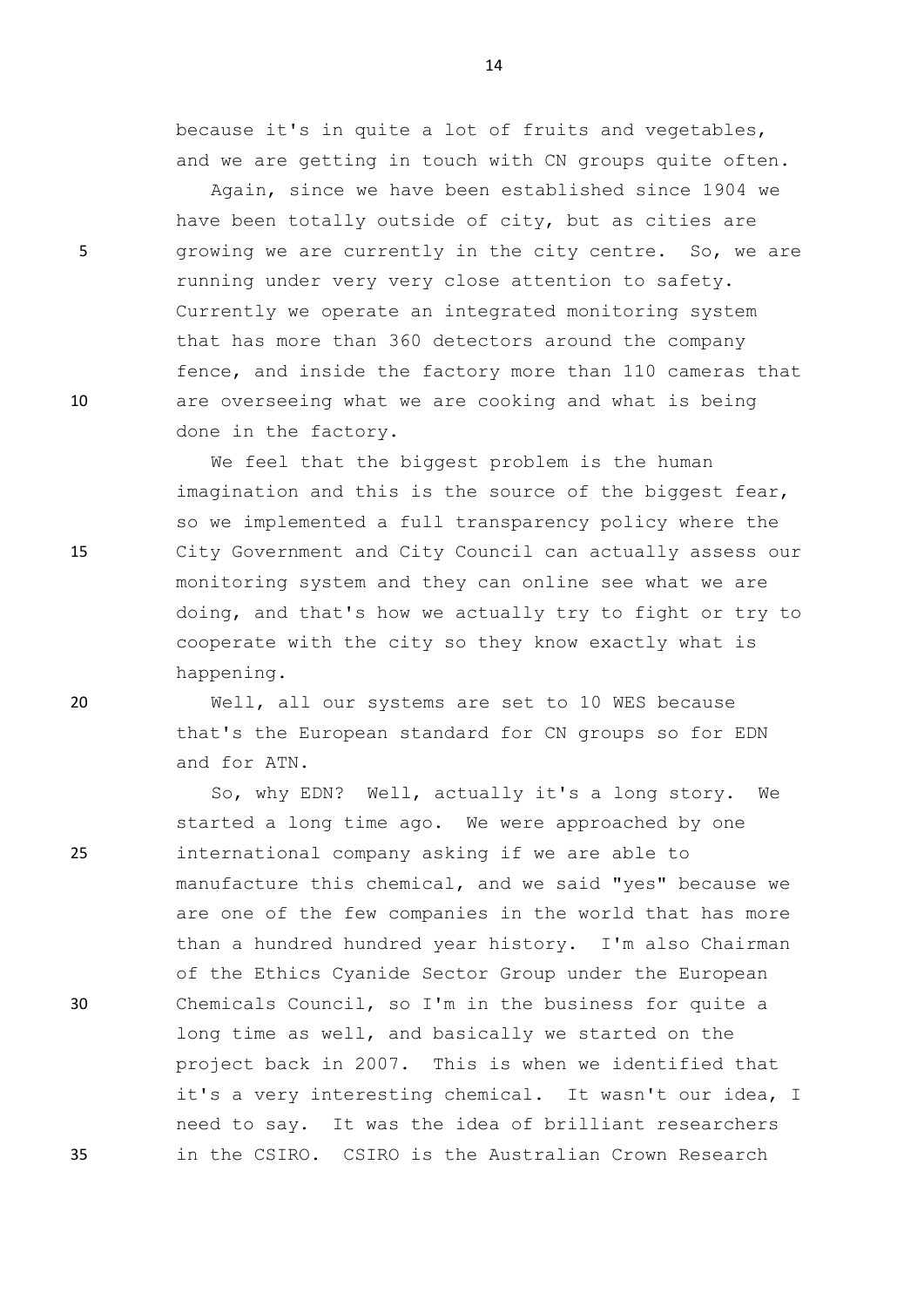Institute in Australia. They came back together after the methyl bromide was banned and they have been trying to come up with the fumigants of the new generation that can actually replace the methyl bromide, and EDN was 5 identified as one of the best options for timber logs and so for fumigation. The only problem was that it was actually too expensive so we find a way, how to actually make it work.

Well, why registering in New Zealand? Well, we 10 picked New Zealand because we are strong believers in New Zealand process. We believe that the New Zealand EPA establish a very robust process in assessing the data that we are submitting. We had quite a bad experience back in 2013 with the former party that was 15 responsible for registering the process that didn't invest a lot of money in the data and supportive documents. So, we actually acquired also for, acquired the sales and registration part of the process from them as well and we started to heavily invest into R&D and 20 actually supporting materials to prove that the chemical works really well.

Well, now we can say that New Zealand also is a big market for us and what we are planning for the future is also basically to streamline the supply chain. As you 25 know, it's a gas that is actually transported in the cylinders and so we are transporting a lot of steel from European Union so we also plan to streamline the supply chain so this project is fully in compliance with our values, which is the sustainability and a long-term 30 operation. So, basically trying to make process as lean as possible so all the stakeholders in the process can actually benefit. We currently targeting a few destinations where to build another factory. Currently capacity is only 1,500 tonnes. We are going to be 35 extending that to 5,000 tonnes but that capacity is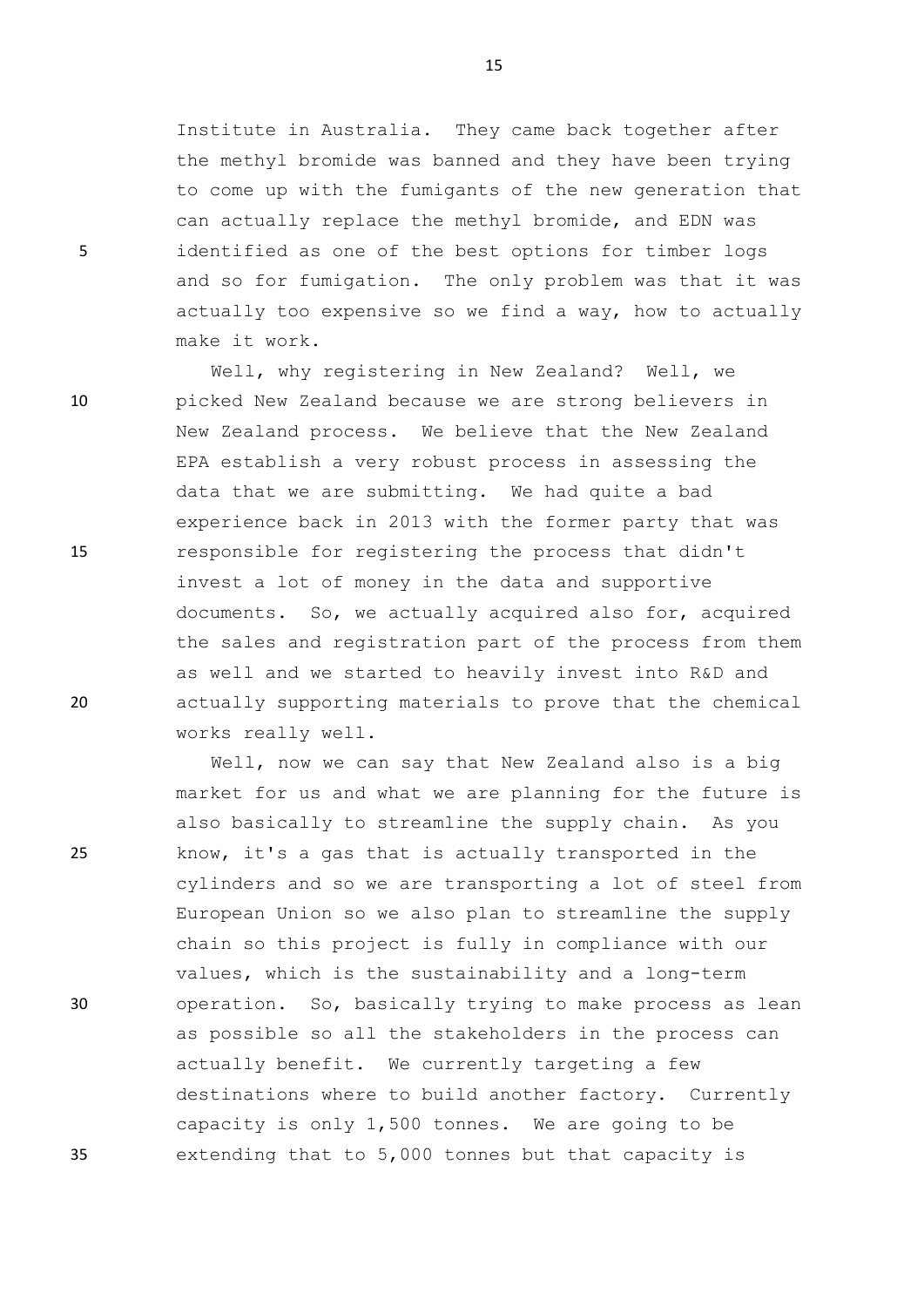going to be more allocated to the European Union and Asia.

Well, and we try also to support local industry because we believe that the data they are generating 5 should be more or less generated in the country we are going, so that's why we aligned with PFR and several other researchers in New Zealand to produce the data locally, especially the efficacy data. So, well, that's the plan.

10 I would like to gift the floor back to Helen so she can actually tell you a bit more about our application. Thank you, Helen.

\*\*\*

**MS GEAR:** So, with that overview now looking forward, the information that we're about to present is new information by and large. I'll give you a very quick overview about EDN just to set the scene but with the 20 release of the four documents by the EPA, Dr Graham's report in particular identified a great number of uncertainties and we felt that if the DMC was going to make an informed decision, those uncertainties needed to be plugged.

25 We actually, because of the time and the fact that as part of our investigations we needed to remodel so that we had a representation of, accurate representation on what was happening on the port. That report was provided to the EPA yesterday and I'm very pleased to 30 hear that it will be made publically available.

So, we will as part of our presentation - I won't dwell on them - we will be looking at the loading factors and the end point concentration, Dr Hall will present that. Dr Swami Nathan who has worked with the 35 modellers in the States will present the findings of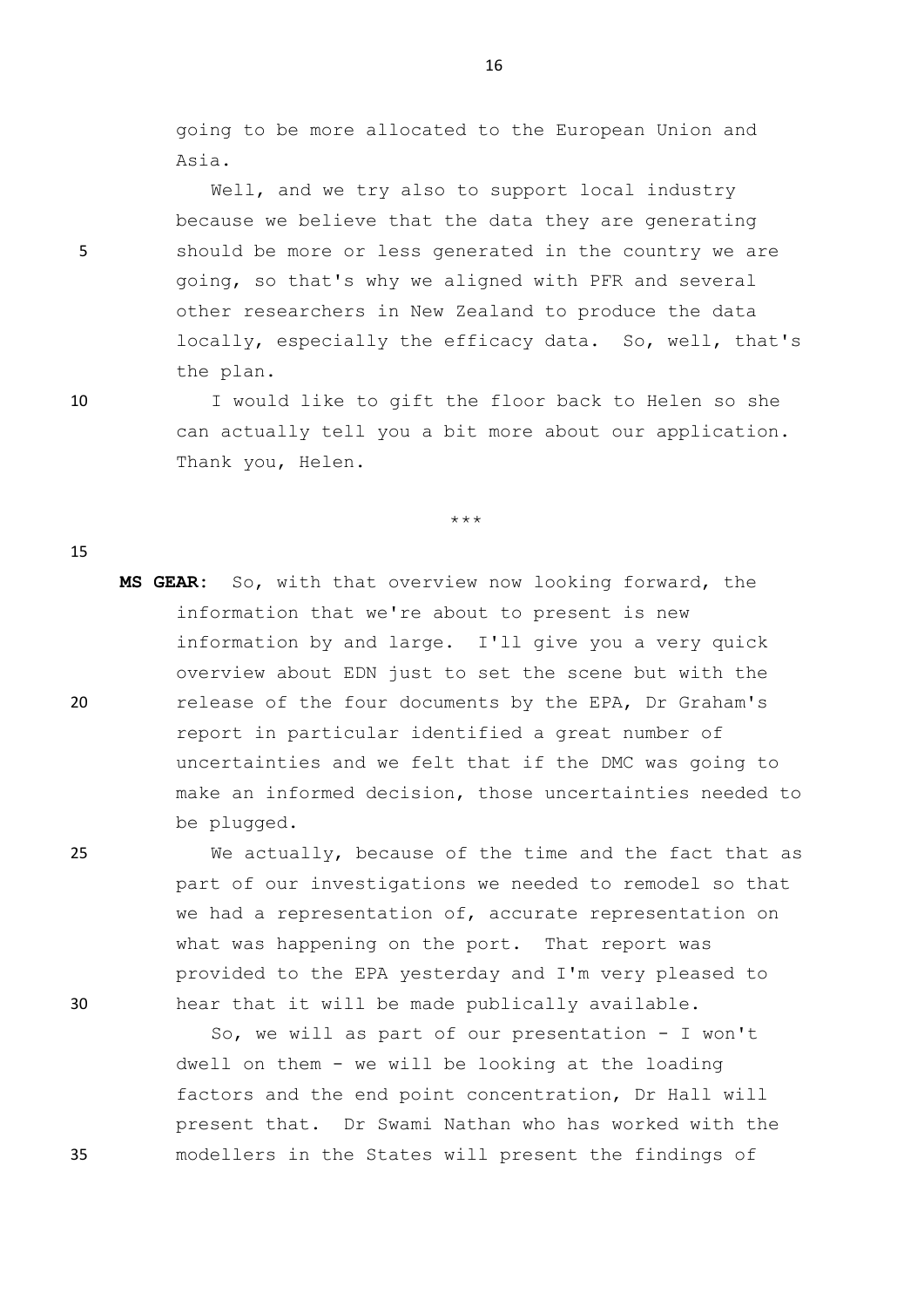that new modelling. I will then try and give you an overview about our concerns about the TEL level, and I've been assured that Dr Jonas is on the phone and so he is there to answer questions. I just wish he was 5 here to present because he knows a lot more about it than I do so, please, if you do have questions, ask them. We will then look at what this all means to the potential buffer zones and we'll use Dr Swaminathan again. Then we have Kade who knows a lot about 10 protecting worker safety, the PPE, the monitors, and the effect that that will then have on scrubbing. I have a few words to talk about permissions, and then finally we present revised controls. There are very few changes to those controls but obviously they're important to us.

15 Ethanedinitrile, as Pavel has said, this is a cyanide group, it's more dense than air, less dense than water. It is flammable in its concentrated form, and that will be discussed later on, and it has a boiling point of minus 21 degrees Celsius. So, in New Zealand it will 20 always be a gas which is very usable if it's a fumigant.

What does this mean? It means that EDN, or the characteristics, it will diffuse very quickly in air and will degrade very rapidly in soil, and we've presented a lot of research to that effect. It doesn't move into 25 the aqueous environment. Even though it has a very high aquatic rating it doesn't move into the aqueous environment. Importantly, it is not ozone-depleting and it's not a greenhouse gas. It doesn't bioaccumulate. This is one of the very positive characteristics about 30 EDN as a chemical and as a fumigant. It will not bioaccumulate in the environment and it's broken down into CO2 and ammonia products.

In target pests it actually breaks down in the presence of water to release the cyanide iron which then 35 prevents the mitochondria from using oxygen, leading to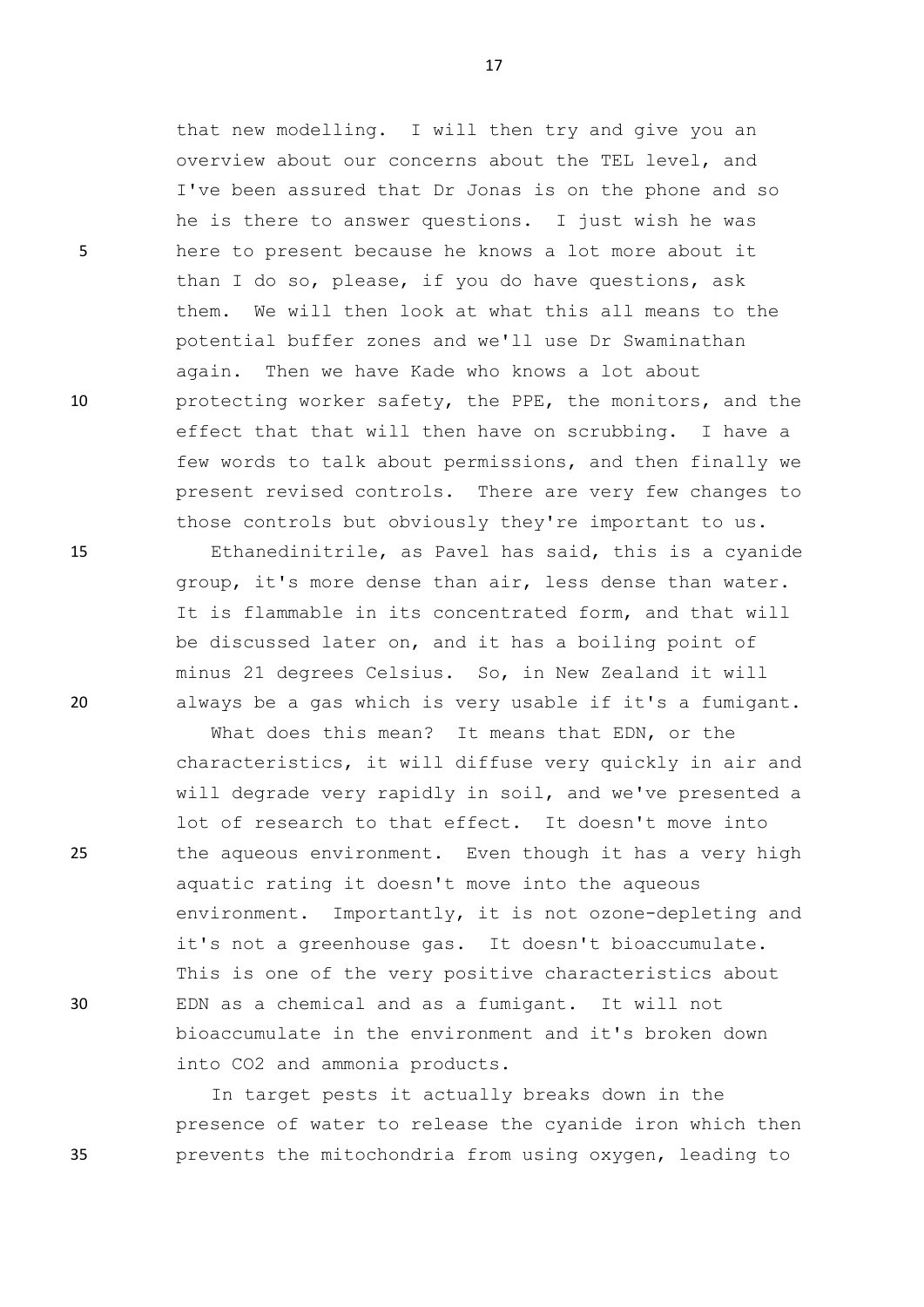cellular asphyxiation. That's the modus action but importantly with every living thing it is broken down in the body and excreted. Cyanides have always been on our planet since life started, and every living thing has 5 found a way to deal with it. So, at low levels it will be excreted from the body.

So that we submitted quite a hazard classification and you'll see that the EPA have given it a good review, no significant changes. Really, just a not applicable 10 or a no, not detectable change in the few areas that are highlighted there, and so very good to see that the science that we have supplied, our own hazard classification and the EPA's are aligned in the majority of cases. So, that was the application that was 15 submitted and, as I say, we suppose most of you have read that.

Now, on to the changes that we have put in place. As I stated, the uncertainties that were identified, particularly in Dr Graham's report that then has a 20 flow-on to those controls, we felt that we needed to look at quite robustly. Dr Graham questioned the stack size and sensibly questioned the stack size, and so to actually inform our decision going forward we actually went to Genera, who is the largest fumigator in the Asia 25 Pacific region. They also undertake approximately 90% of the fumigations in New Zealand, so the chances are when the DMC goes to visit a port, they will be seeing at least one Genera fumigation.

We asked them to have a look at their database, they 30 have a comprehensive database where for regulatory and for charging purposes they actually, they document the vital statistics for every fumigation that takes place. They looked at the details in their database for the 2017 year and they confirmed that, yes, the stack size 35 had increased from an average of 750 metres cubed in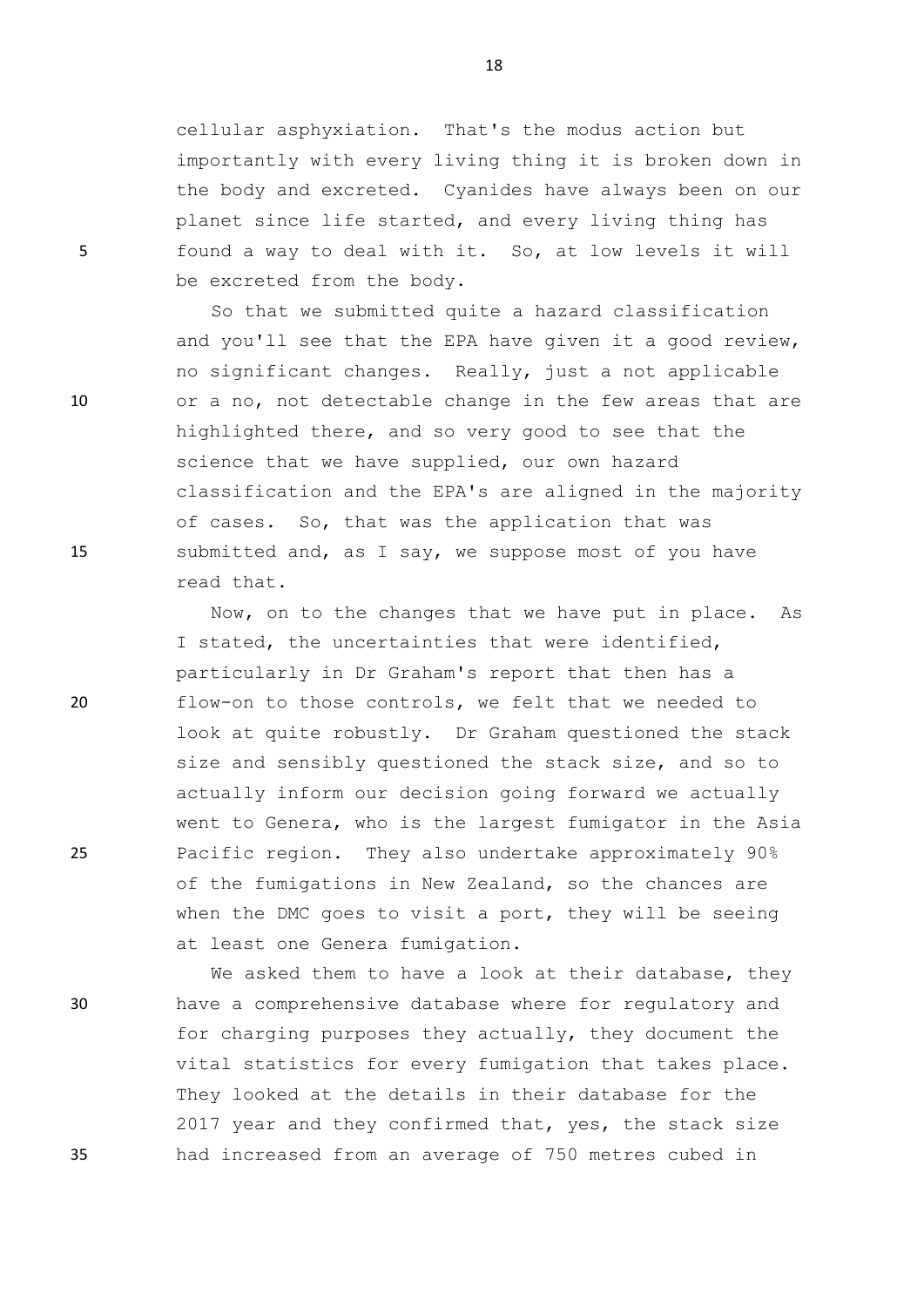2015, up to 1,000 metres cubed, and as part of that they also confirmed that the leading percentage had increased from 55% to 58%, and Dr Swaminathan will discuss this as part of his modelling presentation.

5 My question to them then was, are we going to see stack sizes grow in the future? Because, you know, we've had a change in the time that this application has been underway over the last two years. They have assured me that the thing that stops the stack size 10 growing is two-fold. One, when you put a pile of logs on the port, you effectively have a very big book end, a 6 metre metal book end against which the logs are stacked. So, they start loading and they load. That stack cannot get any bigger. I said, well, can we go on 15 top of that? They said, no, it is unsafe, you possibly could put a few on top but actually the work and safety regulations don't allow that.

In terms of the actual length of the stack. Again, by and large stack or space on port is very constricted. 20 You'll find when you visit a log stack that it will be full of [laons]. So, they have in place roadways effectively between which the log stacks are placed. That will make sure that those log stacks do not grow in size, they have reached a maximum size. Log exports 25 from New Zealand over the last year have been at a very high rate and look as though they'll continue but not necessarily increase in the future.

The other point is that, in terms of the dependability of the information, it's not the 30 fumigators that make, determine the size of the stacks, it's actually the marshallers. So, the information that Genera was able to provide us we can confidently say is representative.

I'll now ask Dr Swaminathan to go over the modelling 35 and the end point - sorry, I've got this the wrong way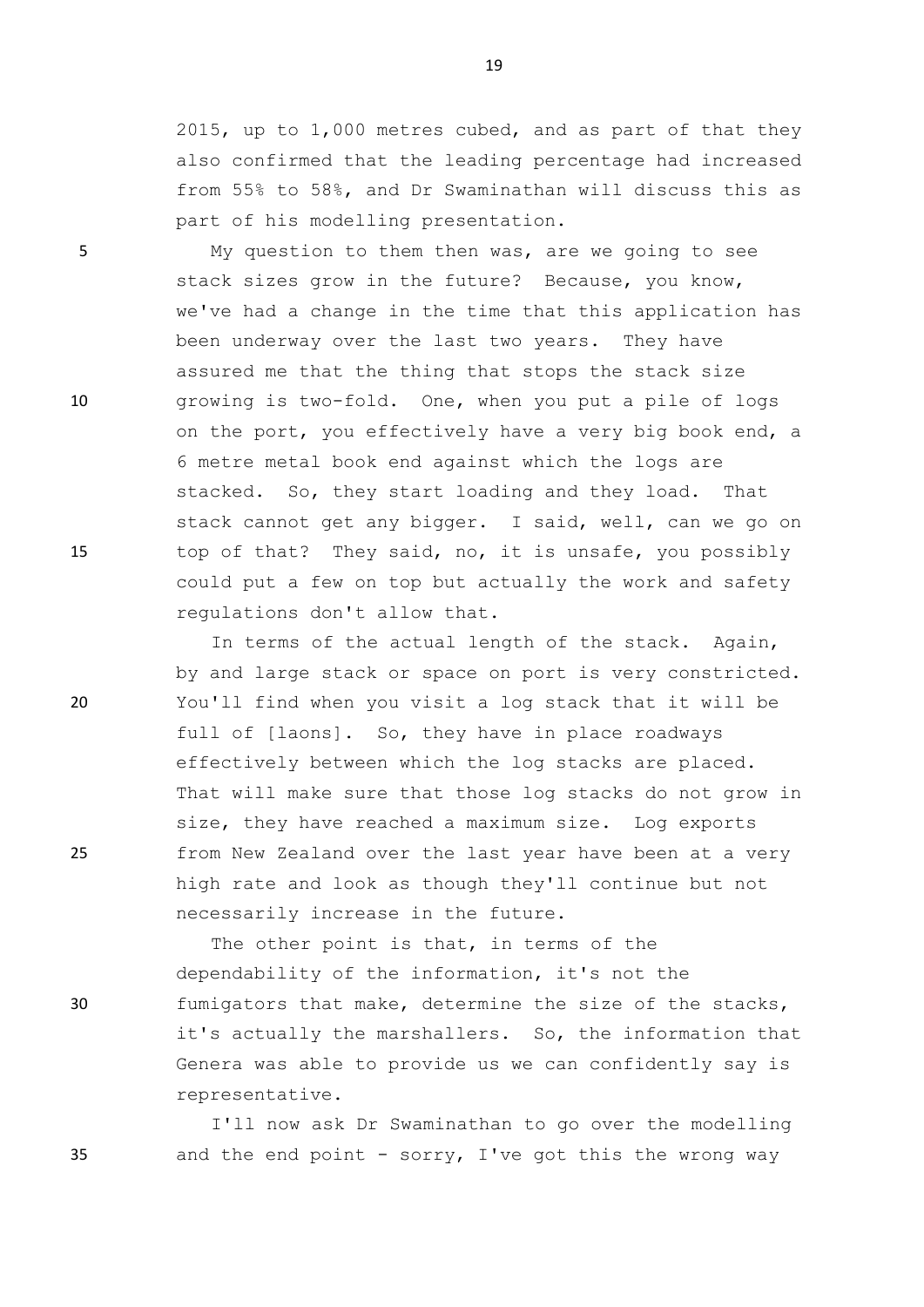round. Matt Hall is going to talk about the importance of the loading factor. He's also going to give you the reassurance as to the end point concentration, and that will be followed by a presentation on modelling.

\*\*\*

**MR HALL:** Thank you, so I've got about five years' experience working with EDN. I previously worked with the 10 management of food in Palmerston North and Plant & Food are global leaders in research and development around Ethanedinitrile, particularly for disinfestation of logs.

So, today I would just like to talk a little bit 15 about end point concentration absorption, and why these numbers are so important for the inputs to the modelling and to do with assessment of risk, and why the numbers that we are presenting in those tables are really backed up by thousands and thousands and thousands of data 20 points, and a model which has evolved over time, and I'll briefly look at how that has evolved over time.

So, loading is, as you increase loading you decrease the amount of air space and that has an effect on the concentration. So, the less air space that's available, 25 as you increase the loading, the higher the concentration, and the inverse of that occurs at a lower loading. So, it's primarily influenced by surface area and it's proportional to dose, and these are the two factors that we've identified over the last five or 30 six years that influence absorption, so we understand the factors that will result in a change over time. And then at the commercial scale there's also the possibility of small losses through the tarpaulin which aren't accounted for in the laboratory information.

20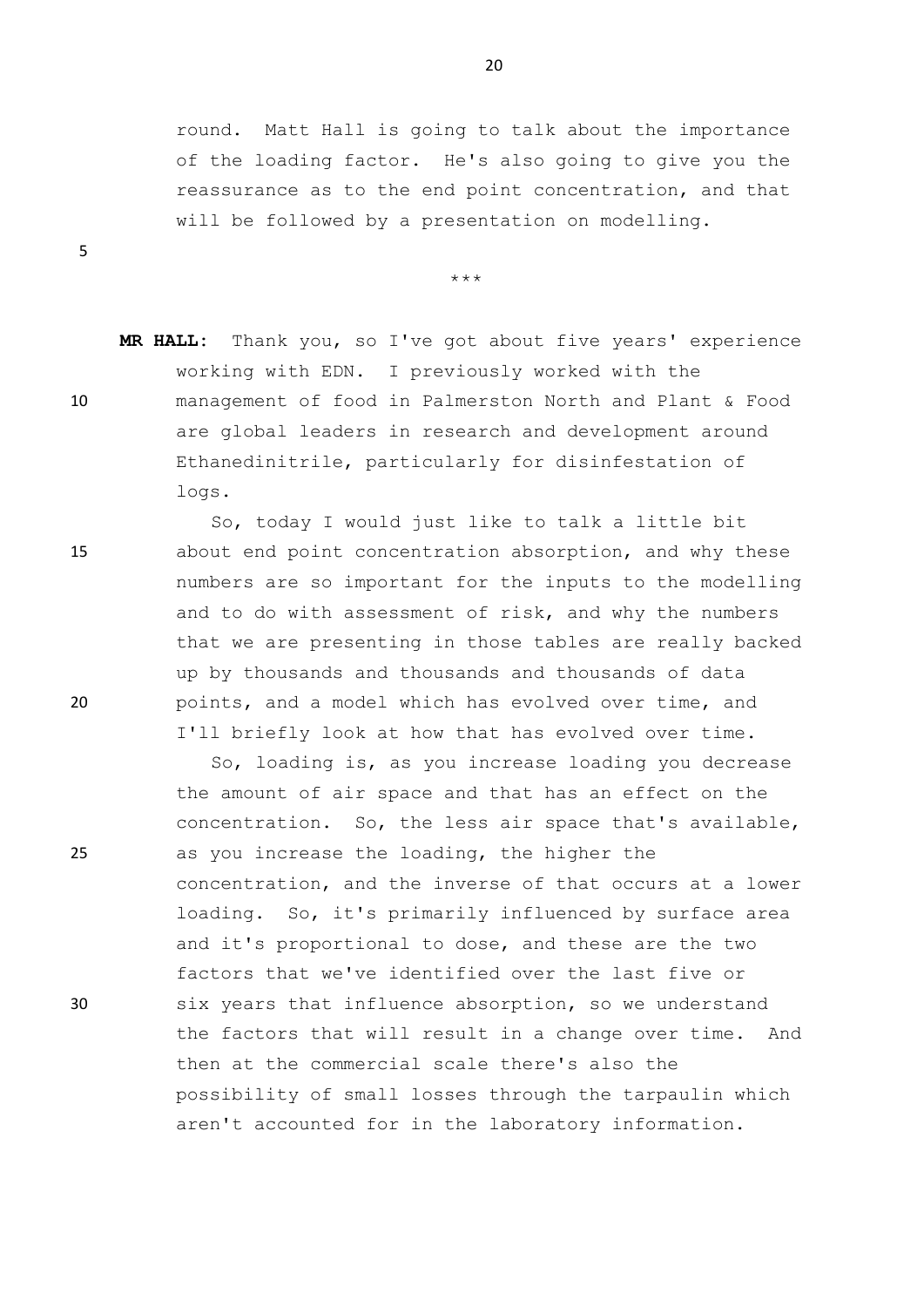So, in the report that Dr Graham has prepared they've used the lower loading, the 37%. So, what I would like to present today is some rationale for why that is very conservative and really not representative in light of 5 the new information and the data collected from Genera and the marshalling services. And, then scaling from lab to commercial is quite a well-recognised mathematical process and we have some information in New Zealand of a large scale field trial which was in 10 Tokoroa, as some of you may be aware of.

This figure here refers to flammability threshold. So, the lower level for EDN is 6% and so that's around 130 grams per cube, and so what we're doing at the moment with this recent increase in loading up to 55%, 15 with the new information that's come from the commercial fumigator we're looking at how long it will take in order for the concentration to drop below that threshold.

Okay, so we first looked at EDN back in 2013 and we 20 thought that it's really very soluble. So, in a high moisture content commodity like logs it might be not an applicable fumigant. So, at that point we were really assessing, is this going to work for logs, and so we looked at sawn timber in this case and we looked at a 25 range of factors, so dose, moisture content, in grain sealing which relates to surface area, so we weren't considering sealing the ends of logs but it relates to surface area, and chamber load factor.

And so what we did, I don't want to go into - this is 30 all available in the reports and so on - I don't want to go into the formula too much but what we did is we fitted a two-phase exponential decay curve to that information and that was our starting point. And, so we found that, you know, you do get really high rate 35 absorption for EDN compared to other fumigants but that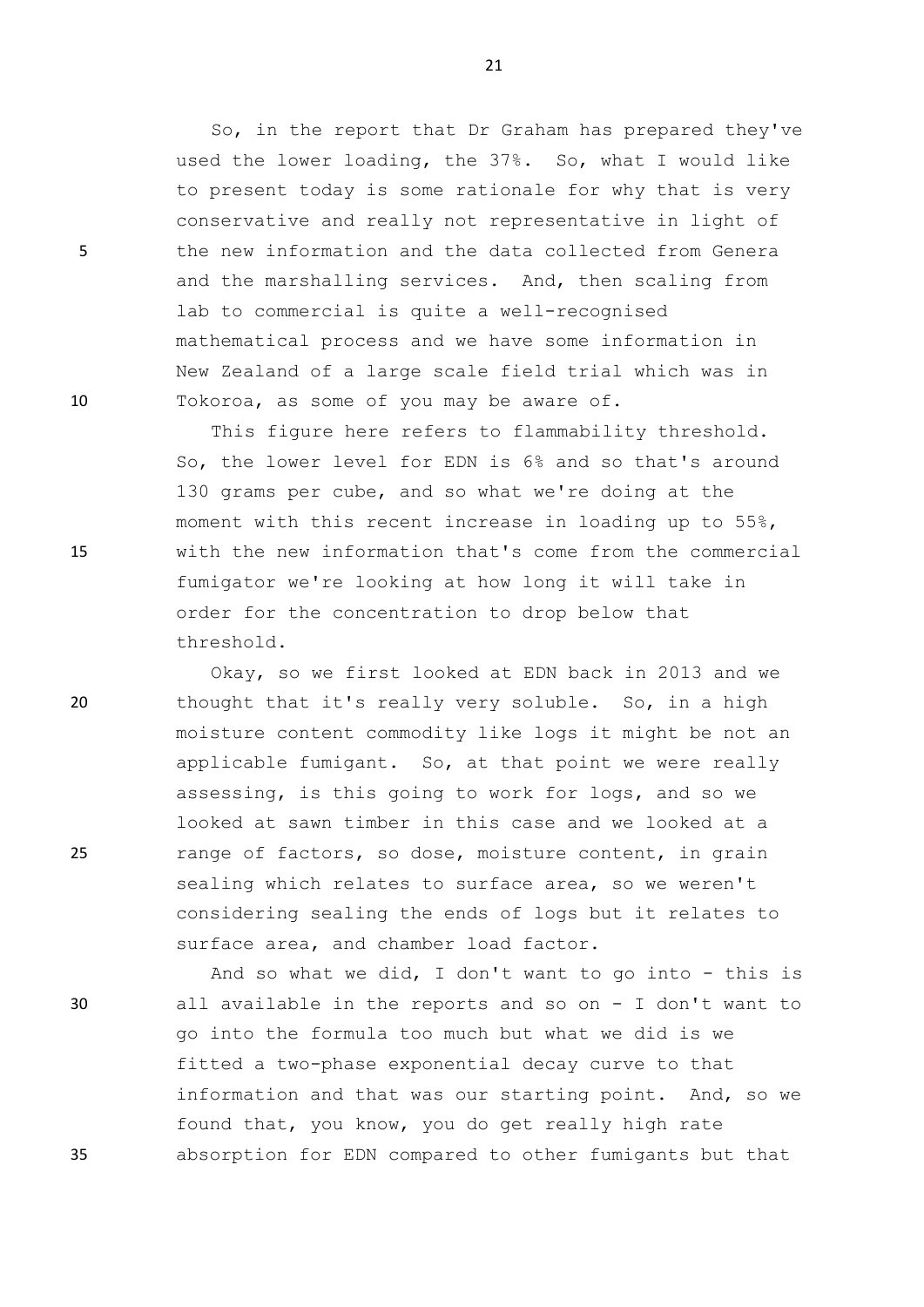it wasn't influenced by moisture content. So, at this point we started looking at EDN a little more seriously for the disinfestation of logs and not a commodity like sawn timber which has low moisture content. So, dose 5 and loading are the primary factors that we've identified as being significant to this response.

So, the next piece of work here is looking at logs and not sawn timber, and a number of factors in there as well. So, we've put more samples in around that 10 transitional - so previously we proposed a two-phase model, so we put some more sampling points in at that transitional level and simplified the model just as an exponential decay. So, we're evolving as we're doing different work.

15 The information here is from Tokoroa, the trial I mentioned. And, so we're at 750 cubed now, we're not at laboratory scale, and that formula that we proposed in the lab actually fit that information. Our modeller, Dr Alister Hall, that information fit that model very 20 well and so we used the same model as lab studies. So, it shows that moving from lab to field, as far as the modelling and the mathematical prediction of concentrations, does work very accurately.

So, since that field trial in Tokoroa, the dose and 25 the duration has changed, and so we did some modelling work at the lab scale in smaller chambers and we looked at many different doses and many different times. So, we have, you know, thousands and thousands and thousands of data points that are going into this evolving model 30 which allows us to predict concentration under certain conditions.

So, this is a comparison taken from that report of the lab study up the top in 28 litre chambers and then the 750 cubed stacks that were on the side at Tokoroa. 35 So, you can see after ten hours, very crudely the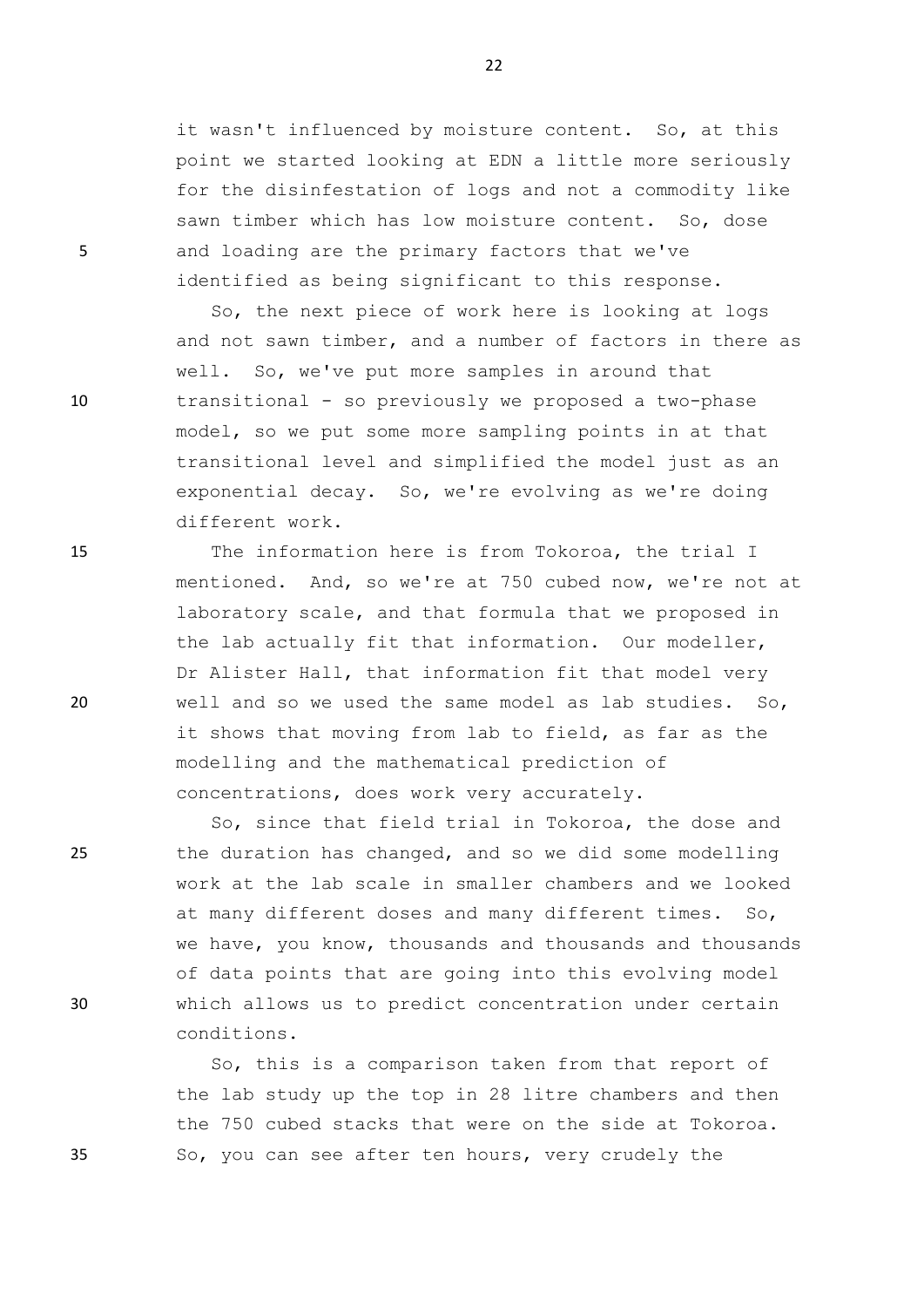information from a very small scale can translate to larger scale.

So, this is a recent paper that was put out on hydrogen cyanide, but what was shown here for the very 5 first time - and so we've got EDN with logs in the top left, EDN without logs, and then HCN here. But I don't want to focus on the lower part of the graph, it's mainly the top left. So, this paper did show that EDN does not significantly decompose to hydrogen cyanide, 10 and for the first time, and again Plant & Food are global leaders in this space, for the first time we found that temperature is an important factor as well to do with sorption, and that a higher rate of sorption occurs at 20 degrees as opposed to 10. So, all that 15 modelling work done by Riley, the extensive work that added on to the field trial, was done at 10 degrees. So, all these numbers are the higher more conservative numbers, so that's done at the 10 degrees.

So, this is, when we start producing these types of 20 tables there is a lot of information, a lot of experience and an evolving model that goes into this. So this is what was originally proposed, and the Graham Report has used the 37% unadjusted loading which reflected the loading that we could achieve in the 25 laboratory with the logs that we had at the time. And, what we did is we adjusted that to a 50% loading, which at the time we thought represented a conservative commercial loading, and subsequently we've confirmed that that's 55%, and we've done some additional 30 modelling of that. So, these new unhighlighted areas are potentially new information that has not been seen here.

So, the application is for a dose of 150 grams, and so using the 55% that Helen mentioned before and 35 comparing that to the 37% loading that's been used to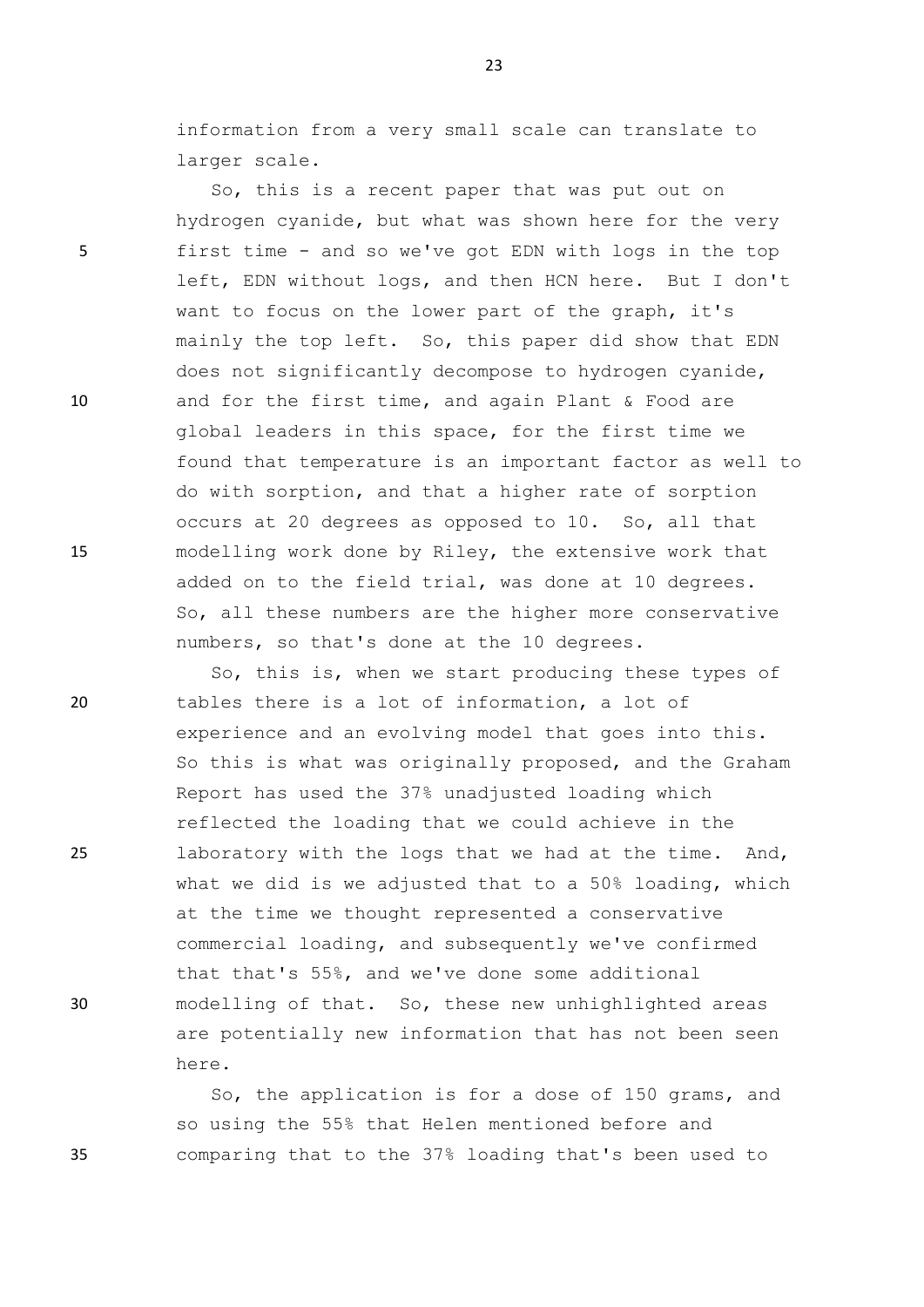assess risk, you can see that this change will have impacts on the way that the modelling is conducted and so on.

And, so what this all means is that when we propose a 5 value like this, 0.8 grams per cube, after 24 hours at this particular loading at that dose, that number that goes in as an input for the modelling that's done in the US, there's a lot of knowledge behind that number and a lot of confidence behind that number. Thank you.

\*\*\*

10

**DR SWAMINATHAN:** Good morning everyone. I have been involved in the EDN both with BOC and also Draslovka. I have 15 like around ten years of experience working with this product and I was involved in getting this EDN registration for soil fumigation this year. So, I have done all the background work and worked with the APVMA to get that registration, and I am also now helping 20 Helen with this New Zealand application.

In support of this application we have to do our modelling. So, what we have done is we have gone through all the modelling and finally we to say that we use AERMOD modelling. The reason for using the AERMOD 25 modelling is it was developed and established by US EPA and also American Meteorological Society, and in 2005 US EPA officially approved the AERMOD for regulatory purpose, not only in the US it's also accepted in Australia, in several States in Australia for regulated 30 purpose. And, also AERMOD is also routinely used in New Zealand and it's effectively replaced another modelling called AUSPLUME. Based on these characters - finally decided to use AERMOD for EDN emission like from a log.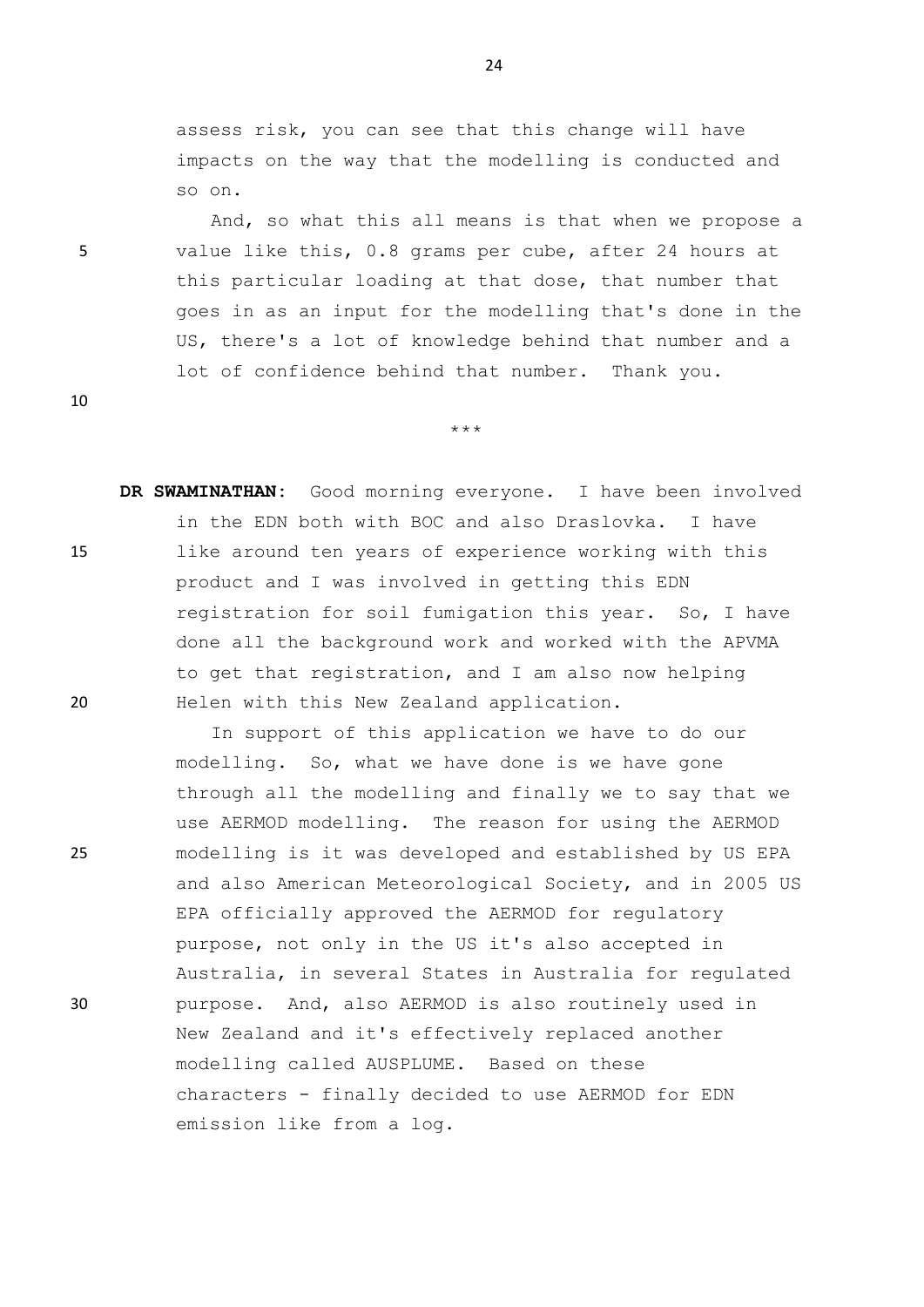With this modelling we also use some precautionary, like conservative approach, like we have used some inputs from Plant & Food lab studies and also did some studies in the US to determine the permeation through 5 the New Zealand tarp. We used a conservative approach. For example, the permeation study conducted in the US, they had like 10% permeation through the tarp, but that study used only EDN, no logs were kept inside the lab so there was no absorption happening in that lab situation. 10 There was like a high level of EDN remained throughout the 24 hours. So, there is a possibility to permeate because the level of EDN inside the chamber was higher so it permeated, like 10% permeated through the tarp.

But when you compare that to a commercial field 15 scenario, there will be like a 55% to 58% loading factor and the EDN is absorbed by the logs, so they are more permeable inside the fumigation chamber decreases over the time, so we expect that the 10% permeation won't happen in the real field situation.

20 And, the second point is, in the lab permeation study we used a high dose rate of 164 grams but we collected that input data and we modelled for 150 grams, so we used a high dose rate for modelling 150 grams.

The third one is, based on the Plant & Food efficacy 25 data we expect EDN to be effective around 120 grams at 5 or 10 degrees to control the target pest, but the modelling was done for a higher dose rate of 150 grams.

And, finally we used 5 years for the data, over like 24 hours, collected from the Tauranga which is one of 30 the largest fumigation ports in New Zealand. We collected from the Tauranga port five years, 24 hours data, and we used that in the modelling.

Okay, this slide as well, the information I'm not going to go through each and everything. In February we 35 did the modelling based on the information, available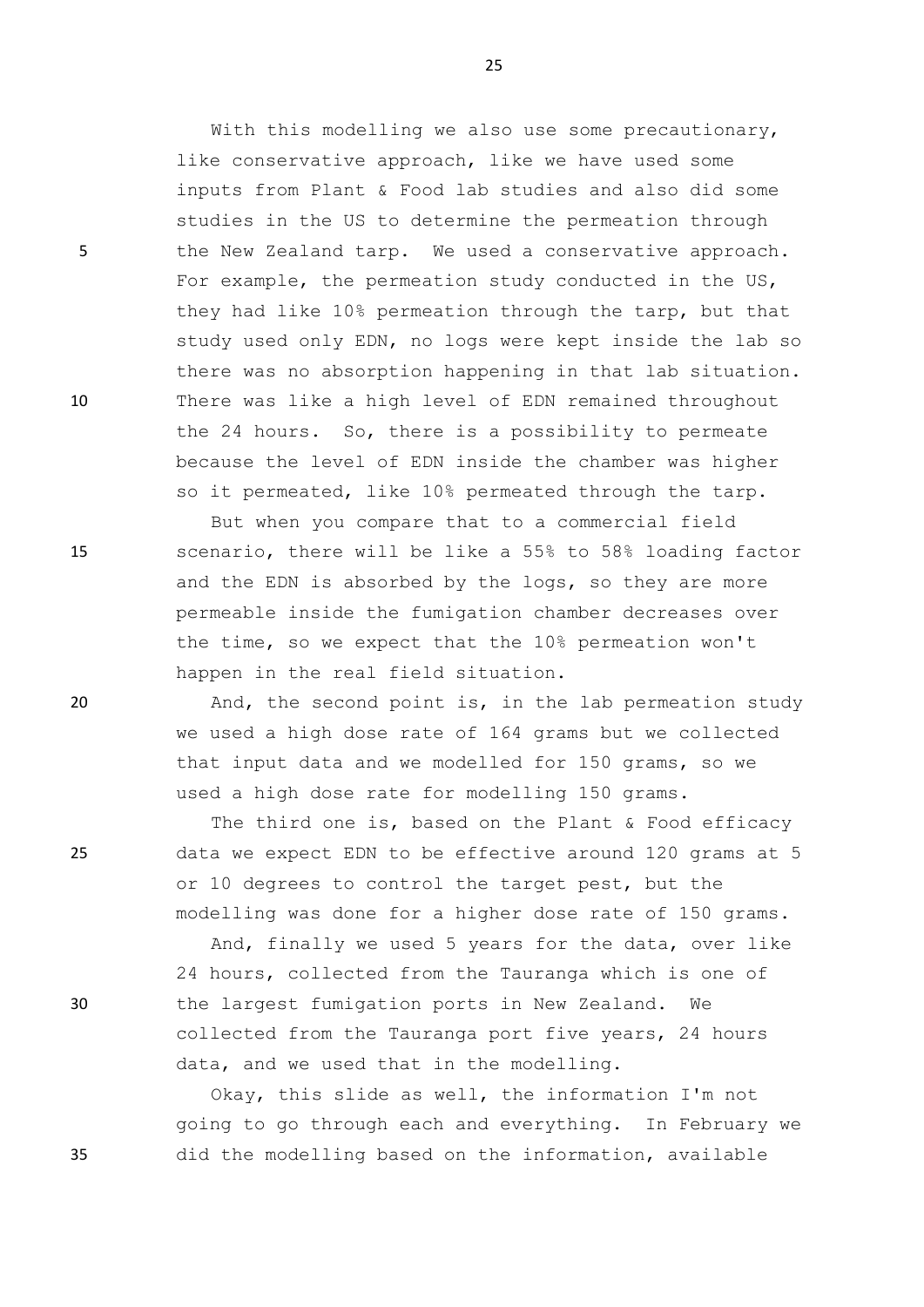information from 2015 and we did the modelling, and we submitted that to the EPA, which was represented by Dr Bruce Graham, and he put some uncertainty factor into that one, particularly around the top volume and the 5 loading factor. So, we went back to Genera to ask what is the average tarp volume, because that's the main thing, and we found out that the average - and Genera is one of the largest fumigation companies in New Zealand, and they told us is that 1,000 metres cubed is the 10 average volume but in Bruce Graham's report he used 1,500. So, for the new modelling we changed to 1,000 metre cubed and also we increased the tarp height from 2.5 to 3.3 metres, and also we used, initially we had like 50% loading factor which had like 1% at the end of 15 the treatment time, but the data from Genera shows that the loading factor can go up to 58% so we revised that one and we found that 0.5% as an end point concentration, and that data has already been explained by Matt Hall, the end point concentration. So, we used 20 the other one. And, finally the output concentration. This is the critical one because Bruce Graham agrees with the worker exposure. The only thing we differ is the bystander exposure. That's for 24 hours average for 30 stacks, like multiple stacks for 24 hours.

25 So, we used that particular percentile, because we proposed 20 metres in our previous modelling but Bruce Graham came with 120 metres based on the TEL proposal by the EPA, which is like 0.034. So, we have to revise that particular modelling with that particular 30 scenario.

And, this is the new data with the new input of tarp volume and also with the increased loading factor. This data shows for multiple stacks, for 24 hours average TEL value. So, here you can see for 150 grams, the maximum 35 downwind EDN concentration at 20 metres from the source,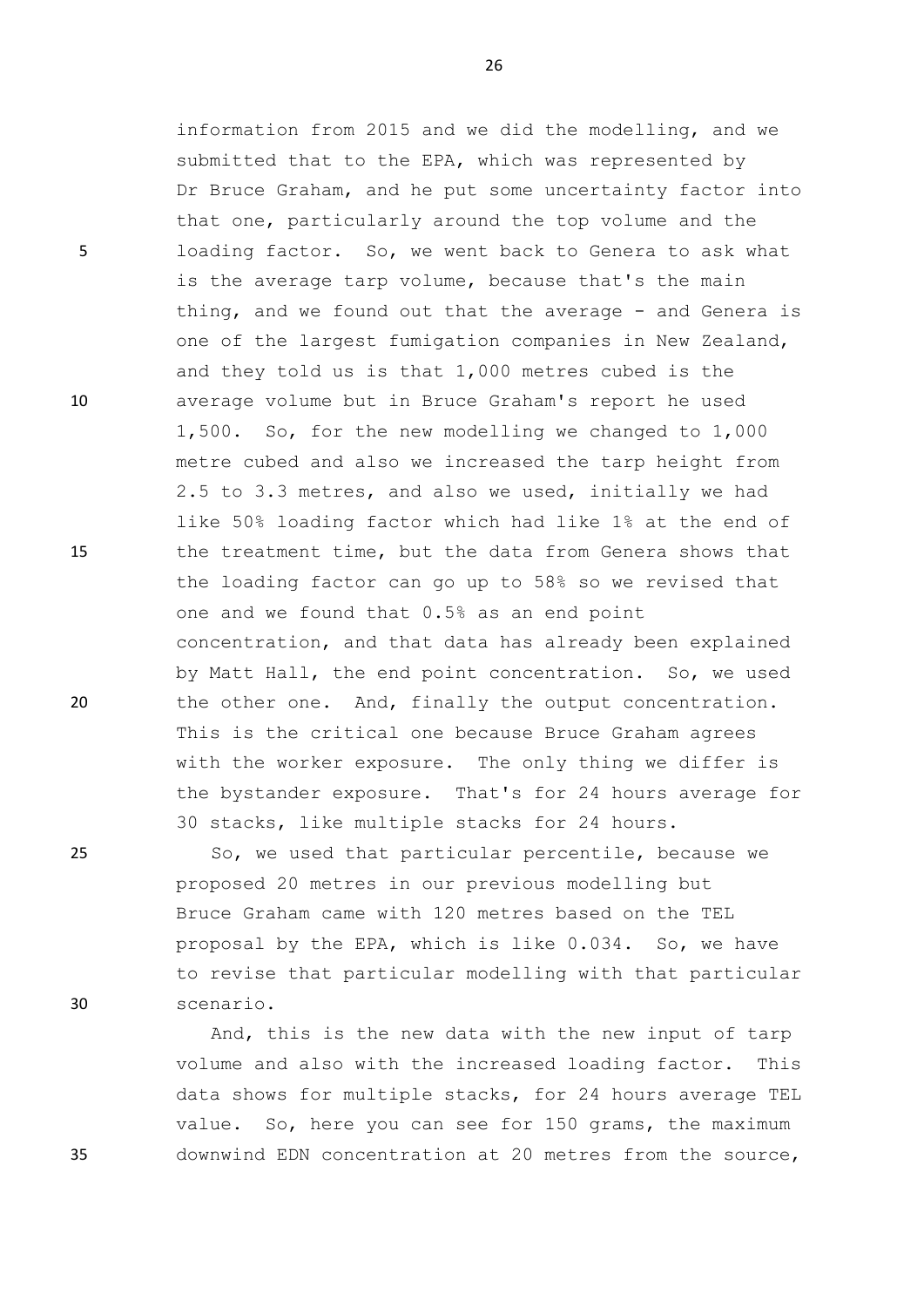and source is like multiple stacks, based on 95th percentile concentration is 0.016. This is far lower than the TEL recommended by EPA, so we are proposing 20 metre buffer zone to protect bystanders.

27

\*\*\*

**MS GEAR:** All right, thank you. So, now I'm afraid if there's one area I feel most at sea, it is the TEL. As 10 I say, we've got Dr Jonas on the phone so if you've got any questions you want to ask him after I've been through the uncertainty factors, please feel free to ask them.

The EPA has proposed a TEL of 0.034 parts per 15 million, which is very low on an international basis and obviously a concern to us if it does, if more uncertainty factors get built into the eventual EPA discussion and where it would have an influence on the buffer figures, but of course this TEL will also be 20 looked at internationally and so we really do want to get the facts right.

Draslovka as actually part of the communications with the EPA did go through a range of ways of, or sent a document in looking at a number of ways that TEL could 25 be produced, and we do consider now that 0.56 parts per million is a more realistic figure.

We recognise that the EPA has used the most conservative approach and has effectively put an uncertainty factor of a hundred, or a hundred times 30 based on the research data. It appears to have done this for, taking data that was produced by rats, or for rats, multiplying that or reducing the figure by 10 for translating that data through to humans, and then also using an uncertainty factor of 10 to account for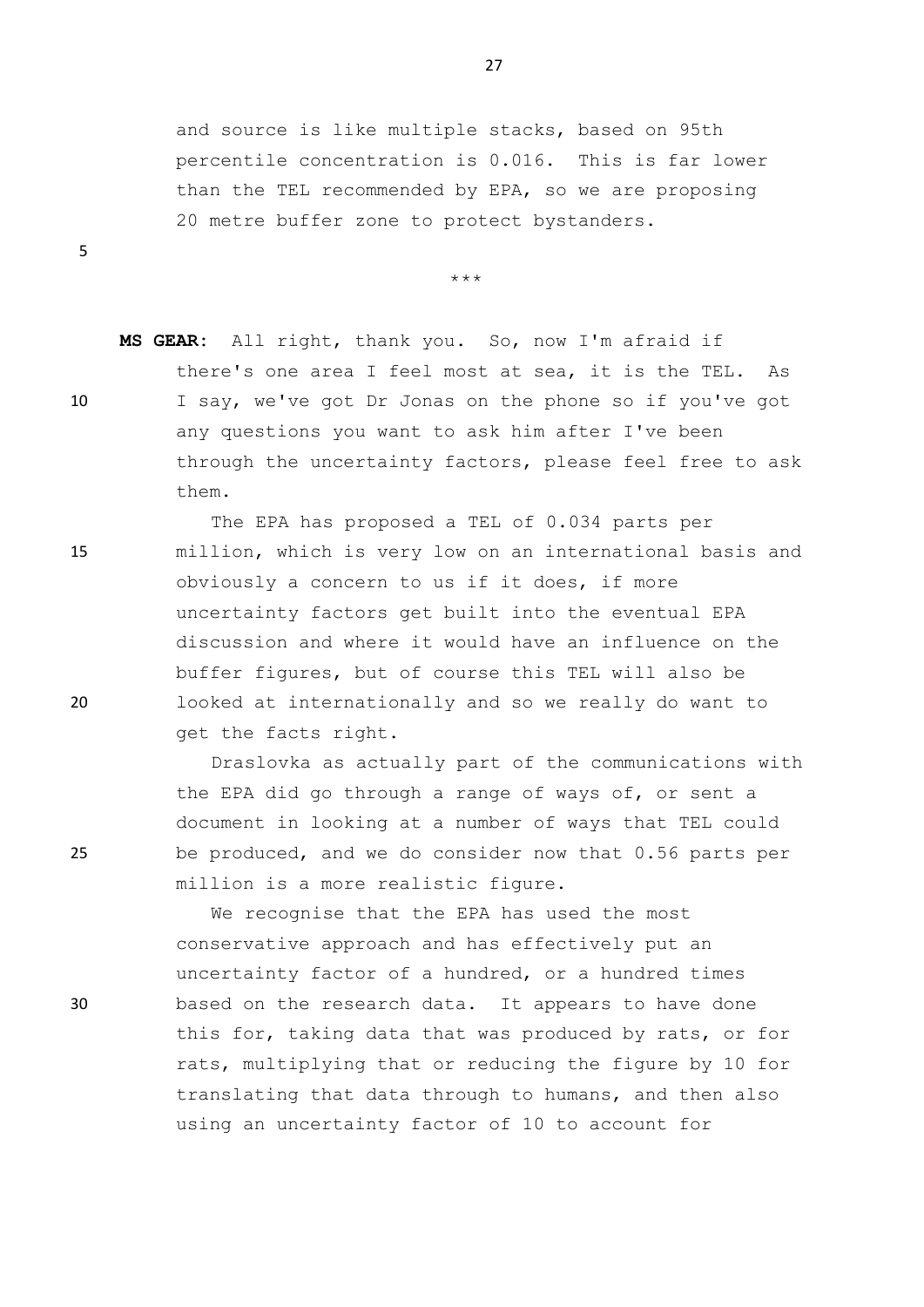differences within the human population, whether it be genetic or age.

The NCR 2001, which I believe is a standard document, and WorkSafe in its calculation of the WES appears to 5 have used lower uncertainty factors. Just using an uncertainty factor of 2 to translate from rat data to human data, and then 3 to translate, or to take into account the difference in humans.

We do notice that Lewis 1984, which is the source 10 research, so it's quite an old research programme, that these trials are very difficult to run and because they're looking at chronic exposure they're also very expensive, and there is nothing more significant up-to-date. Also used rhesus monkeys, which are known 15 to be more sensitive than humans, and they have no effect after 6 months at 25 parts per million. However, as we say, if we use these more conservative TELs, then an uncertainty factor of 6 rather than 100.

On the following page I've got the calculations that 20 are used but I will only now just say that, you know, we're very well, it's the amount of information on cyanide, cyanides as a group, and its relative sensitivities are very well-known, they are a very well researched group compared with a lot of others.

25 We're also aware that EDN doesn't bioaccumulate in the environment and it is broken down within the body. So, over time you're going to have none of that cumulative effect. And, in other tests cyanides, the NOAELs tend to be much higher. Can I ask the DMC if 30 they're interested in asking questions of Dr Jonas now, it is midnight his time, or do you want to leave it till the end of the presentation?

**CHAIR:** In view of the time situation for Dr Jonas I'm quite happy for him to present now.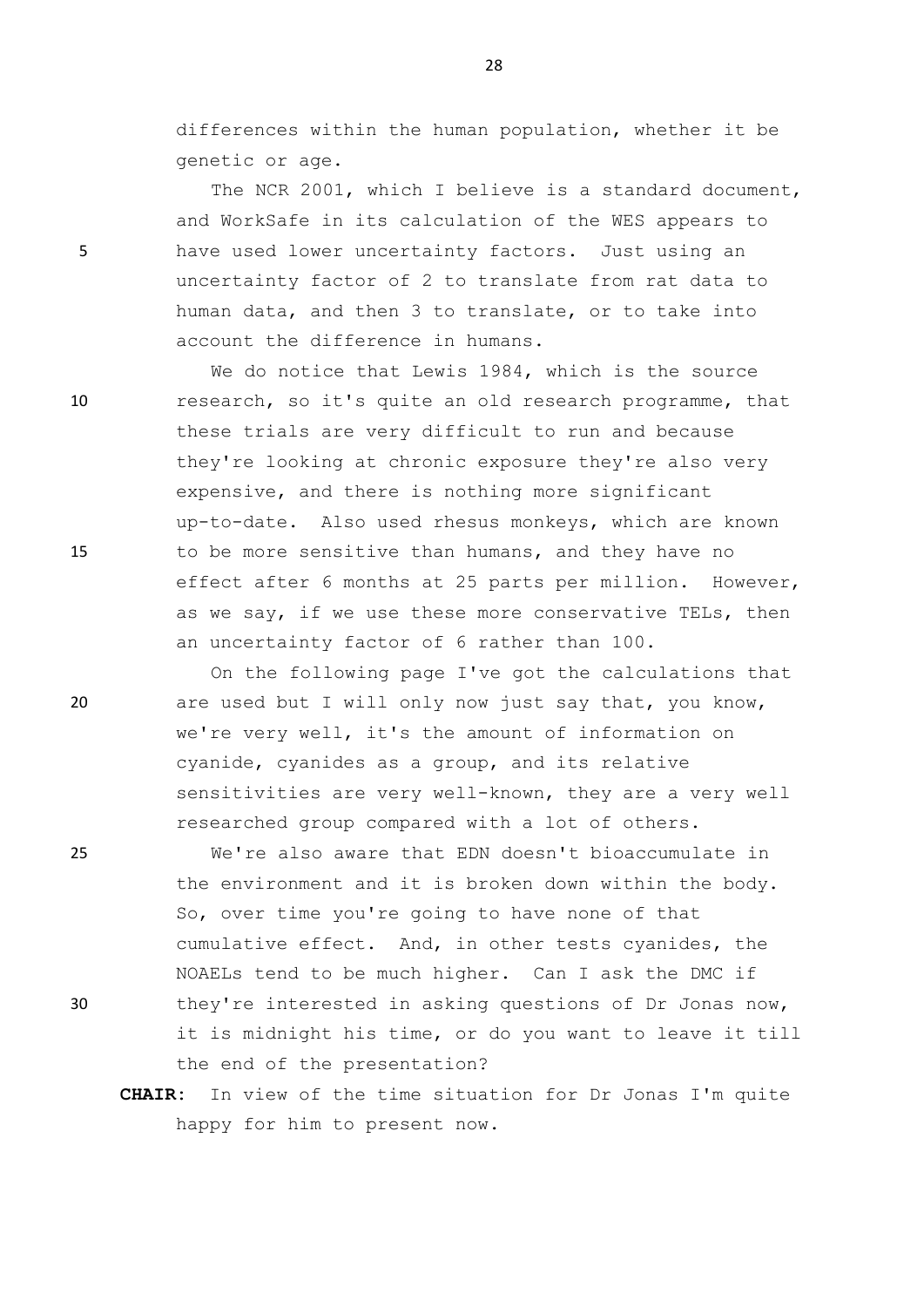- **MS GEAR:** I've put up the calculations. I'm really asking, are there any questions for him, as much as anything else? (DMC confer).
- **CHAIR:** No questions. Do you intend Dr Jonas to make a 5 presentation, or simply be available to answer questions?

**MS GEAR:** Simply be available to answer questions.

**CHAIR:** I think in that case we'll wait until you've concluded your presentation.

10 **MS GEAR:** Thank you. So, if Adam can stay on the phone I would appreciate it.

Okay, so tarpaulin removal. This is really now looking at the last of the uncertainties. At the end I've actually prepared a little bit about permeability 15 which I think actually Dr Swaminathan covered off very well, but now I would like to talk about something I'm very comfortable with, which is the practical aspects, and that's the actual how tarpaulins are removed.

Dr Graham adds an uncertainty factor of plus or 20 minus 2 to account for tarpaulin removal. He says that you will always get an instantaneous release along the top and the sides of the stack, and with the unknown geometry of releases we can't disagree with the fact that it's really difficult to understand exactly how 25 gases will move when the tarpaulin is removed, but I think it's really important that you understand that it is almost impossible to pluck a tarpaulin off a huge stack of, and a very long stack at that, I'm sorry, I'm grasping for figures but you'll see when you visit the 30 port that there is nothing we have that can just remove and have an instantaneous release and, in fact, in practice with methyl bromide there are very strict controls around the allowed atmospheric level of methyl bromide on the port. They have monitors that 35 allow them to monitor the level and fumigation. Staff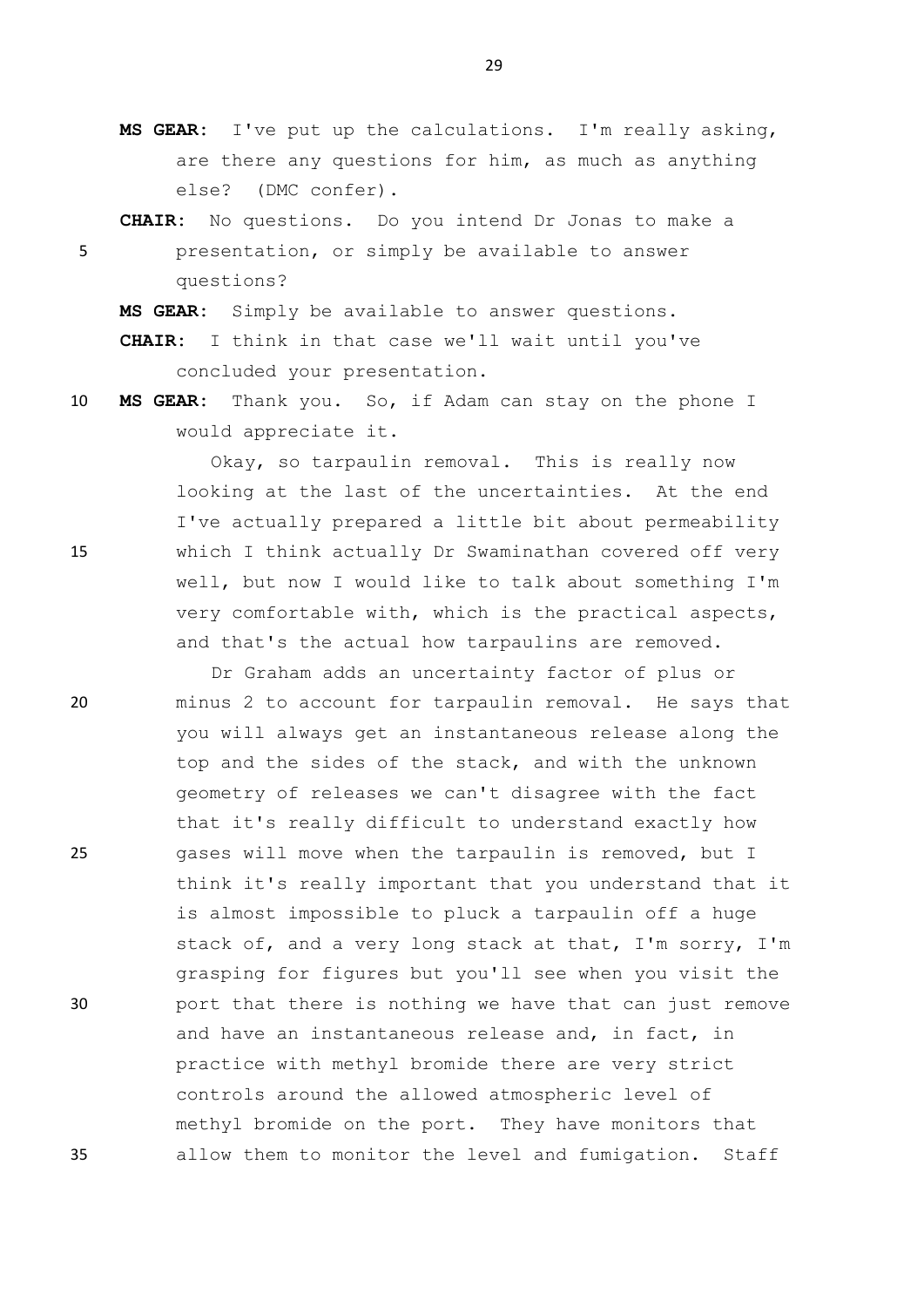are very used to controlling the release of that, or the removal of that tarpaulin, which they have to do on a daily basis depending on weather conditions and temperature so that they get a controlled release, so 5 that they can slow it down.

What they do is they have a tractor with a winch with wire ropes on it which they connect to the tarpaulin. They have one person in PPE sitting on their controlling the winch and another person with a monitor, again in 10 PPE, looking at the levels and indicating to the winch operator when that winch should be operating and when it should be stopped.

The same approach is used for shiphold ventilation and containers, and if anything, in those situations you 15 have more control because if the release is going faster than you want, you can actually drop down the hatch or close the doors. With tarpaulins you can only stop removing that tarpaulin. We would expect that when - if EDN is successfully registered, when it is first used 20 they will need to learn how to deal with a different chemical because it is less dense, and we anticipate it will move a bit faster than methyl bromide. But I'm rest assured that the SOPs or the standard operating procedures they have in place, that this should be 25 well-managed.

Right, now that we've gone through the uncertainty factors, Swami is going to actually talk about buffer distances and what the remodelling has shown, what that impact will be re-entry, and then Kade is going to give 30 us an overview of the monitors available for PPE, scrubbing and shipholds before I bring the meeting, or the presentation, to a close.

30

\*\*\*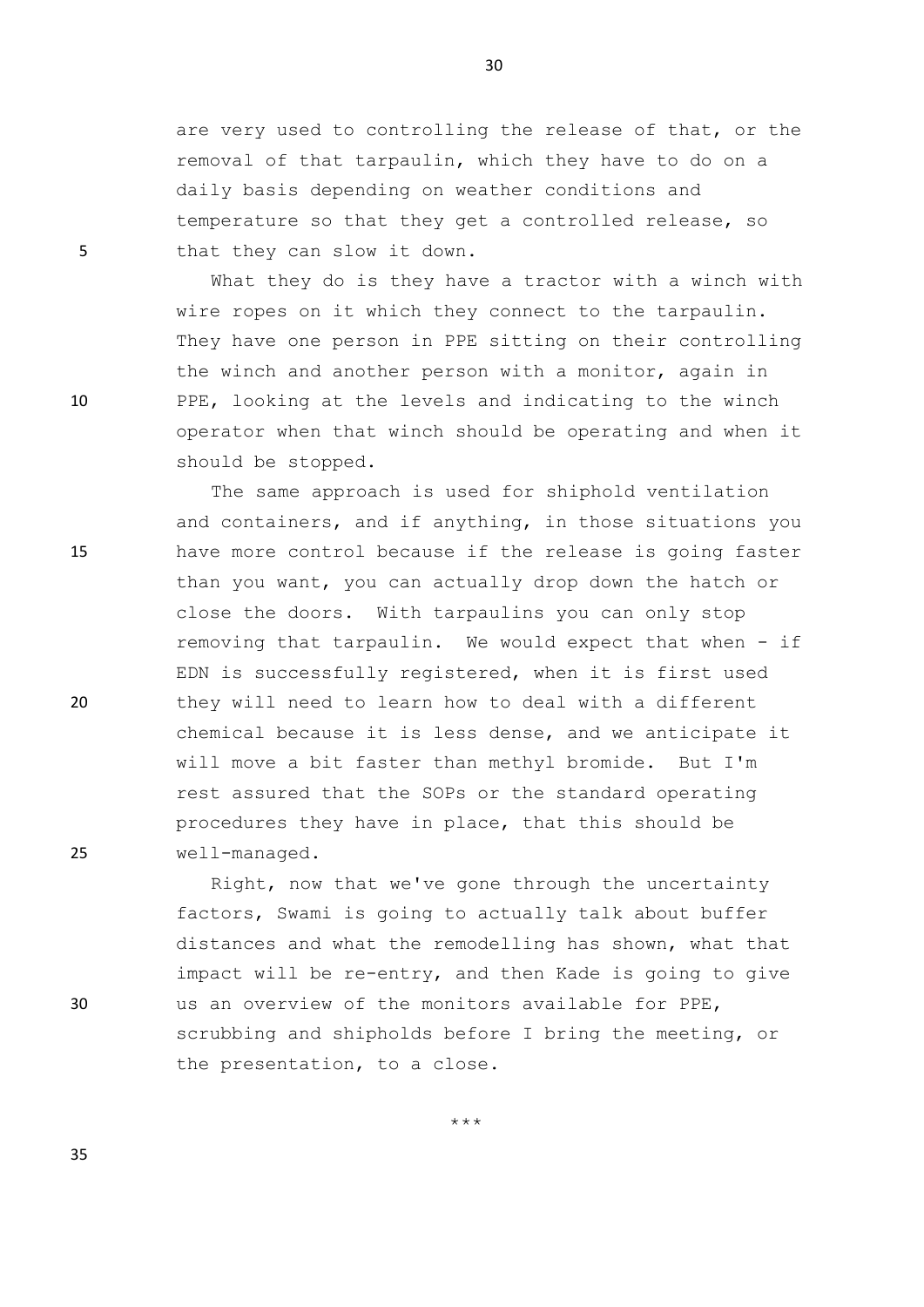**DR SWAMINATHAN:** Based on our previous modelling with the application we submitted in February, we came up with these following buffer zones. So, we looked at the situation happening in the Tauranga port and we used the 5 monitoring levels, like the PPE levels. So, we saw the fumigation are and we categorised that fumigation area into four zones. One is the fumigation area. You can see, so the logs, the fumigation area. We categorise that fumigation area as the area surrounding the log 10 stack being fumigated, and we propose 5 metre buffer zone for that fumigation area.

The second one is the risk area. The risk area is the area beyond the fumigation zone. You can see that on the picture, and we propose that this be between 5 15 metres to 15 metres where the fumigators will be moving around.

And, the third zone is the buffer zone. You can see that is the other workers, port workers moving around. That is the area beyond the risk area where unprotected 20 workers can safely work for 8 hours a day just within 15 metres to 20 metres.

And, the last one is the outside buffer zone which is the area beyond the risk area where the public may be present 24 hours a day, which is 20 metres or about 25 20 metres.

> This is the buffer zone we proposed in our application in February and we want to use the same thing in our present application we have submitted as today.

30 Okay, Dr Bruce Graham in his assessment report mentioned that anyone closer than 10 metres, based on our previous buffer zone anyone closer than 10 metres can be exposed to 700 to 5,200 ppm, but workers can work safely at 10 metres or about from the log piles without 35 PPE. We completely agree and accept Bruce Graham's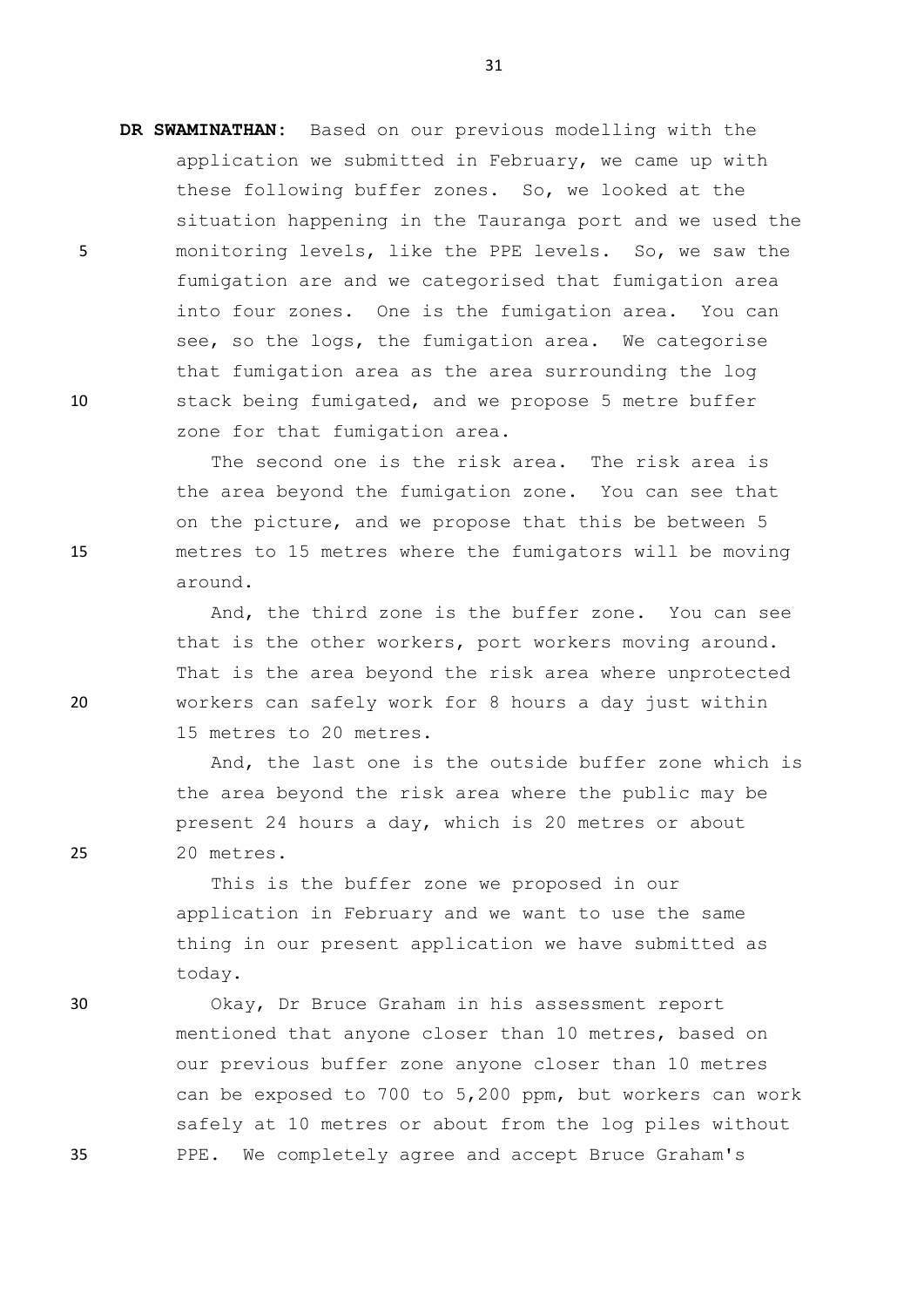recommendation for worker exposure. Like, 10 metres, we agree with Bruce Graham.

However, for bystanders he used a safety factor of 7.4. This 7.4 came from the loading factor of 37 from 5 Plant & Food report, but we have provided the new input data and we have increased like normally Genera use this loading factor of 58% but in our updated modelling we used 55% loading factor. So, this 7.4, it's not required in the modelling.

10 And, also he used another two uncertainty factors by increasing the tarp volume from 750 to 1,500 metres. Again, we checked with Genera and the average tarp volume is around 1,000 metres cubed. So, we don't need to have that two uncertainty factor of 7.4 and the two. 15 So Bruce Graham used this uncertainty factor. That's extended the bystander buffer zone of what we propose of 20 metres, from 20 metres to 120 metres, which is not workable under the current fumigation situation.

So, what we are proposing here based on the new 20 modelling is the fumigation, as I mentioned before, it's 5 metres. Though we completely agree that the worker exposure of 3 ppm will be exceeded at the 5 metres, so we recommend that using a PPE during ventilation if the worker is entering they have to use PPE for handling, 25 removing the tarp or handling the timber.

The WES zone is between 5 to 10 metres, which is, like this will be exceeded at times. So, when they are entering into that zone they have to use a monitor and also PPE when the worker exposure of 3 ppm is exceeded 30 between 5 to 10 metres. But the buffer zone, like we agree with Bruce's suggestion that it will be less than 3 ppm so the worker exposures can be safely removed without PPE, and based on our new modelling we found out that the exposure concentration is 0.016 ppm which is 35 much lower than the EPA recommended data 0.034 ppm, but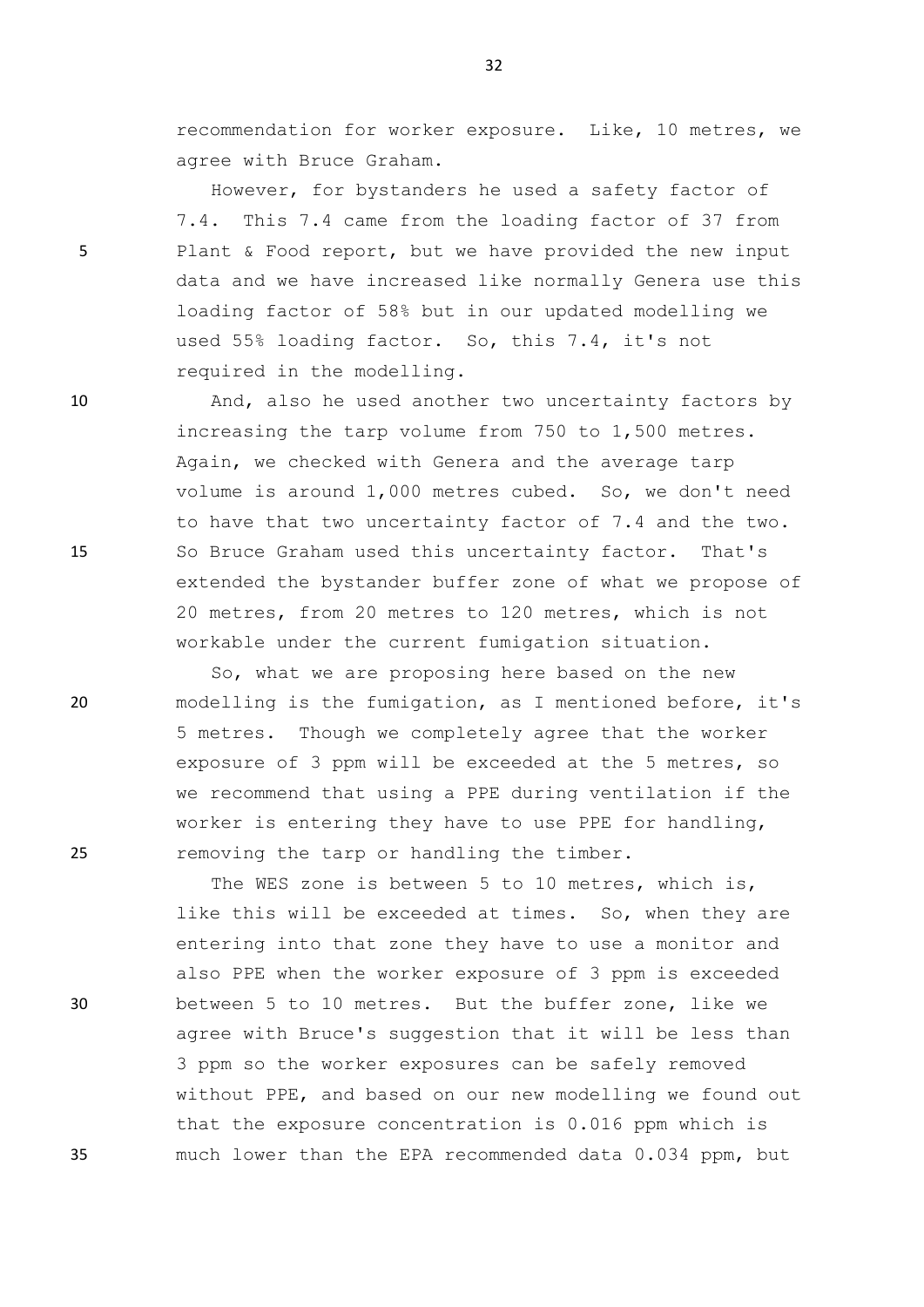we are also recommending 0.56 ppm and, again, this is much lower than the recommendation, for 24 hours exposure for the bystanders. Based on the modelling data, we propose 20 metres for bystanders.

5 Okay, based on our application WorkSafe is also considering a re-entry period but this is unworkable because, based on the situation there is a time pressure, it's recommended to load the ships within 36 hours after the covers are removed. So, there is a time 10 pressure for the fumigators and the loaders to load the logs into the ships, and also the APVMA states that fumigated timber cannot be handled for 24 hours without PPE, which is also based on the old information. But we have shown that EDN only affects workers via inhalation, 15 that's the main mode of action. Dermal absorption is not a mode of action. So handling is not a mode of action. And fumigators have a standard operating procedure because monitoring of free fumigant below levels 3 and 3. Once the level is below WES, that's 3 20 ppm, and also Matt Hall's studies, Plant & Food, shows that there is no detectable EDN level after 1.5 hours, so no EDN was releasing from the timber. So, we request WorkSafe to carefully consider this re-entry period they imposed on the reassessment application.

25 **MS GEAR:** Thank you, Sami, I think we now pass it over to Kade.

\*\*\*

30 **MR McCONVILLE:** Thank you everybody, I'm a bit Gen Y so I'll get my iPad on, hang on a second. Yeah, so actually, sorry Helen, would you mind bringing the monitors up. **MS GEAR:** Oh, certainly.

**MR McCONVILLE:** I brought some props. So, as mentioned by 35 Helen at the start of this presentation, I'm the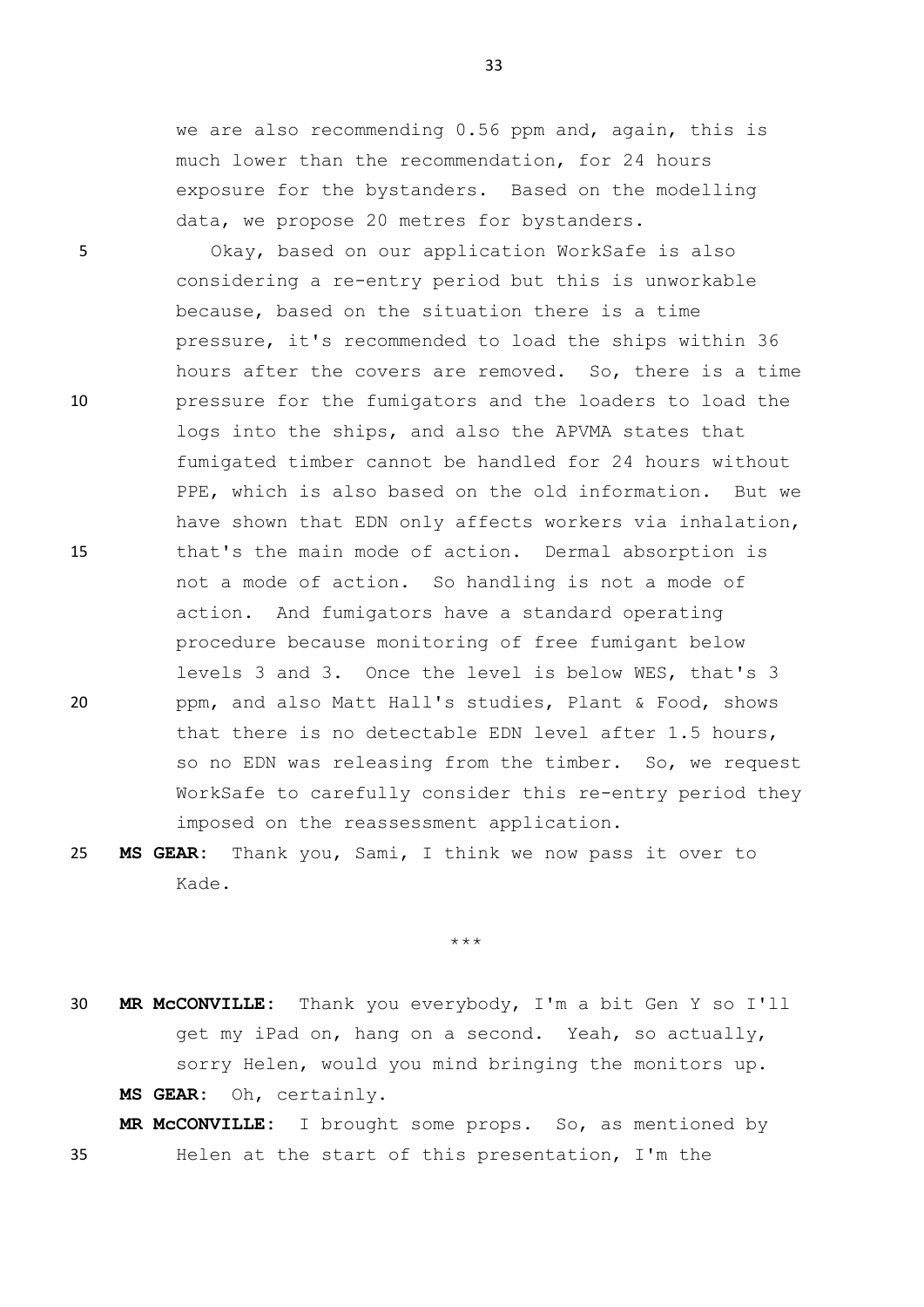Director of the Draslovka Services Group. We're responsible for the global commercialisation of EDN. What that means is that Draslovka as a group have always been a business-to-business entity. What they required 5 was a business-to-customer entity, so what we see now is that the Draslovka Services Group and Draslovka Group now manage the process all the way through from raw product, all the way through to actually applying the chemical in the ground.

10 Since getting registration in March we have now been in a position where we are commercially applying this product. I have an application team, they go out and they're applying this product every day into soil. On top of that we also do all the global registration work, 15 so we're out working with entities, working with global registration authorities, doing exactly the same thing all around the world. As a part of that obviously the same questions come up every time and the main thing has always been around, how do you tell if this stuff is in 20 the air?

So, we have a couple of different solutions for that. First of all Draslovka, as Pavel mentioned, has something like 300 plus monitors actually situated around their facility. Those monitors have all been 25 provided by a company called MSA, a globally recognised company who are responsible for all kinds of safety equipment and detection equipment, as well as personal protective hard goods, that kind of thing.

As a part of that they have a detector which is able 30 to detect EDN and that is the MSA Ultima X, this unit here. We took this from an in situ situation, which is basically monitoring free EDN in the air in the plant, to monitoring free EDN in the field. Basically turning a static detector into a portable detector, still giving 35 the same reaction time for something like this, battery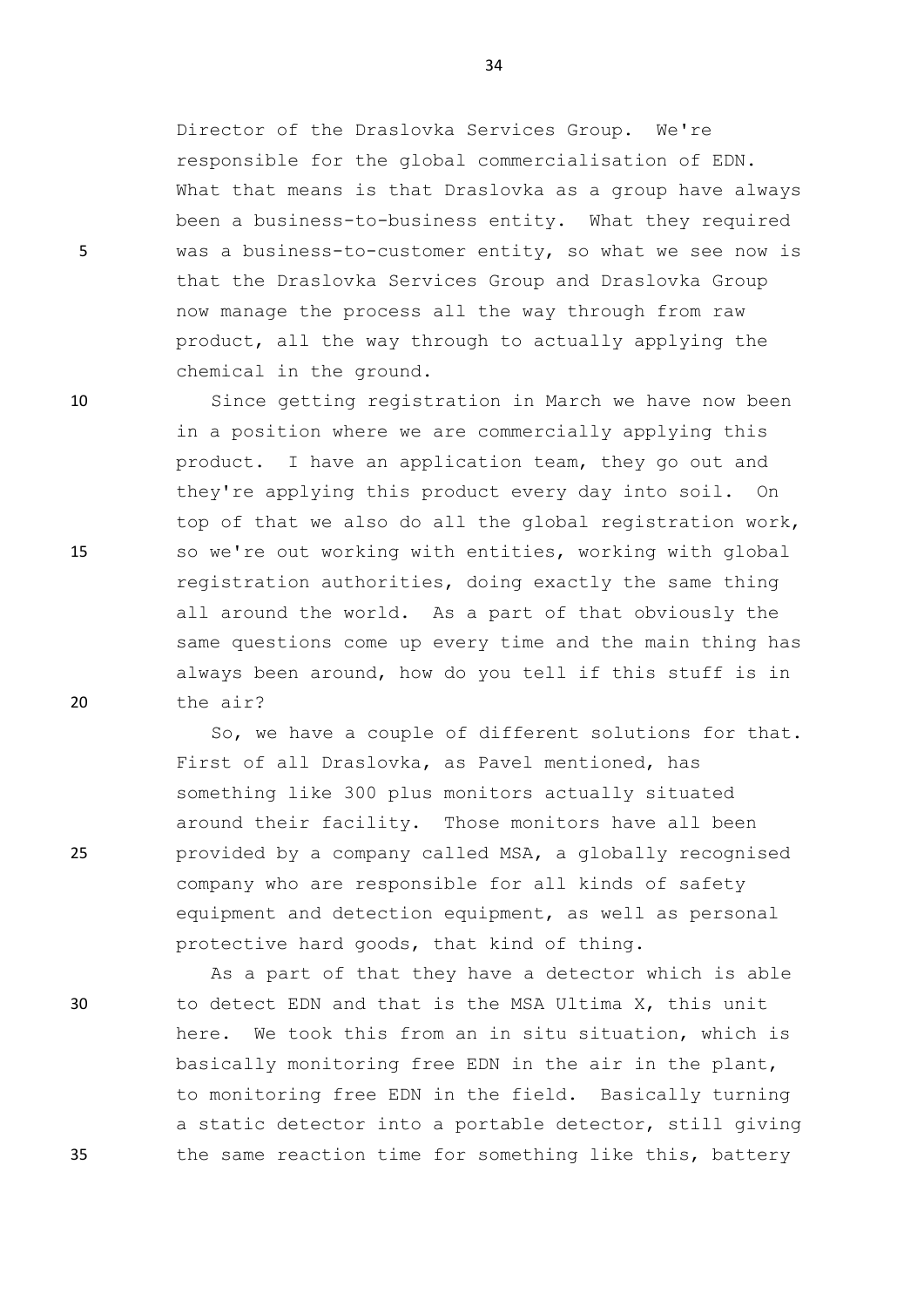powered, lasts 48 hours, guaranteed response time of 12 seconds. So, again, this particular monitor will allow measurement from 0 to 50 ppm, and this is used purely for personal detection. Again, it's used to 5 monitor EDN levels in the atmosphere or just around the actual fumigation zone, and it is to protect workers. This is not a dosing monitor, this is not to try and detect the levels underneath a tarp. It will max out, for example, if there is a spike in concentration, but 10 that also means that you should move out of the area anyway.

In terms of a - one of the things that came up was definitely around the ability to measure the concentration underneath the tarp. The concentration 15 underneath the tarp is obviously much higher. We're talking, I believe in Swami's presentation it was about 360 ppm as the end point concentration. We now have the Riken FI-8000. The Riken FI-8000 measures between 0.4 grams per cubic metre to 300 grams per cubic metre. 20 Again, any kind of detector obviously has a range and it loses clarity over a larger range. So, as we start to define the dose rates with PFR, we can also bring that range in to suit the requirements of the actual application. This allows for a monitoring, so it's 25 actually got built in pumps so you can be monitoring the situation underneath the tarp, again before ventilation, as an example, to ensure that you've always got the right concentration there. That is detectors - sorry, I'll just go back one.

30 So, this particular unit also has audible and visual alarms on it as well. They can be set at different levels but, again, any detector obviously has a grey area and grey area at the other end, but again, we've got the calibration certificates and we've been working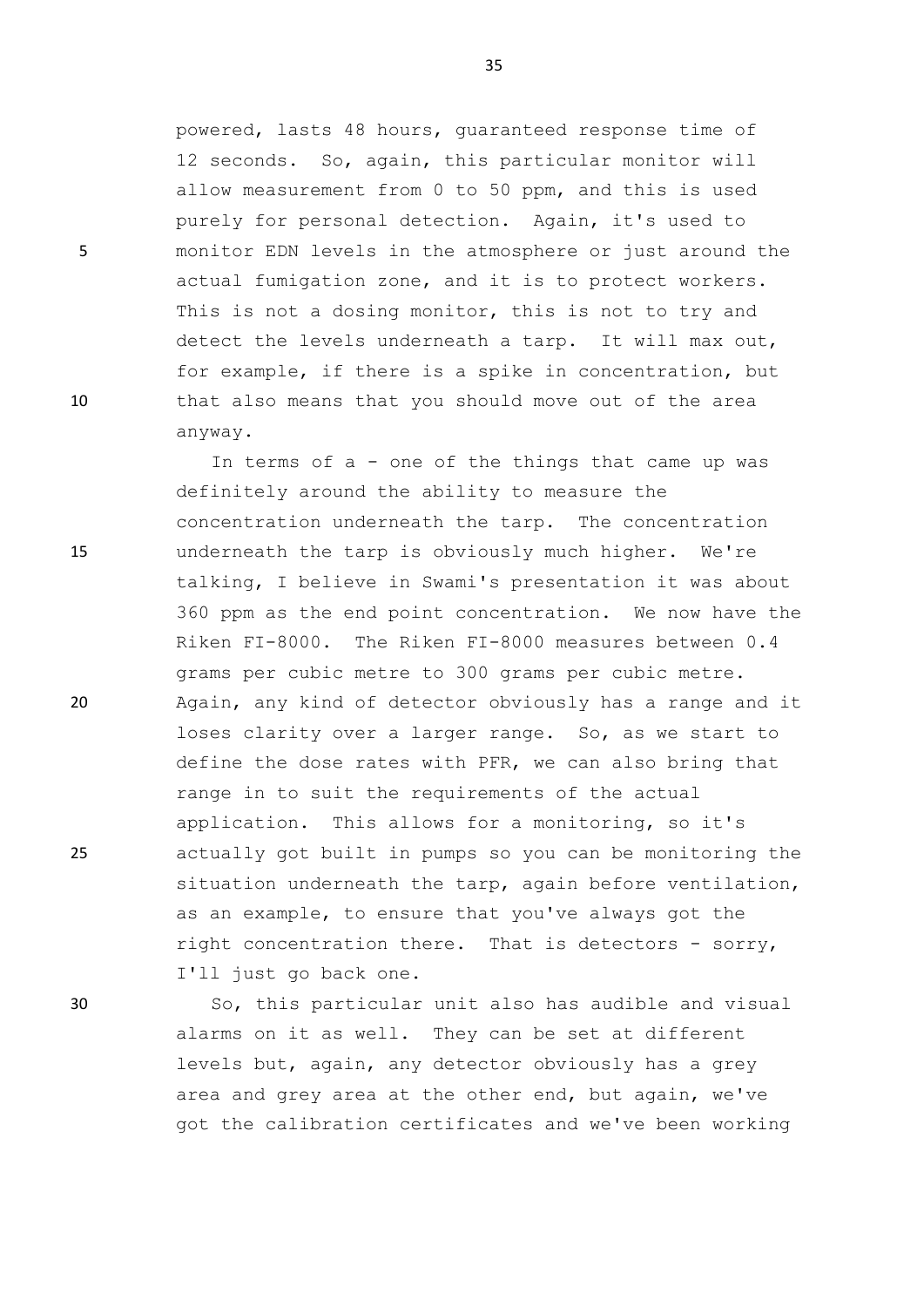with MSA to make sure that it is accurate within that range.

PPE. The PPE is something which I'm sort of quite passionate about because I think that the PPE is 5 something that, yes, we need to protect workers but then you also don't want to be too encumbering on the actual worker itself. There's is weigh-up between comfort and exertion that we need to take into consideration. Again, going back to Swami's picture and we have the 10 four different zones. We have the fumigation zone, risk zone, buffer and beyond buffer.

In the fumigation zone, as per our registrations in Australia, even for commercialisation on soil, we have EDN personal detector, closed-toed shoes, gloves, long 15 sleeves and long pants, and full face air purifying respirator, and I'll get to that in a minute. That is basically - in addition we have the SCBA, or self-contained breathing apparatus, on standby, only as per standard operating procedure.

20 For the risk area, as per fumigation. Look, there's no real, there's no change there, there's no change. You know, that comes down to personal preference, really. There's no different risk between the fumigation zone and the risk zone. For the buffer zone 25 we have the EDN personal detector, again closed-toed shoes, same kind of things. In the end these are standard things that they're wearing on the port anyway. It's not something that's over and above what they're already doing.

30 Beyond the buffer, obviously no PPE. We want to ensure that all bystanders do not require PPE, and that is why we've revisited the TEL level, we've revisited the buffer zones, and we believe that we can reassure that no PPE is required beyond that buffer zone.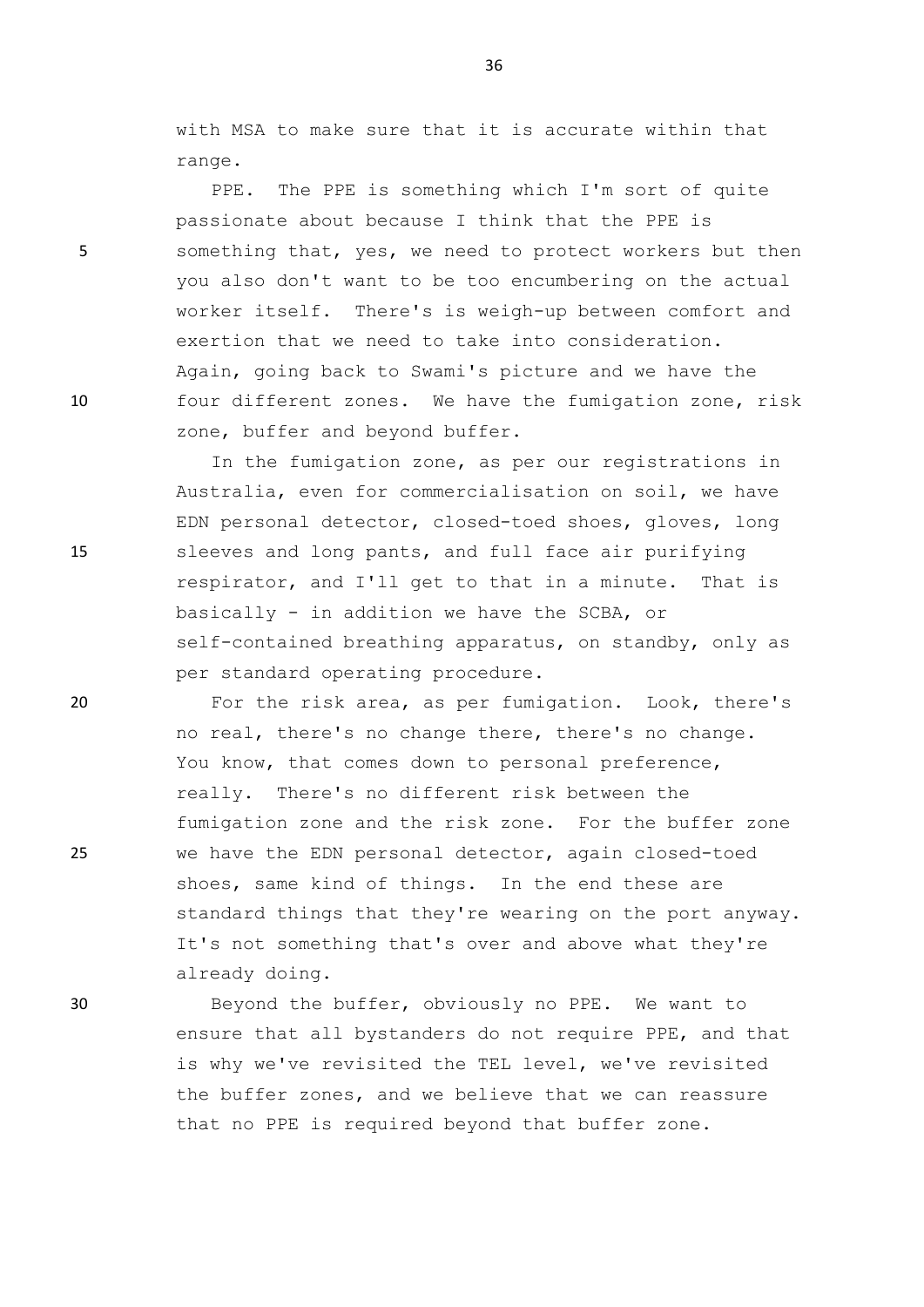As another point to that just as a side point as per the Australian registration, just to give you an update is we've actually put in a notification of change to that registration in order to remove long sleeves and 5 long pants from the application, because there is no skin risk, there is no dermal toxicity from this product, there is only cold burns. Cold burns come purely from the application and it has nothing to do with actually EDN, it has to do with the physical 10 chemical properties, not the toxicology of the product.

So, self-contained breathing apparatus. Dr Graham predicts that the instantaneous concentrations again are between say 700 to 5,200 ppm. WorkSafe are concerned that people need training for SCBA, that's true, and 15 some PCBUs do not insist that workers use SCBA. I know myself I wear SCBA probably two to three times a year and it's a nightmare. It's one of those things that, you know, it's hard work, there's exertion there, and you're in it for a long period of time.

20 The concentration - basically what we've shown is that the concentration at the end of fumigation can be accurately measured, again using the Riken and as a personal detector using the Ultima X.

EDN concentrations under the tarp will fall with 25 time, again with again that 357 ppm as the end point concentration.

Fumigators have standard operating procedures for the use of SCBA during fumigation and ventilation with methyl bromide. So, again, SCBA is common practice for 30 them to use in situations where there may be a release due to a tarp tear, or something similar. Staff are trained and aware of the importance of PPE and SCBA where required.

We're not working in a vacuum here, we're not working 35 in a public space or down here in the middle of the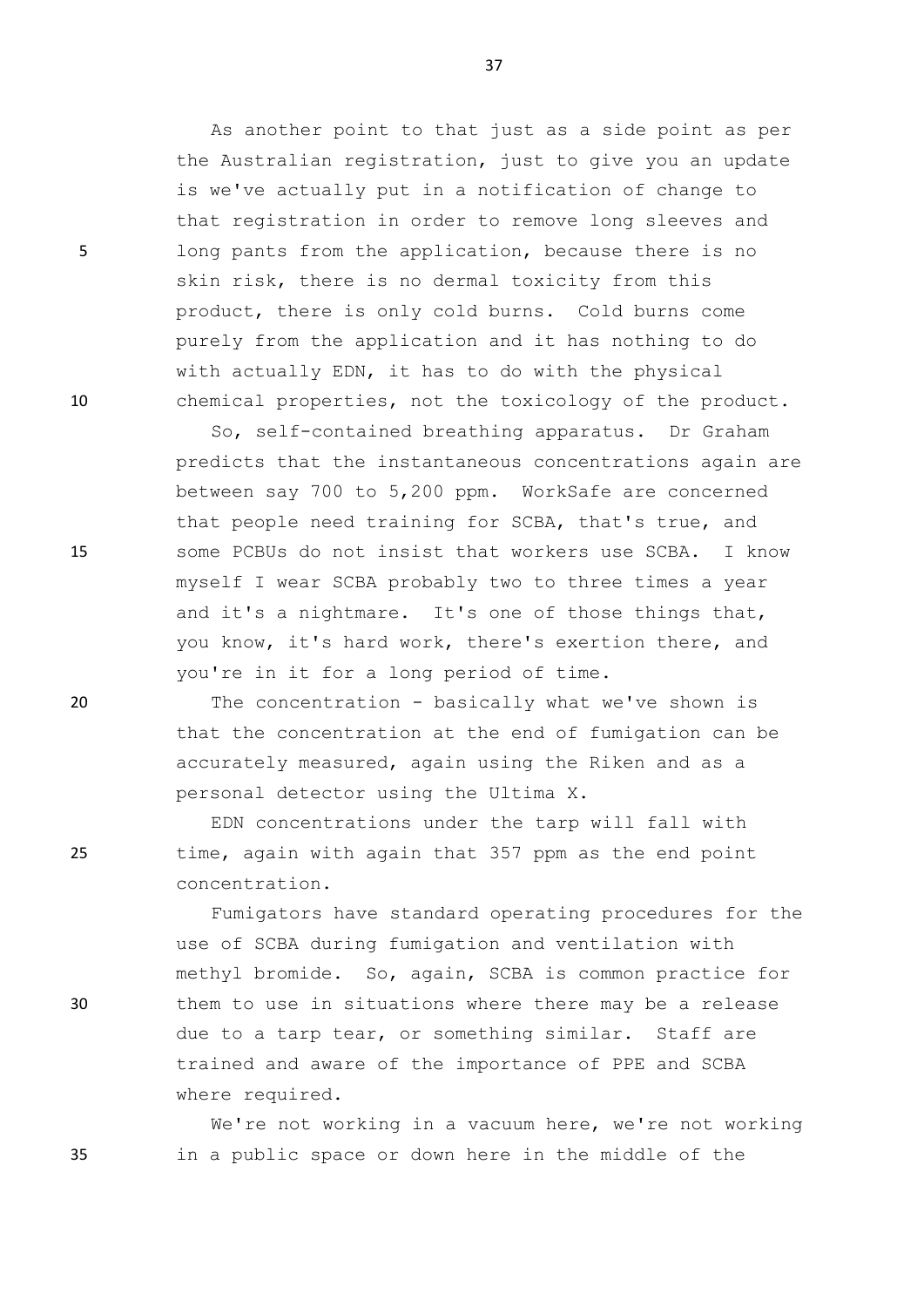central square of Wellington. We're on a professional port where all workers are aware of what is going on. They must be inducted, they must understand what the risks are associated with that, and the buffer zones are 5 in place to protect those workers. And also, that they're supported by - one of the recommendations I believe in the report was the use of regular health monitoring, which we support.

WorkSafe states that the filters named in the 10 Australian Standard wouldn't provide the range of protection factors that may arise. I kind of don't agree with that. Draslovka recommends applicators involved in ventilation should change filters daily as per standard operating procedures. What the Australian 15 Standard doesn't actually refer to is it doesn't refer specifically to EDN. Every filter, every molecule is very very different. Every filter reacts differently with different molecules. So, what they do in the Australian Standard which says, they have a blanket rule 20 that says cyanides, and they try to cover that underneath there. As you'll see with a lot of the historical data for EDN, it was always captured underneath the cyanide banner, it was not given its own merit in itself. What we were able to do is we were 25 able to work with third parties, we were able to work with suppliers such as Drager, Drager Safety based in Germany, and they actually conducted this testing for us under their own standards, under their own certification, and we were able to determine that, 30 basically, there is a standard filter and there is also basically a very high grade filter. The cost difference is about four times the price between these two filters. However, we can see that the input concentration of EDN, not cyanides, but EDN at 5,000 ppm will still give you 9 35 minutes of protection. That's constant concentration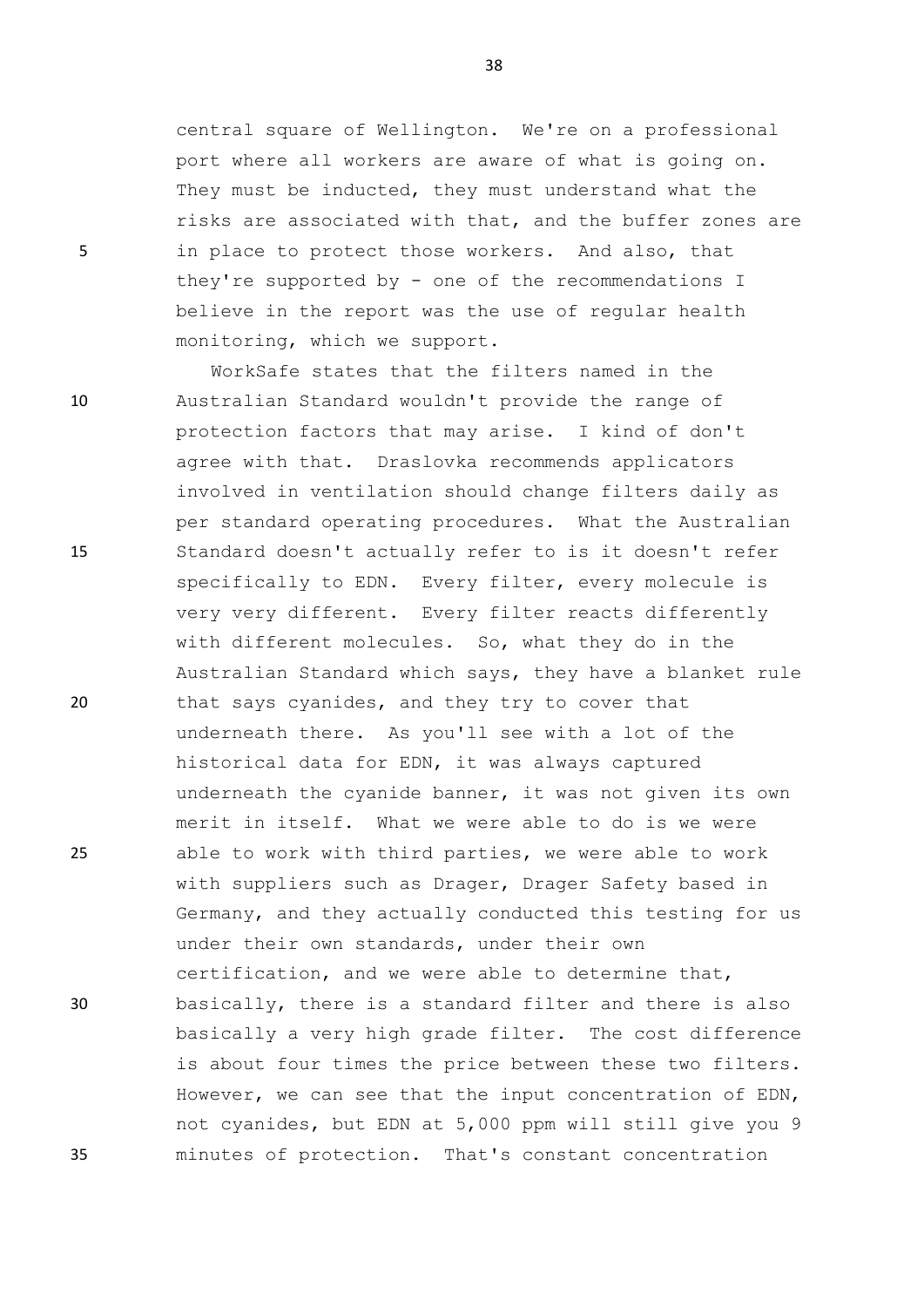for 9 minutes at 5,000 ppm, and that is until the breakthrough of that filter to 5 ppm.

As you can see, once we drop down that table these numbers start getting quite big. So, once we start 5 getting down into even 100 ppm, which again, 100 ppm is a lot of free EDN in the air. At 100 ppm you're getting 348 minutes, or nearly 6 hours of use, but this is continuous concentration on the input of that filter.

Cyanides are smaller, they're a smaller molecule, 10 they'll break through faster. So, this is the kind of things that we've had to go out independently and get this verified by third party equipment suppliers, and we use air purifying respirators all across Australia for every application and self-contained breathing apparatus 15 is always on standby, it's always sitting there and it's ready to use. But, day-to-day we use the filters and we literally throw out the filter every day and we get a new one the next day.

Scrubbing. WorkSafe states that the APVMA indicates 20 that residual EDN again can be between 8% to 39% of the initial dose rate. This is based on 6 hours of fumigation. Dr Graham estimates residual EDN of 700 to 5200 ppm based on 24 hours fumigation, and that it is considering the scrubbing and recapture to remove that 25 risk. We definitely appreciate WorkSafe's concerns at the high atmospheric concentrations quoted in some sources. However, we've shown consistently low end concentrations of EDN at the end of fumigation of 0.5% of the initial dose based on the 24 hours fumigation. 30 In addition, the Riken FI-8000 allows real-time measurement of between 185 and 140,000 ppm in the field.

We note that in the end no scrubber can remove 100% of any fumigant, regardless of what it is. It may be able to remove the head space fumigation but it - head 35 space concentration, but the product will continue to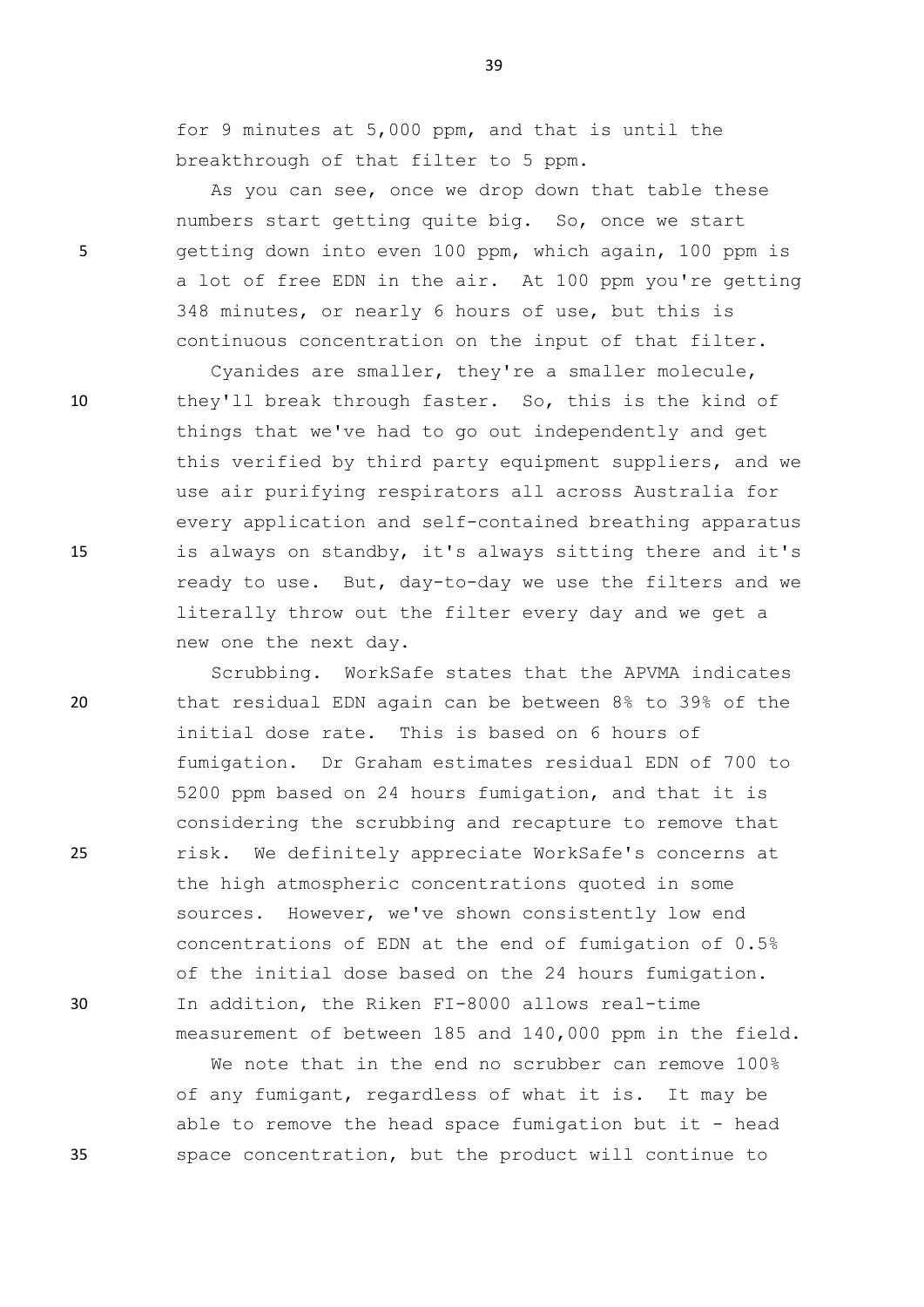desorb. Extending the fumigation time from 6 hours to 24 hours will result in continued decreases in EDN without scrubbing. This is why we went to that 24 hour fumigation period. The reason is, is that we are able 5 to use nature itself to scrub this product. When we look at the original data which came from, which was in the original APVMA report, which was also related to or referenced to, that data was done with an FTIR, it was not done with GC data. The GC data showed that the 10 concentration at the end of that time, at the end of the scrubbing, was still higher than three hundred and  $-0.5$ %, I believe it was  $360$  [] ppm.

So, in the end, after a 24 hour fumigation, regardless of scrubbing or not, you're going to be 15 releasing a very very small ppm volume into the atmosphere and let nature do its own work.

As Pavel put it yesterday you can do two things. You can either have a situation where you want to get water, you want to get water from one point to another point. 20 You can either use a pump and you can spend thousands of dollars to put in a pump to pump the water from one spot to another, or you can put the water tank on the top of a hill and you can let gravity do the work. They're both going to do the same job but one's going to cost 25 you a lot more.

So, again, scrubbing as an activity in its own right adds also potential risks to the fumigation process as well as a huge amount of cost. Scrubbing creates further toxic waste, merely transferring the issue and 30 not mitigating it. You're basically saying, here is the problem - it's like Australia transferring all their waste to China. You can say, yes, we're environmentally friendly but in the end you're just transferring it somewhere else. For us it's a matter of saying that 35 this toxic waste we're creating - I need to see my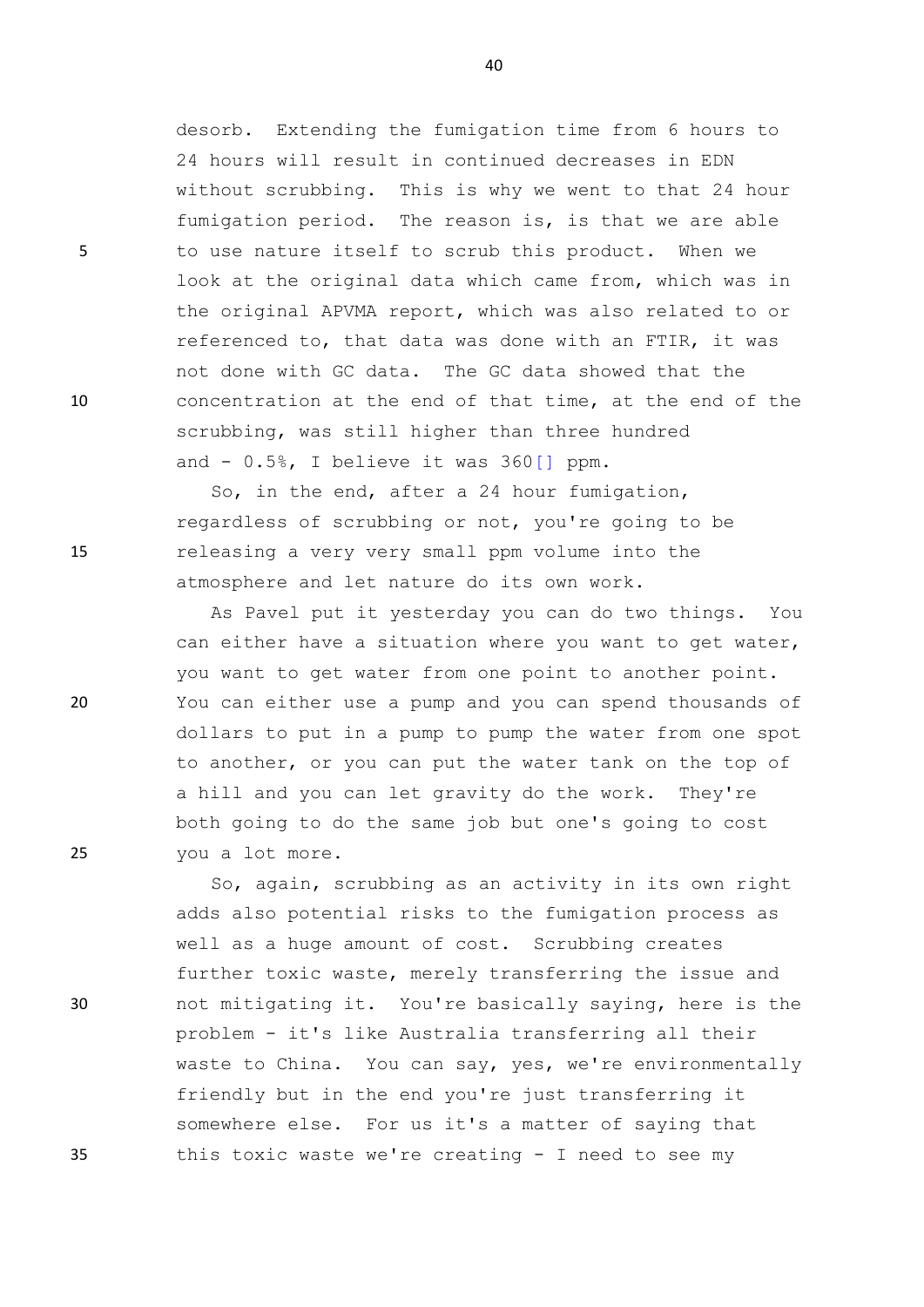numbers, we're creating based on the typical concentrations of sodium hydroxide and sodium hyperchloride as the two scrubbing solutions, we're using approximately 62.5 kilograms of liquid to 5 completely scrub, to completely scrub 1 kilogram of EDN. Okay, so you're creating a waste product in the end which you need to then dispose of. I'll hand on to - who is this, is this one me?

**MS GEAR:** It's flammability and you're our flammability 10 expert.

**MR McCONVILLE:** Excellent. So, for containers and shipholds. Draslovka is seeking registration for EDN fumigation of logs under tarpaulins, and let's not be confused by that. You know, we're about to talk about containers 15 and shipholds. Our primary focus here is on logs under tarpaulins. However, Draslovka do support that the, they do support the use of EDN in shipholds, and we're very confident and we have the data to support that. However, our primary focus again is tarpaulins.

20 STIMBER has asked that the registration also be given for EDN treatment of the shipholds and containers because it's a huge market. Industry has stated shiphold fumigation particularly important for the growing Indian market. We have data and we're 25 confident. We know that we can answer the questions that are necessary in order to get those treatment options. We note that containers are comparatively small, only up to 67 cubic metres, and if correctly sealed should provide no additional risks. We are aware 30 of the modelling, that the modelling that we have shows shipholds and creates no additional emissions on the port. So, whether you go from a tarpaulin to a shiphold to a container, the emission data is exactly the same. **MS GEAR:** I just would like to add there that one of the 35 reasons that the document that we sent to the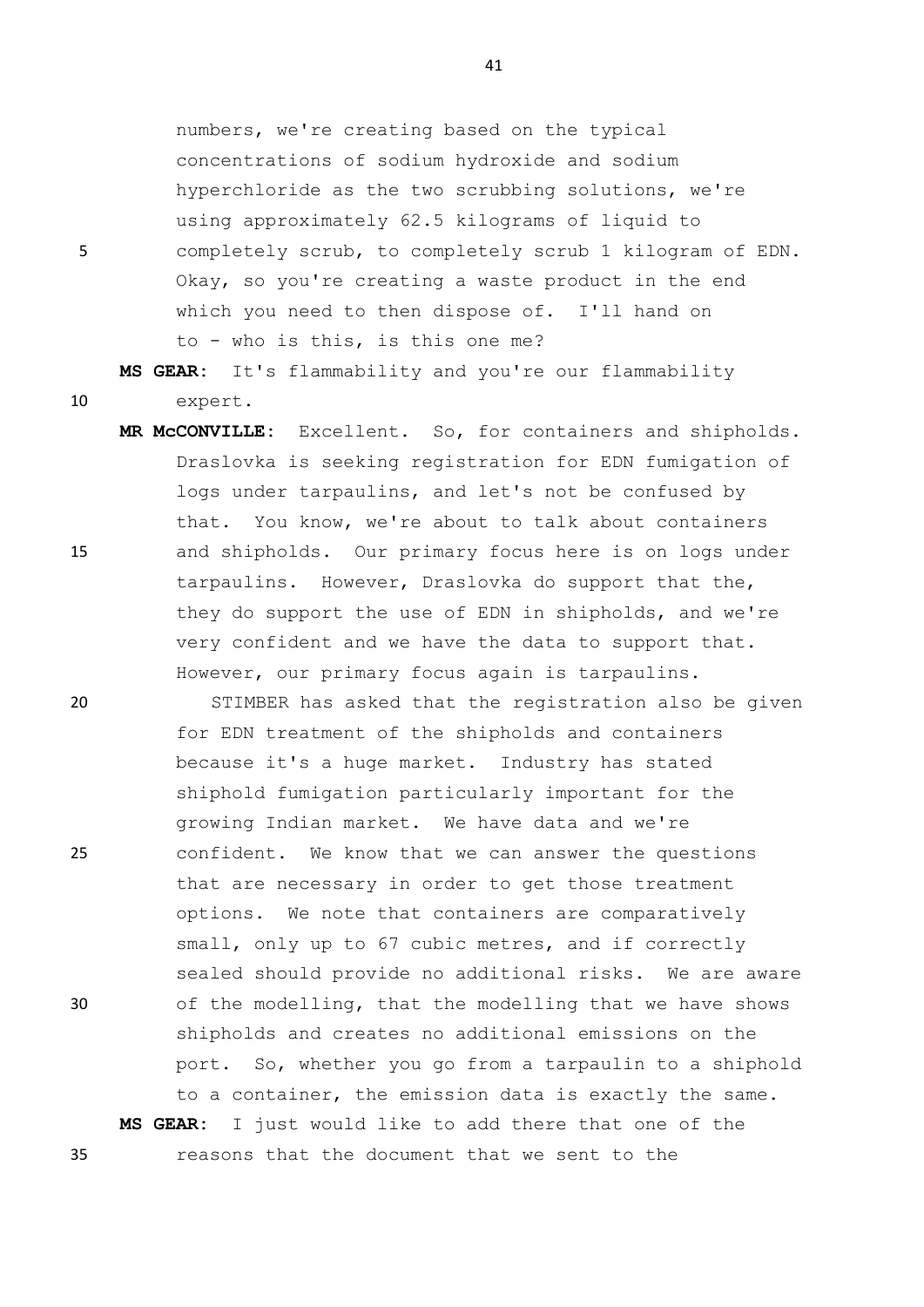Decision Making Committee yesterday was later than we wanted to, was because the initial modelling, the modeller had included shiphold modelling into it. So, if you want to see the effect of shiphold modelling we 5 can provide that to you. We just felt it was important to provide something that was directly equivalent to tarpaulin modelling that we had supplied to you in February. So that's just a note, that that information will be available.

10 **MR McCONVILLE:** Okay, so again, Draslovka are fully supportive and we believe that we are confident in the data that we can present in order to go forward with that shiphold and container fumigation in addition to the tarpaulin registration.

15 WorkSafe has stated that containers and holds are likely to contain non-intrinsically safe ignition sources, and a flammable atmosphere exists during fumigation. Correct.

However, ships used for the fumigation transport of 20 logs do not contain any potential ignition sources. Fans or lights are all switched off and in the majority of cases where a flammable product is applied, the ship is isolated from power. Exactly the same as fumigating a structure with hydrogen cyanide, or a structure with 25 any fumigant, there is always a risk of flammability. Every fumigant is flammable, it always has a flammable range. Regardless of whether it is sitting within that range during its fumigation time, it will always at some point pass through that flammability range and there is 30 always a risk of flammability. However, that is all controlled by again the hierarchy of controls, and the engineering controls come in place where we say the elimination of that risk is by the isolation of the power.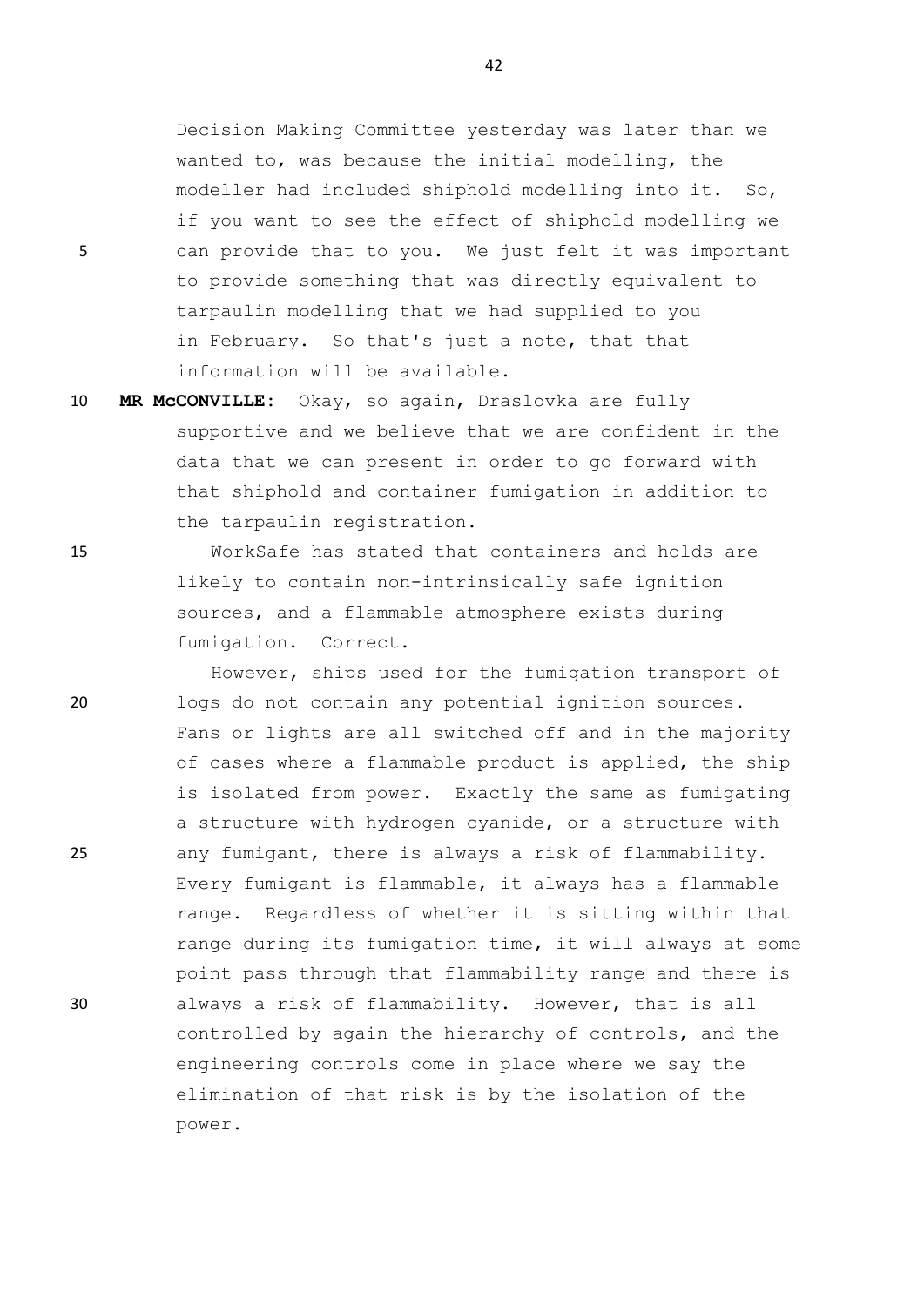Containers that contain electrical equipment are too expensive to use for log fumigation. If we do say that we are looking at containers in general though, if we look at a reefer container, for example, same thing 5 exists. They merely isolate the power to that reefer. Yes, the refrigeration system cuts out, but it's a sealed volume. They have a certain amount of time for that to be able to warm up and cool back down again. These are all standard operating procedures for all 10 different types of application.

EDN's flammability has a range. For those of you who don't understand or haven't come across flammability ranges before, you have an LEL which is called the lower explosive limit, and a UEL, an upper 15 explosive limit. What that means is that in-between there is flammable. When it's outside of that area, it's no longer flammable. You can stand there and you can light up a cigarette if you want to and nothing is going to happen. When it is in that range, yes, there 20 is a flammability risk that exists.

You can see by this graph and by the absorption and the degradation of the product or the absorption of the product inside the timber, even at the highest dose rate we only have a flammable zone for two hours. So, only 25 during the first two hours of application or treatment time does a flammable zone exist. Beyond that the zone doesn't exist any more. It is merely - you could stand there, you can have electrical equipment, you can have whatever you want and nothing is going to happen. Yes, 30 during that initial period, as per any fumigant, you should always keep that in mind of the flammability risk.

As you can see here we have the different dose rates. We have the load factor as 58%, the initial 35 concentration in grams per cubic metre, and you can see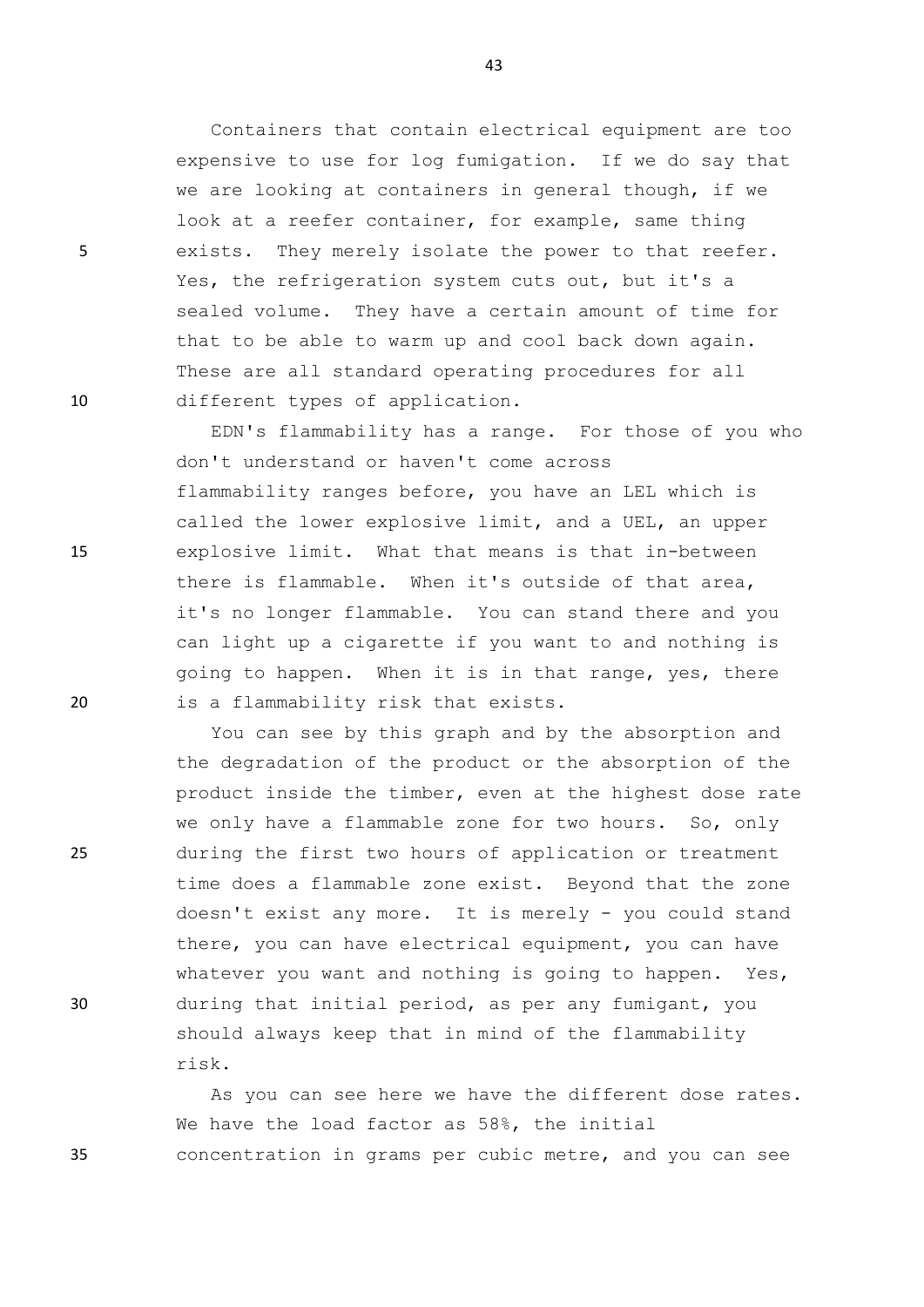that the lower explosive limit is 144 grams per cubic metre, upper explosive limit, 320. This takes into consideration that load factor of up to 55% to 58%.

So, in the end we know that the flammability of EDN, 5 yes, it exists; yes, it is an issue, but for us it's mitigated through the processes and the standard operating procedures which are currently employed by the fumigators.

10  $***$ 

**MS GEAR:** Thank you, Kade. Right, so thank you very much for your patience, we're on the home straight as far as this is concerned now. I've just got a quick comment about 15 the permissions. The EPA has asked for permissions which they would like to accommodate for site specific concerns. We would really just like to say that permissions, while a good idea, the greater system to a certain extent, especially when it comes to the risks 20 associated with actual specific sites, are already accommodated in a variety of ways. Principally by the Councils. We've got very good evidence in New Zealand at the moment that Councils often put their own requirements on, either as a resource consent or through 25 their just general regulations, and the Port Authorities themselves insist on risk assessments. The requirements for employers under the Health and Safety At Work Act all need risk assessments.

Draslovka really wants to see EDN to be used safely, 30 it really wants it to be a successful chemical that can serve our industry well and can serve them as a business well. We just see this as a way of imposing extra risk. We're very confident in the information that we've put forward and, as we've said, we do feel there are other 35 checks and balances in the system.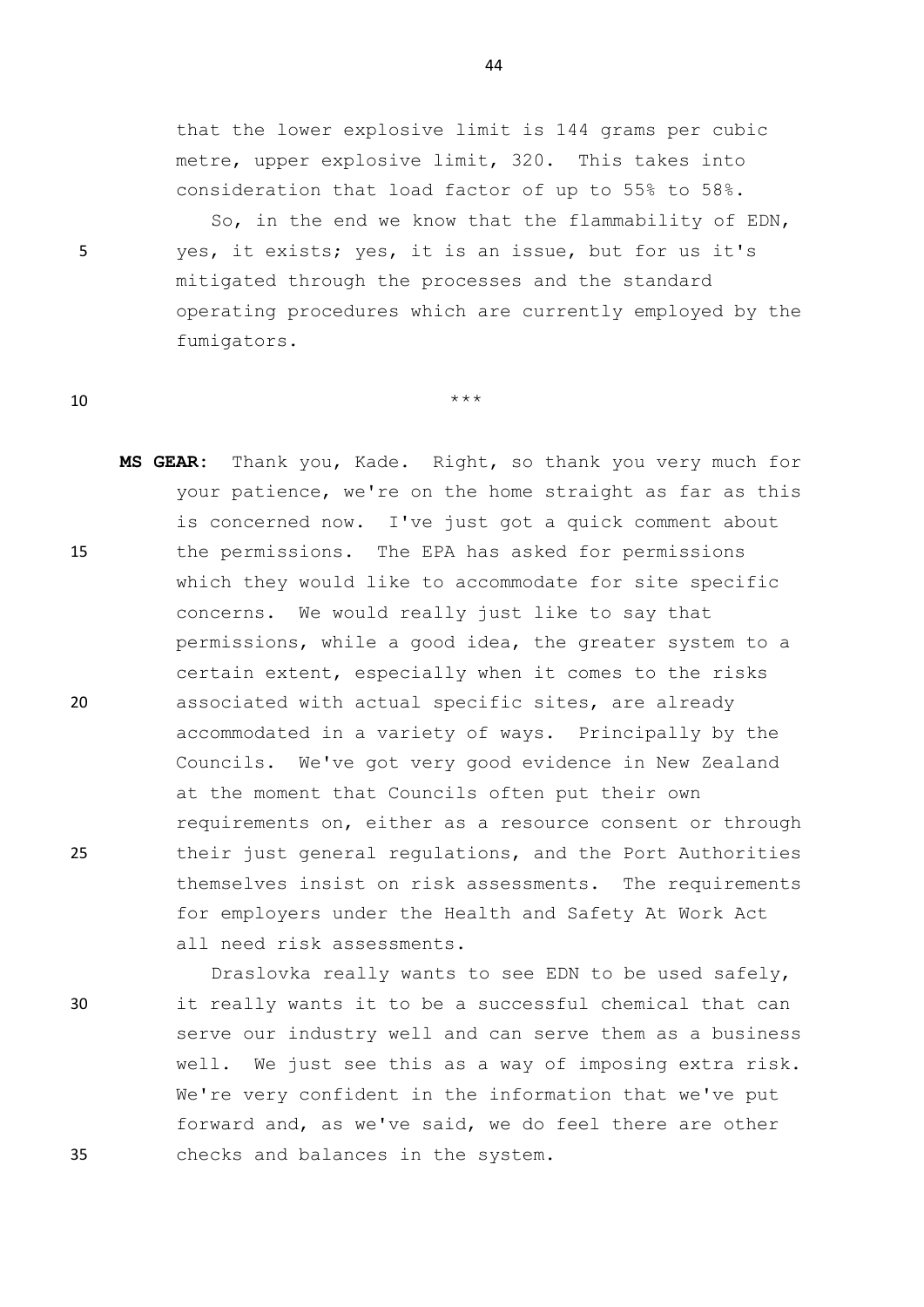We also sympathise with the comments made about sea birds. Sea birds are obviously present. The EPA has identified that actually flying over a fumigation stack or flying through a plume in itself will not cause 5 sea bird deaths, but they express concern about sea bird colonies. Here - yes, we do have sympathy in that respect but we are in a situation where, if you've been on a port, ports often operate 24 hours a day, there is a lot of activity, a lot of machinery, there are people, 10 there is noise. The opportunity for a sea bird colony to set itself up on a port close enough to be influenced by EDN are considered unlikely, and I think you'll find most people working on a port would make sure birds aren't settling in their own right. Having a lot of 15 birds flapping around can be a safety risk.

So, that deals with the two permissions.

We've given you quite a lot of information. It is supported by the document and, in fact, as I've sat and listened to my co-presenters there are some facts that 20 perhaps we haven't got across quite as well as I would like, being the person who put the presentation together. I would like to mention that in the document that we've circulated we do have significant concerns about the data that was put forward in the APVMA 25 registration for logs. It was based on data that had a lot of holes in it. The APVMA used that information as well as it could, and as we noted they put in some very strict controls. We do know that the information that we supplied to the EPA was, while not completely 30 comprehensive - actually we did cover all of the bases, and it's used good quality labs and is up-to-date.

> So, please, when you're looking at the APVMA recommendations, to look at them in that light and if you want to look at them, do look at the data that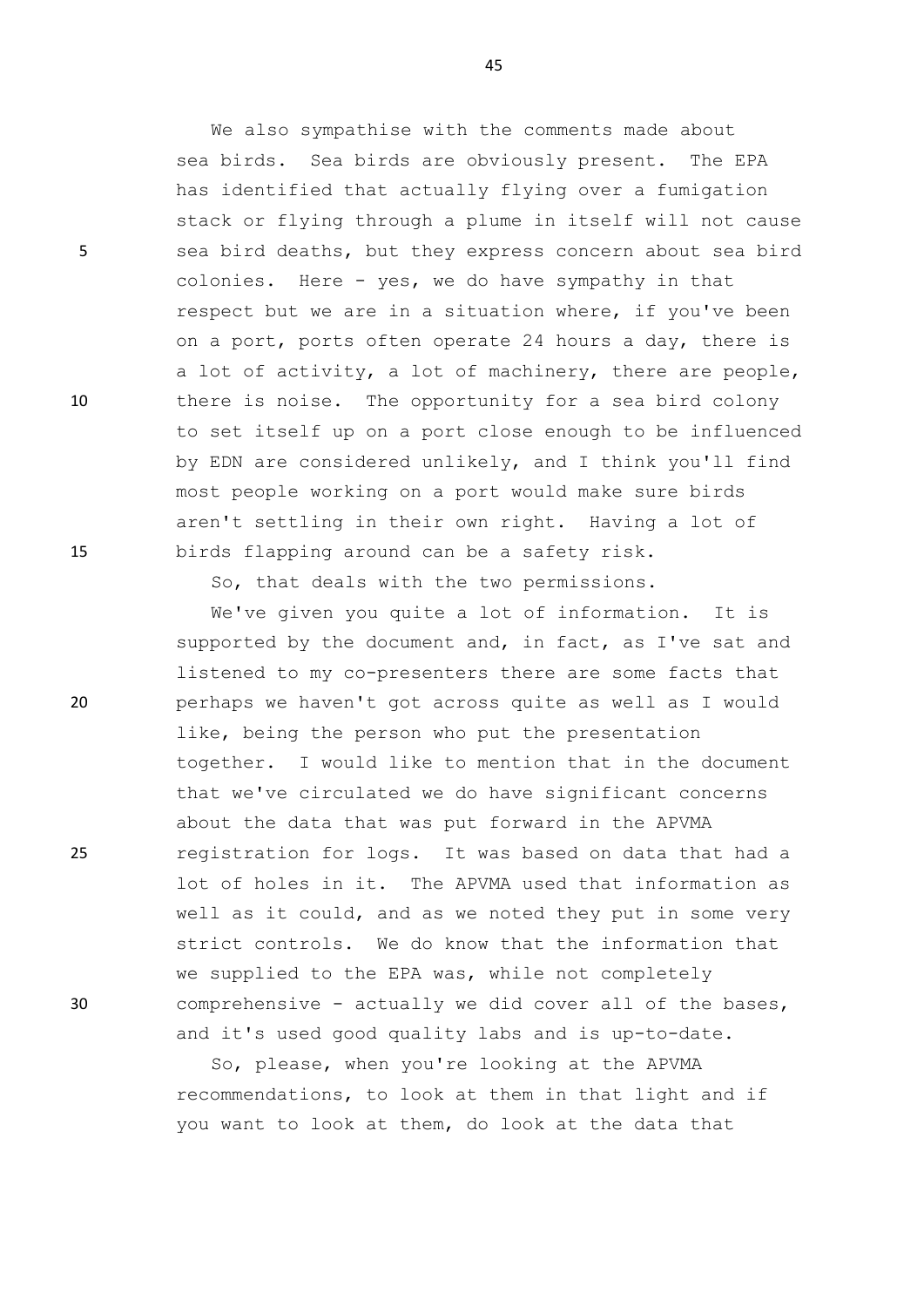supports them so that actually you can understand the basis on which the APVMA made their recommendations.

The other thing I would like to say is I appreciate that in this whole area we do have to be precautionary 5 and throughout the science that we've been presented, throughout the estimation of the TEL, there are lots and lots of layers of precaution built in. You will note that the 150 grams that we actually are applying for we won't be using in the field, at the time we applied 10 because we didn't have the efficacy data set, we did need to set the very highest level. It looks as though it will be 75 grams to 120-125 grams. We will know that within the next few weeks I've been assured.

You will see that in the modelling we have tried to 15 be precautionary. So, what we are asking really for is a sensible approach to the information that has been put forward. We do want to see a safe and a workable registration coming out of that, and if any more information is needed, any data is needed, we are more 20 than happy to supply that, so that a good and informed decision can be made.

Just to finish off and to put it into perspective, at the end of the day it is going to come down to controls. What we have done is we have actually documented the 25 controls that were in the EPA staff memo's recommendation, and you will see that we have the red bits, are the bits that we are prepared to change. So, we are asking that the EPA consider it, or the DMC consider the TEL that has been set, nothing else is on 30 that page, and we note that the WorkSafe report has identified a number of possible requirements. We hope that we've presented enough information to show you that at the end of the fumigation time we can reliably predict the concentration under the tarpaulin and we 35 actually have a monitor to measure it.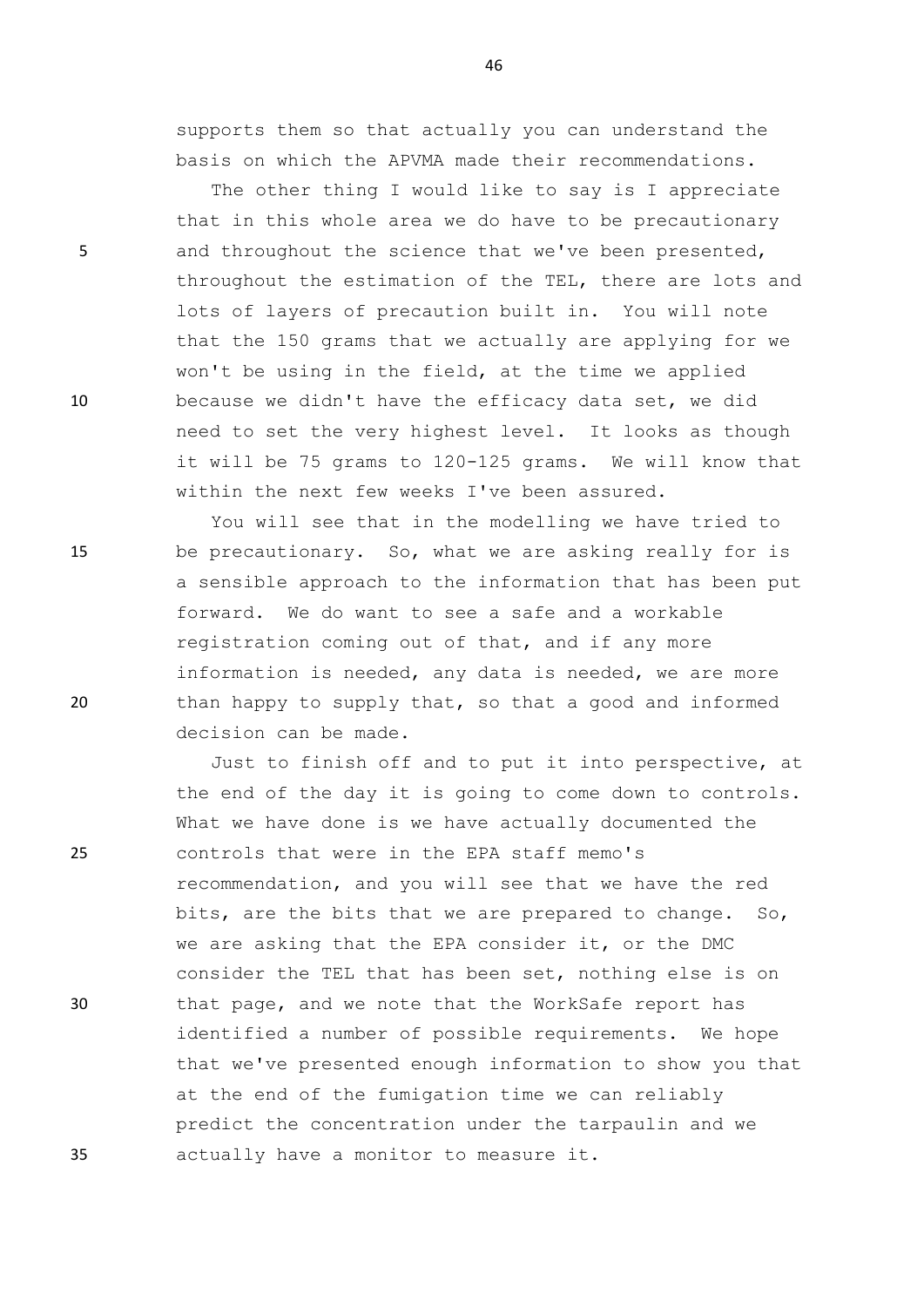On that basis and with the information that we've supplied you on filters we would like you to consider whether or not scrubbing is really required.

47

We have looked at the buffer zones. We've given you 5 our understanding of the need for not needing a strict re-entry requirement. The monitors will be there and I can assure you that with methyl bromide they do use them when they are looking at re-entering an area, and you can ask Genera, who I believe will be presenting in 10 Rotorua, I'm sure they will substantiate that fact. And, we do recognise that onsite monitoring is going to be an important part with either the monitors or perhaps even a larger monitoring situation, will definitely be part of the requirements or may be part of the 15 requirements going forward.

> So, with that I would like to allow you all a bit of space and thank you for your time and patience. Thank you, Mr Taylor.

 $20$  \*\*\*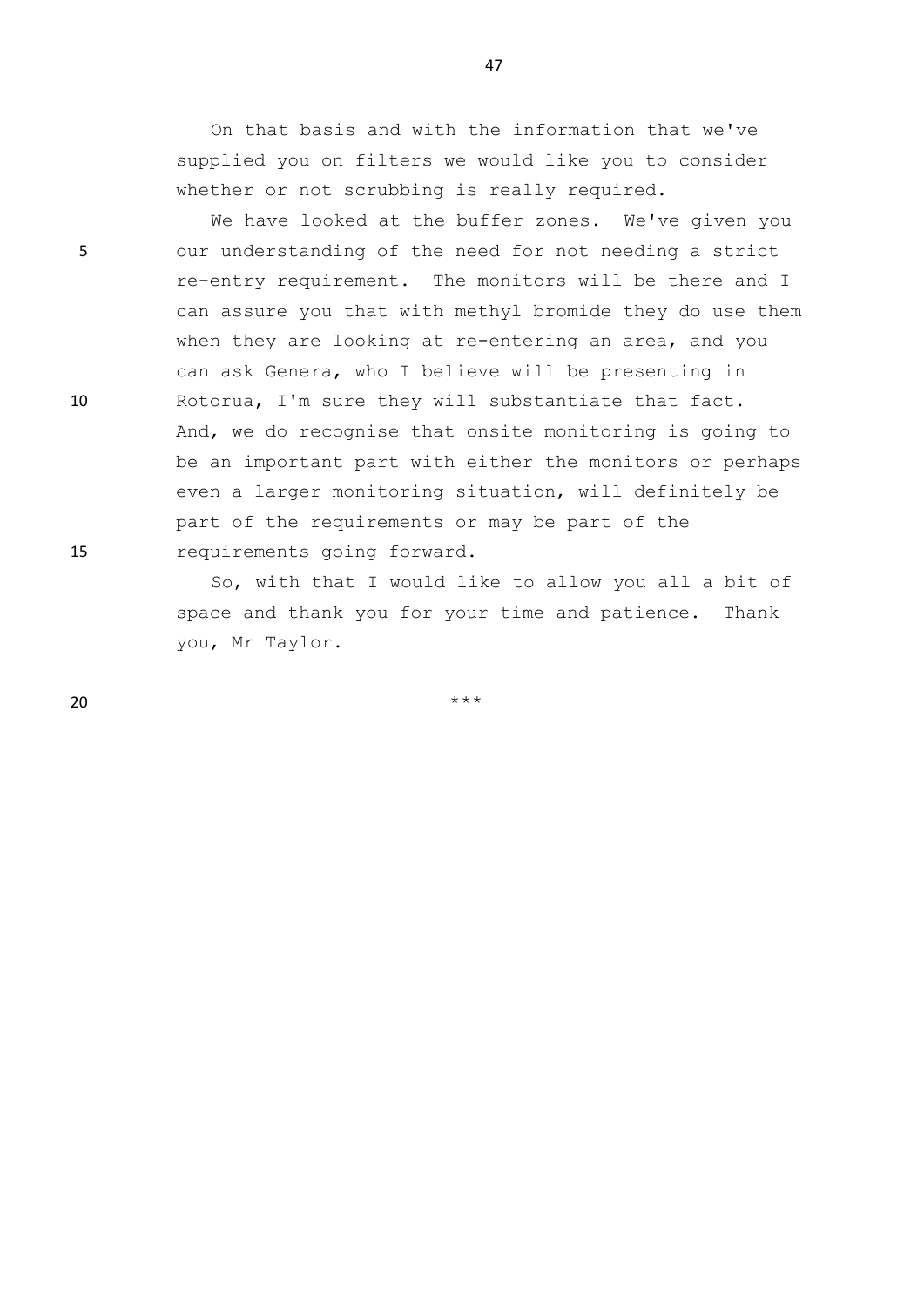**CHAIR:** Okay, as I said at the outset of proceedings this morning, the fact that much of the information in the Applicant's presentation was received at a relatively late stage has resulted in the DMC's decision to issue a 5 direction to the proceedings which will effectively give all parties more time to assess the information in the application.

In the first instance this will require the EPA staff to use further time to assess this information, consult 10 with their agents, if necessary initiate a period of expert conferencing which may result in the preparation of a document on which both parties can agree on which pieces of factual information they accept and which pieces of factual information they disagree. That 15 document, if it's required, will then influence and direct the EPA to produce a further staff advice and a further scientific report, and those reports will then in due course be made public for the DMC to consider and for other parties to consider, and if they so desire to 20 amend or make further submission to the EPA.

Now, I hope the Applicant has been informed that their decision to present new material at such a late stage is likely to extend the time in which they can expect the DMC to make a decision on the application, 25 but that's what it is.

So, with that said, information - explicit information on that direction will appear in writing on the website within a matter of days. The period of extension that this will require is likely to be some 30 weeks at the very least to allow a reasonable period of time to assess this information. Nevertheless, we're here, the Applicant has presented and we have an opportunity, the DMC members and the submitters, to ask questions of clarification from the Applicant.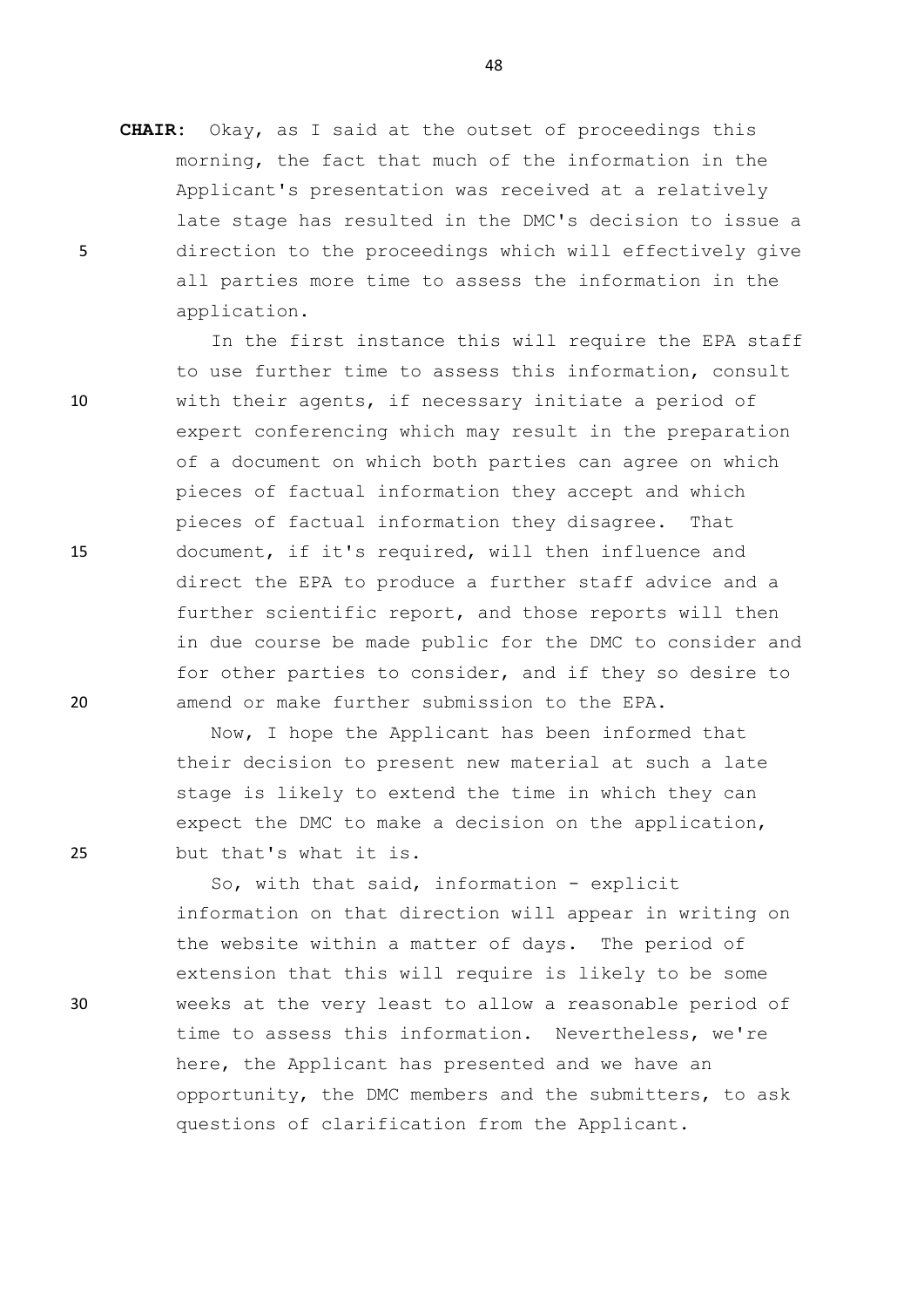So, I would like to start off by inviting my co-DMC members if they have any questions. Ngaire, you first.

\*\*\*

**DR PHILLIPS:** Thank you very much for your presentation. It was quite broad and, as Dr Taylor said, there is quite a lot of new information there so it was a bit of a challenge to think about what my questions were before 10 this presentation and what they are now, so they're a bit all over the place really.

I just wanted to confirm, just starting from the first presentation which talked about the Genera data and the log - the stack size, and I notice that 15 Dr Swami, sorry if that's - I know your name is longer than that but everyone else is referring to you as that so I'll use that as well.

**DR SWAMINATHAN:** Yes.

**DR PHILLIPS:** So, the reference was made, said that it

20 increased from 750 to 1,000 cubic grams per cubic metre, is that what it was?

**DR SWAMINATHAN:** Cubic metres.

**DR PHILLIPS:** Cubic metres, sorry, and I got the impression that that was a maximum but then Swami said that that

5

25 was an average, so.

**MS GEAR:** That is the average.

**DR PHILLIPS:** So that is the average?

**MS GEAR:** That is the average. The information that Genera provided to us actually provided the average for each of

30 the three ports; fumigation takes place at Napier, Tauranga and Northcote up at Whangarei. That is an average but the average is a very small range. We're not talking an enormous difference in those. So there was the one below, one above, and one at approximately 35 1,000 cubic metres.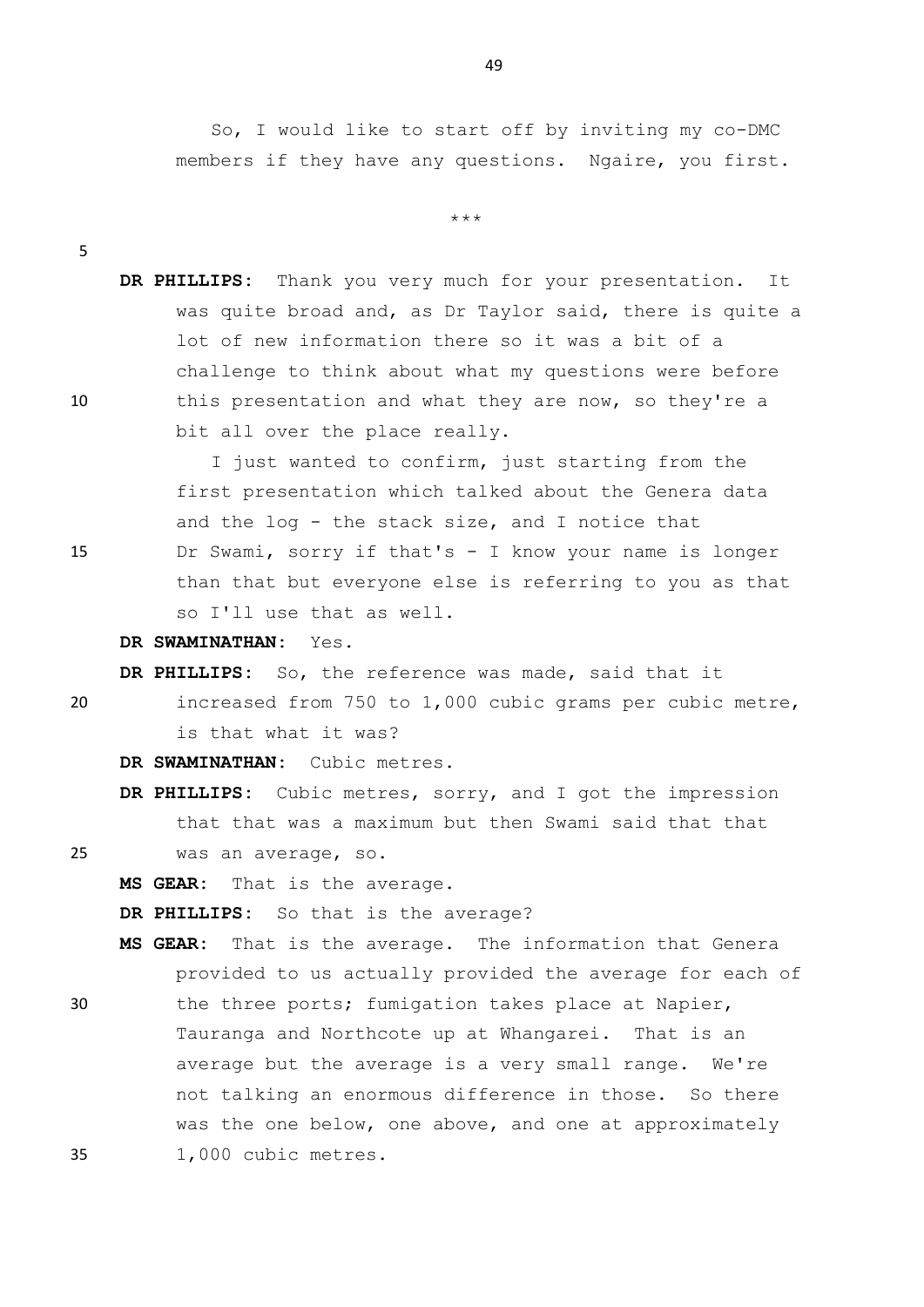- **DR SWAMINATHAN:** And another thing is to add to that point, like they use 58% loading factor but in our modelling we use only 55%, so we reduce that loading factor to 55% but in Genera they use 58%.
- 5 **DR PHILLIPS:** Yes, I guess my questions are relating to what the potential size of the stack could be, or the volume of the stack, I guess, could be and therefore what the potential - so my next question relates - do you want to add to that?
- 10 **MS GEAR:** I really just want to add this is a bit of an inexact science, and as you will probably see, log stacks depending on the - logs are very variable in nature. The modelling for one stack is what it is, but when you're talking about 30 stacks you are not going to
- 15 be talking about 30 identical stacks.

**DR PHILLIPS:** Mmm, sure.

- **MS GEAR:** There will be variations either side of that, that average. And, so with that qualifier we've done our very best to give representative information.
- 20 **DR PHILLIPS:** Yes, and I guess that's what I'm getting at is how representative is the model based on your comments about what the stack size could be, and how representative that is in different ports, because you've made the comment about the length. Because 25 obviously if they do have a maximum height, that's one thing, but then the length, that's going to be influenced by it sounds like the layout of the port, and you'll appreciate, I mean I certainly have never seen log stacks at a port, so it would have been quite useful 30 to have that information but. Yes, because my next question was related to that length.

You made a comment that it was limited by the port facilities and the layout of the port and, you know, how much does that vary between ports, and not just the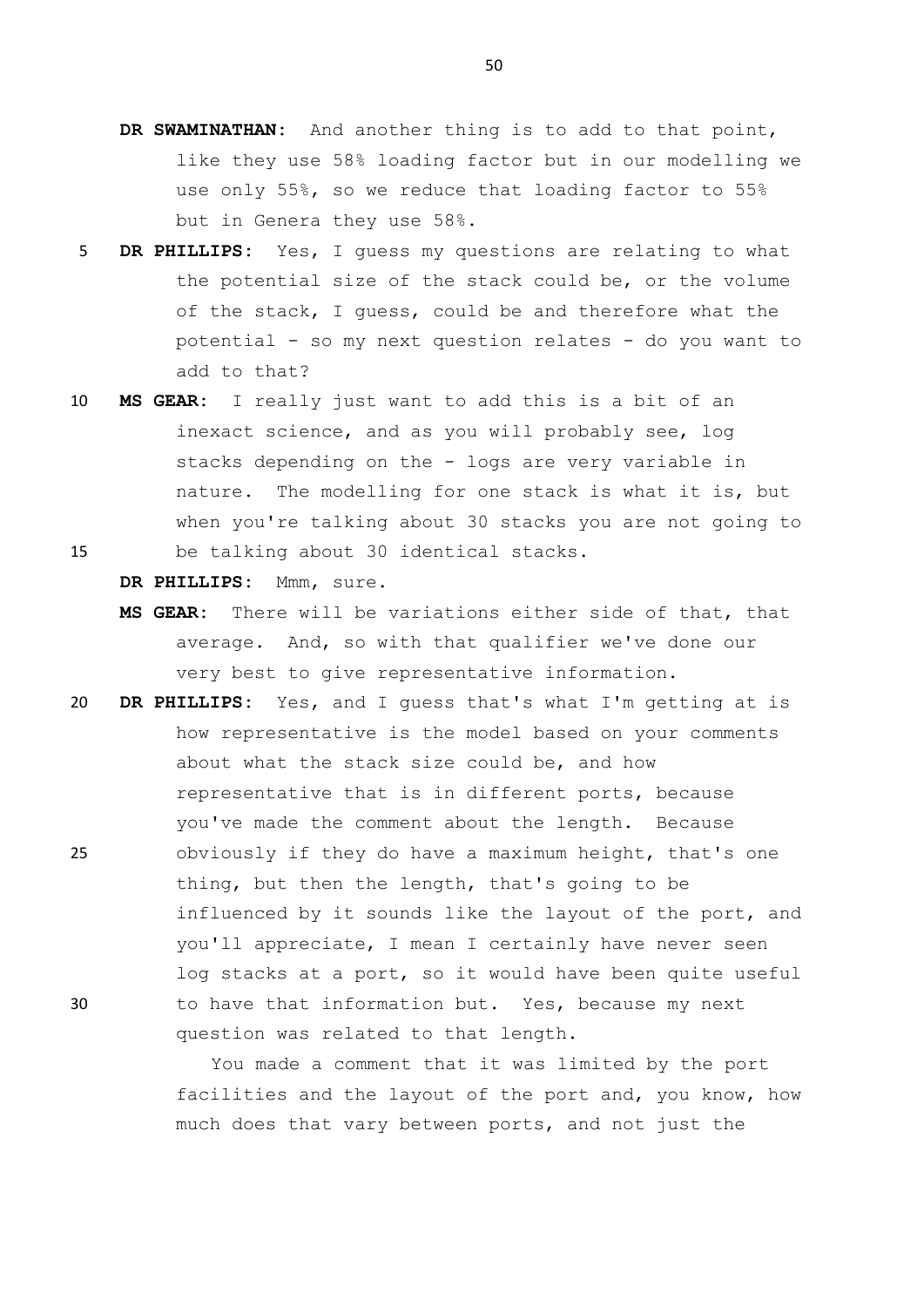three where you've got the data from, but some of these smaller ones?

**MS GEAR:** When we're talking about an average stack size of 1,000 cubic metres, it's controlled by the height and 5 also the lengths. As I said, we don't have a big variation in that average stack size.

So, I think you can rest assured that we're not talking about a - with time there will be no effective change in that length, or very little change in the 10 length and no change in the height. And, so I would say that we are talking about something that's very representative but I really think that you should see that for yourself and explore it with Genera in Rotorua. **DR PHILLIPS:** Sure, and it's likely that these bigger ports

15 will have bigger stack sizes.

**MR BRUZEK:** Like, this is not really that, with my nature, but I've been to many destinations with Genera and other ports. We actually picked the one that is representing like 45% of the New Zealand exports. That is the 20 biggest port with the biggest operations, that's Tauranga. Like, that's why we picked that one, because that one tends to have the biggest log sizes out of any ports that we have seen in New Zealand.

I think STIMBER can actually tell you a bit more 25 about that potentially later on but we picked the hardest one to do the modelling. And, why we are using the average, it's mainly because, like, the biggest problem with the bystanders is from multiple releases over multiple times and that's why we see that the 30 average is a really representative number in order to do the model.

You can vary in size. Like, the biggest one we've really seen anywhere in the world, including in Czech Republic because we are using the similar 35 structures. So, they start at about 450 cubes and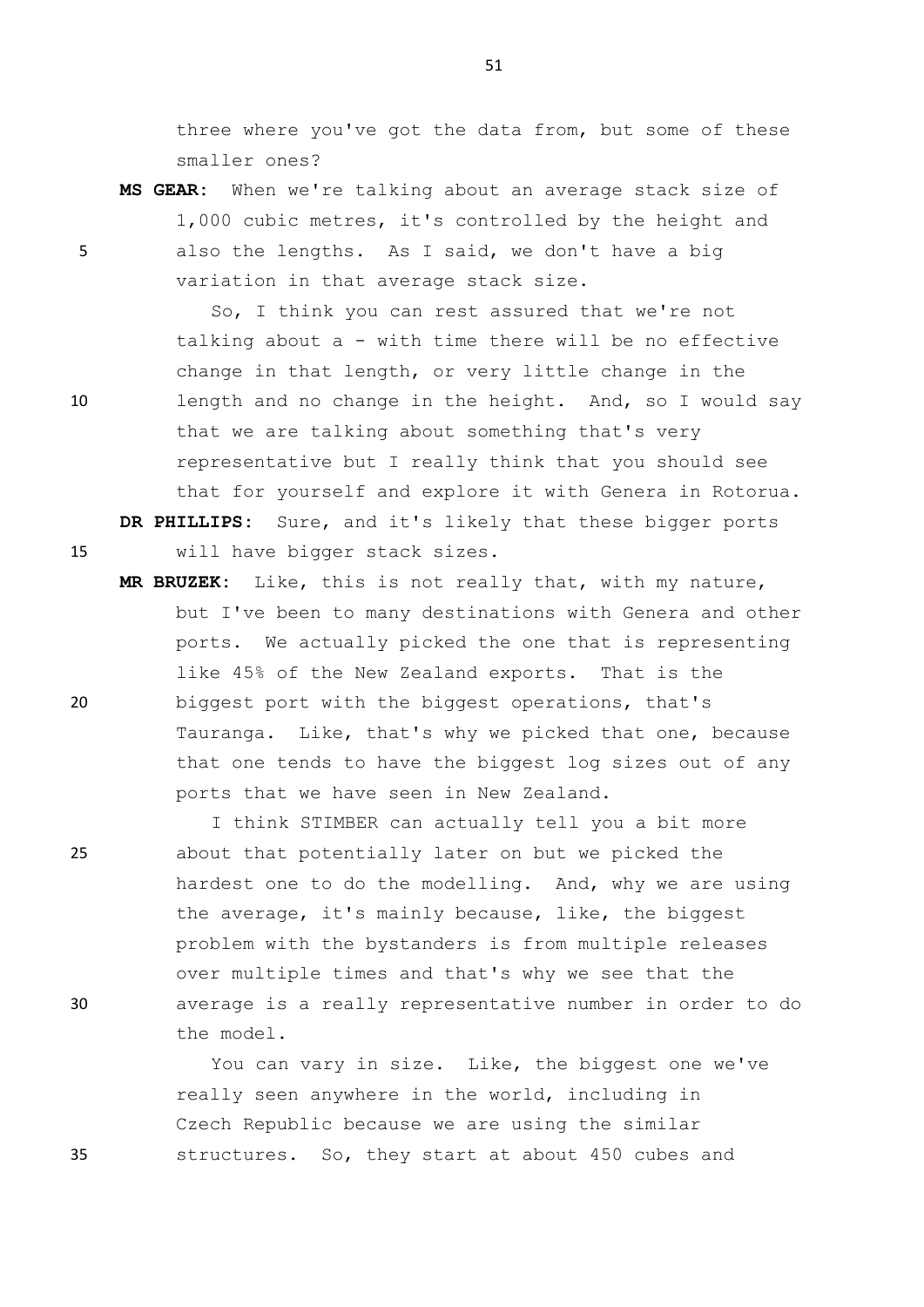personally I have never seen a stack size bigger than about 1,400 to 1,500. So, that's what has been used in Bruce Graham's report. So, the 1,500 ones are the biggest one, and then you are getting the limits with 5 really like using the cranes to actually remove the tarp, and you'll start having issues with also like making it happen in practice.

**DR PHILLIPS:** Yes, okay, thank you. My next question just relates to the experiments that were undertaken, and I 10 think Matt, it's a question for you, and it's just sort of a question around the experimental design, I guess. Were the chambers that were used, did they have tarp on them in the same way that, you know, were they representative of a real world situation or were they 15 actually boxes?

**MR HALL:** No, so these were sealed chambers.

**DR PHILLIPS:** Sealed, completely sealed?

**MR HALL:** Completely sealed, and at the very first slide that I presented, I did make a note that this doesn't account 20 for losses through the tarpaulin.

**DR PHILLIPS:** Yes, sorry, I missed that with all the stuff. **MR HALL:** No, quite all right.

**DR PHILLIPS:** Okay, that's good. And just following on from that, but I think it's possibly a question for Dr Swami.

25 Matt made a comment about how the recent research has shown that absorption rates are affected by temperature.

**DR SWAMINATHAN:** Yes.

**DR PHILLIPS:** So you get much higher absorption at higher temperature.

30 **DR SWAMINATHAN:** Okay -

**DR PHILLIPS:** Let me ask my question. Firstly, is that correct Matt, that higher -

**MR HALL:** Yes, that's correct.

**DR PHILLIPS:** So then the next question is, how does your

35 modelling take into account the fact that at different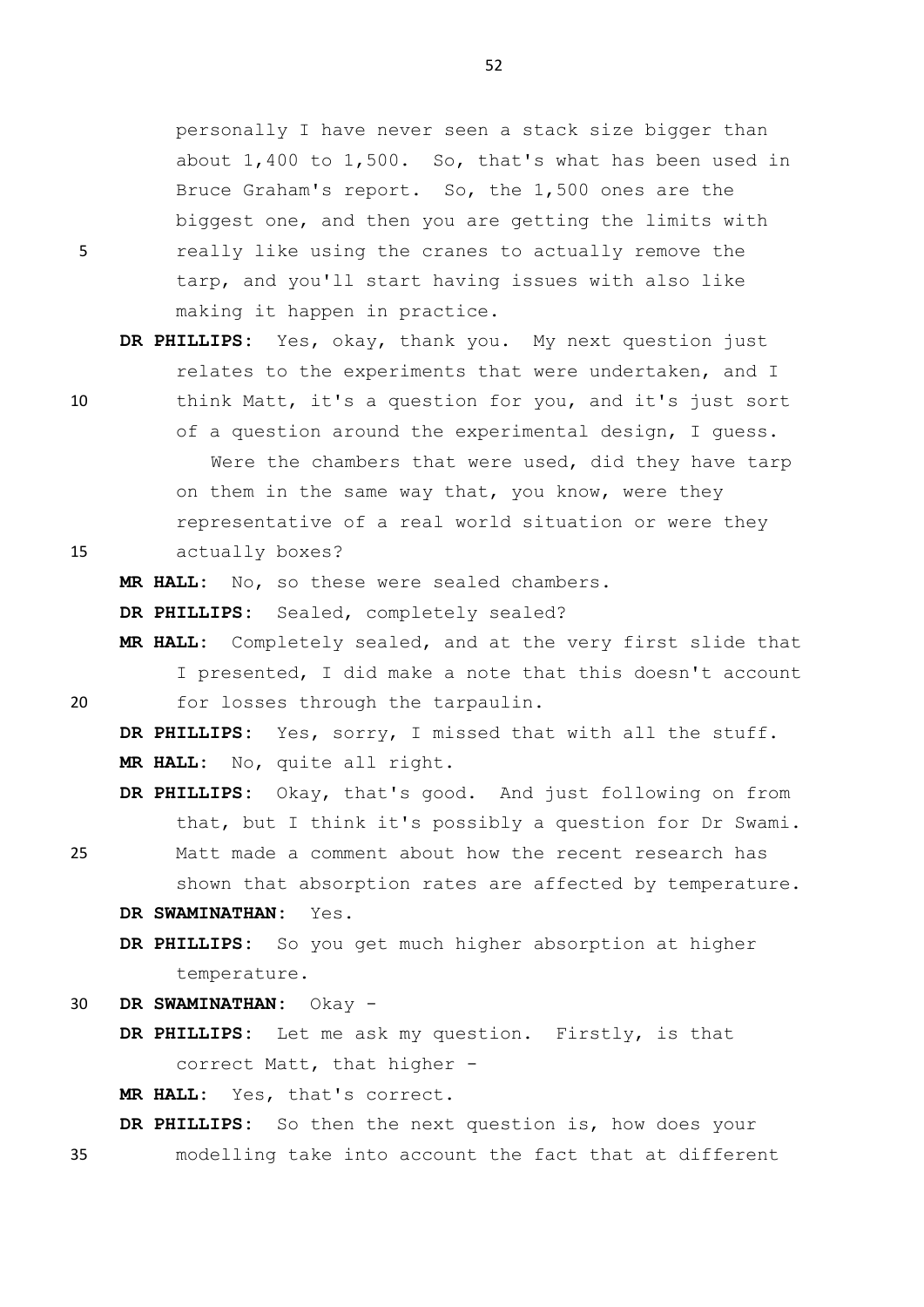rates, because you're using atmospheric information, so how does your modelling take into account the variation in temperature? I notice that you did it in different seasons, so.

- 5 **DR SWAMINATHAN:** Okay, so we picked up 10 degrees in our model. So, 10 degrees is the worst thing, so we used the worst case scenario of 10 degrees and used that in the modelling. But, actually, what we plotted is only the end point concentration, the daytime ppm
- 10 concentration of 10 degrees and we used that in the modelling.
	- **DR PHILLIPS:** So it wasn't the end point that Dr Hall come up with that  $-$

**DR SWAMINATHAN:** There is a slight change -

- 15 **DR PHILLIPS:** Sorry, just let me finish my question. It wasn't the temperature - the end point concentration that he came up with, wasn't that based on 20 degrees?
- per metre cubed, you can convert that to ppm based on 20 the temperature, and we used like 10 degrees, which is at the lowest end, so we used that at 10 degrees with a ppm of 357. That will be like based on 10 degrees. But then you are talking about 20 degrees, there will be a slight variation, not a huge variation. The 25 concentration by ppm will be like slight variation of

**DR SWAMINATHAN:** Okay, so what you can calculate that gram

the temperature.

**DR PHILLIPS:** Perhaps it's a matter of seeing the data. **MR BRUZEK:** I would also like to add one more thing, like regarding the dose rate, dose rate is also decreasing

30 with the increased temperature. So, actually, it takes about 125 grams to kill all the target pests in New Zealand currently at 20 degrees - sorry at the 5 to 10 degrees. And, if you go up to 20, like the target pest is becoming more vulnerable so you decrease your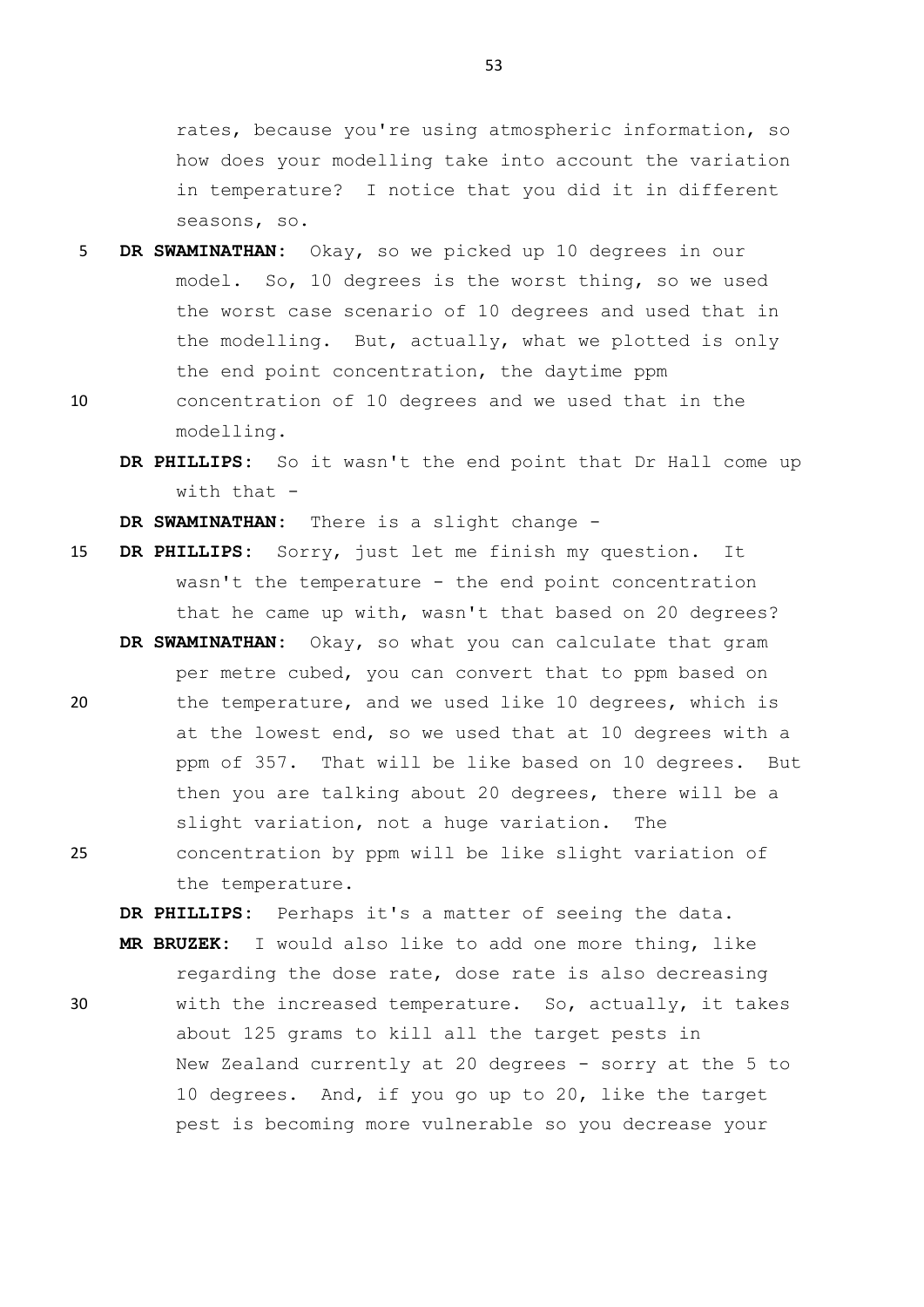dose rate and we expect it to be target dose rate at 75 grams.

So, currently the numbers are still being crunched because this is a long-term R&D process that we do with 5 the PFR for about now two and a half years, Matt, and Barbara who is sitting in the back, and that's our expectation.

So, basically again, what has been used in the model is on a very very conservative event. So saying 10 10 degrees and 150 dose rates, which is what most probably will not be used as a rule because the target of the industry is to maximise the efficacy also from the economic point of view.

**DR PHILLIPS:** Yes, okay, thanks. And, the next question 15 probably relates to Dr Swami again around buffer zone, and just a simple question around do you - I guess, or maybe to Kade. It's around whether you do continuous monitoring, because you talked about monitoring within the buffer zone.

20 **MR McCONVILLE:** Yes, so do you mean continuous monitoring at the buffer zone edge?

**DR PHILLIPS:** Yes, well wherever, in the fumigation area? **MR McCONVILLE:** So, we know based on the data that we have, based on a number of treatments in a number of

25 application trials, that the permeation through the tarp itself is very very minimal. So, therefore, again there are different time periods when dealing with fumigation; there is an application time, a treatment time and an aeration time. The only real risk time during that 30 process is the aeration time. Everything else is a contained process.

So, during that aeration time, yes, like people are continuously, they have monitors there, they have them within the buffer zone, they are protected whilst they 35 are there. No, there is not a static detection system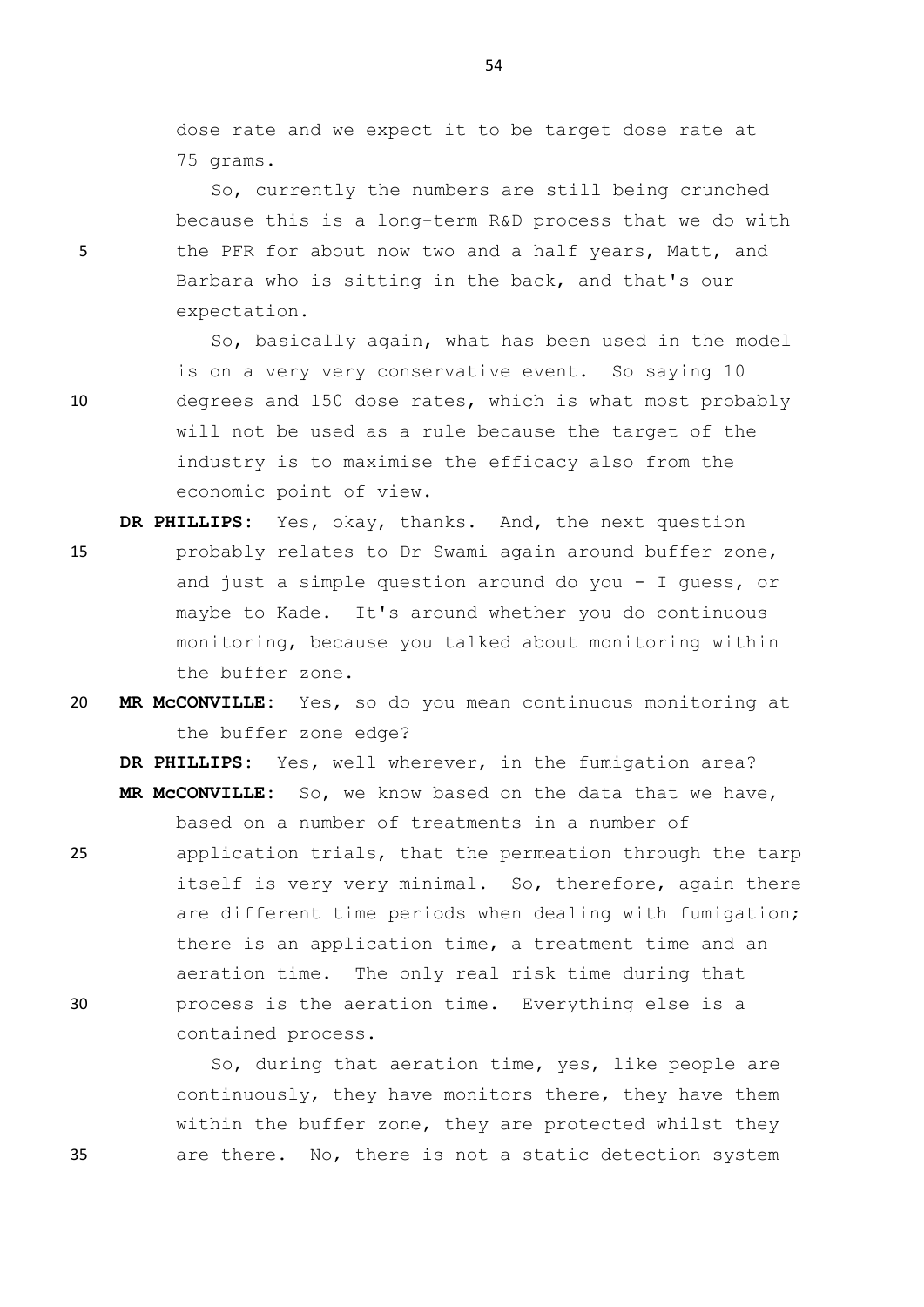which is in place which is around each particular stack, but each individual worker is protected within that zone.

**DR PHILLIPS:** Okay, thank you. And, just finally, I think 5 maybe this is one for whoever talked about re-entry period, maybe Swami or Kade, I'm not sure, and just an observation I guess that you talked about that the risk was from inhalation rather than handling, and I was just wondering about the fact that my understanding is that 10 EDN does actually desorb at whatever rate, but there is some desorption, isn't it? It's not like it's locked in there. So, there is a risk. I know it has low dermal toxicity but there is some risk of hand - I guess it's to do with the handling rather than -

15 **MR McCONVILLE:** We'll cover this in two parts. The first part is around desorption, so I think, Matt, you can probably comment on desorption first and then I'll comment on the dermal interaction with EDN.

**MR HALL:** So, just like understanding the absorption curve, 20 with a whole range and fumigants that Plant & Food works with, interested in desorption rates, and we've looked at that in detail for EDN, and it is very difficult to measure the desorption rate because it is so low and the instrument used has a limit of detection of one part per 25 million. And, so compared to other fumigants, the desorption rate of EDN is extremely low, and off the top of my head I'm not sure what that rate is but it's in the report. So, yes, there may be a risk but it is a very low rate of desorption that's occurring.

30 **MR McCONVILLE:** So, from a dermal, dermal contact perspective, two parts to it. The first part is that you're not dealing - again, you've got very very low desorption rates, but on top of that we know that the dermal, actual penetration of EDN, or the dermal 35 contact, causes no blistering, no burns, or anything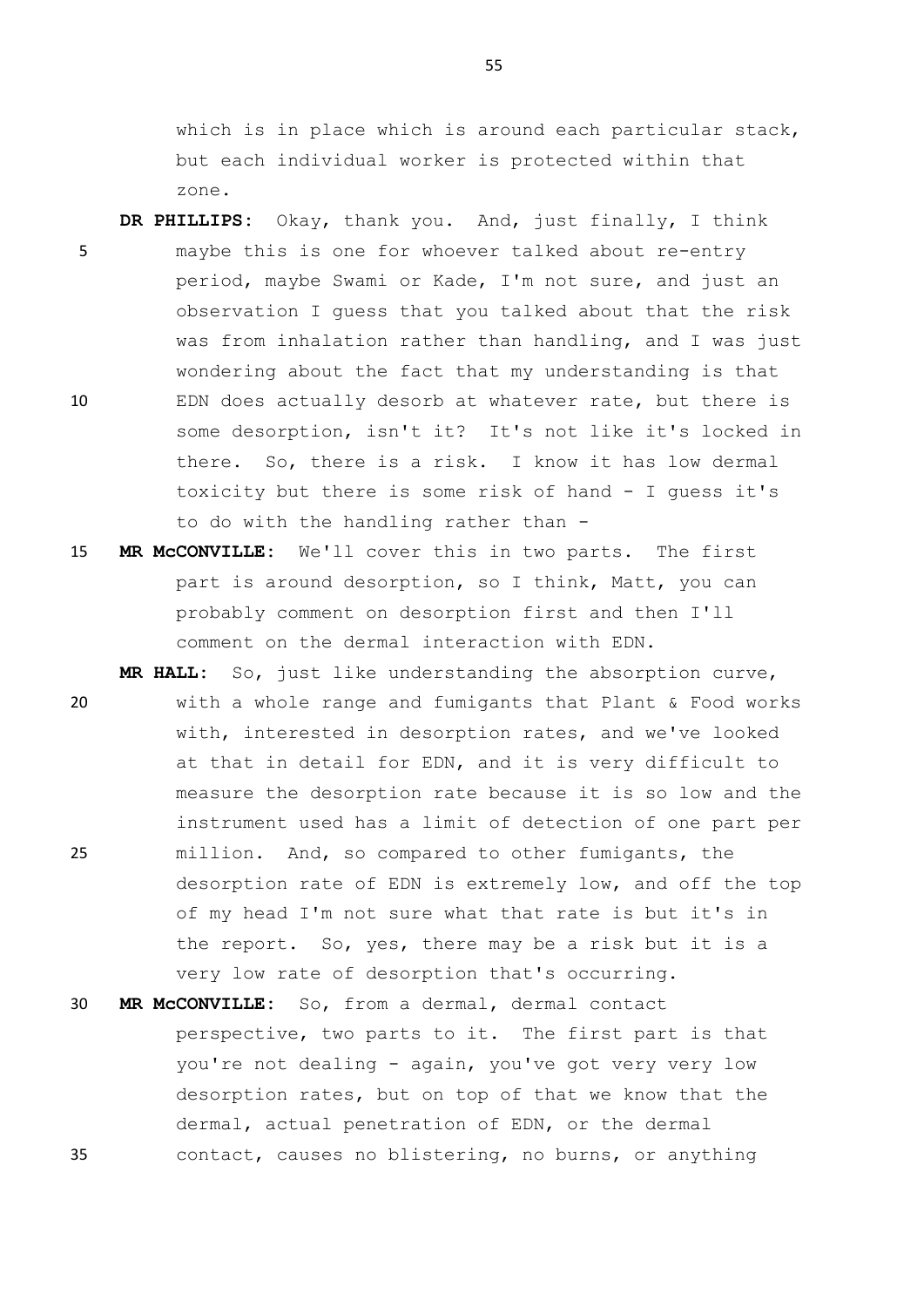like that. And, we also have the data to support that from, I believe it was also from that study that was conducted in 1984, but also a study has recently been conducted which unfortunately we don't have access to 5 because it is Department of Defence, but they have also done some work around this and basically we know we're in the thousands of ppm before anything even remotely happens. They tested up to 10,000 ppm with absolutely zero effect as a dermal contact.

10 **DR PHILLIPS:** Yes, thanks. No, I was actually talking about the inhalation risk associated with the desorption, but that's kind of answered. But, thank you, thank you very much. Thanks John.

**CHAIR:** Okay, Kerry?

15 **DR LAING:** Thanks, John. Thank you, Helen, and the team for your presentation. I guess I have a couple of comments rather than questions on what you presented this morning, because I look at some of it and wonder whether I'm more confused or in a better shape than I was before 20 or not, and there are two.

Ngaire started off with stack size and I guess my only comment would be that you've talked about average stack size, and I understand the reason why you may have put that into the modelling, but averages can always 25 cause us a problem, and if I take the dimensions that you've talked about, that is may be 6 metres high and 60 metres log and a 5 metre log, then you're up to 1,800 cubic metres, and Bruce Graham may have some thoughts about that later when he, because he originally raised, 30 hey, the stack size may be higher and therefore you may have a scenario where you're getting a significantly greater volume or quantity of gas being emitted.

My other comment is related to your comments, Helen, on tarpaulin removal. My understanding is Bruce made 35 his comments because the modelling assumes an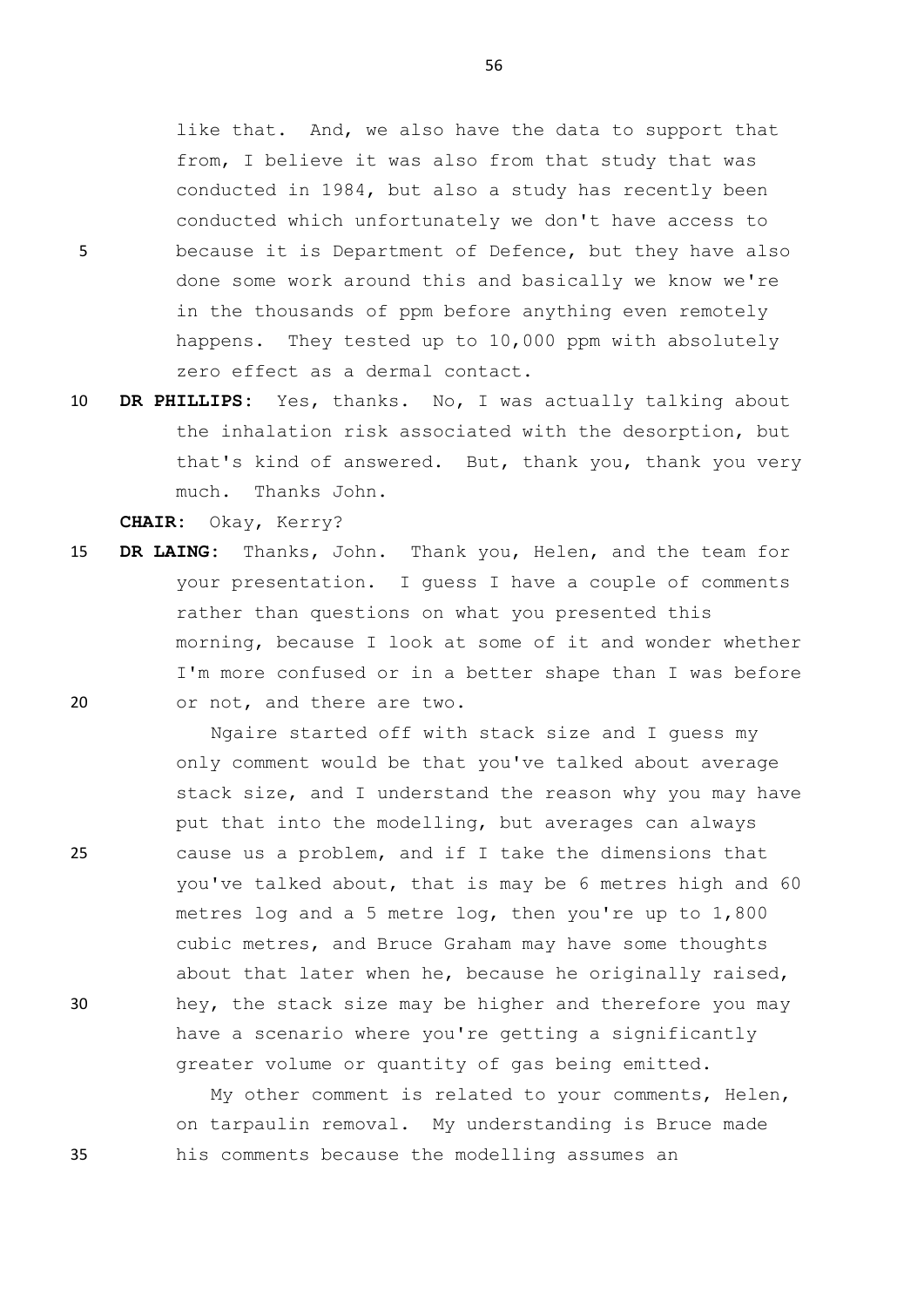instantaneous release from the area of the stack, so and I think that comment was -

**MS GEAR:** Thank you, I misunderstand.

- **DR LAING:** I understand the practicalities of removing 5 tarpaulins and it won't be an instantaneous release and there will be interactions between the tarpaulin and everything that's around it but my main questions are really around modelling. Some other comments Swami, something you had up there and you talked about an April 10 or October time period --
- 

**DR SWAMINATHAN:** Yes.

**DR LAING:** -- or related to the 36 hours of loading on to ships?

**MS GEAR:** That was - from the person who wrote the slide,

- 15 that was just to give you WorkSafe had brought up the issue that in New Zealand there's the 36 hour rule during the oreophilus flying season, which is Burnt Pine Longhorn Beetle. From the time that a tarpaulin is removed from the stack, it must be on a boat and 20 effectively secured so that it can't be reinfested. So, there is that time pressure. We appreciate the fact that WorkSafe have picked that up and recognise that that would be one of the restraints. The Burnt Pine Longhorn Beetle flight season is normally from October 25 through to April. Outside that time, and Emmanuel who's here, who is responsible for that monitoring in New Zealand, it's usually a 72 hour loading time. There's always time pressure to actually get those logs on the boat.
- 30 **DR LAING:** Okay, thanks. And one thing, Swami, in your response to Ngaire's questions you referred to the change that you've made in modelling from a loading rate from 55%-58%. My reading of Sullivan's original report says that you are looking at 700 or 750 cubic metre 35 stacks with a 500 cubic metre air space --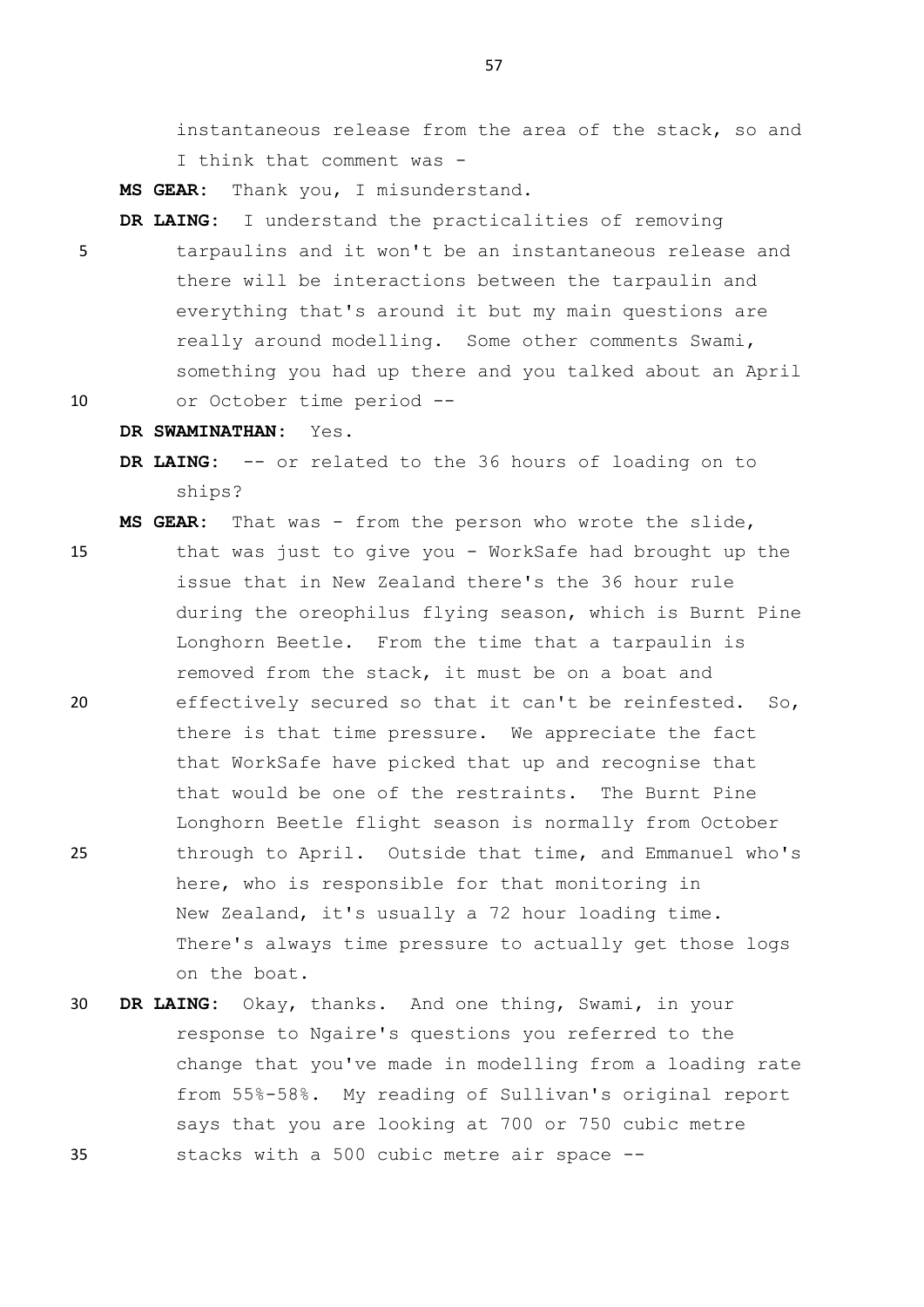**DR SWAMINATHAN:** Yes.

**DR LAING:** -- which is down at 33%. So, what was modelled, 33% or 55%?

- **DR SWAMINATHAN:** Okay, so in the revised modelling have you 5 seen that revised modelling or the most recent one? Okay, because we have to change that air space based on that 1,000 metre cubed. It's again based on the loading factor. So, what we have mentioned is like 450 cubic metres of air in our updated modelling, because it's 10 again based on the logs which carries 55% loading, and the remaining space of 45 which is just like the free air space. So, what we have used in the revised modelling is like 450 metre cubed of air space. That will be accommodating in a 1,000 metre cube air volume. 15 In the previous, we used 500 metre cubed. But in the revised, we revised according to the loading factor.
- **DR LAING:** Okay, I understand that, and I guess my questions are mainly only around the air modelling that has been undertaken and I'm trying to understand exactly what has 20 been done, and it's not that easy to get it from Sullivan's report. So, I don't actually know where to start asking my questions.

Let's start with the Met data. You've defined there were deficiencies in the Tauranga Airport data and the 25 number of 53% of critical data being available comes up, and I wondered what the deficiencies were that you needed to go to a different data set?

**DR SWAMINATHAN:** Okay, when we checked on that data, there was only daytime data, there was no nighttime data, so 30 that's the reason we have to go to Met data or US Meteorological data to get like 24 hours information for five years. That was the main reason we went on that one. When we first checked, it was only daytime information.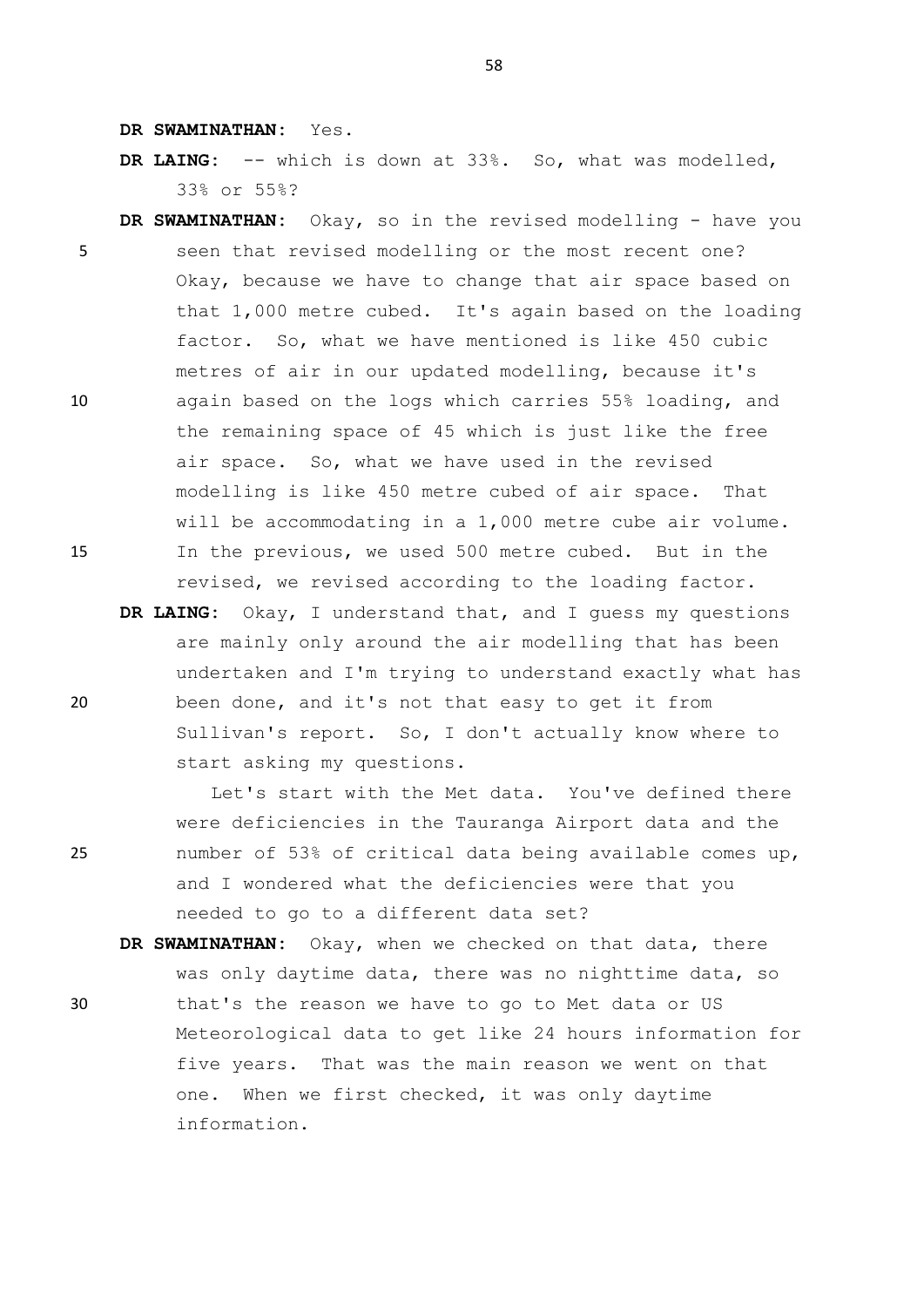- **DR LAING:** Okay, now I think Bruce also raised the point, was any of the actual Tauranga Airport data used in that final dataset, or was it totally generated by WRF?
- **DR SWAMINATHAN:** Yes, it's totally from WRF, but in that same 5 report Bruce also mentioned that the data used on the WRF coincided with the other modelling data, like similar to the other modelling, like for the different fumigants. They also used that other data, and Bruce compared that weather with the WRF and he mentioned in 10 that report, that coincides with the WRF.
- **DR PHILLIPS:** I understand that there wind roses are similar no matter where you've got the data from, but then I have a question related to your wind roses. When looking at that you have a number of sectors and you 15 have different colours for different wind speeds. Now, I'm just trying to understand those. Does each coloured segment represent the percentage of time where the wind was blowing at a certain rate from a certain direction; am I correctly interpreting that?
- 20 **DR SWAMINATHAN:** Okay, so I can get more definite information from David Sullivan who has collected that information and I can present that at the end of the day.
- **DR LAING:** Well, it comes back to when you look at the isopleth data I need to understand exactly what the 25 wind rose is telling me and how that relates to the isopleth data that is modelled later.

Now, I have a question that goes back to the area in instantaneous release. I assume that what is feed in as input to the model is both the concentration and the

30 quantity of gas that is present over that rectangular area?

**DR SWAMINATHAN:** Yes.

**DR LAING:** That's right?

**DR SWAMINATHAN:** Yes. Like, what we use is we use the 35 permeable information for emission during fumigation and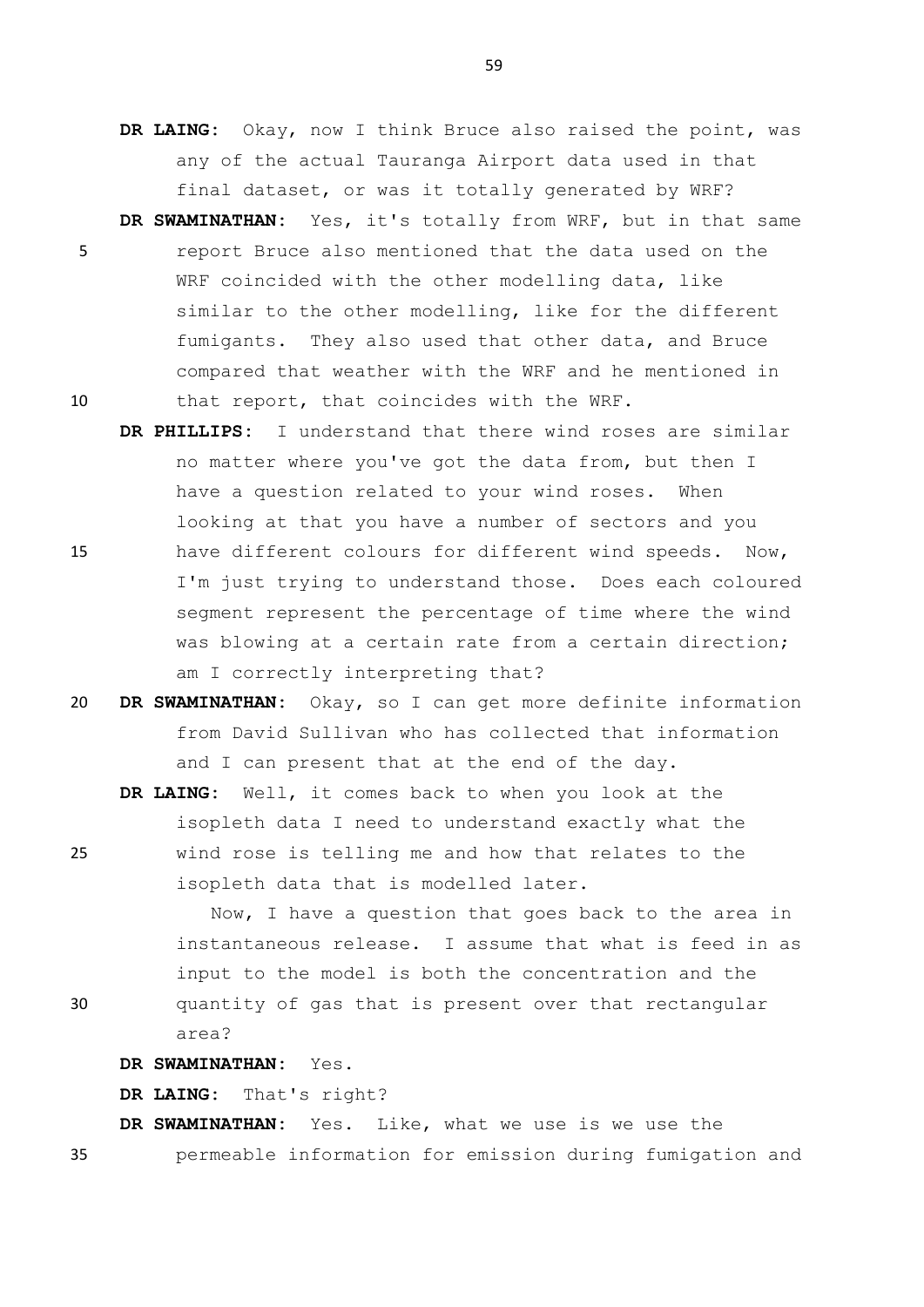at the end of the ventilation period we use Plant & Food end point concentration to determine the ventilation period, and it was around one hour. That was used in the modelling.

- 5 **DR LAING:** Okay, now the next bit I'm trying to understand is you've got numbers in there for a one hour average and a 24 hour average. Can you explain in simple terms to me, because I'm a simple person, what constitutes the one hour average?
- 10 **DR SWAMINATHAN:** Again, this is more in a definite modelling, like they run comparing the weather data, and they run like 40 cycles on that one for using the each scenario, using that one. Based on my understanding, like 24 hours they categorise the whole thing, like including 15 fumigation and also ventilation. That's for 24 hours. But for one hour they pick up the big one. Example, like ventilation, that's also included in the modelling are any one hour during fumigation, and the modelling shows only the worst case scenario during that whole 20 fumigation period including ventilation. That's for one hour. In the 24 hours it's covering the whole statement period.
- **DR LAING:** Okay, and I guess my question would have been to somebody who undertook the modelling that Bruce 25 obviously found the 24 hour average being higher than the one hour average surprising, and put forward a theory as to why that might be, and it was really a question to the modeller; did they find that result surprising?
- 30 **DR SWAMINATHAN:** I will have to check with David Sullivan.
	- **DR LAING:** Okay. Now, if I then look at your isopleth data, and I think Bruce has made a comment on that, that it actually represents input data for hourly information spread over a year, or whatever it may be, so it's sort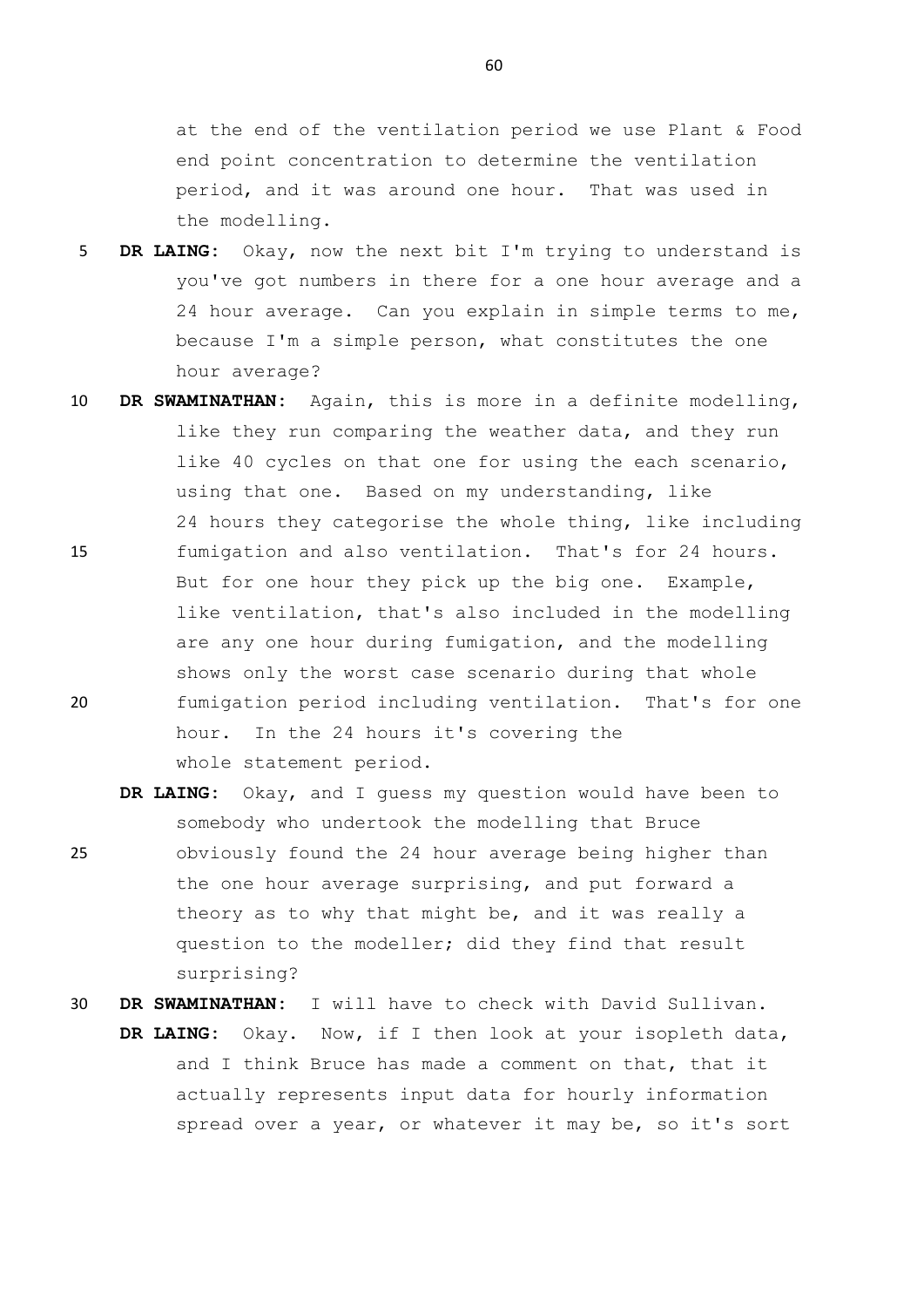61

of averaged out what you might call worst case scenarios and gives you an overall picture.

But if I look at each of those isopleths, my understanding is that Tauranga, anyway, the logs are 5 stacked, the 60 metre length is on the east-west axis, and the north-south is along the port, and although there's only a grid reference rather than anything else on the isopleths, they basically seem to be that it is north-south at the top and bottom of the page. And, if 10 you look at the isopleths, by and large the highest concentrations are in to the north of the pile, whether you look at an individual pile or a number of stacks, and not greatly where the prevailing wind is.

Now, if I looked at the release from those stacks I 15 would think that because they're relatively close together on the north-south axis, that actually there would not be much migration to either the north or the south, and particularly the south is the lowest quantity of slow speed winds; that in fact there would be a much 20 greater bias in the west-east direction, but it's not there?

- **DR SWAMINATHAN:** Okay, with those specific things I can check with David Sullivan and get back to you with the response, because he was the modeller used on that one, 25 but I can get more of the response from David Sullivan regarding that one.
- **DR LAING:** Okay, and then I guess the basic question is it's been argued that what was modelled was the worst case scenario and the only reference you've made so far to a 30 worst case scenario is to have used 10 degrees rather than anything else. But in terms of other factors that might be considered worst case, instead of in terms of wind speed or direction, or anything, I'm just not clear as to what was a worst case scenario that was modelled?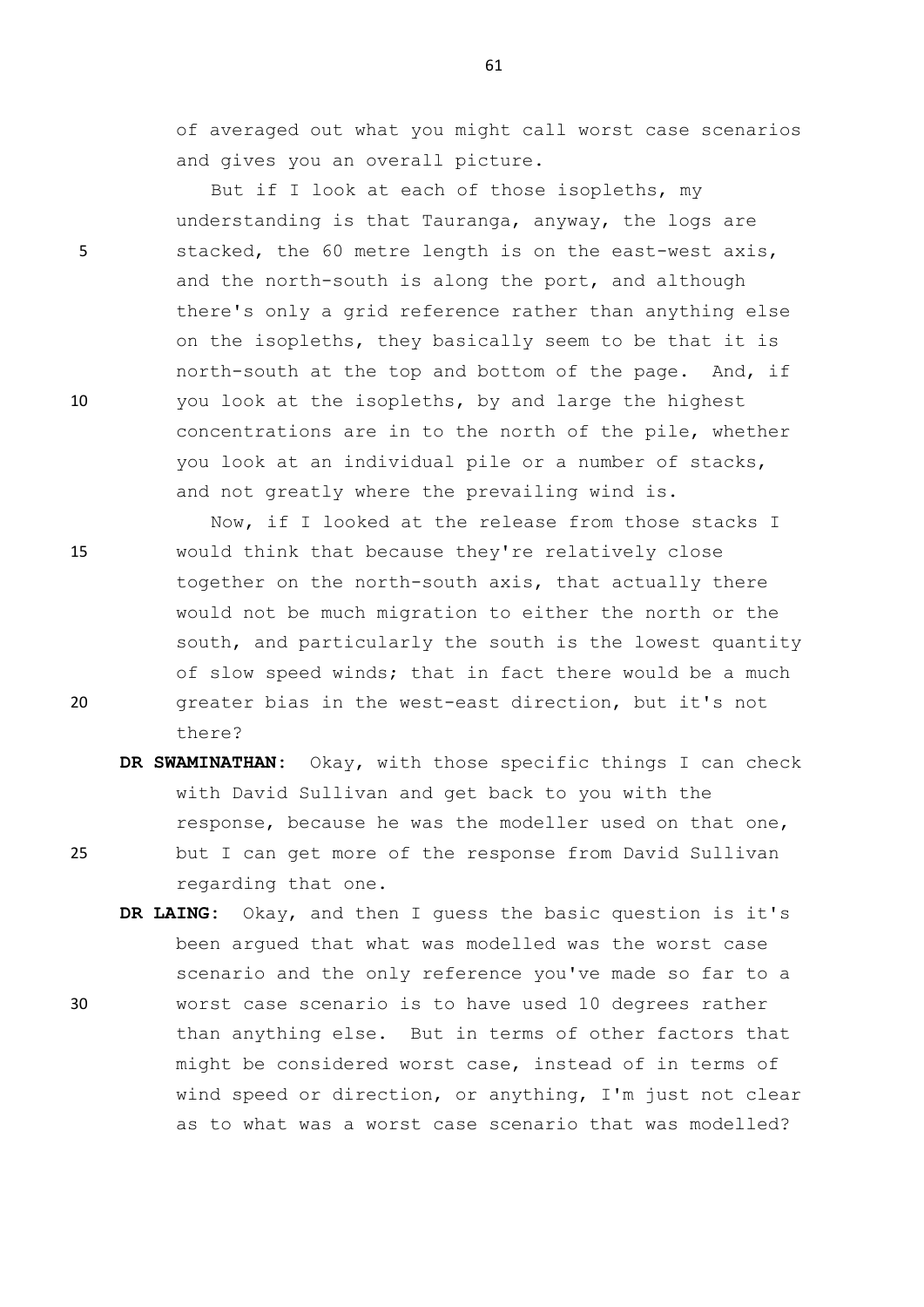**DR SWAMINATHAN:** Okay, so it's also the wind and also slow wind speed/high wind speed, that's also included in that weather scenario. I can get more information on the weather parameters regarding the worst case scenario. 5 But in regards to the dose rate and end point concentration, we use 150 grams but the dose rate we will be proposing is 120. And, for in the permeation study we used 164, but the modelling was conducted around 150. That's the worst case scenario we used in 10 the modelling.

> In regards to the weather data, I can get more information regarding the wind speed from David Sullivan.

- **DR LAING:** Okay, I'll move away from the air dispersion 15 modelling, I guess, and it's just a general question. There is a photograph in Appendix 7D, or whatever it was, of piping being put in place for the fumigation, and I guess we might see that if we get to a site visit. I'm just trying to understand, is that piping that's 20 inserted along the length of the logs, or it's just across the face of the logs to -
- **MR McCONVILLE:** So, there are a number of, there are a couple of different ways that you can do it. You can either have multiple injection points where you have a 25 cylinder, or multiple cylinders, sitting in one location and they run multiple pipes out, and it's inserted in underneath the water [snape]. So, you have the tarp coming down, it's sealed by water [snapes] on to the asphalt or concrete surface, and then they are literally 30 inserted underneath there. Usually they've got a probe such as a piece of steel tube which allows them to insert it in underneath. Alternatively they do insert the tubes before they put the tarp on, that's another method. So, they actually put the tubes into the stack, 35 and then they cover it with the tarp from there. But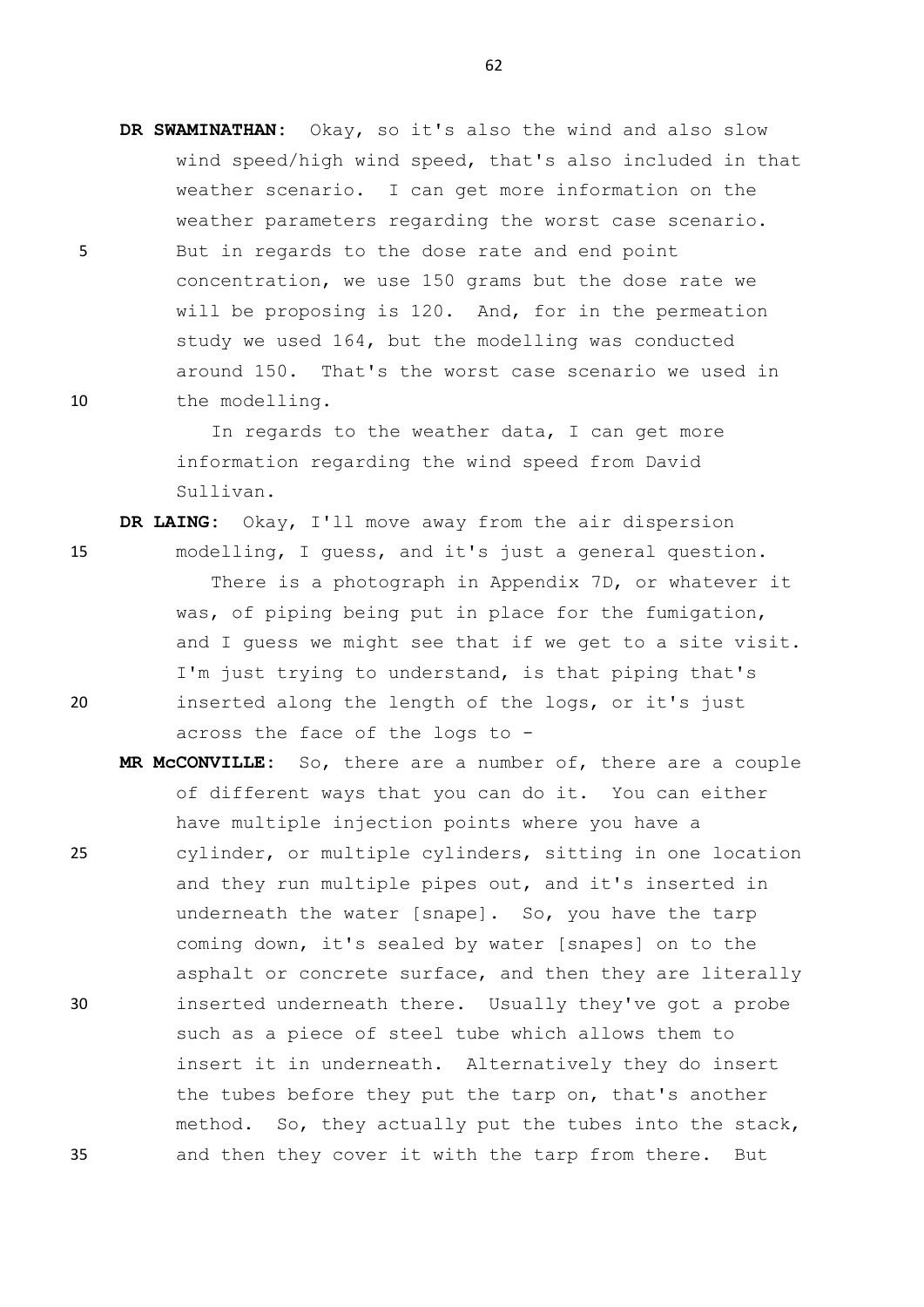basically it is a basic network of either polyethylene tubing or stainless steel tubing in order to deliver that product.

**DR LAING:** Okay, thank you. That's all, thanks, John.

- 5 **CHAIR:** Thank you, Kerry. The only question I would like to ask relates to measurement, both in the science, in the experiments described by Dr Hall, and in the port-side measurement. The instruments you showed us, how are they calibrated and by whom, and to what standard, and 10 how frequently are they recalibrated in use?
- **MR McCONVILLE:** Yes, no problems. So, what we have, it depends on whether you're dealing with a safety detector or whether you're dealing with a monitoring device. So, a monitoring device, there is no standard to which that 15 is calibrated in terms of frequency but we recommend that due to the nature of the chemical, that it is calibrated once every three to six months. Again, it depends to what level you want the scrutiny on that detector.

20 So, for this one, for example, this is for the high level detection or the high level monitoring, this one we recommend three to six months. This can be calibrated by us. We can do the calibration on that using cyanogen gas. So, we actually use EDN gas, we 25 have a calibrated mixture. We have three different calibrated mixtures that then we do three points and then it is certified based on that, based on measuring those three points based on a GC measurement of those same concentrations.

- 30 **CHAIR:** So, you don't use an independent reference laboratory who might calibrate your equipment to a reference standard?
- **MR McCONVILLE:** Yes, so we can. So, in New Zealand at the moment we're only commercialised in Australia so we are 35 doing them ourselves, but there is no reason why this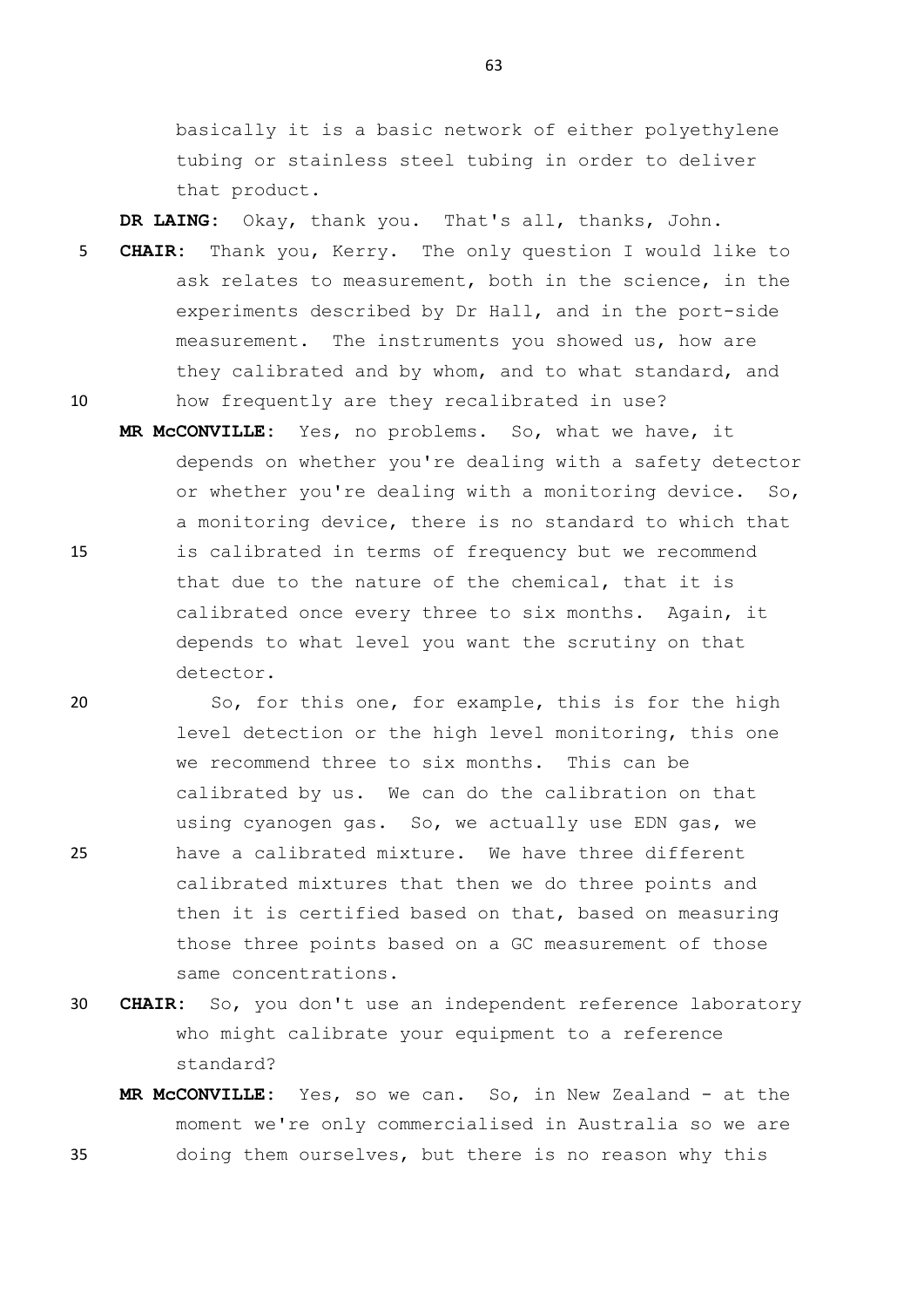cannot be done independently in New Zealand by a third party. We supply EDN mixtures in nitrogen air to many different suppliers around the world in order to do that calibration. Drager, for example, Drager do calibration 5 of detectors, MSA do calibration of detectors. So, for this one, for example, MSA will actually certify and recalibrate this detector on your local standard. So, basically at the moment the standard is saying I believe it is once every 12 months, but we recommend more 10 frequently than that, we recommend once every six months.

**MR BRUZEK:** If I can add, basically there is, as Kade was trying to point out, there is a big difference between our recommendation of safety detectors. So, personal 15 hand-held safety detectors are being calibrated independently by the producer, because they are coming with a safety certificate that is in compliance with local regulations. We are not giving the local regulations, however if it's in here it's once every 20 12 months and we recommend more frequently to make it done by the external party.

In terms of this one, this we call like a process analyser or process monitor, and that's being used to monitor what is the concentration under the tarp in 25 order to be sure that what we are releasing to the atmosphere is actually below the limit that we basically are imposing on ourselves, which is 700 ppm after 24 hours. So, if it's below that the recommendation will be basically to remove the tarp but not before 30 that, before we reach that 700 ppm limit. That one is being calibrated by us but it's not a problem to let someone do the calibration. Because this is being rather seen as a process device than a safety device. **CHAIR:** All right, thank you. So, that concludes questions 35 from the Decision Making Committee. I would now like to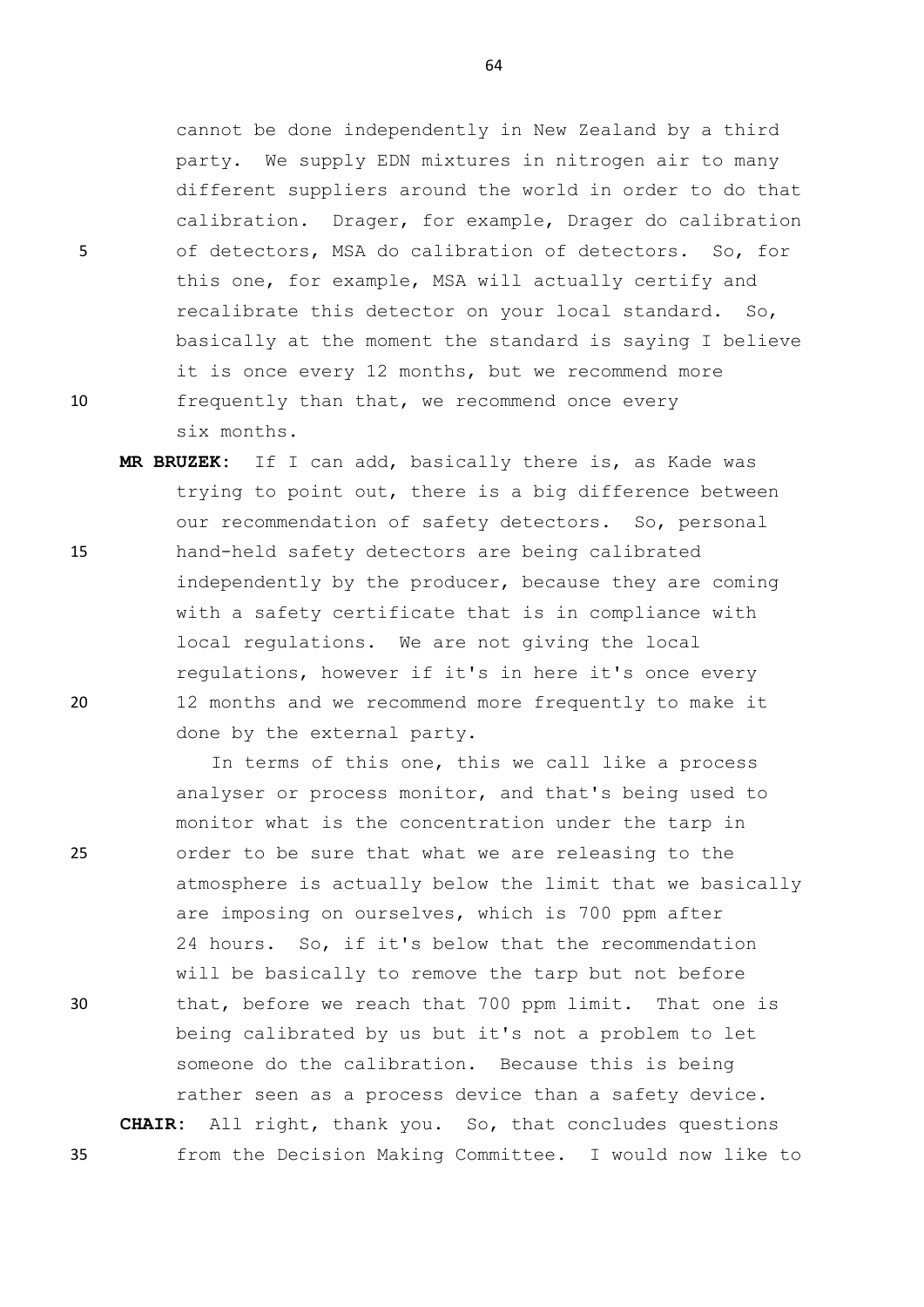offer an opportunity for any of the submitters to ask questions of clarification, using the microphone please. Oliver.

**DR SUTHERLAND:** Yes, just a comment first and then a 5 question. I wanted to congratulate Draslovka, and Helen in particular, for the extent of the Maori consultation that they undertook. It was very comprehensive and I've stood before the Decision Making Committee just not long ago saying the exact reverse to an Applicant. These 10 guys did it right. But, Helen, there's a question that, I know you had a series of meetings with Bay of Plenty and Tauranga Moana, and the other Iwi at Napier and Whangarei. To me the outcome seemed to be a bit inconclusive, am I right?

15 **MS GEAR:** Yes, we went to Whangarei and actually the story we got from Whangarei, and which we've actually included in our Maori - or in the documentation, was actually they didn't like forestry, they felt that it was having a negative environmental impact on the Whangarei environs. 20 We said that we would take that message back to Wellington but we could do nothing more for them than actually include that in our documentation. They didn't want to talk about EDN, they weren't interested.

We went to Napier and we talked with the Iwi there. 25 They have just settled their Treaty of Waitangi, they have their settlement. They were, they basically said, we really haven't got time, this is not a high priority. We trust the EPA process and we are looking for a replacement for methyl bromide. We don't like the fact 30 that it's used on our local port. We would be more than happy to sit with any recommendations that come out of the EPA and we would be confident in their decision.

In terms of the Tauranga group, we did, we went to them and we met with all of them. The comments they 35 made to us were that they want a replacement for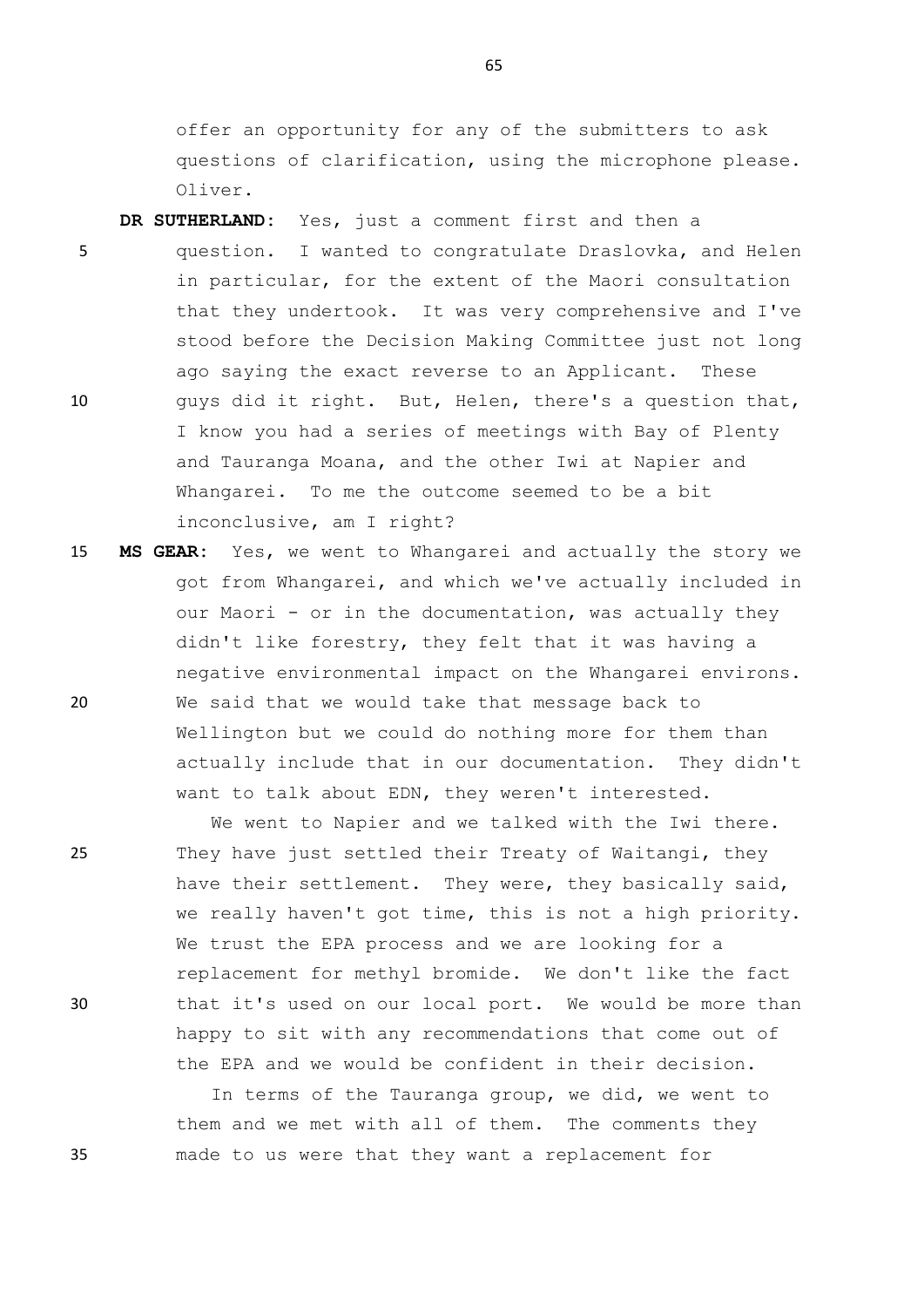methyl bromide. Based on what we talked with them about they felt it looked promising but they obviously wanted it to go through the process.

We then went to the local marae, to the Whareroa 5 Marae and stayed with them overnight, and Pavel and Peter, one of the other co-owners of Draslovka, came with us. They were very interested. They offered to do a cultural assessment for us to, basically to reinforce their support for us to go ahead. At that stage we were 10 a month out from submitting the application. There wasn't enough time for them to actually complete that. If I had known that we were then going to take the next seven or eight months to actually finalise that, we would have gone ahead with that, and so we left that 15 meeting feeling that we had, they were very interested in EDN. They do want a replacement for methyl bromide. **DR SUTHERLAND:** Okay, thanks.

**CHAIR:** Okay, if there are no other questions from submitters we have the opportunity to take a very short break. 20 We'll reconvene in ten minutes from now with the

presentation from the EPA staff.

## **(Hearing adjourned from 11.18 a.m. until 11.29**

## **a.m.)**

**CHAIR:** In the interests of keeping to the schedule I will 25 now invite Teresa Vaughan, who is the staff lead for the Environmental Protection Authority, to make her submission.

\*\*\*

30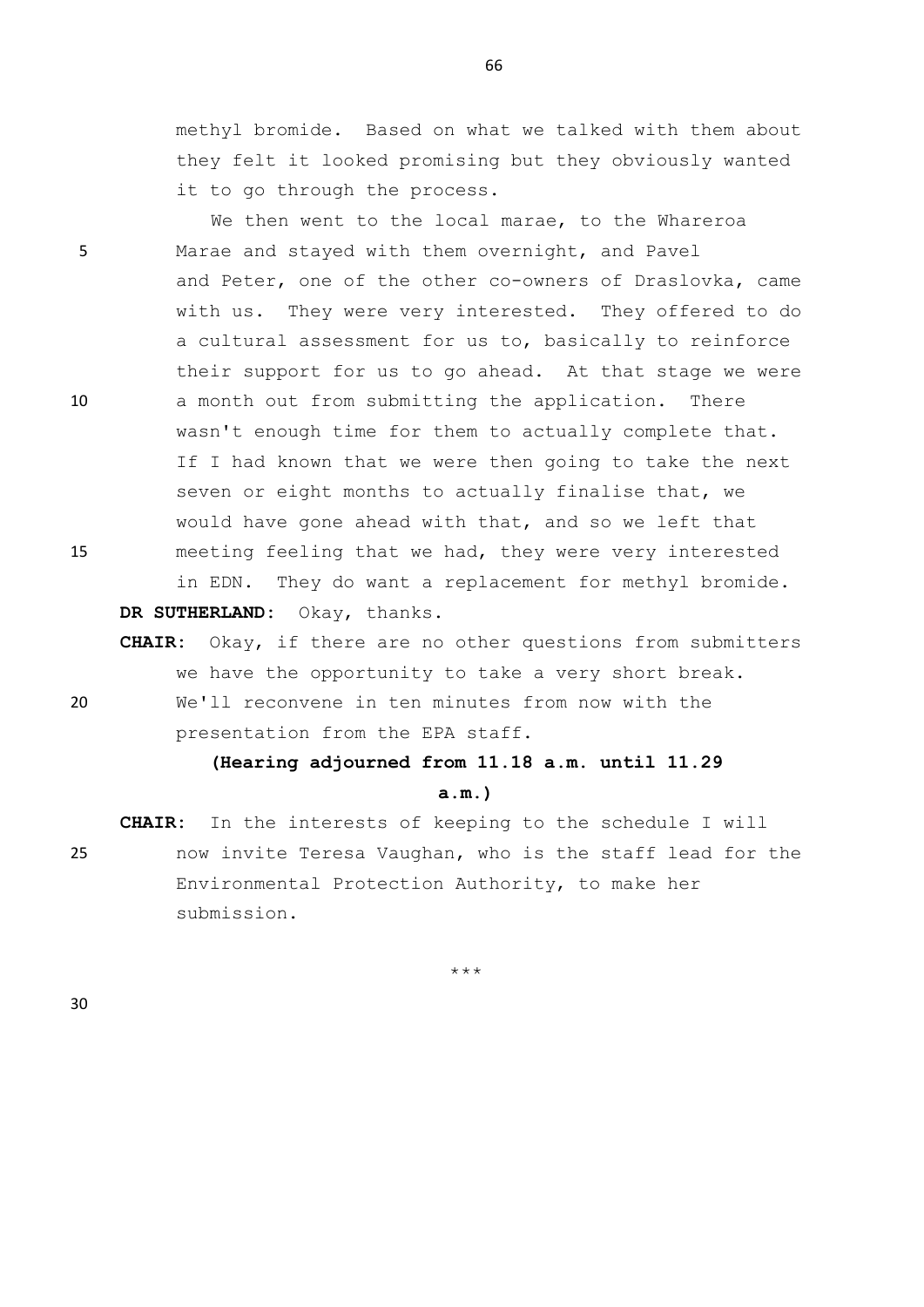## **SUBMISSION BY THE ENVIRONMENTAL PROTECTION AGENCY**

**DR VAUGHAN:** Tena koutou katoa. As mentioned, I am

Teresa Vaughan. I am the application lead from the 5 Environmental Protection Agency on the EDN application. So, today I'm just going to run you through a higher level summary of our assessment and I just note going into it that this does not take into account the new information received from the Applicant and from STIMBER 10 in the last 24 hours.

So, as already mentioned, the Applicant has applied for approval to import or manufacture EDN in New Zealand. EDN contains Ethanedinitrile and it is intended as a fumigant for ports and timber prior to 15 expert. It is noted that Ethanedinitrile is a flammable toxic gas and in the atmosphere and in the body when it comes into contact with the water it reacts to form hydrogen cyanide and its toxicity is considered to be mediated through this process.

20 So just quickly we wanted to acknowledge at the beginning of the presentation that this application represents sort of the first step of being able to use EDN to fumigate logs for export. The next step will be getting acceptance from New Zealand's trading partners 25 of this phytosanitary treatment. So, currently Malaysia and Australia already accept EDN fumigation as a treatment for logs entering their countries, but I note that China and India are New Zealand's major trading partners when it comes to New Zealand's export logs, and 30 they currently do not accept EDN fumigation as a treatment option. So, were this application to be approved, the next step would be that acceptance would have to be gained from our trading partners.

So, the EPA has reviewed the available data and 35 classified EDN as a highly flammable gas, acutely toxic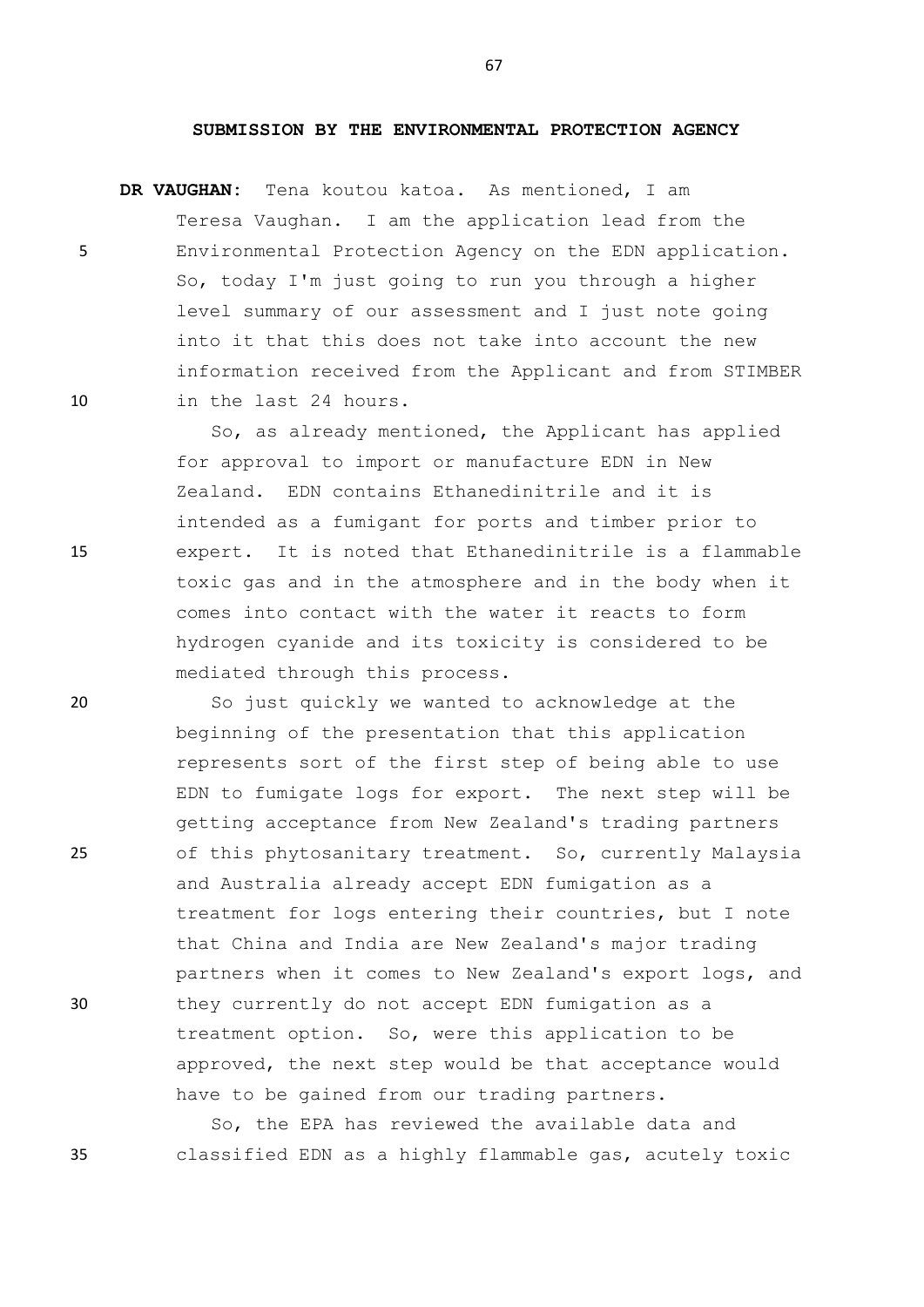by inhalation and very ecotoxic to the aquatic environment. We note at this stage that it has not been classified for the soil environments, terrestrial vertebrates and terrestrial invertebrates. It is 5 considered likely that even though there is no appropriate data to support classification for these end points, that EDN will most likely pose harm to these organisms.

So, this application was publically notified as it 10 was considered there would be a large amount of public interest in it, and 43 submissions were received.

As you can see from this table the submissions received covered a range of viewpoints on this application. Over the course of the three days of 15 hearings for this application we are going to hear from a representative sample from those different range of viewpoints. Given this, and in the interests of time, I will just present a high level summary of the key issues that were brought up in the submissions.

20 So, firstly, the importance of the forestry industry to New Zealand was covered extensively. It is acknowledged that the forestry industry employs a large number of New Zealanders, both directly and indirectly, and that it is forecasted to reach a value of \$6 billion 25 in 2018.

Next, EDN was discussed as an alternative to methyl bromide, which has already been mentioned by the Applicant. This is important because, as mentioned, methyl bromide is a ozone-later depleting substance and 30 Ethanedinitrile is not. So, obviously moving from methyl bromide to Ethanedinitrile would be beneficial. Also, it was mentioned that if EDN were approved, this would just provide another phytosanitary tool to operators. This is considered a benefit and many of the 35 benefits of EDN will discussed in the submission and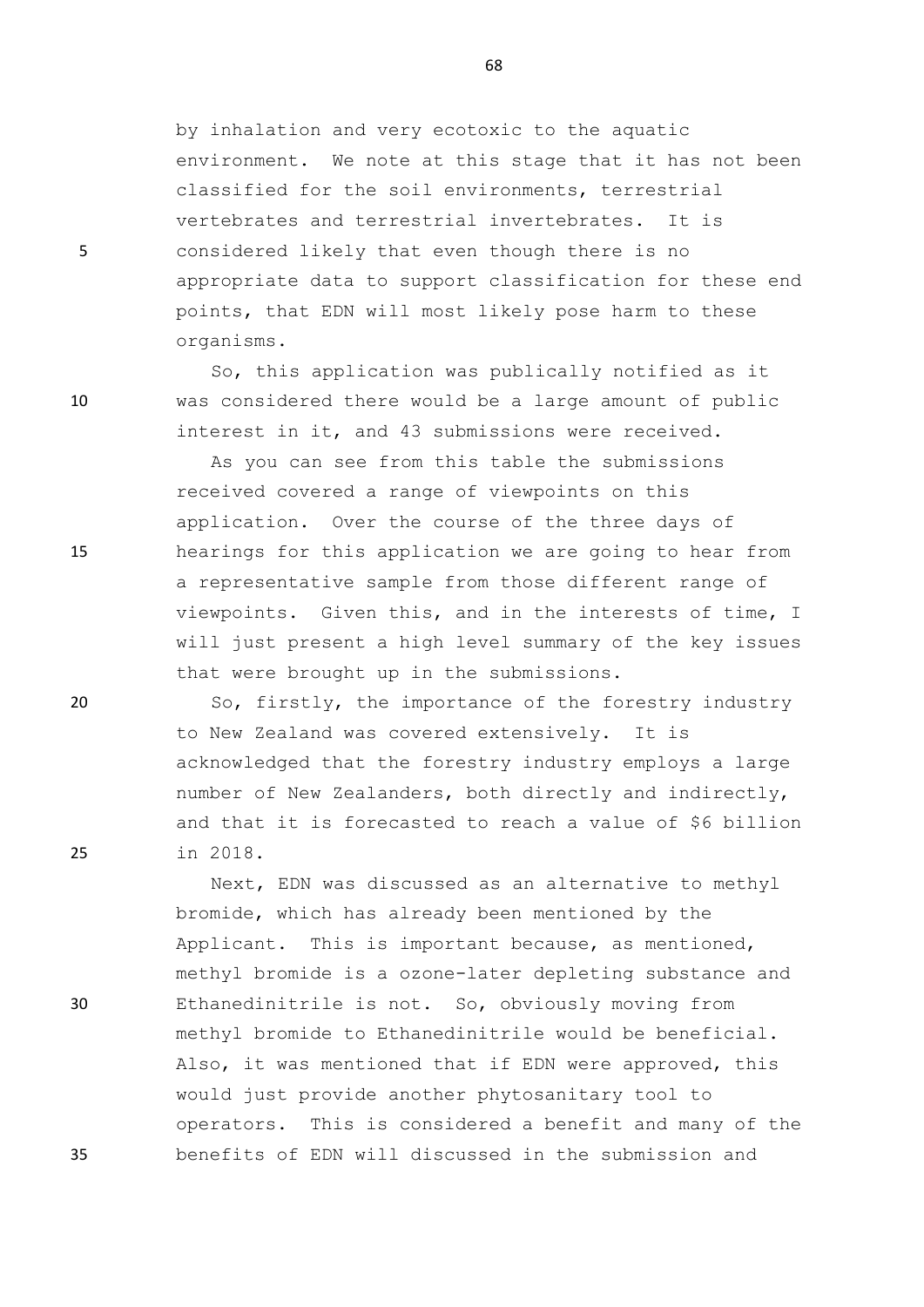will be outlined later in this presentation. The permeability of EDN was mentioned in the submissions and the consequences of this were also discussed. Also, in STIMBER's submissions they mentioned that at the end of 5 a large scale trial logs were reported to smell differently to what they did going into the trial. Basically this was accounted for by saying that there was ammonia present at the end of the fumigation as Ethanedinitrile is known to break down to eventually 10 form ammonia and carbon dioxide. However, no data was provided that quantified the amount of ammonia present at the end of the fumigation or supported the rate at which this reaction occurred. As such there is concern at to what level of risk this would present because we 15 do not know how much ammonia will be present when that tarp is removed. Also mentioned was a history of non-compliance with methyl bromide fumigations with the controls placed on methyl bromide fumigations. Also some submitters felt that there was insufficient 20 information available to fully understand the risks associated with fumigation using EDN. And finally, several submitters requested that the controls placed on any potential approval be unambiguous, easy to follow, and easy to enforce.

25 So, EDN is intended to be a fumigant used on timber and logs prior to export to control insect pests in exposed timber. The proposed application rate in the application form is 150 grams per cubic metre for 24 hours with one application prior to export. It was 30 noted in several submissions, and has already been mentioned today, that the actual rate used in the real world may be lower than this because it will be based on efficacy studies that were not carried out prior to application, and also will be based on those discussions 35 with New Zealand's trading partners. It is noted in the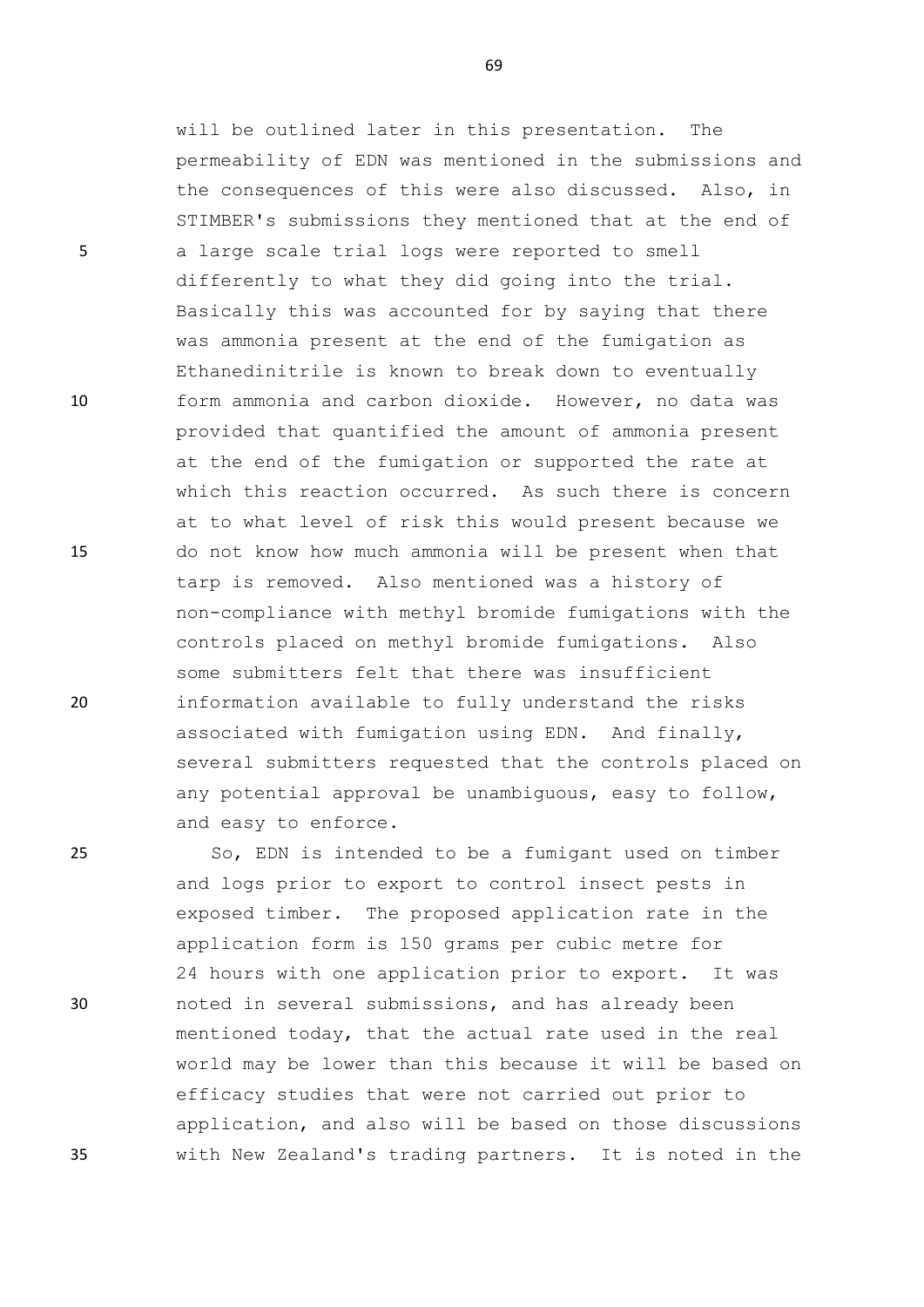application form, it is submitted to the EPA they applied for application of EDN under tarpaulins in shipping containers, in fumigation chambers, or similar structures, and in shipholds.

5 So, the flammability of EDN has already been covered by the Applicant and will be covered further by WorkSafe in their presentation, but it is noted that EDN is a highly flammable gas and presents risk from fire to both human health also, and then the potential for damage to 10 property in the surrounding environments were a fire to take place. It is recommended that the prescribed controls and requirement for a 2.1.1A flammable gas be placed on EDN. It's also noted, as mentioned by the Applicant, that a flammable atmosphere when the 15 application rate is 150 grams per cubic metre, exists at the beginning of fumigation.

Also mentioned was the fact that there is concern about EDN being used in shipping containers and shipholds as they may potentially contain 20 non-intrinsically safe ignition sources, but this will be further covered in WorkSafe's presentation which will follow this one.

So, the EPA's human health risk assessment was based on toxicity study data and air concentration dispersion 25 modelling. So, just first a couple of comments about the air dispersion modelling.

The inputs for the modelling were based on a dataset for the Port of Tauranga, thus the results of the modelling are considered generally applicable to other 30 ports in New Zealand with the caveat that there is some concern around smaller ports or ports with significantly different weather. As mentioned by the Applicant, we propose to manage this potential uncertainty and potential risk through the application of a permission 35 control where the Applicant would be required to provide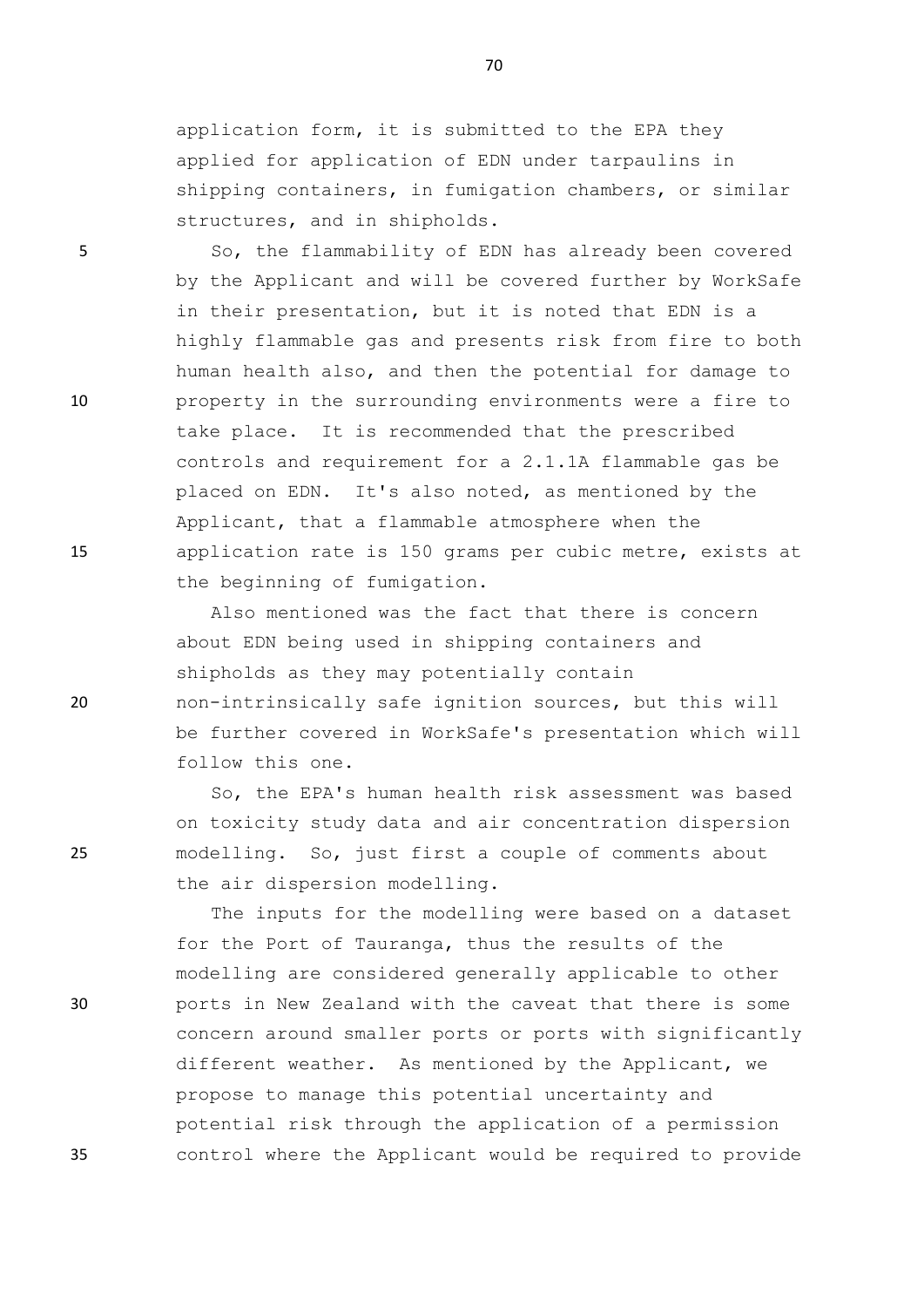a site specific risk assessment for the port, the location that they were applying for. It is also noted that the modelling provided modelled releases from log piles under tarpaulins and no exposure estimates were 5 provided for the other use patterns provided for, and as such the other risk from these activities are unknown.

So, to assess the risk towards workers. The exposure modelling provided and the exposure estimates provided were compared to the WES values proposed by WorkSafe. 10 So they proposed a 3 ppm value as an 8 hour time waited average and a 5 ppm value as a ceiling value. The modelled exposures were below both WES values, so this represents a negligible risk to workers. However, it is noted that workers will be exposed to high 15 concentrations of EDN when that tarpaulin is removed, as has already been discussed by the Applicant. So, it is considered that this risk could be potentially managed through the use of scrubbing or recapture and/or appropriate personal protective equipment.

20 Next, the risk to bystanders and the general public were assessed and two different types of exposure were considered. There was a short-term exposure which was anywhere between 10 minutes to 8 hours, and that was considered to pose negligible risk to the general 25 public, and then a longer-term exposure was considered and this was considered to be more representative of somebody who was living in the vicinity of the port. In order to do this the modelled exposure was compared to the total exposure limit proposed by the EPA. 30 Unacceptable risks were identified because the modelled exposures were found to be higher than the proposed total level exposure limit. So then controls were identified that could potentially manage this risk, including the application of buffer zones.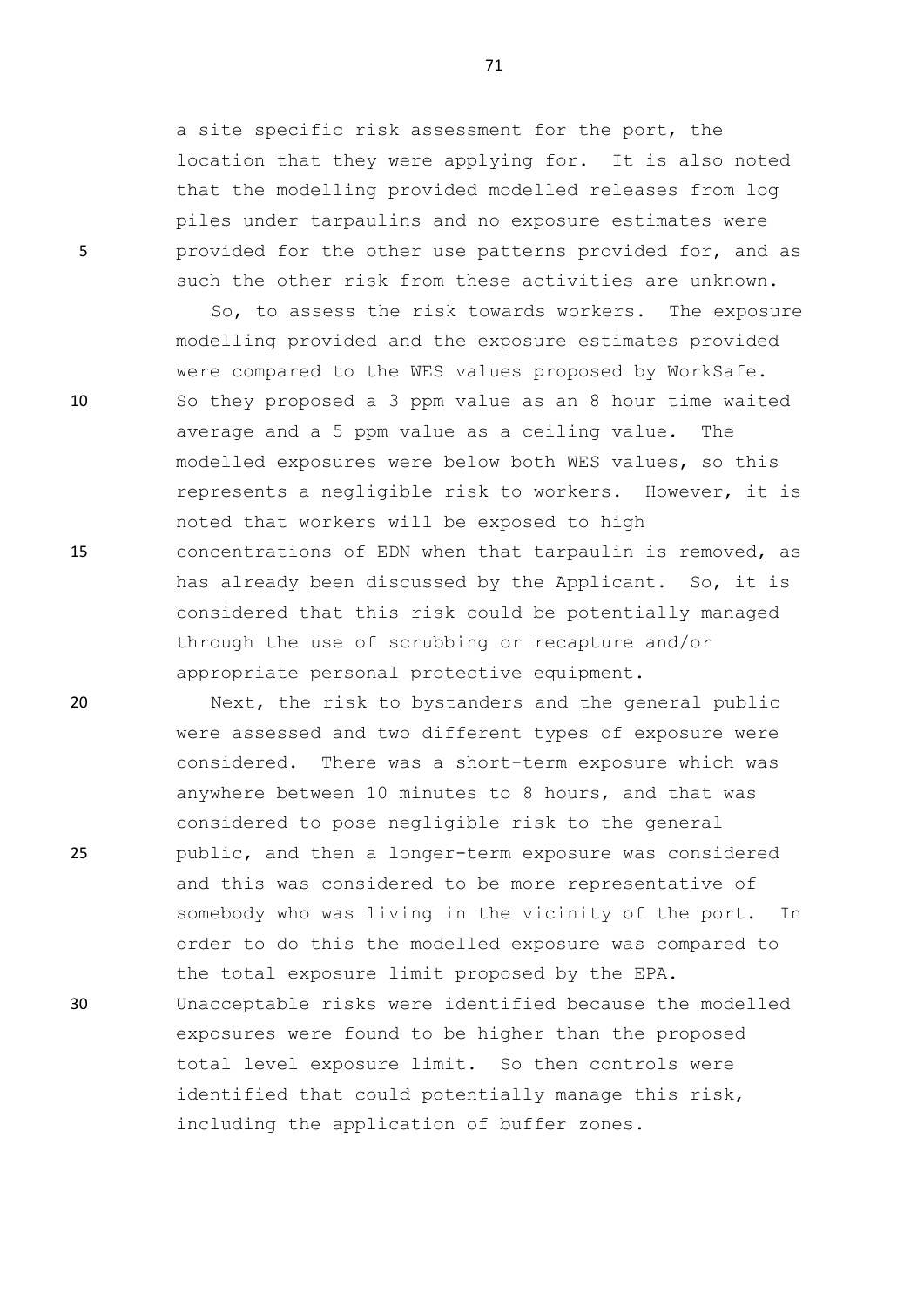It is noted that Ethanedinitrile commonly has some hydrogen cyanide present as an impurity, and given the high toxicity of hydrogen cyanide, it was considered appropriate to propose an impurity control that limited 5 the amount of hydrogen cyanide present in Ethanedinitrile to less than 1% per volume. It is also noted that WorkSafe has the jurisdiction for the effects on human health from workplace activities, so the EPA's risk assessment was provided to WorkSafe and they have 10 provided advice on this application and will cover that in their presentation following this one.

So, next we assess the risk to the environment. Firstly, modelling provided by the Applicant indicated that Ethanedinitrile was more likely to stay in the 15 atmosphere than move into water, soil or sediment. It is considered reactive and is not known to persist in the environment. The most common reaction that occurs is it reacts with water to form hydrogen cyanide and cyanuric acid, both of which can then break down further 20 to eventually form ammonia and carbon dioxide. As mentioned before, no information about the rate at which this occurs in the atmosphere has been provided to the EPA, nor have the amounts of ammonia or carbon dioxide formed been quantified. But based on this information, 25 Ethanedinitrile is not expected to bioaccumulate.

So, firstly we looked at the risk to aquatic organisms. As already mentioned, Ethanedinitrile is expected to stay in the environment with only a tiny amount, if at all, moving into water. As such, it is 30 considered that there is no exposure pathway to aquatic organisms. However, it is considered that still conditions are likely to increase the possibility of EDN moving into water, and given the fact that water bodies are highly likely to be in the vicinity of fumigation 35 activities, we are proposing a control that outlines the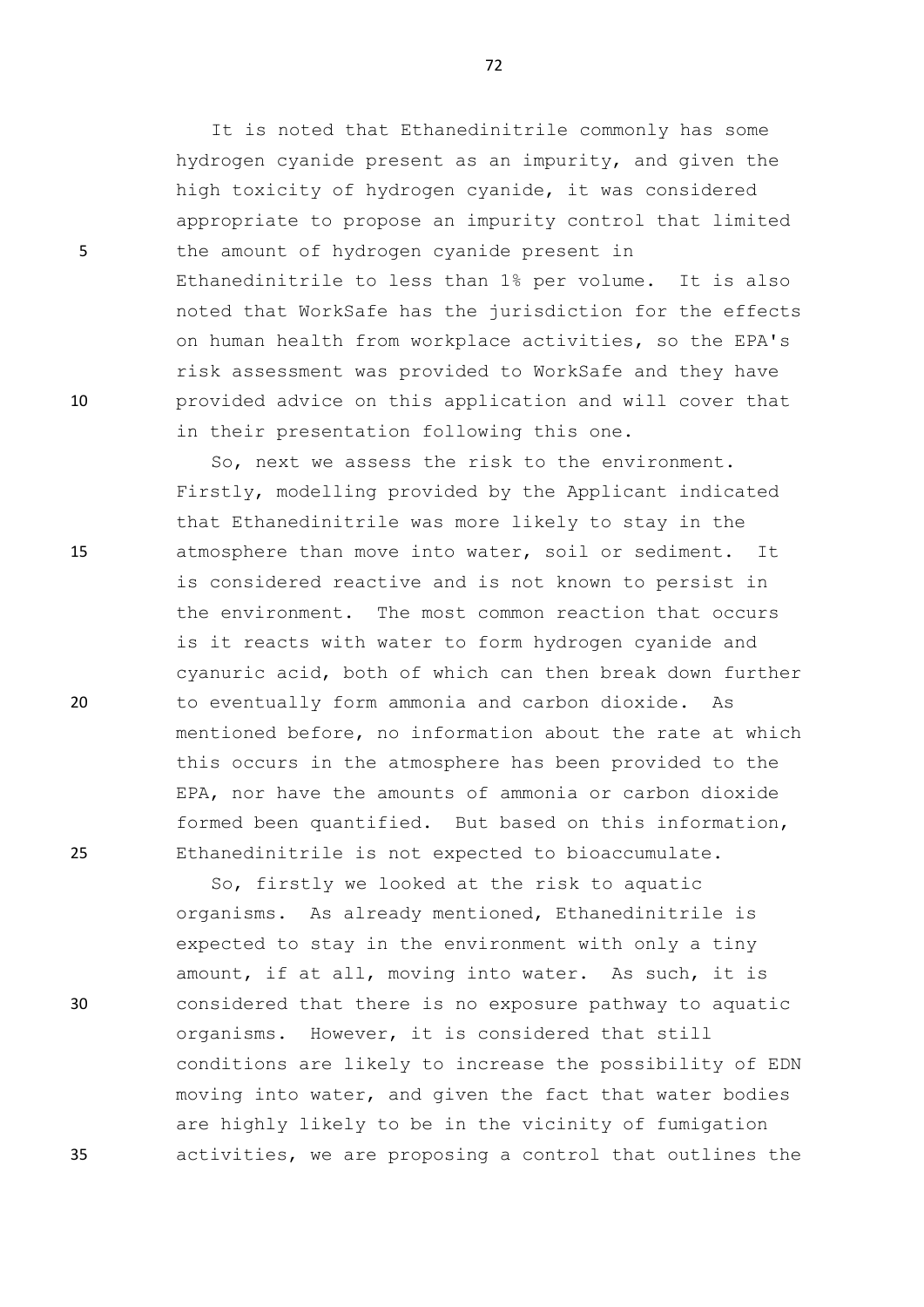atmospheric conditions under which EDN can be vented to manage any potential risk of EDN moving into water. We also propose imposing a control that prohibits the application of EDN on to or into water, and it is 5 considered with the proposed controls in place that the risk to aquatic organisms are negligible.

Next, earthworms, other soil organisms and non-target plants were considered. It is considered highly unlikely that soil organisms or non-target plants will 10 be in close proximity or present at the sites where fumigations are going to take place, given the fact that these are highly, like, they're mostly going to be carried out on impermeable surfaces. Thus, exposure to these organisms is considered to be low and thus, with 15 the proposed controls in place, the likelihood of any harm to these organisms is considered negligible.

As mentioned already, the EPA has identified that there is potential risk to birds from the use of EDN as a fumigant. There is no reliable estimate of exposure 20 to birds of EDN from fumigation activities. As already acknowledged by the Applicant, ports are considered undesirable locations for birds except we do consider that there is likely to be sea birds present, at least in the vicinity of a port. Given this, a control is 25 proposed that requires fumigations to only occur at locations where sea bird colonies are not known to exist, and it is noted that a precautionary approach could include the use of a permission control that requires the location and types of sea bird colonies in 30 the vicinity of a port where fumigations are going to be taking place to be outlined before a permission can be granted.

So, as I mentioned earlier, while we have not classified for pollinators and other non-target 35 terrestrial invertebrates, it is considered highly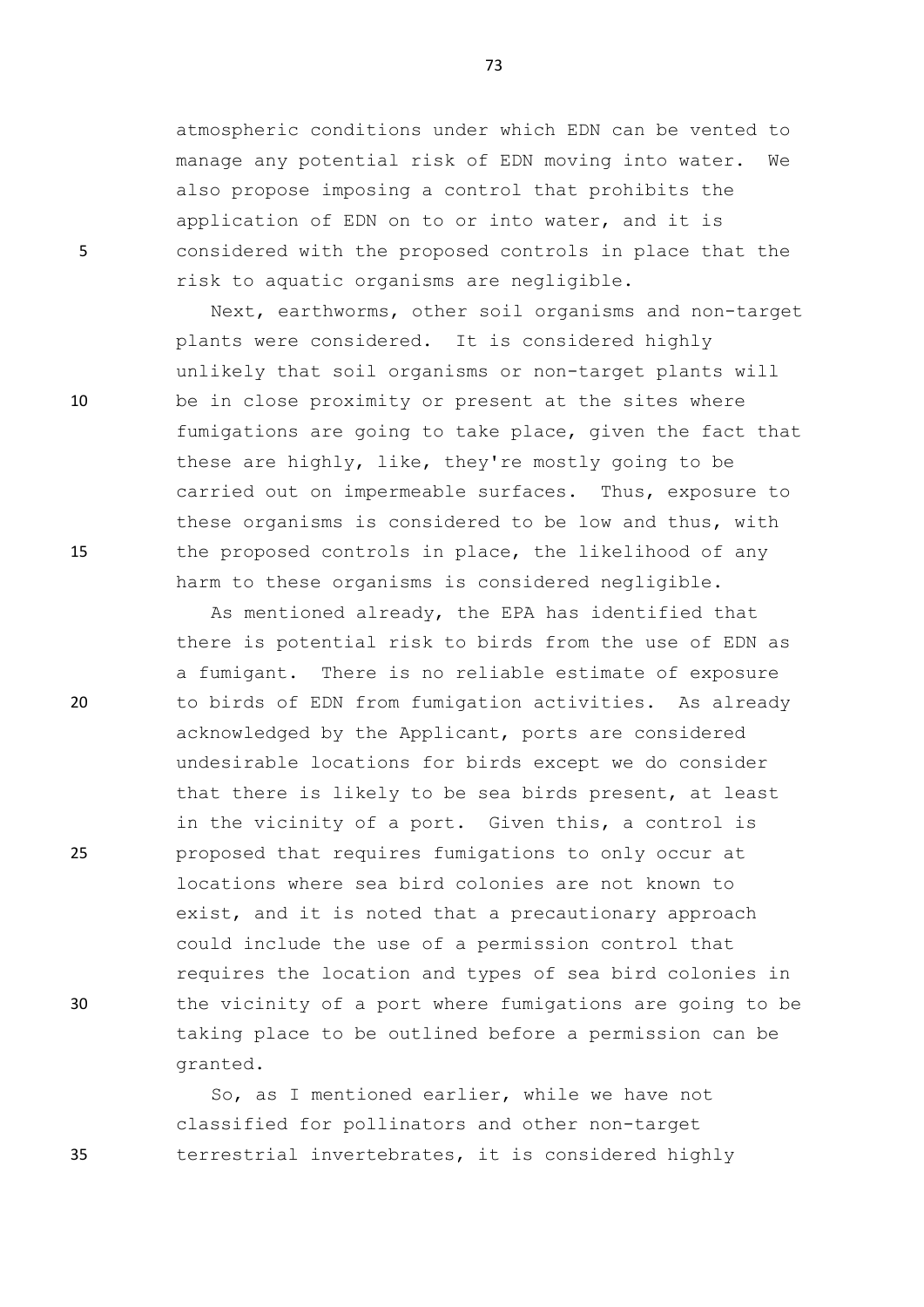unlikely that EDN will pose risk to these organisms as it is intended, its use pattern is intended to kill insects in logs. However, it is considered that the likelihood of exposure of these organisms to EDN from 5 fumigation activities is low when you take into account the use pattern. As such to bees or other non-target terrestrial invertebrates is considered negligible with the proposed controls in place.

Next a cultural risk assessment was performed. As 10 already discussed, EDN is acutely toxic by inhalation and that there is some concern of the exposure of the public to EDN and the effects of this, particularly vulnerable groups such as the elderly or children who may gather at community locations in the vicinity of the 15 ports such as schools and/or maraes. It is also noted that Maori have higher levels of respiratory illnesses than non-Maori do, and that they are also well-represented in occupations where they might come into contact with EDN. As such they are considered to 20 be a high risk or potentially vulnerable group. However, the risk to human health is considered to be able to be managed with appropriate controls and requirements put in place.

As already mentioned, EDN is highly toxic to aquatic 25 organisms. So, if it enters harbour waters it has the potential to pose a high level of risk to important cultural species. However, as already noted, only small amounts of EDN would be expected to be absorbed into harbour waters, even under conditions ideal for 30 absorption. So, therefore, with the proposed controls I have already outlined, it is considered that the risk to these culturally significant species is negligible.

As already mentioned, EDN is registered as a soil fumigant, so it is considered that it would pose harm to 35 soil organisms and could potentially pose harm to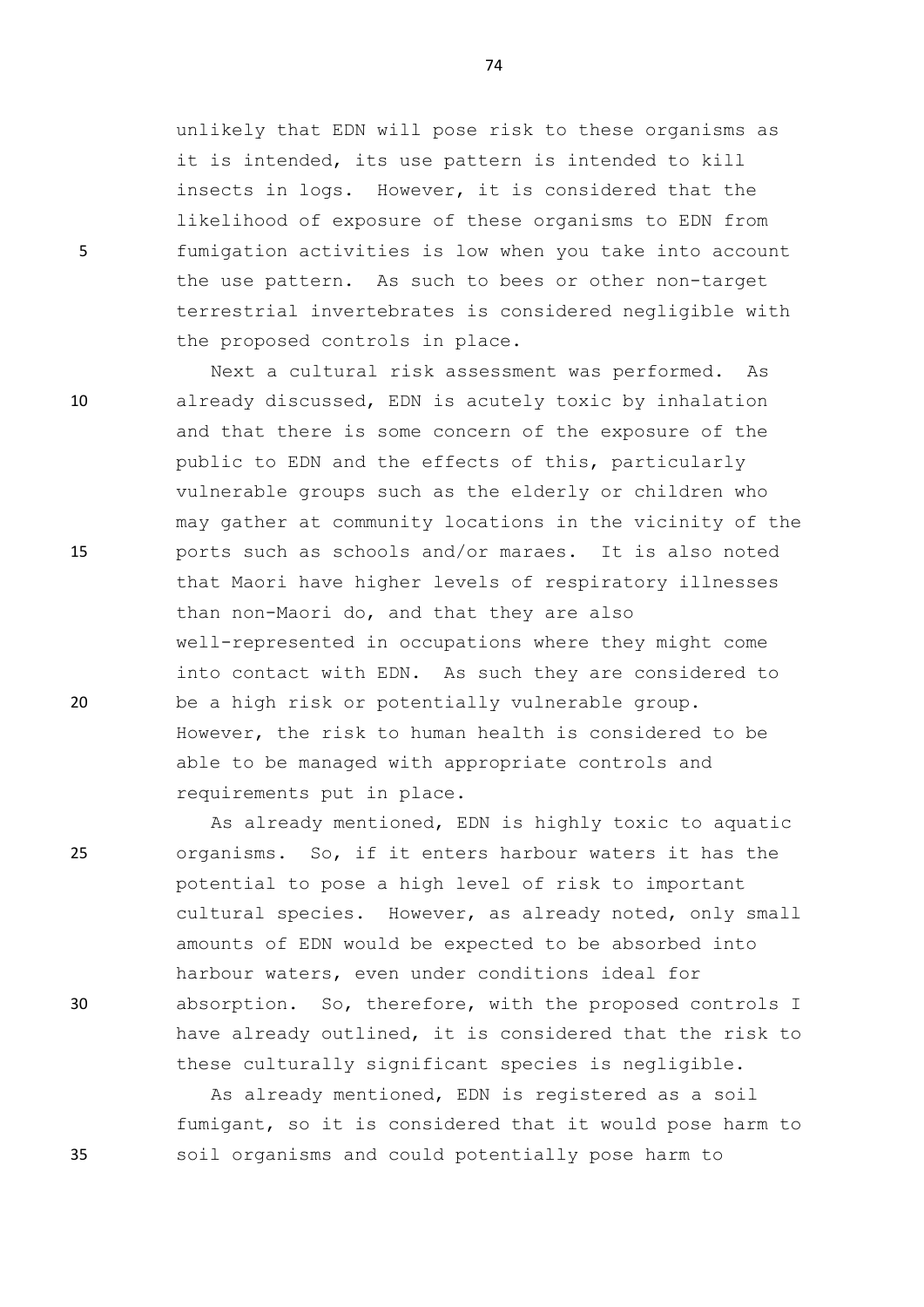culturally significant earth-dwelling organisms. However, as mentioned, the fumigations will take place under tarpaulins on hard impermeable surfaces, thus it is considered that the likelihood of exposure of EDN to 5 the soil would be low, and on top of that indigenous species are not considered to be likely to be present at port locations where fumigations are going to be taking place.

As mentioned, EDN is intended to kill insects. 10 However, it is noted that most of the target species are exotic species of insects. The most vulnerable insects from the point of view of EDN fumigation are those that like to spend some of their life-cycle in the bark or wood of trees. Aotearoa has a number of species of 15 insects that like to burrow into trees or stumps but it is noted that these generally prefer dead or dying wood, and thus are unlikely to come into contact with EDN on newly harvested logs or timber. It is also noted that any winged insects living on pine plantations would be 20 disturbed by harvesting activities and would be likely to move away from this location, and thus also have low likelihood of coming into contact with EDN. So, as already mentioned, EDN has the potential to pose risk to culturally significant species of birds living in the 25 vicinity of port locations. As the Applicant has mentioned, the fumigation sites, so ports generally aren't favourable locations for birds as there is a large amount of activity that would disturb them and then also the food sources are likely to be negligible. 30 So, we have proposed a series of controls to mitigate the risk to culturally significant birds as well.

A range of benefits to Maori were identified. So, the log export industry and the forestry industry in general employ a large number of Maori. The 35 availability of EDN would support opportunities for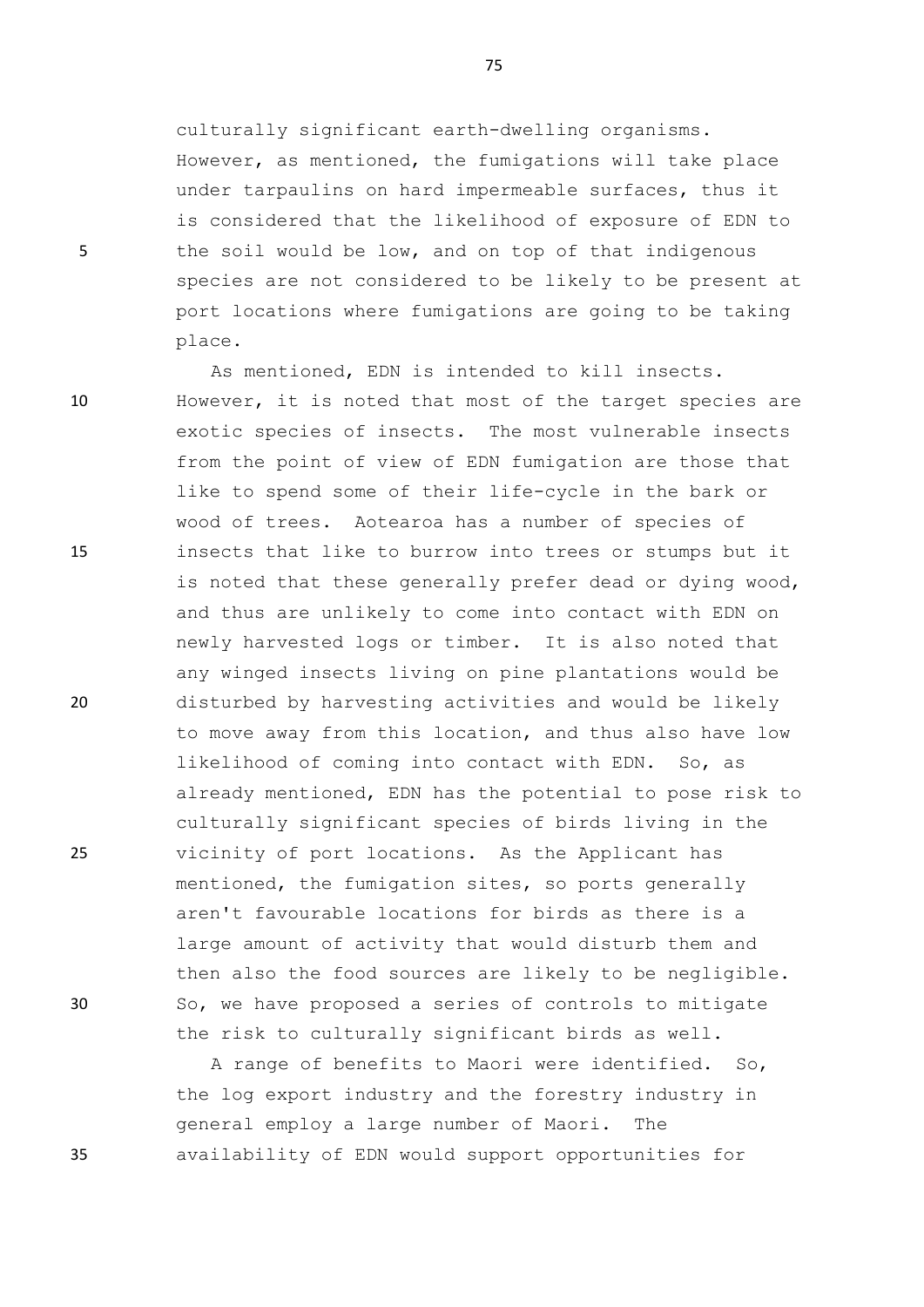Maori living in rural areas, and it is also noted that the availability of EDN would support the ongoing productive use of Maori land in forestry and growing pine plantations.

5 Okay, so there are a couple of New Zealand's international obligations that are relevant to this application. Firstly there is the Montreal Protocol. So, under the Montreal Protocol the use of methyl bromide has, under New Zealand's obligations under the 10 Montreal Protocol, have meant that we have phased out the use of methyl bromide for everything except quarantine or pre-shipment purposes. Now, it is noted that with the increase in the production of forestry and the increase in the size of the export forestry 15 industry, our use of methyl bromide has actually increased, much to the consternation of the OECD. So, the potential approval of EDN means that there is another option, a potential alternative to methyl bromide and could help phase out or decrease the amount 20 of methyl bromide that is used. So, therefore the approval of EDN for this use could be considered to be consistent with New Zealand's obligations under the Montreal protocol. I also note that the convention on the prohibition of the development, production, 25 stockpiling and use of chemical weapons and their destruction is also relevant. So, while Ethanedinitrile is not listed under this convention, it could be considered to fall underneath the definition of a toxic chemical, thus any potential approval of EDN will just 30 need to be mindful of New Zealand's obligations under this convention.

So, the approval of EDN could have potential costs associated with it. There are obviously going to be set-up costs setting up fumigations using EDN. A number 35 of the submissions stated that EDN could be used as a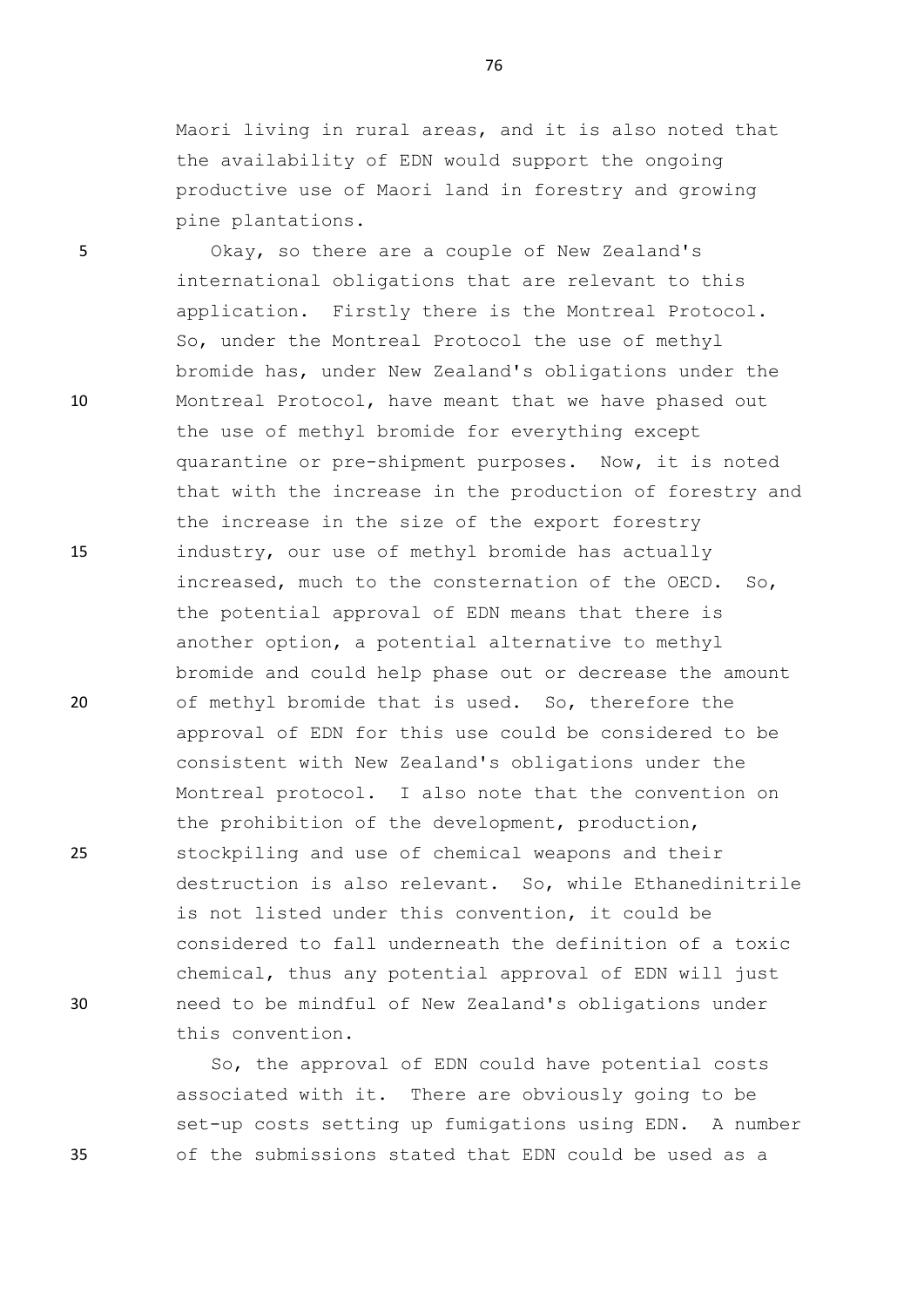drop-in replacement for methyl bromide, and thus that there wouldn't need to be a large amount of money invested into different hardware in order to be able to carry out fumigations with EDN. And, it was also noted 5 that they predicted that EDN fumigations could be carried out at a similar cost to the current methyl bromide fumigations. In this scenario, the costs associated are not considered significant. However, as already noted, WorkSafe may require scrubbing or 10 recapture, and there may be significant costs associated with this. However, there's currently uncertainty regarding what the costs of this would be, and I would also note that there are potential indirect costs given the fact that any scrubbing or recapture may affect the 15 ability of the ports to throughput the logs. It is also noted that there is uncertainty regarding the costs of potential monitoring requirements, so that's both the health monitoring and potential air quality monitoring requirements.

20 So, a number of benefits have been identified both by the Applicant and the submitters. The first major one would be the continued viability of the forestry industry. As I have already mentioned, this is a large industry and it is important to New Zealand in terms of 25 employing a large number of people, it is New Zealand's third largest export earner and it also provides a number of environmental benefits or productive use of land. It has already been noted that EDN is not ozone-depleting, and thus any use of it is consistent 30 with New Zealand's obligations under the Montreal Protocol, and I note that it is a potential alternative for methyl bromide, as has already been mentioned. It has also been noted that it does not readily enter water, soil or the sediment, dissipates quickly in the 35 atmosphere, doesn't bioaccumulate and breaks down to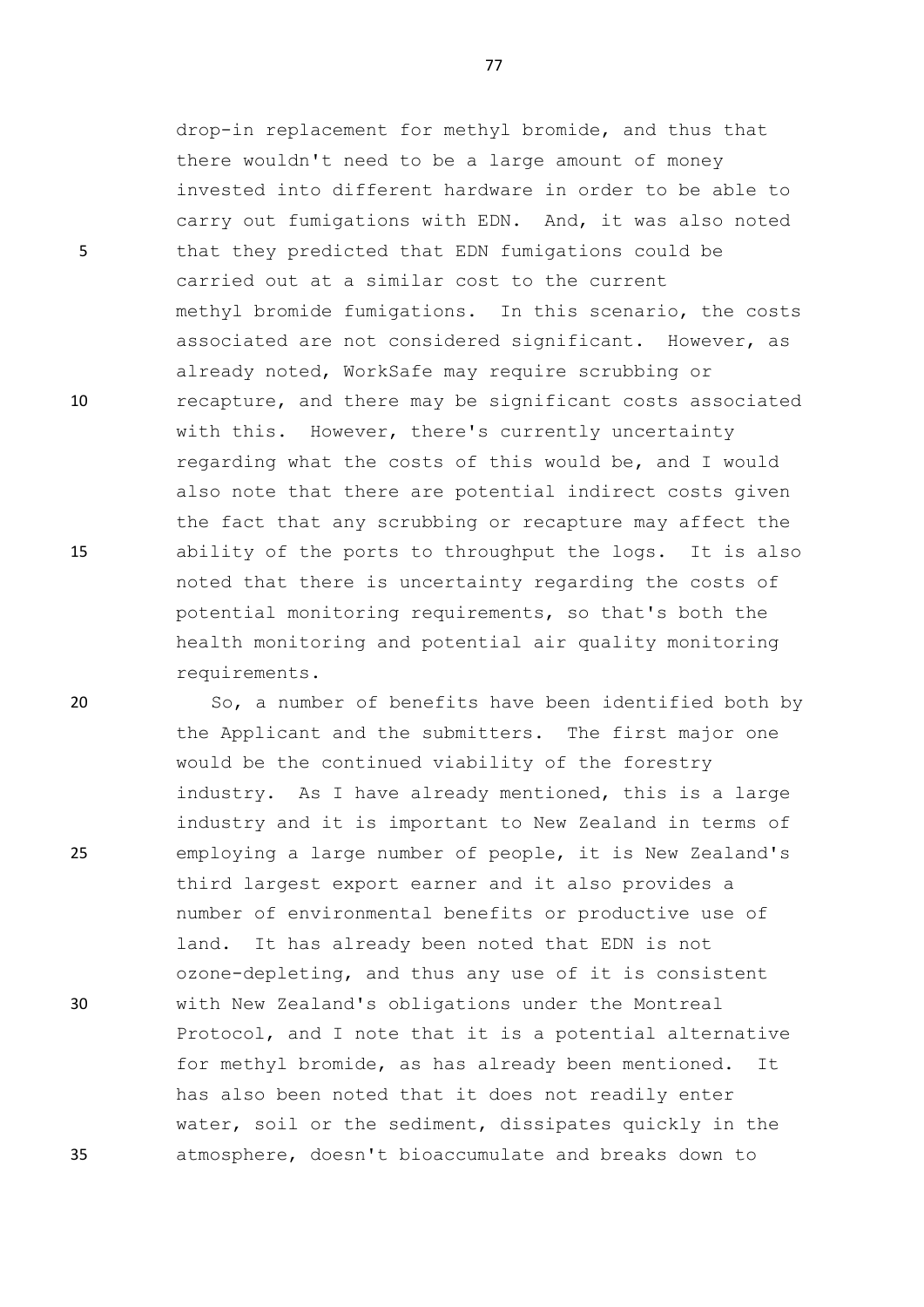eventually form ammonia and carbon dioxide. Based on this, it is considered an environmentally sustainable - it has been proposed that it is an environmentally sustainable fumigant and poses low risks 5 to the environment. I just note that there has been no data to quantify the rate in which EDN breaks down in the atmosphere.

So, it could also be noted that EDN has a lacrimatory response at a concentration of about 16 ppm. This is 10 being proposed as being a benefit because it provides an early warning system or a monitoring system so that people can register when they're exposed to a high level of EDN. I would note that 16 ppm is higher than the WES value proposed by WorkSafe, and thus we do not consider 15 this an acceptable means to determine exposure and would much prefer that people use the monitoring equipment that is available.

It is also being proposed and obviously inherent in any benefits of EDN, is the fact that it controls a 20 range of wood-boring insects. So, while the EPA has not reviewed the efficacy data, the Ministry for Primary Industries have reviewed this data and in their submission they state that it is an effective wood fumigant for wood-boring pests and they highly support 25 this application. So, overall, it is considered there are a range of non-negligible benefits associated with the approval of EDN and these have been assessed as having a range of low to high level of benefit.

So, I just want to outline the points of uncertainty 30 associated with this application.

Firstly, we note that the human health risk assessment is based on the air concentration dispersion modelling, and as I have already stated there is uncertainty whether the results of that modelling is 35 generally applicable to other ports. Also, there is the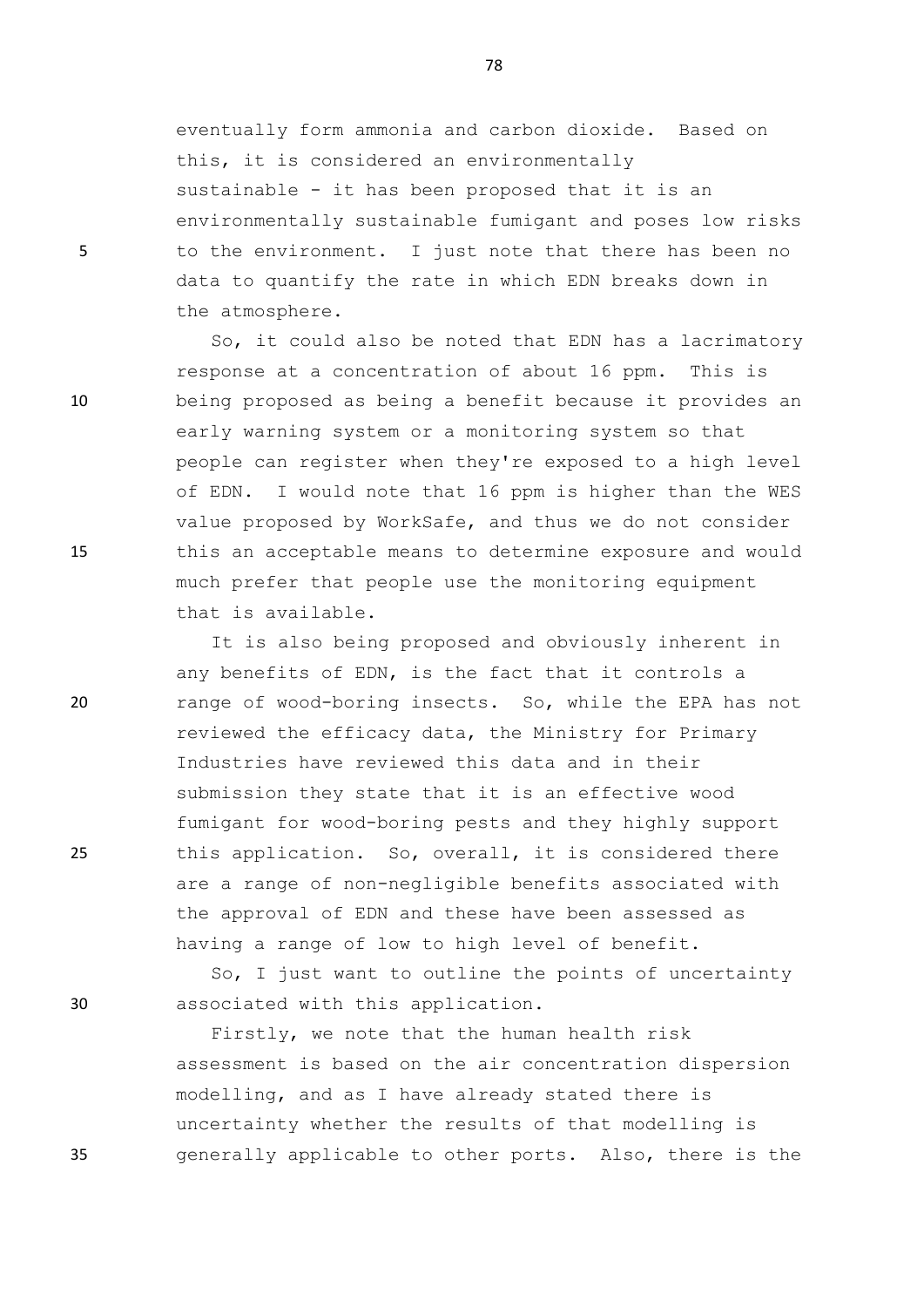issue of whether scrubbing or recapture will be required. How effective this will be, the effect that this has on the residual risks, and then what the controls need to be, what controls need to be applied 5 once those residual risks have been taken into account. So, for example, if we have highly efficient recapture, then we're going to release a very small amount of EDN, if any at all; then there would be no need to put a permission control in place to protect birds because 10 they would not be being exposed to any EDN. There's also uncertainty regarding the costs involved in any scrubbing or recapture requirements that may be put in place. I also note that there is uncertainty regarding the amount of ammonia present at the end of an EDN 15 fumigation, but it is considered that if scrubbing or recapture is required, that this is unlikely to be a significant issue.

So, a range of controls were proposed, as already mentioned. Exposure limits, a tolerable exposure limit 20 of 0.034 has been proposed by the EPA team, while WorkSafe have proposed two WES values. I note that a number of the requirements or controls that have been discussed fall under the jurisdiction of WorkSafe and so they will outline the potential WorkSafe requirements in 25 their presentation.

So, the EPA have proposed a range of additional controls or variations to the prescribed controls, the first of which is the maximum application rate that limits application to 150 grams per cubic metre. Next 30 there is the control requiring that the substance not be applied on to or into water, and also limiting use as a fumigant on logs or timber prior to export under tarpaulins. Then there is a control that outlines the atmospheric conditions under which the EDN can be vented 35 and a potential control stating that fumigations can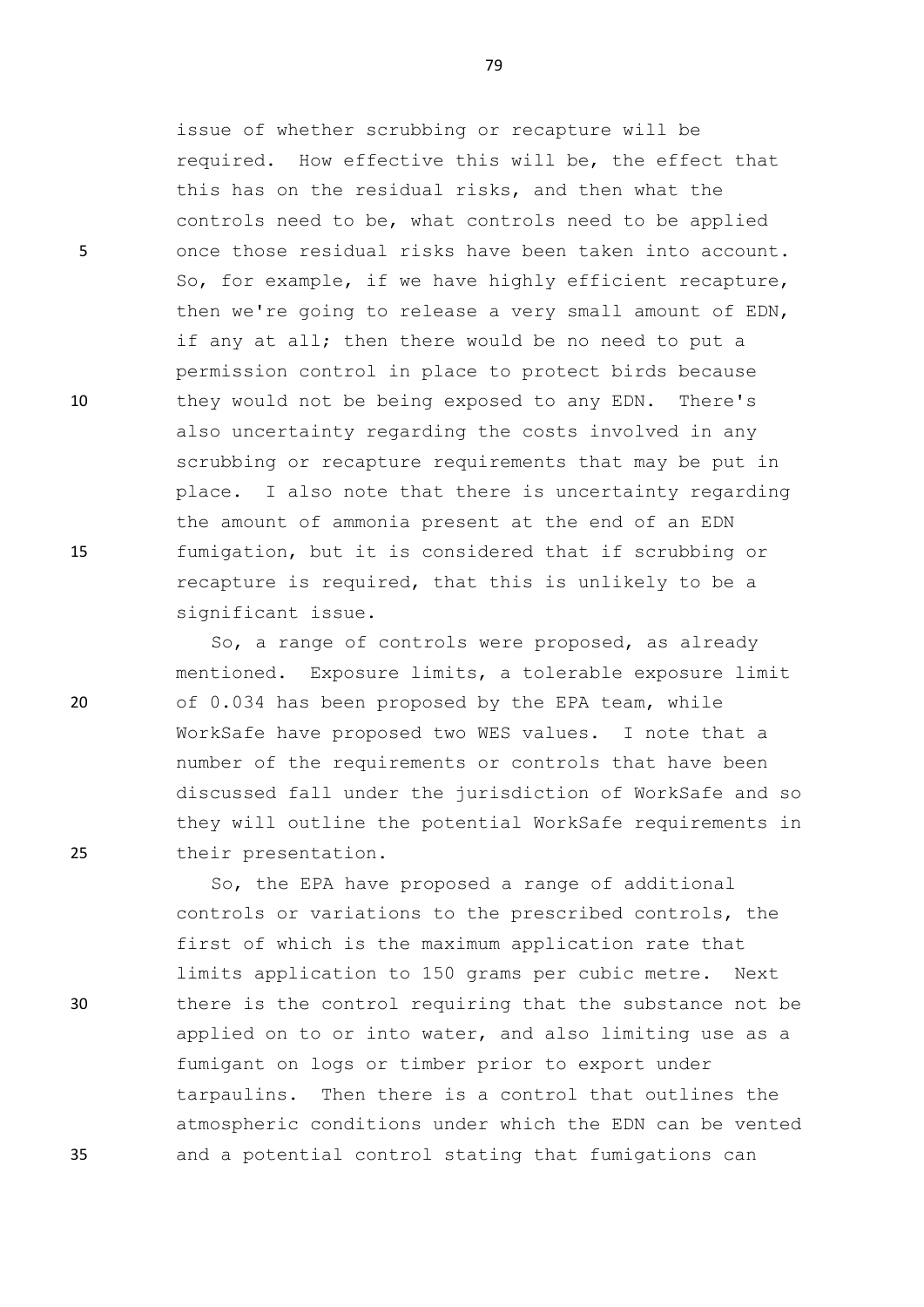only be undertaken where water bird colonies are not known to exist. Additional label requirements, label controls will be required to communicate all of these use controls to any user. We've got the maximum 5 impurity control for the hydrogen cyanide, and then a potential permission control.

So, overall, it is considered that there are non-negligible risks to human health from the use of EDN as proposed. There is uncertainty regarding the 10 WorkSafe requirements and therefore there is uncertain residual risk. The risks to the environment are considered to be managed by the proposed controls, and it is noted that if scrubbing or recapture is required, some of those controls would need to be revisited. EDN 15 is not considered likely to pose significant risk or impacts on Maori interests if appropriate requirements and controls are put in place, and it is noted that there is uncertainty regarding the costs of using EDN. There are potentially significant benefits associated 20 with the approval of EDN and these have been assessed as having a high level of benefit.

So, overall, it is considered that the benefits outweigh the risks to the environment so long as the appropriate controls are put in place. It is noted that 25 it is uncertain whether or not WorkSafe will require scrubbing or recapture, and the effect that that will have on the residual risks and what controls will need to be applied. So, overall, it is considered that there is insufficient information to be assured that WorkSafe 30 and the EPA will be able to put in place the appropriate controls and requirements to manage, to mitigate the identified risks of EDN.

**CHAIR:** Thank you, I think we'll move straight on to the WorkSafe presentation and then I'll invite questions for 35 the EPA and WorkSafe jointly.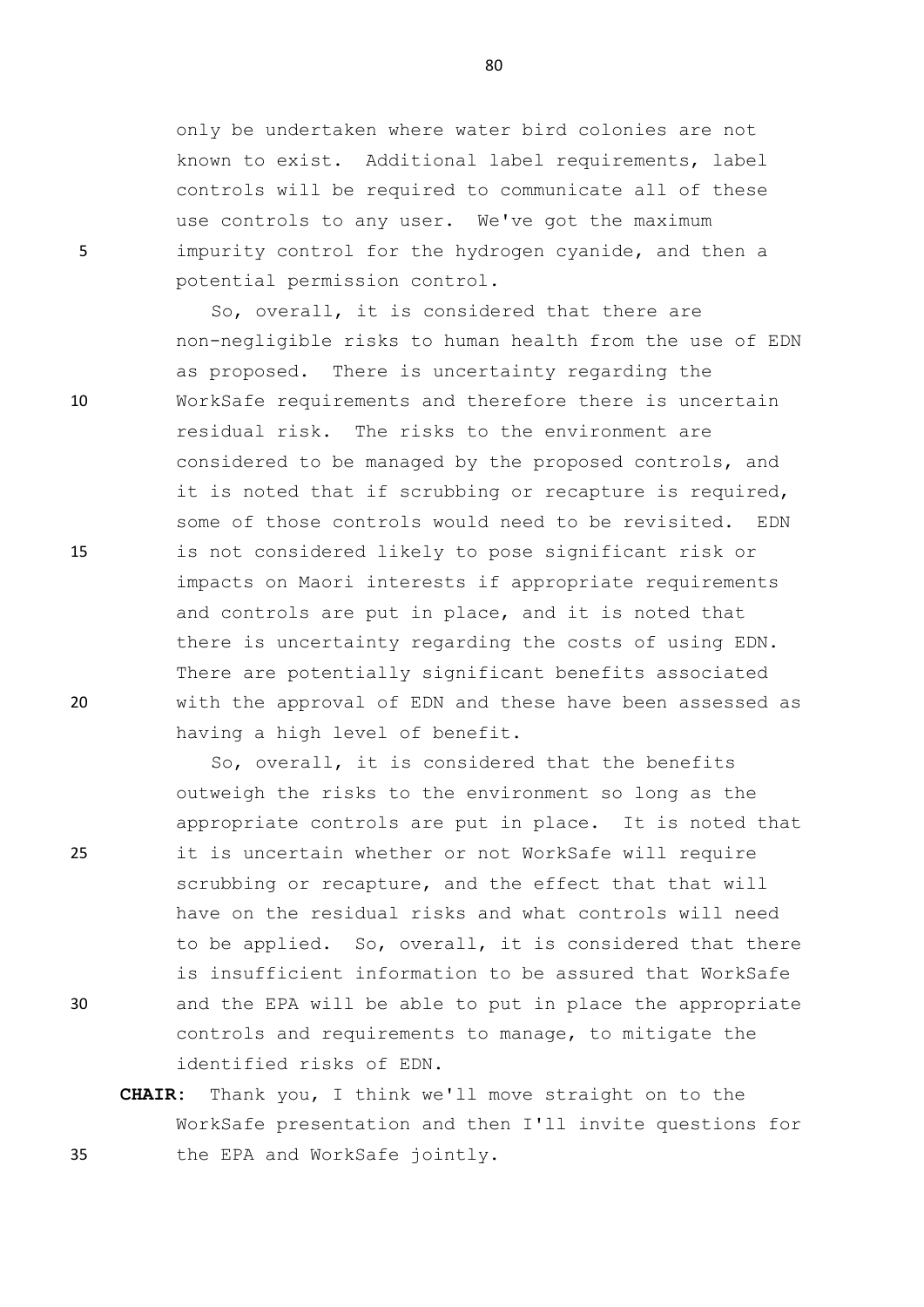## **SUBMISSION BY WORKSAFE**

\*\*\*

5 **MS COLLIER:** I'm Susan Collier from WorkSafe New Zealand, I'm a hazardous substance workplace specialist. I will be starting off the presentation and then I will hand over to Philippa Gibson who is an occupational hygienist and a specialist in health exposures in the workplace.

10 This is a new role for WorkSafe, being involved in the process of developing the controls that will be applied to new substances, so I'm just going to outline what the story is for the future, how this works between EPA and WorkSafe, what our roles in that application 15 process is. I just want to talk about hazardous substances and risk management under the Health and Safety at Work Act, a little bit about upstream duties, then I'll talk about the requirements from the hazardous substance regulations that will apply to EDN if it's 20 approved, based on the classifications, and then we'll talk about some of the issues we have with the risk management for Ethanedinitrile.

So, as of the 1st of December last year there is a new legislative framework in place for hazardous 25 substances. So, under HSWA, so the Health and Safety at Work Act, we have regulations for hazardous substances, and they apply based on what your substance is, what classifications they have, the controls apply automatically from the regulations. We also have what 30 we call Safe Work Instruments where we can apply conditional or modified controls, and I'm going to talk about that later.

So, under HSNO you have the EPA notices, regulations and individual substance approvals. So, what that means 35 is some of those controls for individual substances that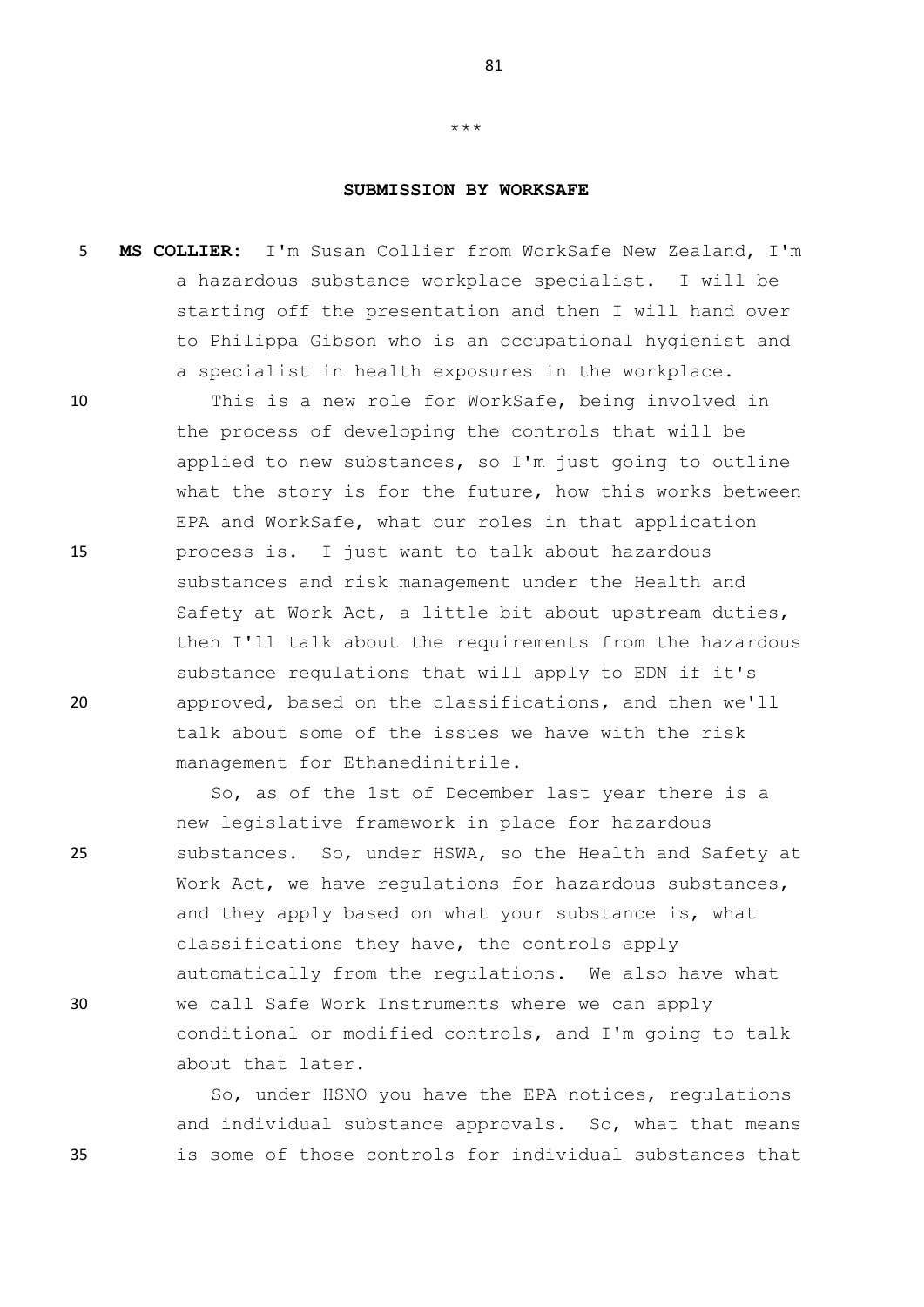EPA have put on in the past, actually now sit under HSWA. So, they cannot be put on by a 77A control that the EPA normally does, so that's the basic difference.

Why is WorkSafe particularly interested in 5 applications that are coming through the EPA? Well, we have a big focus on work-related disease. So, every year ten times more people die from work-related disease than actually from accidents. So, you hear a lot about accidents that happen but in New Zealand 600-900 people 10 a year are estimated to die from work-related diseases. So, we want to make sure that we can decrease this number by making sure that there are controls in place to manage the risks from Ethanedinitrile.

So, in terms of the applications. We work with EPA 15 on these applications so we review the applications to determine if the risks associated with using the hazardous substance can be managed adequately by the existing regulations, and if we don't think they can be managed by the existing regulations, that's when we 20 might set additional or modified requirements in a Safe Work Instrument.

I didn't actually put on the slide, we also set re-entry intervals and I think there's a bit of confusion about what a re-entry interval is. It's just 25 a period of time where you're not allowed into the area unless you're wearing the appropriate PPE. So, you can actually go in there if you're wearing the appropriate PPE. And the one other thing we look at is the upstream duties. In the Act there is a number of duties for 30 importers, manufacturers, and suppliers and designers of plant, equipment, and substances.

So, it is likely that if EDN is approved we will need to put additional controls in place, and you've heard about some of the additional controls we may be looking 35 at. So, section 227 and 228 of the Health and Safety at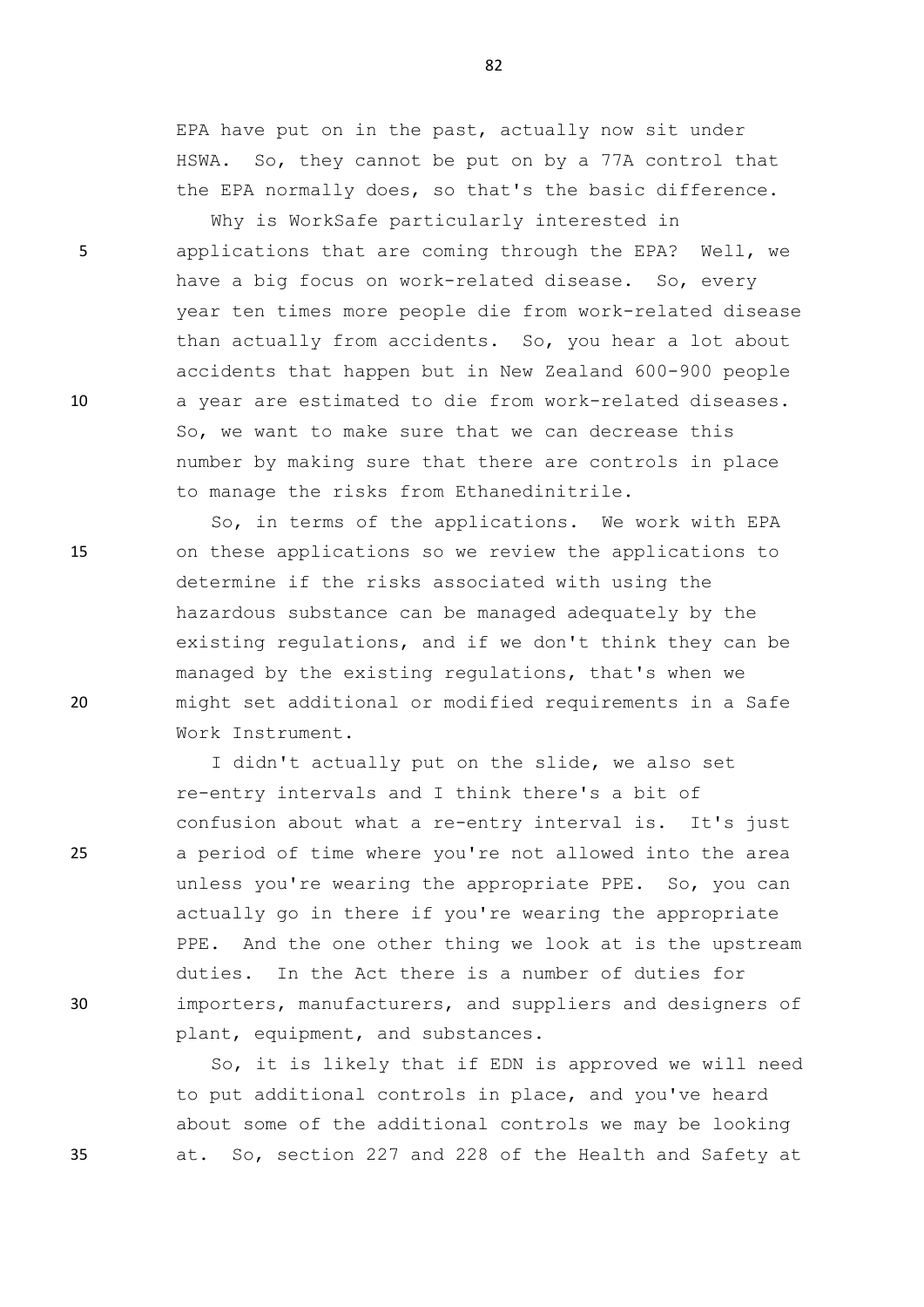Work Act allows us to put in place these Safe Work Instruments. So, they are approved by the Minister, they can be revoked or amended by the Minister. So, I guess what I'm trying to get at is we actually have to 5 go to the Minister to get these signed off. So, there is quite a high bar to actually set these things. So, they're developed by WorkSafe and a Safe Work Instrument's purpose is to determine, prescribe matters and make other provisions in relation to any activity, 10 including the control of substances, and in section 228 of the Act, a Safe Work Instrument only has legal effect if it's referred to in the regulations. So, what that actually means is we have to have a hook in the regulations that allows us to do it, we cannot just 15 change any control or modify controls, or add any additional controls under any circumstance. It is very specific where in the regulations we can do this.

Okay, so this is where it gets a little bit confusing for a fumigant because we do have a part in the 20 hazardous substance regulations for fumigants. The only Safe Work Instrument hooks in part 14, which is the section on fumigants, are not relevant to what we may need to do for EDN. So, what we would have to do is use Part 13, which is the Class 6 and 8 controls section. 25 So, under Regulation 13.46 additional and modified requirements for a Class 6 or 8 substance can be set. So, I'm just going to tell you exactly what the regulation says so you understand how we are allowed to actually set these controls.

30 So, a Minister may approve a Safe Work Instrument for the purposes of this regulation if satisfied that compliance with the provisions of the regulations that apply to a Class 6 or 8 substance will not appropriately control risk associated with the substance. So, in 35 deciding whether to approve a Safe Work Instrument the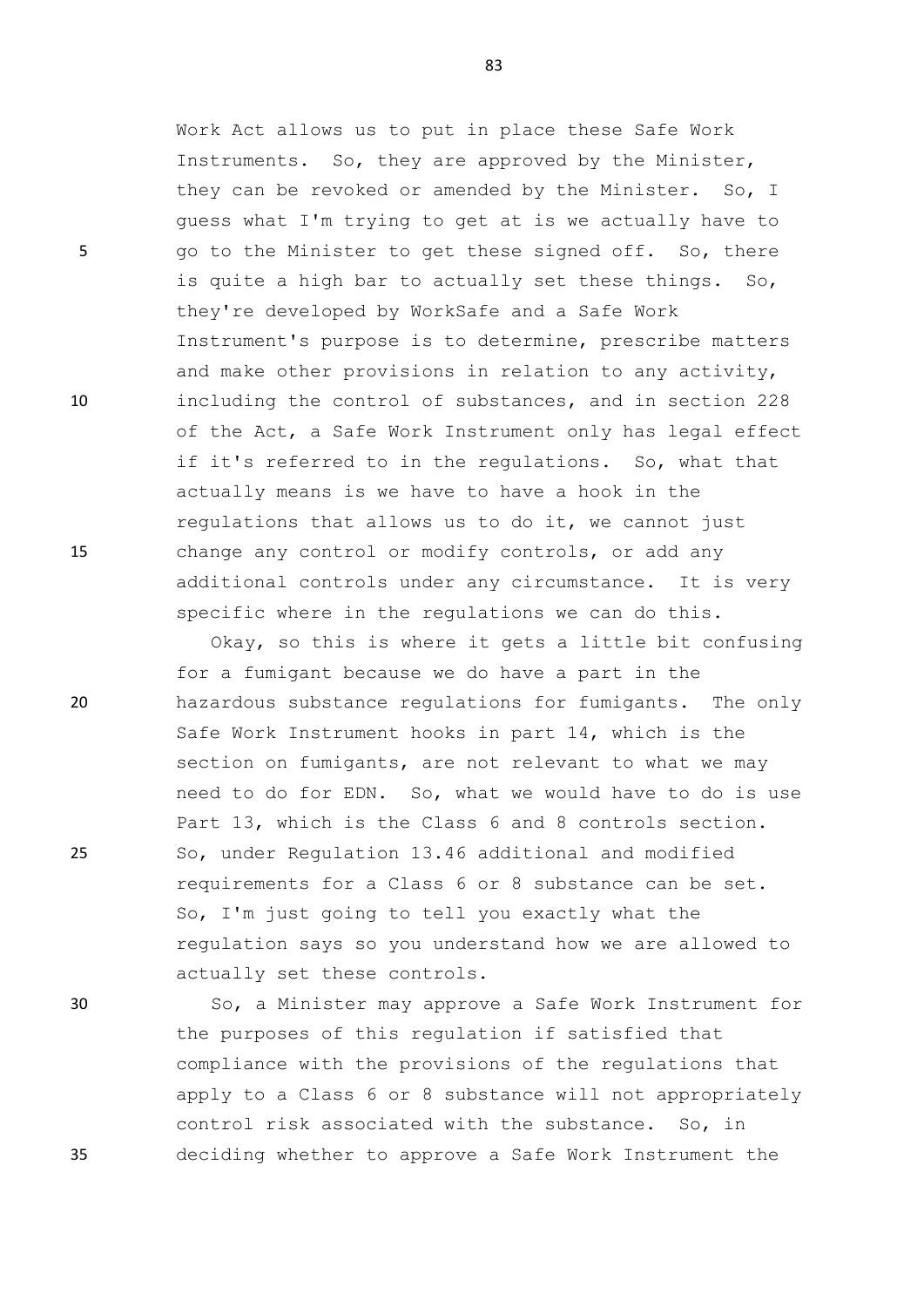Minister must have regard to the following matters. Whether compliance with the provisions of these regulations being considered will eliminate or minimise relevant risk so far as is reasonably practicable; 5 whether it is practicable for relevant duty holders to comply with those provisions; whether compliance with a modified form of those provisions, or with additional or alternative requirements would be more practicable and no less effective in eliminating or minimising risks; 10 and whether a modified form of those provisions, or additional or alternative requirements, would be more appropriate to the nature of the hazards and risk being considered.

So, we have to make sure that the controls we're 15 going to put in place are reasonably practical, are going to do what we need them to do because the Minister isn't going to sign off something that we don't think will work. So, we need to work together to actually come up with what these controls are. So, in our report 20 we have put a whole lot of issues that we want to find out more information about. So, I think the critical thing is we need to work together to make sure that we can make sure anybody using EDN or people living in their houses nearby the ports are not adversely affected 25 in their health, and I think that is the aim of all of us here.

So, I just want to be clear about the process for developing a Safe Work Instrument because, as you can imagine, if it has to go to the Minister it's not a 30 simple process. So, WorkSafe would develop a draft Safe Work Instrument. It would then go out to public consultation for four to six weeks where the public can make submissions, so WorkSafe would then consider those submissions and revise our Safe Work Instrument as 35 appropriate. We would publish our submissions summary.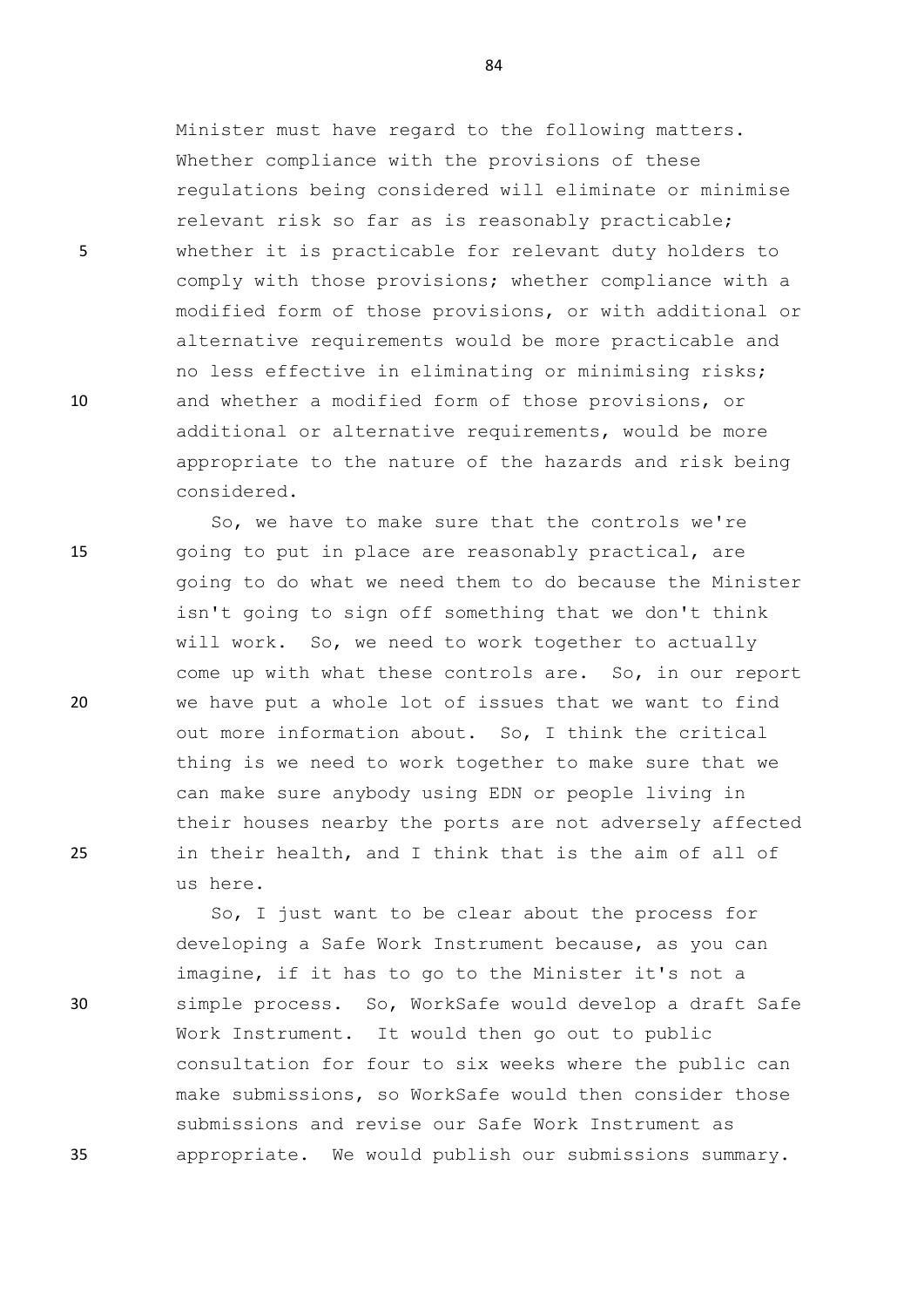Then we would present our final draft to the Minister, who would then consider the Safe Work Instrument. And, actually, I should say, it may be more than one Safe Work Instrument, because currently our Safe Work 5 Instruments cover Parts 6 and 8 controls, I think we're also proposing health monitoring that may be a Safe Work Instrument that may be a separate one, but we would do it as a group when we do the consultations, so.

And so once the Minister has considered the Safe Work 10 Instrument, if it's approved it's then published in the New Zealand Gazette and I'm thinking that as it's gazetted there will be 28 days before it comes into effect.

So, when we are considering what controls would be 15 appropriate for Ethanedinitrile, putting controls in place we aim to provide workers with the highest level of protection that is reasonably practicable. I heard the term "hierarchy of controls" before. Thanks, Kade. So, in our legislation we have a hierarchy of controls 20 set down. The first step when anyone is considering work they may be doing in their workplace is to decide, actually, do I need to do this, this job in this way? I think it's probably clear that they will need to use Ethanedinitrile, so eliminating it is probably not an 25 option if they need to do fumigation. But if you can't eliminate something, then you must go to the next step which is minimisation, and in the regulations, in the general risk and workplace management regulations, this hierarchy control is set out.

30 The first minimisation step is to substitute for a less hazardous substance. For example, if we decided that Ethanedinitrile was less hazardous than methyl bromide, that may be a substitution someone could do in their workplace. So, then going down the 35 hierarchy; got substitution, isolation and engineering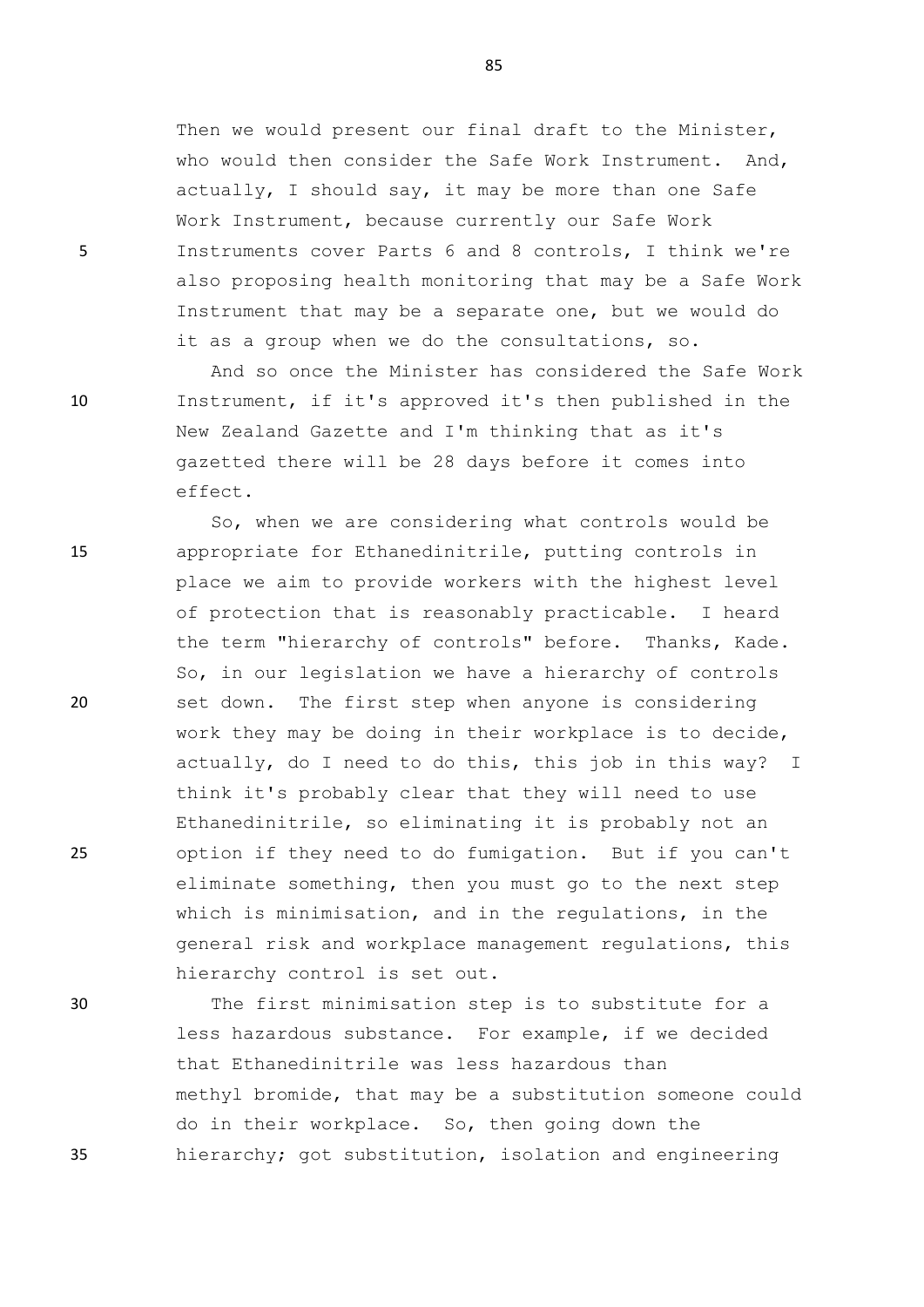controls as the best types of minimisation. So, if risk remains then we will put administrative controls in place. An administrative control might be training or keeping records, and those sort of things are 5 administrative controls. They don't actually minimise the risk but they give people an understanding of the risks so that they may take more care in what they're doing. So, then if risk remains, then we look at personal protective equipment and I think Pip is going 10 to talk more about personal protective equipment and the hierarchy of controls when she talks a bit later.

In terms of the importers, suppliers, designers, manufacturers, sections 39 to 42 of the HSWA Act set out duties for these people. It effectively says you're not 15 supposed to manufacture, import, design, supply a substance that's hazardous where practical. You'll notice that "where practical" and "reasonably practical" come up a lot in the legislation, so we realise that you do have to have some risks, and obviously with 20 fumigation you're trying to kill things so there are going to be some risks associated with that, we just need to make sure we minimise those risks.

As part of the upstream duties there's also a section on providing adequate information. So, obviously the 25 purpose for which a substance was designed or manufactured, that might be quite obvious in some cases but not in others. The hazardous properties of a substance, and EPA has defined those well and they will be on obviously the safety data sheet and all that 30 information. The other one I find quite interesting is any conditions to ensure the substance is without risks to health and safety when used for the purpose for which it was designed or manufactured. That "without health risk" is an interesting point. So, I think that comes 35 back to the highest level of protection you can provide.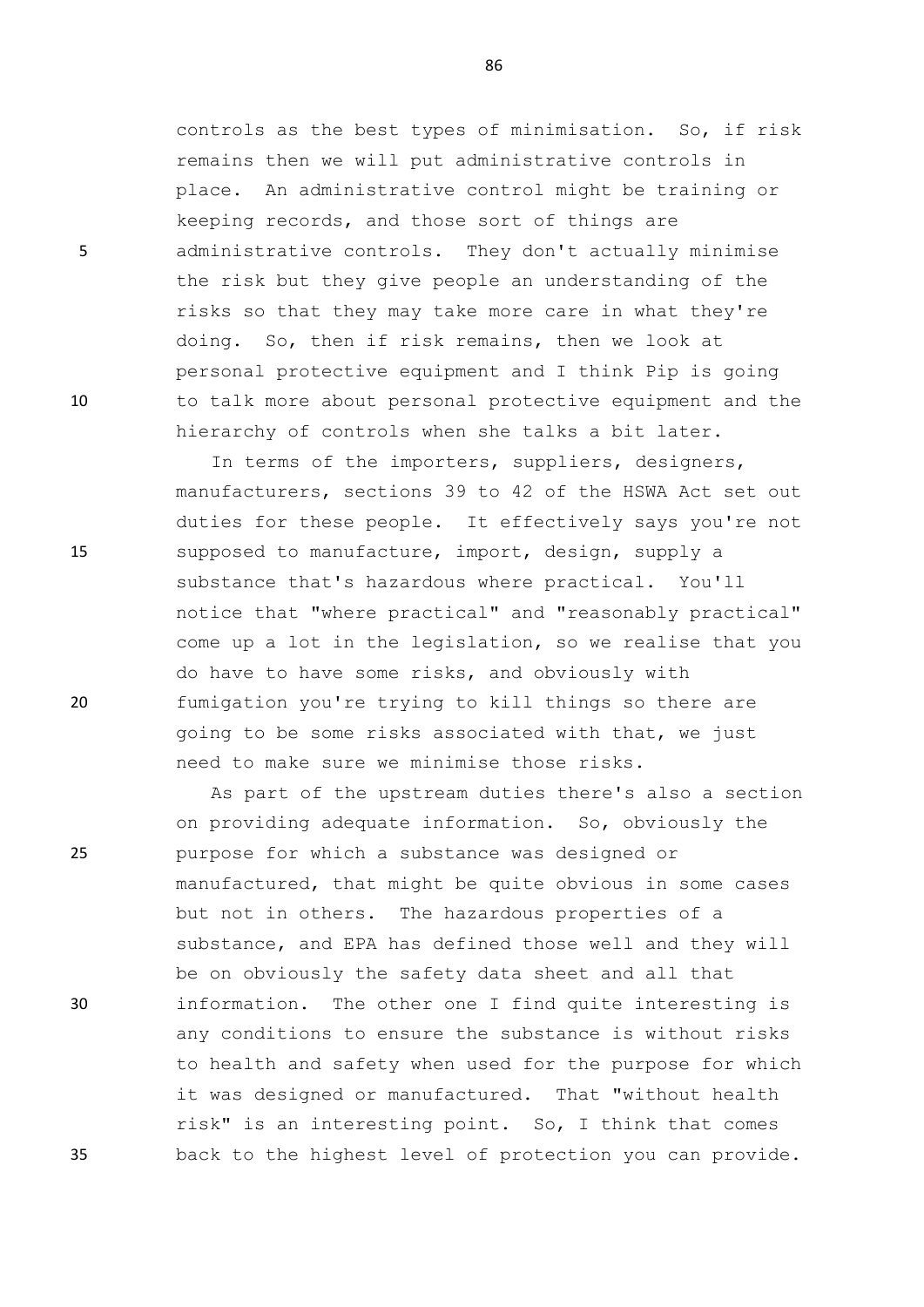In terms of controls for Ethanedinitrile. Well, you've seen it has various hazardous classifications. So, that means if it's approved, the regulations will apply, the hazardous substance regulations. So, that 5 means that Parts 2 to 5, which has generic requirements like you need to have an inventory of hazardous substances, you have to label things properly, safety data, packaging, emergency management, signage, information and training, and managing risks in general, 10 those requirements will automatically apply. Also, because it's a flammable gas, Parts 8, 10 and 11, the relevant parts of those will apply, and I think one of those you touched on before was hazardous areas. There is a regulation if anything is hazardous that you have 15 to comply with, set up a hazardous area, and generally there's a standard that they need to comply with for that, so I think, in general, that implies intrinsically safe electrical equipment. So, there will actually be controls already in place for flammables.

20 So, then Part 13 is for toxic substances, so any requirements there that are appropriate to the classification of Ethanedinitrile will apply.

And, then there is a specific section for fumigants. So, it's not just the fumigants section that applies, 25 that is in addition to all the other parts of the regulations. I just want to make that clear.

I had a real battle with MBIE to get that put in the regs because they just said fumigants, these things. And I thought, well, maybe people might think that's all 30 that applies, so actually all the other sections apply as well. So, in that section there's a requirement to have certified handlers, controlled substance license for fumigants, there are notification and signage requirements, operational requirements which include 35 supervision and ventilation, and record-keeping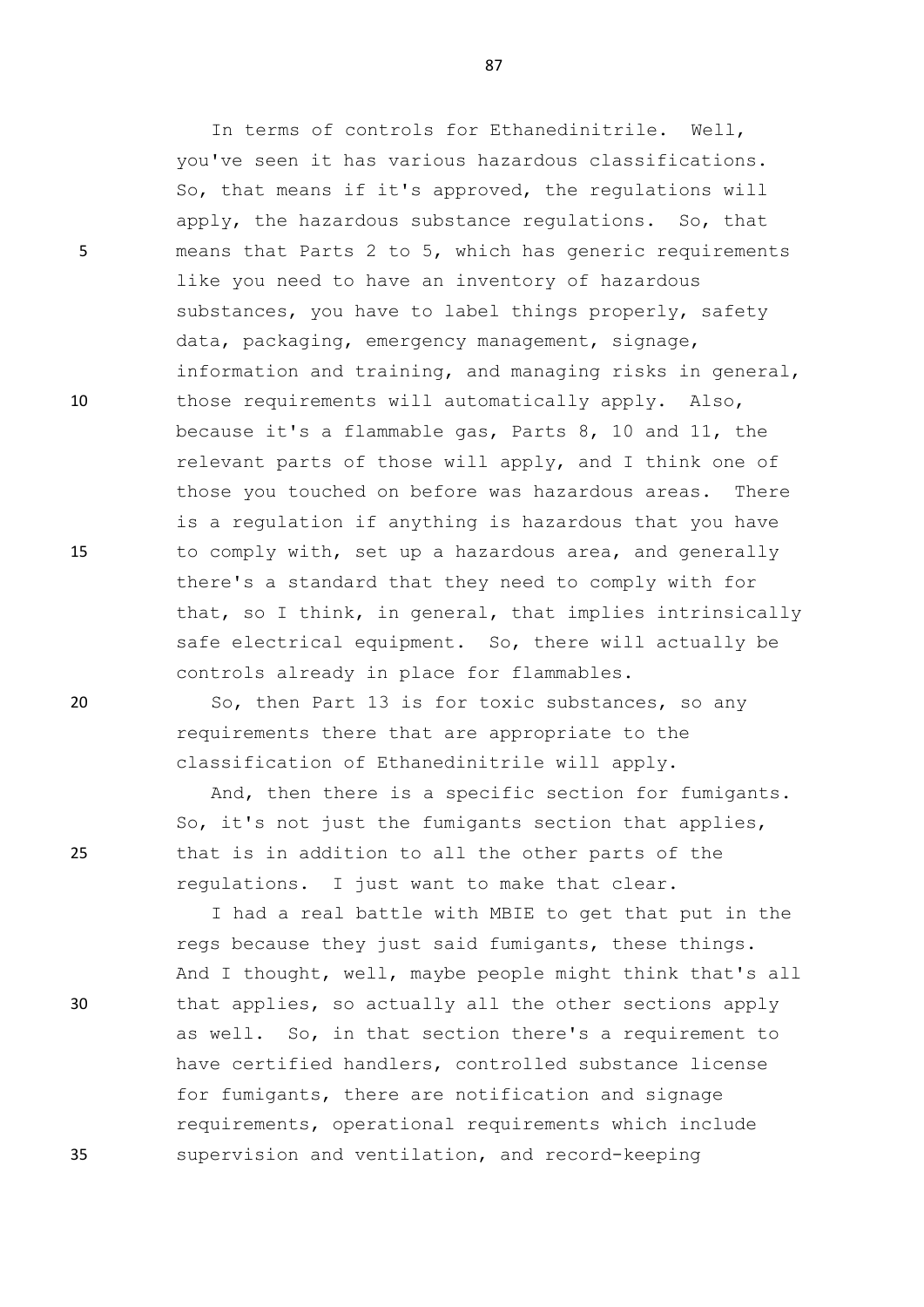requirements. Previously those were set under 77A control under HSNO. Basically they've been shifted, those controls, into HSWA. So, those will automatically apply so we don't need to add those as extra controls. 5 So, now I will hand you over to Philippa Gibson and she will talk about Ethanedinitrile specifically.

\*\*\*

10 **MS GIBSON:** In terms of risk management for Ethanedinitrile there are a number of uncertainties that make it difficult for WorkSafe to really determine what would be the appropriate controls, and there are a fair amount of gaps in the data, and with any health and safety risk 15 management it's absolutely critical to consider what your uncertainties are and your limitations are, as well as the things that you do know.

Some of those limitations are around the use of respiratory protection which affects the ability to 20 manage risk, around the use of the gas monitoring data which affects your ability to assess risk, limitations on the understanding around the dispersion of the gas from the modelling, plus also the potential acute exposures or high short exposures very close to the 25 stack, limited data around that. The effect of temperature on the residual gas and what would the residual gas concentrations be in the middle of winter or at a port that's in a colder part of New Zealand. And, also issues aren't the permeability of the tarp and 30 whether or not there is risk for people working around the tarp.

Just going straight on to personal protective equipment in terms of respiratory protection. Bruce Graham's report indicated that there could 35 potentially be very high concentrations of the gas very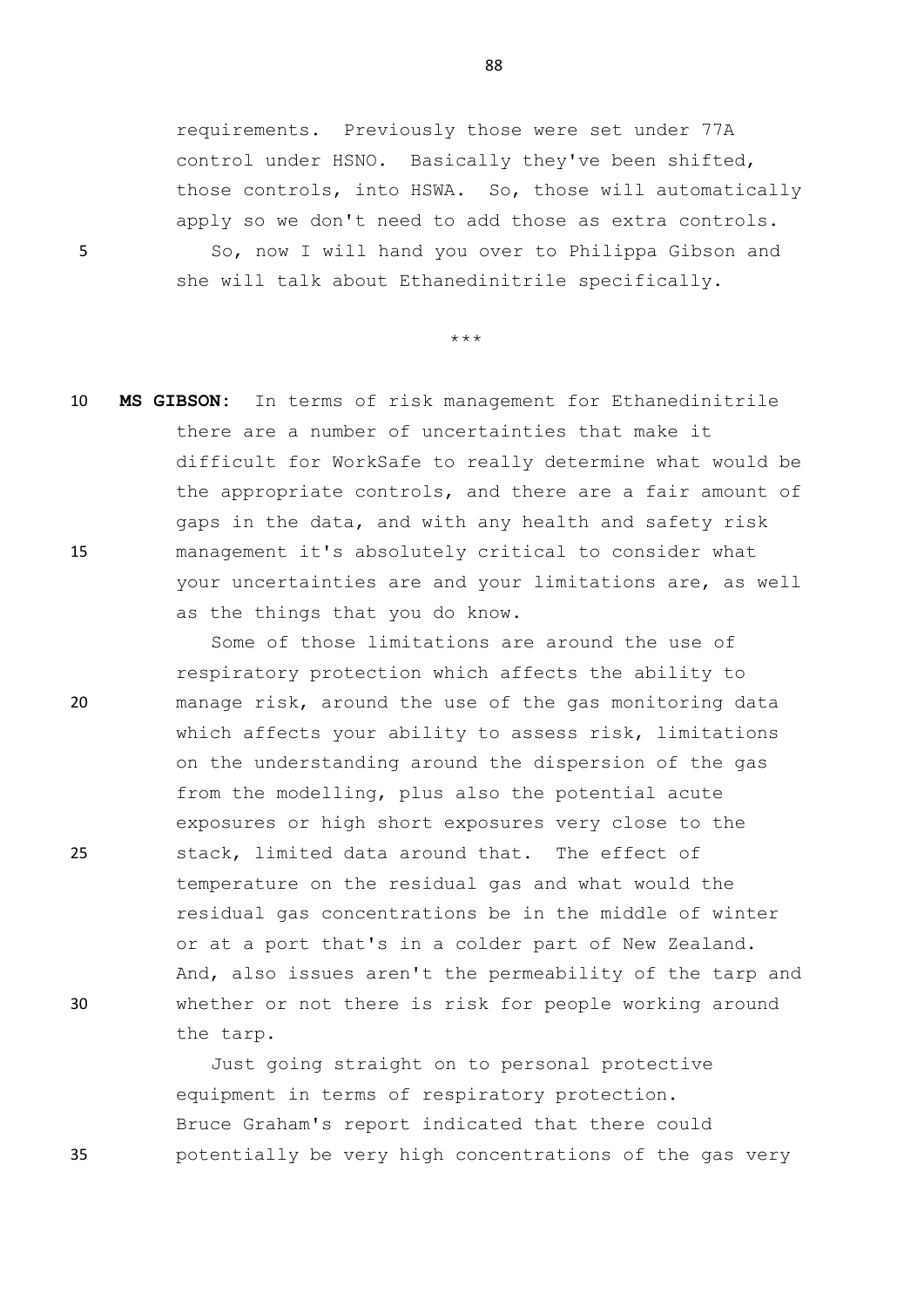close to the tarpaulin where obviously workers are working to do gas leak checking or to check the tarp et cetera, or to go and remove the tarp potentially. The level of, the IDLH level for EDN, the immediately 5 dangerous to life and health level is 50 parts per million, so this is a concentration that could cause immediate serious risk or would seriously affect a person's ability to escape or leave the contaminated atmosphere. And, it's just a blanket rule that you 10 never ever use air purifying respirators, as suggested earlier, in areas where there is potentially an IDLH concentration, the whole point being that you've got to provide the highest level of control which is in line with the objectives of the HSWA Act, and the most 15 reliable respiratory protection which would basically preclude anything but the use of SCBA where you're potentially IDLH above 50 ppm. Even though, as it was mentioned earlier, that certain respirators can actually perform above say, like a full face air purifying mask 20 can potentially perform up to 10,000 parts per million for cyanide, that's irrelevant to some point because you go back to the basic rule that you never use air purifying respirators in a potentially IDLH atmosphere. So, unless there is clearer data around potentially 25 exposure for workers, then that would probably be a serious concern that you couldn't use air purifying respirators, and that takes you back to the purpose of the requirement under the Health and Safety at Work Act to apply the hierarchy of control in the management of 30 substances.

In terms of dispersion, there are a number of uncertainties that were outlined in Bruce Graham's report, and one of the critical things for me is that there is a lot of data, well, there is some data around 35 the one hour and 24 hour TEL exposures at some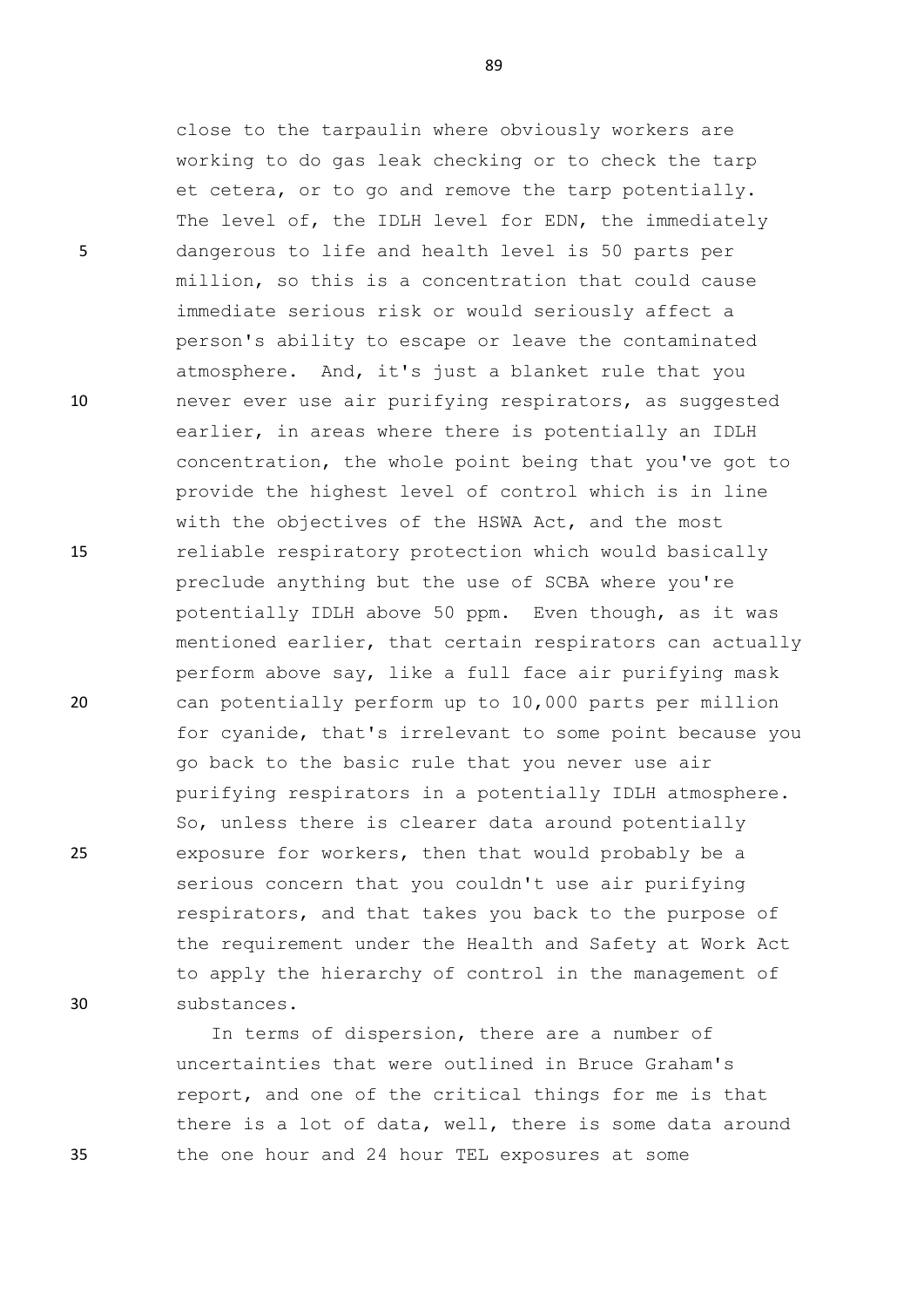distances, but that doesn't in any way relate to workplace exposure standards or the exposure for the workers working beside the tarps. So a one hour TEL for example, so that's an average exposure over a one hour 5 period, because the data is averaging over that period of time, you can have a high acute, very high exposure level followed by the rest of the hour there is no exposure, and you average all those out so your average is much lower than that acute value. Given the acute 10 risks associated with this chemical, that acute very very high quick peak is of particular concern to WorkSafe in terms of management of workers' exposure during removal of the tarp or working around the tarp. So, the modelling data doesn't really relate to worker 15 exposure for people working in the very highly risky areas.

There seems to be some uncertainty around how much is lost through permeation through the tarp. There are variations in the residual gas levels at the end of 20 fumigation. And, yes, I mean I just did a quick calculation before where if you had 50 parts per million over a 6 second period as you're releasing, as you're pulling the tarp off, 50 parts per million which is that immediately dangerous to life and health level, and if 25 you have that for 6 seconds, and the reason I say 6 seconds because the gas meter brought up earlier, takes 6 seconds to respond, so basically that's the shortest period of time that you can take a reading. So, if you had 50 ppm, a dangerous level, for 6 seconds, 30 and the rest of the hour you have nothing, that results in a concentration of less than 0.1 ppm, which is considerably lower than the workplace exposure standard. But again, like I say, you're comparing apples and oranges, and because you're averaging that data, you're 35 not looking at that really high peak at the beginning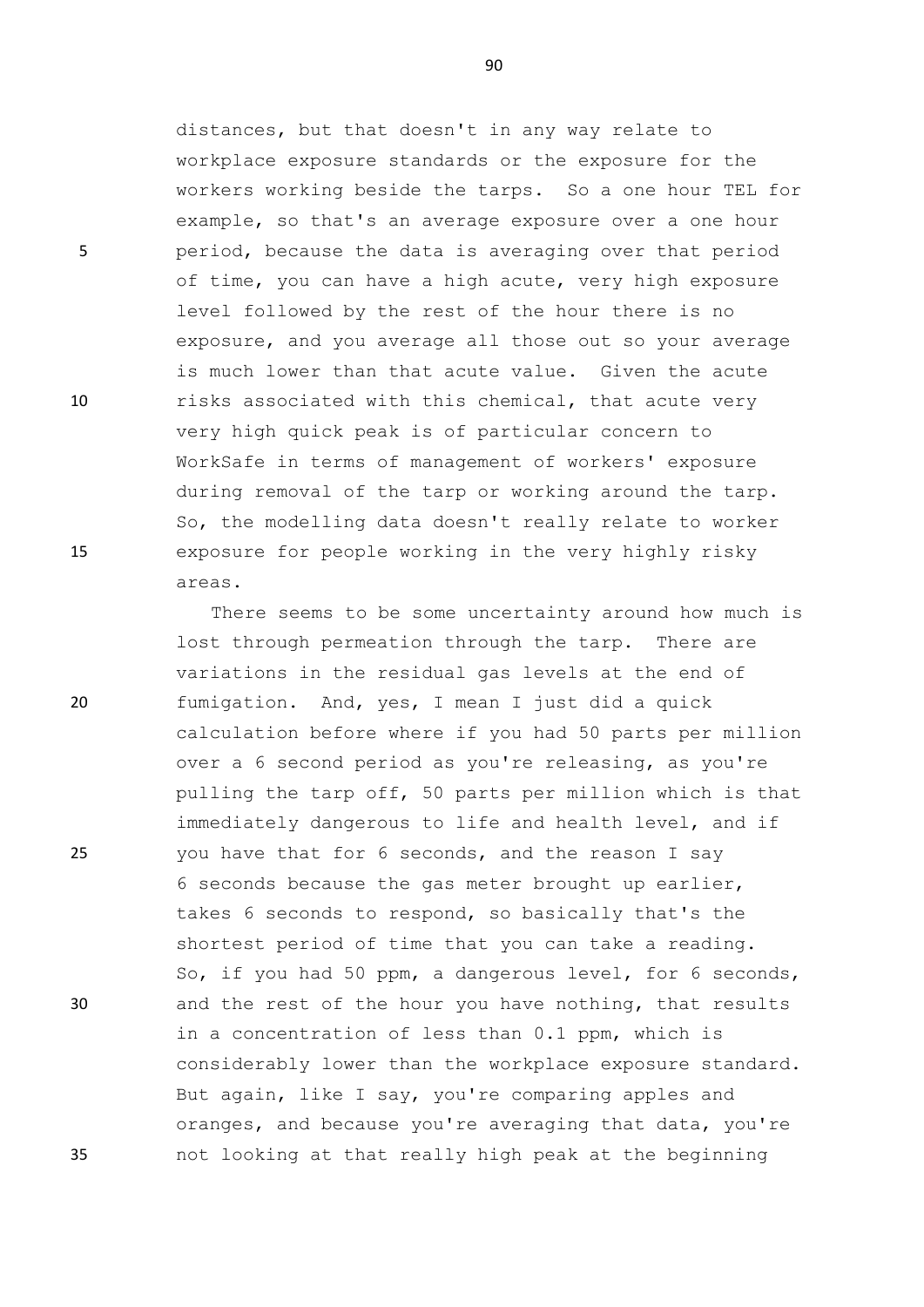which is really critical in terms of risk assessment for workers working close to the gas.

Other uncertainties are around exposure monitoring. A new gas meter measuring higher concentrations was 5 introduced today but the Ultima gas meter, which is the personal one that they're doing their ongoing dynamic risk assessment while they're doing the fumigation, that can only read up to 50 parts per million which is the immediately dangerous to health and life level. At that 10 point it gives you a reading that says you've got a failure, so that failure could potentially either mean that you've got a concentration higher than 50, but who knows what that concentration is, or that potentially you do actually have a fault in your meter. Those 15 limitations around knowing those numbers and being able to respond appropriately to those numbers, whatever they may be, is another serious limitation.

In terms of WorkSafe exposure, all workplace exposure standard, all exposure standards have some uncertainties 20 around the number and how it's derived. I think generally speaking we're probably, everyone is fairly comfortable with the numbers that WorkSafe has adopted. For WorkSafe, probably the really critical number is the ceiling limit which is a peak or one-off level that 25 should not be exceeded, and the reason that that's going to be critical is because that's designed to, around risk management for the workers working close to the tarp where you have those high immediate peaks after the tarp has been released.

30 Some of the other exposure standards around the world, for the ATR exposure standard, which is an ATR average for a worker, the values range from 1 to 10 ppm, but for the most part the 10 ppm that is used by the majority of people around the world, I would expect is 35 extremely likely, based on my experience they will have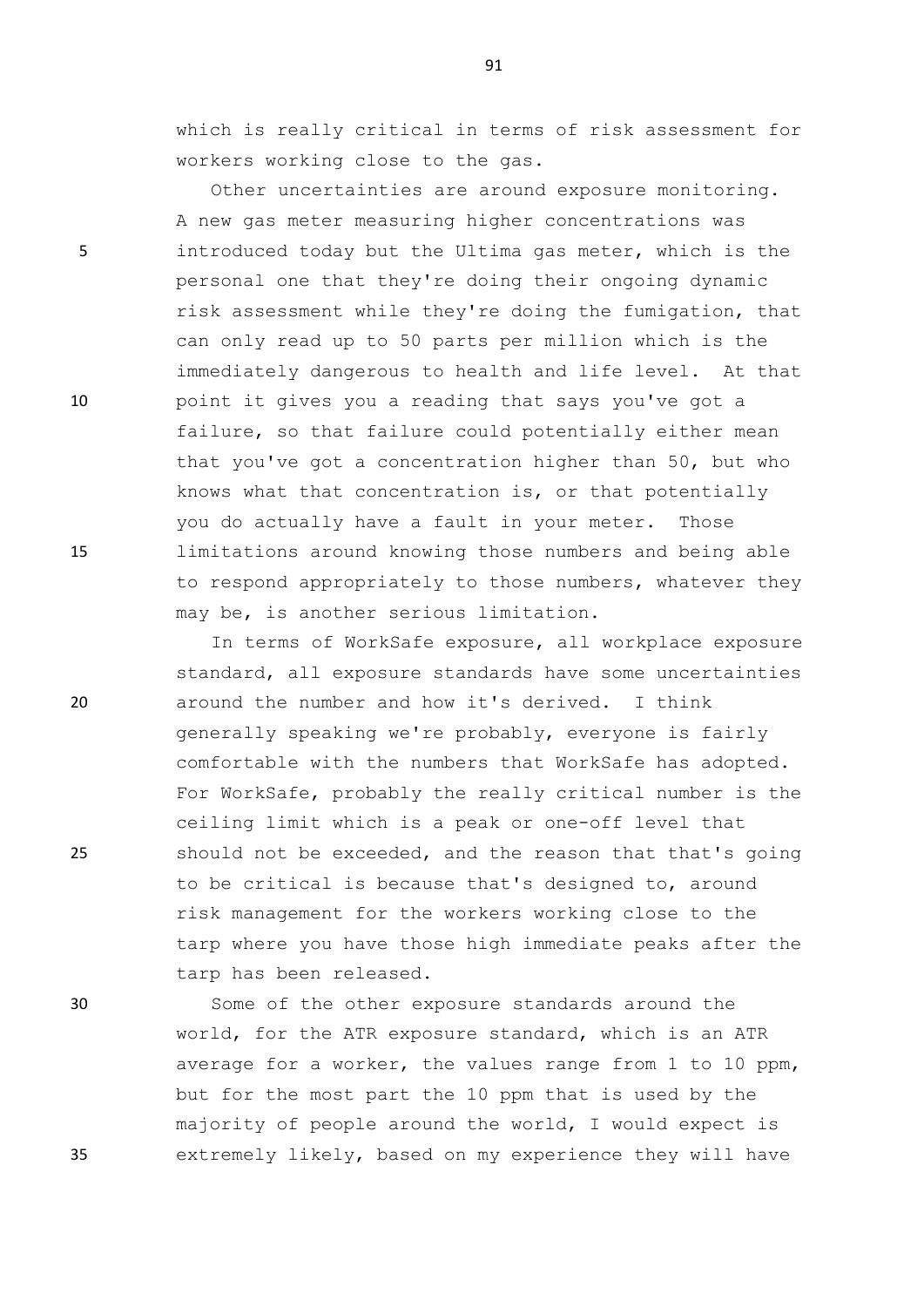adopted that from the old ACGIH standard, the ACGIH is the American Conference for Government Industrial Hygienists and they set exposure standards. They set that 10 ppm in 1969 and I expect most countries haven't 5 changed it since then. ACGIH, they did review that number in 2016 and came up with that ceiling level of 5 ppm, which is what WorkSafe has adopted.

So, in determining controls there are a couple of really critical things that must be considered. The law 10 requires that a PCBU must have regard to the highest level of protection for a worker. You must have regard to the highest level of protection. There is also a legal requirement for the management of substances hazardous to health and hazardous substances, that the 15 hierarchy of controls must be applied, and you can only drop down that hierarchy if it is not reasonably practicable to do something at a higher level of control.

It is also really important to consider as well when 20 determining controls the limitations around monitoring, risk management, etc etc.

And just in terms of the hierarchy of control, we have elimination at the top and then we go into minimisation where we have either substitution of the 25 substance for something less hazardous, isolation to keep it away from workers or workers away from it, and engineering controls. And, just to point out that while the tarpaulin or sheet is in place, in effect it is isolation because it's keeping the person away from the 30 hazard, but as soon as you remove it, which is obviously a critical part of, remove it and release the gas, it's no longer an isolation control. So, you're falling straight back to that bottom of the hierarchy, that very last thing that should be done, which is management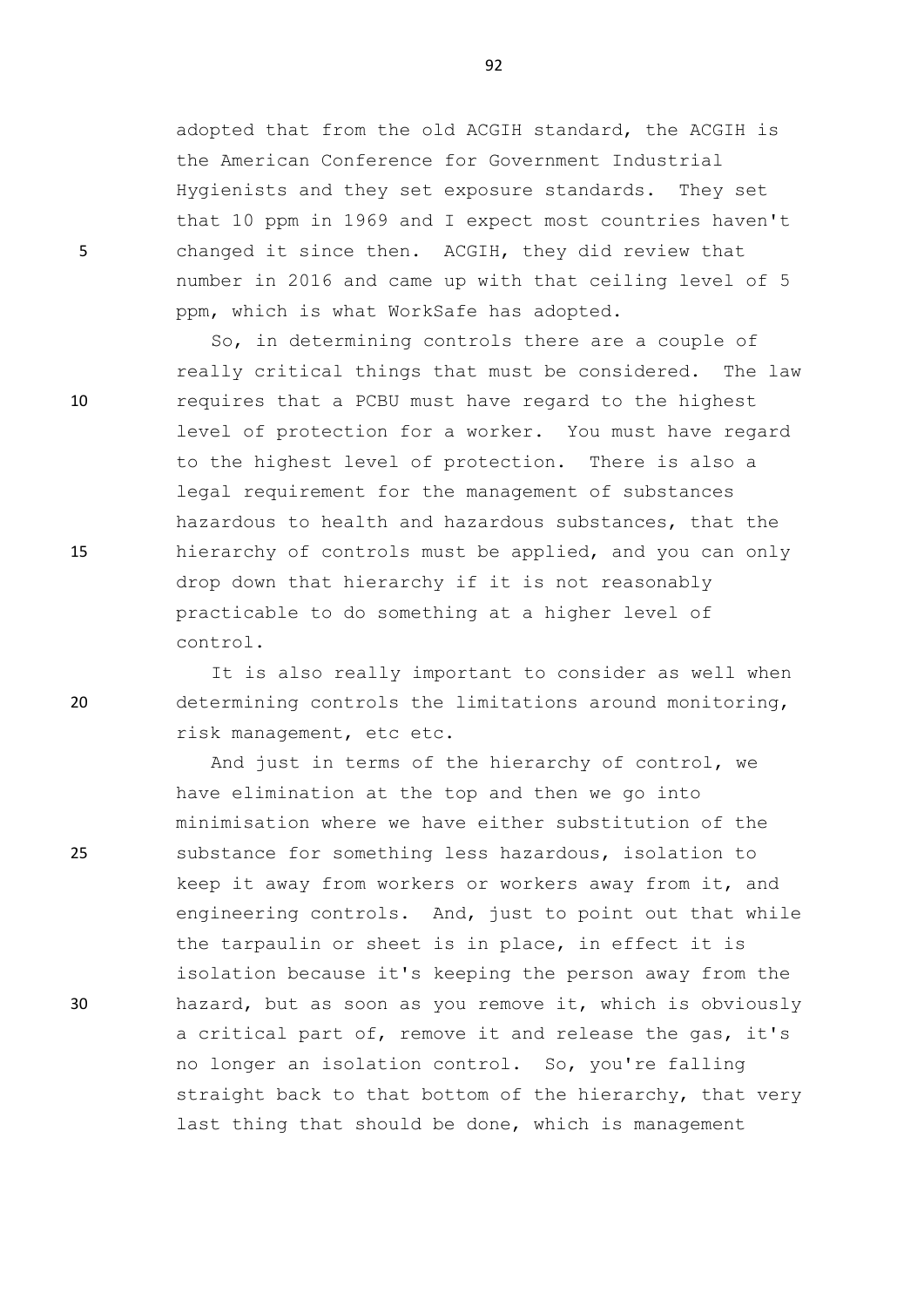using respiratory protection which, as I've pointed out, has some limitations.

In terms of whether or not recapture could be used, again, that recapture would be much higher up in the 5 hierarchy of control than protective equipment. There are a bunch of questions that we don't know, it wasn't addressed in the application, around - or extensively in the application, around recapture. A bunch of variables that make it very difficult for WorkSafe to know whether 10 or not it's feasible to do that, whether it would be reasonably practicable for the person controlling the business or undertaking to actually do recapture, and some of those issues have been raised earlier as well such as hazardous waste et cetera.

15 In terms of re-entry periods and buffer zones, so the re-entry period, like Susan said, is that period of time where nobody is allowed to re-enter that area unless they are appropriately protected. Again, that would require consideration. It would depend on whether or 20 not there were things like recapture in place, and clearly there's also phytosanitary requirements around how quickly the cargo needs to be moved after it's been fumigated which, you know, obviously getting a crane in there, or one of those big things they use to lift up 25 logs, to get that in that area to lift it up and put it into the ship, that if there was a re-entry interval, that will impact on the ability to move the stuff, to move the logs.

And in terms of buffer zone, again, that would 30 require consideration. There seems to be a little bit of a variation around buffer zone in terms of what the purpose of a buffer zone is and who it is intended to provide protection for, and there does seem to be sort of variable options or offerings on what the buffer zone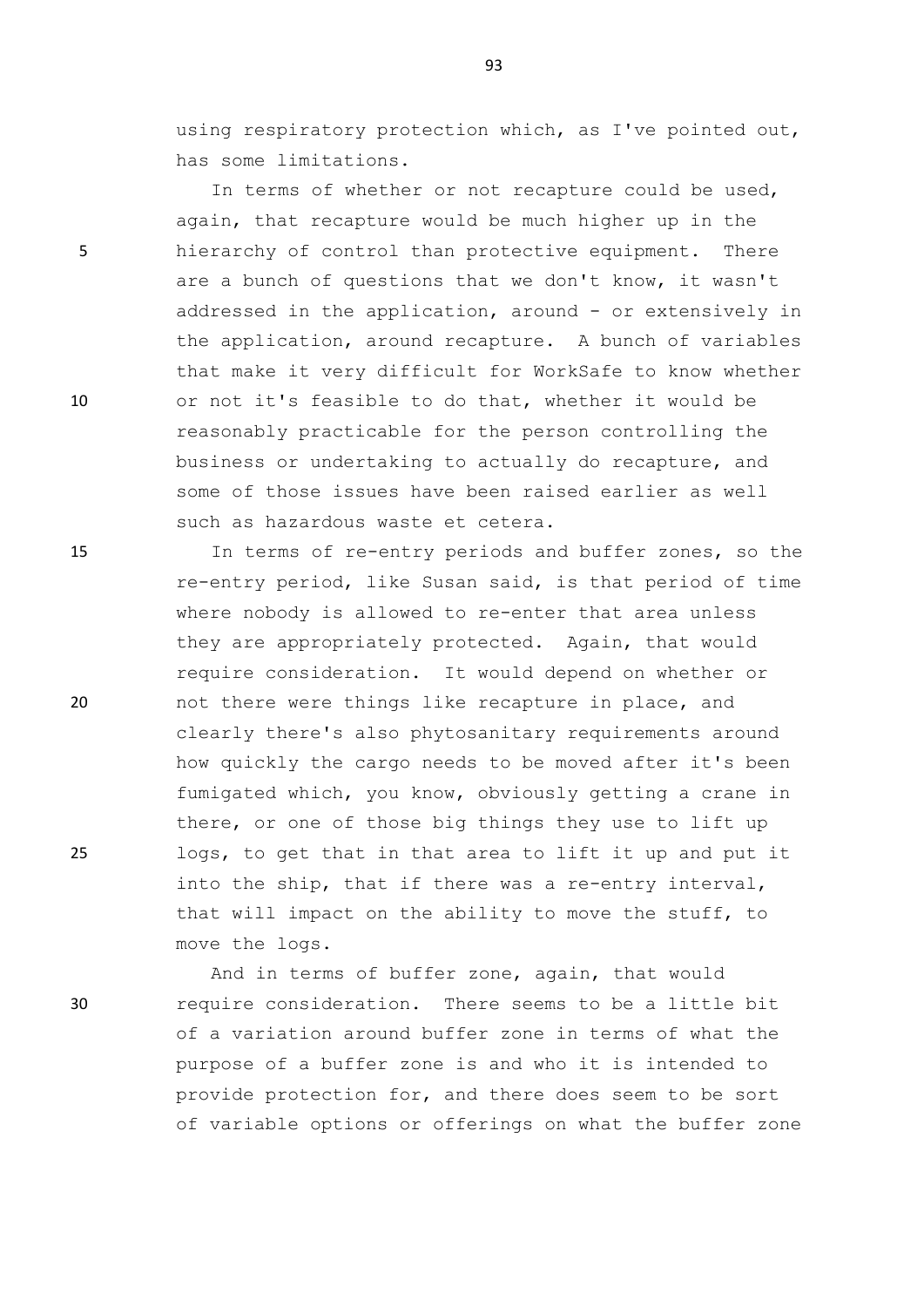94

should be, which again sort of points us to there is some uncertainty around this.

So, just my last slide here. There are other risk management measurements to consider, such as the 5 flammability issue. And, in terms of managing a flammable atmosphere, it is a requirement under the hazardous substance regulation that a hazardous area meets the New Zealand Standard 60079, and given that this has only just been raised this morning, 10 WorkSafe - I would need to go back to my colleagues at WorkSafe who specialise in flammable atmospheres to determine whether or not merely switching off the power to the light in a ship's hold, or to the fan on a refrigerated container would actually be sufficient to 15 meet the New Zealand Standard.

In terms of health monitoring, it is actually already a legal requirement to do health monitoring where reasonably practicable and as far as WorkSafe is concerned, it is. And, I acknowledge the Applicant has 20 agreed to this, it is reasonably practicable to do appropriate health monitoring which would be lung function testing given the respiratory irritation effects, and also it's an ototoxic, in other words the substance can cause hearing loss, even if that person is 25 not exposed to noise. So audio in which it would be appropriate. And also biological exposure monitoring whereby you're measuring the levels in urine or blood as appropriate to whether it's a long-term exposure or an acute exposure are reasonably practicable to do, so 30 therefore the law already requires it to be done.

So, yes, in summary there are a number of uncertainties which makes it quite difficult for us to determine just exactly what would be the appropriate controls and how they would work, so we need to have 35 some more information. Thank you.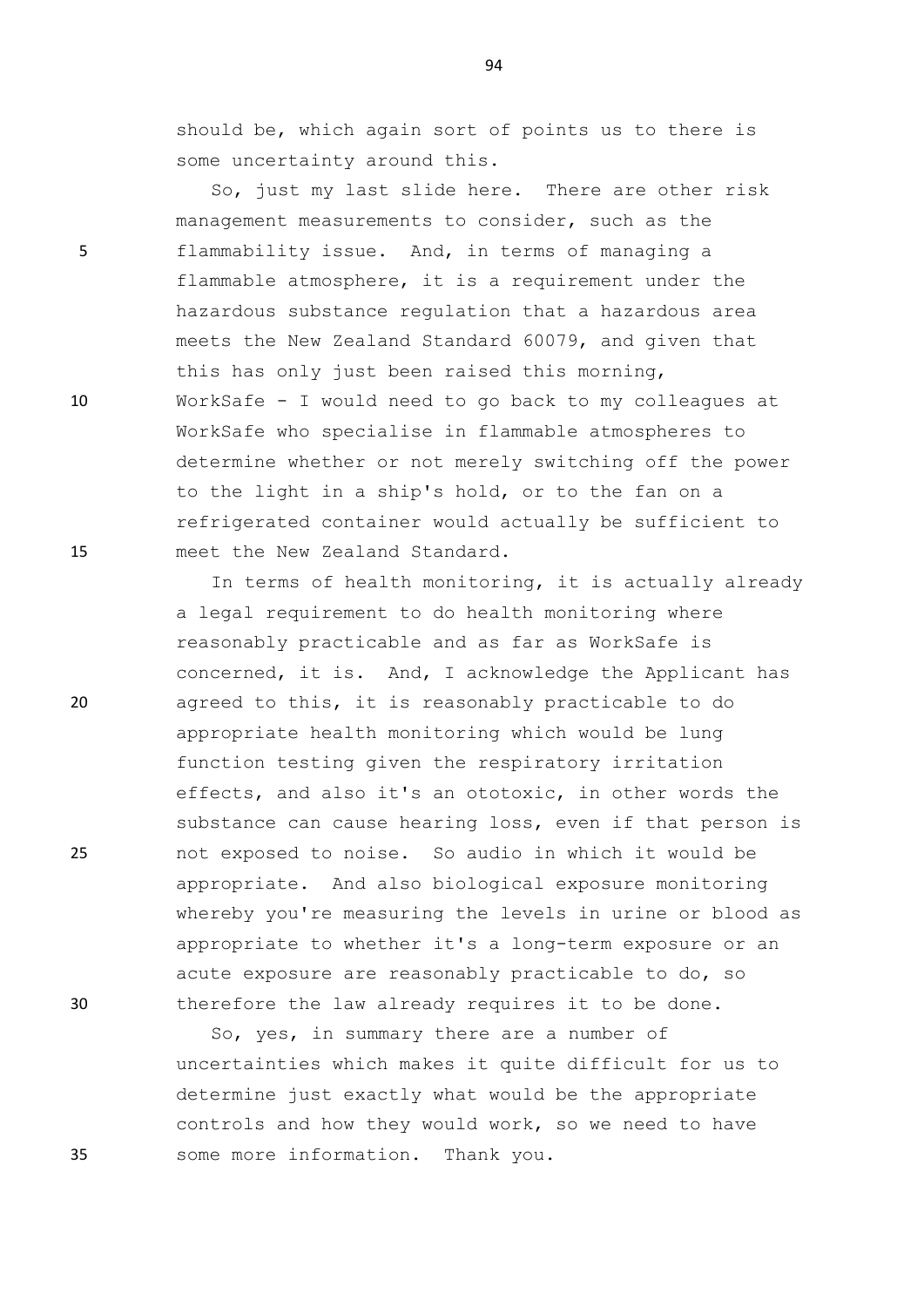**CHAIR:** Thank you very much. Okay, so now we have an opportunity to ask questions of both the EPA and WorkSafe and we'll begin with the DMC. Kerry?

 $5$  \*\*\*

**DR LAING:** Thank you, John, I only have a couple of questions. First one, Teresa, is around the point that the application was to cover shipholds and containers as 10 well, and you've said that you've undertaken no risk assessment because no data was provided. Now, in spite of Helen telling us this morning that, yes, there is some shiphold information available should we wish to see it, it would be my understanding, and you might want 15 to take legal advice on it, that we could not make a decision covering those other modes of fumigation without it being a separate process.

- **DR VAUGHAN:** Yes, so we would need to get some legal advice, but, yes, this particular application we're recommending 20 to limit to fumigation under tarpaulin, with the note that if they would like to extend it to the other use patterns, they are welcome to, were this to be approved, apply for a reassessment where they could provide the appropriate data.
- 25 **DR LAING:** Okay, I just wanted to clarify that. And, one other question, you've written a control around atmospheric conditions must be continuously monitored. You might want to revise that after what has been presented in the last 24 hours, but just based on that, 30 how extensive were you considering atmospheric monitoring to be? I mean, it can be a whole range of factors.
- **MR DR MOHAON:** I guess we would be sort of thinking around the sort of controls that already apply to 35 methyl bromide, that you are required to - I can't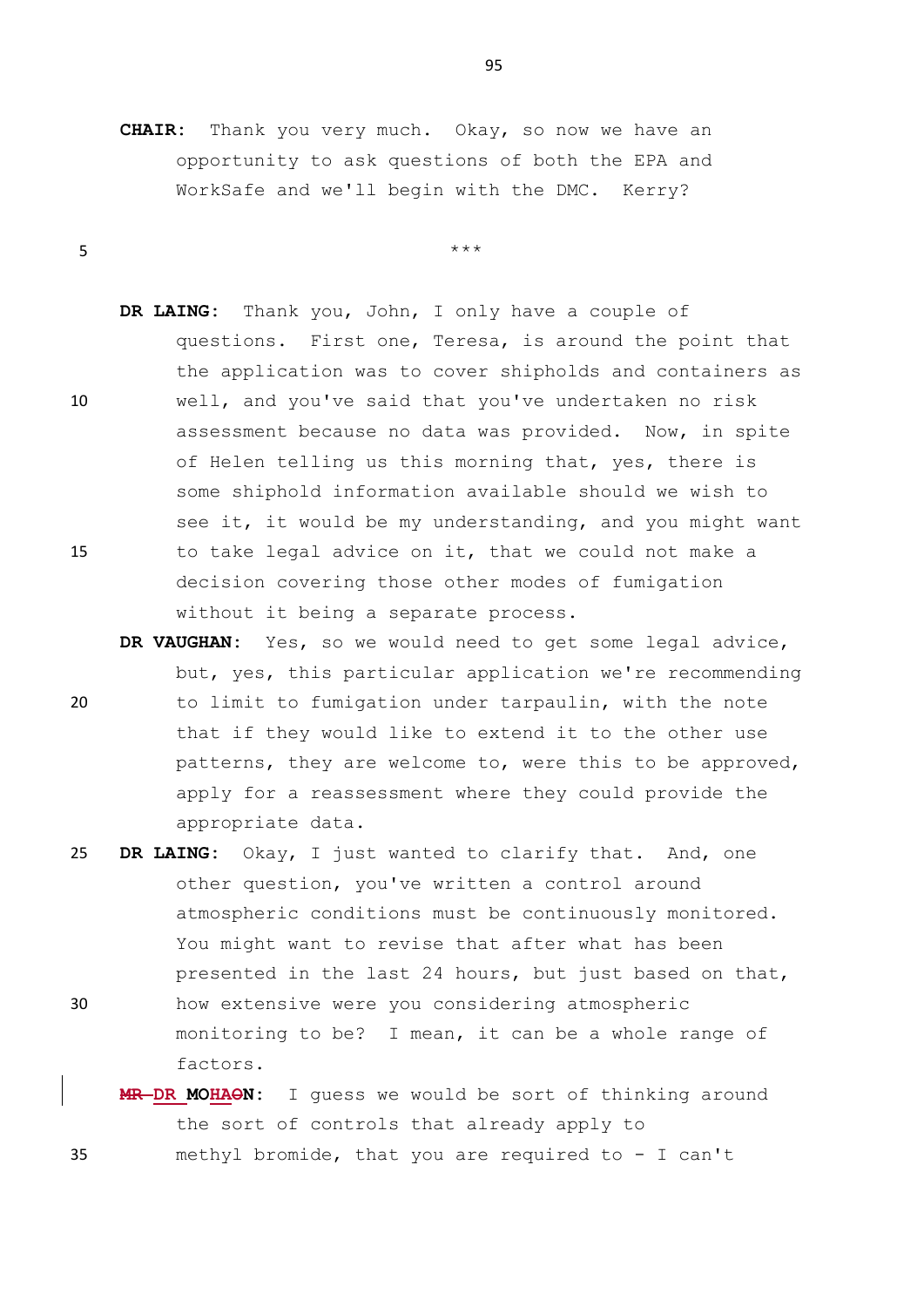remember off the top of my head - to record the wind speed and wind direction, and stuff like that.

**DR LAING:** Okay, so just wind speed and wind direction. **MR DR MOHAON:** Yep.

- 5 **DR LAING:** I just have some thoughts about that in terms of low wind speeds and inversions, as to how much they actually apply in particular port situations, and particularly during venting during the hours of daylight, 7 am to 7 pm, most often they would not occur. 10 Through the night they might. I mean, I was working on the assumption that the information we had was that the majority of EDN would be released during ventilation rather than any permeation through the tarp. So, you would need to consider nighttime concentration, or 15 nighttime conditions if you were concerned about permeability through the tarp, but I guess we've heard some information this morning that says well, the tarp permeability was done without any logs there and without any reduction in concentration. So, in fact the 20 concentrations that may come through the tarp over the night may be smaller, but we need to look at it again. That's just a comment, really. Thanks, John.
- **DR PHILLIPS:** I've just got one question for Teresa although I don't think you can answer this question. It just 25 relates to the potential release of ammonia and that conversion to ammonia, and whether you can make any comment at all about what the likely risk to humans or the environment could be, especially the aquatic environment, I guess, because ammonia is quite toxic to 30 aquatic organisms, but you might not be able to answer that one.
- **DR VAUGHAN:** Yes, no, I can only sort of answer it generally because we have nothing to quantify how much is there. So we just wanted to identify it as a potential risk 35 that hasn't really been quantified because we don't know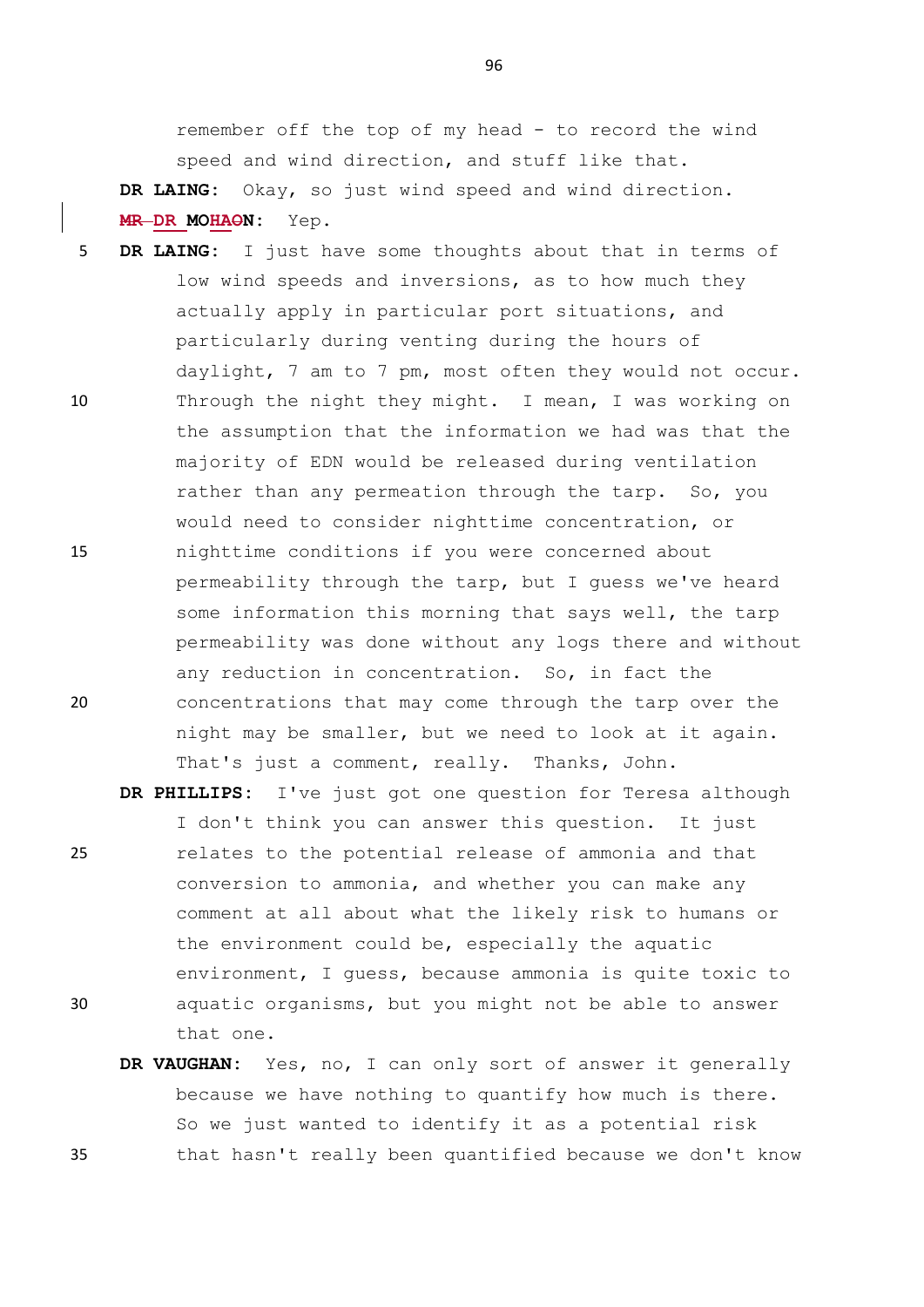how much is produced. We do know, there was study data provided by the Applicant that said a significant amount of hydrogen cyanide was not produced during log fumigation, so now we're wondering is that because EDN 5 converts to hydrogen cyanide and then continues on and forms ammonia and carbon dioxide in that 24 hour period? But, we actually don't know. So, yes, it's just a flag that it's an unassessed risk at this stage.

**DR PHILLIPS:** Okay, thank you.

- 10 **CHAIR:** There are no questions from me so I will invite questions from the Applicant, and I would like to remind the Applicant that these are restricted to questions of clarification on the presentations you've heard, not refutation with your own points.
- 15 **MS GEAR:** Do you mind if I go first? A couple of facts, really, around the WorkSafe presentation as much as anything. Susan Collier gave us a very good description of the process once a decision has been made and the approach they need to take in putting in place a Safe 20 Work Instrument. What I would be interested in hearing is what advice they will take from this process, whether at the end of this process the controls that you put in, that the EPA puts in place, is effectively the beginning for them to then do their assessment; whether or not 25 they do need to take notice of what the EPA staff and the DMC provide them as advice?
- **MS COLLIER:** In terms of our process, ideally we may have come up with what our proposed controls were for this process as well but because we've got so many unknowns, 30 we're really asking for you to help us figure out what those, you know, reasonably practicable controls that will protect people are. So, as this is a new process, I'm sure we're open to working with you and the decision-makers on how that works out.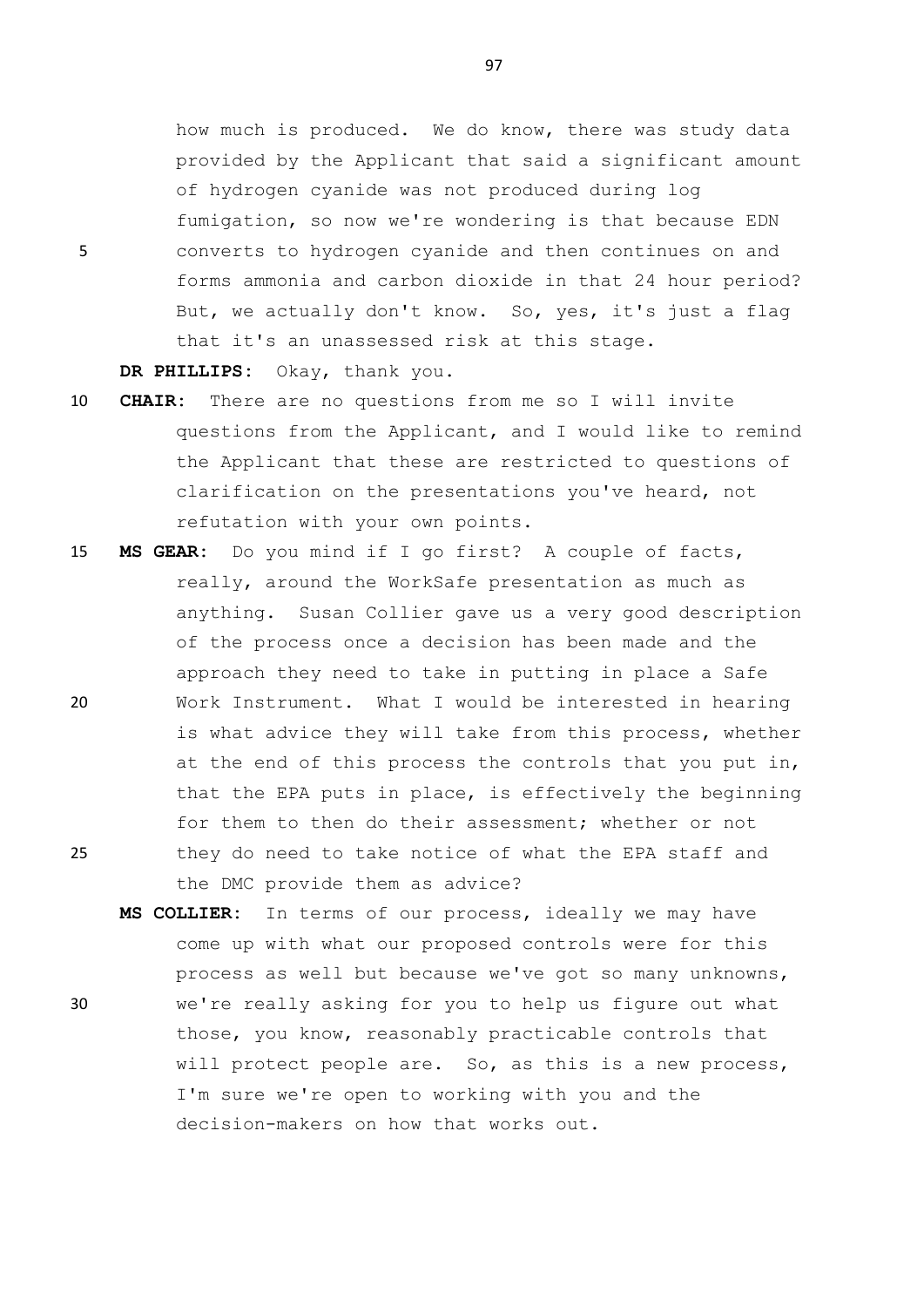- **MS GEAR:** Could I then just ask them that we have clarity around the way that we interact. Whether we can have instructions going forward as the best way to interact with people. To date there's been a lack of clarity in 5 that direction and we would be very keen to make sure that we are working appropriately and we can fairly and openly share information.
- **CHAIR:** Yes, I think I can only add, reiterate that this is a new landscape in terms of how both the EPA and WorkSafe 10 interact to define the conditions upon which our mutual approvals of a process can be worked in. So, both agencies are working in that area. But if the EPA wish to comment further at this point, or maybe that's something we can address further on. Are there any 15 other questions from the Applicant?
	- **MS GEAR:** I have personally one more question. I would really like to understand how the IDLH was calculated?
- **MS GIBSON:** That IDLH was taken from the American CDC, so the National Institute of health I think it is, the CDC, so 20 they determine the IDLH, it's their process and we haven't reviewed that value, we've taken that value that they've proposed.

**MS GEAR:** Thank you.

**MS GIBSON:** There isn't a great deal of information on how 25 they've derived that.

**DR SWAMINATHAN:** What's the time of exposure on that 50 ppm because in your presentation you mentioned that it's - **MS GIBSON:** Yes, that's immediate. Immediate, yes.

**DR SWAMINATHAN:** But like, the other data shows that it

- 30 takes, the data source shows that it's like 30 minutes or one hour, it's not like instantaneous.
- **MS GIBSON:** And that's exactly my point about exposure standards and guidance values, there is a lot of uncertainty around them. You know, and the best we can 35 do is take a reliable source which is CDC, a very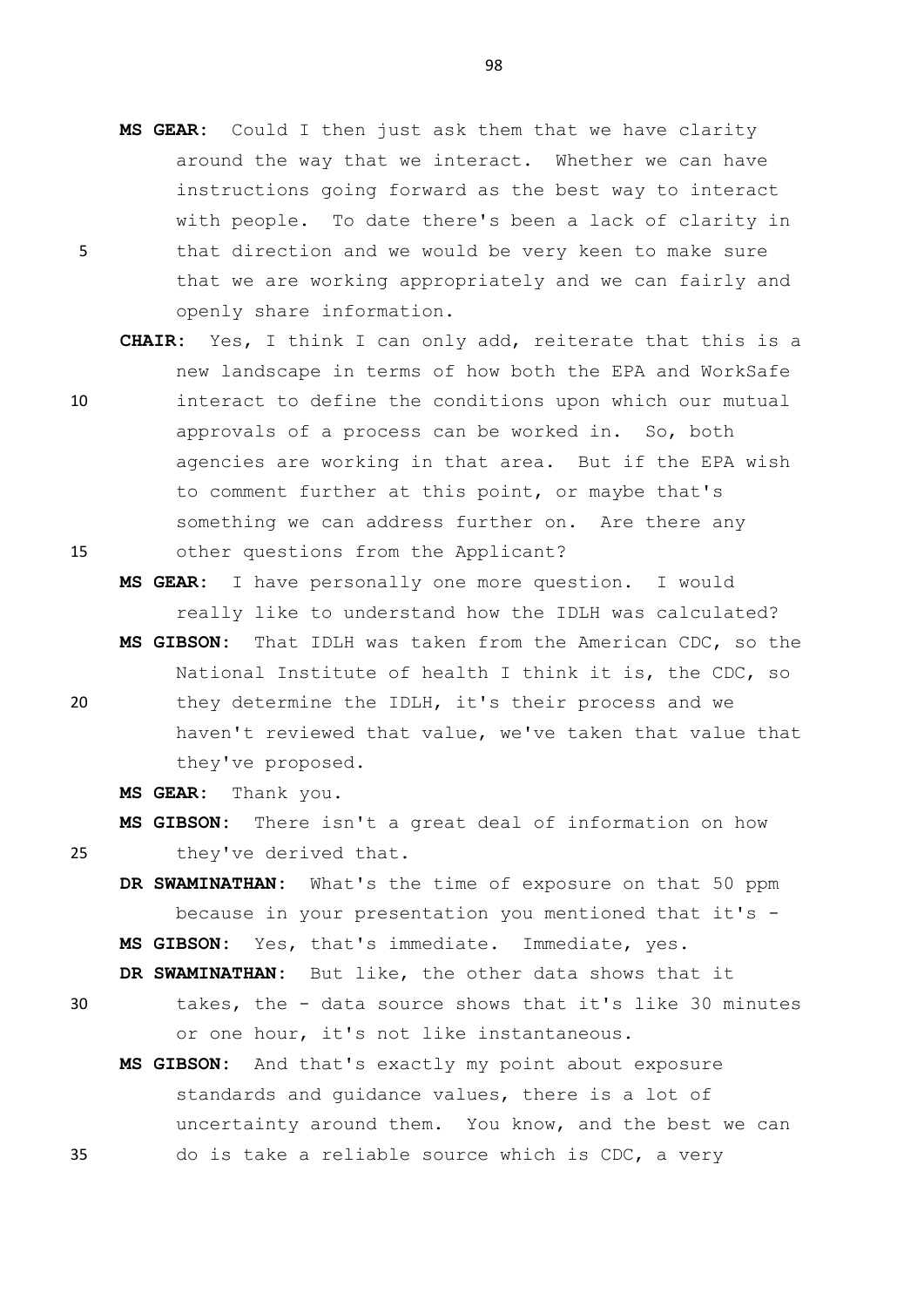reliable source in terms of what value that they've placed on the IDLH. But that is the fact, that with human exposure it is not black and white. What affects one person in one way is not necessarily going to affect 5 somebody else in that same way. So, you do have to consider that there are always uncertainties around exposure standards and exposure levels, and to deal with uncertainties. Unless you have very very good exposure data and a very good handle on the actual exposures that 10 are occurring, the best approach would be a conservative approach around assessing risk based on data and the application of exposure standards.

- **DR SWAMINATHAN:** Like, in my presentation I have mentioned that with the - meters there is also the risk which is 15 close to the fumigation chamber, and you always use personal protective equipment to protect that risk, that's the one we have recommended, but beyond 10 metres that risk is not there. So, it's based on our -
- **MS GIBSON:** Yes, but your modelling data at 10 metres is 20 based on 1 hour and 24 hour TELs isn't it? It's not actually instantaneous readings which is a different way of assessing the risk. It wouldn't be appropriate to apply a 1 hour TEL to a worker and their short-term exposure within say 10 metres or 20 metres of a stack. 25 It's kind of comparing apples and oranges almost. So, the 1 hour TEL does not represent risk for a worker from an immediate high exposure, that might last the 10 seconds or 1 minute for example. And, what I was saying earlier is that you have to keep in mind that we don't, 30 there doesn't seem to be a great deal of data, or there doesn't seem to be much data at all around the risk, very short high exposures as the tarp is being released, for example. Then you add that to that the gas meter can't necessarily read at the really critical values,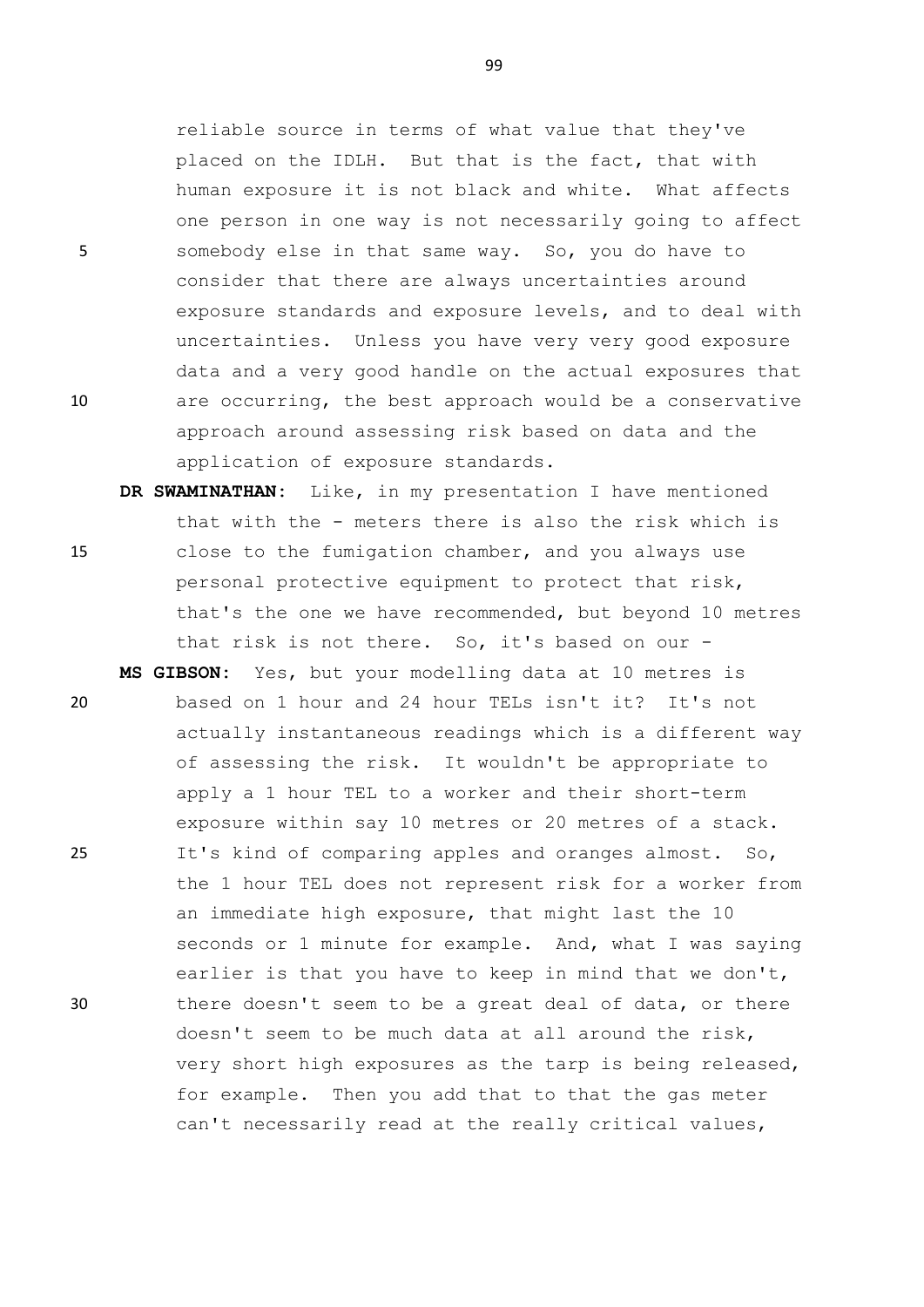then you do have a fair amount of difficulty around risk management there.

And, I was going to actually ask earlier just around the trial at Tokoroa, was there any  $-$  I did see some 5 data showing gas levels beside the tarp and immediately after release which were quite high, but then I was told that that gas data was flawed so I just wanted to check, it was flawed?

- **MS GEAR:** It was flawed and the other problem we had was that 10 actually most of the release happened in the first 15 minutes and we didn't have detailed data for that period of time. So, again, we had problems that at the of release, the time of greatest risk, it didn't have the intensity of data collection that would be useful.
- 15 **MS GIBSON:** And that for me is a critical thing. It's all very well to focus on the 1 hour exposures, or the exposures 10 metres away, for me it's that really high short release immediately after removal of the tarp is actually a really critical question that hasn't been 20 answered for me.
- **MS GEAR:** I think the other thing about that trial, it was a fairly short fumigation. So, we weren't doing the 24 hour fumigation so we were releasing concentrations that would be higher than we would expect to release 25 with what we now know.
- **MR BRUZEK:** I just want to point out, reply to your comment that we are exactly on the same plane, this is the first like industrially viable application because - and please don't look to - when we took over the process in 30 2014 exactly for the reason that the science was not done in Australia so we took over the application from the former multi-national that was leading the application. So, we are going exactly for the same thing which is the protecting workers, protecting the 35 bystanders, and getting a reasonably applicable and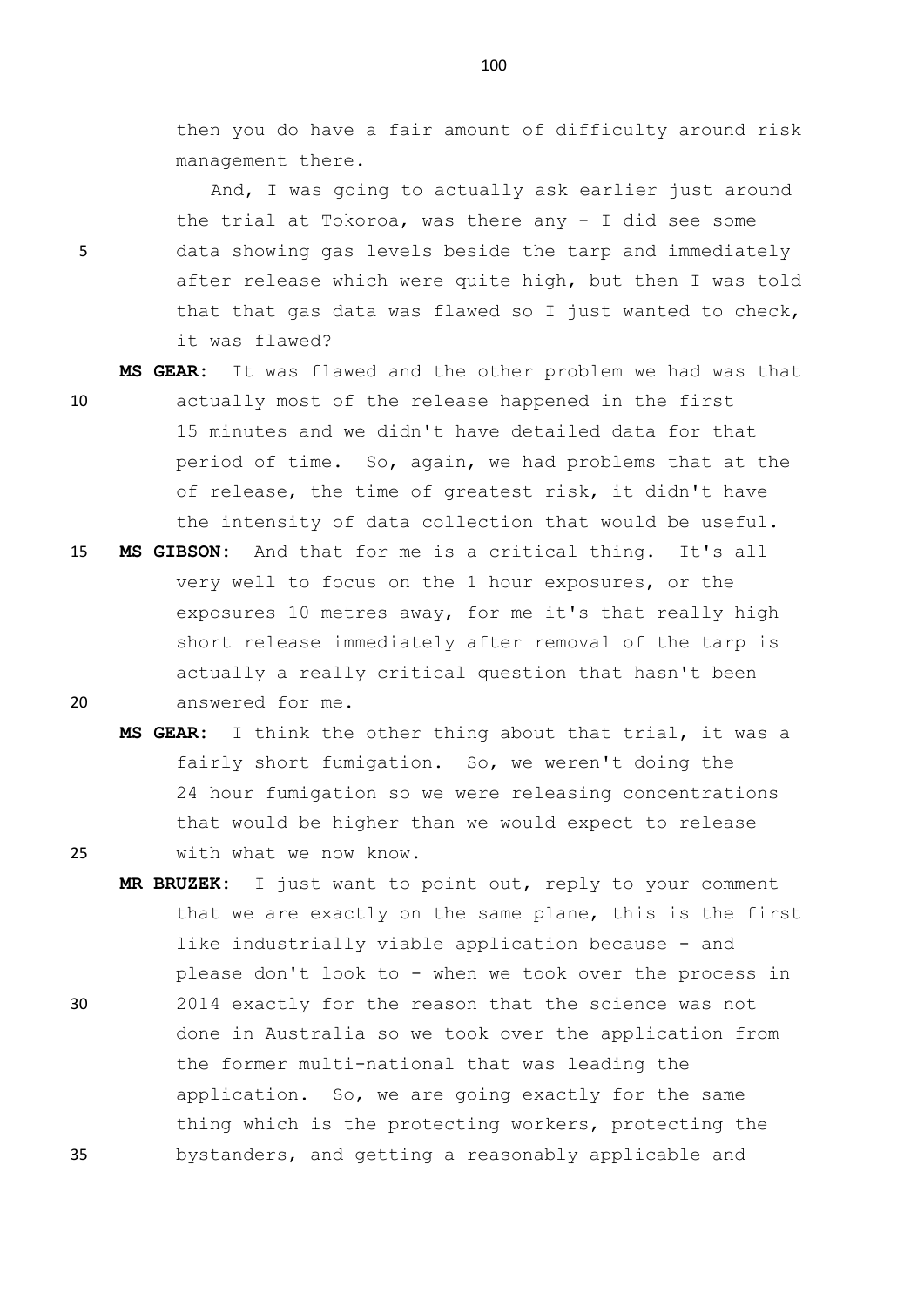practicable limits. However, we need to say that for us, like, scrubbing doesn't add too much value because the biggest purpose or the biggest idea behind EDN is actually that it's a self-decomposing chemical and 5 therefore, like, it doesn't require scrubbing. So, like, letting nature doing the job is one of the key things and we need to work around that to protect people without the use of scrubbing, because scrubbing for us - I'm coming from the chemical factory -

10 **CHAIR:** I think at this point, if we're on to scrubbing we're really beyond the questions for WorkSafe and the EPA. Does the Applicant have any more genuine questions? **MS GEAR:** No.

**CHAIR:** All right. Are there any questions from any of the 15 submitters? Oliver.

- **DR SUTHERLAND:** I have a couple of questions. In the ENR report you refer three times to Picton as being a geographically constrained location where risk assessment modelling may not be appropriate, but I 20 talked to the port manager at Picton and he says they don't do any fumigation there anyway.
- **DR VAUGHAN:** So, as far as I know they don't do any methyl bromide fumigation, but when we're approving something, unless you put a permission control in place 25 you're approving it for use on any port and so you need to make sure that the risks at any port are managed. So, that's why it referred to the fact that those smaller ports may want to in the future use EDN fumigation and we just wanted to outline that 30 potentially the modelling doesn't account for all the

risks at those more constrained locations.

**DR SUTHERLAND:** Yes, that's good, that clears that up. The other thing is, in section 3.8 you list the sources of information that you took, you used for producing the 35 report, but I note that there's no mention of the report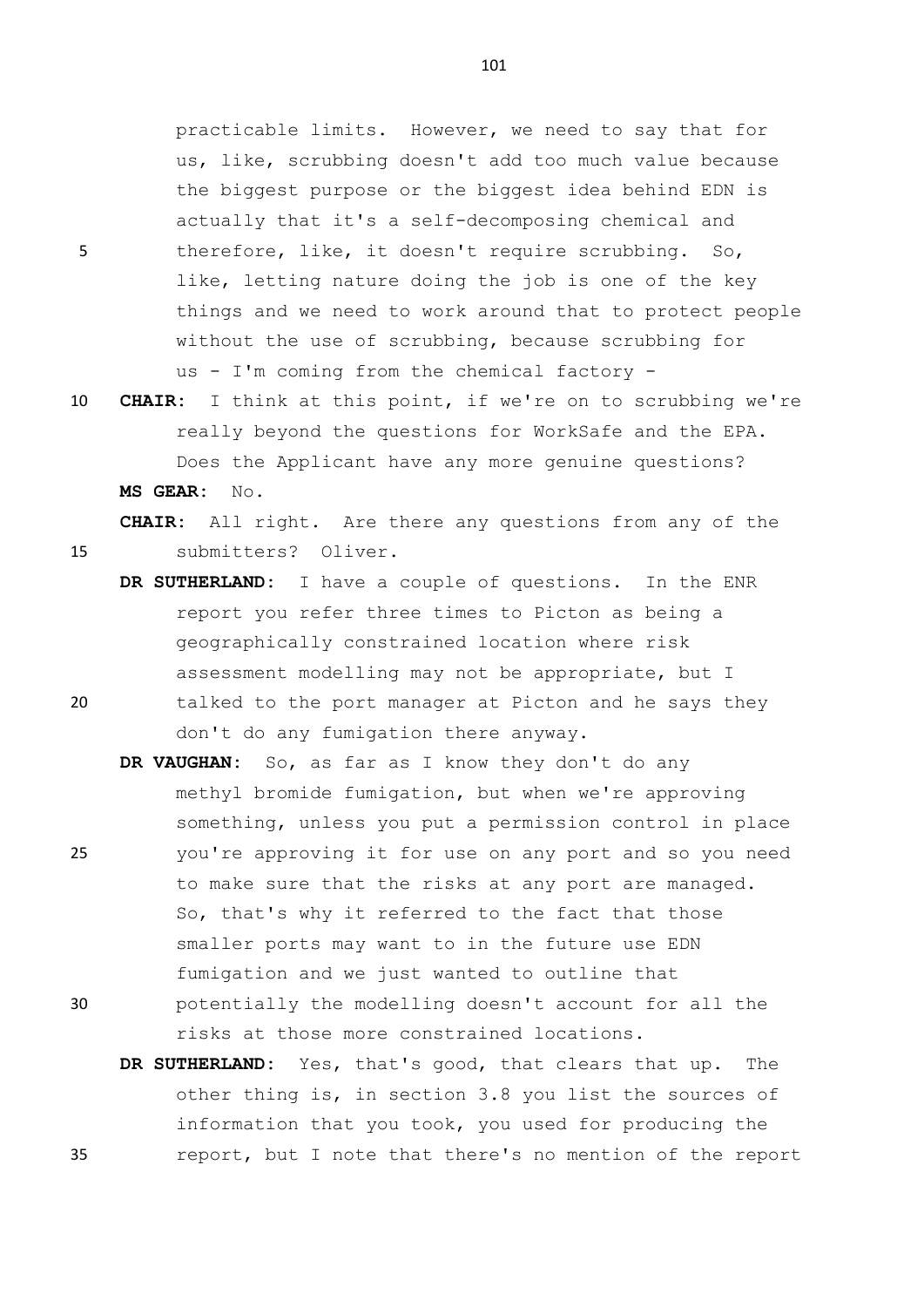of the Maori Reference Group. I was a member of that group and we produced a quite substantial report and I'm just surprised that it's not mentioned, although it does get a passing mention in the appendix.

- 5 **DR VAUGHAN:** I would just note that when I listed the application form I considered that to include all of the information provided in the appendices, the extensive appendices provided by the Applicant, and that included the Maori Reference Group report explicitly, and then
- 10 also the Applicant's summary of their view of what actually came out of that reference group. So, I would consider that Maori Reference Group report to fall under the application form.

**DR SUTHERLAND:** The MRG report was an EPA report.

- 15 **MR JACKSON:** No, the MRG report is actually a Draslovka report, they funded it.
- **DR VAUGHAN:** So, it's not actually considered an EPA report. EPA provide administrative services and facilitate the process, but it's actually the Applicant's report that 20 was provided back to the EPA in the application.
	- **MR JACKSON:** The EPA provides secretariat services for that Maori Reference Group but the report was funded from Draslovka as part of their suite of documents.

**DR SUTHERLAND:** Okay, it would have been helpful probably 25 just to have listed that you took it into account,

because it stuck out to me as though it had been overlooked. Thank you.

**CHAIR:** Any further questions from any of the submitters? **MR GLASSEY:** Ken Glassey from MPI. Probably for both parties

30 I'm just curious that through this process there's been no mention of the current use of hydrogen cyanide fumigation in New Zealand and the current controls around that, and it's a flammable gas that we use in the banana ripening rooms, and the fans need to be 35 non-explosive et cetera, and it's similar circumstances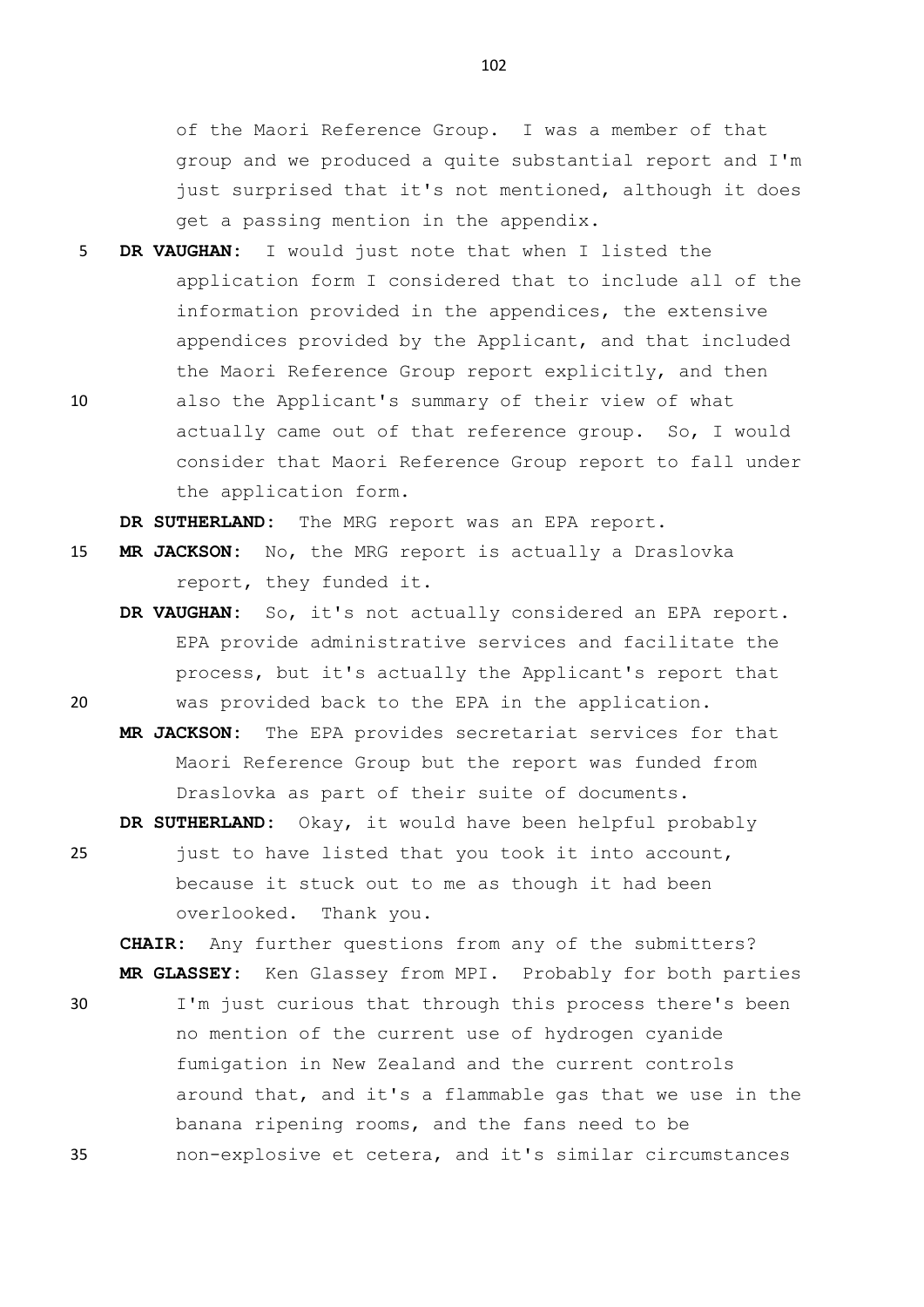as to what's being described but there's been no reference to those being used already.

**CHAIR:** I think in the interests of expediency, given that you refer to a substance that's not under consideration 5 today, we'll forego that question. I'm happy if you want to explore that off record with WorkSafe and the EPA and if necessary we can bring this to light later on, but I'm concerned that we keep the focus on the application today. We're running ahead of time as it 10 is. I would like to thank everybody for the submissions that they've given this morning, it's been an information-dense morning. We'll reconvene on time at ten past 1, so there's a shortened period for lunch and I'll see you back in here.

15 **(Hearing adjourned from 12.43 p.m. until 1.11 pm) CHAIR:** Welcome back to the afternoon session and without further ado we'll have the first of the submitters presenting, Dr Oliver Sutherland on behalf of Ngai Tahu.

**DR SUTHERLAND:** Kia ora tatou, and thank you, Mr Chair. I 20 just want to say at the outset a word about Ngai Tahu's approach to this hearing. Normally Ngai Tahu doesn't comment on issues that, where we're not the mana whenua and so I just wanted at the outset, since they're not here, appearing here or in Rotorua, I just wanted to 25 acknowledge the tangata whenua of Tauranga Moana, particularly in Ngai Turangi, but also the Iwi of Whangarei and Napier, because they haven't put in a submission and they're not appearing and though we have got a feeling for their thoughts about the application 30 from the Applicant's consultation with them.

But, in fact, Ngai Tahu does have an interest in this application for a couple of reasons. Log fumigation is important to Ngai Tahu because it happens to some extent in the Ngai Tahu Takiwa in Bluff and in Timaru, but also 35 Ngai Tahu has a major interest in the forestry sector.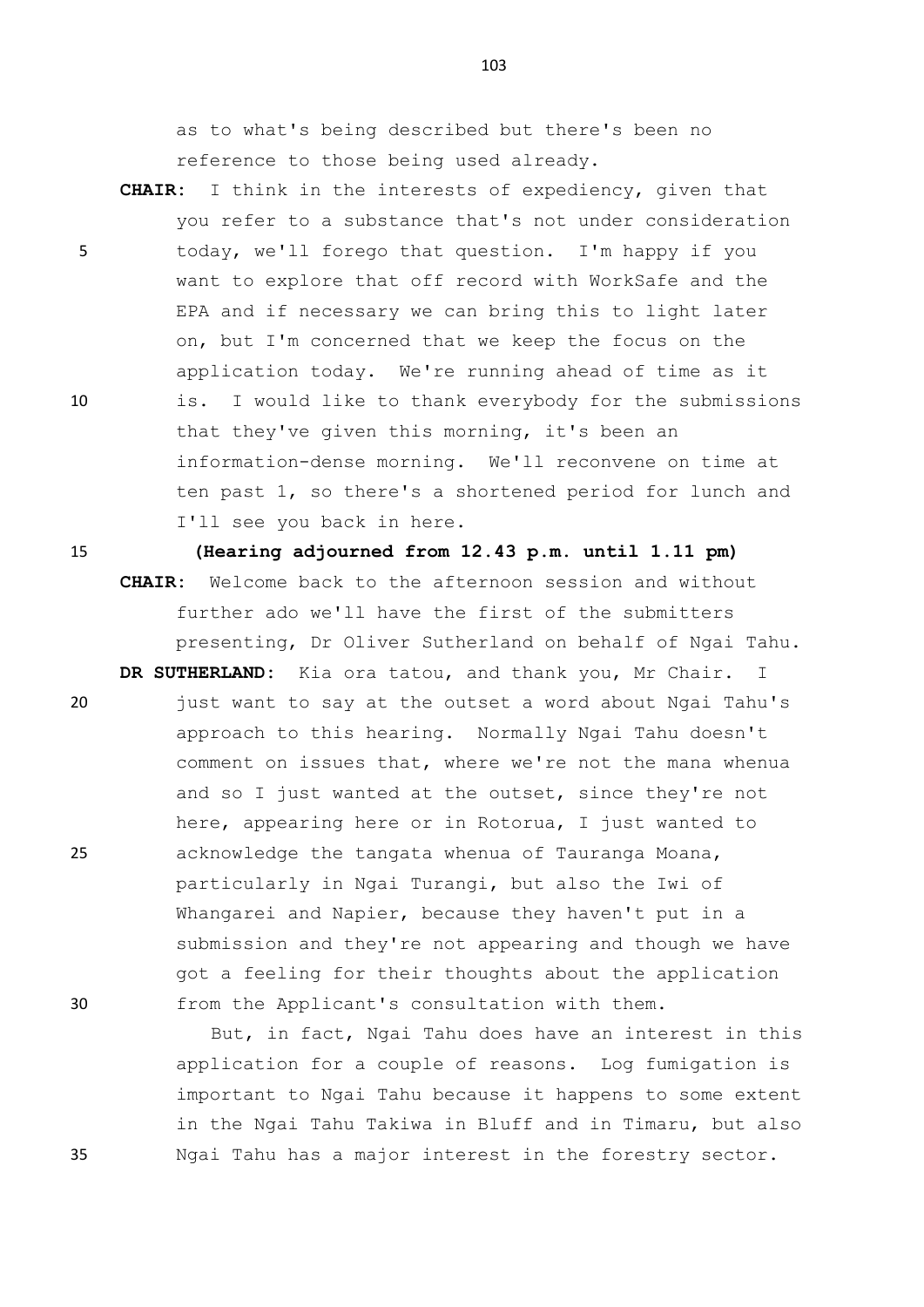Just to put a figure on it, in 2017 the export sales of Ngai Tahu logs totalled \$12.7 million. So, it's an industry which is important to Ngai Tahu.

And I suppose the other interest that we have in this 5 is the fact that we were represented on the Maori Reference Group, as I've referred to before, and I took part in that and I'll come back to that a little later.

Ngai Tahu or Te Runanga o Ngai Tahu supports the 1987 Montreal Protocol on substances that deplete the ozone 10 layer and to that extent Ngai Tahu certainly just wants to reiterate its support for the phasing out of the use of methyl bromide by 2020. We see that as a target that has to be met, but if we're going to maintain the export log industry, then obviously an alternative must be 15 found.

Before I get on to the actual application, Mr Chair, I noticed that you said that you were possibly going to undertake a site visit. Well, as one who did that, the Maori Reference Group spent a day in Tauranga and can I 20 just say if you do get the opportunity, please do get yourself to Tauranga. I was astonished by the scale of the operation there and there's nothing like seeing these great tarpaulins and things, just seeing the whole set-up. But I've been in touch with the people of 25 Whareroa Marae, that Marae adjoins the Tauranga Port and of course Helen Gear has met and spent time with them.

I got a little bit of an ear-bashing because the Maori Reference Group didn't stay with them and didn't visit that Marae, and it would seem to me if I can give 30 you a bit of advice, that if you have an opportunity to pay your respects to the people of Whareroa Marae, because it does adjoin Tauranga and I know that they've got a real interest in this even though they haven't made a submission, then if I could advise you to do that 35 as part of my swan song, then I would do that. But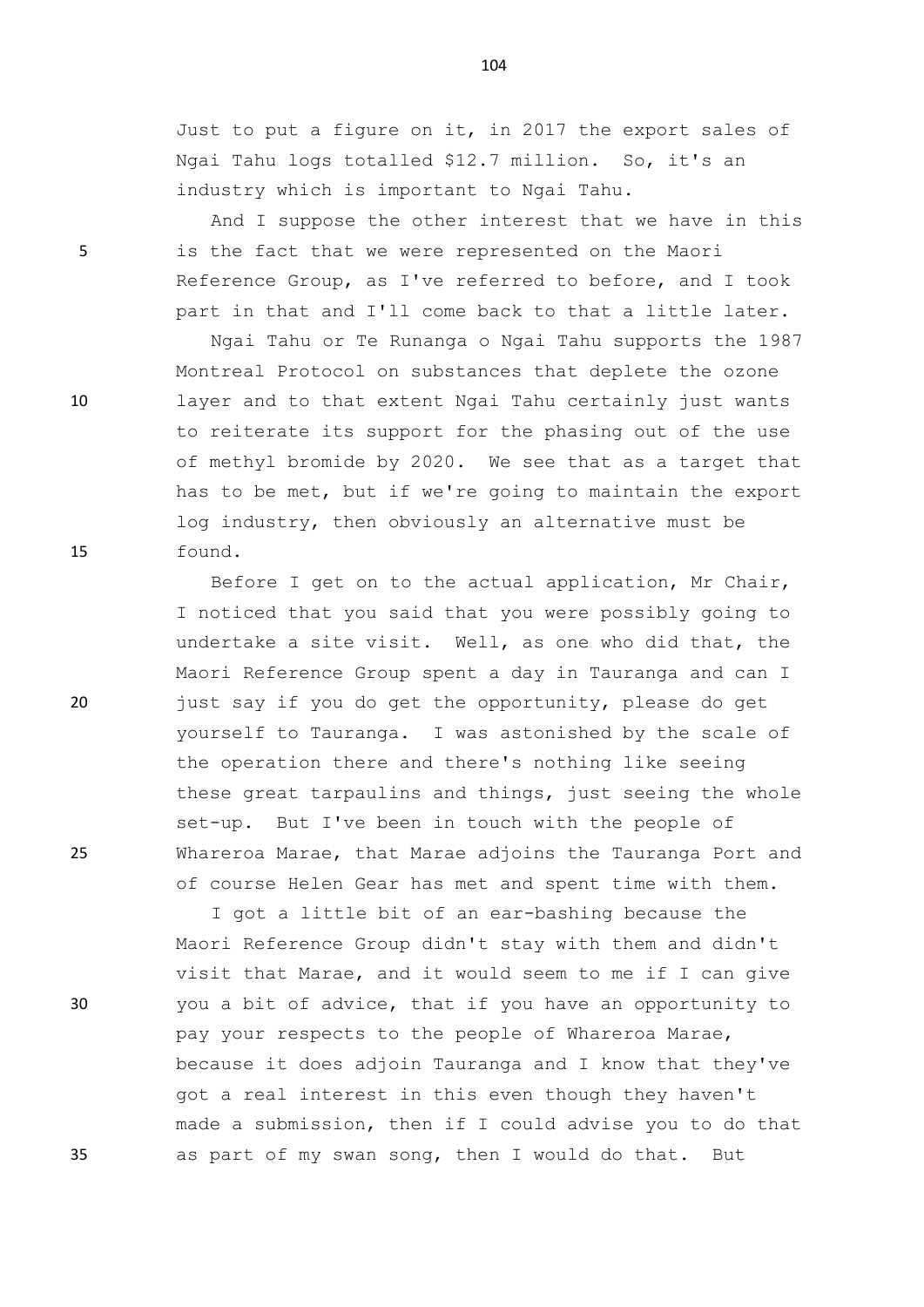certainly, visiting Tauranga will be really important for you, as it was for us.

Looking at the risks of EDN, we, Ngai Tahu - actually we find ourselves in an unusual position. We tend to 5 oppose applications but today we're supporting this one for reasons that are partly mentioned, and also that we find that the risks can be managed, we believe, and that the benefits certainly are very substantial. As far as the aquatic environment is concerned, which is always an 10 issue which we look at, certainly we agree that the risks to the aquatic environment are negligible. And, as far as the birds are concerned, I as an old ornithologist myself, I'm sure that we won't be seeing nesting seagulls in and around those ports in which 15 fumigation has taken place. So, I don't think those risks are serious.

The human health risks are obviously the critical ones and they are of interest to us in a general sense, but also because our people are workers in and around 20 the ports at which the EDN could be used, and certainly those human health risks, as we heard very well and comprehensively outlined by the WorkSafe people who are here today, we do think they should be manageable but it does strike me that you - and I hadn't actually quite 25 realised the complicating factor of the new legislation that came in just whatever it was, a few months ago, and so I think it's disappointing that the staff and I think WorkSafe have concluded that it's not possible yet to be able to determine what the controls should be, or the 30 ways in which the human health risks can be managed, and that more information and that more data is needed. And, I accept that that could be the case but I also accept that 2020 is not far off and getting any of this in place before the deadline that we've set, or that the 35 EPA has set, is going to be very difficult indeed.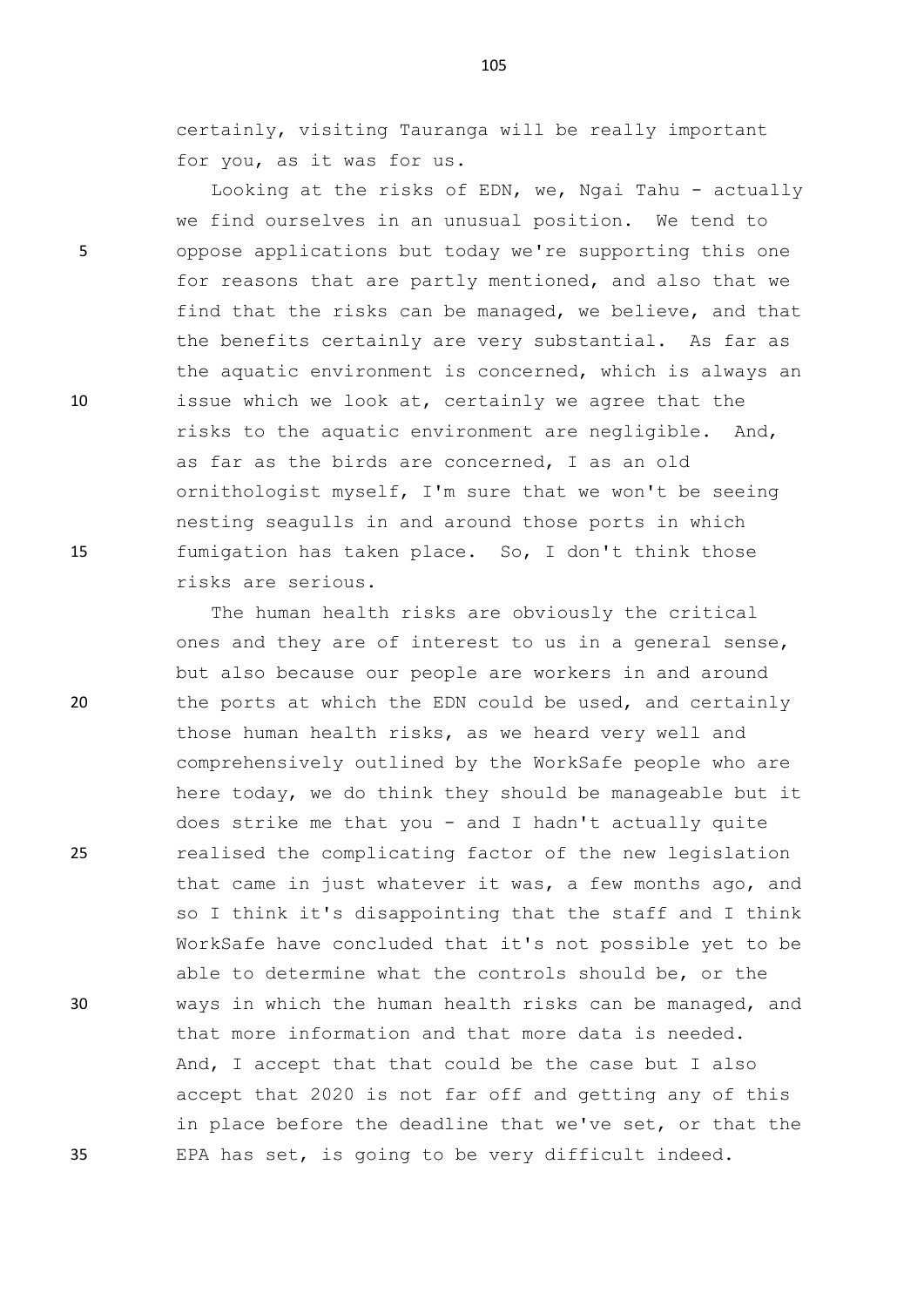5 emerging. I spoke on the phone with the people that

10 and values is concerned, perhaps EDN is seen by at least

15 assessment, that the use of EDN is not likely to raise

on Maori values.

20 process, and you'll remember I raised that at the last

25 something should be done about it because it does

So, that's pretty much all we want to say. We 30 support the Applicant and we appreciate their application as being probably one of the best that we've seen in a long time, and we hope that you do take a look at the Maori Reference Group's report. It is buried deep in the appendices of the application but it would 35 be nice to see it lifted to a bit of a higher profile.

106

I want to just talk briefly about the risks to Maori

culture and values and about Tauranga Iwi, and we've

as I said before, we don't see a clear consensus

read the STIMBER account of their hui in Tauranga and,

Helen had spoken to and they're holding their fire, I

think, is what they've said, and she said that they were considering coming into the process a bit later on. But

I think we would say that the, as far as Maori culture

the tangata whenua up there, as the best for their job.

certainly support the conclusion of the Maori Reference

Group and the staff who've produced the cultural risk

serious concerns regarding potential risks and impacts

Iwi that are affected are not participating in this

coming down and participating in the process, then

hearing. There may be reasons for that and, as I said at the last hearing, if it's money that's stopping the tangata whenua from Napier or those from Whangarei from

diminish the ability of these hearings to fully address

exception, as so often, with the exception of Ngai Tahu.

what the Act requires when Maori are absent with the

I do worry about the fact that for some reason those

But in any case, as far as Ngai Tahu is concerned we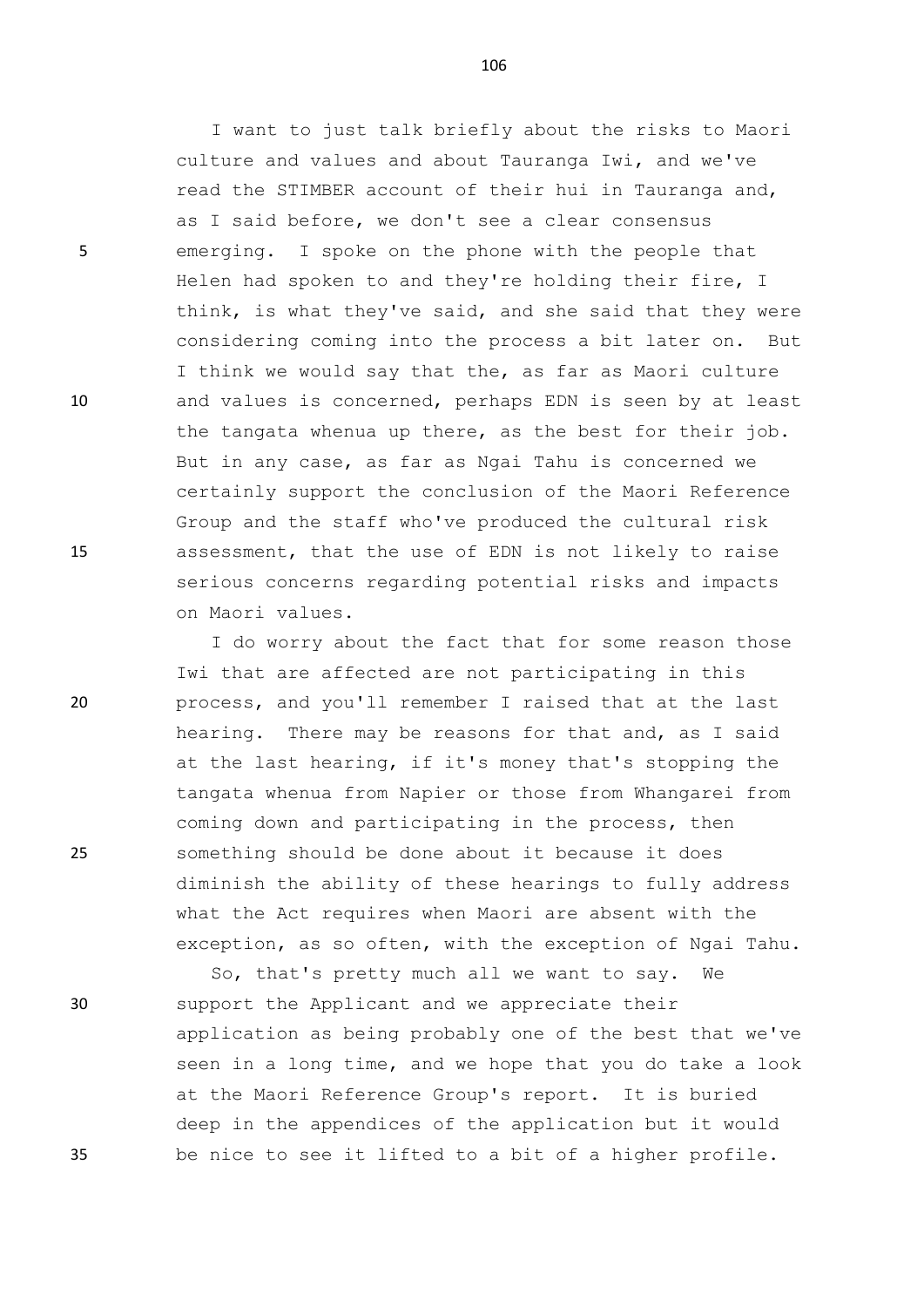Four of us spent a day in Tauranga and a lot of time on that report, and it didn't seem to have got much traction.

So, in conclusion I just want to congratulate 5 Draslovka on an excellent application and wish you all the best, and hope that the logging industry in New Zealand is not hindered by the inability to fumigate logs for the export sector. Tena koutou, tena koutou, tena koutou katoa.

10 **CHAIR:** Thank you Oliver for that and for all your other submissions over your time representing Ngai Tahu. Do you have any questions?

**DR PHILLIPS:** No.

**DR LAING:** No questions.

15 **CHAIR:** No questions from me either. Please remain there. Are there any questions from the Applicant?

**MS GEAR:** Not at this stage, thank you.

**CHAIR:** Any other submitter? Thank you very much. Okay, we'll move on and the next submitter we have this 20 afternoon is Philip Taylor.

\*\*\*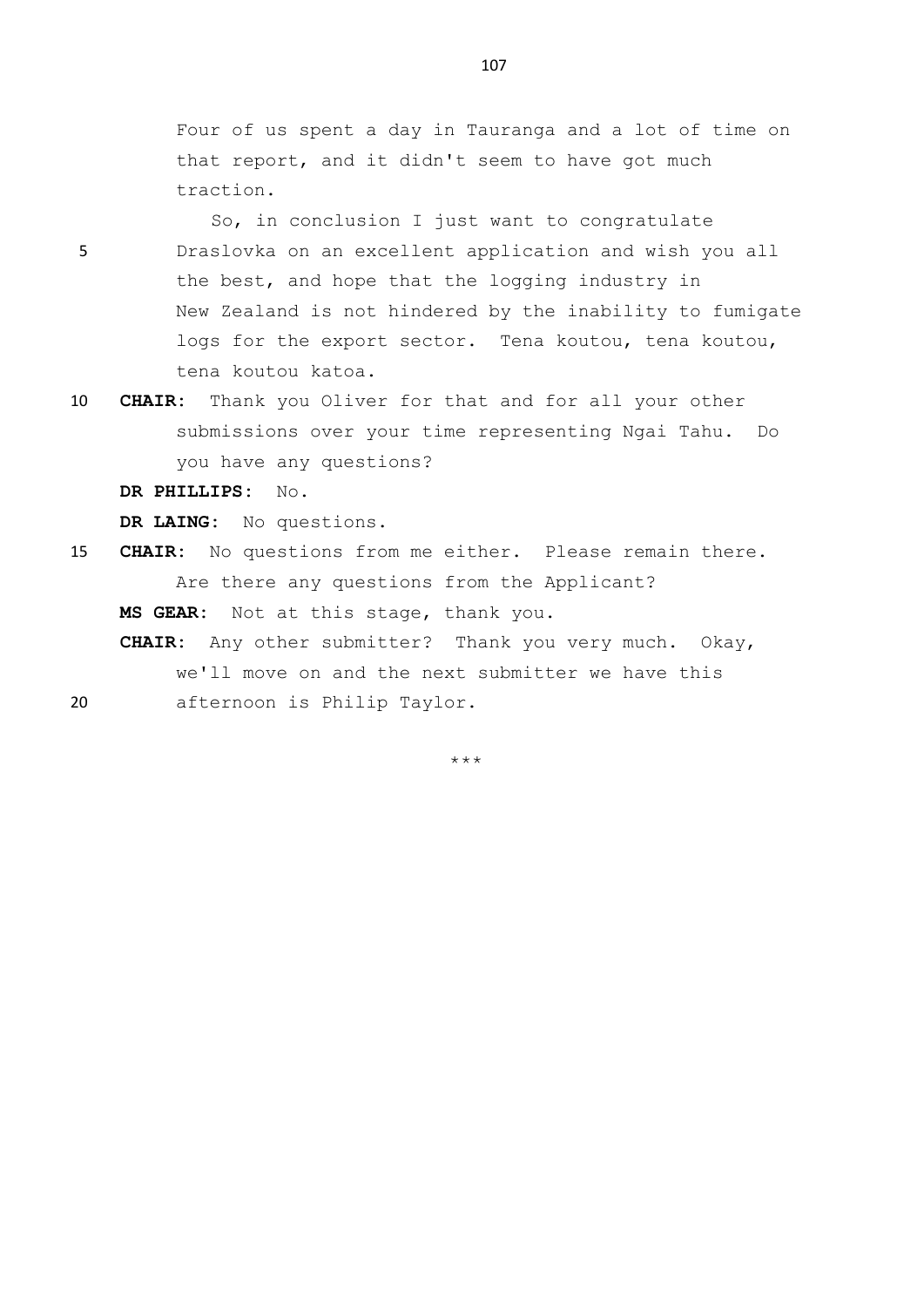## **SUBMISSION BY PORT BLAKELY LTD**

**MR TAYLOR:** Mr Chairman, panel, submitters, attendees, my name is Philip Taylor, I'm the Managing Director of 5 Port Blakely. Port Blakely is a forest owning and management company that is predominantly based in the south of the South Island of New Zealand. I'm here in support of the application for EDN to be used across all ports in New Zealand, subject to the appropriate health 10 and safety controls to ensure its safe and harmless use.

As I say, I'm here principally in my capacity as the Managing Director of Port Blakely but I'm also on the New Zealand Forest Owners Executive Council, I'm on the Forest Leading Trust Board and I'm also Chair of the 15 New Zealand Forest Owners Forest Research Committee. Having said that, I don't pretend to have a great deal of technical knowledge, if any, on EDN and I'm not particularly familiar with the registration application.

Later submitters, particularly STIMBER this 20 afternoon, and the New Zealand Forest Owners at the Rotorua hearing will talk about the broader impact of the reduction in the use of methyl bromide - which Port Blakely supports - on the export industry in the wider New Zealand. I'm here specifically to talk about the 25 potential impact of the withdrawal of that and the lack of a suitable replacement on Port Blakely's business.

Port Blakely has been in New Zealand since 1994. As I say, the majority of its timber lands are in the south of the South Island of New Zealand. It's a family 30 company based out of - American family company based out of Seattle in the United States. It currently exports to Asian markets approximately 600,000 cubic metres of logs. That represents around about 5% of the New Zealand export volume. Our preference would be to 35 do more in New Zealand processing, but given the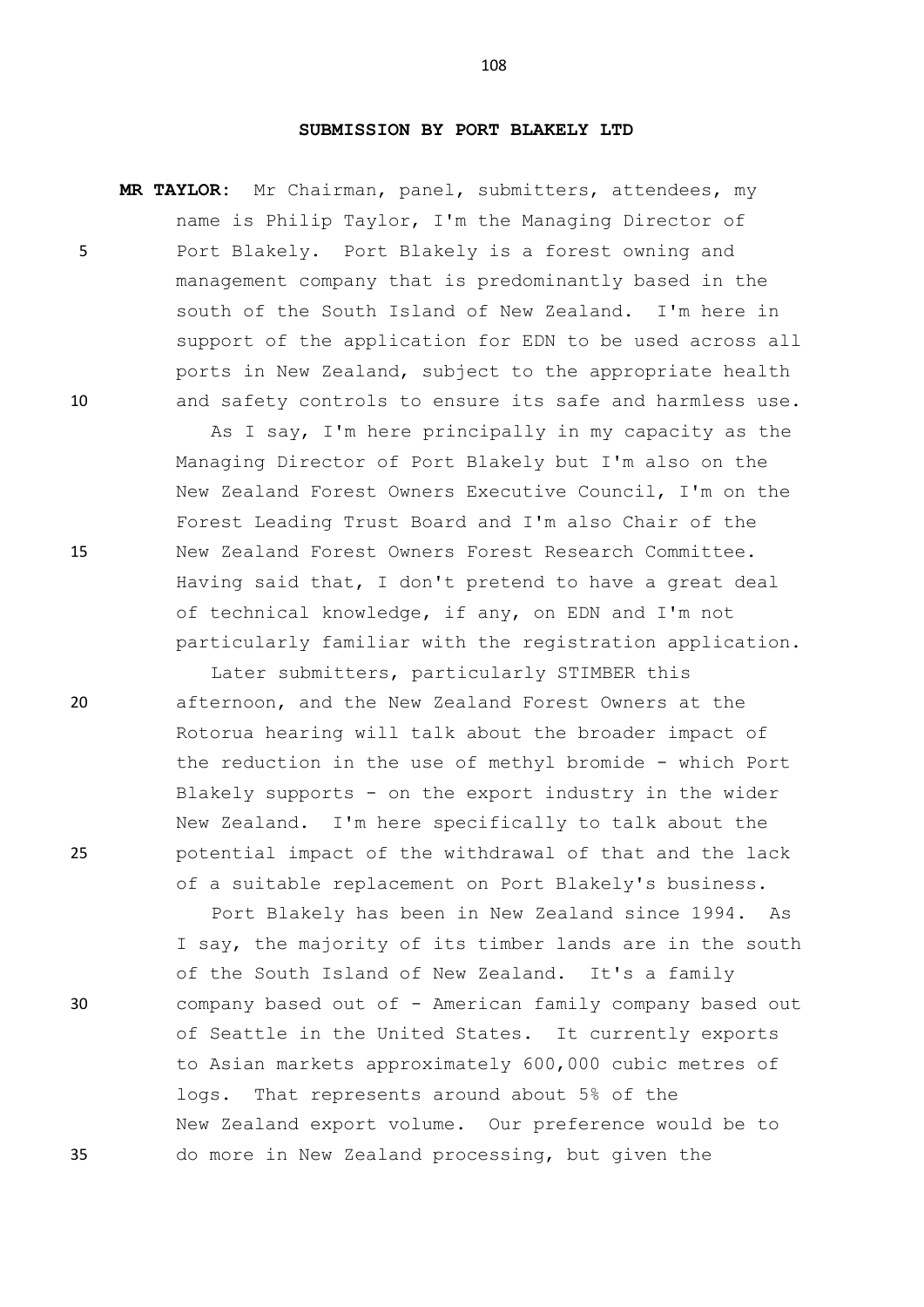location of our forests and the lack of domestic processing in our region, we have limited opportunities for domestic processing, hence why an efficient export supply channel is critical to the success of our 5 business[], and also 350 contractors who rely on our business being profitable.

As I say, Port Blakely supports the registration of EDN as a need to replace methyl bromide, provided it is done in a self-harmless way. Of that 600,000 cubic 10 metres that Port Blakely exports, approximately 30% of that is from what we call small third-party forest owners in the Canterbury/North Otago region and they too are reliant on an efficient and safe supply chain into the export markets up into Asia.

15 In terms of current fumigant usage and market requirements, I'm not sure to what extent the panel is aware that currently we are very dependent on the use of methyl bromide for two of our major export partners, those being particularly China and India, at this stage 20 two of our other export markets who are a significant scale lower than India and China, Korea and Japan, fumigate onshore, at point of arrival. There is some potentiality some stage in the future, although it's not known at this stage, that they may require fumigation at 25 point of loading, ship loading. So, we can't rely on the fact that currently Japan and India - sorry, Japan and Korea don't require fumigation in New Zealand. So, you can appreciate that the removal of the opportunity to fumigate with methyl bromide is a significant threat 30 to those potential markets as well.

While the majority of our export volume is shipped out of the ports of Timaru and Dunedin which don't currently fumigate, we do rely on a supply chain that provides or allows for fumigation of logs to supply 35 above-deck cargoes into China and Korea using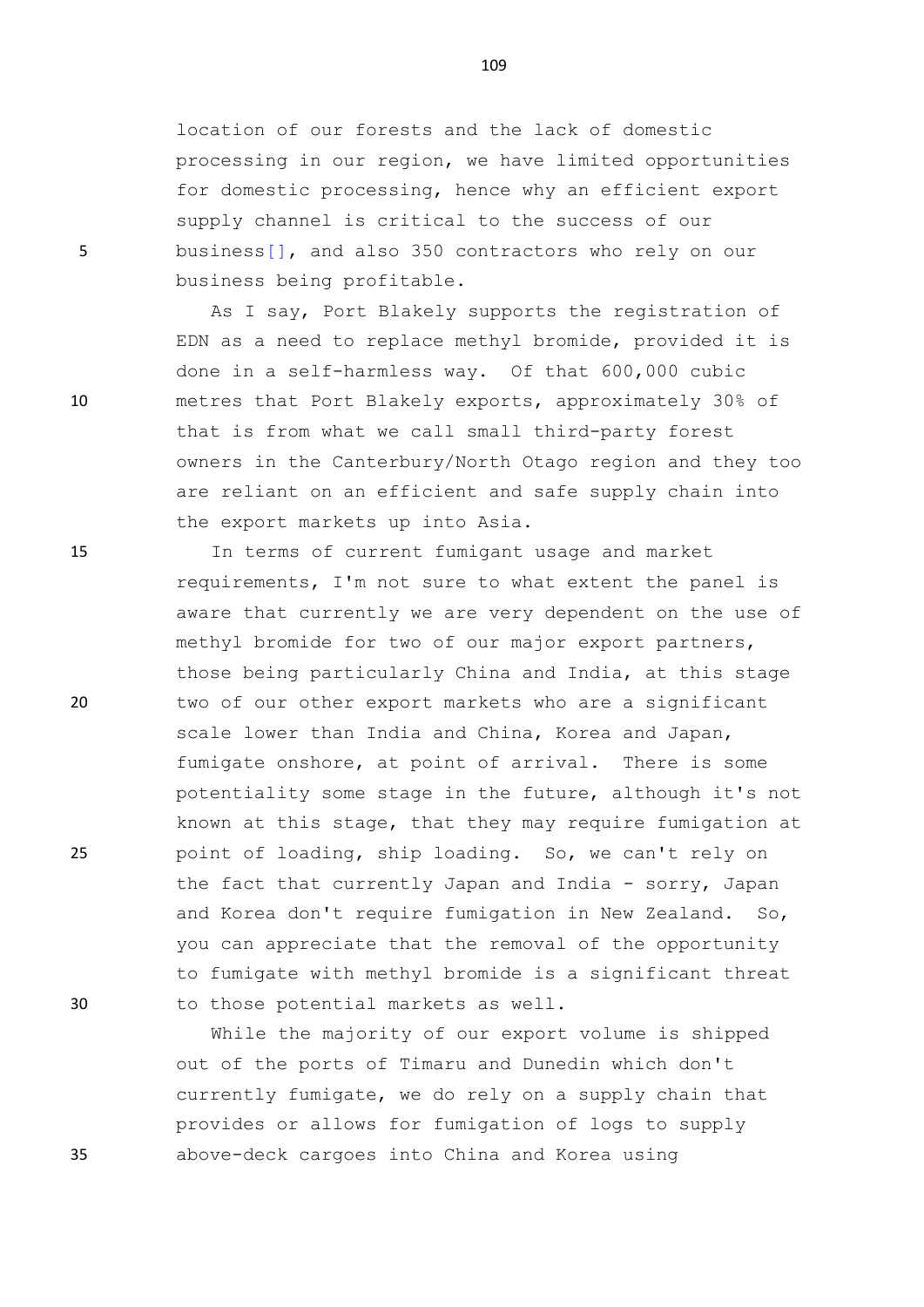methyl bromide, particularly out of the ports of Tauranga, Napier and Whangarei. So, while we don't currently use fumigants in Timaru, we are very dependent on the use of fumigants in those three ports, and 5 certainly having the ability to fumigate in Dunedin and in Timaru would add some significant improvements to our supply chain efficiency, so hence why we would support the use of EDN being registered for use across all ports in New Zealand rather than just simply the existing 10 ports.

What are the implications to our business if there is no replacement for methyl bromide to be found, and no doubt STIMBER and the Forest Owners will talk about the extensive level of research that has gone into looking 15 for a replacement and the fact that EDN has been one of the, the only fumigant that's been found available. Clearly they have identified other options around debarking and heat treating of logs, but again, for Port Blakely, given our scale and our location, those 20 are not options that will work for our company simply because of the need to accumulate sufficient scale to justify the capital costs of looking for non-fumigant replacements for methyl bromide.

So, I think that's about it, Mr Chair. As I say, in 25 conclusion we are supporting the registration of EDN as a use as a fumigant across all ports of New Zealand.

**CHAIR:** Thank you very much for your submission. Kerry, any questions?

 $30$  \*\*\*

**DR LAING:** No questions, thank you.

**DR PHILLIPS:** I was just interested to know what fumigant they use in Korea and Japan?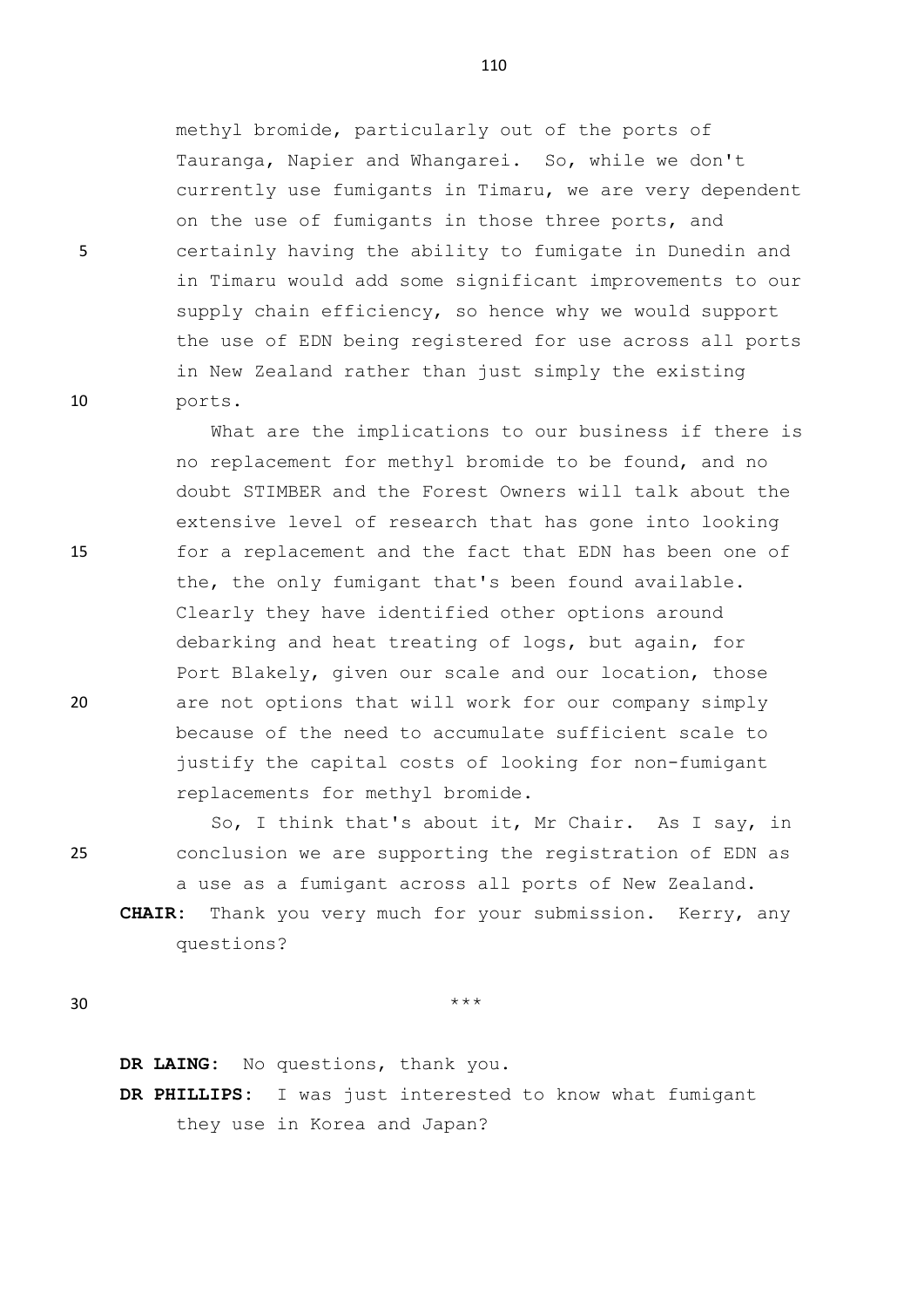- **MR TAYLOR:** Again I'm not familiar I understand it is methyl bromide.
- **CHAIR:** Kind of the same question, maybe asked slightly differently, and STIMBER may have more insight on this 5 later. Do you think if Japan and Korea currently accept fumigation on arrival, is that something that could ever be negotiated with China and India do you think?
- **MR TAYLOR:** You will have the opportunity to talk with Don Hammond from STIMBER, I understand, later in the 10 Rotorua, and he is much better informed on that. My understanding, although he can confirm it, is that there is a reluctance from the Chinese importers to fumigant in China using methyl bromide. Clearly EDN is not registered or approved for use as a phytosanitary 15 treatment in China at this stage. I think their attitude to that is that that would just simply be pushing our problem on to them.
- **CHAIR:** Quite. Thank you very much for your submission. Okay, I'll now invite Wil Grullemans to speak on - quite 20 right, any questions of the previous submitter by any of the other submitters, or indeed the Applicant?
- **MR COATES:** Kia ora, I wasn't aware of your company and I just wanted to know what species of timber you export? **MR TAYLOR:** We're exporting a real pot pori of timber. Our 25 predominant species is radiata pine, but we're also exporting Douglas Fir, principally from our own forests, but a multitude of small species, particularly emanating for those small forest growers that have, farm foresters who plant a wide range of species.
- 30 **DR COATES:** Thank you, that clarifies that.
- **MR OLSEN:** Just a comment more than a question. Shane Olsen here from MPI. Just to answer your question around methyl bromide on arrival in other countries, like China and India, MPI has previously raised that topic with in 35 particular the Chinese authorities and Indian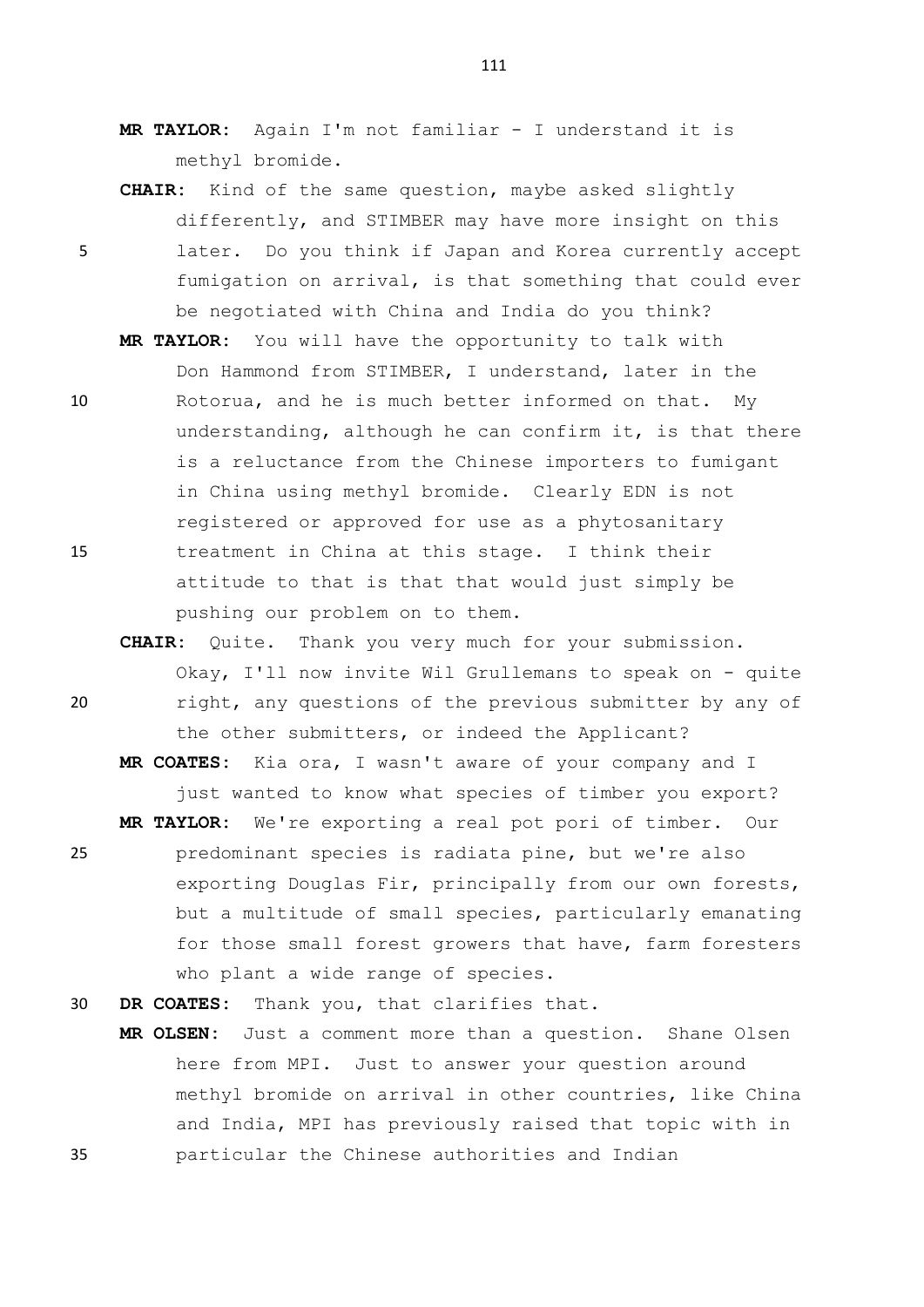authorities, more recently with China last year, and that is completely off the table in regards to being able to fumigant on arrival with methyl bromide. So, for China in particular.

5 **CHAIR:** Okay, thank you. So, Mr Wil Grullemans of Nordiko Quarantine Systems.

\*\*\*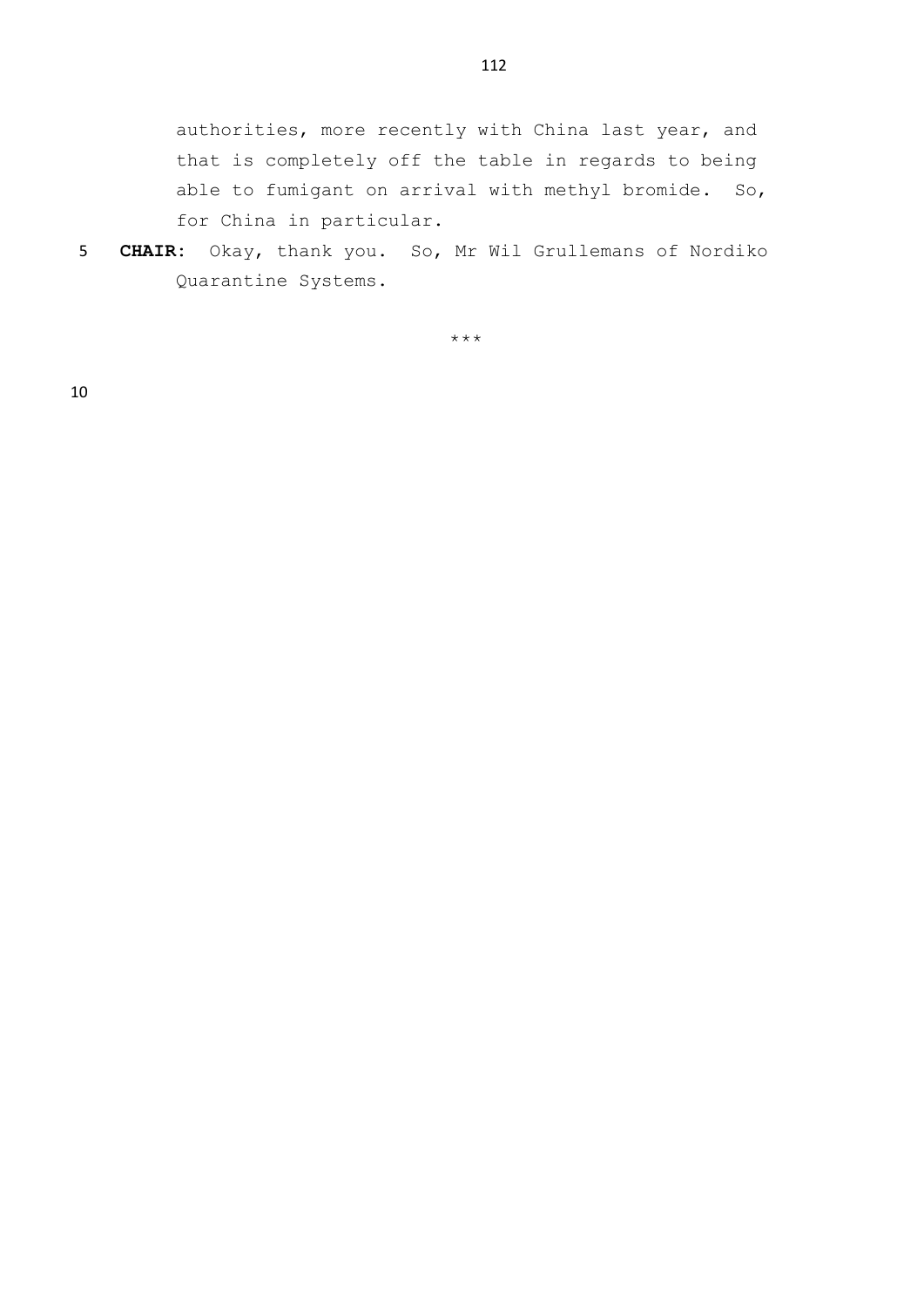## **SUBMISSION BY NORDIKO QUARANTINE SYSTEMS**

**MR GRULLEMANS:** Good afternoon everybody and, Mr Chair, thank you very much for the opportunity to talk briefly about 5 recapture, because I think it's a topic that's getting a fair bit of discussion, and hopefully we can add a limited degree of clarity around that as this is a relatively new area for recapture but one which we're optimistic will be technically and economically 10 feasible.

Just by way of background to Nordika. Some of you will know Nordika, many of you may not. We're a company that was established in 2000. We have the first commercial systems to recapture fumigant emissions in 15 Australia, New Zealand, and now we're doing that in many other countries around the world. We began with methyl bromide recapture, that's probably the most widely used quarantine fumigant, but we've extended that now to phosphine and the with the installations we can 20 show you EDN recapture as well.

So, the general business area is to remove and recapture toxic gases from shipping containers and large-scale fumigation applications, which would include log stacks but other structures as well such as grain 25 silos, large fumigation chambers, et cetera.

> The end result of recapture is an improvement in the environmental and health and safety impact of using fumigants, and we now have equipment we supply to over 30 countries around the world.

30 What's our viewpoint in terms of the registration of EDN? We definitely support EDN, it has so many benefits but we think that it's a sensible precaution to recapture residual EDN at the end of the fumigation period. I think that it's difficult to be absolutely 35 certain of reaching a safe level of EDN at the end of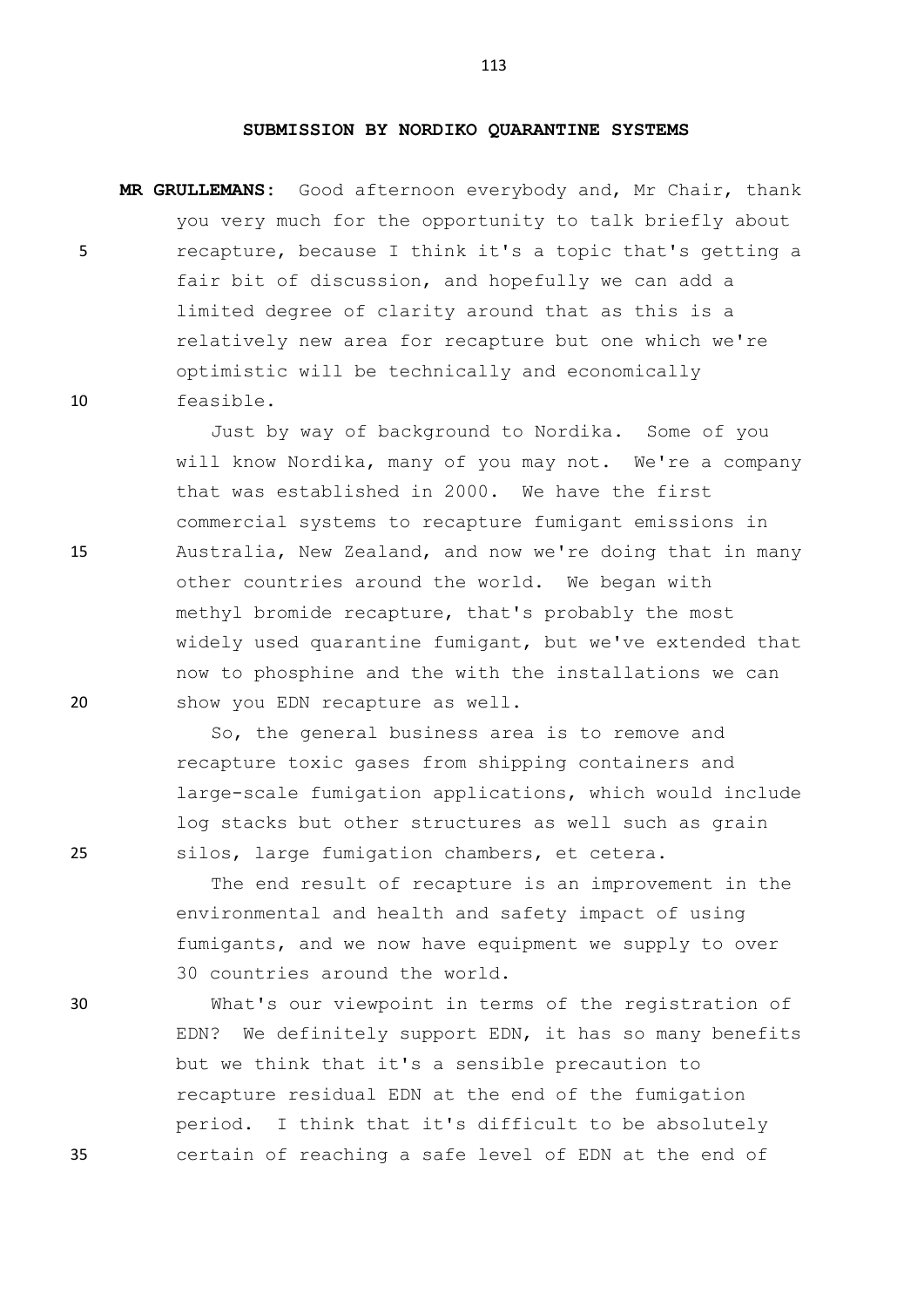the fumigation period due to a lot of uncertainties which can arise through the whole process, and recapture would minimise that risk and lead to a better engineering control for the whole process.

5 We certainly support the establishment of appropriate WES/TWA/TEL and PES values for EDN. Buffer zones and entry restrictions also are best practice and should be followed, and I think there's so far been general consensus that regular health monitoring of those 10 workers in the process is definitely a valid requirement that we should work towards.

An important point to bring up is the distinction between recapture and liquid scrubbing. Recapture is recapture of the fumigant on activated carbon. It's a 15 very fast process, it's a very efficient process. Liquid scrubbing is an alternative way of dealing with the destruction of the fumigant and scrubbing of the fumigant. When we did the initial trials for EDN scrubbing in Western Australia and for the Plant & Food 20 system, it has a two-stage liquid scrubber followed by a carbon scrubber. The liquid scrubbing process is a much slower process than capture on carbon and this is because you're trying to get a gas to combine with a liquid and that is a very slow process and hence the 25 flow rate is very slow. Capture on carbon can be done at a much better flow rate and hence you improve the time period and the efficiency of recapture. And with carbon recapture systems, you can scale that up with larger filters, multiple filters, and obtain the 30 turnaround times you need in order to meet shipping deadlines and logistical requirements, and the log industry is a very busy industry and we can only expect that the growth will continue over time, and having an efficient recapture system improves the logistics 35 significantly.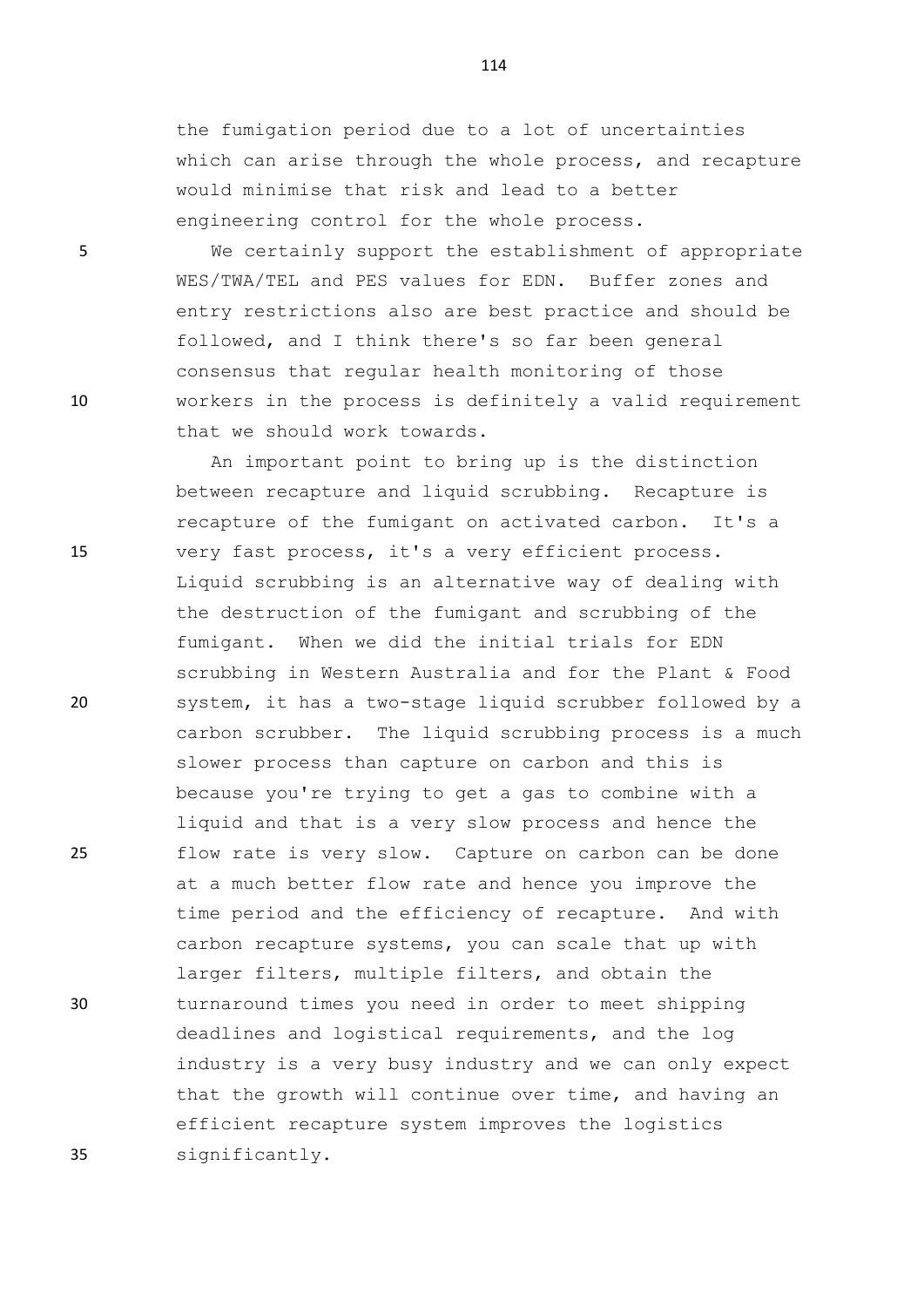Here's an example of an under-tarp manifold. The under-tarp manifold is basically this device here. It's installed prior to the tarp being put on to the log stack. Ducting can be placed at different locations 5 around the log stack to ensure you're getting a fast and efficient recapture from different parts of the log stack. You can attach more than one system to the under-tarp manifold. This is an older system we installed in Victoria in 2010 but basically it has three 10 lines coming out from the tarp going through three primary secondary carbon filters, and that allowed a recapture period of about two hours, which is a good time requirement and important, I think, if you're going to have a good turnaround of log stacks in a busy port.

15 You can see here, here is a recapture curve showing concentration of methyl bromide over time. There is more data available from the APVMA website for EDN but when we recently applied to get that data, it was restricted under commercial confidentiality so we 20 couldn't access that data. So, hence we're putting up the methyl bromide data in this slide.

This is an example of a very large scale recapture system that we installed in the Port of Newcastle in Australia. Basically these two large filters and 25 another two primary secondary behind them, are recapturing from grain silos as large as 25,000 cubic metres, so a similar size to whole ship fumigation. So, the important point here is that it is definitely technically and economically feasible to recapture from 30 very large scale fumigation applications.

A technical point that may be worth just mentioning briefly. The very low residual EDN concentrations that have been mentioned at the end of the fumigation period certainly can, according to the Plant & Food research, 35 arise from the breakdown and absorption of EDN on to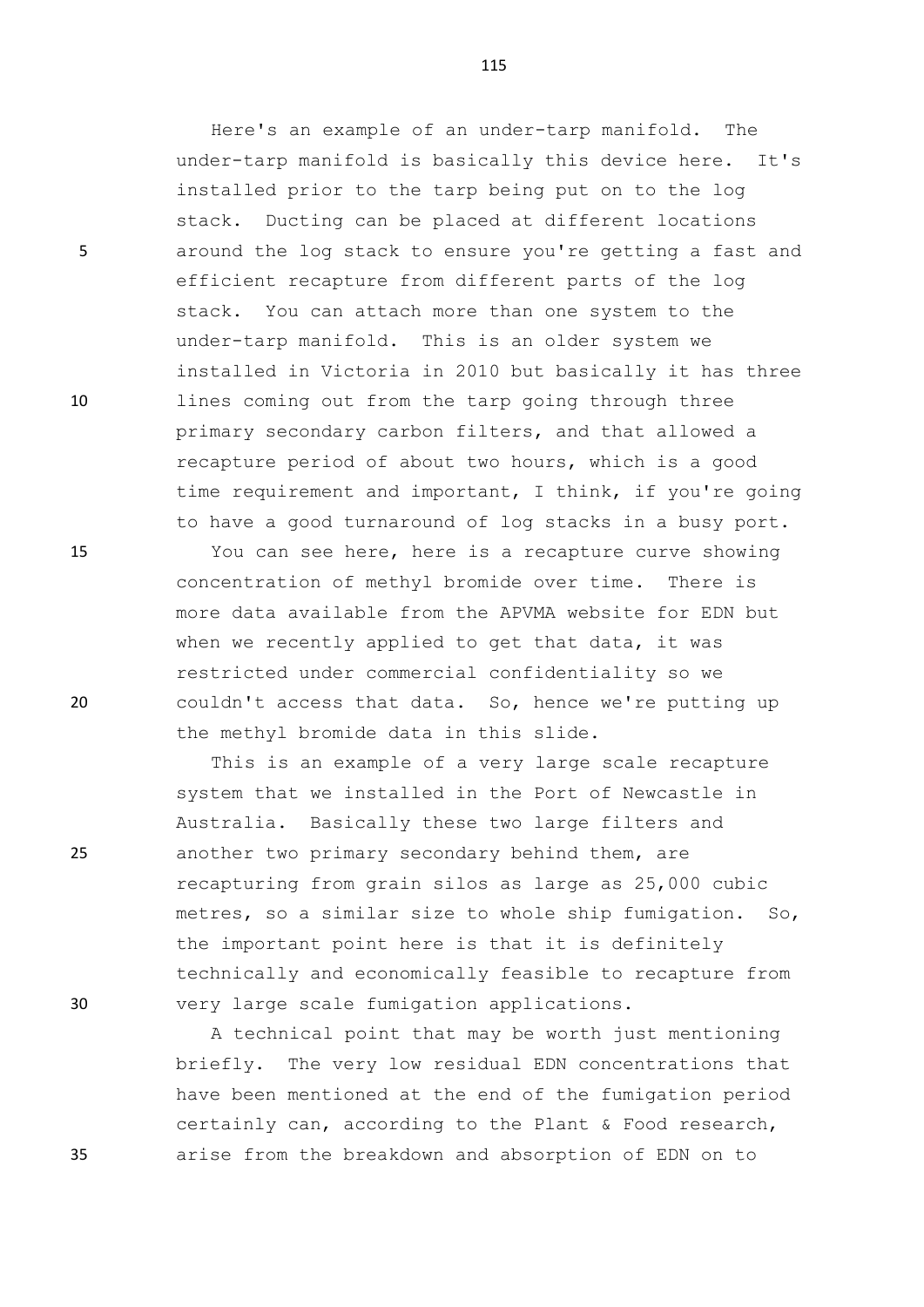logs, but there is another mechanism whereby you can get a low residual concentration at the end of a fumigation period and that could be from losses around and under, as well as through the tarp. So, there's an expectation 5 that log stacks under tarp are perfectly sealed and do not leak gas; I think that's worth checking in terms of the efficacy of that.

It has a further implication that if you're not sure how much gas is being absorbed and how much is being 10 lost to atmosphere, how sure can you be that you've had the required concentration kill for the pest over the time period?

There's been quite a bit of talk about the cost of recapture. It is being used for methyl bromide 15 recapture in very many places. The amount of methyl bromide at the end of the fumigation period is considerably more than any of the EDN concentrations we've been talking about, and this is an important point because the amount of fumigant left at the end of 20 fumigation period is directly related to the cost of capturing and exposing of that fumigant. So, if it's really the case that there's virtually a very small trace of EDN available at the end of most of the fumigations, the cost of that will not be that high. If 25 there are occasions where they could have an unsafe level of residual fumigant, then having a capture system in place would seem to be prudent so that you're not inadvertently admitting a large amount of fumigant to atmosphere.

30 This is the picture of the scrubbing system at Plant & Food. It's a three stage scrubber. The first scrubber is liquid and the other two are carbon. So, there's a chemical breakdown of EDN in the first scrubber. Any residual is captured on the carbon. The 35 carbon is very efficient at capturing EDN. For future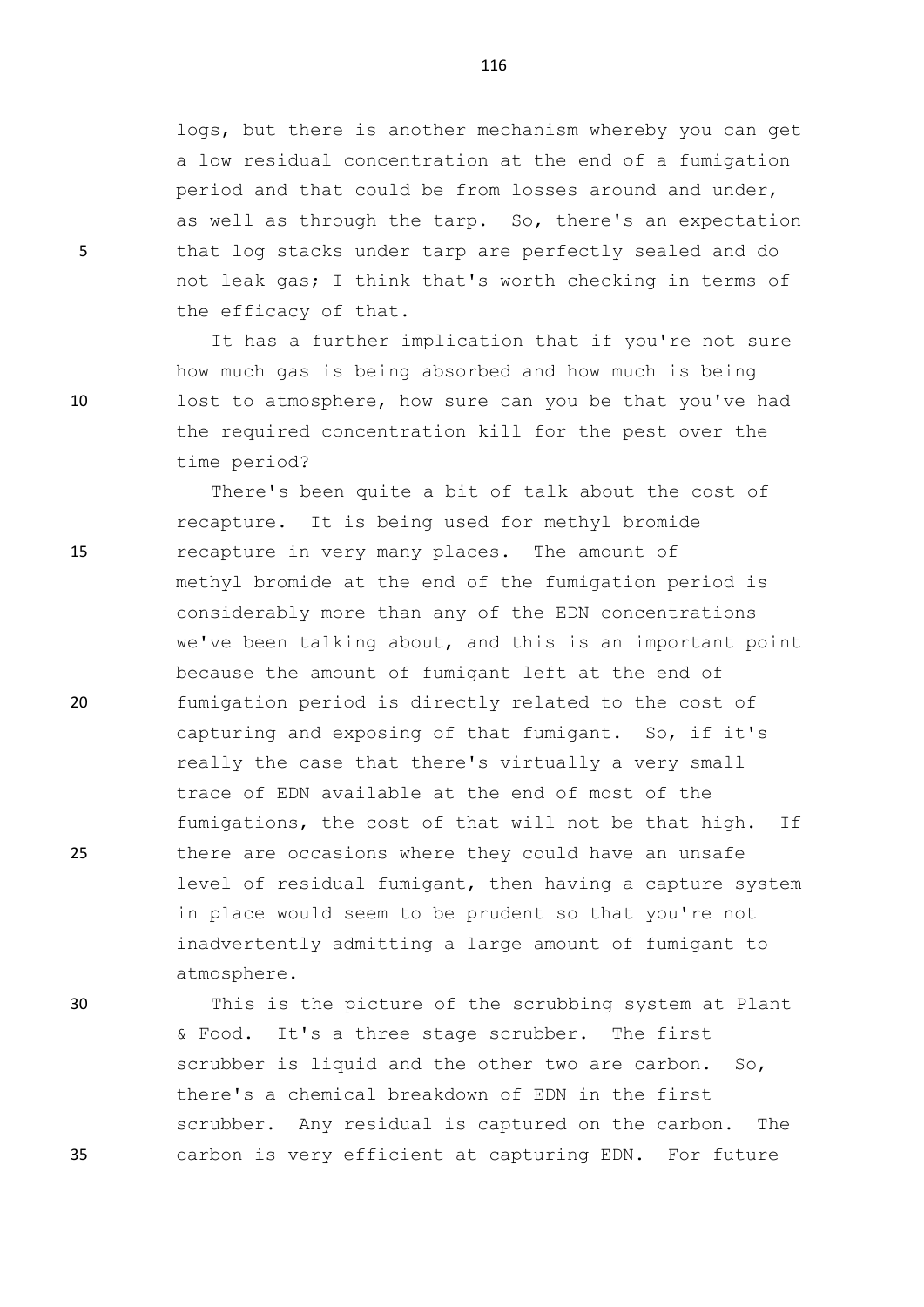installations we question the need for having a liquid scrubber and that would mean that you could increase your flow rate and achieve a very good turnaround time in large scale log stack fumigations.

5 This is some of the initial research work done by the predecessor to Draslovka in Western Australia, and we developed a scrubbing recapture system for EDN at that time as well.

Because of the limited time we have to talk about 10 recapture, the final points I wanted to make was that recapture has been demonstrated in trials in Australia and at Plant & Food at Palmerston North, and at the New South Wales Department of Primary Industries who are using a Nordiko EDN scrubber as well. It is a 15 requirement to recapture and scrub EDN in Australia. We're not sure that accurate monitoring of low level EDN emissions is proven with the technology that's available today, and I'm talking down to 0.034 ppm, having the actual equipment that can verify that is a real 20 challenge.

Plume modelling is another area that has raised a lot of questions and concerns, and I think there's a number of uncertainties around that which can be addressed by recapture. When we did have readings for EDN 25 fumigations in Australia, that showed that the spread of the gas was considerably more than any of the plume modelling that we had done at the time. So, plume modelling is not perfect I guess is the message.

Odour threshold, I think Pip has described that in 30 detail I don't need to go over that.

But, in essence the risk of accidental exposure is much higher without recapture and if you want to minimise the risk of any accidents, it would seem a logical thing to do, to consider making recapture a 35 requirement when using EDN for fumigation applications.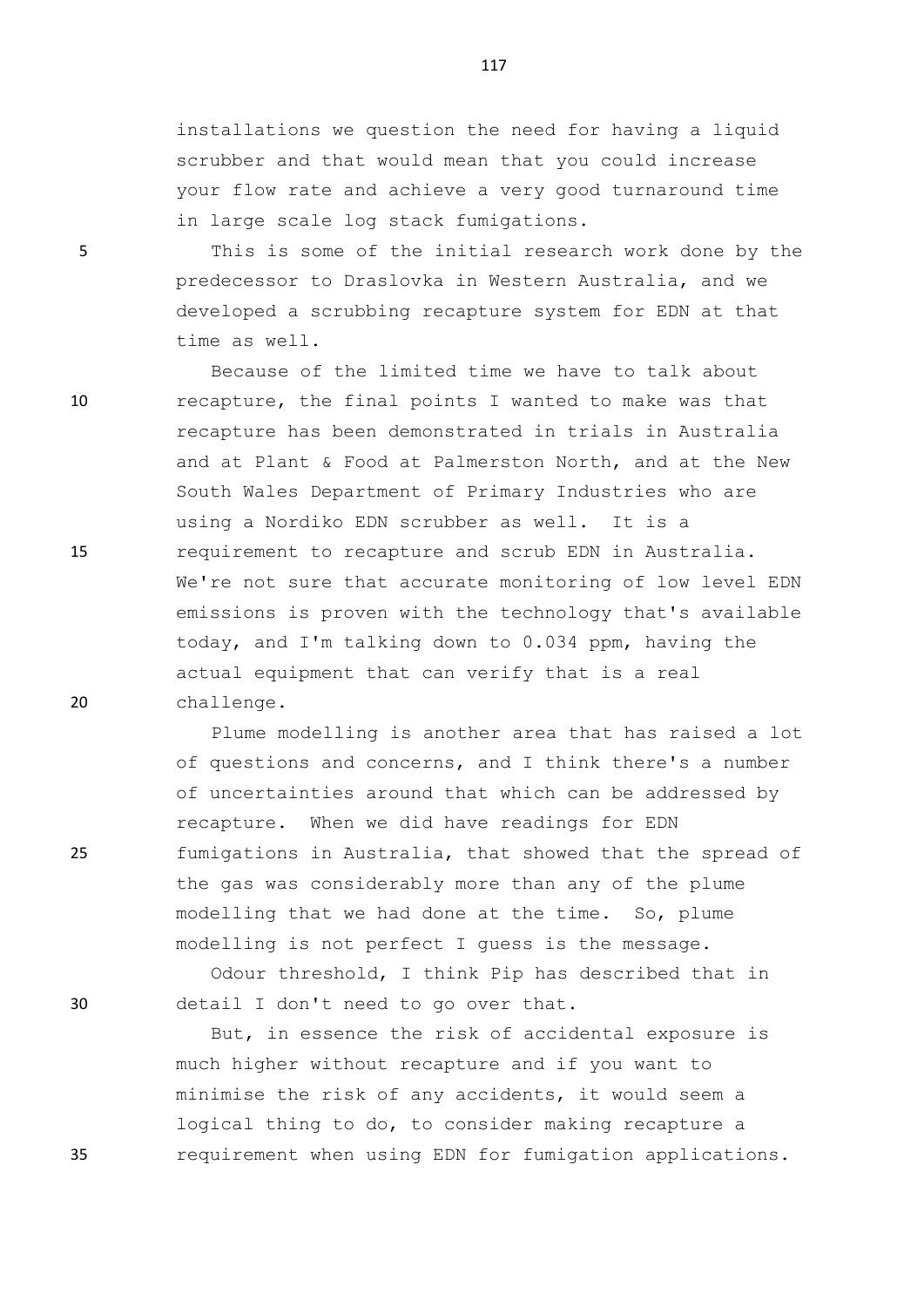\*\*\*

- 5
- **DR PHILLIPS:** Thank you, I just had a couple. It seemed to me like you were - well, to my simplistic interpretation, you were suggesting that recapture was the more efficient system in terms of - because it 10 worked faster --

## **MR GRULLEMANS:** Yes.

- **DR PHILLIPS:** -- and it was quite adaptable. So, under what circumstances would you use scrubbing over recapture? **MR GRULLEMANS:** I think the use of liquid scrubbing is to
- 15 reduce the cost of the carbon that you have to use, activated carbon comes at a cost, and the disposal of that carbon. It depends on your local situation. Even the liquid scrubbing solution has to be changed as it is used up, but it's a matter of economics and they will 20 vary from location to location.
	- **DR PHILLIPS:** Okay, because that was going to be my next question, was what happens to the recaptured material? **MR GRULLEMANS:** Okay, well the recaptured liquid waste -- **DR PHILLIPS:** Well, in both cases.
- 25 **MR GRULLEMANS:** -- and activated carbon is handled as a controlled waste and it is disposed in an approved landfill. The advice we're having from experts on EDN is that EDN breaks down very rapidly and therefore I think the same pathway should occur on the activated 30 carbon.

**DR PHILLIPS:** Okay, thank you.

**DR LAING:** I had initially written a number of questions but they were mainly related to the APVMA report and various things that came out there and I must say it's not 35 really your business but I was interested to know what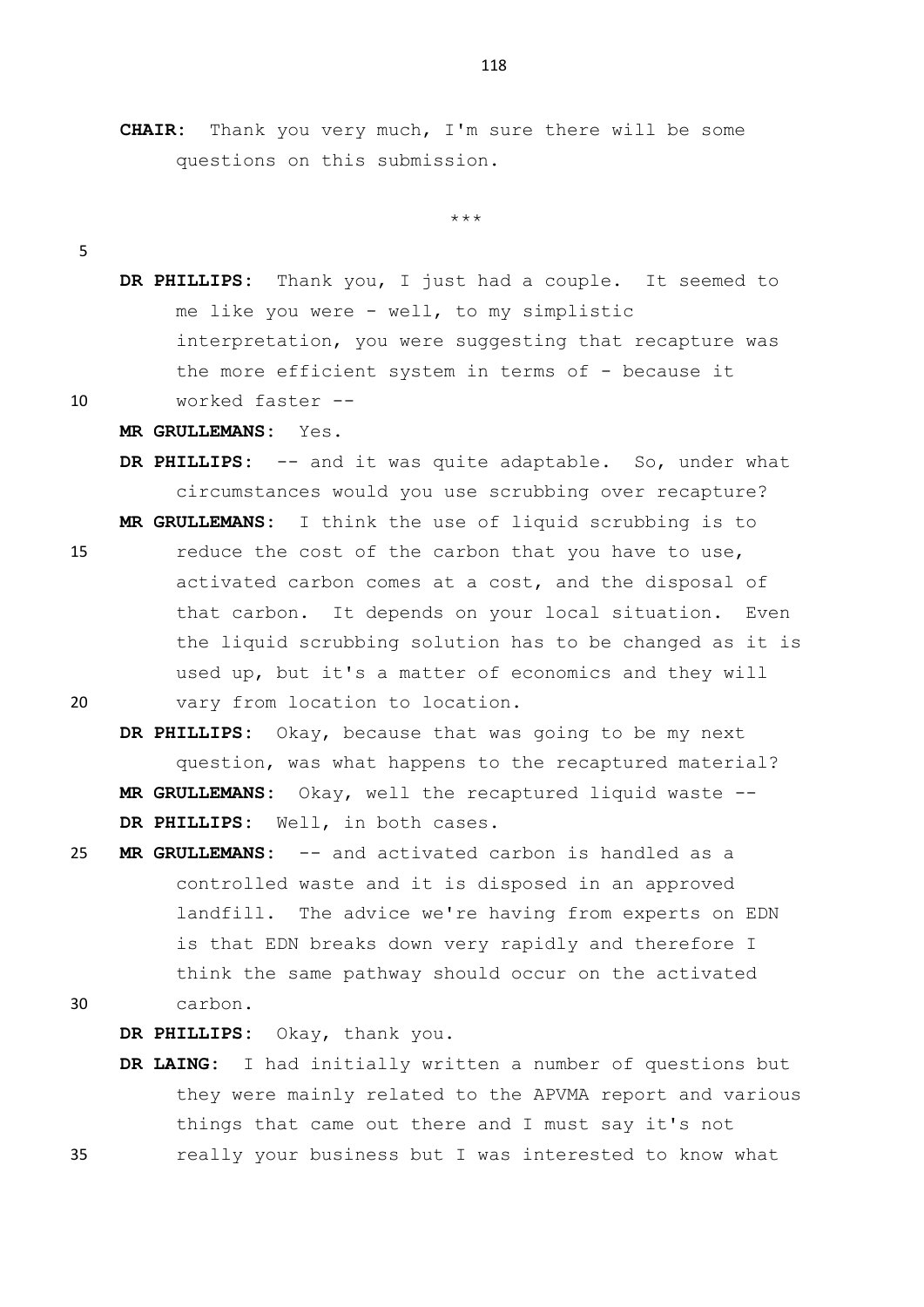might have been behind some of their decisions but that's not really what our subject is about.

You made some reference to the liquid scrubbing being a slow process. I guess there are a number of other 5 factors you can bring in there to make that a more efficient process in terms of counter-current flow and towers and acid rings, or anything to increase the surface area in contact and various other things.

We've already covered the disposal of the waste and I 10 guess I'm really interested in the couple of photographs you put up of equipment that was being used, and you've got one there where you've got your manifold and three pipes going into a log stack. If, in fact, they were doing 30 stacks at Tauranga at whatever it was quoted, 15 six an hour, you would need six of those and be able to move them at appropriate times, or you would need more than six to do 30 stacks?

- **MR GRULLEMANS:** We would have to make the appropriate number of systems available to do the scrubbing job and you are 20 talking about a significant investment in equipment and there's a trade-off between I guess the capital cost and the turnaround time at your port. So, I think, yeah, certainly would get a faster turnaround with multiple systems.
- 25 **DR LAING:** That's right but I mean it ultimately will come to a trade-off in terms of cost for what you're actually trying to reduce and what that risk is, and is that cost, or the cost to risk benefit sufficiently great that you do that.
- 

30 I guess one of the other things that I'm interested in, and there may be a number of parties that I ask the question of, there are several submitters who believe that there should be a dedicated scrubbing facility created. Have you given any thought to what that, 35 envisage what that might be?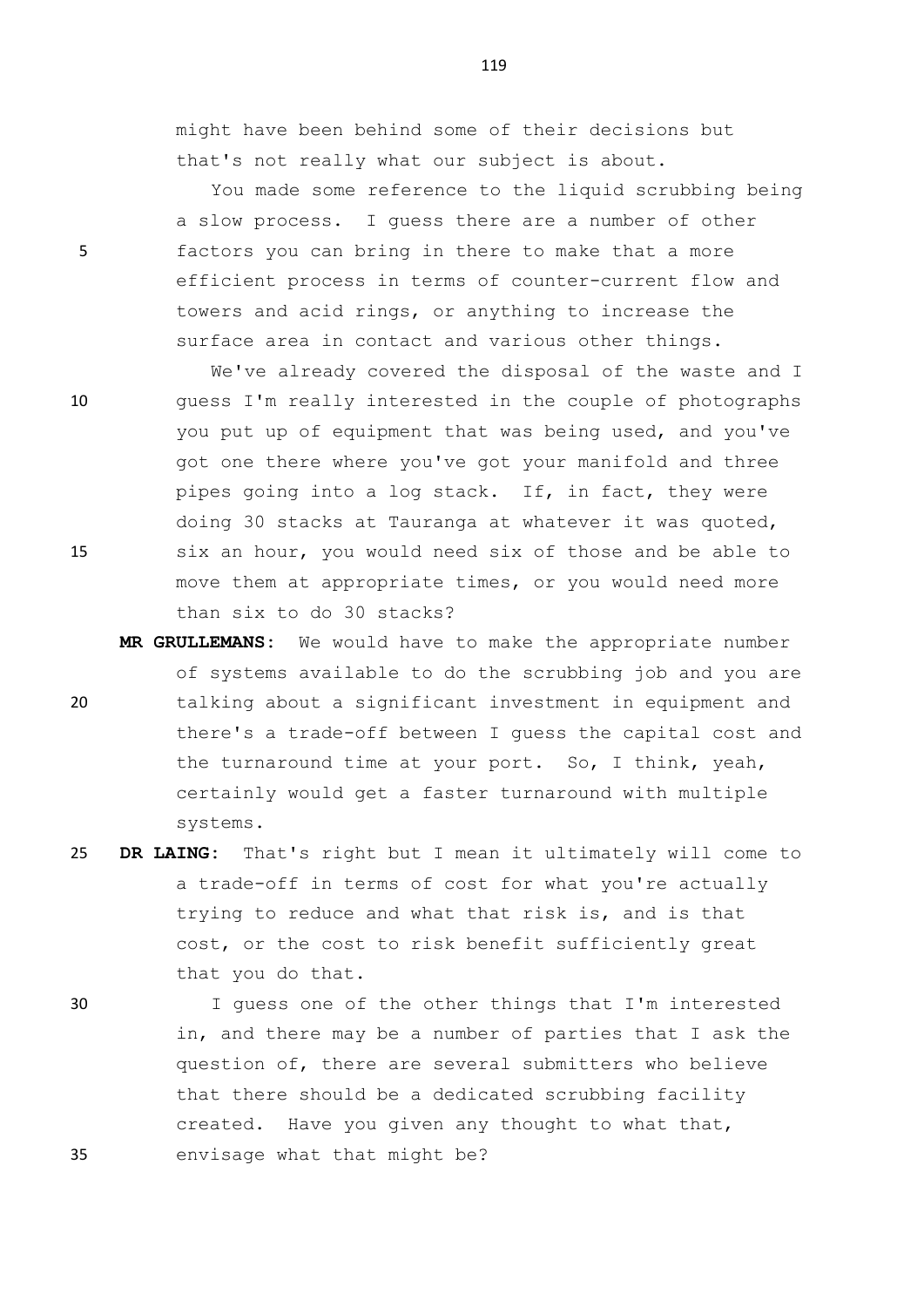- **MR GRULLEMANS:** Yes, this is sort of beyond the scale of this particular hearing but I visited Taichang Port in China, it's one of the major ports for Shanghai, and they have a dedicated log fumigation facility for methyl bromide, 5 and they have multiple concrete base and they're recycling the methyl bromide from bay to bay and they have provision for a scrubbing facility at the end of that operation. It's a massive scale operation and I think we can learn a lot from China in terms of how to 10 better manage the control of fumigant emissions.
	- **DR LAING:** You just confirmed my thoughts, that whatever you need to deal with the volume of logs of going through somewhere like Tauranga is a massive facility --

**MR GRULLEMANS:** Yes.

- 15 **DR LAING:** -- and it's very easy to say, hey, we should have a dedicated facility but once again what's the cost relative to the risk you're trying to manage. Okay, that's all. Thanks, John.
- **CHAIR:** My question would be, you referred to the use of your 20 system in 30 countries, and in any of those countries is it being used on a scale similar to that which we've heard about applicable to the New Zealand log industry?
- **MR GRULLEMANS:** In Australia the grain silo fumigation recapture system for methyl bromide volumetrically is on 25 a similar scale, but the way the log stacks are spaced out at the ports presents an extra challenge, but it certainly is doable. We've installed log stacks recapture systems in Victoria and Australia, and fumigation recapture systems and container recapture 30 systems from Nordiko have been used ever since the original Environment Court hearing in Nelson many years ago. There's Nordiko recapture equipment here at port here in Wellington where log stack fumigations used to occur at the port facility, but nothing directly 35 comparable with the New Zealand situation today, but in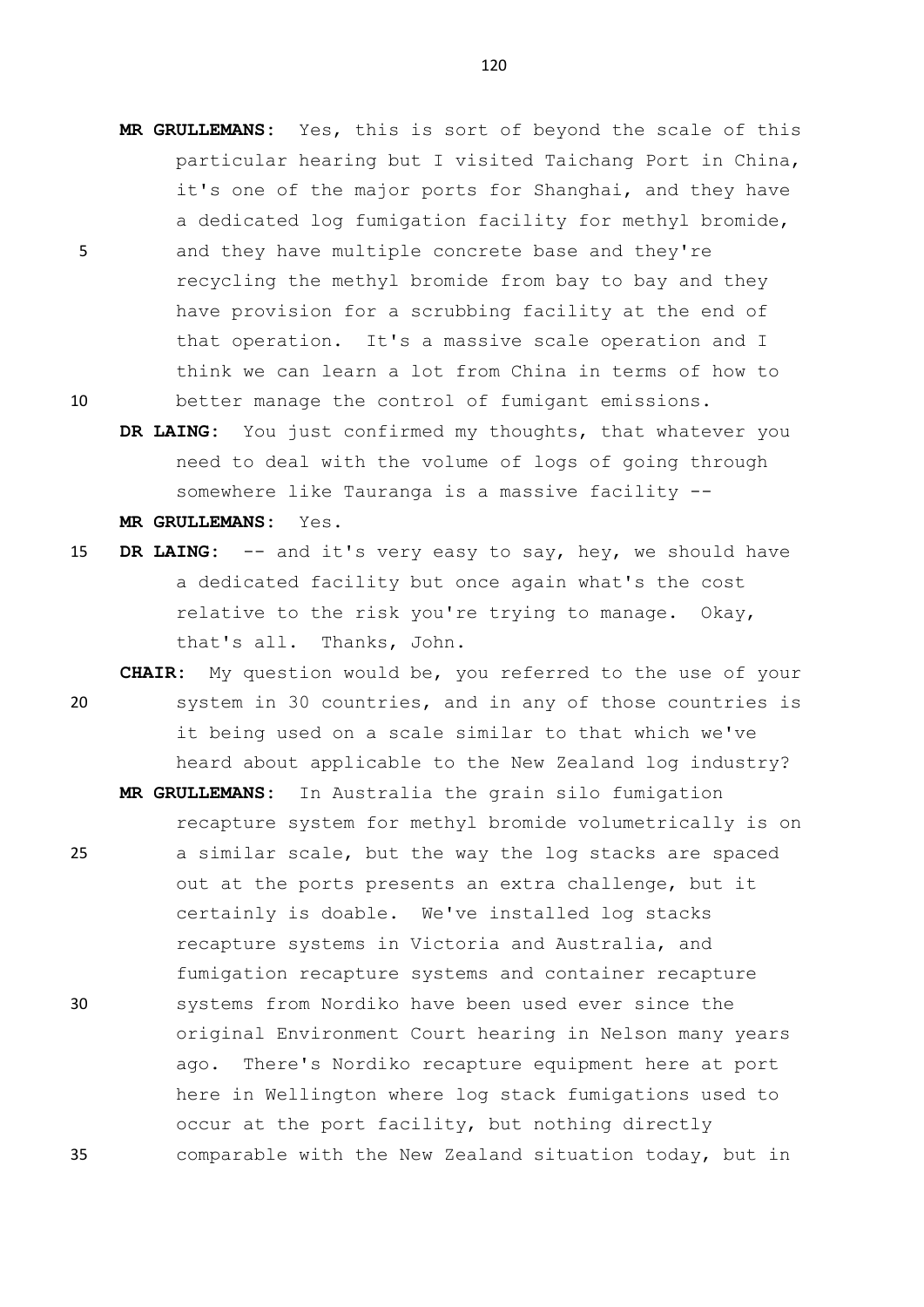our opinion certainly it's a feasible operation to undertake.

**DR LAING:** Just a further question on that. I look at your submission and you've done some air modelling on stacks

5 and shipholds. Any experience on using scrubbing systems on shipholds?

**MR GRULLEMANS:** Yes, we did some preliminary work in the Port of Portland in Victoria where the community is quite close to the port and the venting of shipholds is an 10 area of concern. We've modelled and scaled up and designed a recapture system that can work on a shiphold fumigation, but we haven't had the opportunity to implement that because we haven't had, or I should say the industry hasn't had the environmental directive to 15 undertake that operation. So, it's a bit chicken and

egg but in our view, again, that is definitely, it's technically and economically feasible.

**DR LAING:** But that would also be a large scale system? **MR GRULLEMANS:** Definitely a large scale system, yes.

20 **DR LAING:** Okay, thanks.

**CHAIR:** Any questions from the Applicants?

**DR SWAMINATHAN:** Just I want to start recalling that Western Australian fumigation, I was involved in the development of that trial and we used Nordiko scrubber. So, what we 25 did is basically, the size of the log was around 220 metre cube, that's the size of the volume used at the top and we did six hours of fumigation, and after the end of the fumigation we did like 12 hours of scrubbing, but after three hours - we use liquid and carbon 30 scrubber, what was mentioned, but after three hours it reached a state of equilibrium and it never like reached zero ppm or something light that. That was a high level. I measured the concentration inside the top after four hours, after 12 hours, the level remains the 35 same. And we submitted, this is the GC data we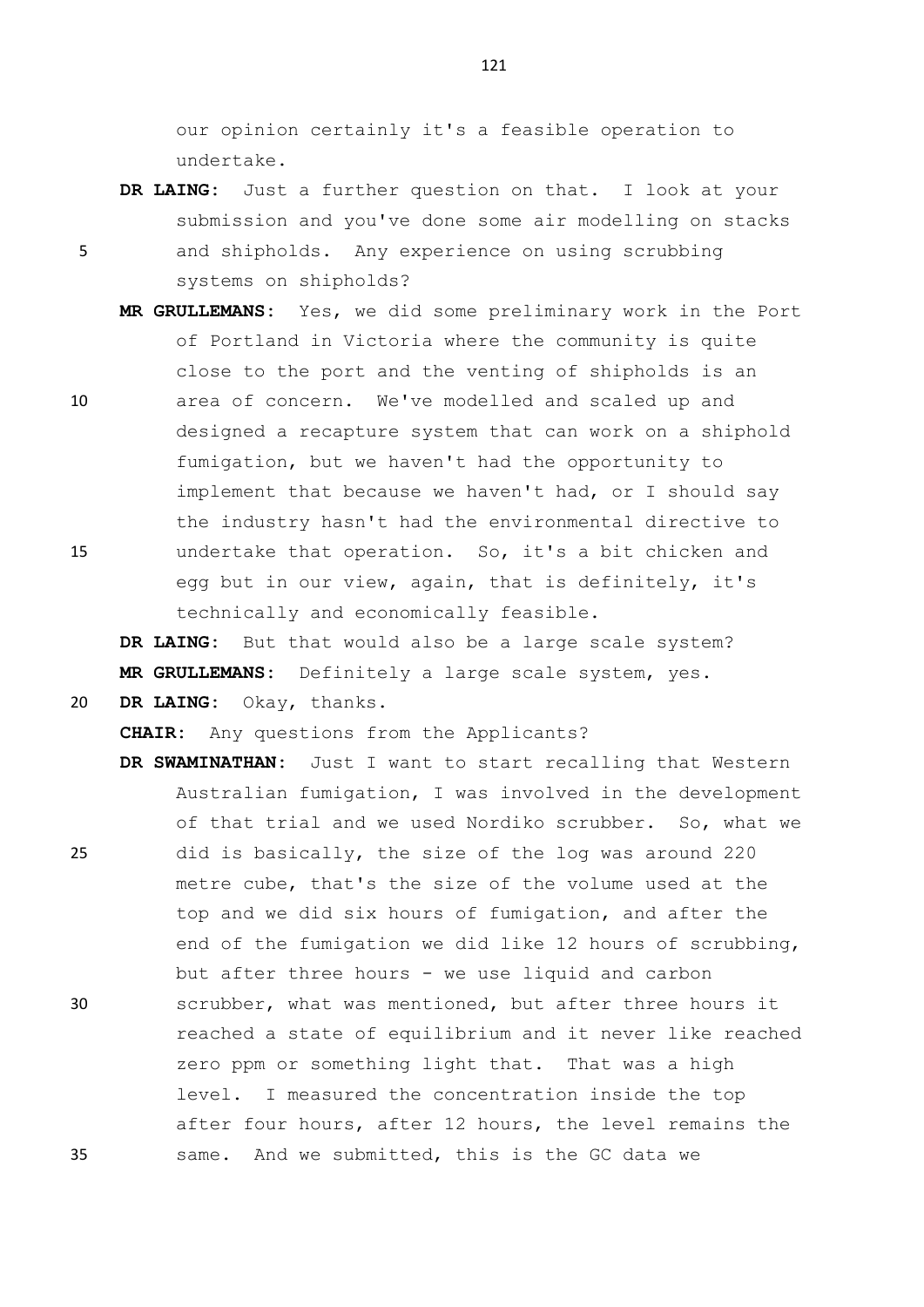collected from top, middle and bottom, and the level after four hours, which is similar to the end point concentration we are reporting, that's 24 hours. And yet we have submitted this data to the APVMA and even 5 after scrubbing we are releasing the same concentration what we are getting on the 24 hour fumigation. So, my question is do we need a scrubber, that's the question? **CHAIR:** Sorry, what was your question in the last part? **DR SWAMINATHAN:** Like do we need - like after scrubbing, the

- 10 level of EDN concentration at the end of scrubbing is similar to the level we are finding by extending the treatment time to 24 hours. So, it was around 400 ppm and the same level we are getting without scrubbing by extending the treatment time. So, I just want to know 15 what is the benefit of using a scrubber? Still it's not zero level after using scrubbing, there is an EDN concentration. Like, I have experience with the scrubber and without the scrubber and we are getting the same concentration, but by extending that treatment time 20 from six hours to 24 hours, and we have data to support that case.
- **CHAIR:** Okay, I appreciate what you've said. I think in the absence of that data we can only take your comments anecdotal. Your reference to the value of good data on 25 the efficacy of your scrubbing is not lost on us, I'm sure, and we would want to have that data or consider that data, but in the absence of that data at this point I think we'll just let that rest.

**DR SWAMINATHAN:** And that was the data submitted to the 30 APMVA.

**MR HALL:** I've just got a question, Wil. I would also like to make it known to the DMC that I also provide services to Nordiko but that that doesn't influence my question now.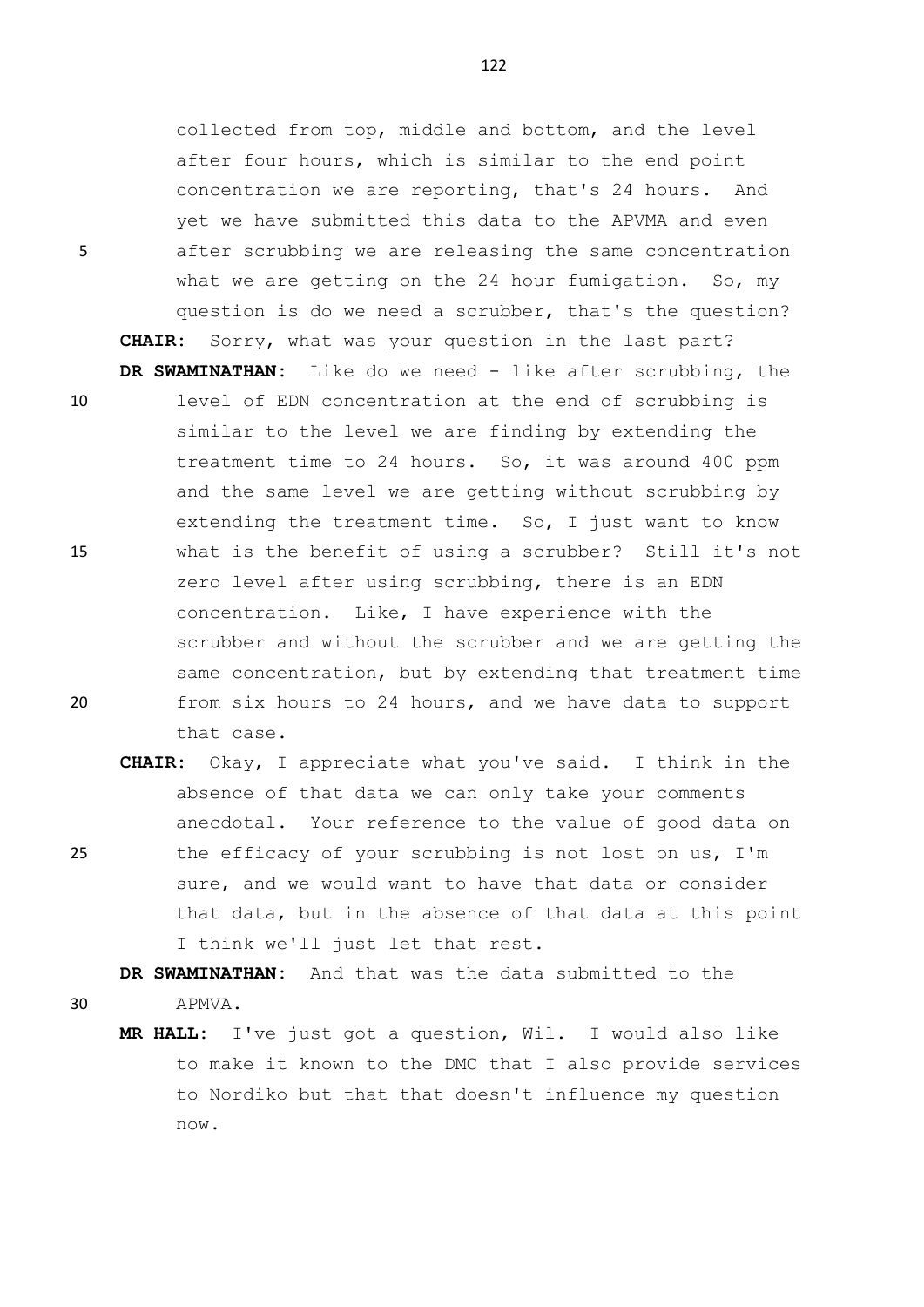So, the PFR scrubber is, we've got two, as the image showed, two carbon IBCs and then a liquid scrubber for EDN, and what we've found there is we get a lot of crystallisation in that solution and that the vacuum 5 pump can't, just can't push the air fumigant mixture through the liquid, and we're dealing with very, you know, very small volumes of EDN in that instance.

So, have you had issues with that in any other areas, or are there other areas where this EDN scrubber has 10 been used and just any comments that you may have on that?

**MR GRULLEMANS:** That's a good question that. It goes towards our experience with scrubbing EDN. We think liquid scrubbing is not the ideal way to handle scrubbing EDN, 15 we think capture on carbon is much more straightforward. You avoid any issues of low flow rate, crystallisation, et cetera, remembering that there aren't  $-$  until recently there have not been many EDN fumigation operations around the world to go and work on and 20 certainly our knowledge base has improved and we would design a very efficient carbon capture system for EDN and bypass those limitations of liquid scrubbing.

**MR McCONVILLE:** As you can tell, scrubbing is quite a contentious issue so we'll try to get to the point. I 25 just want to raise a couple of things. First of all some of the data you've printed is a little bit off, particularly in relation to comments about odour threshold, you've made some comments about the WES in TEL which are inaccurate based on what you wrote, so 30 just wanted to bring that up -

**CHAIR:** I'd just like to remind you again that the process we're in today dictates that your opportunity now is one to ask questions of clarification and not cross-examine or put forward your own data which you've had a chance 35 to do already.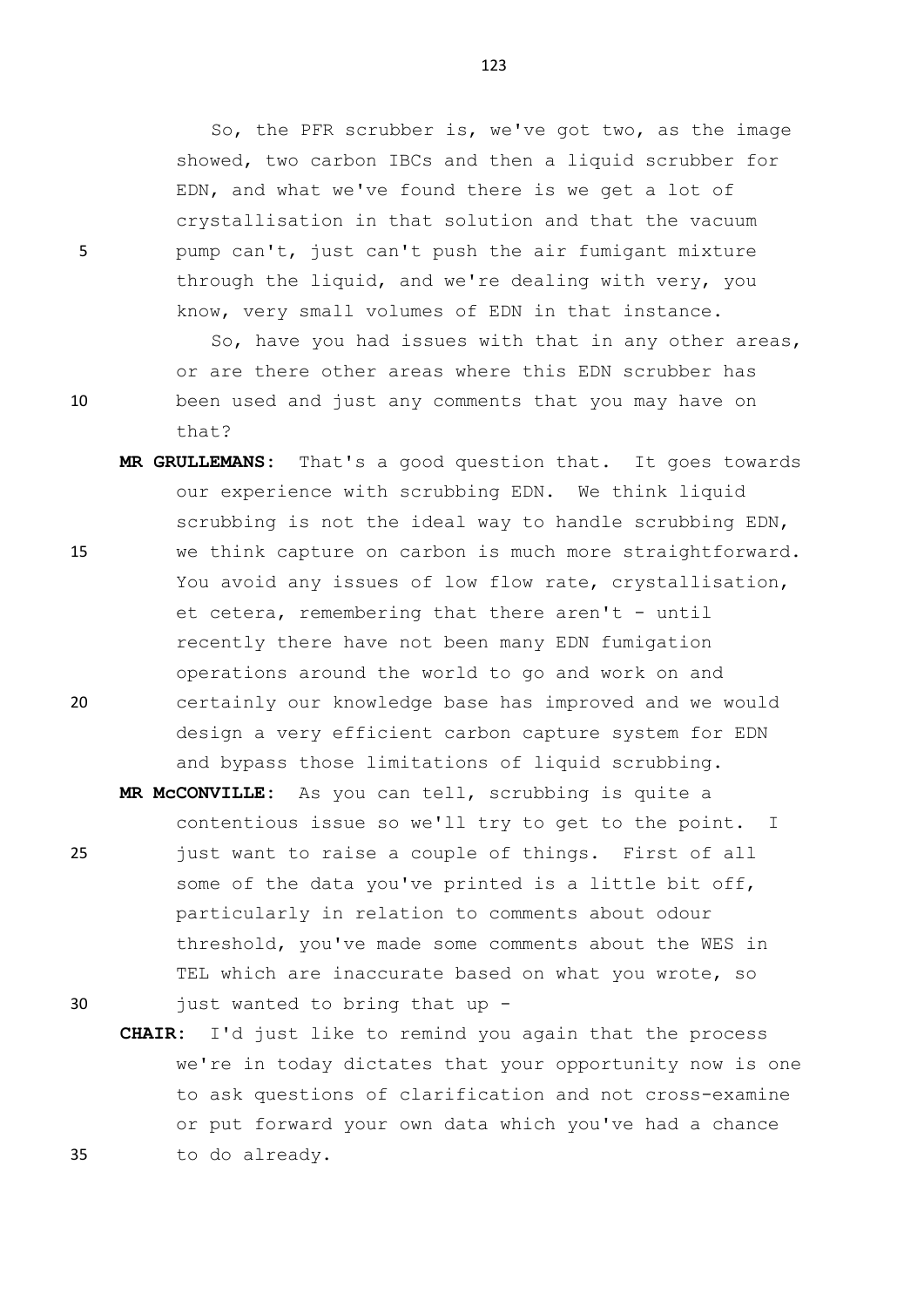- **MR McCONVILLE:** No problem. Do you know how much carbon is necessary in order recapture 1 kilogram of EDN, and therefore how is this disposed of and how will you manage the large disposal rate in New Zealand?
- 5 **MR GRULLEMANS:** Okay, we need to do more work in terms of getting definite numbers in terms of those capture ratios. We know those very accurately for methyl bromide and for phosphine, but for EDN, because it's a new gas, we have to do more work on that and I 10 think that that is part of the process that would be
- undertaken if we find there is support for recapture of EDN to optimise that.

**CHAIR:** Questions from submitters?

**DR SUTHERLAND:** I think you said in Australia they required 15 both scrubbing and recapture, didn't you?

**MR GRULLEMANS:** Yes, that's the APVMA.

- **DR SUTHERLAND:** That's right, and then this morning we heard that Australia isn't using this EDN to fumigant logs, and I'm just wondering if the technology you're talking
- 20 about, or the requirement of the Australian regulators makes use of recapture and scrubbing just too difficult for the export log industry in Australia?
	- **MR GRULLEMANS:** Well, the export log industry in Australia is principally using methyl bromide, as it is in
- 25 New Zealand. Recapture is undertaken for logs. In Tasmania recently, the TasPorts made it a requirement to recapture methyl bromide, and log exports are continuing through the Hobart and other ports in Tasmania. I can't comment on EDN use in Australia because, I stand subject 30 to correction but I don't think it's used on log
	- fumigations in Australia at the moment.
	- **DR SUTHERLAND:** Yes, but that was my point. Is the reason that it's not used the fact that the controls are too difficult, too expensive, too something?
- 35 **DR SWAMINATHAN:** Yes.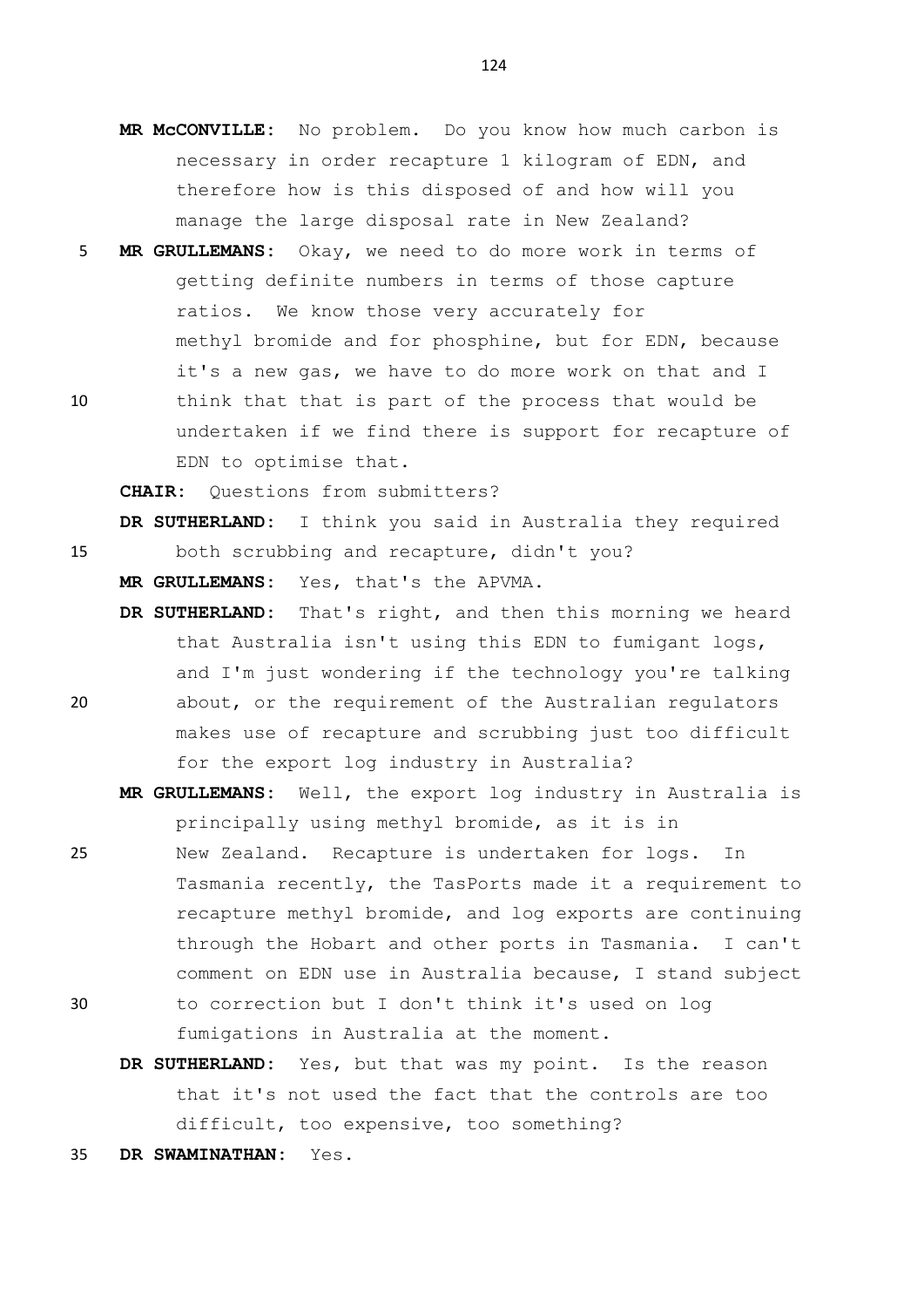**MR GRULLEMANS:** Perhaps I could comment on that. Methyl bromide in those ports where recapture is required is still used in preference to EDN. So, if you're just releasing methyl bromide to atmosphere, 5 there would be no incentive to move towards another fumigant, EDN, which had a controlled measure, ie scrubbing.

**CHAIR:** Question at the back.

**MR COATES:** Perhaps I could ask a further question on behalf 10 of Ngai Tahu?

**CHAIR:** Yes, sorry Marree. Carry on, Gerry.

- **MR COATES:** Your slide there talks about the spread of gas over considerable distances. Can you be more specific in terms of the buffer zones that are being proposed 15 here are 60 metres, up to 60 metres. What sort of distances are you talking about?
- **MR GRULLEMANS:** In our submission we made use of the limited data that we did have from the Western Australian trials and I think there were measurable amounts of gas 20 measured at 100 metres or more from the point of origin.
- **MR COATES:** Thank you. Just in terms of the costs of recapture, these are all adding on to the costs of shipping and so on. There must be a point in which that becomes uneconomic. Have you found that there is a 25 disincentive to use it because of the economics?
- **MR GRULLEMANS:** The economics is a very important factor. I think you have to look at the whole supply chain in terms of whether or not it's the critical factor, as to whether or not an export continues or doesn't continue. 30 It does vary from location to location. In North Carolina recently, the State air quality control has made recapture of methyl bromide a requirement taking into consideration the economics there. So, I think it varies from location to location.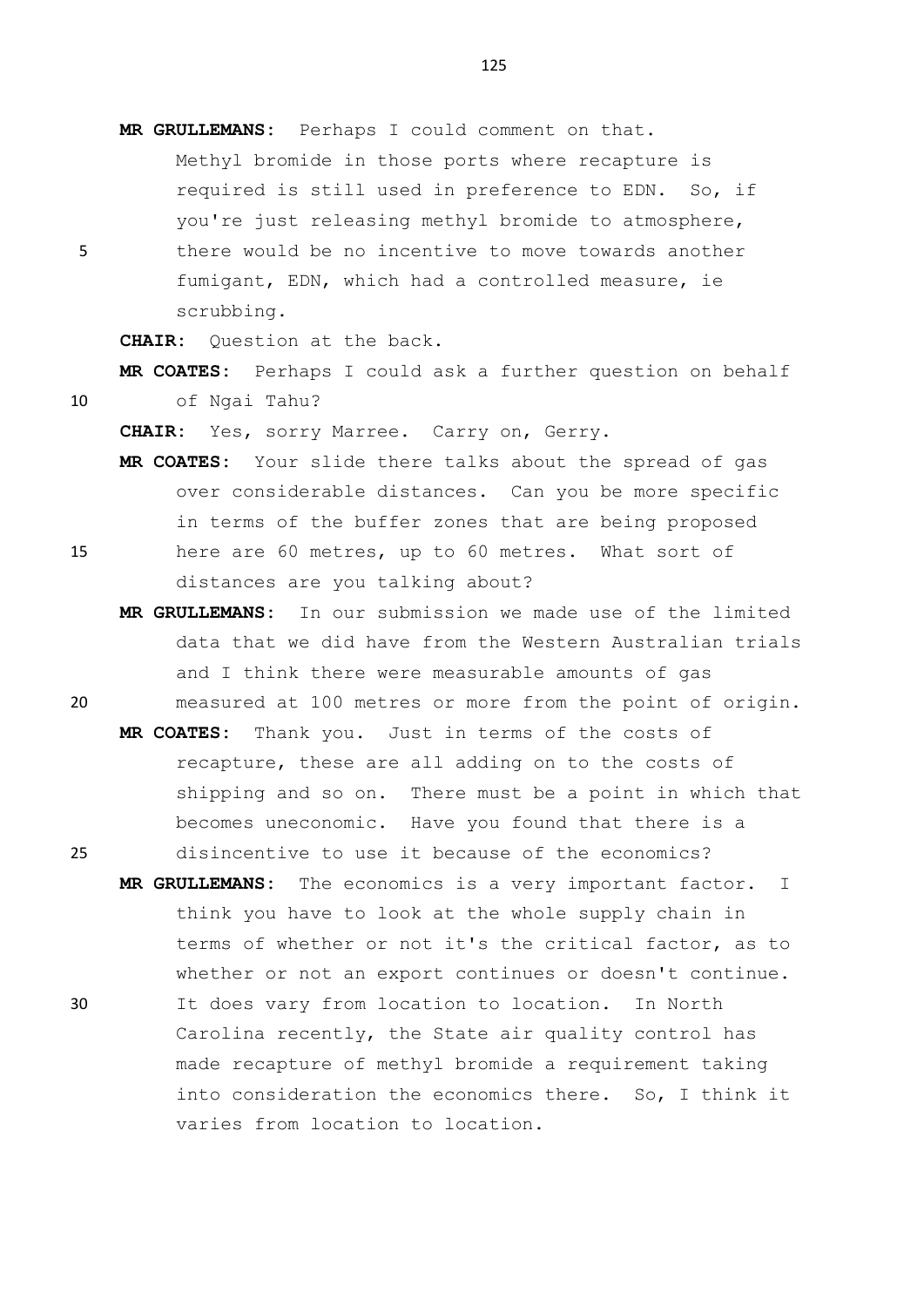- **MR COATES:** And finally, Shanghai, you talked about large scale fumigation. For what purpose are they fumigating on arrival?
- **MR GRULLEMANS:** I think this is from other countries which 5 haven't already done fumigation onshore. So, they're taking in logs from Siberia, from Canada, from other countries which, maybe due to the presence of insects or other pests, require fumigation on arrival.

**MR COATES:** That's interesting but New Zealand is not 10 included.

**MR GRULLEMANS:** I'm not an expert in that area. Maybe Ken Glassey knows more about that.

**CHAIR:** We had a question from STIMBER.

**MR GEAR:** Please tell me Wil, the utilisation of the facility 15 from Taichang that you spoke about, what is the utilisation of that in the throughput of logs?

**MR GRULLEMANS:** I don't have an exact figure for that. I could find that out and would be happy to share that information with you, but it is a very significant 20 facility. I walked around it with the local CIQ

- representatives and it's a large scale operation but I don't know the actual throughput rates et cetera.
- **MR GEAR:** Second question, could you please tell me the countries that have granted permission for Australia to 25 use EDN on exported logs please?
	- **MR GRULLEMANS:** Sorry, I don't know the answer to that question either.
- **MR GEAR:** It might explain why there is no use in any of the ports even with the restricted conditions that are 30 there.

And thirdly, you make in your second bullet refer to recapture and scrubbing is a requirement in Australia. Could you please tell me the way in which your equipment is applied to the field use of EDN which was approved in 35 March this year?

- 
-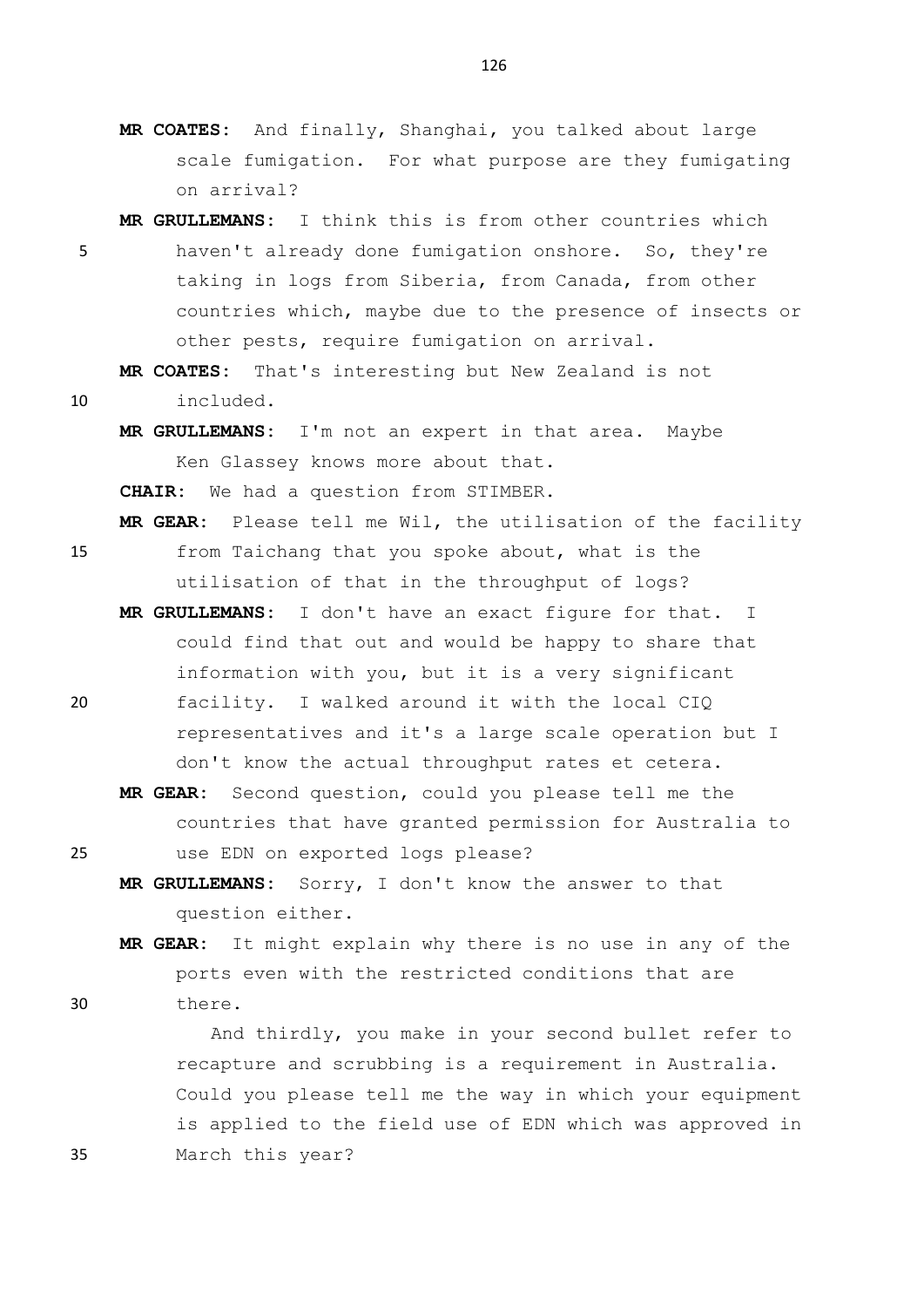- **MR GRULLEMANS:** That was not a requirement for the field use for EDN for soil fumigation, I think probably because it was impractical to recapture from soil fumigation.
- **DR ARMSTRONG:** For my own edification because I've been 5 reviewing the worldwide scrubbing and recapture technologies, and when you said that you have recapture systems all over the world, how many of those are EDN?
- **MR GRULLEMANS:** The EDN scrubbing recapture systems are Plant & Food, New South Wales DPI, and the original Western 10 Australia log trial systems. The other systems are for other fumigation applications.
	- **DR ARMSTRONG:** And how much would each one of these units cost per lag for each log stack recapture of EDN? **MR GRULLEMANS:** That would have to be calculated. I don't
- 15 have a figure off the top of my head for that, Jack.
	- **DR ARMSTRONG:** Okay, and last question, the scrubbing of EDN, recapture and/or scrubbing of EDN, what is the percentage efficacy at the end of the, of your scrubbing technique?
- 20 **MR GRULLEMANS:** We would design any scrubbing system to meet the required EPA or WorkSafe efficacy target. When we put in recapture systems in Europe when they were still using methyl bromide, before they banned it completely, the target efficacy was 80% of the available fumigant to 25 be scrubbed. In Tasmania for methyl bromide, now it's 95% of the available fumigant to be scrubbed. We can achieve higher efficiencies in our system design depending on what the target parameters are.

**DR ARMSTRONG:** And as you increase the efficiency does not 30 the cost go up?

**MR GRULLEMANS:** Yes, that's correct.

**CHAIR:** Okay, one more question from the Applicant.

**MR HALL:** Wil, just an additional question about the potentially higher concentrations being released. You 35 compared lab studies versus field studies and how you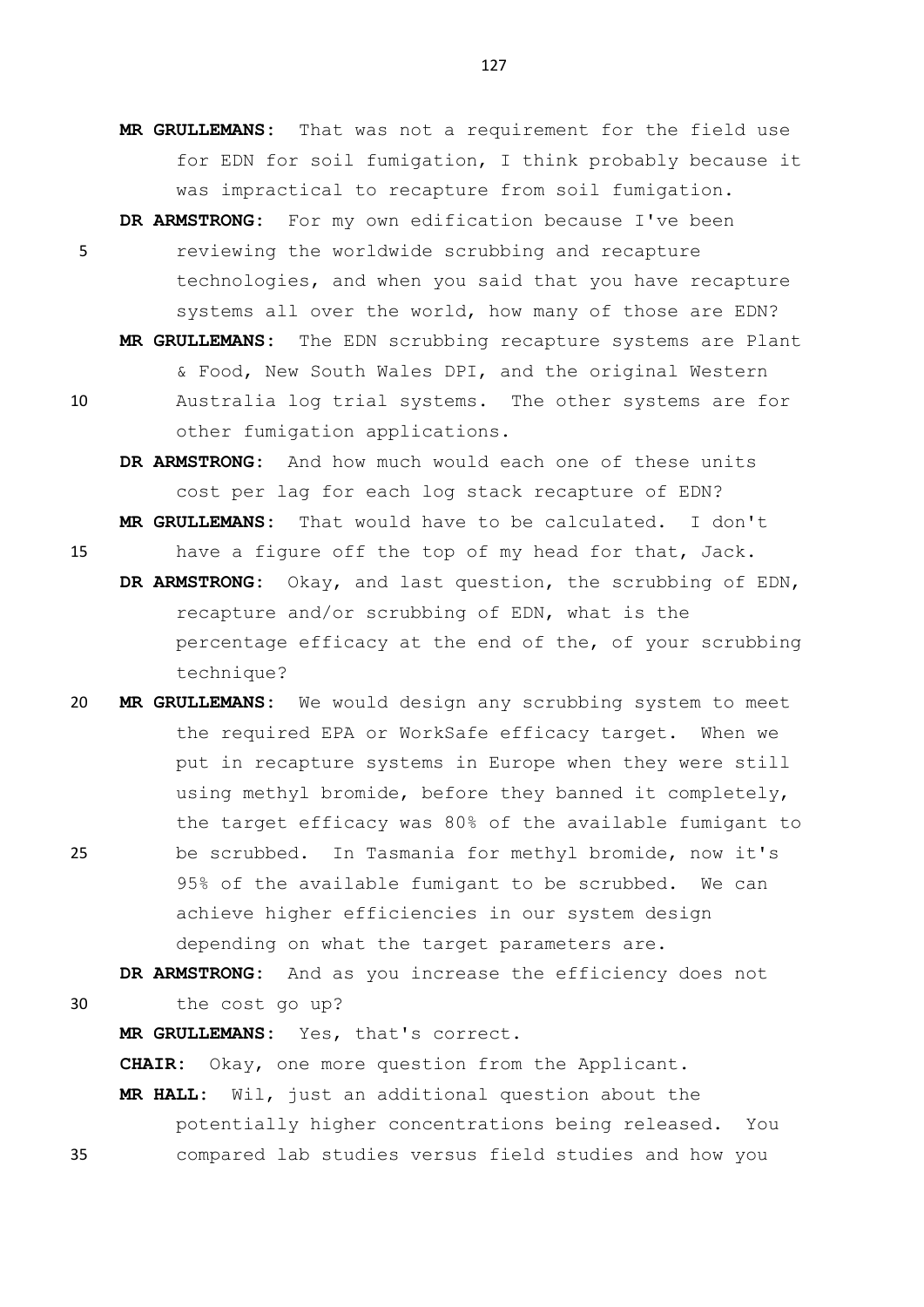came up with the assumption that there may be a higher rate of release under the tarpaulin as opposed to controlled laboratory studies where the chamber is very well sealed, and that's the information we presented 5 this morning. So, the question is, how did you come up

with a higher rate of release under commercial conditions where there may be other losses versus what's occurring under controlled conditions.

**MR GRULLEMANS:** From our experience of methyl bromide,

- 10 tarpaulin fumigations there are often gas releases around the perimeter of the tarps. We don't have that direct experience with EDN because it's not being used for that application, but it's certainly not a hundred percent gas tight chamber as you might have in a 15 laboratory situation.
	- **CHAIR:** All right, thanks Wil. If there's no further questions we'll move on. The next submission is from Ministry for Primary Industries given by Shane Olsen.

 $20$  \*\*\*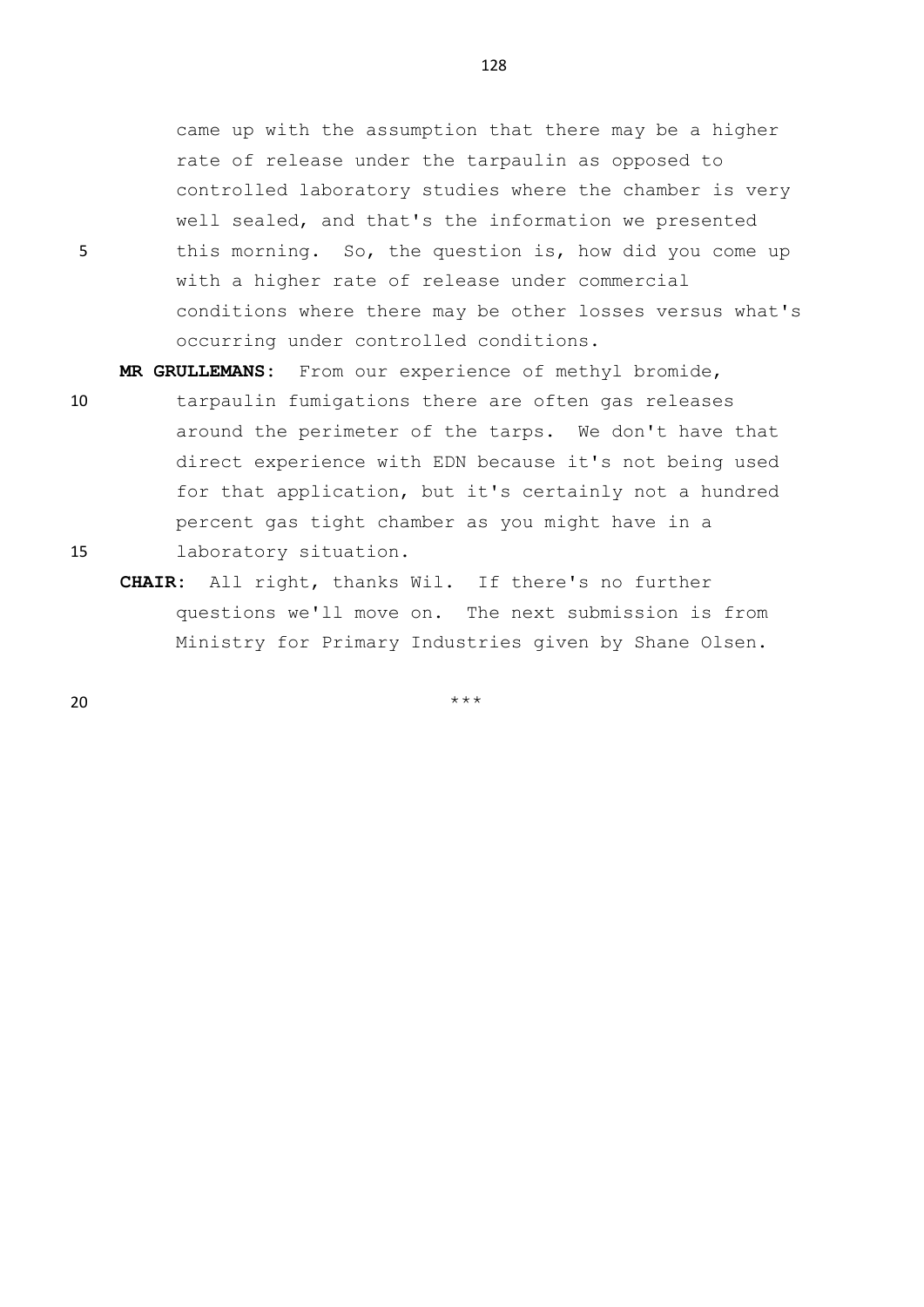## **SUBMISSION BY MINISTRY FOR PRIMARY INDUSTRIES**

**MR OLSEN:** Tena koutou katoa everyone, my name is Shane Olsen. I'm the Manager of Facilities and Plant Products 5 Team in the Ministry for Primary Industries. I would just like to acknowledge I have got several of my colleagues in the room, such as the interest on this application for MPI. So, Ken Glassey, Emmanuel Yamoah from our Plants and Pathways Directorate, my colleagues 10 from that Directorate, as well as Ivan [Valcovich] and Felicity [Velour] from our Market Access Directorate within MPI.

Thank you to the Decision Making Committee and EPA and WorkSafe for all the time and effort you've put into 15 hearing submissions, and also to the Applicant, and the submitters, because there's obviously a considerable amount of information that's gone into the works of to where we get to today.

The Ministry for Primary Industries' purpose is to 20 grow and protect New Zealand. In achieving that we will provide the strongest possible platform for various sectors, primary sectors, to grow the value of its exports and achieve the Government's objectives. Our ambition is for New Zealand to be the most trusted 25 source of high value natural products in the world.

As by our name, we work across various primary industries, from primary producers to retailers and consumers, and various systems from fisheries, food safety, biosecurity, and forestry. Of most relevance to 30 this hearing is our MPI are providing whole system leadership of New Zealand's biosecurity system through our biosecurity New Zealand Business Unit. That's covering our system from pre export to post border, and then for exporting goods around the world.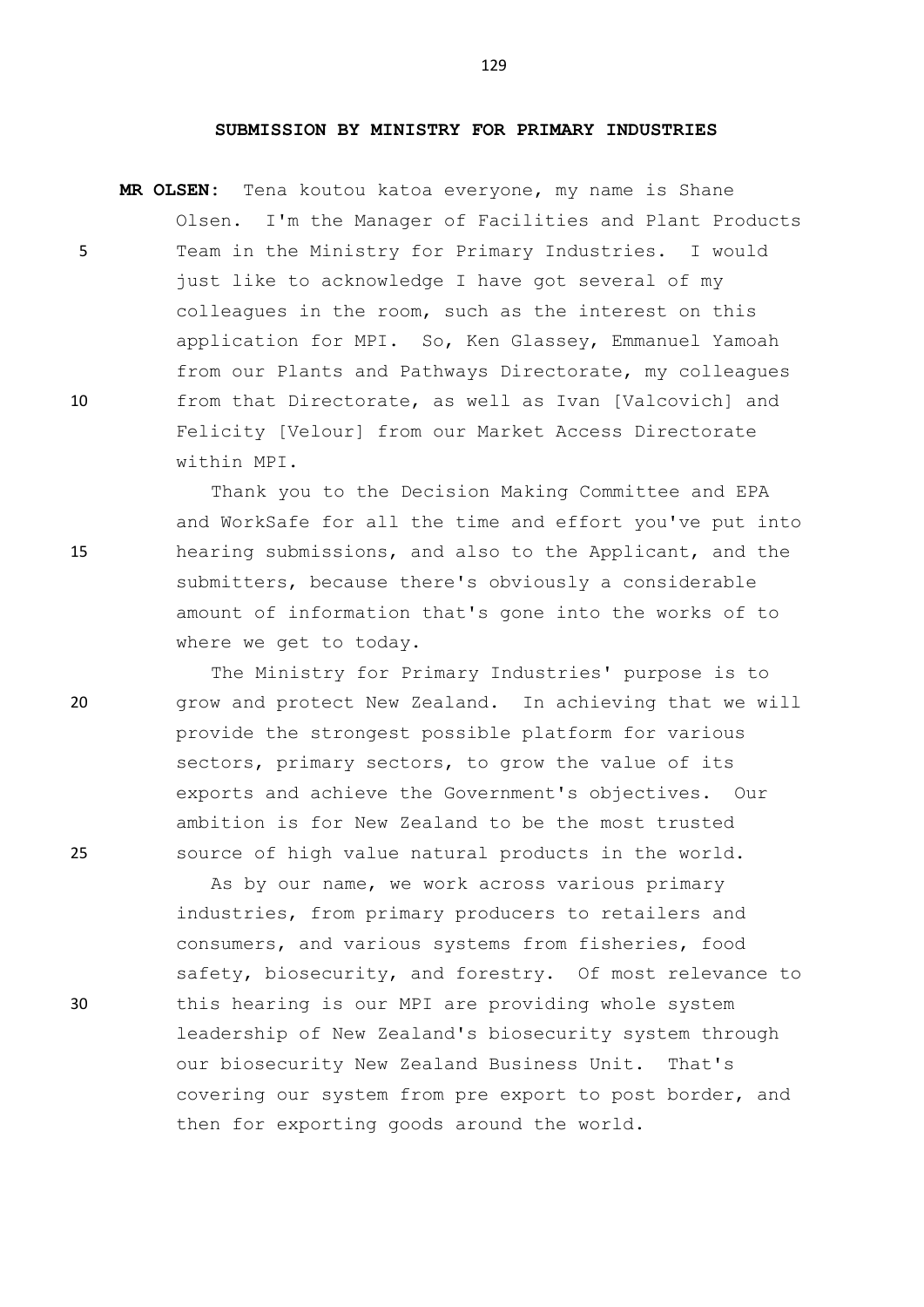I also acknowledge that we have recently set up Te Uru Rakau, our Forestry New Zealand Business Unit, and that focuses within the Ministry on supporting New Zealand's planting of forests and promoting 5 sustainable forestry.

Amongst all those functions MPI has some core roles which myself and my colleagues contribute significantly to, and relevant to this hearing MPI New Zealand's national plant protection organisation and that sits 10 under in New Zealand being a signatory to the International Plant Protection Convention.

As part of that responsibility we set import and export standards for products coming into the country and going out of the country, in particular plant and 15 plant products, and that's to manage the risk of pests and diseases from moving from one country to another, and primarily to protect ourselves from harmful pests and diseases that exist around the world.

We also negotiate new and improved market access 20 conditions for our primary products.

Our main interests and through our submission, and for the hearing is - we've got three main interests really in the submission. The first one is to maintain and enhance New Zealand's forestry exports, particularly 25 logs, timber and manufactured wood products, and I'll get more into the details around the volumes and value shortly. In this regard EDN is a promising fumigant or phytosanitary for plant health services to meet requirements from overseas countries to manage the risk 30 of New Zealand's pests being transferred to New Zealand's forestry export markets.

Our second major interest for this submission is protecting New Zealand's environment and economy from harmful pests and diseases. While noting it is outside 35 the intention of the current application of EDN, we see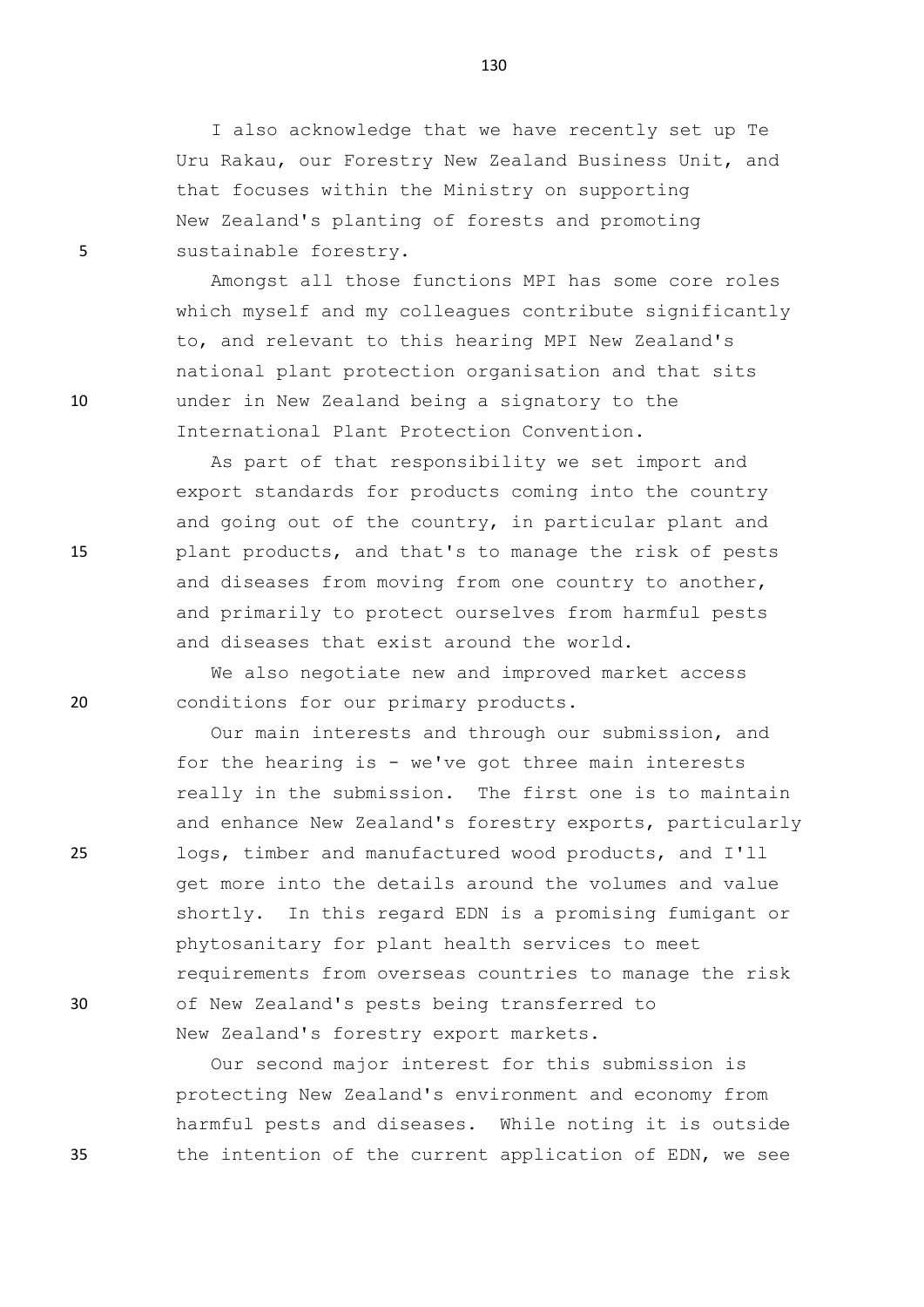EDN as useful fumigant, particularly to control many insects, nematodes and fungi on forest products but also other non-edible products, and thirdly the ability to use EDN into the future will assist New Zealand in 5 meeting our obligations under the Montreal Protocol by being able to reduce and replace methyl bromide use.

Just looking quickly at our forestry export revenue, I think it was quoted earlier today that this year we will reach \$6 billion for forestry exports. I can 10 confirm that the year ending March 2018 and we reached \$6.22 billion. Forestry is a significant part of our New Zealand primary production in the export sector, forms 15% of our total export revenue, and China being our largest markets. As you can see, this graph shows 15 the significance of Asia to our forestry export markets, and I'll talk a little bit more about the significance from a log export point of view.

Of the \$6.22 billion revenue, 3.24, so over 50% is log exports currently and then followed by sawn timber 20 at 873 million. So, you know, when we're talking about logs here, we're talking about a significant revenue earner for the country.

Treatment to meet overseas country requirements, so that's not requirements set by New Zealand, it's to meet 25 overseas country requirements, is required for two of our main four log export markets. We've just mentioned those four main export markets being China, India, Japan and Korea, but two of the four, China and India, require treatment as described below in our graph. That 30 incorporates approximately 80% of our export logs at the moment or accommodates \$2.5 billion of export revenue. So, the significant one is obviously China. At the moment 72% of our logs are going to China the latest data shows, and obviously they require treatment, either 35 methyl bromide, phosphine, or debarking.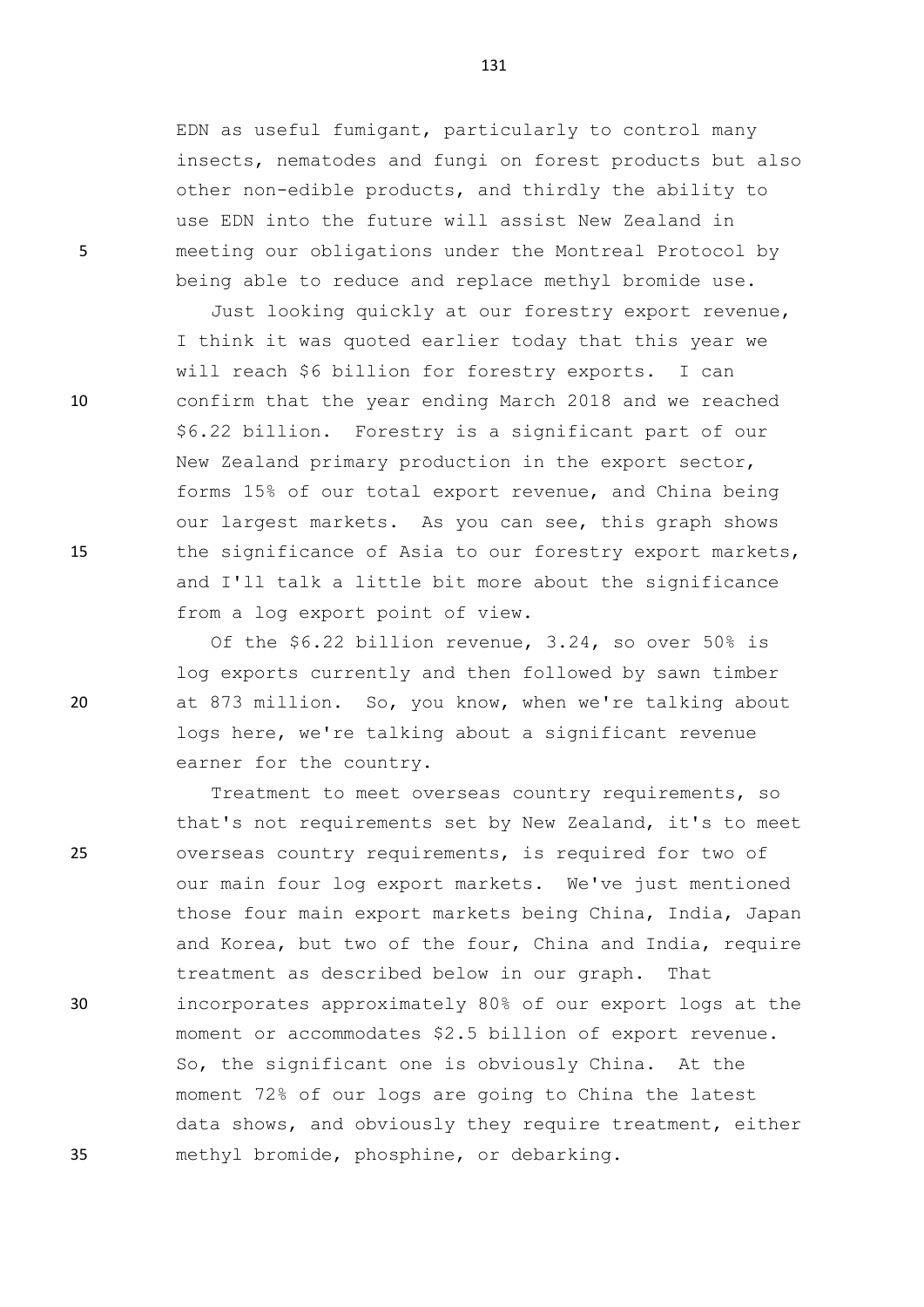India, the requirement currently is methyl bromide. Obviously heat treatment is mentioned but it's not feasible given the amount of throughput or exports, at the moment there's no feasible way of doing that heat 5 treatment.

These are the requirements for those countries, however, and it was mentioned briefly before, we cannot assume that treatment requirements won't change, we're talking about Korea and Japan. Now, these are the 10 markets currently for 99%, or over 99% of our log exports, four countries, but we cannot assume that those won't change, that new markets will not appear into the future. Internationally we know that expectations are increasing for all aspects associated with imports into 15 another country. Other countries are realising, as New Zealand has long done so, realising the damage imported pests can do and therefore treatments such as methyl bromide or an EDN fumigant, or phosphine fumigant, or some other way of treating, is going to be 20 required to maintain market access for our products and our forestry products in particular, and that's for the foreseeable future. And so while we have the data and requirements currently, that does not mean that tomorrow we will not get a change in requirements and meaning 25 that there will be more fumigation and more treatment that will need to be applied if we are going to access those markets.

Just looking at the projections. In 2018 log exports are forecast to reach 20 million cubic metres, the 30 highest ever export volume from this country. It is estimated that 75% will be exported to China. This graph shows the growth in log export volume since 2004, including a forecast for the next five years that MPI has completed today. So, 75% estimated to be exported 35 to China with growth also into India as well.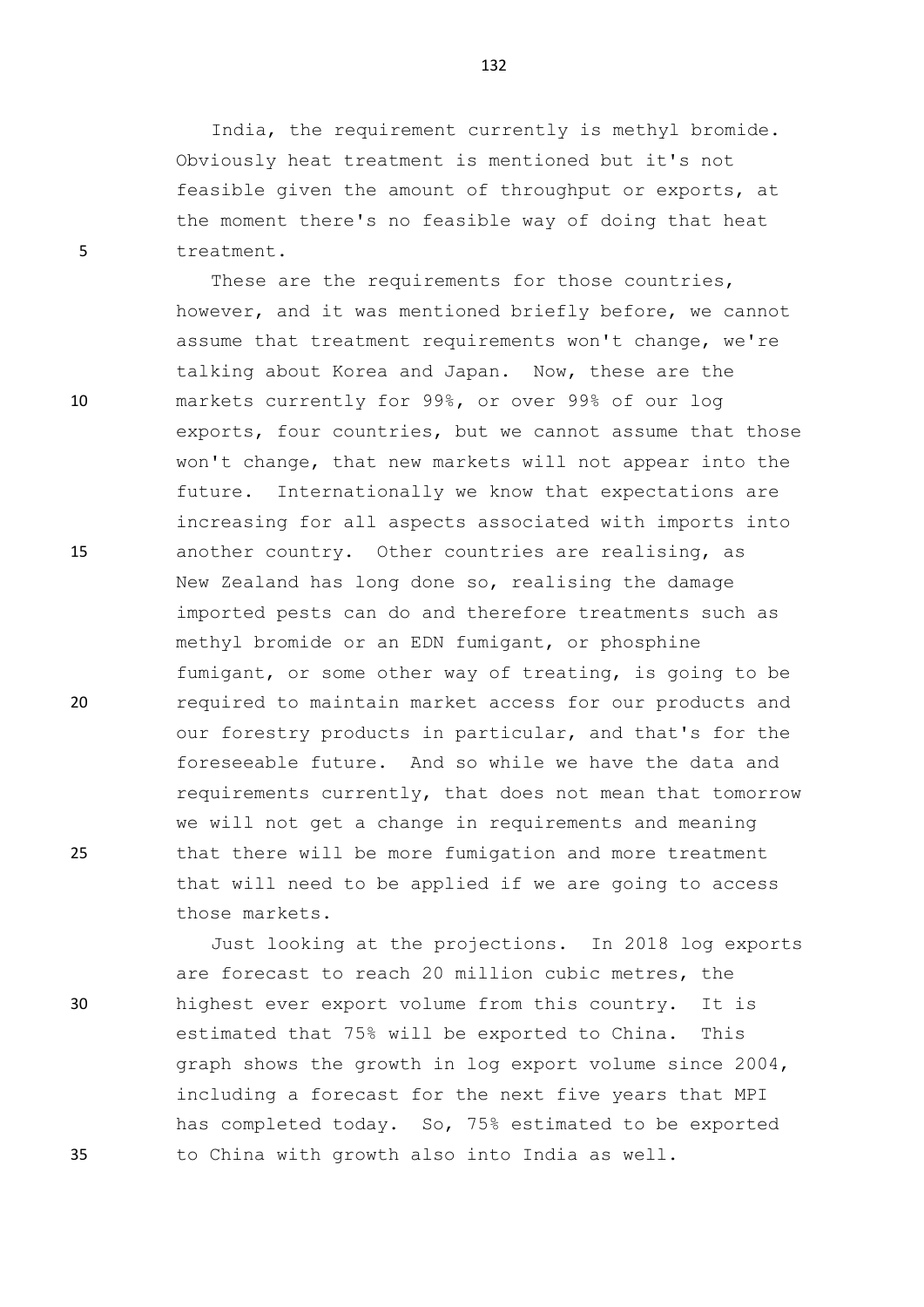We expect very shortly, it's currently 79% but very shortly that will increase to over 80% of our volume of logs will go into China and India, so particularly in these next five years, at least that's what we've 5 forecast anyway.

The additional volumes of logs will, at this stage are expected to lead to an increase in methyl bromide use unfortunately given our commitment to try and reduce and replace. So, it does show the importance of having 10 effective, available, and feasible treatments into the future, into the short-term as well as the longer term.

I would also note that MPI is also committed to the new Government's 1 billion trees programme, which hopefully you've all heard about, we're all contributing 15 to in some way, shape or form, which will have implications in the longer term in terms of our planting for us.

Just for the Decision Making panel, MPI has invested several millions of dollars into the research primarily 20 done by STIMBER and Plant & Food for finding alternatives to methyl bromide. That includes the supporting work that has led to the identification of EDN as the most promising alternative to date. It's already on record in our submission that we consider EDN 25 is a really promising alternative phytosanitary treatment, in particular an alternative to methyl bromide use. Approximately 90% of current methyl bromide use or just over 500 tonnes, is fumigation of log stacks. And also noting it's outside 30 this current application but we believe it could be used to fumigant either non-edible products and particularly to reduce the threats of incoming pests and disease on incoming goods such as the Brown Marmorated Stink Bug. We're spending a lot of time fumigating lots of goods at 35 the moment with methyl bromide often for things to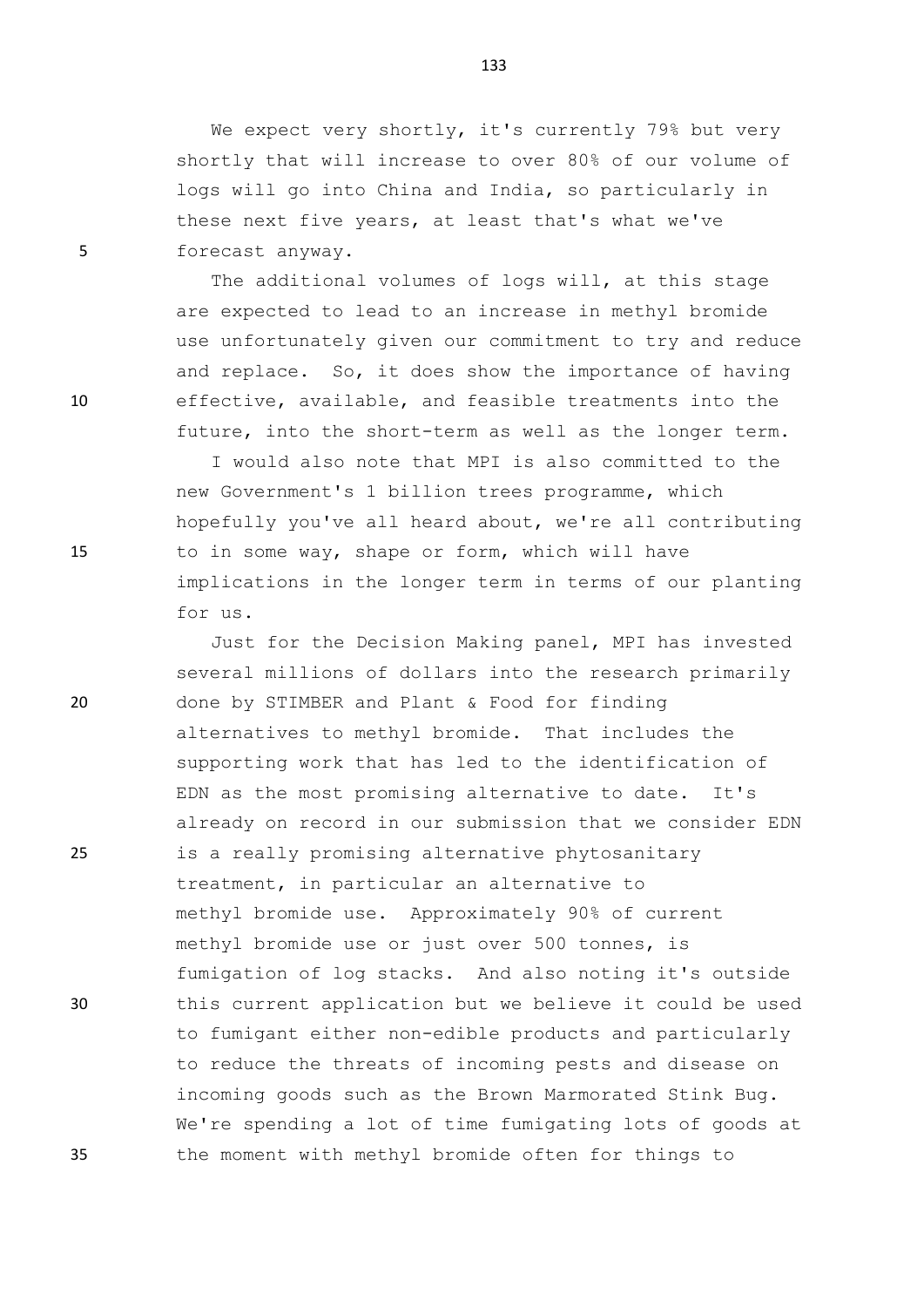reduce the risks of potential pests such as Brown Marmorated Stink Bug from damaging our horticultural sector.

From a treatment progress we have been working really 5 hard to get our treatments in line with overseas markets, including working on EDN. As noted previously by the EPA today, Australia has approved EDN, particularly approved the forest product exports from New Zealand. Malaysia is also approved for logs and 10 timber, the use of EDN to meet phytosanitary requirements.

China we've been working hard and presented some interim efficacy data with support from our science providers in STIMBER in 2017, and further discussions on 15 potential approval are ongoing, including submitting a full data package to our Chinese counterparts when it is available, and we're expecting that shortly which will be good to see.

From an India point of view, we've highlighted EDN as 20 a potential logs treatment, and further discussions are planned for later in 2018.

So, MPI is working really hard with the support of our industry to get approvals of new treatments online as alternatives to current ones. This process is a 25 longer game. We have no guarantee whether it is months or years that will be needed. It is the decision of the importing country under the WTO and SPS agreement. So that's something that certainly the more information we can provide to them, the sooner will help support our 30 case, and we note that New Zealand registration and potential use is always useful in aiding supporting ongoing discussions. Often countries will ask, well, are you using that treatment and it would be good to answer "yes" at some point.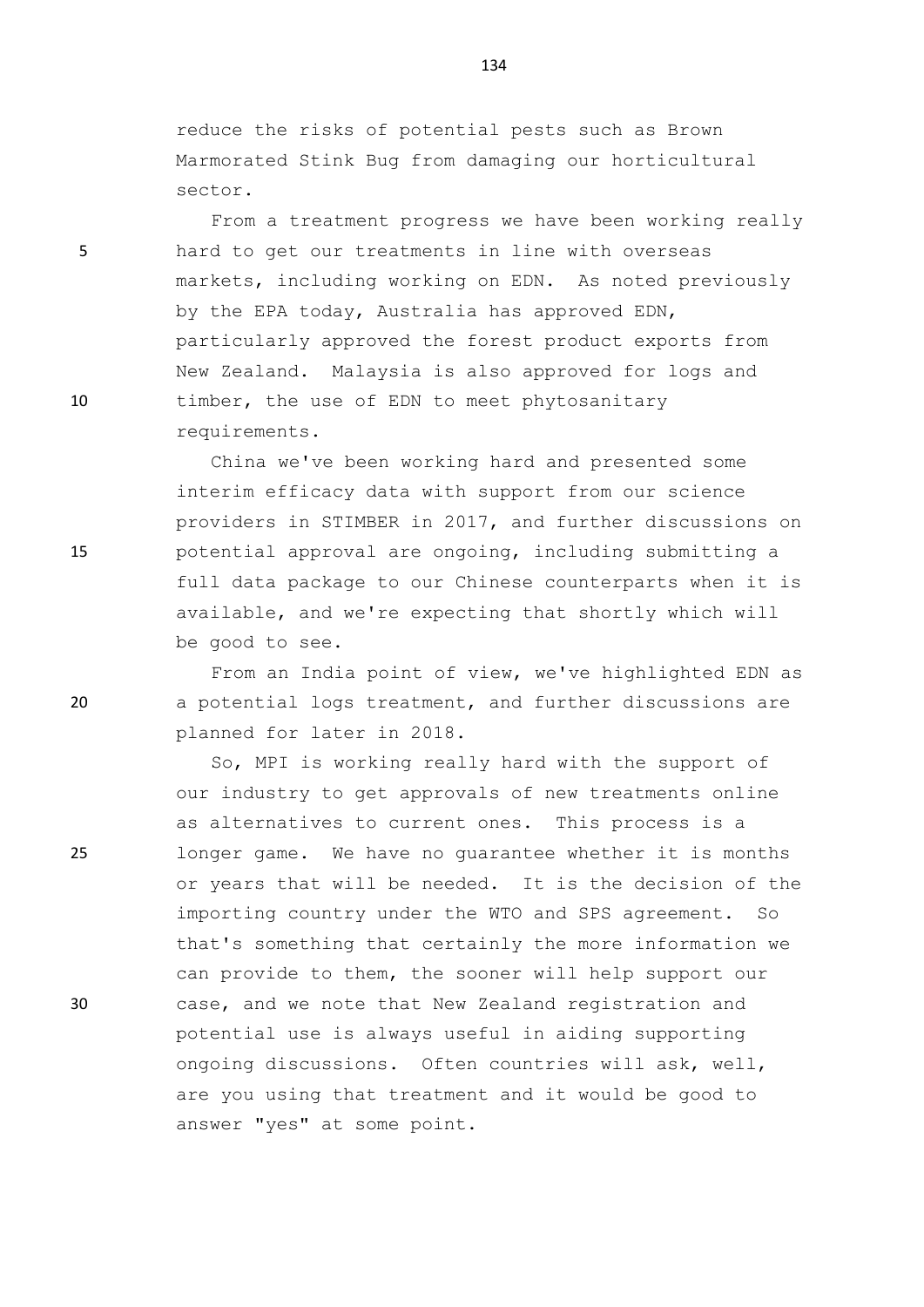Just to look, we acknowledge that there are potential risks to environment health and safety from use of EDN as a fumigant, but the application we note appears to show that EDN will be an ideal fumigant, particularly 5 given it's absorption in wood, the low emissions from the data we've seen and the limited environmental exposure.

While we acknowledge that the proposed controls seem reasonably suitable, we do encourage the EPA and 10 WorkSafe to ensure that controls are able to be as practically implemented as possible, and especially we don't want to get into the situation of having some controls in a similar way to what seems Australia put in where it's not actually being used, and I think that 15 would actually be a detriment to all the work that everyone in this room has provided already. But also those controls will also, practical controls that can be implemented, will also aid smooth transition into our primary sectors to using EDN where possible.

20 I certainly would encourage the Decision Making Committee and anyone else to attend a field visit. Having attended personally most of the ports around the country, it is a particularly ports eviron. Particularly Tauranga, but others as well, but it's 25 really good to see it's a restricted environment, yes, it's a really unique place and that's where the fumigant will be used and it would be good to understand the challenges faced in working in those environments.

MPI also has a substantial treatment programme. All 30 our official export and import treatments must be conducted by MPI approved organisations. Those organisations are audited regularly to ensure high level compliance and operators. Those operators also are used to conducting activities in a high compliance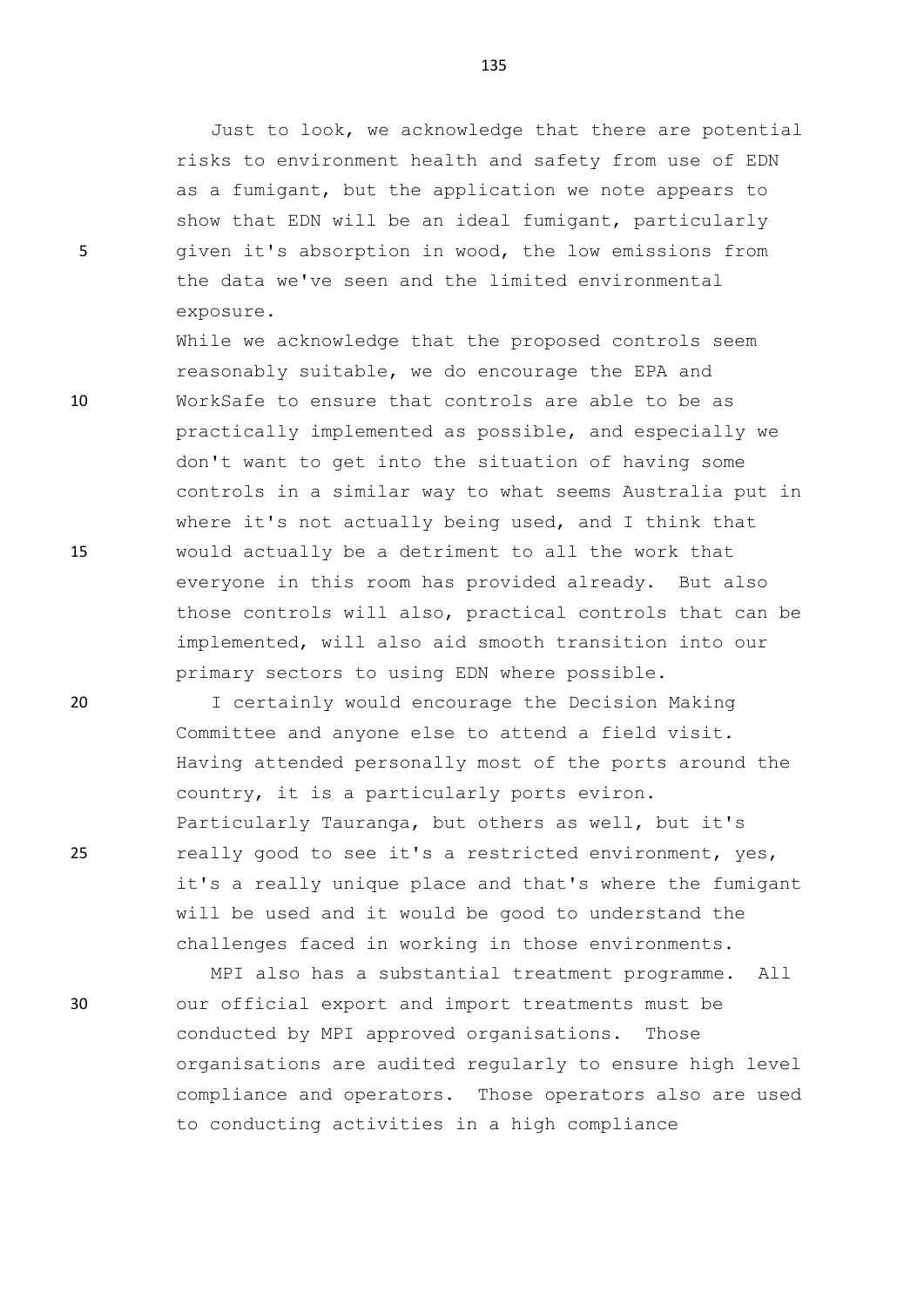environment. So, that's certainly something that is ongoing as part of our MPI treatment system.

So, just in summary, MPI strongly supports the application. We understand from information received to 5 date this treatment will be effective on pests associated with New Zealand's forestry products, in particular our bark beetles destined for export and very likely to be useful for enhancement of our trade conditions, particularly when methyl bromide recapture 10 is fully in force in 2020, and particularly to enable us to reduce and replace methyl bromide to meet our obligations under the Montreal Protocol.

While we understand, again to repeat, there are restrictions in the current application, EDN is likely 15 to be a very effective fumigant for managing risks in other non-food products going into the future and it is desperately important from a biosecurity point of view that we keep enabling having tools available to protect ourselves from pests and disease that may come into the 20 country. So, thank you.

**CHAIR:** Thank you very much.

\*\*\*

- 25 **DR LAING:** Thanks very much, Shane. I have a question and I don't know if you're the most suitable person to answer it.
	- **MR OLSEN:** I have many colleagues in the room.
- **DR LAING:** It might go to STIMBER or somebody else. I just 30 noted in some of the information, particularly when you were talking about China and India as being the major export markets that their requirements as far as methyl bromide go are markedly different between China and India, and there is also a variety of treatment 35 rates within each country. Do you know the basis for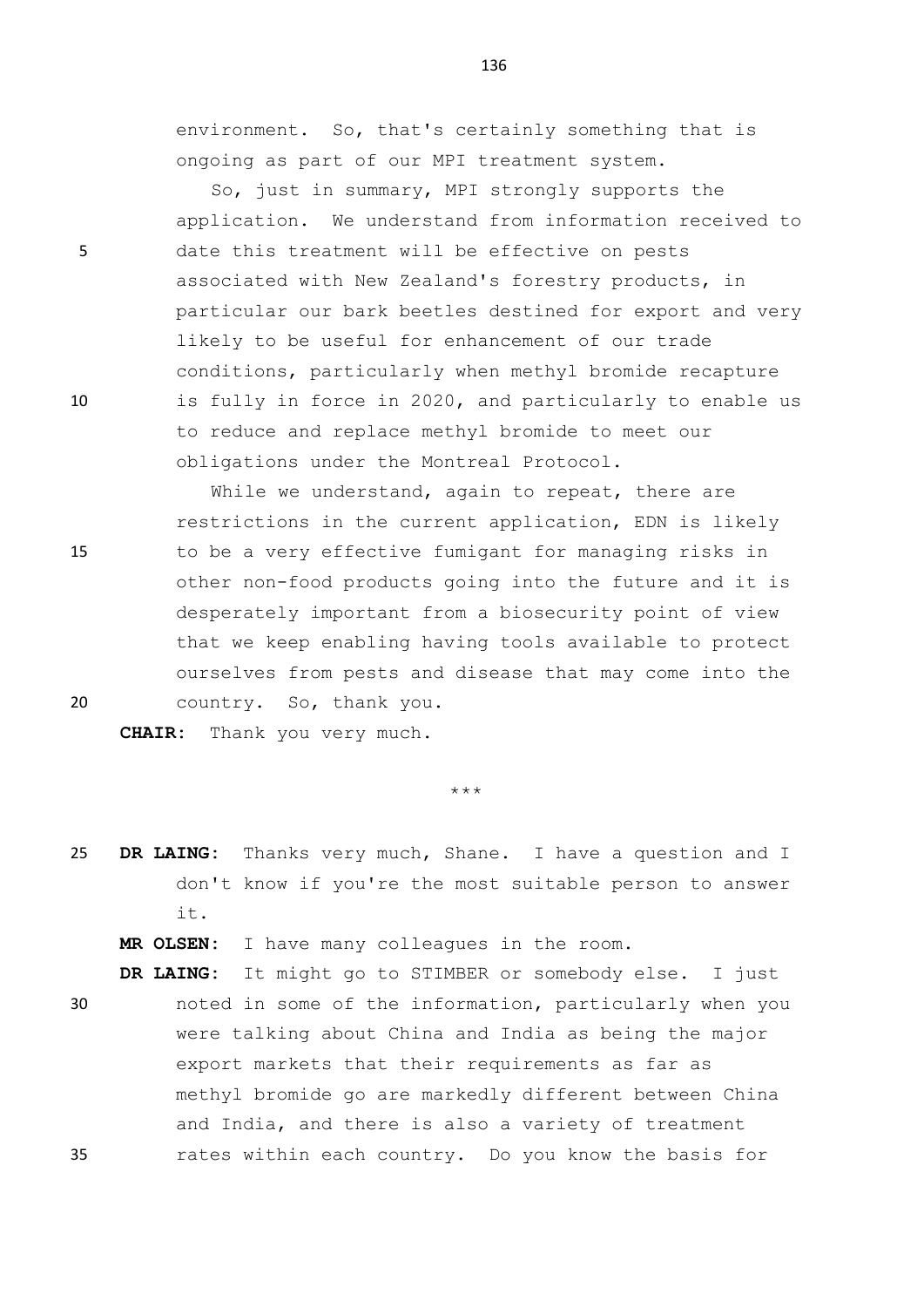the differences? I'm only looking at it in terms of, okay, we might get EDN approved, and what have you, and we've talked about a potential maximum application rate of 150 grams per metre cubed, but are we likely to get a 5 variety of responses out of the countries you're talking with that go outside that range? Just what's outside that range of numbers that already exist?

**MR OLSEN:** So under the WTO SPS agreement, countries have sovereign right to regulate to see fit to protect their 10 country but that must use technical based evidence. However, with uncertainty, countries seem to acknowledge uncertainty in different ways and also probably have different science, data at their fingertips. So, what you see, you're absolutely right, we have remarkably, 15 well, some differences in rates and so it's really up to the country to decide that, and we obviously provide - when we are negotiating those conditions we obviously want to encourage them to use rates that we see as feasible and technically justified, but there is 20 certainly room for countries to make individual decisions based on their, the risks they pose.

Also they're worried about different pests. So the pests that we're worried about coming into our country are different to the ones that other countries will be 25 worried about, and so that also can lead to a difference in treatment rates because they need a higher rate for certain pests.

**DR LAING:** Okay, thanks very much.

**MR OLSEN:** I'm sure if any of my other colleagues might want 30 to help with anything that I've missed.

**MR YAMOAH:** At the moment India requires 72 grams for 24 hours but China requires a higher dose which is 120 but for 16 hours fumigation.

**MR OLSEN:** For methyl bromide.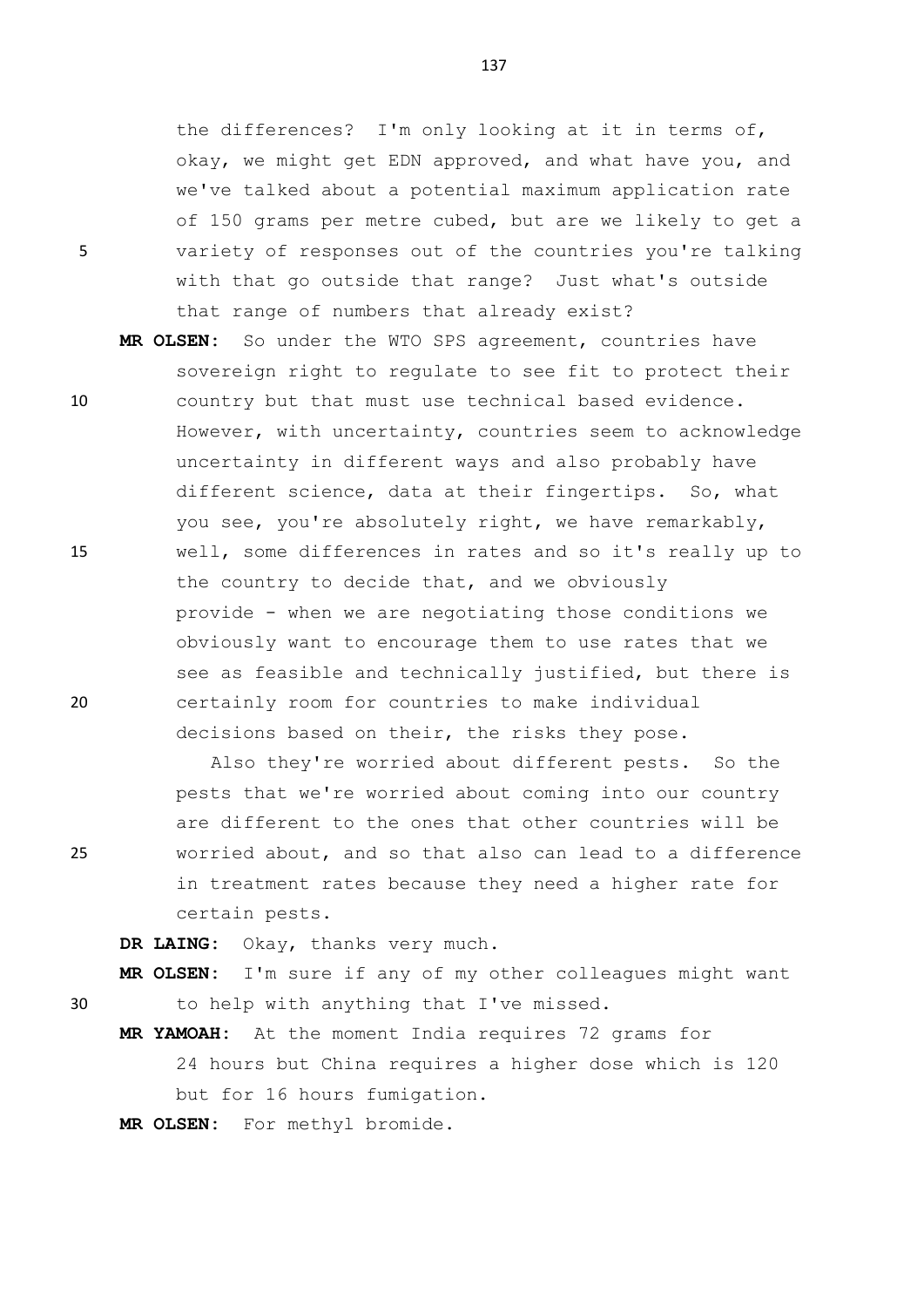**MR YAMOAH:** Yes, for methyl bromide. But whatever rates they set, like Shane said they have right to set their own rates, it must be technically justifiable. So, MPI also has the right to challenge if they set a requirement 5 that is not technically justifiable. It must prove to us whatever data we are submitting to them is not effective, so we can challenge rates they set.

**DR PHILLIPS:** I have a question. Being pessimistic here, what happens if China and India don't accept EDN?

- 10 **MR OLSEN:** If they don't accept EDN we'll have to continue using the treatments that are available as per their current requirements.
	- **DR PHILLIPS:** I guess I'm talking about in 2020 and if this was approved.
- 15 **MR OLSEN:** So, in the end, well, it's up to the commercial players to decide which treatments, which options are available to them. Obviously for India the only feasible one is methyl bromide, so that's going to make it particularly challenging I guess in terms of 20 obviously there's going to be the recapture be fully in force which adds cost to the primary sector. So, what you're probably going to see is a significant rise in
- challenging from an export point of view. That's not 25 really my port of call, kind of answer from an export and an industry point of view and they may have a different opinion and you might want to get their opinion as well.

costs which may make things more commercially

**DR PHILLIPS:** That's okay, thanks.

- 30 **CHAIR:** Okay, no questions from me. Does the Applicant have any questions?
	- **MS GEAR:** Shane, I would just like to ask. There was some discussion about the difference in rates that India and China put in place for methyl bromide. Has an efficacy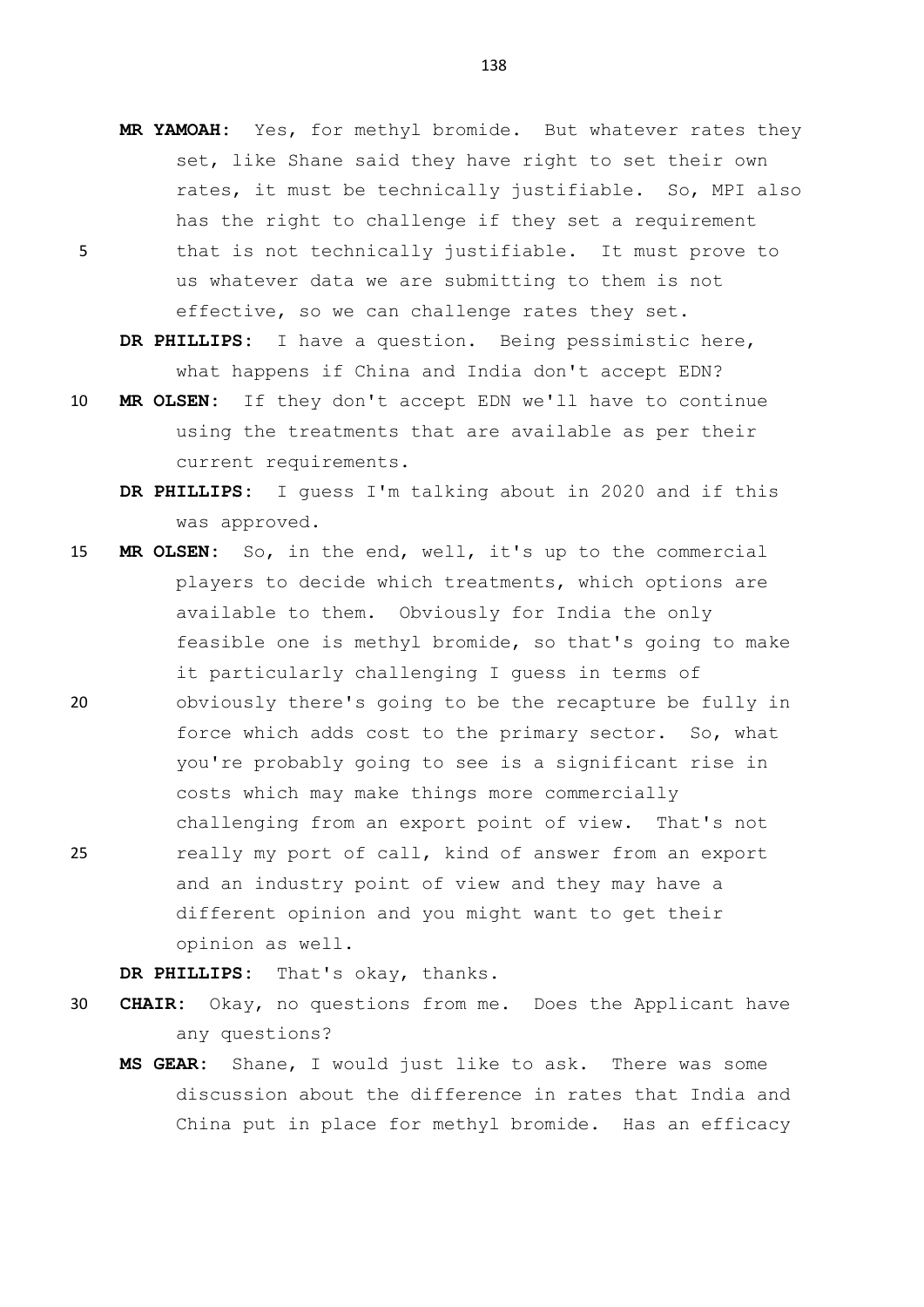data set for methyl bromide ever been provided to India and China?

- **MR OLSEN:** I don't think so, according to my colleagues and I, from an historic point of view I don't believe we've 5 provided that previously. Obviously it's got a long history of use over 50 years of quarantine use and widely recognised around the world, and sometimes that is seen in a significant light in terms of providing the necessary comfort for countries to require that as a 10 treatment.
- **MS GEAR:** But could it also mean that they interpret at different levels because they don't have that firm scientific evidence that they would have, say, with EDN where we can give them quite a dedicated efficacy data 15 set.
	- **MR OLSEN:** Yes, potentially. Not sure if any of my colleagues would like to provide input?
- **MR YAMOAH:** I think what we need to consider is the risks for each country is different. India may have tests which 20 they consider as a major concern which China may not consider that places a major concern, and it depends on how difficult that risk, that pest is being able to be managed effectively. So, for India, for example if you take Sirex, with the position it takes they may require 25 more, you know, concentration to, models to kill it. But China may have that pest already in their country so it's not a risk to them. So we have to consider that there's a variation based on the risk each country sets. **CHAIR:** Further questions from the Applicant?
- 30 **DR SWAMINATHAN:** Like in your presentation you mentioned Australia - biosecurity treatment. Do you know what is the treatment time? And the second question, if EPA approves, whether MPI will encourage timber people to use EDN for Australian export?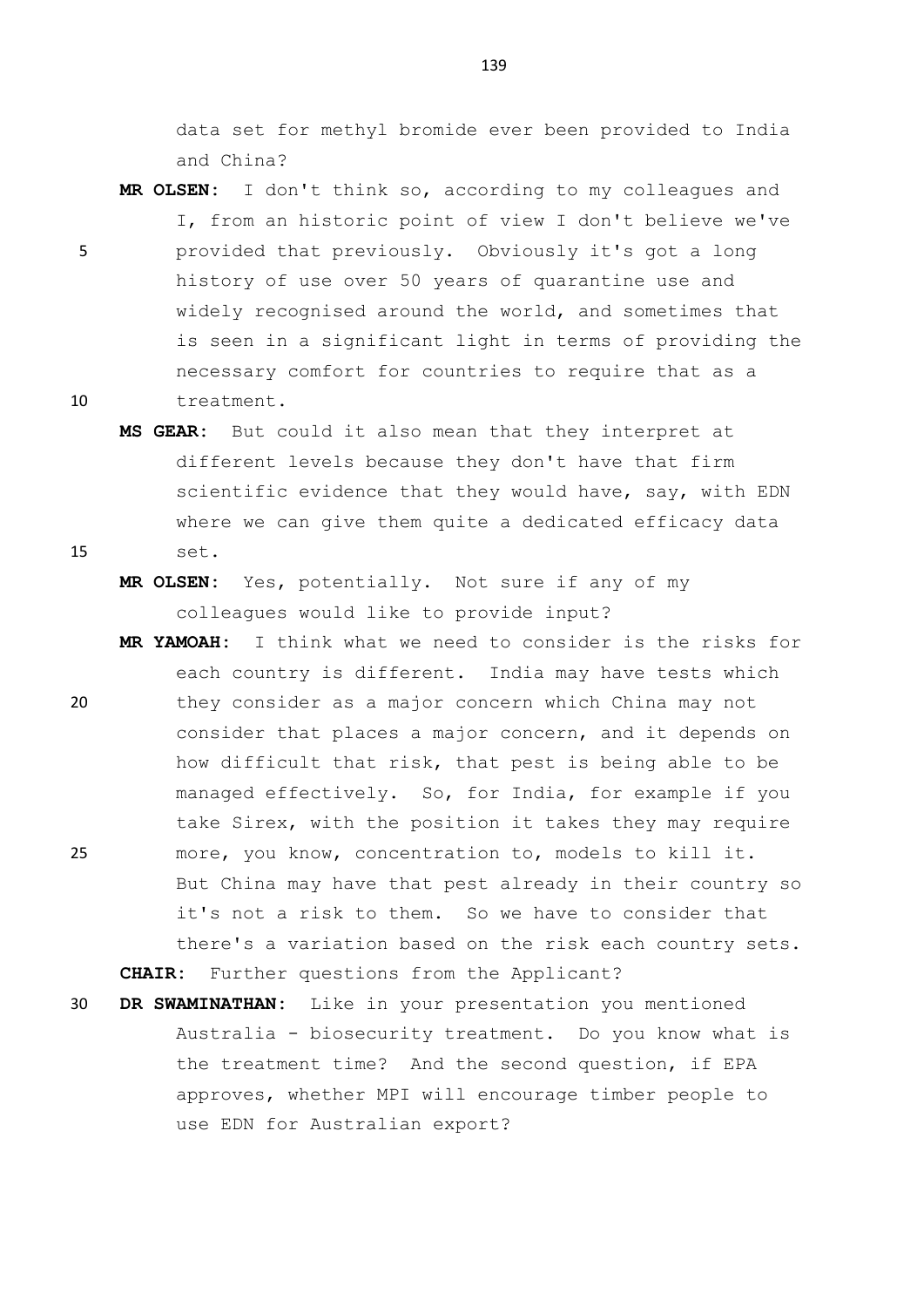- **MR OLSEN:** So we've got first question, Australia are concerned about a pest called [oreophilus ferris] which we have a lot of data around for EDN efficacy. And we have a collaboration with Australia over how we manage 5 the risks on exported timber to Australia. As of end of last year, I believe October last year, September/October last year, we in consultation with Australia have put EDN as one of the available treatments. I can't quite remember the exact dosage 10 rate that was approved. I think -
	- **MR YAMOAH:** I think it's 50 grams per cubic metre. **MR OLSEN:** No, it was lower than that but maybe something
		- around 20-24 grams per cubic metre for four hours I believe. I might have it in my notes.
- 15 **MR YAMOAH:** Australians have approved 50 grams per cubic metre but we approve 25 grams per cubic metres for three hours.
- **MR OLSEN:** Yes, thank you Emmanuel. 25 grams per cubic metre, that's for our timber, New Zealand's timber going 20 to Australia, and we know that Australia have also got a 50 gram per metre approval that I know that applies internally within Australia. So, that's the current approved rates that I'm aware of. And so, second question, remind me what the second question was?
- 25 **DR SWAMINATHAN:** Whether, like if EDN is approved by EPA, whether MPI will encourage timber people to use EDN which supports the approval by China and India, because when you start to use between Indian and Australia, that gives some confidence with China and India - of the EDN 30 fumigant?
- **MR OLSEN:** Certainly EDN, as soon as it is approved for use in New Zealand it is ready to go for timber to Australia and logs and timber to Malaysia. So, we would certainly encourage exporters to start using that because it would 35 help enable the reduction and replacement of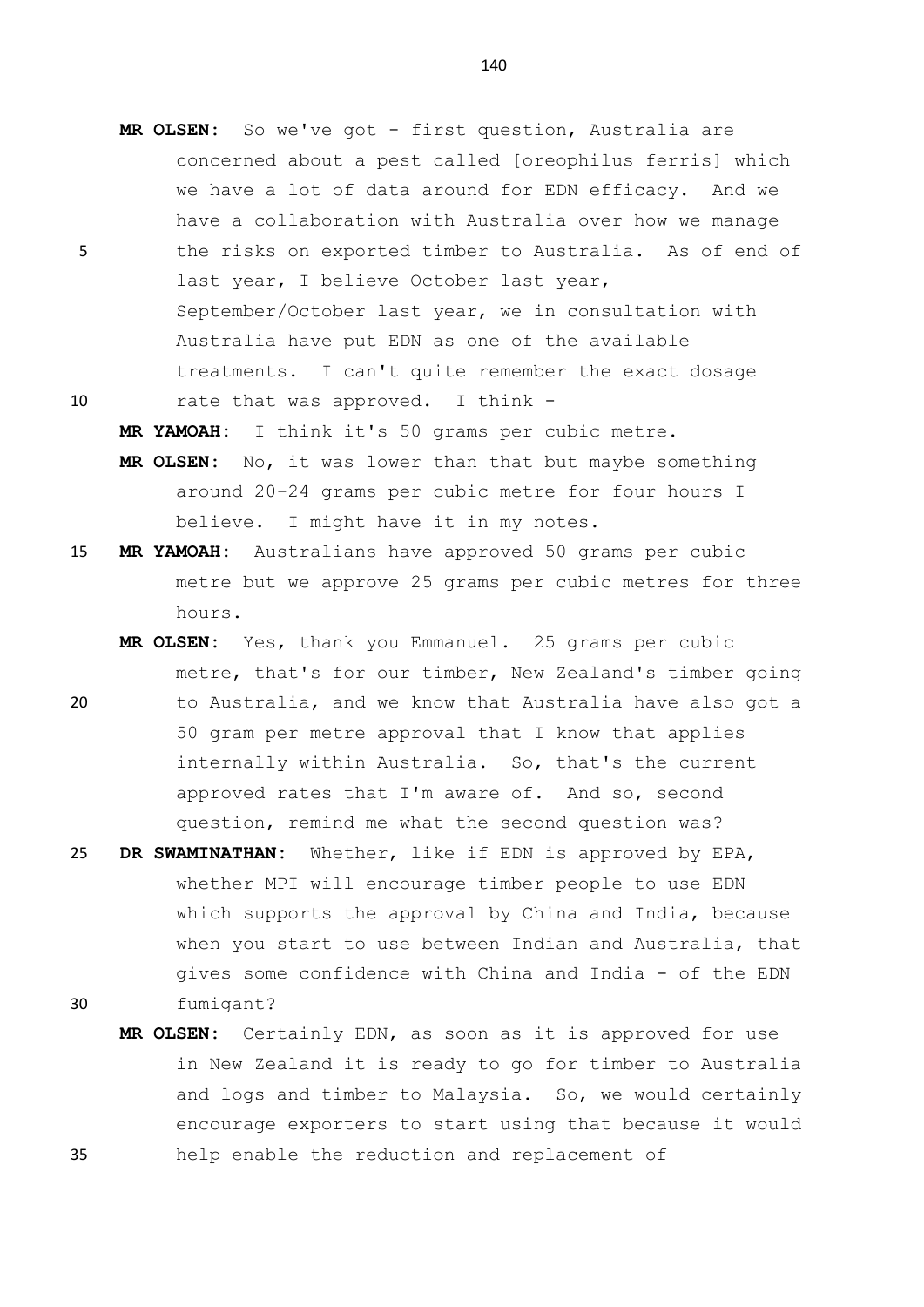methyl bromide, in particular, but in the end it's ultimately up to an exporter to decide what, what treatment is used, and I'm sure the industry and exporters can speak in terms of there's significant cost 5 implications depending on what treatments and that dictates often what treatments are used in the current China situation at the moment, so.

**DR SWAMINATHAN:** And just I also want to point out that the dose rate we are using is 150, but for Australia it's

10 25 grams. So, like WorkSafe and EPA has to consider that risk, like, it's a very very low dose rate which is approved by MIP for use on timbers exported to Australia, so that's a difference.

**CHAIR:** Thank you, any questions from any of our submitters? 15 Gerry.

- **MR COATES:** You mentioned earlier that debarking was accepted by China as an option. Is there any economic disincentive to using that, or does it have to be used in addition to chemical treatment?
- 20 **MR OLSEN:** No, so that's a separate option to meet China's requirements. I understand the costs of using debarking are higher than what is currently the cost for both phosphine and methyl bromide, and therefore it is potentially limited in use. However, I know that there 25 has been, there is a shift and an increase in debarking
- over time. I'm sure if you asked the industry submitters that question, you'll probably get a more clear answer in that regard, but it is available, you know, it's an option there that people can choose to use 30 for whatever reason. But there is some cost
	- implications associated with that currently.
	- **MR COATES:** Even allowing for the fact that it might produce a higher premium product, a debarked log?

**MR OLSEN:** Yes, I couldn't comment on that.

35 **MR COATES:** Thank you.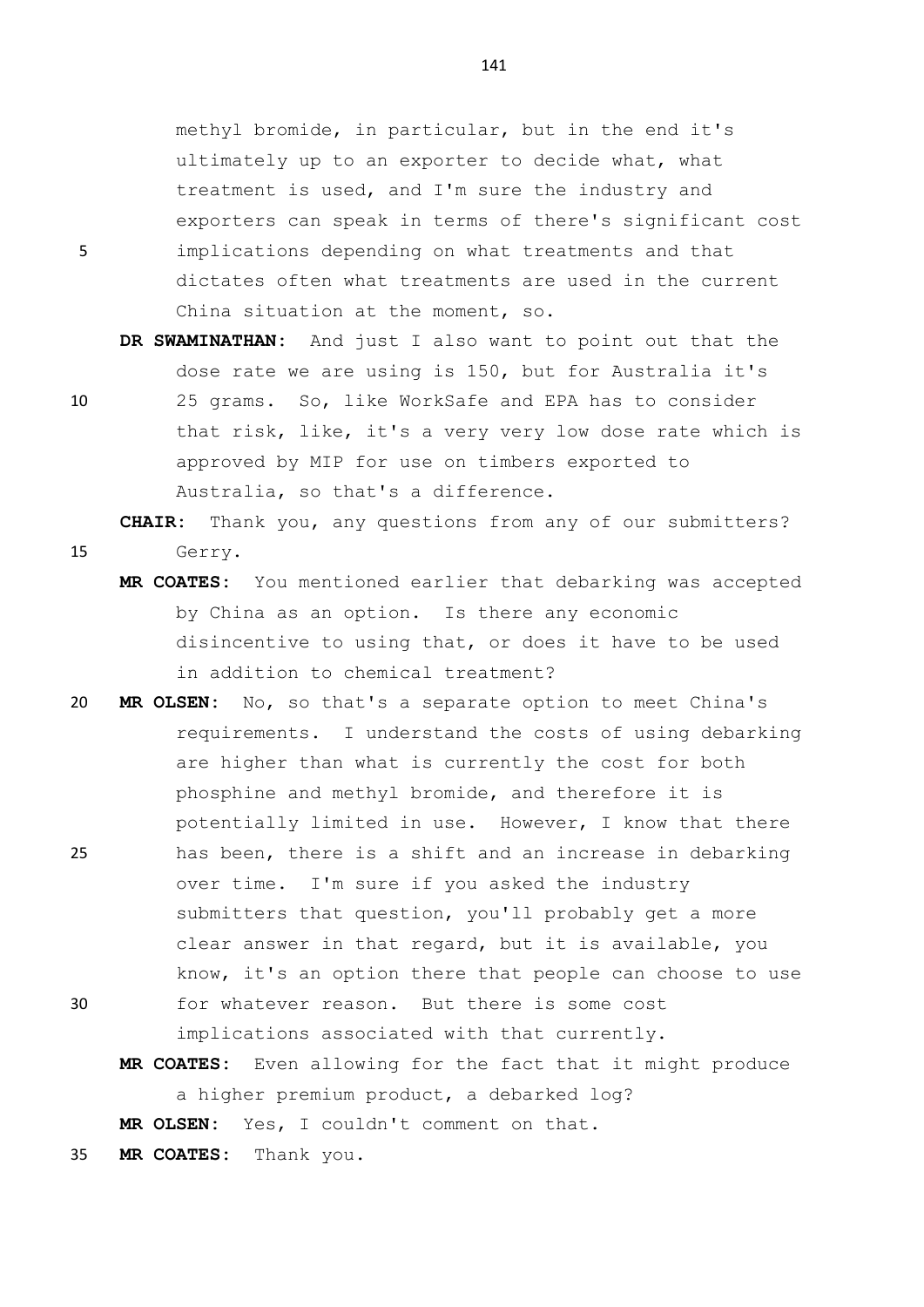**CHAIR:** One further question from the Applicant.

- **MS GEAR:** Thank you very much. Could I just check, Shane, when you talk about debarking for China, is it a phytosanitary measure or a risk reduction measure in 5 terms of the Chinese opinion with regard to that?
- **MR OLSEN:** It's a phytosanitary measure, it's also a risk reduction measure basically but it is a phytosanitary measure ultimately. So, you either have to debark, fumigate with methyl bromide, or fumigate with phosphine 10 currently. You could do both but the costs associated with two or doing all three of them seem a bit ridiculous probably.
	- **MS GEAR:** And do you have an efficacy dataset to show that debarking is effective?
- 15 **MR OLSEN:** Not in the way that we would look at efficacy datasets now. In terms of those questions, obviously historically things were put in place but obviously time moves on and now people would certainly we're pursuing - and the efficacy datasets are really to prove
- 20 to an overseas country that this requirement is suitable to manage the risk from transfer of pests and disease into their country, or to reduce that risk.
- **MS GEAR:** Can you tell me what requirement there is around the amount of bark on a log to fulfil the Chinese 25 requirements?
	- **MR OLSEN:** So, it's geez, you're really testing me but off the top of my head it's 2% on a log stack but 5% on an individual log. So don't quote me on that though, it feels like a test.
- 30 **MS GEAR:** My point is, I think, through this question, is it easy to achieve that level consistently throughout the year?
- **MR OLSEN:** Oh look, I'm not involved in the debarking but obviously from an output point of view, you know, we 35 have that as a requirement and people meet that because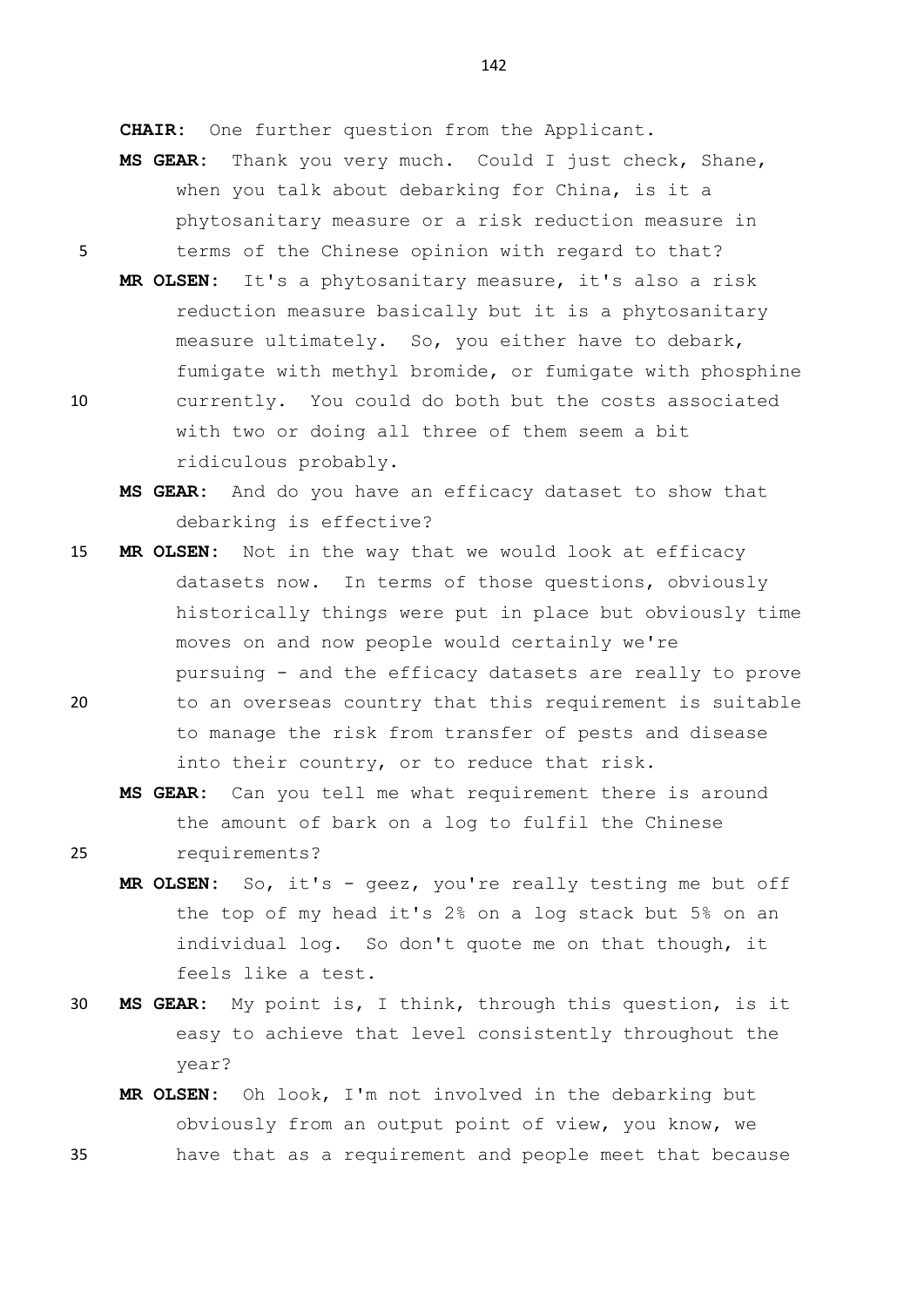there's about 78% of our logs going out of the country to China are debarked, so obviously the ability is there to meet it but I can't really comment on how onerous that requirement is.

- 5 **MR YAMOAH:** Apart from the debarking at the moment it's only China that accepts debarking as a phytosanitary measure. So, even though it exists, it's very restricted to just one market, so we have to bear that in mind. India does not assert it.
- 10 **CHAIR:** Just if I could follow up with a final question. Just remind me the relevance of the Chinese market again in terms of proportion?
	- **MR OLSEN:** Geez, again it feels like a test but if I refer back to my notes - 72% of logs, and growing by the way.
- 15 **CHAIR:** So just that one market it's 72%? **MR OLSEN:** Yes, so 72% of the logs, and growing.
	- **CHAIR:** All right, thank you very much, Shane. I'll welcome now Don Hammond and Dr Ian Gear on behalf of STIMBER to give us the presentation of the industry body up.

20

 $+ + +$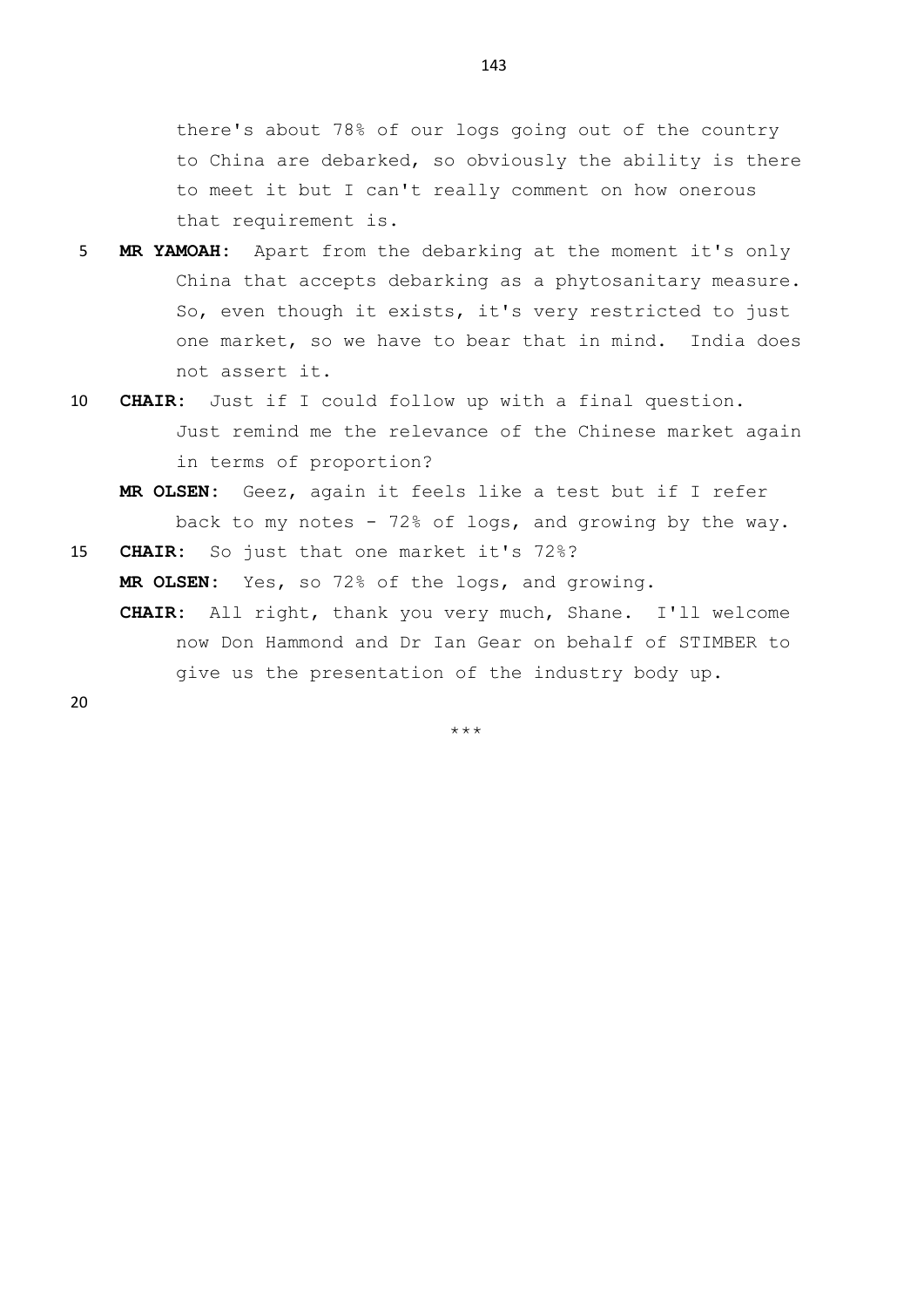## **SUBMISSION BY STIMBER**

**MR GEAR:** Tena koutou, tena koutou, tena koutou katoa. I'm Ian Gear and I speak on behalf of STIMBER, and loosely 5 translated that means all of the log exporters of New Zealand and their forestry clients. I would like before I start to recognise a few people in the room, particularly Oliver and Gerry. Thank you very much for your attendance today and your recognition of the work 10 that STIMBER has been involved with, with working with Draslovka to ensure that we had a good engagement with Maori, and we are pleased and thank you both very much for recognising that. We set out to do our best, just as STIMBER also has set out to do its best to ensure 15 that Draslovka presented to the EPA the best possible application that the industry could be involved with and be proud, and we are proud to stand here today after seven and a half years of work with the one alternative to methyl bromide that we have been able to identify.

20 I want to take you for a walk this afternoon as we look at some of the things to do with that.

So, STIMBER has, it has a mandate to lead and promote and coordinate and support research effectively, and related activities. Our task is to provide sound 25 science that is defensible going forward to MPI to use in those market access negotiations that we've all heard about to date, and thank you Shane.

We have recognised, and I don't need to repeat, the importance of forestry to the New Zealand economy at the 30 moment, and it is growing as you've seen with MAF's very high expectations that were put on the board just before. We do know that beyond there, there is likely to be a decline in the amount of wood available for export and use locally, and that all goes back, 25-30 35 years ago when plantings occurred.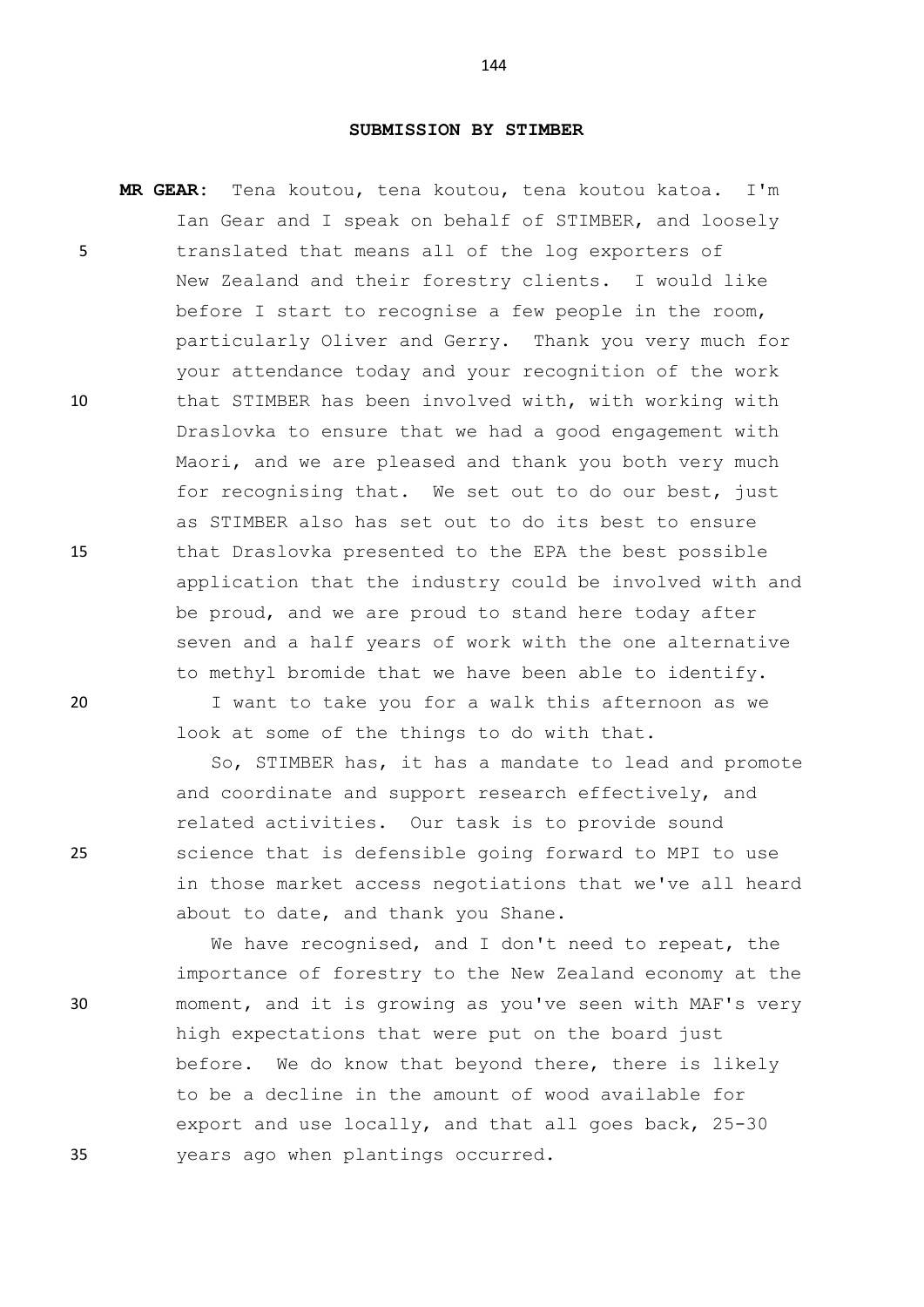We also know that now Shane Jones has the putea, he has the billion trees, and he has the ambition to address some of the issues that we face in the environment about planting forestry. The volume I've 5 spoken about will expand over the next five years, some of us have the reservation that we're going to reach those levels that MPI set, but let's wait and see what hindsight tells us about later.

We have a changing global environment in which we are 10 operating and that environment is the one wrought by climate change, it is also the one that is wrought upon us when we move through the precautionary principle and we look at the 17 or so different models that are out there and touted, and some of them erring so on the side 15 of precaution that things become impossible. And I have a message for everyone in this world, and Kerry, you've heard me say it before, don't take away the necessary tools for production from the primary industry. We are working very hard to develop good products that we can 20 use active ingredients that we can target specifically, and EDN is one of those that I bring to you today.

The science I've spoken about, it speaks for itself. There was a question came from the table around that science before, and there was another question that was 25 asked around efficacy data for methyl bromide. Methyl bromide use in the world is long-standing and the treatment rates, and we have some of the highest in the world for incoming - are what I call POA, plucked out of the air in the absence of a hell of a lot of good 30 efficacy data and good science, and we've heard various explanations. But what we've done with methyl bromide, and I don't want to dwell on that, is we've produced an efficacy dataset which shows that we can heavily reduce the amount we've used and we've produced an efficacy 35 dataset for EDN which is being analysed right at the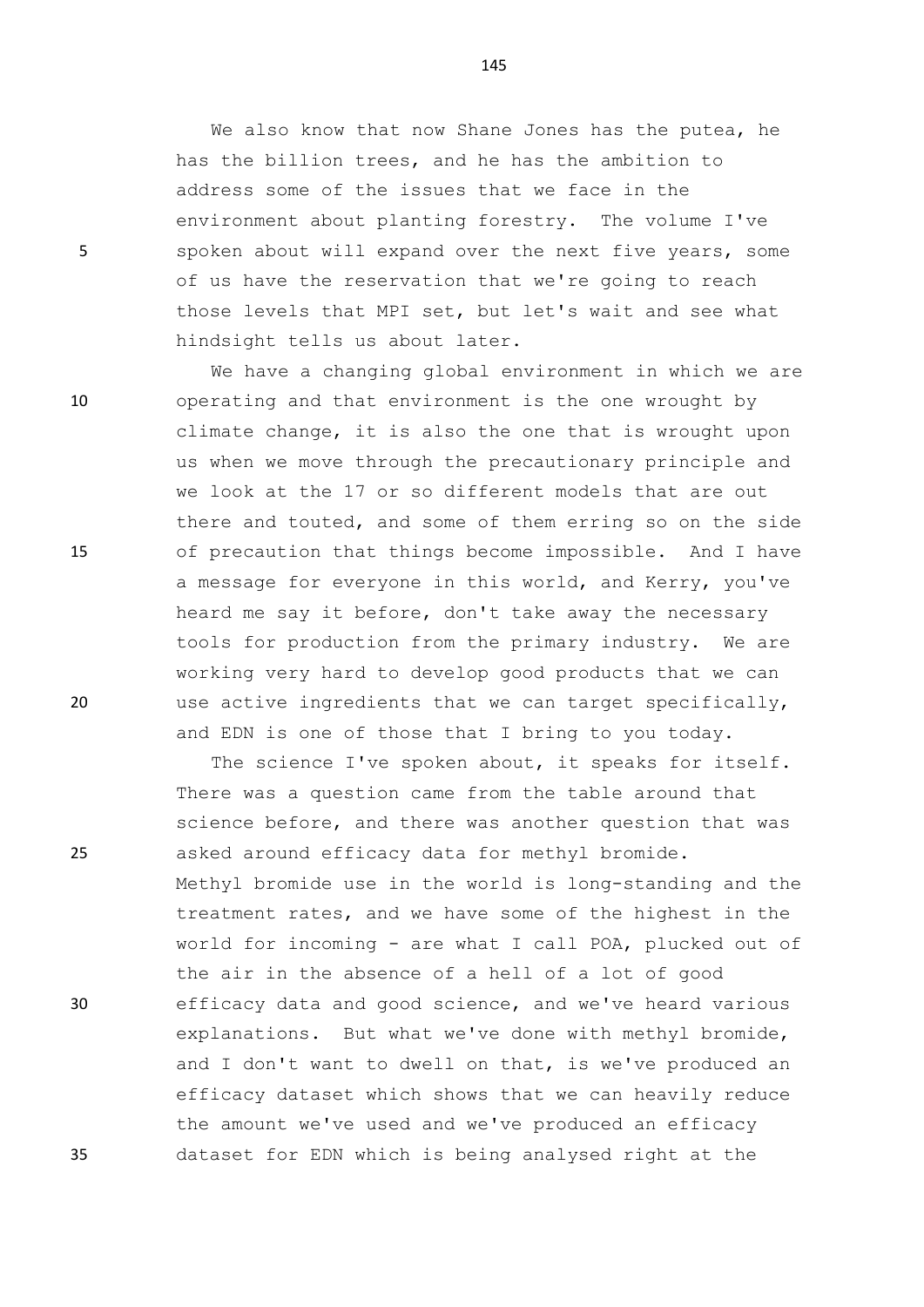moment which is so robust other countries will have a difficulty in arguing for great variations in the treatment rates.

We have worked very hard over the last 18 months to 5 two years, in fact even longer with MPI, to inform the trading partners as to what is happening. We opened the conversations last year in the flesh in Beijing, I was there and, yes, I can confirm "don't bring treatment on arrival to us, you have an obligation, New Zealand, to 10 bring us pest free product. We don't want your methyl bromide problem on our books". So, we have to find things that will work in the marketplace and that is my message. We have gone to a lot of effort to breed insect species the two bark beetle species, the 15 [oreophilus ferris] that are fit for purpose in the science we deliver you. So much so that in the case of those two bark beetles no-one had been able to breed colonies in the land to give us fit individuals that heavily reduced the mortality in the controlled 20 treatments. We now produce those on demand at Plant & Food from the lab, 500 eggs lava, pupae, adults of either of the species as we need them. That is good science and I thank the scientists and teams of technicians for what they did there. We were told we 25 couldn't do it. We have.

We've touched on trading negotiations with MPI, a very important part of where we are now in the ten year cycle we had set ourselves from January 2011. So, we're looking at future-proofing our industry. We want robust 30 science, we want to develop cost-effective solutions, we want to ensure that they're socially responsible, and importantly we want to know they are safe, and that's very high on our agenda. I don't want to be using a product myself, and I've used methyl bromide since I was 35 12 years old, it's a precarious situation, I don't want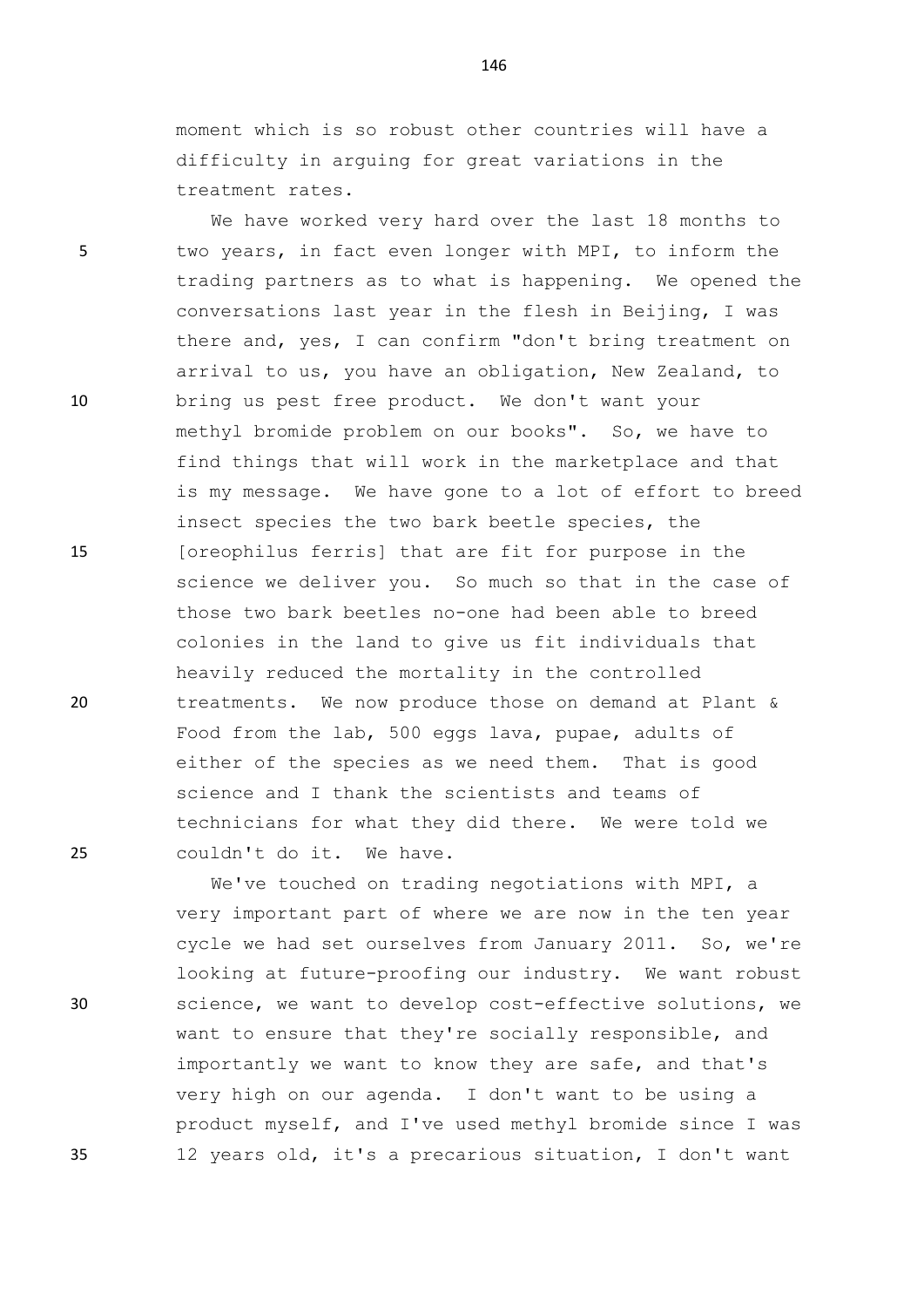to be using products that I don't have faith in. I do have faith in EDN, and I didn't initially but I do now.

We turned many stones as we looked at the alternatives when we started and the different work 5 streams, the investigations we could do. We completed in 2014 a major review which took 15 major fumigants and 18, Jack, I think from memory, minor fumigants. We were told by other people around the world, including the EPA here, that here's a list of major fumigants that you 10 probably use on logs. Only one of them came through the screening process and that one fortunately has come through the efficacy testing in the lab. Our programme, as we have gone on, has become more and more focussed and we are just in the final stages of the science there 15 for EDN. The focus as we move forward from here is getting approval with reasonable and fair and appropriate controls in New Zealand, and getting approval from our trading partners, and I'm hell bent that we're going to do that and we're going to do it in 20 record time. Come back and see me if I'm wrong.

We have some other things that we've put out of the programme. EDN we've been discussing. We've looked at physical alternatives. Debarking has been mentioned. It's accepted by the Chinese and it was accepted at the 25 time when we needed to start exporting logs in volume and there was a recognition that we might not be able to fumigate them all at that time so the Chinese accepted debarking with no efficacy data to back it up, it's a risk reduction measure. We've also looked at dual 30 heating which is hot dogging, and you take a log and you slap an electric current through it and you literally cook it and you control the temperature. We can do that, we can lift the log temperatures internally to whatever temperature we want. But unfortunately we need 35 five of those rigs to fill one ship taking a whole week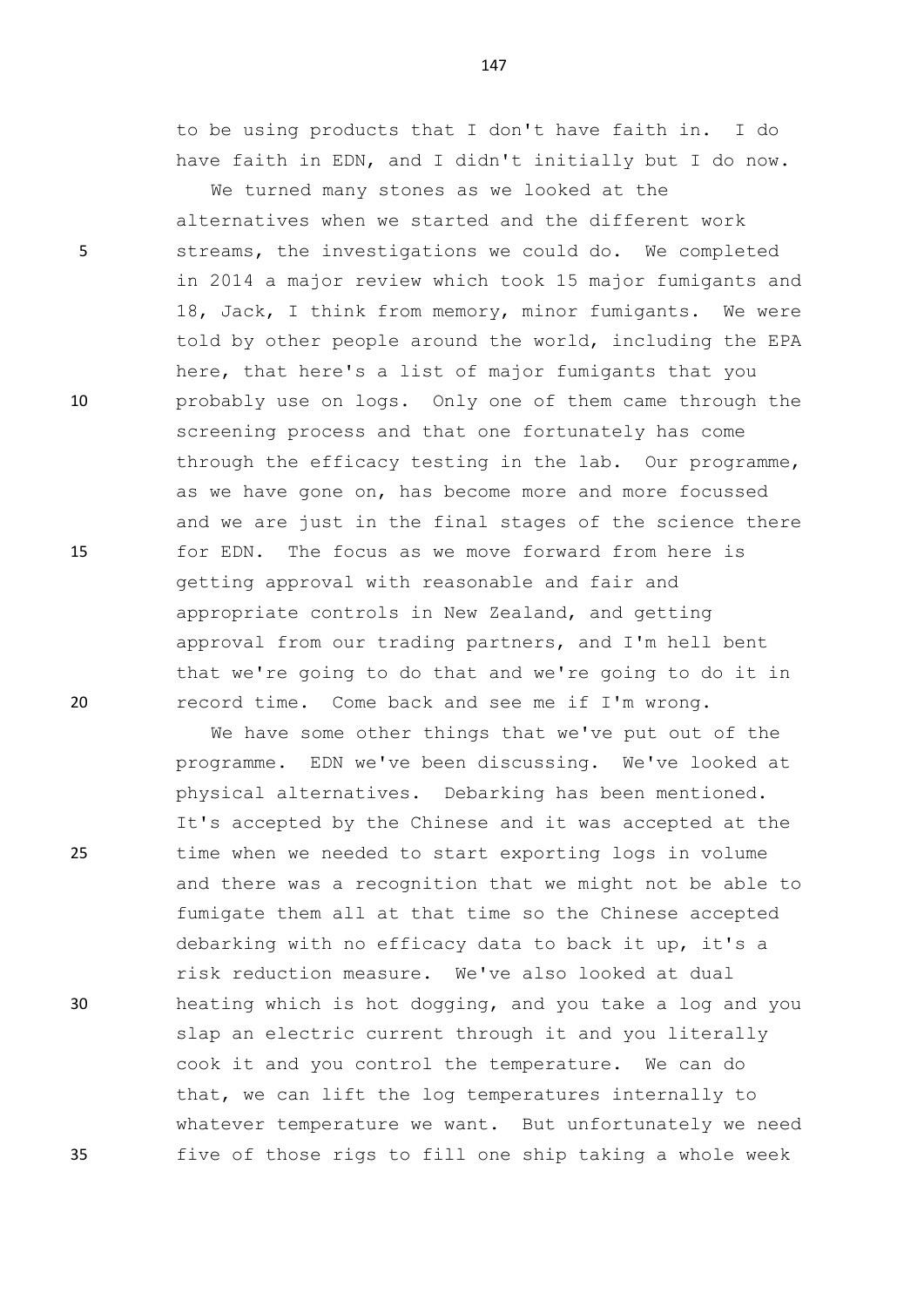and the capital cost is extremely high, but it works. And we have in our process looked at the ecological approaches because there are some in this room and most of us being Kiwis want to see soft approaches if we can 5 find them. Sadly, folks, they don't work. Insects eat wood. They are present on the wood somewhere in the forest throughout the year in some numbers. Those numbers vary, yes, but we've got a system there that won't show us promise at the moment. Maybe in the next 10 15 to 20 years we might find some niches.

Well, I've dwelt on the safe issue. It's very important for us, sustainability and sustainable solutions for the forest industry despite its recent bad press about slash et cetera, it's the mainstay of what 15 STIMBER is about. We don't want to be leaving pollutants for our grandchildren or the children beyond, nor do we want to be taking them in the supply chain or the usage chain and putting them in another place, hidden, buried in a landfill where things are given off 20 and we haven't accounted for the processes that happen around there and the effects on the soil microbes, or whatever. Things need to be workable I've suggested. Importantly, they need to be viable. I need to know I can look my exporters in the eye and say, this is not 25 going to carve a hell of a lot more money off your bottom line. Because we're not talking about a value add project or process here, this is off the bottom line, and if the price of logs fall, as they did two weeks ago, US\$15 a tonne down and, yes, they were at 30 highs, they've only got to do that two or three times, caput, we can't afford it.

> So, we have to have processes that are close to where we are now. Debarking was mentioned before. It's an added cost, anywhere between \$7 through to about \$16 a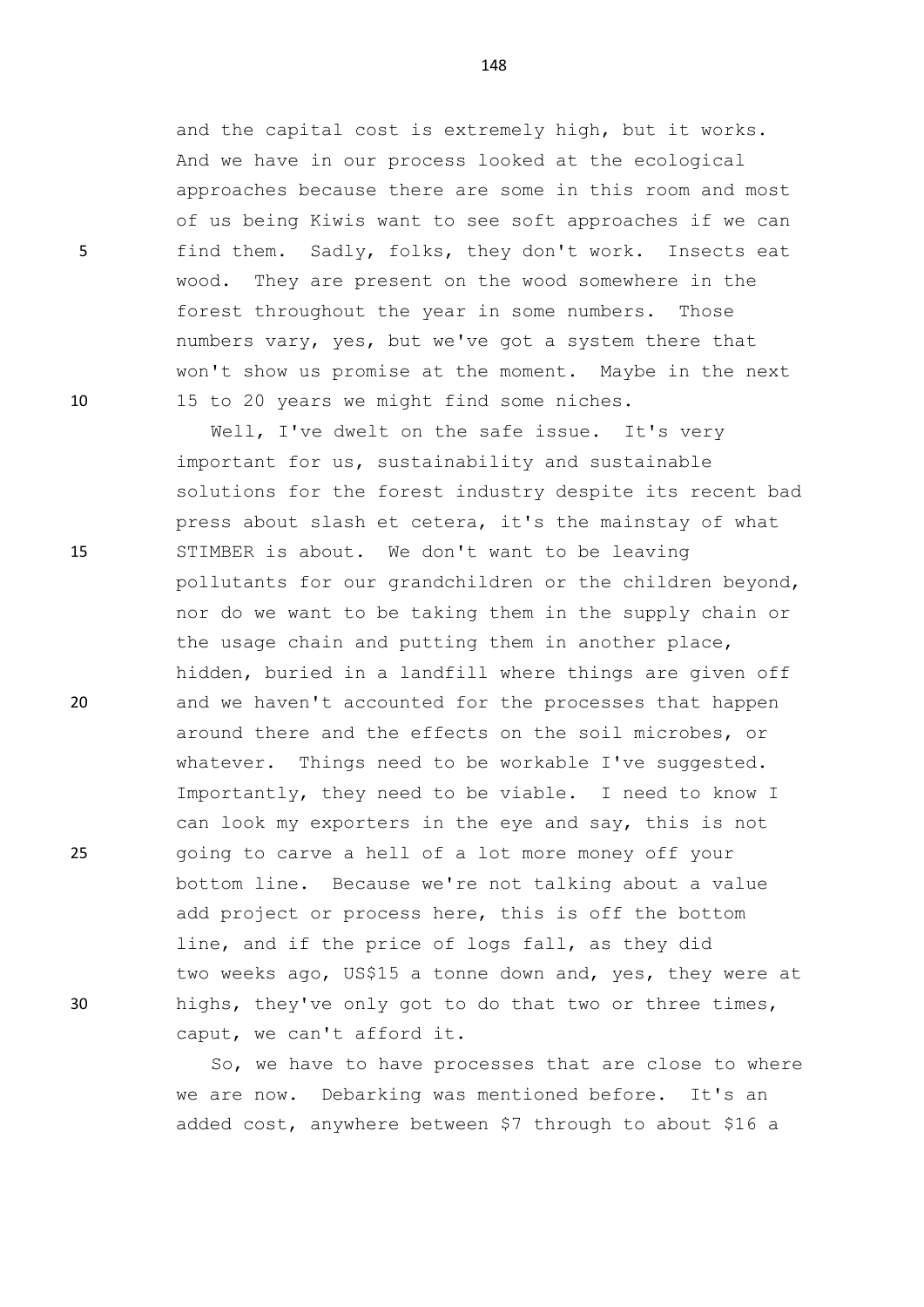tonne to our reckoning. Add that on to the price of the log, or take it off it and there's not a lot left.

The other thing we want to make known and we appeal, and can't do a lot about it but we want to be heard, 5 that we do want consistent rules throughout the country and it's the EPA that can give us that, these people that do the good work, do the analysis and write the good report they've written. It's a good report guys. A few things I disagree with. It's been very thorough 10 and I was pleased to see it, but I do have some disagreements.

We want to ensure as we go forward we see a balanced risk. We want to focus on the science, we want to focus on safety, and I welcome the opportunity that's been 15 extended by WorkSafe to work with you. Key words "work with you". Means together. It doesn't mean being apart and making another "we're different, we sit here". We will work with you, we give you that pledge, and I want you to remember that while we look and seek to provide 20 things that provide the safety we're after from the protection, as we said before we underlined, it is reasonably practicable. And, I've heard some answers today from Draslovka that get us a long way along that track.

25 So, look at life through the lens of commonsense. We need to temper our decisions with that, STIMBER seeks that and, for instance, in the control there is one that says we can't apply or remove the covers in less than 5 kilometres per hour winds, and there is something that 30 is in there that refers to inversions. As a long-standing horticulturalist, I will accept the inversion, I have no problem with that, have that in the controls. I do want to question the wind speed and whether or not that's relevant or whether or not it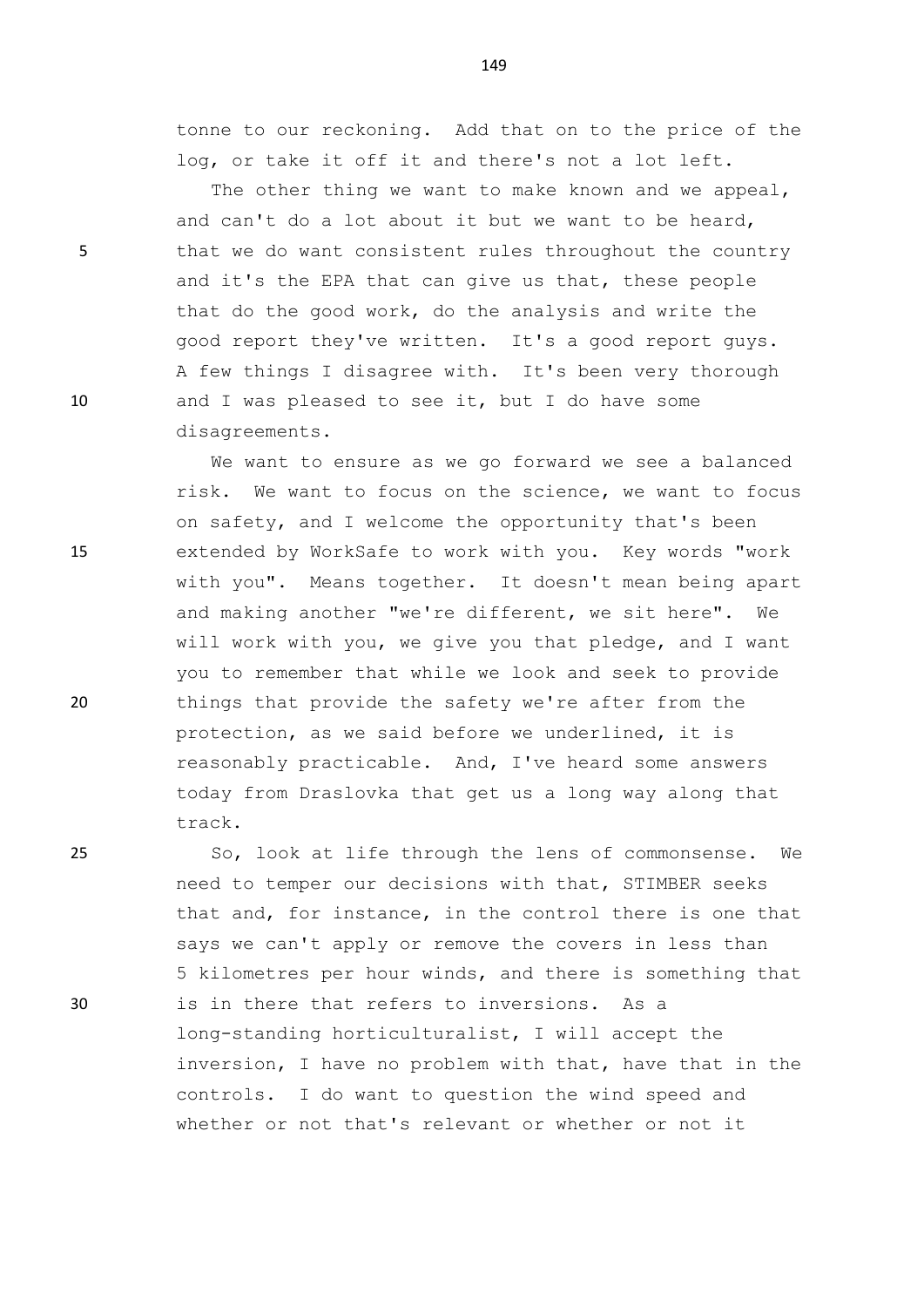should be lower. I believe it should be lower or possibly removed.

So, our concerns. The buffers that I'm reading about by and large I don't have a problem until we get to the 5 TEL and the 120 metre buffer. I do have a problem, I do have issue with that. I would like the opportunity just to discuss it if it is necessary as we go down the pathway.

We also have questions, grave questions, about the 10 continued reference to, we may have to consider scrubbing. No, you don't. We have heard evidence today and I have seen it in the lab from the \$22 million that I've been responsible for finding and investing with my Board, that has said to me nature herself is providing a 15 solution. Our efficacy data tells us, and I may get the timing wrong a wee bit, but I think in about 21 hours or thereabouts we achieve the efficacy we want if we look at the curves. We were doing a 24 hour fumigation, running out to 24 hours we found that we had very low 20 levels of EDN. That suits me, that suits the industry, we'll accept that. You don't need scrubbing. I haven't been convinced at any of the arguments I have heard over the last ten years.

We do need consideration for containers. We 25 mentioned those, and shipholds. It is very significant for the industry that I represent that we can have an alternative to methyl bromide for use by 3 to 5 tonne in fumigating a log ship. Capture that onto carbon, probably going to have 25 to 30 tonnes of carbon to 30 dispose of. Try capturing it onto CN or carbon as it's been suggested. It's not necessary, the hold is sealed, we fumigate for 24 hours, the fumigant certificate is signed, the ship leaves port, the hold is still sealed, we don't have an issue. It can be vented as other 35 fumigants are when the ship is in transit.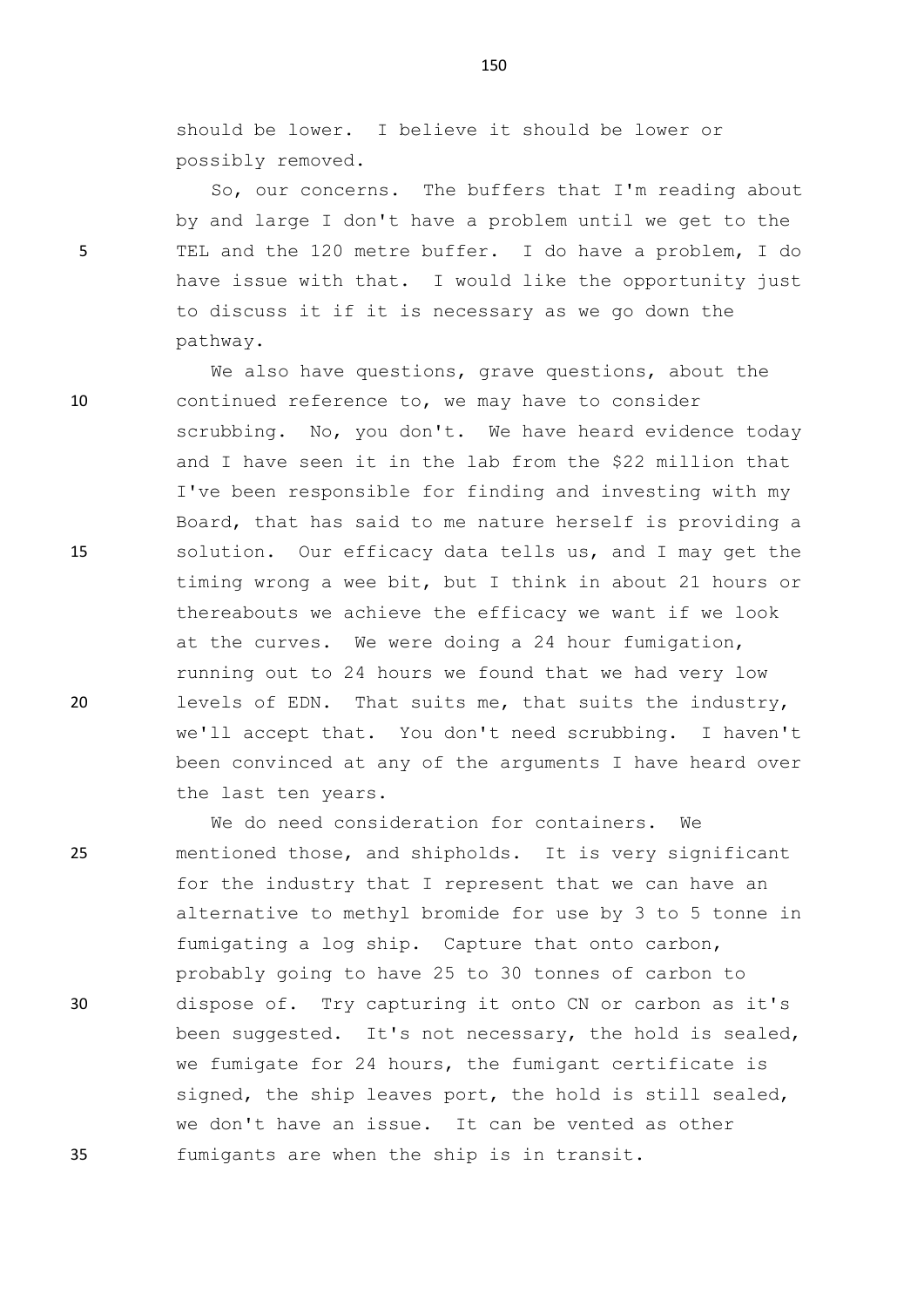We had an issue that arose in the trials when we had a bit of a pong from the logs and I reported that in my submission because I want everyone to know that the stacks smell different after fumigation. They do smell 5 different, we picked it up and we said we would have a look at it with Plant & Food, and we have had a look at it in preliminary research. We can't detect and, Ngaire, I think you asked the question before about ammonia, we can't detect any ammonia there and we've 10 been trying to see if there was anything there. So it indicates to us that less than 11 parts of a million there's nothing there, or there could be at lower levels but we think it's probably something else. So, I've tabled for you this morning a paper which just details, 15 So difficulties that we're faced with when we look at the smell. I could invest another 22, 44, 66, 88 million dollars over the coming 20 years and still not be able to tell you what that smell is, and there's a paper that I've quoted that actually highlights the 20 difficulty with that.

Other uses, I just want to talk to quickly here. We've got a few things. Buffers I've covered as we've been talking. We'll deal with that post this if we need to with you. We've just dealt with the issue of 25 scrubbing. Shipholds, we need to consider it. Post fumigation. Smell, we've dealt with.

Then we want to talk about the other issues. Now, there's a number. Shane has talked about biosecurity issues for border protection but no-one has spoken about 30 the need to be able to fumigant for potato scab when we get the odd occurrence in Invercargill city, and for umpteen dozen decades we've been controlling that pest in Invercargill by using methyl bromide. If it's EDN, MPI can then have a tool in their box that they can use 35 for that.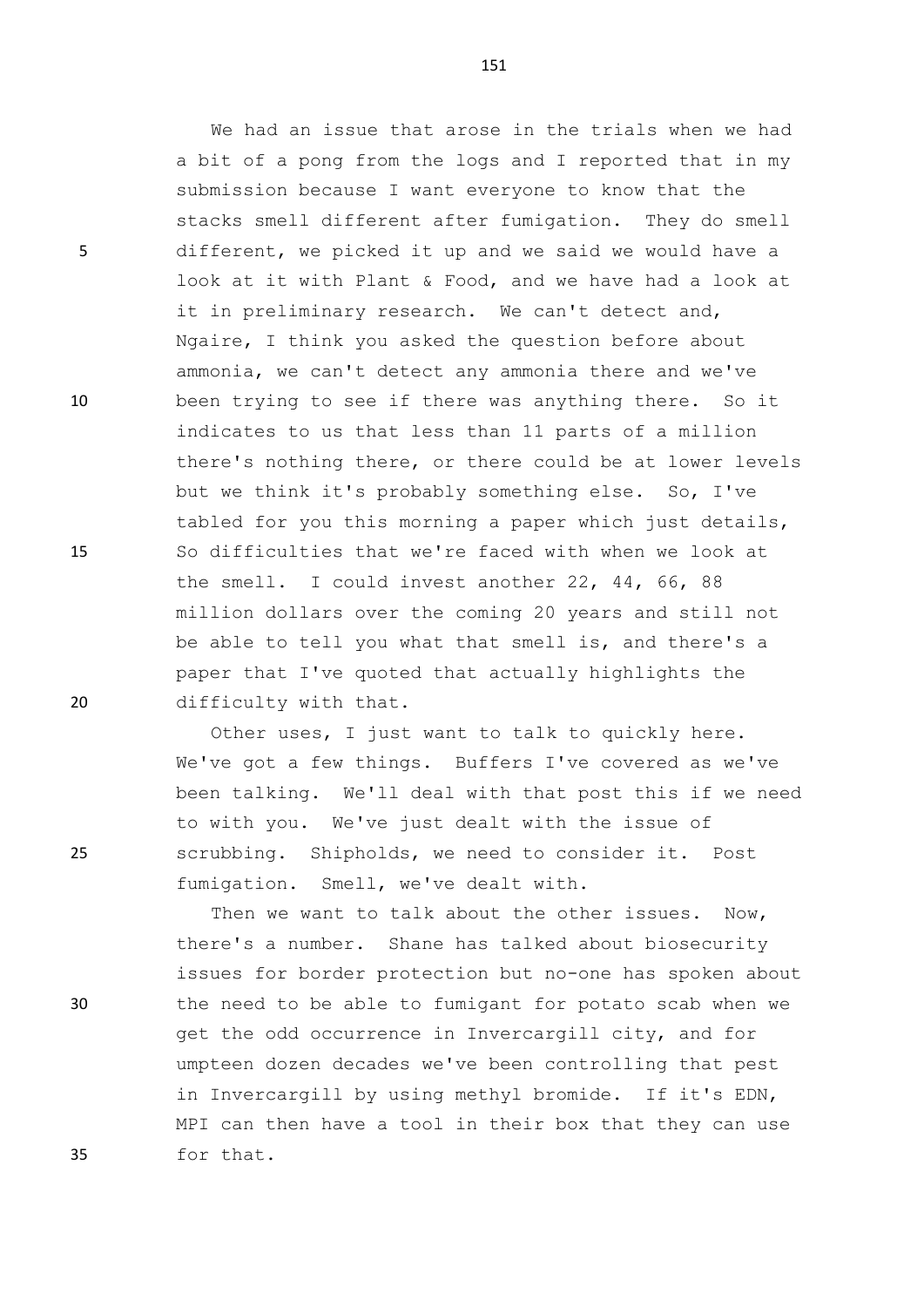And the other one is the looming significant one we're not dealing with at the moment, and that is as a pre-plant soil treatment. Great promise. Globally when I go to conferences and talk to tomato growers, capsicum 5 and eggplant growers, strawberry growers in Florida. For every dollar they invest in the moment using the alternatives to methyl bromide, they get 95 cents back. They should be getting \$1.10. With EDN coming on the market at some stage in the future there is light on the 10 horizon for them again to get control of the problems they have had or are having now with the so-called alternatives.

So, with that I just want to stress that we have a product that we believe in as an industry, and there was 15 a lot of doubt before we undertook a techno economic investigation which Jack and I were involved in, and Barbara, and we looked really hard at EDN because some of the initial research didn't look too promising, but thank you Matt and Adriana, you've cracked it and we now 20 have again great promise ahead of us.

So, I want to remember, we've got an alternative, we're proud to be able to bring that to you. The controls that are being proposed by Draslovka I believe are real, they are evidence-based and they will stand 25 scrutiny. So, please work with us, hear us out and let's move forward.

Science does not support scrubbing following fumigation, for what reason I just don't want to go there but there is nothing that tells me we need it. We 30 do want to reconsider that TEL as the calculation we heard this morning please, and we want to look at this buffer out of 120 metres, and I do want you to remember, if you put a ruler out of the ports of New Zealand, if you go to Lyttleton, let's take the worst case, you will 35 find a house 26 metres from the boundary of the port,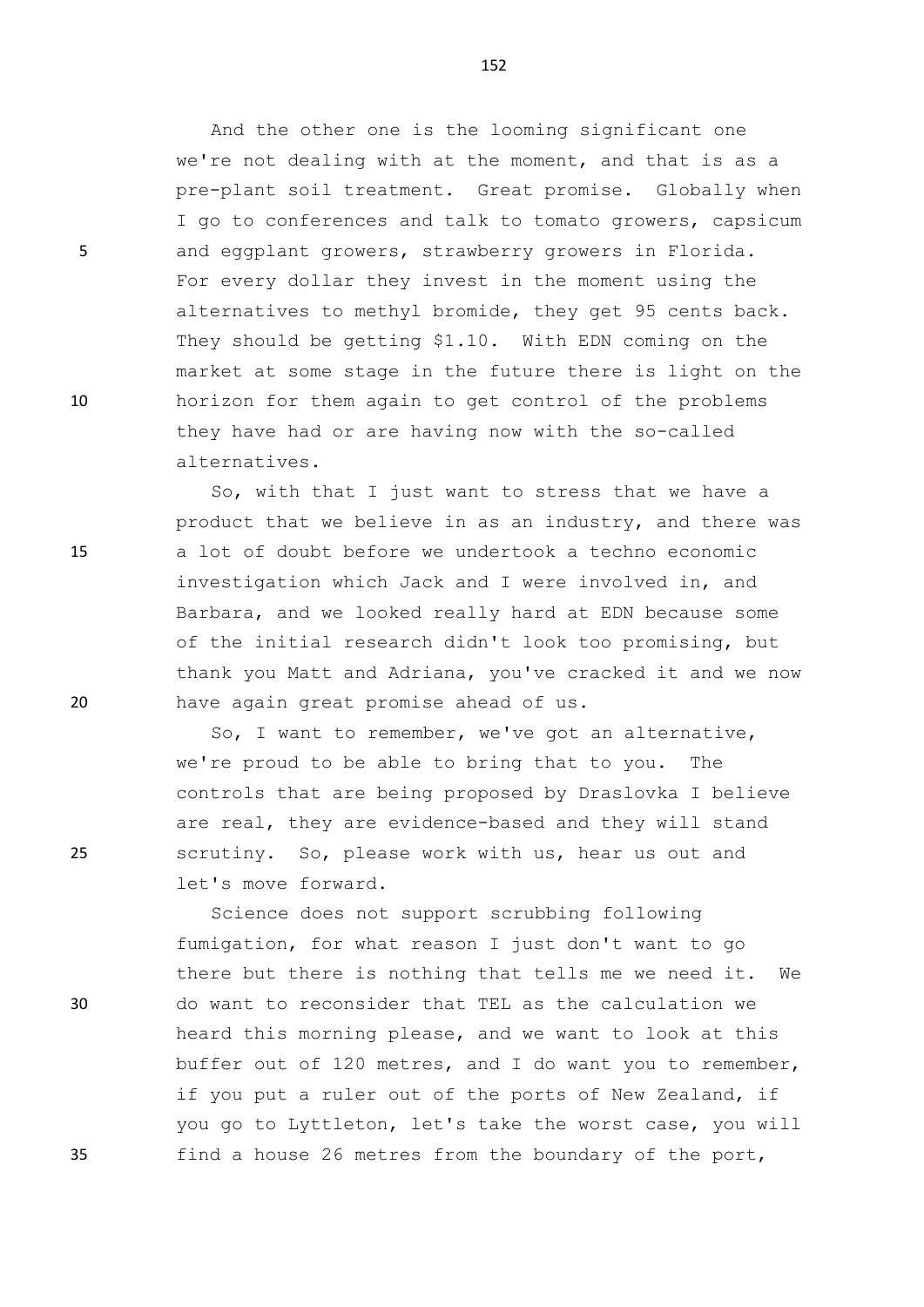but if you look at the real places where you might have a log yard where fumigation may occur, or would most likely, then we've got 100 plus metres. If I go to Tauranga I've got 900 metres from the port boundary 5 before I get to residential properties. If there are people living in those industrial buildings, they're contravening the local bylaws, someone else can sort that out.

So, let's temper everything we're doing with a little 10 bit of reality please and I do want to consider and I want to talk with you again at some stage that re-entry restriction. Yes, we know you can put something on your face but is it necessary? That's the question I leave you with. We believe it's not.

15 Thank you very much. I look forward to your informed decision in time and we accept that there may be some delays, John, in that, and that is relevant. We have tried to answer the questions as Draslovka have, that has arisen from the various documents we've seen, the 20 staff reports, the science memo, WorkSafe report, we've tried to address those today and we truly hope that we've given you most of the answers you need. If you've got others, please come to us, we'll help. That's what we're here for. Thank you.

25 **CHAIR:** Thank you, Ian.

\*\*\*

**DR LAING:** Thanks, John. Thank you, Ian. Very pleasant to 30 hear your presentation and your strongly-held opinions. My first question, you referred to the efficacy data report still being worked on. There was another report that was referred to also due in June which was about the composition of quantity of gases at the end?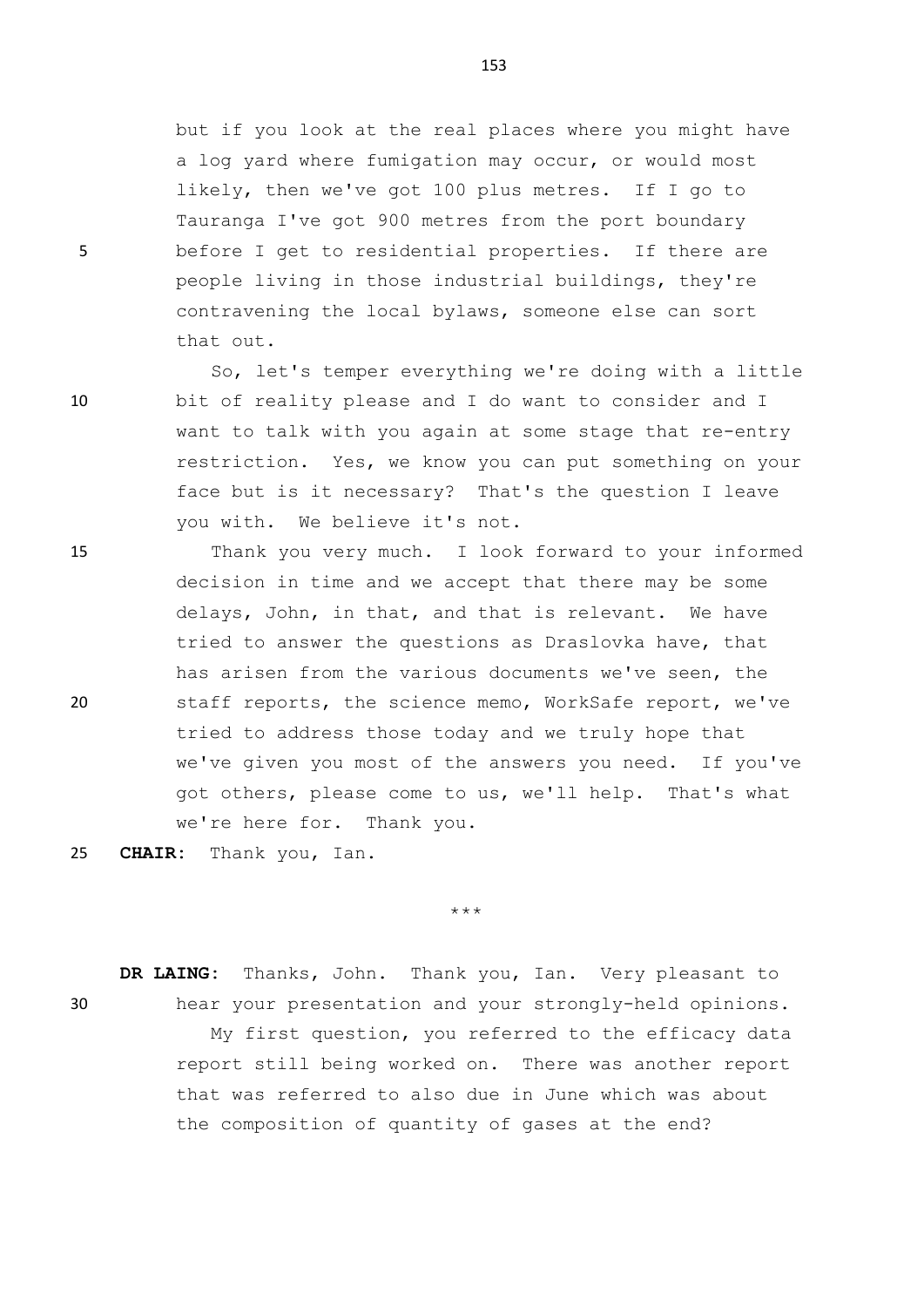- **MR GEAR:** That's what we've spoken about, the preliminary report investigation, and I've given you that paper this morning which was a short note, technical note effectively.
- 5 **DR LAING:** I guess I have some questions here around your submission which you haven't really referred to.
	- **MR GEAR:** Sorry, I assumed everyone had taken it as read, as we were instructed.

**DR LAING:** That's okay but you made some suggestions to us

- 10 about uncertainty and putting together a control matrix which we may work on, and I quess my concern there was, and I don't know anything about the history of compliance or otherwise with methyl bromide, is if we were to give an approval that had a controlled matrix in 15 there, we have no way of knowing anybody operating in any port, whether they're operating at that dose rate or that dose rate or anything else, so that would be a difficult thing to write into a control.
- **MR GEAR:** It may be, it may be not. There's no such thing as 20 impossible. Where there's a good will, there's a way, if it's needed and justified. Certainly, and we may not have, other than the winter differential versus the summer, you know, the 5 to 10 degree treatment rate and the 15 above toward 20 and beyond, the current regimes 25 have been designed around winter and summer treatment rates effectively, different temperatures. But I'm picking, and I may be proven wrong, the conversations that we have had with the Chinese so far last year up in Beijing for three days, and Ivan [Valcovich] was there 30 and I was fortunate to be invited along, the preliminary conversations that have been had with the Indians and Felicity most recently, they are all aware of the intense amount of work we've done to produce the efficacy data, and it's about building confidence in 35 what we are doing. Those people are very good number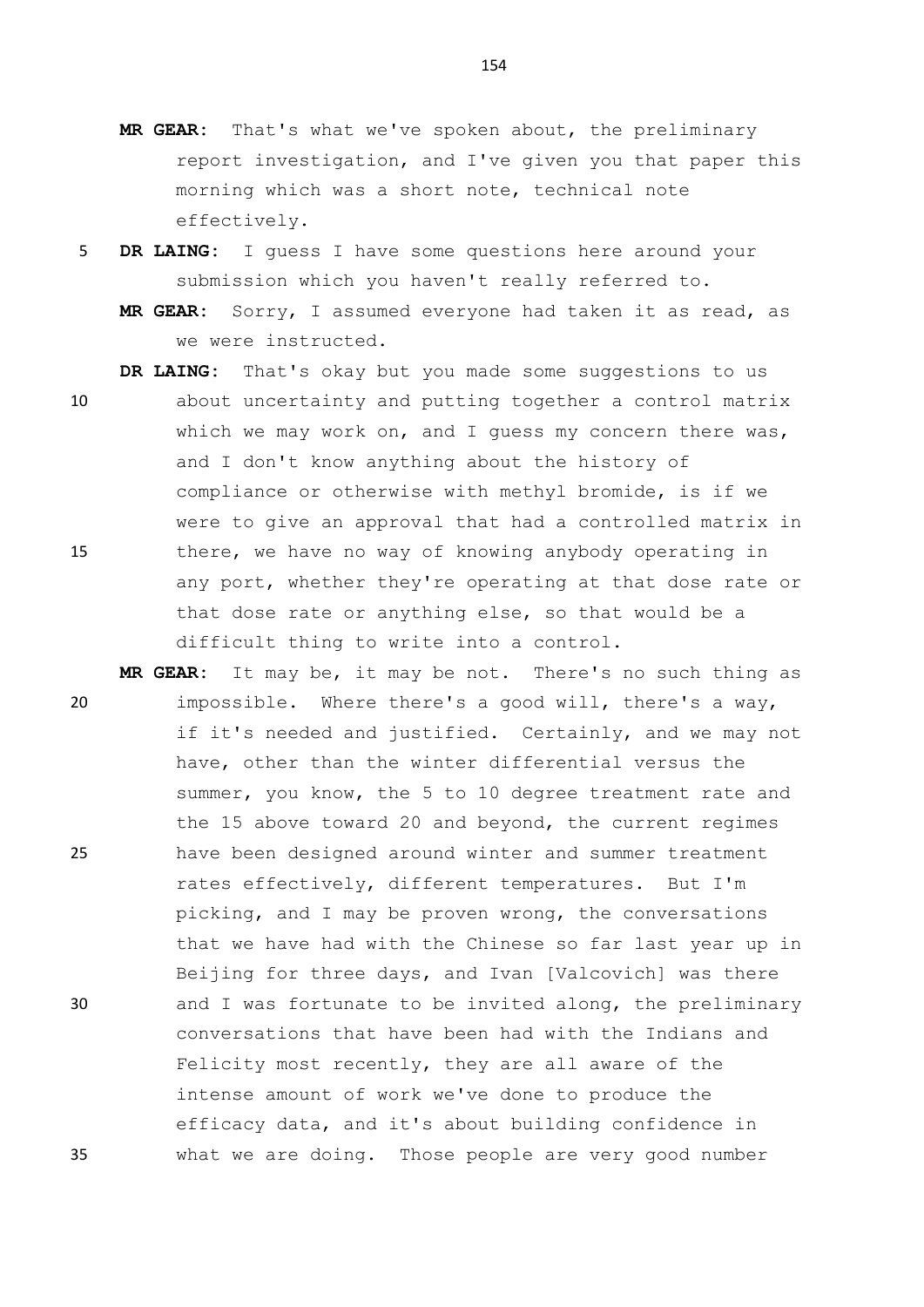crunchers, in both countries, and if we can put good science in front of them, I think we are going to take away some of the variability that we might have otherwise had.

5 So, I'll come full circle. If you need it and you think it's appropriate, we'll work with you. I hope we don't even need to go that far but I put it back in February when I prepared the submission.

**DR LAING:** Okay, another question just to satisfy my

- 10 curiosity. You talk about timber treatment as well as log treatment, and I know the volume of timber that goes through the ports and exported is very small. I know you did trials at Tokoroa using timber. I just have a query, was that log stacked timber -
- 15 **MR GEAR:** That was log stacked. It was actually logs and they were about 700 cubic metres, so the volume, and they were 398 tonnes, 402 tonnes, and about 400 tonnes, or whatever, under each of them. So, represented commercial scale at that time what was an average log 20 stack.

**DR LAING:** It wasn't actual timber?

**MR GEAR:** No.

- **DR LAING:** But I know we've got a submission from Greg Charleston who is concerned about his export timber. My 25 understanding is that would be block stacked and plastic wrapped, how would that be fumigated?
- **MR GEAR:** If there is a need for fumigation, and there is during [oreophilus] season which is a hitchhiking insect, that's why the rate and the height is so low, 30 Tim is very concerned to have alternative treatments for
- them for that sort of market. And, on other occasions when timber is being exported to other destinations and it does go pretty wide and far when you start looking, but relatively small volumes, we do need to have other 35 tools in the toolbox and EDN has in place.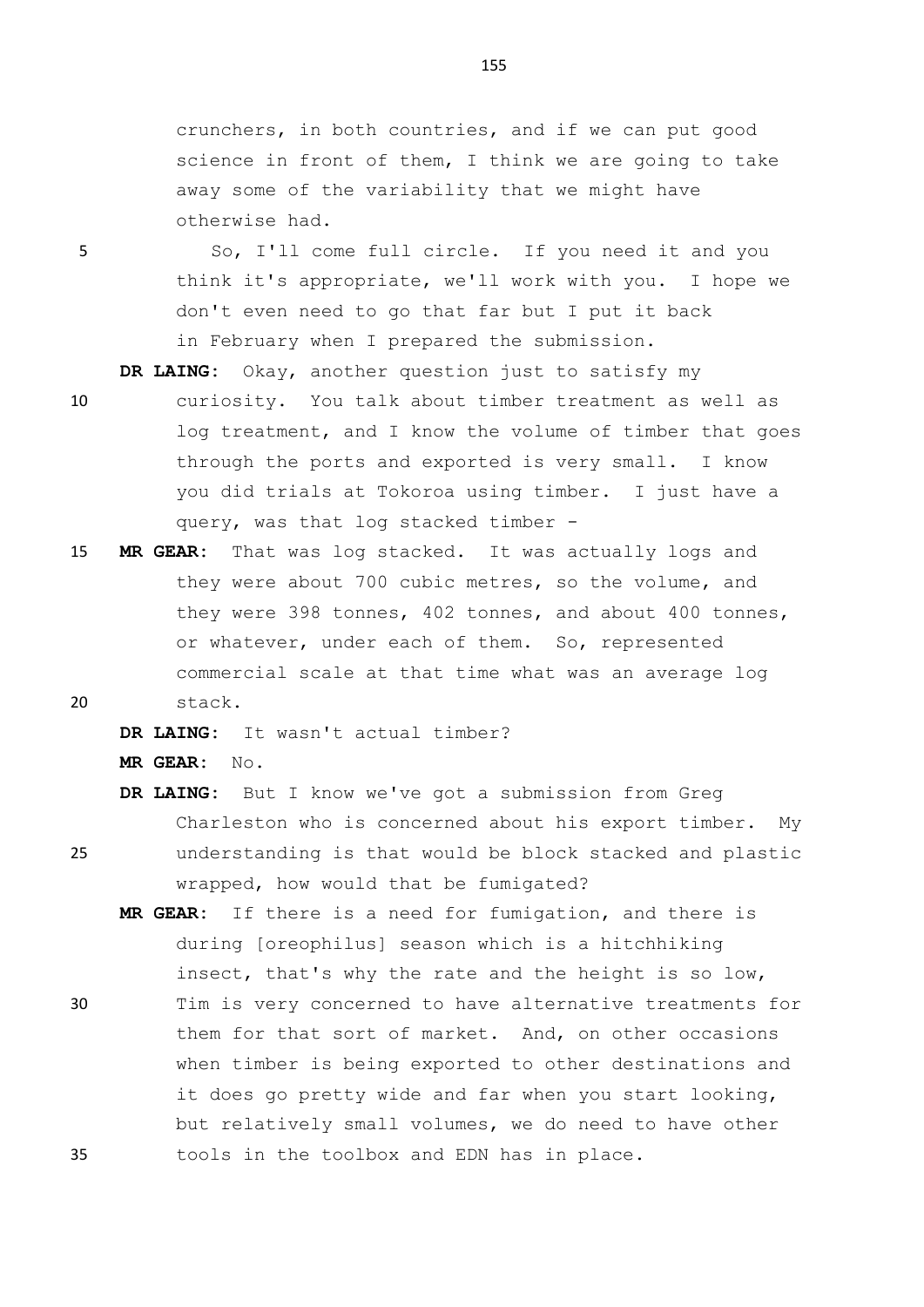**DR LAING:** But it wouldn't be block stacked and plastic wrapped to put through the fumigation process?

**MR GEAR:** If it was plastic wrapped as it was processed, it probably wouldn't need that, but if it was bare and we 5 have to talk with MPI around those timber conditions, and Tim knows better than I do, we can bring him into Rotorua if we need to.

**DR LAING:** No, I'm just curious.

**MR GEAR:** But he is available.

- 10 **CHAIR:** I'll ask the next question. Ian, you were quite emphatic I think in your statement about the need for workable, viable controls, one set of rules you said that are applicable throughout the country that work for the industry, and I think the public themselves are also 15 entitled to believe that those set of rules that may be applied on the use of this fumigant are also from their perspective workable and viable and work for them. Given you're representing the use of the current fumigant and you've been using it for some years, what 20 can you say on your ability to comply with any set of rules, what's your history of compliance with the current set of rules that you work under with a fumigant?
- **MR GEAR:** STIMBER is not a service provider, John, we are 25 actually an investor in research. I would ask if you'd address that question to Genera on Wednesday of next week. They are the fumigator.
	- **CHAIR:** I did think there might be other parties that the question could be asked but -
- 30 **MR GEAR:** I'm not the fumigator, I am the facilitator of cajoling money out of people's pockets on a monthly basis in the case of the exporter, and at regular quarterly intervals out of Government departments and industry. Draslovka, thank you Pavel, and your Board 35 came on board and they've invested over a million bucks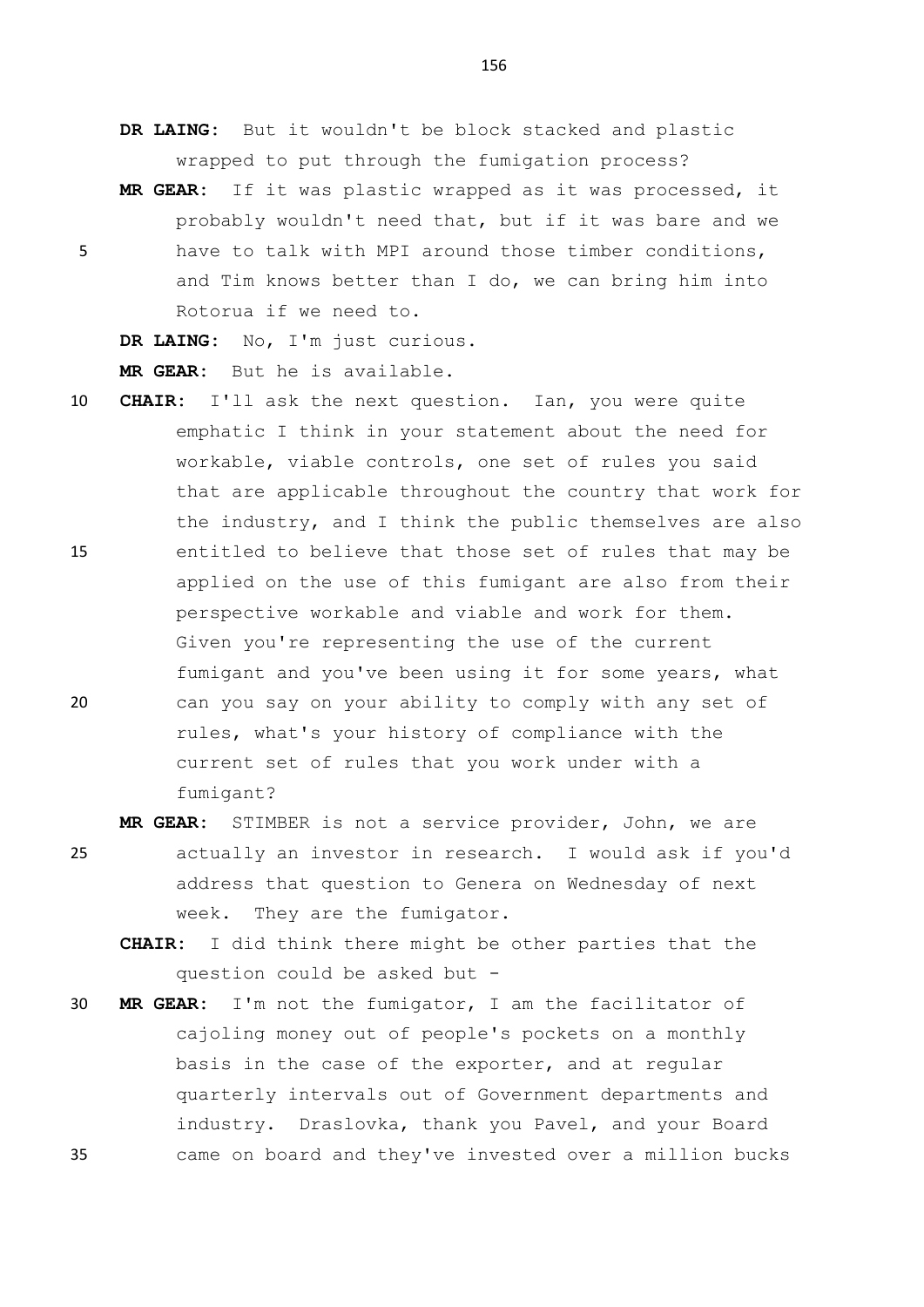with us thrown in beside our money. So, my role is actually to be out there interfacing and a facilitator, if you like, of making things happen for the industry. **CHAIR:** I appreciate that.

- 5 **DR PHILLIPS:** Mine follows a little bit on from Kerry's and you mentioned the efficacy data and how valuable the data - it's more a comment than a question actually - efficacy would be very useful data for us as well in regards to our decision-making for what we have
- 10 to consider. So, I don't know where that data is at? **MR GEAR:** It's sitting at the moment with three of the most brilliant statisticians that we have in the country

**DR PHILLIPS:** So it'll probably be another six months then?

15 **MR GEAR:** No, they're not like the ones you used to work  $w \text{ i}$  th.

**DR PHILLIPS:** I do work in the science field.

actually starting to process it.

**MR GEAR:** I know you do. I've got them under the pump and we're working as fast as we can through that. The last 20 treatment was just completed and the insects counted from that. I can tell you, as is recorded in the documentation, that at 5 to 10 degrees we have a rate that looks like it's going to be somewhere near 120 grams and at 20 degrees it's looking like about 75

25 grams.

**DR PHILLIPS:** But anecdotal at this point in time? **MR GEAR:** No, trust, trust -

- **DR PHILLIPS:** No, we don't have that information, it's anecdotal I'm afraid.
- 30 **MR GEAR:** You could confirm that's the case, couldn't you? **DR PHILLIPS:** Anyway.
- **MR GEAR:** I'll give you all the raw data if you like when we've finished, to sit down and have a look at it. You're welcome, but there are elements of trust in this 35 and we've got Plant & Food doing this for us as quickly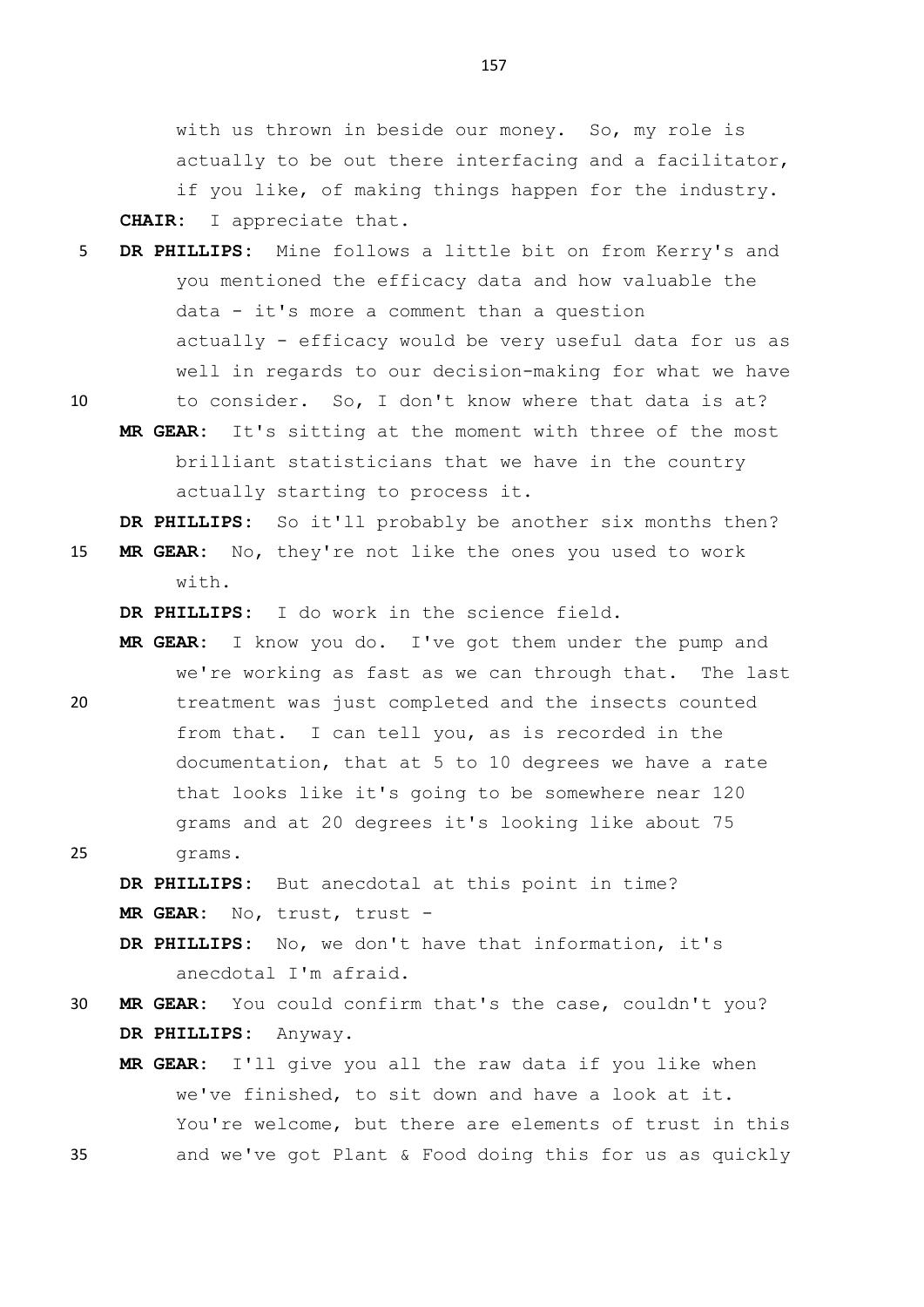as they can, as well as Ralph Turner from Auckland University and also John [Mangold].

- **CHAIR:** Would the Applicants like to ask any questions? Any of the submitters for Ian Gear?
- 5 **DR SUTHERLAND:** Well, it's partly for Ian because he's raised the issue but also for the Committee. Ian mentioned that he gave you some documents last night and he's talking that he could provide further statistical data when it comes to hand. Just wanting a comment from you, 10 Mr Chair, that how is this material that certainly the

submitters have never seen, going to be handled?

**CHAIR:** I didn't refer to the material that was provided by STIMBER also at the eleventh hour, I referred to the additional material provided by the Applicants. All 15 material that the Decision Making Committee takes into consideration will be publically available, that includes any material that is provided subsequently upon a further assessment of the latest data by the Applicant, and its process by which that material will 20 be assessed will be detailed in the direction that follows the proceedings of the hearing, as I've outlined earlier today.

The material that's provided by STIMBER will be made available, whether or not that's going to be of direct 25 relevance to the consideration of this Decision Making Committee, we will invite the EPA to address that material and consider that in the same way that they do the extra material from the Applicant. And submitters, all submitters will be given an opportunity to re-engage 30 with the agency, with the Authority if they feel the significance of that material warrants their engagement. If indeed they feel that they need to be personally represented at a subsequent hearing, then EPA will arrange a subsequent hearing. So, there will be no 35 attempt to hide any material or suppress the opportunity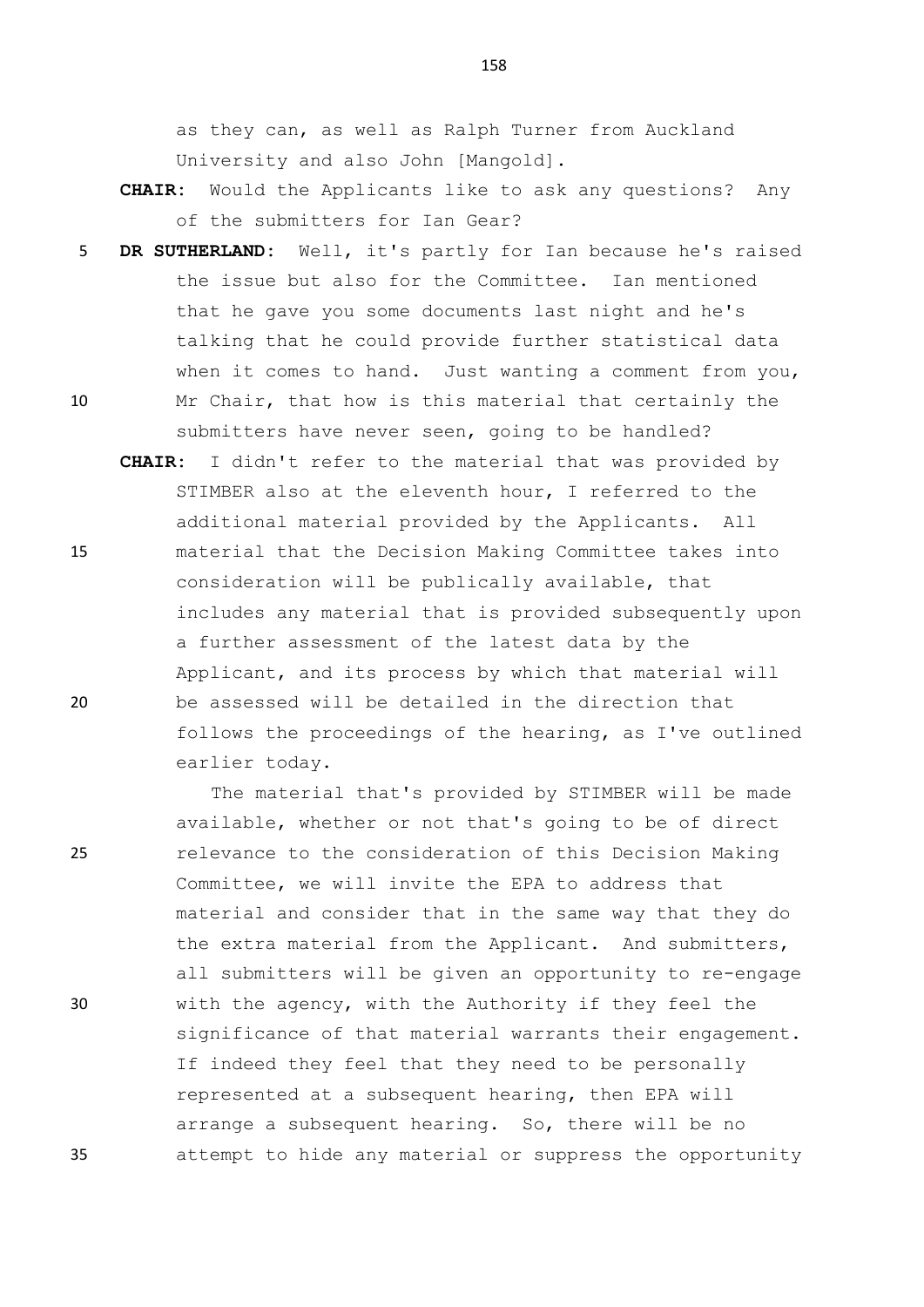of any party or member of the public to re-engage in the process once they've had time to digest that material.

- **DR SUTHERLAND:** Is there a deadline on all this? Sort of statutory or -
- 5 **CHAIR:** I'm not aware of any statutory deadline. Our main concern at this point is that we allow sufficient time for all parties to evaluate the new material, given that it's quite a substantial change from material that was provided before. I think any questions on the statutory 10 timeframe are probably best addressed to the EPA staff themselves, Gayle Holmes, who is sitting at the back of
- the room. Gayle, do you want to say anything? **MS HOLMES:** There's no statutory timeframes at this point but what we'll do is once we've had a chance to look at new 15 information, we'll give an indication of a timeframe at that stage. So, we'll include as much information on the timeframes and the direction that the Chair has made this morning, which will go up on the website, ideally tomorrow we'll be looking to put that out.
- 20 **CHAIR:** Any other questions of STIMBER before we adjourn for a short recess? No, thank you very much. Okay, I'd ask if we can be back here at 3.25 to resume for the final session.

**(Hearing adjourned from 3.13 p.m. until 3.27 p.m.)**

25 **CHAIR:** Okay, welcome back to the last session. We have one more submission from the submitter and then the follow-up questions. Just to follow up on the question from Oliver Sutherland before we took a break, it's the intention of the EPA to make available online the detail 30 of the direction which will specify how we'll deal with the new information, that that direction will be available within 48 hours of today and participants at the subsequent hearing in Rotorua will be notified by email of the availability of that information and the 35 process by which it will be dealt with. So, I hope that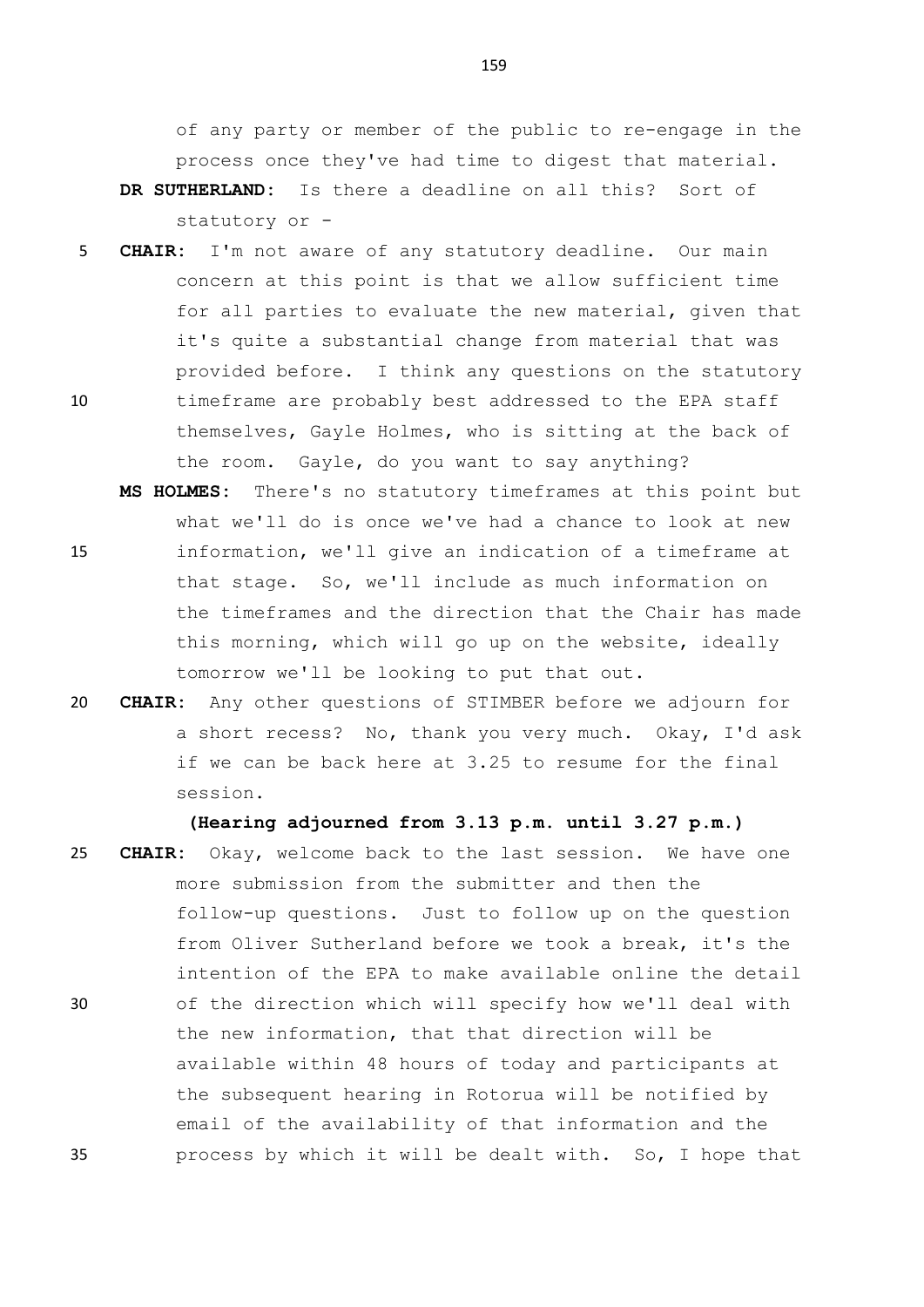addresses some uncertainties and concerns. All right, the final presentation, we have Mischa Davis from The Soil and Health Association of New Zealand.

 $5$  \*\*\*

## **SUBMISSIONS BY THE SOIL & HEALTH ASSOCIATION OF NEW ZEALAND INC.**

10 **MS DAVIS:** Kia ora, and thank you for the opportunity to speak to our submission today on the application to import EDN. My name is Mischa Davis and I'm the policy advisor for The Soil & Health Association. Soil & Health is a charitable society and is the largest member 15 organisation supporting organic food and farming in New Zealand. It is also one of the oldest organic organisations in the world established in 1941. So, we work to curb pesticide use and provide information on the effects of pesticides on human health and the 20 environment.

EDN, like methyl bromide, is a highly toxic gas that is used for treating logs and other primary seeker products to control quarantine pests in its exported and imported goods. It is effectively a toxic pesticide 25 with serious health and environmental effects that just as with methyl bromide should not be released into the atmosphere - and it should be strictly controlled and it should not be released into the atmosphere, sorry.

Soil & Health in 2010 submitted to the Environmental 30 Risk Management Authority, which is now the EPA, for the reassessment of methyl bromide and has campaigned to have that fumigant better contained and recaptured or stopped in New Zealand. Our National Council Member, Stephan Browning, has as a section 274 party, won an 35 Environment Court case which was *Envirofume Ltd v Bay of*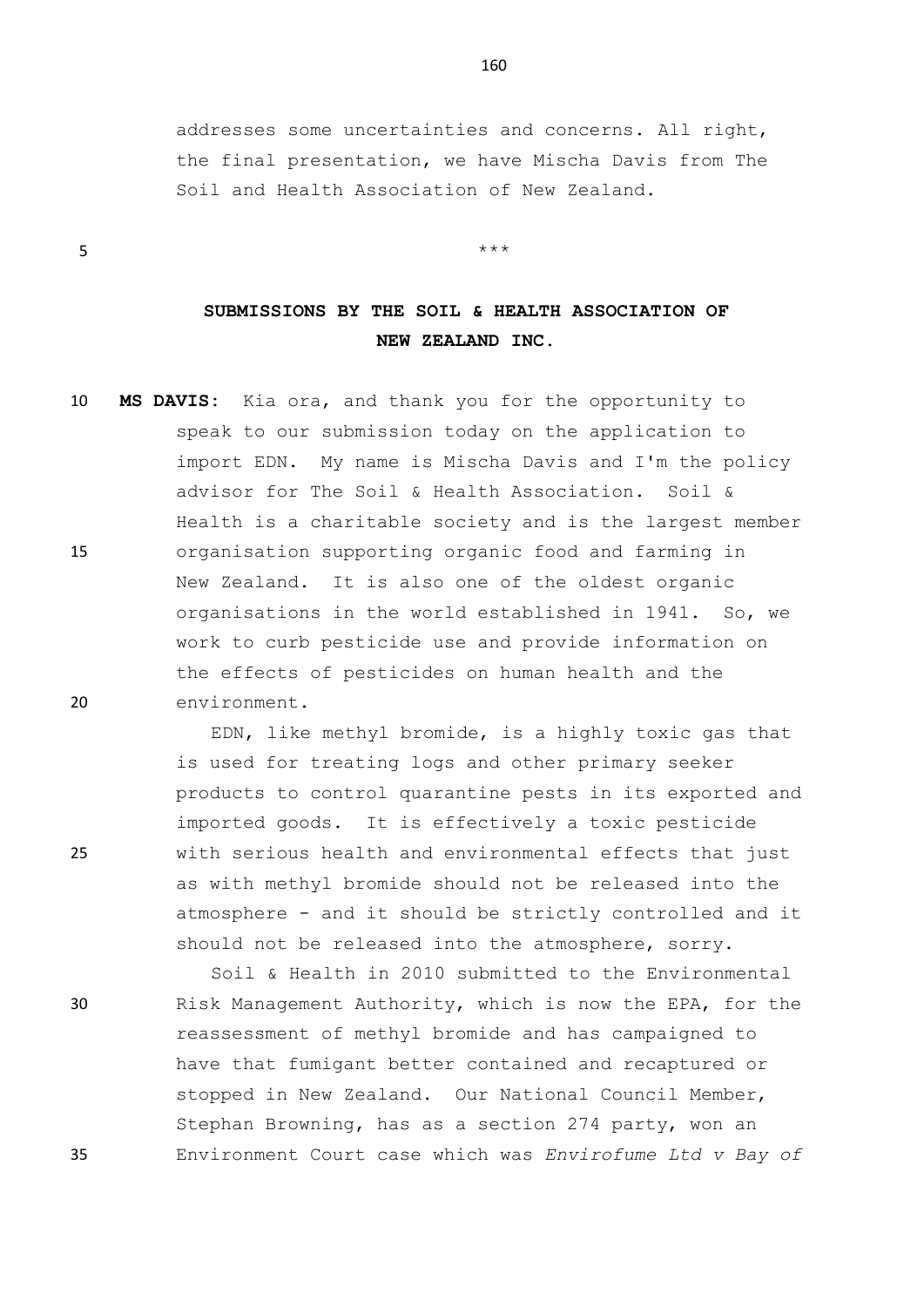*Plenty Regional Council*. The case exposed significant risks of methyl bromide fumigants for the health and safety of workers in their wider communities.

We consider that due to it's known toxicity, EDN 5 would be no better off for those people potentially exposed, both at the fumigation workplace and further away. Fumigation workers may be exposed to EDN just as with methyl bromide when opening fumigant cylinder valves, removing tarp covers for ventilation, opening 10 and entering shipping containers, through leakage from damage, damaged fumigant delivery lines, or when handling fumigated timber.

EDN, just as with methyl bromide, will also pose a risk well beyond the fumigation areas due to drift, 15 inversion layers, and the inability for its whereabouts to be adequately monitored by those responsible. Boundary monitoring is ineffective if at head height when a fumigant plume passes above it and then descends or drifts into other areas. Trials and demonstrations 20 have shown it travels long distances from the point of release. EDN will pose exactly the same risks of exposure for workers and communities as methyl bromide does.

Plume modelling conducted by Nordiko shows the 25 extensive spread of EDN, effectively endangering bystanders, the community and adjacent nearby work forces.

Another concern is that there have been numerous recorded incidents of accidental inspontaneous 30 instantaneous? release of methyl bromide at various log stack fumigating ports around New Zealand. Log stack fumigation under tarpaulins can be subject to strong wind events, and accidental tarpaulin puncturing and tearing which has occurred with both Genera and with 35 Biofume, fumigation operators. These suggest that there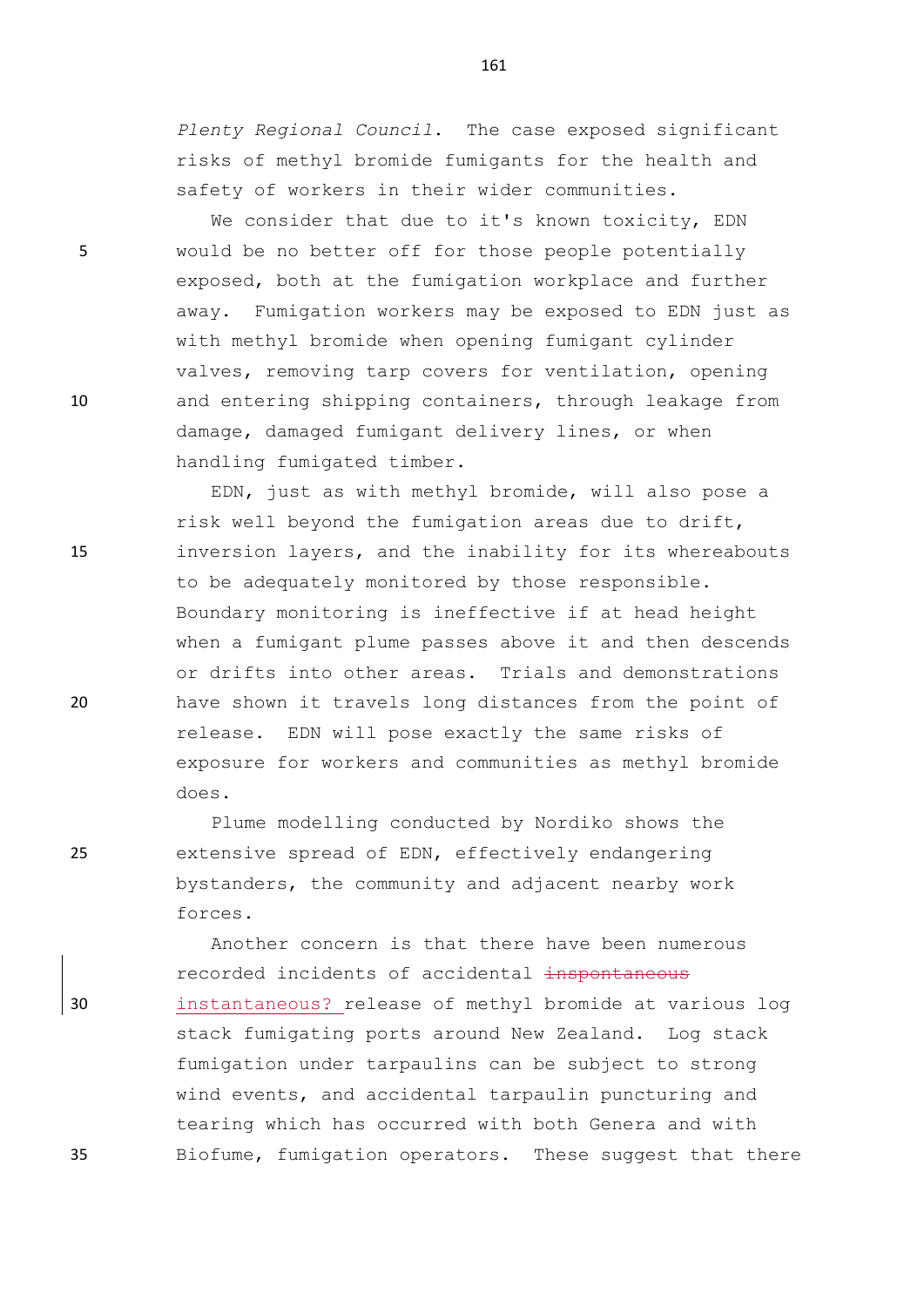needs to be dedicated facilities particularly for bulk fumigation.

MPI have stated that treatment organisations are audited regularly to ensure a high level of compliance. 5 However, there have also been consistent breaches of methyl bromide approval in monitoring conditions. For example, there was an incident in March this year that WorkSafe investigated and what they found was that the monitoring was fine, when the Regional Council 10 investigated they served abatement notices on Genera because the monitoring wasn't up-to-scratch. The report produced by the Bay of Plenty Regional Council has shown that Genera has a history of breaches of compliance. Consistently there are failings at meeting the 15 conditions and the monitoring requirements.

In the Environment Court decision the Court found significant shortcomings in the current methyl bromide fumigations. EPA - and the EPA and WorkSafe requirements are either impractical or frequently 20 breached.

The EPA has an obligation under the HSNO Act to protect the health and safety of people and communities by preventing or managing the adverse effects of hazardous substances and new organisms. While EDN is 25 known to be lethal at high concentrations, no studies have been reported on the carcinogenic genotoxicity, reproductive or development toxicity of EDN. We consider that a precautionary approach should be applied. That until such studies are conducted EDN 30 should not be approved for release without recapture.

In Australia EDN can only be used with scrubbing, a recapture technology, as part of its label use after being assessed by the national regulatory body. We consider that New Zealand should follow suit and should 35 be applied with the exact same standards in New Zealand.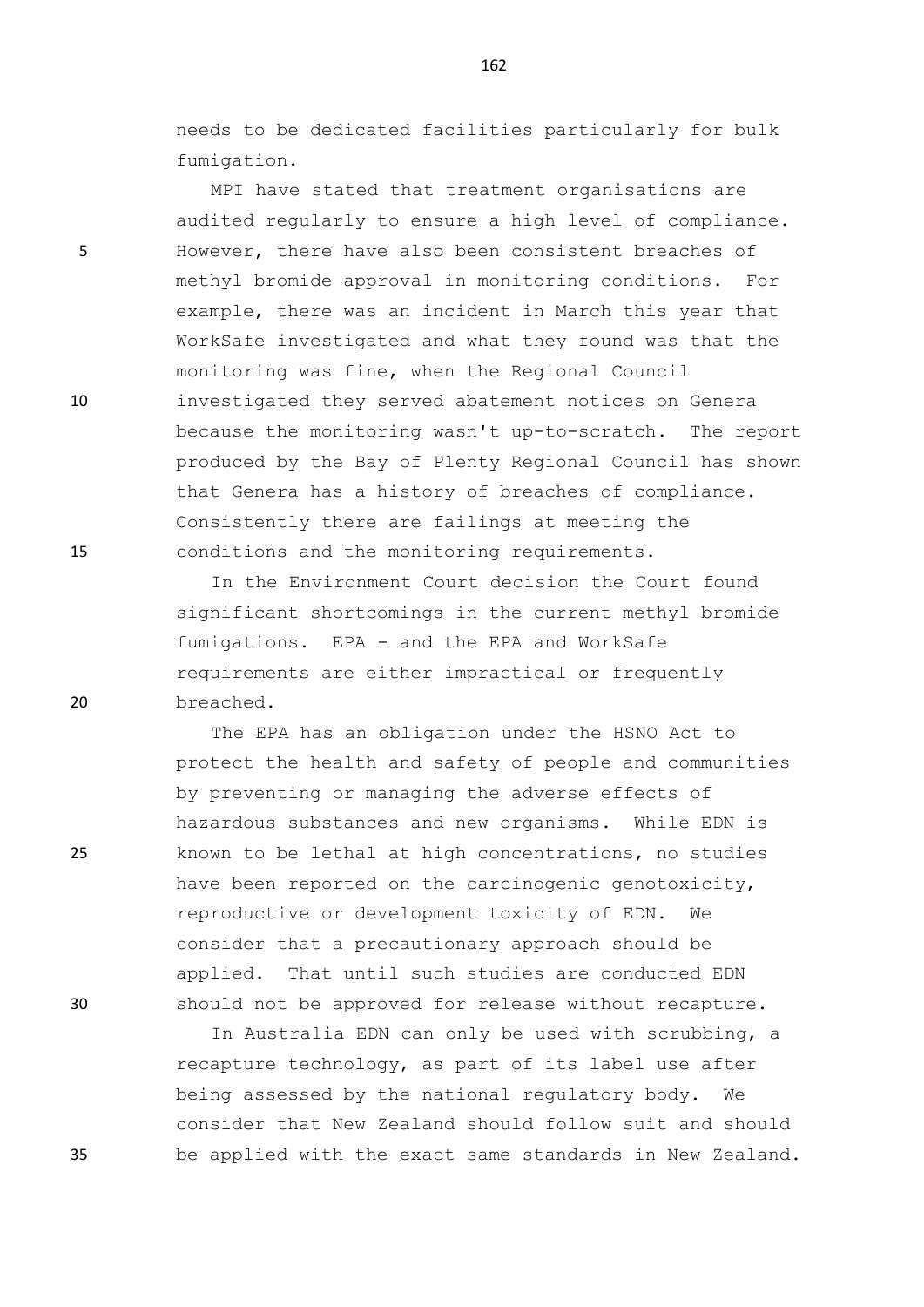So, unless EDN is contained in a dedicated facility with recapture of remnant fumigants, then we think that - if that does not occur then we think that the application should be declined. That was all, thank 5 you.

**CHAIR:** Thank you Mischa. Questions, Ngaire?

\*\*\*

- 10 **DR PHILLIPS:** Yes, I guess I was just interested in your thoughts on going through the EPA assessment report, there's some suggestions that with appropriate safety equipment and the like, that the reduced, that the exposure and the effects on humans can be mitigated. I 15 mean, is that something your - obviously there's some questions that you can see from today, there are some questions about exactly what is needed but, I mean, if those, if the risks to humans can be mitigated to allow the use of EDN, I mean is that something that your 20 organisation would consider as part of -
- **MS DAVIS:** I think what Nordiko's plume modelling was pointing out though was even if it's released, it still travels quite far. So, I guess it's not just the workplace effects but also the wider community effects 25 and the environmental effects beyond just mitigating within the workplace.
- **DR PHILLIPS:** Yes, I guess I was talking about the whole suite of things, they were suggesting including buffer zones which are obviously designed for longer-term 30 residents and that sort of thing.
	- **MS DAVIS:** Yeah, yeah, I'm not sure. From my understanding it's just that the recapture is the only one that's really going to work to mitigate it fully.

**DR PHILLIPS:** Okay, thanks.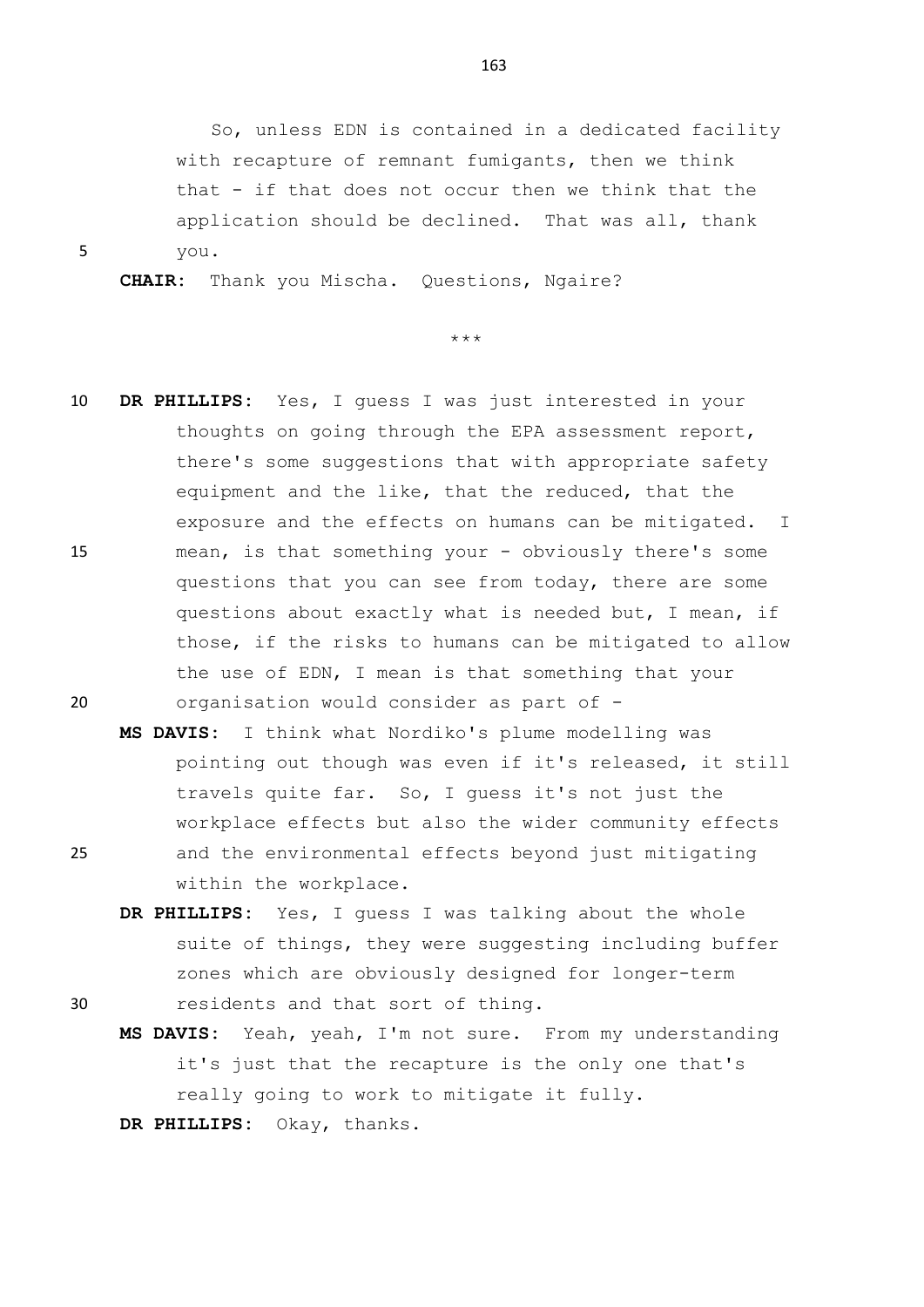- **CHAIR:** So, Mischa, one of the things we've heard today in the context of recapture is that this stuff doesn't go away. It might change in the environment that it's in but if it's recaptured in carbon or into a liquid it's 5 still around and that material has to be stored or disposed of in some way. How do you reconcile that issue with your stated position on recapture?
- **MS DAVIS:** Yes, from my understanding it's disposed of, could go buried deep in landfill. But I'm not sure because 10 that's not being presented to us and I guess you would have to reassess it, those options then when they become available, and the technology is always changing and yes, you're right, but I guess in terms of what we've got in front of us with the application in front of us, 15 we're assessing the human health effects and the environmental effects right now. So, that's what we're pointing out, that if you just release it into the atmosphere as is, then that's going to have an adverse effect. So, yes, I don't know if that answers your 20 question.

**CHAIR:** All right, no more questions from me.

**DR LAING:** Okay, thanks, John. Thanks, Mischa. I guess - this is not a question, this is a comment, you've made comment on Genera's performance in Tauranga 25 and I guess we will have an opportunity up in Rotorua to talk to both Regional Council and Genera and get some greater clarification around just how non-compliant they may or may not have been. You haven't been present all day and heard some of the stuff which went on this 30 morning but you have been present this afternoon. You will have heard the response to my question about dedicated fumigation facilities, I mean obviously it's been described as something that would be massive in scale and probably massive in cost as well. It's very 35 easy to say, hey, it should be done in a dedicated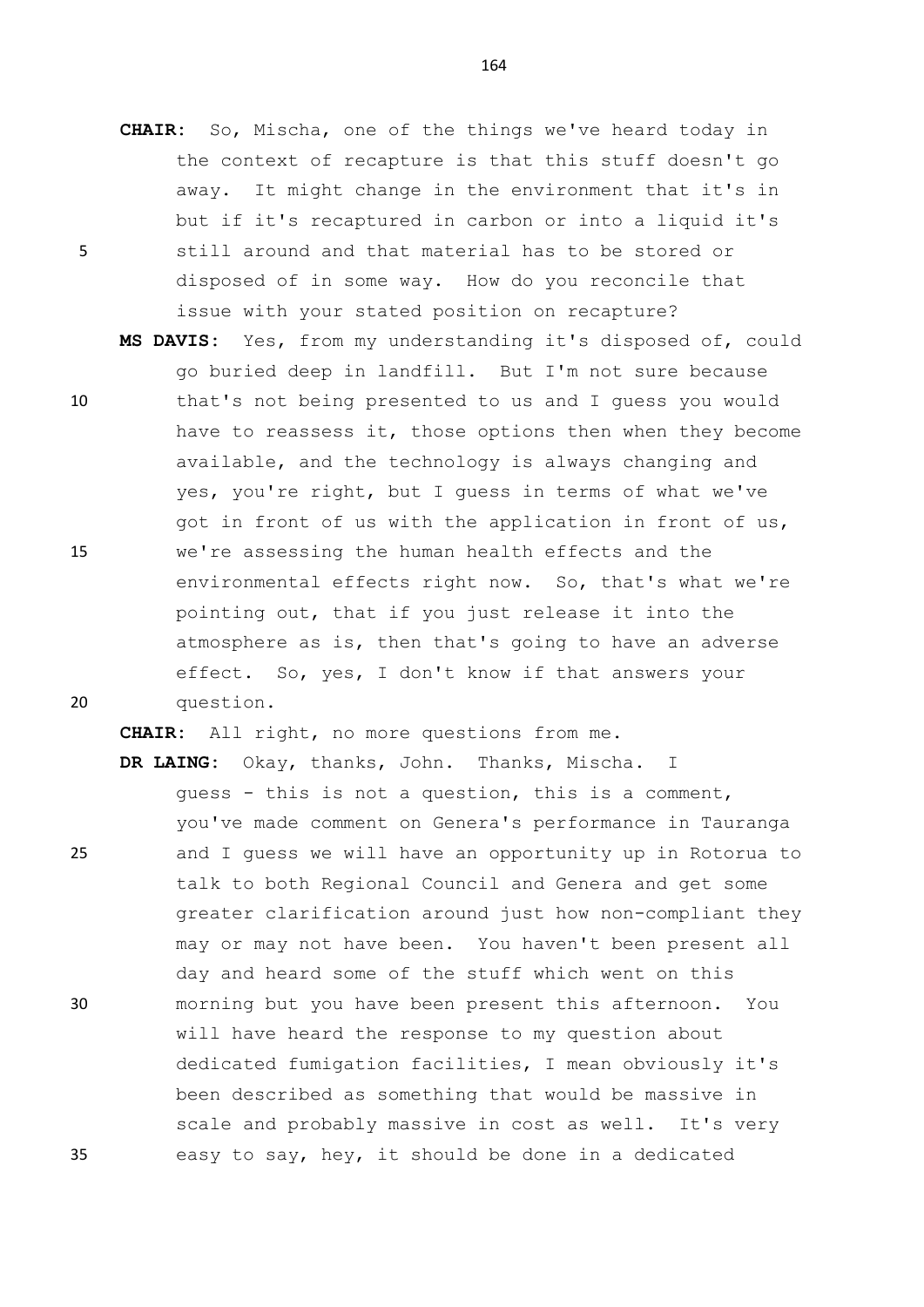fumigation facility but have you really given consideration to how practical and economical it might be?

- **MS DAVIS:** No, I haven't but, I mean, what other option is 5 there? Do you just keep letting it out into the atmosphere and putting humans at risk and -
- **DR LAING:** No, no, I think Wil was giving us an alternative that you would deal with stacks individually in a small unit rather than having a massive fumigation facility 10 that you put everything inside and that there are those two alternatives, and I just wondered whether, rather than just saying, hey, there should be a dedicated facility, whether any more thought has gone into it? **MS DAVIS:** Yes, again, like that hasn't been presented so
- 15 it's hard to assess that, but I think more thought should go into it probably in terms of what's being put forward and presented.
- **DR LAING:** I'm sure it will, in terms of what final position we get to in terms of some of these things, stack sizes, 20 treatment rates, how long you leave it there for and what the ventilation processes are and whether you need to do anything --

**MS DAVIS:** Yes.

- **DR LAING:** -- depending on the resultant risk. You've also 25 made reference to certain conditions for non-release related to inversion and possibility of plumes going further than head height and then suddenly ducking for ground. I think in the information we heard this morning, and Ian referred to it as well, and we agreed 30 it shouldn't be done when inversion conditions aren't there so there isn't a problem. I think the other scenarios which you talked about, particularly with low wind speeds, have got a very low probability of occurrence. That's all. Thanks, John.
- 35 **CHAIR:** Questions from the Applicant to the submitter?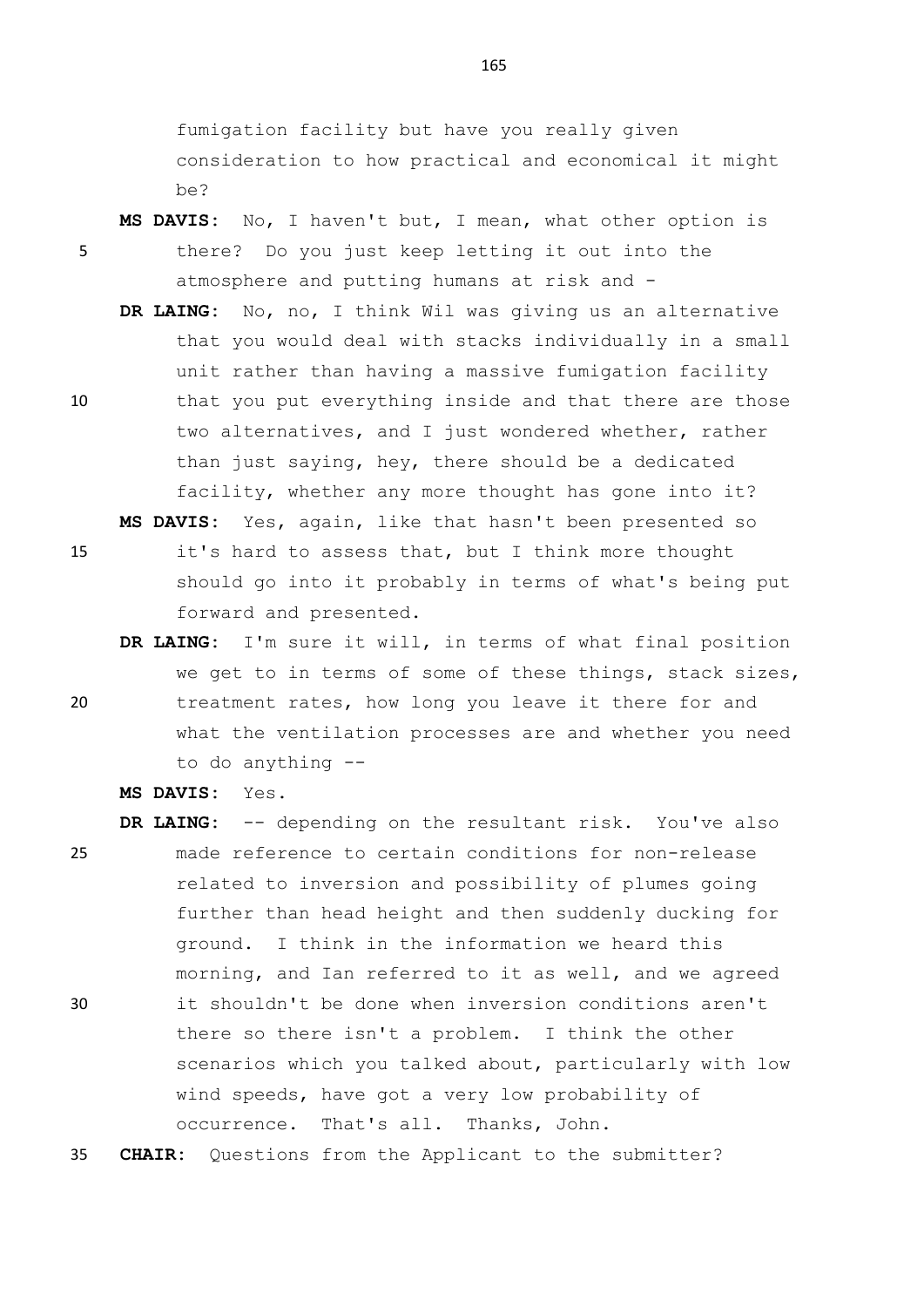- **MR McCONVILLE:** Mischa, you've compared, you've done a direct comparison between methyl bromide fumigation and EDN fumigation and said that basically the issues are the same basically between the two. We obviously don't want 5 to be discussing other fumigants here but I suppose my question is, have you looked at the data to see exactly what the emissions are from an EDN stack compared to a methyl bromide stack when you relate that back to the TEL and the buffer zones which we've been describing?
- 10 **MS DAVIS:** No, I can't say I've looked in that much detail but from, I mean from what I have looked at and what I've talked about today is the fact that it is a highly toxic, it's known to be lethal, it is known to have an adverse effect on aquatic life et cetera, and so to that 15 extent it needs to be addressed in the same way as methyl bromide which is equally as toxic. So, yeah, it needs to be recaptured rather than just released into the environment and posing risk to human health.
- **MR BRUZEK:** May I also have one question. Like, we heard 20 that these two chemicals are the same. Actually my question is what would be the good alternative from the point of view of your organisation to the current use that is currently on the market, if it is not EDN that contains only carbon and nitrogen and no protochlorides, 25 no like complex organic chemistry, and it's a fumigant so it needs to kill; so what would be like the solution for your organisation to the problem of New Zealand forestry industry?

**MS DAVIS:** Well, I think with methyl bromide, it

- 30 should we've got an obligation to recapture it by 2020 so why don't we just do that? I just don't see why not, if that's the obligation.
	- **MR BRUZEK:** Well, no, I agree with that. I mean like methyl bromide, if it's going to be used, it should be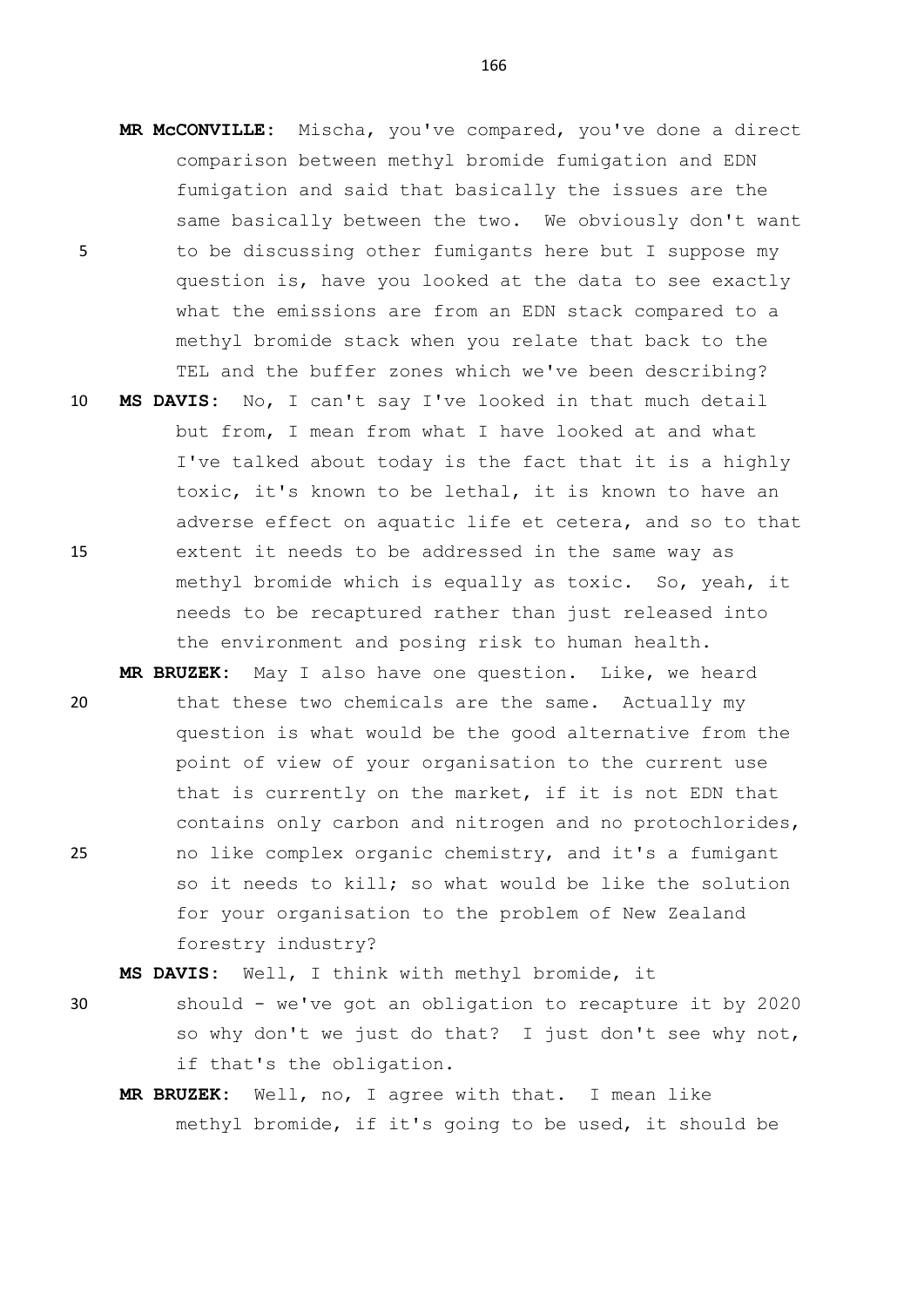recaptured. The point is that the bromide molecule or the bromide atom doesn't disappear, so like -

**MS DAVIS:** But neither does the EDN disappear.

- **MR BRUZEK:** Well, actually it's a carbon nitrogen, so yes, it 5 actually retransforms and that's why it's a great soil fumigant, because it's actually been transformed to the like very well-dissolved, hardly - ammonia based oxygen and oxymites that are eaten by the plant. So actually like, from our point of view that was the good
- 10 alternative and the risk factors are quite strict that are already put in place that are several times below the standards. So, it's almost equals to eat like 20 almonds that is currently being imposed in the EDN TEL.

**CHAIR:** So, now we've definitely entered the era of

- 15 cross-examination. I appreciate your question but the submitter is entitled to their presentation as well as you were, and questions of clarification are still welcome.
- **MR McCONVILLE:** One more question from my side, if you've 20 been assessing the plume data from Nordiko, where did they get their raw data from, what source?

**MS DAVIS:** I'm not sure, you would have to ask them that. That was just me reading the submissions, so. **CHAIR:** Yes, Nordiko can comment.

- 25 **MR GRULLEMANS:** The plume modelling we put in our submission was based on the data that we had available in terms of the estimated fumigation concentrations that were put into an under-tarp fumigation and an assumption of the residual concentration. Since that time we've heard
- 30 that the residual concentration is even lower than we originally estimated, so we would redo our plume modelling but we haven't seen the new data yet.

**CHAIR:** Any further questions from any of the submitters?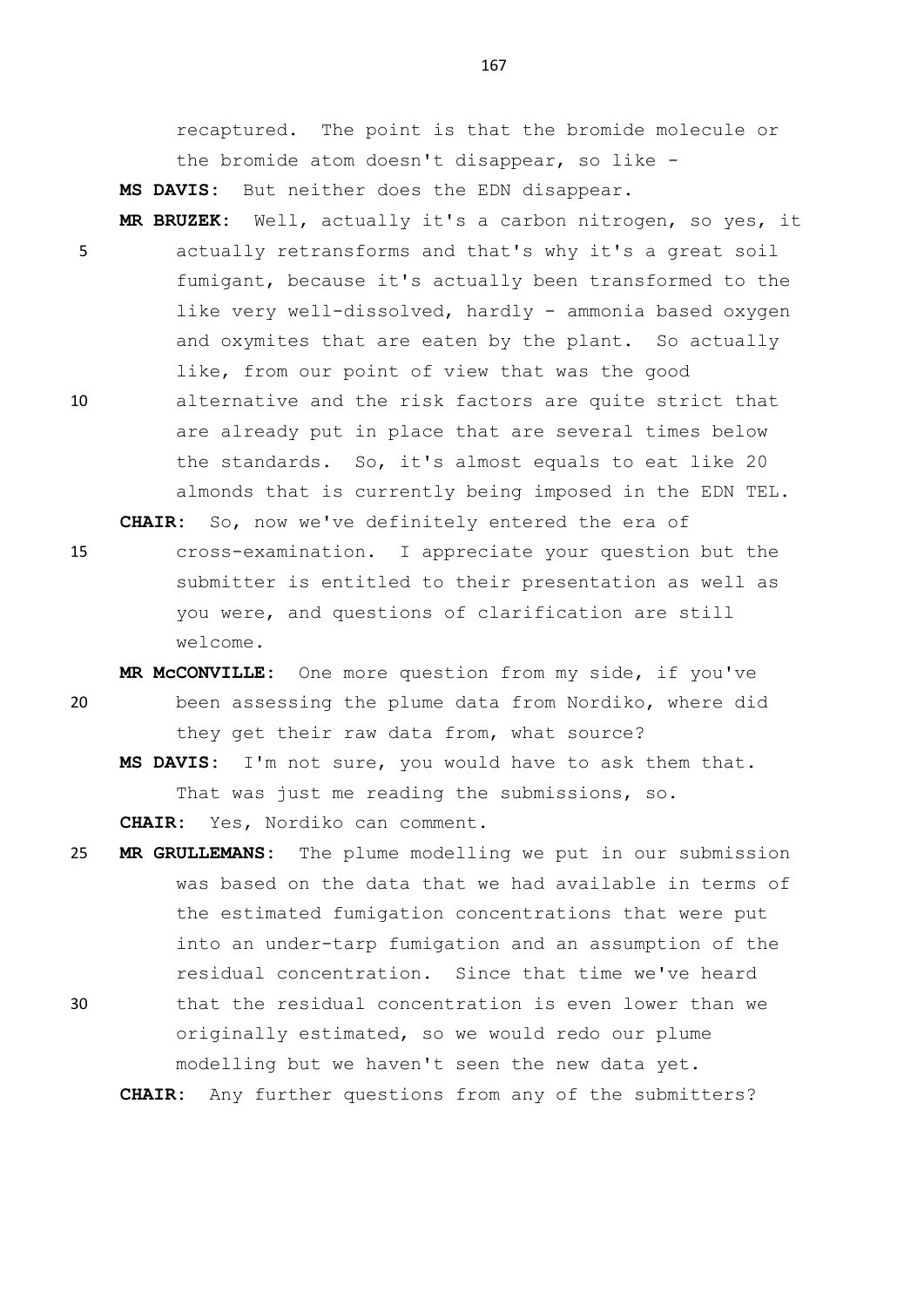**DR ARMSTRONG:** You mentioned earlier about carcinogenicity and teratogenicity, or other tests that have been done on EDN?

**MS DAVIS:** No, that's what I was pointing out is I don't

5 think there has been any. So, we are saying that until this has been done, then we should apply a precautionary approach.

**DR ARMSTRONG:** But you're not aware that they have been done. **MS DAVIS:** I'm aware that they have not been done.

- 10 **CHAIR:** I think perhaps the staff team might want to comment there?
	- **MR DEYO:** Yes, they've done genotoxicity assessments with EDN but there's been no carcinogenicity essays.

**DR SUTHERLAND:** I was just wondering what's your

- 15 organisation's position on the 1987 Montreal Protocol? **MS DAVIS:** That it should be followed. That New Zealand should follow that by meeting its obligations, because we agreed to it.
- **DR SUTHERLAND:** And that includes the decision to phase out 20 methyl bromide --
	- **MS DAVIS:** Mmm mmm.
	- DR SUTHERLAND:  $--$  by 2020?

**MS DAVIS:** Yes.

- **DR SUTHERLAND:** Okay, so if you support that, then after 2020 25 what's your position with respect to the export timber industry?
	- **MS DAVIS:** Well, as I said before, if methyl bromide is going to be continued to be used, then it should be recaptured.
- 30 **DR SUTHERLAND:** So, you don't see any position for EDN at all?
	- **MS DAVIS:** I say again, it's only been proposed because of the benefit that it provides in not being an ozone depleter, but other than that I don't see what the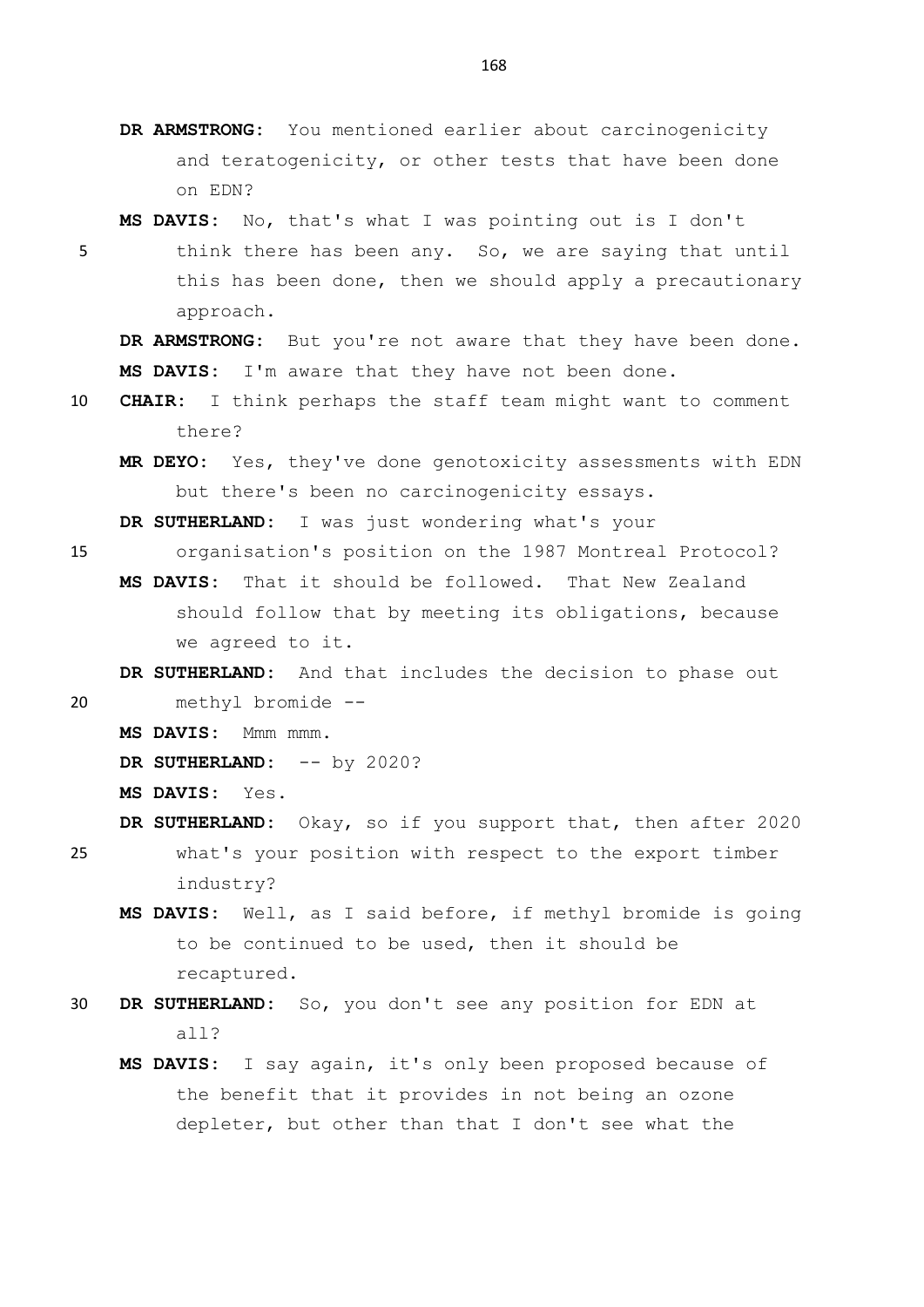benefit is because it's still a highly toxic gas that has human health and environmental adverse effects.

- **DR SUTHERLAND:** Last thing, so do you think it's important that it is, that it's not an ozone-depleter?
- 5 **MS DAVIS:** I think it's important, yes, it's important it's an ozone-depleter and we should do something about that by recapturing it.
	- **CHAIR:** I think I understand the position of the submitter which is that the supportive use of EDN, then the
- 10 preference is for it to be recaptured. I think that's clear.

**MS DAVIS:** Thank you.

**DR SUTHERLAND:** I thought they were declining it.

- **MS DAVIS:** It could be approved provided it's recaptured,
- 15 because it also has adverse environmental and human health effects just as methyl bromide does.
	- **CHAIR:** So, I'm happy that DMC are aware of the submitter and we're pretty clear of the issues around that.

**MR YAMOAH:** On the basis of the recapture you said because 20 Australia was recapturing we should also do that, what

if Australia is wrong, should we follow?

**MS DAVIS:** What about where sorry?

**MR YAMOAH:** You said Australia is recapturing and we should follow, what if Australia is wrong?

- 25 **CHAIR:** I think this is not really an appropriate question. This is pure speculative cross-examination. The submitter -
	- **MS DAVIS:** I'm not really in a position to say whether Australia are right or wrong.
- 30 **CHAIR:** The submitter has made her position fairly clear to us and I don't think it serves our purpose to invoke speculative what-ifs.
- **MR YAMOAH:** My next question is you mentioned Genera are consistently failed or they are not kind of following 35 their rules, you know, so do you know how many times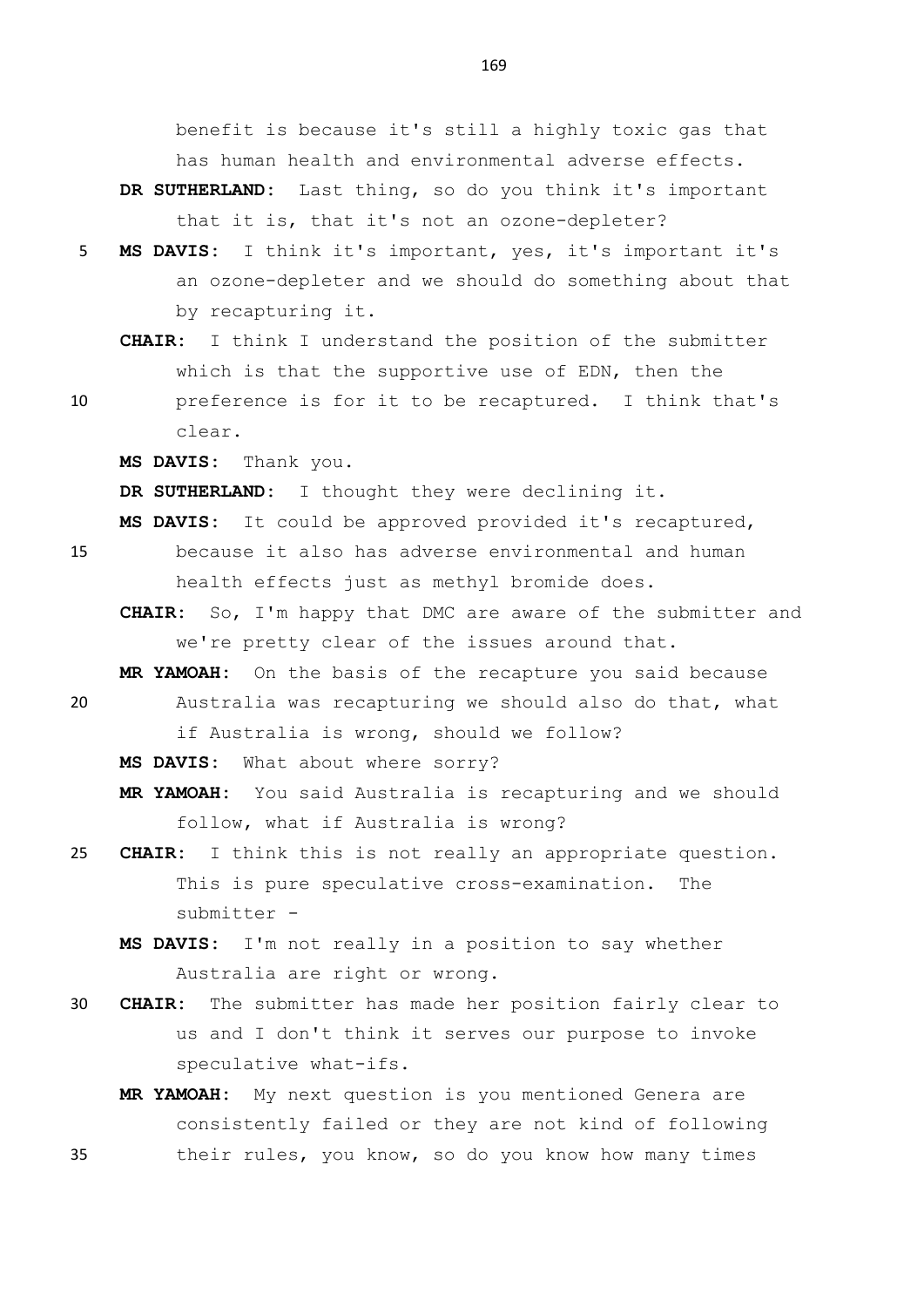they have been found through audits that they are not complying with the rules?

- **MS DAVIS:** I know that they currently have eight abatement notices on them.
- 5 **MR YAMOAH:** Eight?
	- **MS DAVIS:** Mmm mmm, and I think it's leading to, it's going to go to the Environment Court.
	- **MR YAMOAH:** Thanks.

**CHAIR:** No further questions, thanks Mischa.

- 10 **MS DAVIS:** Thank you.
- **CHAIR:** At this point in the proceedings we have scheduled 30 minutes for the Decision Making Committee to ask any final questions of the Applicant or the submitters, or indeed of the staff, and I've consulted with my 15 colleagues in the DMC and we don't wish to ask any further questions at this time.

So, the final piece of the programme today is to allow the Applicant up to 30 minutes to address anything that they've heard since their submission. They don't 20 have to use this time but you have up to 30 minutes to address any of the points that have been raised subsequent to your initial presentation.

**MS GEAR:** I believe Kade is going to address on behalf of the Draslovka team.

25

\*\*\*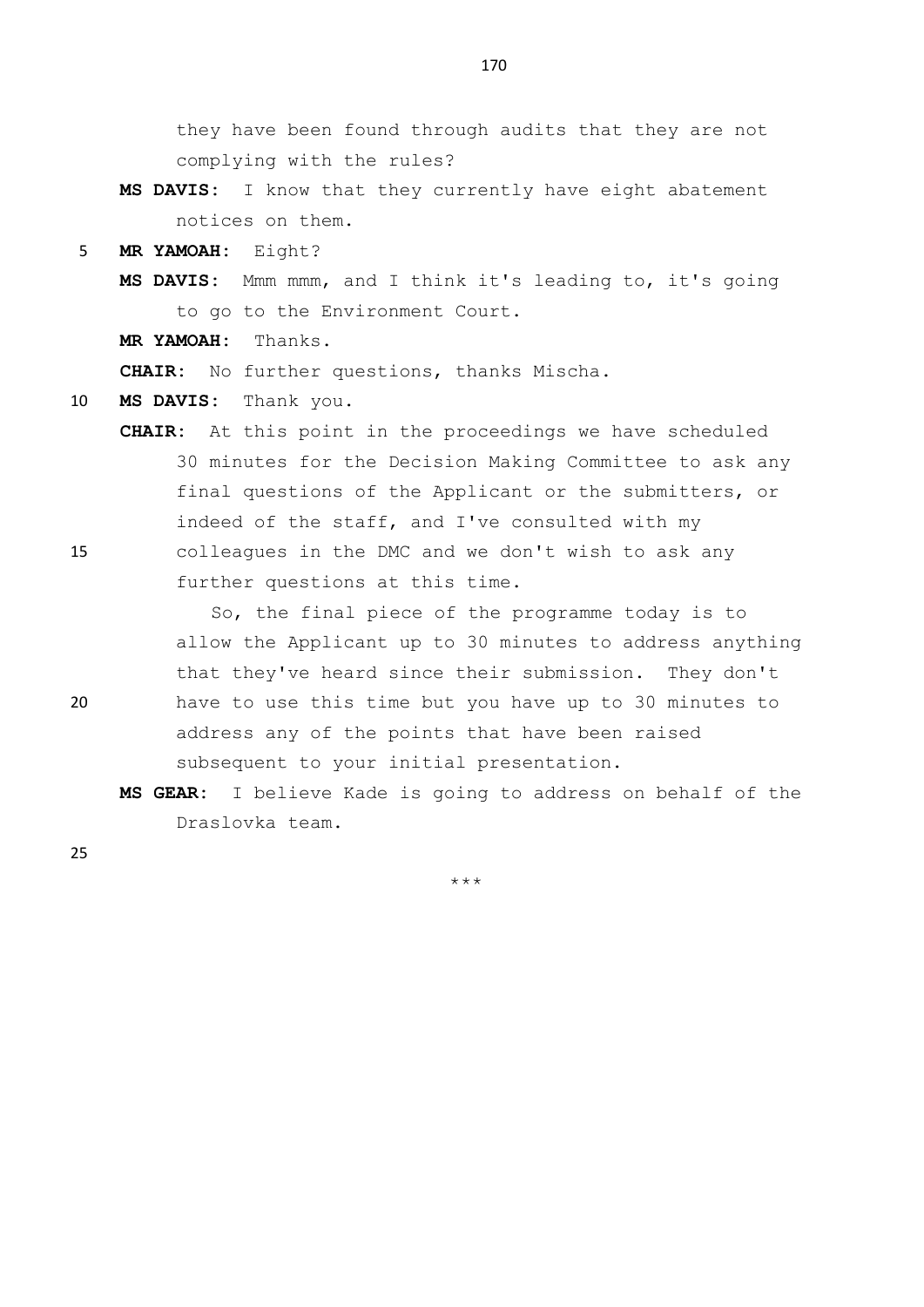## **CLOSING REMARKS BY THE APPLICANT**

**MR McCONVILLE:** Okay, so I have a whole part dedicated to final remarks based on everything that we've heard 5 today. So, I suppose from our perspective again, we really appreciate the work that's gone into the EDN assessment, both from the EPA, from WorkSafe, we also want to thank the DMC and I suppose what we've seen today is a number of different factors, a number of 10 different people have come forward with different points of view, different opinions and we take those all on board.

I suppose from our perspective, to take you back one step, one of the things that we want to make very clear 15 is that there were a number of complicating factors in actually doing this submission from a regulatory process point of view, very much based on the new legislation and bringing that in, and trying to feel our way through that process. It's been quite confusing, it's been 20 quite complicated, and having a clear view of exactly what we want to, exactly what we're being asked to achieve and what we're trying to achieve.

I think one of the big things is a disjointment in communication and I think that's one of the things that 25 we really want to work towards based on the discussions that we've had today, with WorkSafe, with the EPA, a more open and transparent form of communication between everybody so that we can give an informed, informed science and informed data in behind some of these 30 choices which are made.

> I suppose there's been lots of information, there's been lots of Power Point presentations, and lots of fancy pictures and everything, but what comes out is three main points.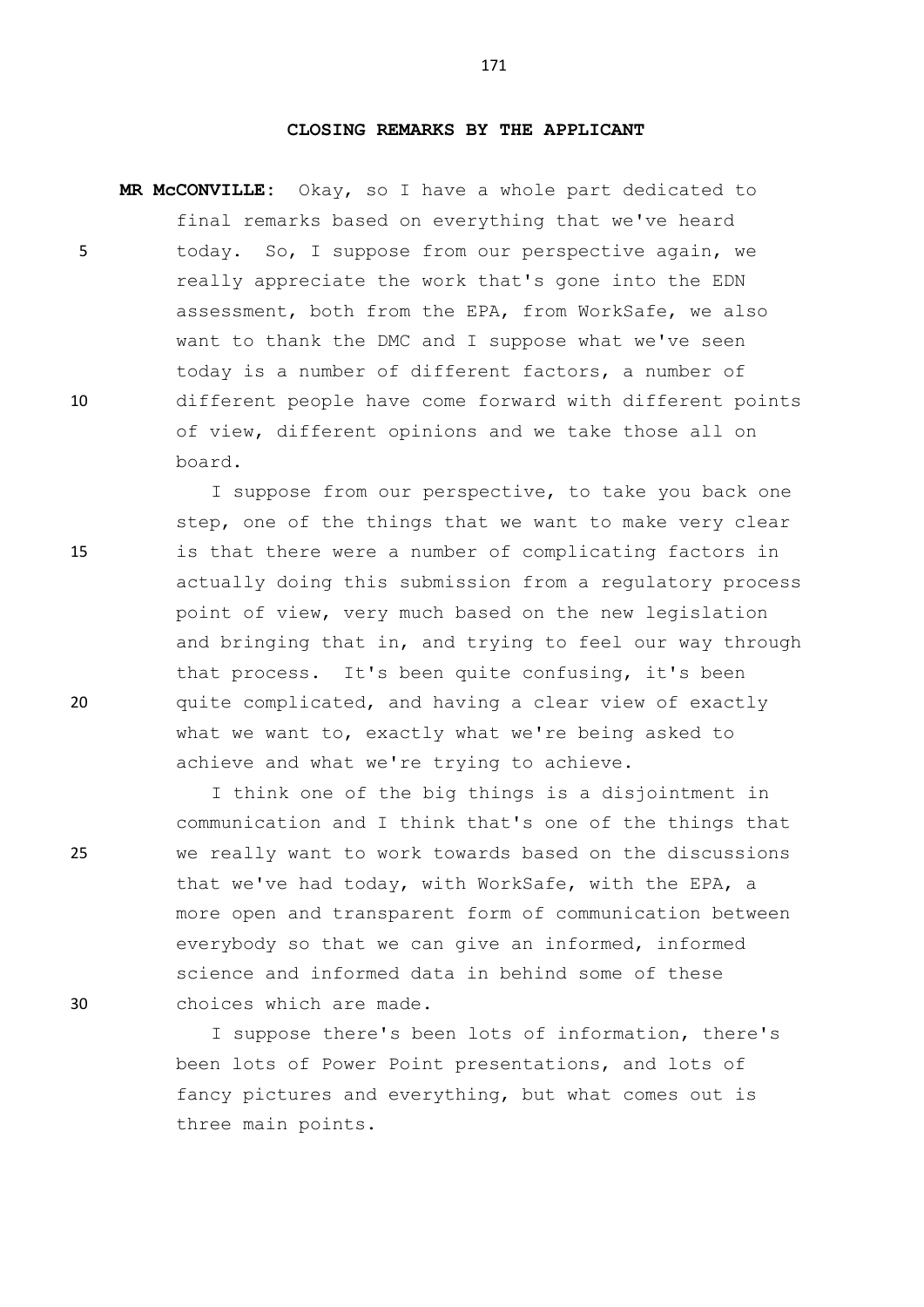The first point is we want to raise that TEL level because we believe that the current TEL level is based on a very conservative approach and we believe that by looking into the science and into the data in behind 5 that, and looking into the justification Adam Jonas, we can realistically raise that TEL and still be well within acceptable limits.

The second one is reducing buffer zones based on modelling. Now, understandably most of the comments 10 today have been around that you haven't had time to reassess that data, that you haven't had time to look at it. Our suggestion is to go back, have a look at it, try and understand it, and by all means ask questions. Because that's the only way we can have a transparent 15 approach, because the data or the positions that we've been given have been very difficult to put into inputs into that modelling. So, it's been a Chinese Whispers process all the way through and I think that's very clear to us when we're now in a position where we have a 20 good stack size, we have a representative stack size, we have a, again, based on averages rather than based on maximums, so whether that is something that you want done, we're willing to provide data. This is what we continue to say.

25 And the third point, and again the most raised one, is removal of the scrubbing or recapture. I do like the definition between "scrubbing" and "recapture" because in Australia, I want to be very clear, it is scrubbing in Australia, and it particularly says "liquid 30 scrubber". Now, liquid scrubber is based on data which was presented to the APVMA in the past. What we've found was that a lot of the assessment which was done for this assessment instead of being based on the data which was provided, was based on historical data coming 35 all the way through this process. So, what we want to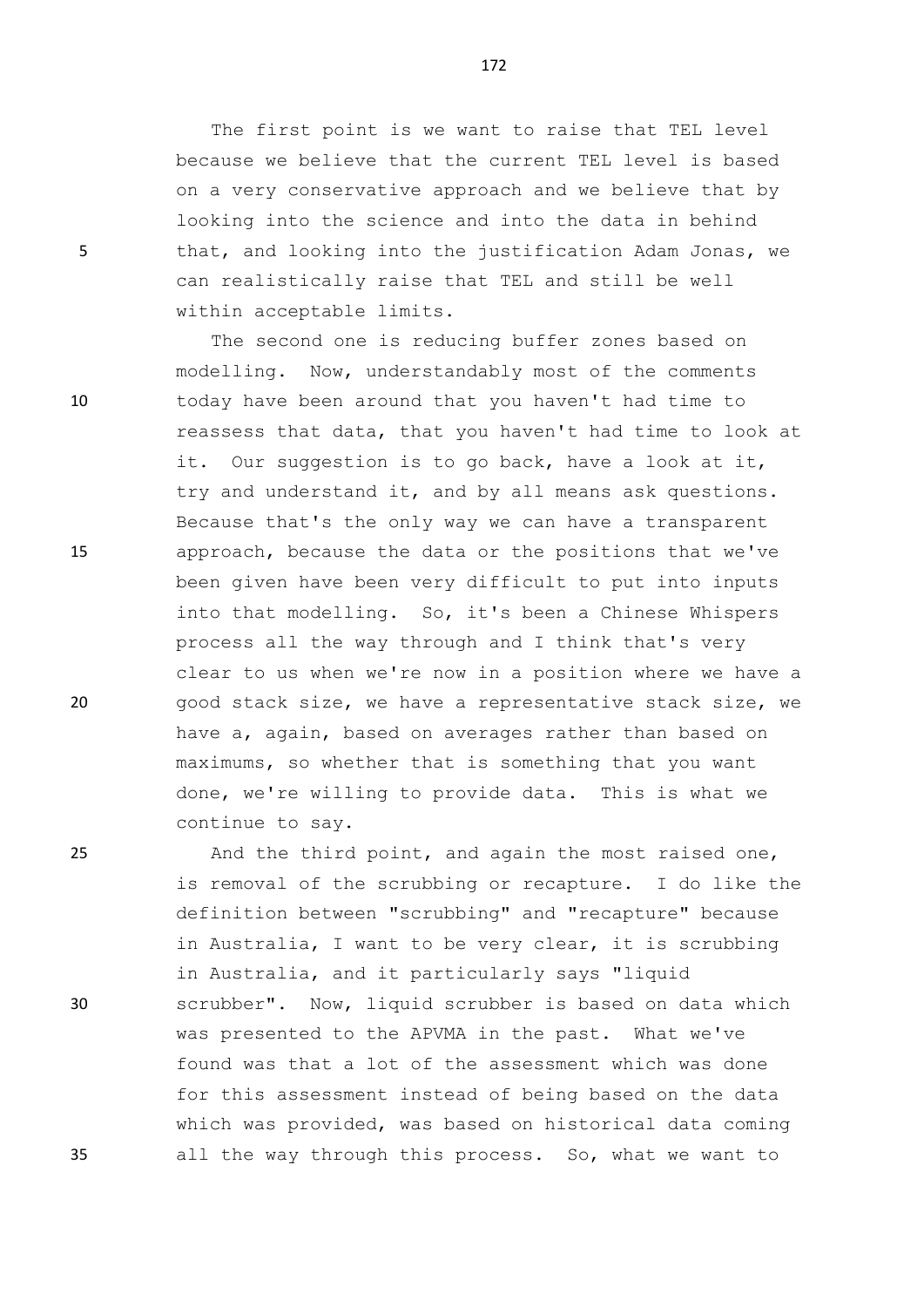make sure is that the data we're presenting now is assessed fairly, is assessed in a way that the inputs and the data that we're providing are adequately and fairly assessed.

5 We want to review the process and working again with WorkSafe and EPA, we want to review the process of how we can work together, how we can work with WorkSafe and with EPA to come up with a realistic set of controls which means that this product can be used commercially. 10 There's a very fine balance between conservatism and definitely safety and commercialisation. Commercialisation and safety definitely go hand-in-hand. We're not going to ignore that fact. But there's a commercialisation aspect in there which means that we do 15 not want to cut corners but that if the data supports the restrictions that we propose, that those should be looked at in a fair way rather than putting conservative multiplying factors on top of those.

In regards to the exposure data, again, we discussed 20 before around IDLH, we discussed around TELs, around TWAs around PELs. So many acronyms I have no idea what most of them mean, I'm not a toxicologist, but from my perspective I look at it that we need to understand exactly what is required, exactly what you need from a 25 data perspective. We have been presenting data and the data comes back to us with even more questions, but don't give us more questions, give us guidance on what you actually require.

When we look at, a question came up around ammonia 30 and ammonia levels. Ammonia is very easy to monitor. If it is a concern for the EPA, if it is a concern for the DMC, ammonia is a very easy molecule to detect. Even in New Zealand, I even looked up a couple of acronyms, the TWA is 25 ppm the STEL was 35 ppm. You're 35 nowhere near those levels, you're in probably ppb levels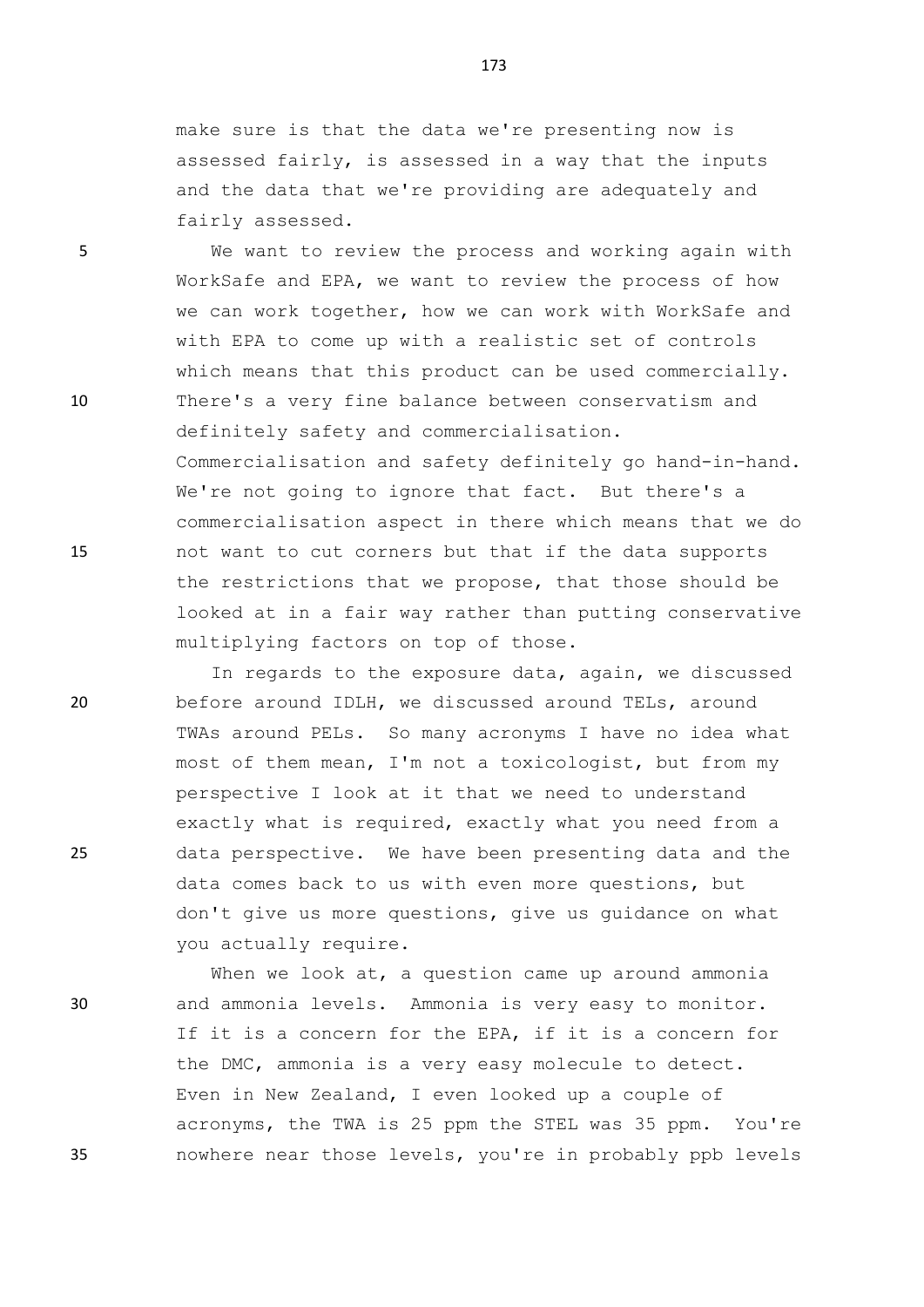in terms of ammonia, if there is any that even exists, and as we've said already, that the data does not support that.

What we found, one of the questions was, or one of 5 the statements was that came from Philippa, I believe, was around the ACGRH data, again I totally agree with her, it was from 1969 and it was 10 ppm. In 2016 that 10 ppm was reduced to 5 ppm. We approached the ACGRH and said under what reasoning, under what data did you 10 use to support the reduction from 10 ppm to 5 ppm, and they said, in the absence of any new data we lowered it. So, they have not based that on anything apart from a lack of data. So what we're trying to do is, in the background we are actually working with ACGRH, we're 15 trying to make them aware of the factors behind these chemicals, in behind these substances.

Another point that came up was around Korea. We are registering EDN in Korea for exactly the same reason, they are facing exactly the same issues and we are 20 nearly at the point of registration in Korea as well. When we look at other chemicals, I understand, and John, you can stop me if you want, but when we look at New Zealand, hydrogen cyanide is already registered here. Even Teresa came up with a, you know, you said 25 that a 1% impurity as a maximum limit. We already use this product, as a matter of fact we supply the product to New Zealand. We know how this product is used. SCBA, and there is no SCBA and there's no buffer zone, and there is definitely no scrubbing. So, these are 30 some of the things that we need to understand is necessary.

When we look at the scrubbing solution, or the scrubbing or the recapture, as we've seen from Nordiko's presentation and, again, Swami and I, we both worked for 35 the previous Applicant, we both worked for BOC a number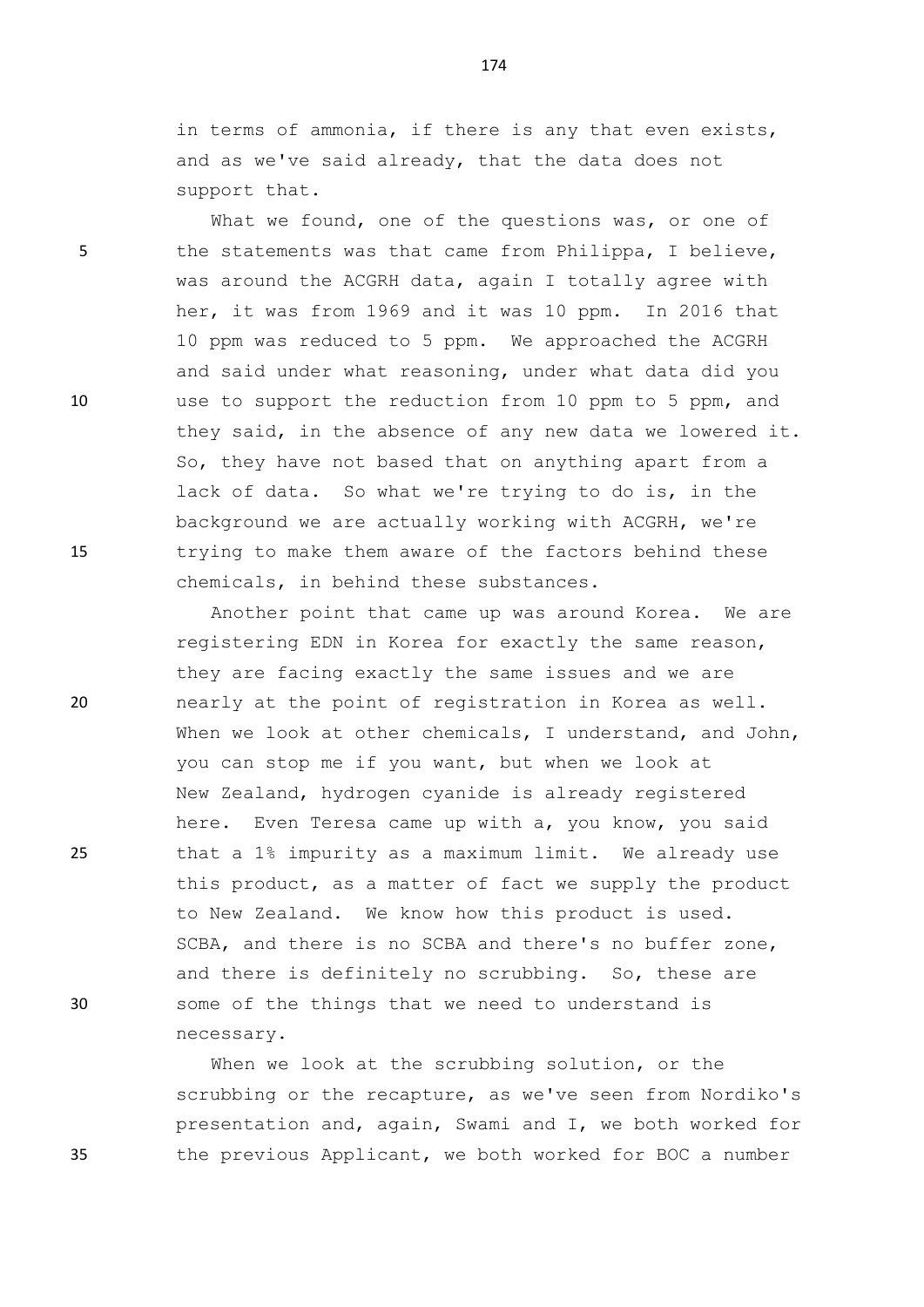of years ago and we saw the data gaps there. When we went or when we were there, we asked for more data and it was never provided, it was never funded. That's why we're now with Draslovka. So, from that perspective 5 what we saw was a lot of the data which was used, again through the APVMA submission, even from what I can see from Nordiko, a lot of this old data was coming through the system and filtering down, not with direct reference but enough so that we know where that data comes from in 10 our minds. So, for us it's about reassessing based on the actual available data. You know, draw a line in the sand and say, where are we up to now and what can we assess, because for me looking at anything from the past is just going to muddy the waters and it's going to make 15 it that nobody, everyone is not comparing apples with apples, you're comparing apples with oranges or probably banana, or some other fruit because it's so far apart from each other.

When we say that, you know, there was a comment 20 around not being able to measure consistently in the field, especially under tarp. We know that we can consistently measure in a field base scenario. Understandably that Riken FI-8000 was not in the submission at the time but we hope that you can take 25 that away as new data. We can present you the GC correlation data with that to say, we can accurately measure to within 1% of the actual concentration underneath that tarp using the [optoferometric] monitor.

In the end we are scrubbing, we're scrubbing by 30 extending the duration from 6 hours to 24 hours. That additional 18 hours under tarp makes sure that product is gone. Yes, there is a residual ppm level, there always will be, but that residual ppm level is exactly the same as the output from the scrubber, from the 35 Nordiko scrubber which was used in Western Australia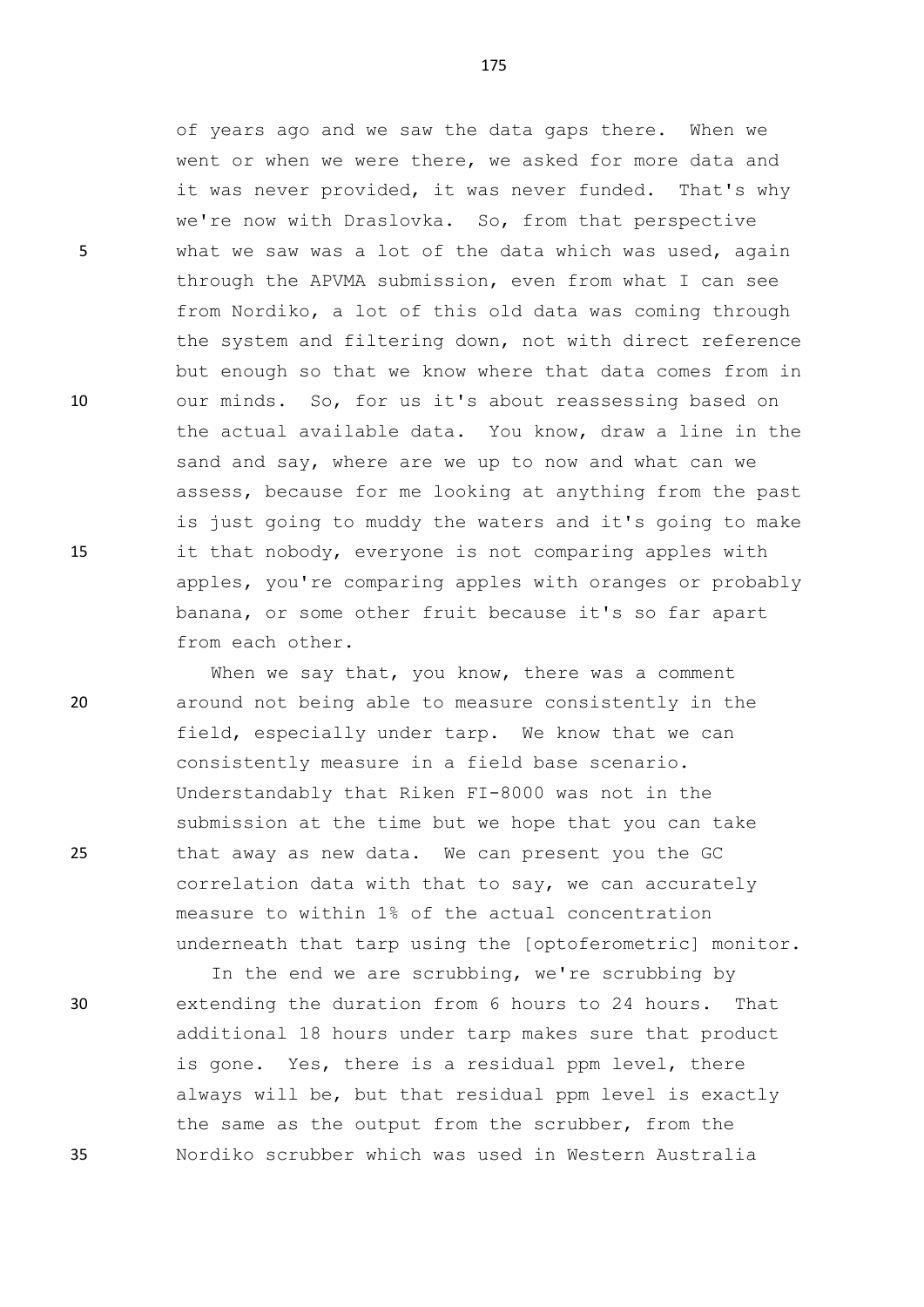after a 6 hour fumigation. So again, what we're trying to do is we've worked on this data, we've worked on making sure that end point concentration is basically the product working for itself. Let nature scrub it, 5 there's no better scrubber.

Remembering as well that it is registered as a soil fumigant in Australia. Me personally, I'm applying 50 tonnes of this product this year directly injected into soil. I'm there, I'm in a mask. I'm there, I'm 10 driving the tractor, so I know how this stuff works. I've been there, I know what exposure looks like, you know I've been there when, I don't know, there's been a crack on a valve, or something like that, but we are in the personal protective equipment. You're standing 15 there and you know how to handle that situation because you're there with well-trained people who are working under standard operating procedures. So, we know how to handle that through engineering controls and also administration controls, as we were saying before around 20 hierarchy of controls.

Again, you can't eliminate this. I think based on Mischa's presentation, this is not something - we can't just eliminate the need for a timber fumigant. The New Zealand industry, the New Zealand GDP is so reliant 25 on something like this that in the end there's no such thing as an organic pesticide, really, apart from a fly swat. So, you need something that kills.

I think that, you know, again coming back to that detector. We know that we can measure accurately 30 underneath a tarp. We know based on the admission data, on the data or the concentrations which we believe are going to be released to atmosphere, we know that we can measure those accurately every time before that aeration takes place.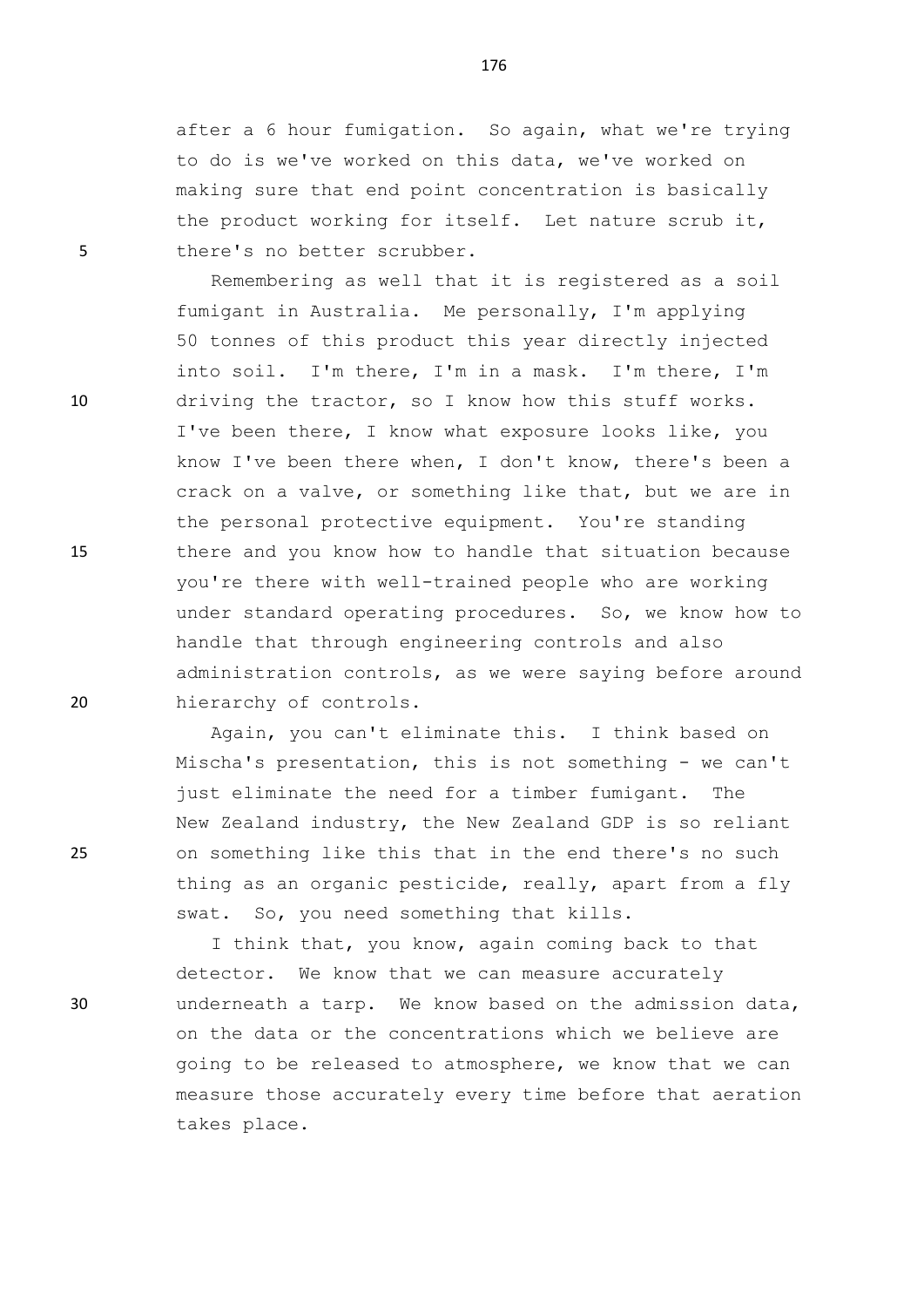In reality we appreciate, again, what you guys are doing and the conservative approach that you are taking, Pavel's computer turned off, but basically Draslovka are in a unique position. Draslovka have been manufacturing 5 this product for over a hundred years, 113-114 years. They're producing 12,000 metric tonnes of liquified hydrogen cyanide every single year. We're not new to this. But in the end we're not a Bayer or a Dower, or something like that. It's a family owned company with 10 family values, and that's the difference. You know, we're not out there to take over the whole market. We're there to provide a solution and I think that's where, even Pavel said, Draslovka and BPD Partners are very focused on, not just on applied science but basic 15 science. We're very much following this process through from raw material, and this is again why Draslovka Services versus Draslovka exists, because we wanted to see this product all the way through from raw product, all the way through to point of use.

20 We've started to apply this product. This year commercially in Australia, again one of the comments was why was this not used in Australia, and the rebuttal was correct, because there is no biosecurity approval, and we don't have a timber export market to Malaysia, for 25 example, or it's not big enough to warrant the use of EDN.

When we look at the use of scrubbing. Yes, it exists but to what cost? To what cost of not just the actual product - not the actual equipment itself, but it's 30 basically the printer and ink model. You've got a piece of hardware but you've got a huge amount of consumable, and it's an expensive consumable, not only to buy but to dispose of in the end.

So, from our perspective we look at it that EDN is an 35 honest chemical, it's a great chemical which is